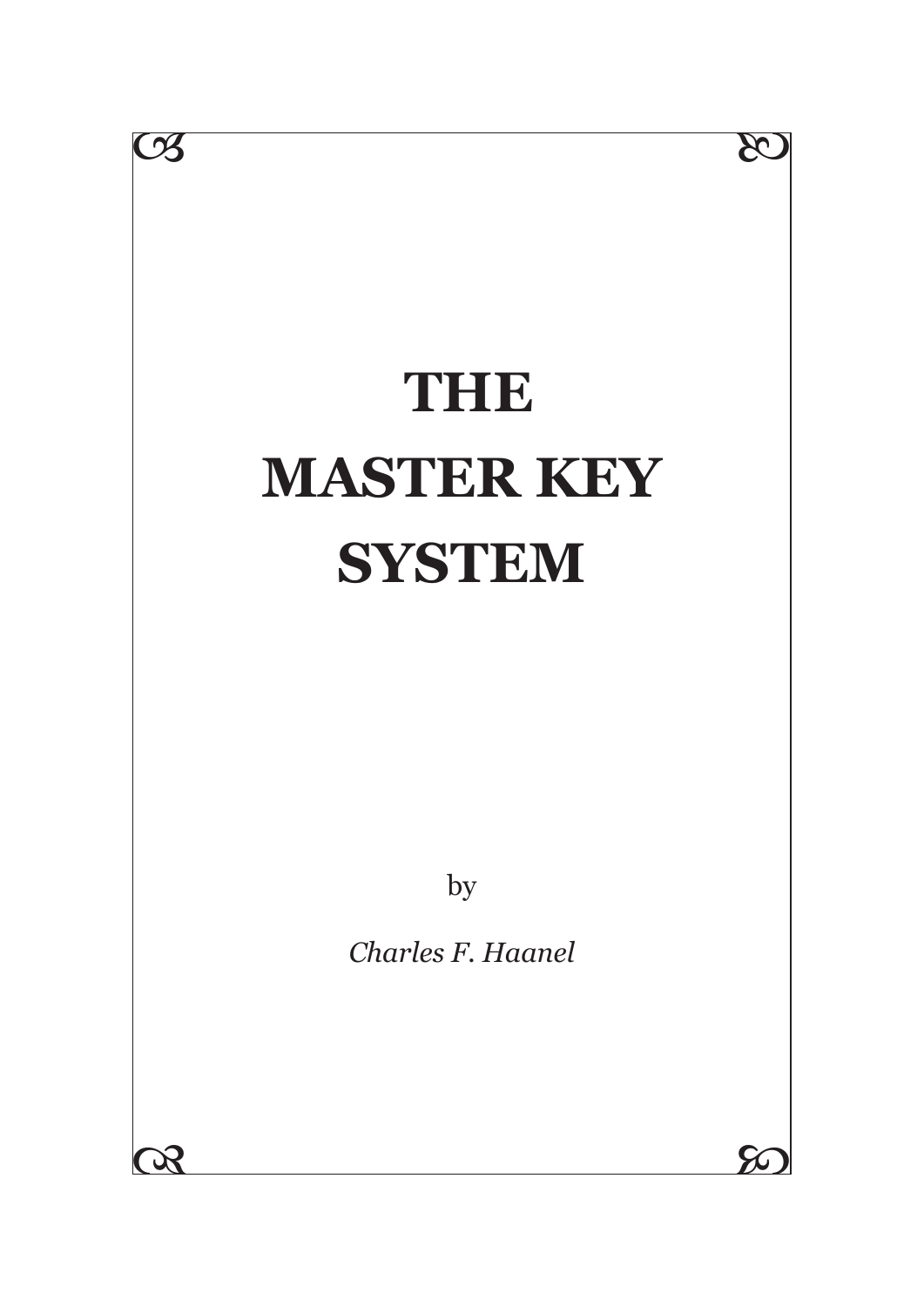# **TABLE OF CONTENTS**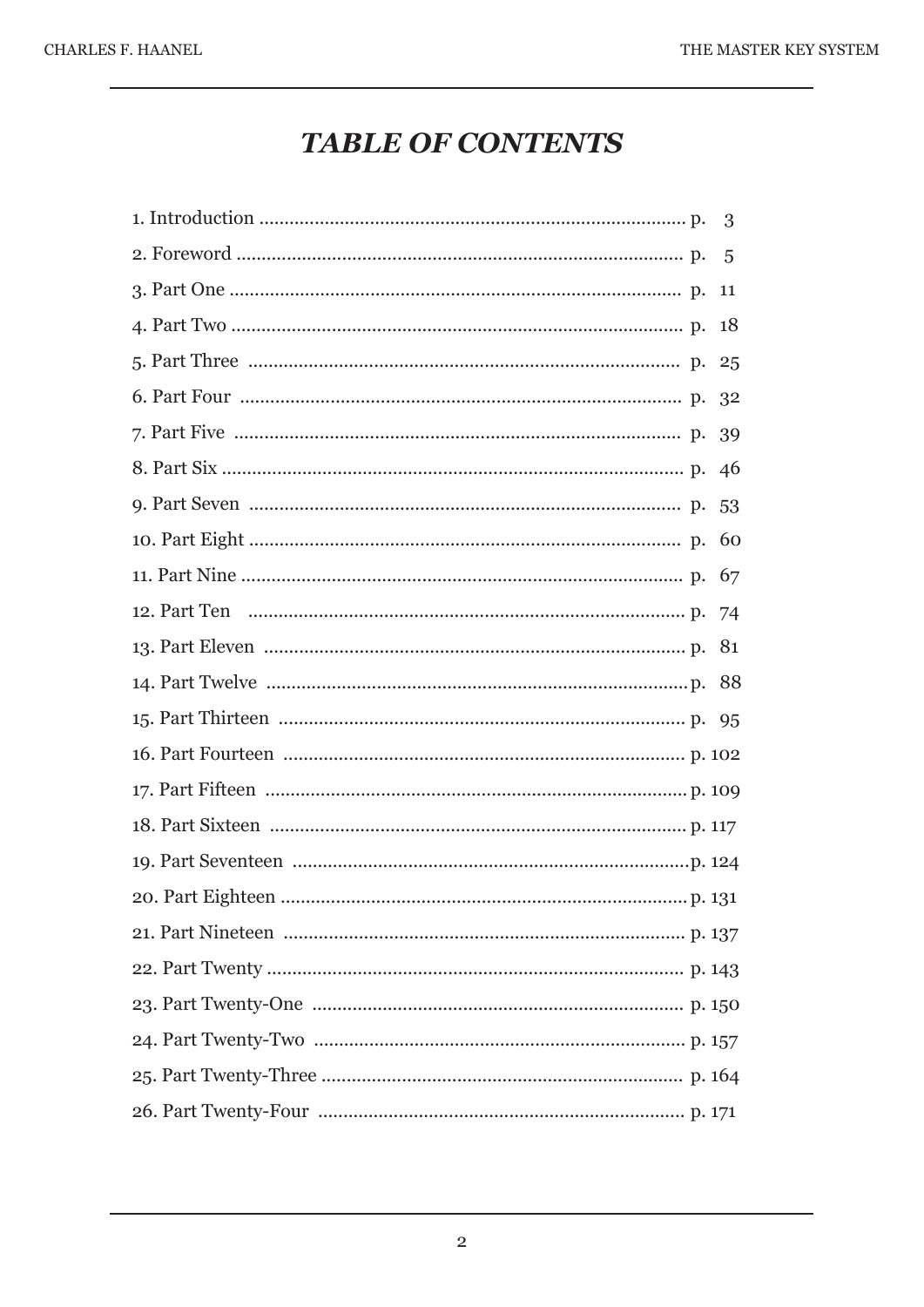### **INTRODUCTION**

—

Nature compels us all to move through life. We could not remain stationary however much we wished. Every right-thinking person wants not merely to move through life like a sound-producing, perambulating plant, but to develop - to improve - and to continue the development mentally to the close of physical life.

This development can occur only through the improvement of the quality of individual thought and the ideals, actions and conditions that arise as a consequence. Hence a study of the creative processes of thought and how to apply them is of supreme importance to each one of us. This knowledge is the means whereby the evolution of human life on earth may be hastened and uplifted in the process.

Humanity ardently seeks "The Truth" and explores every avenue to it. In this process it has produced a special literature, which ranges the whole gamut of thought from the trivial to the sublime - up from Divination, through all the Philosophies, to the final lofty Truth of "The Master Key".

The "Master Key" is here given to the world as a means of tapping the great Cosmic Intelligence and attracting from it that which corresponds to the ambitions, and aspirations of each reader.

Every thing and institution we see around us, created by human agency, had first to exist as a thought in some human mind. Thought therefore is constructive. Human thought is the spiritual power of the cosmos operating through its creature man. "The Master Key" instructs the reader how to use that power, and use it both constructively and creatively. The things and conditions we desire to become realities we must first create in thought. "The Master Key" explains and guides the process.

"The Master Key" teaching has hitherto been published in the form of a Correspondence Course of 24 lessons, delivered to students one per week for 24 weeks. The reader, who now receives the whole 24 parts at one times, is warned not to attempt to read the book like a novel, but to treat it as a course of study and conscientiously to imbibe the meaning of each part - reading and re-reading one part only per week before proceeding to the next. Otherwise the later parts will tend to be misunderstood and the reader's time and money will be wasted.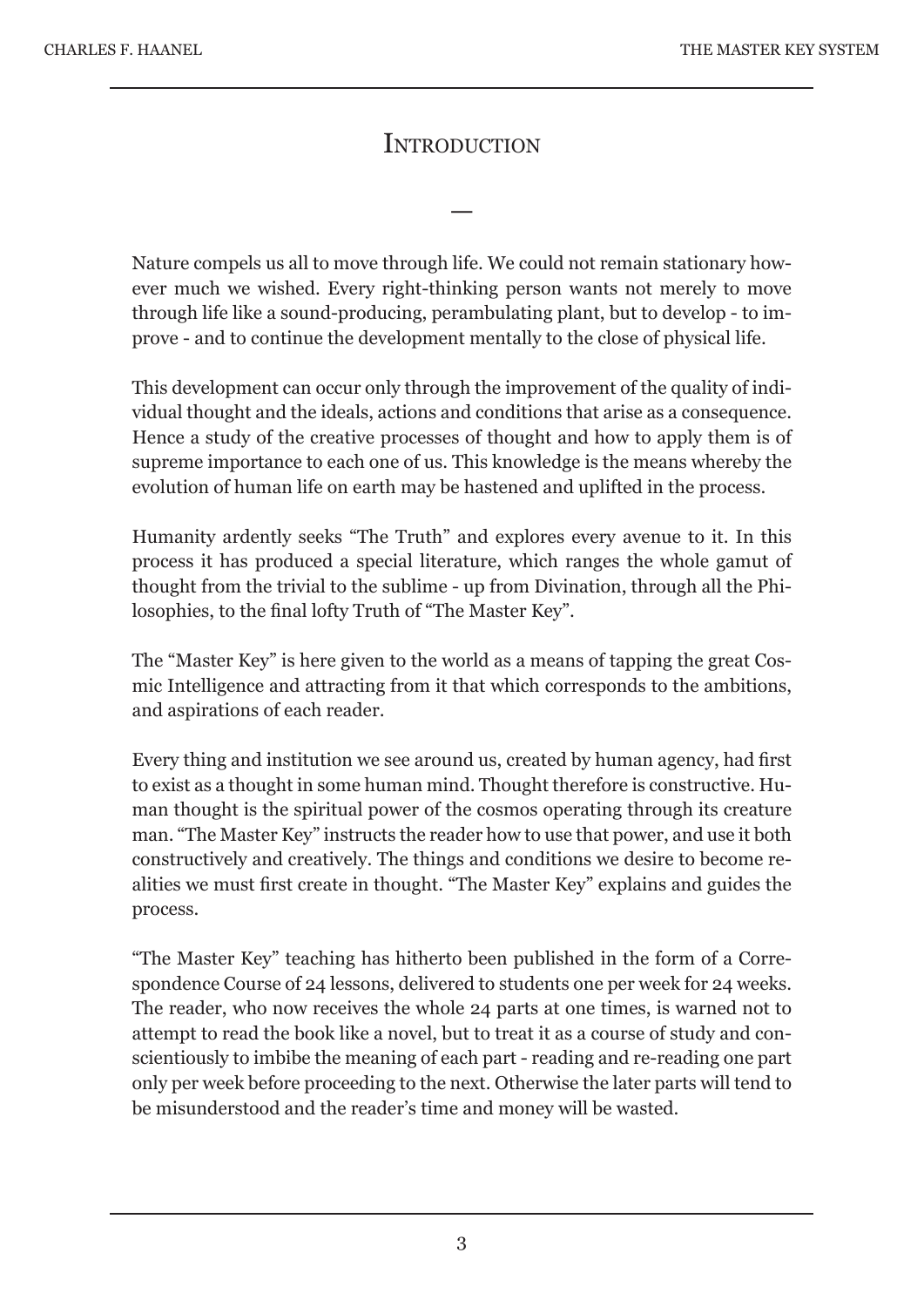Used as thus instructed "The Master Key" will make of the reader a greater, better personality, and equipped with a new power to achieve any worthy personal purpose and a new ability to enjoy life's beauty and wonder.

*F.H. BURGESS*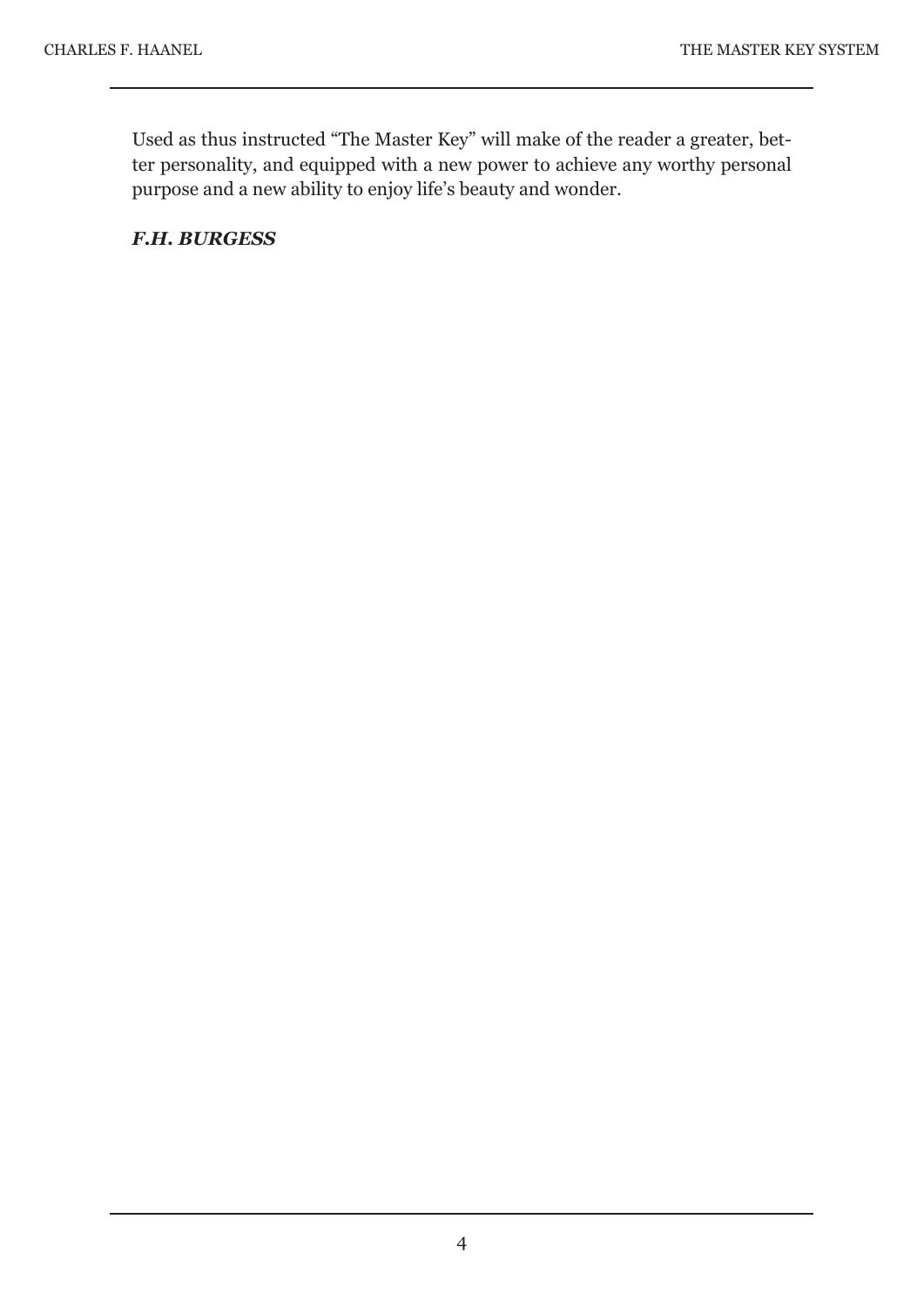### FOREWORD

—

Some men seem to attract success, power, wealth, attainment, with very little conscious effort; others conquer with great difficulty; still others fail altogether to reach their ambitions, desires and ideals. Why is this so? Why should some men realize their ambitions easily, others with difficulty, and still others not at all? The cause cannot be physical, else the most perfect men, physically, would be the most successful. The difference, therefore, must be mental - must be in the mind; hence mind must be the creative force, must constitute the sole difference between men. It is mind, therefore, which overcomes environment and every other obstacle in the path of men.

When the creative power of thought is fully understood, its effect will be seen to be marvelous. But such results cannot be secured without proper application, diligence, and concentration. The student will find that the laws governing in the mental and spiritual world are as fixed and infallible as in the material world. To secure the desired results, then, it is necessary to know the law and to comply with it. A proper compliance with the law will be found to produce the desired result with invariable exactitude. The student who learns that power comes from within, that he is weak only because he has depended on help from outside, and who unhesitatingly throws himself on his own thought, instantly rights himself, stands erect, assumes a dominant attitude, and works miracles.

It is evident, therefore, that he who fails to fully investigate and take advantage of the wonderful progress which is being made in this last and greatest science, will soon be as far behind as the man who would refuse to acknowledge and accept the benefits which have accrued to mankind through an understanding of the laws of electricity.

Of course, mind creates negative conditions just as readily as favorable conditions, and when we consciously or unconsciously visualize every kind of lack, limitation and discord, we create these conditions; this is what many are unconsciously doing all the time.

This law as well as every other law is no respecter of persons, but is in constant operation and is relentlessly bringing to each individual exactly what he has created; in other words, "Whatsoever a man soweth that shall he also reap."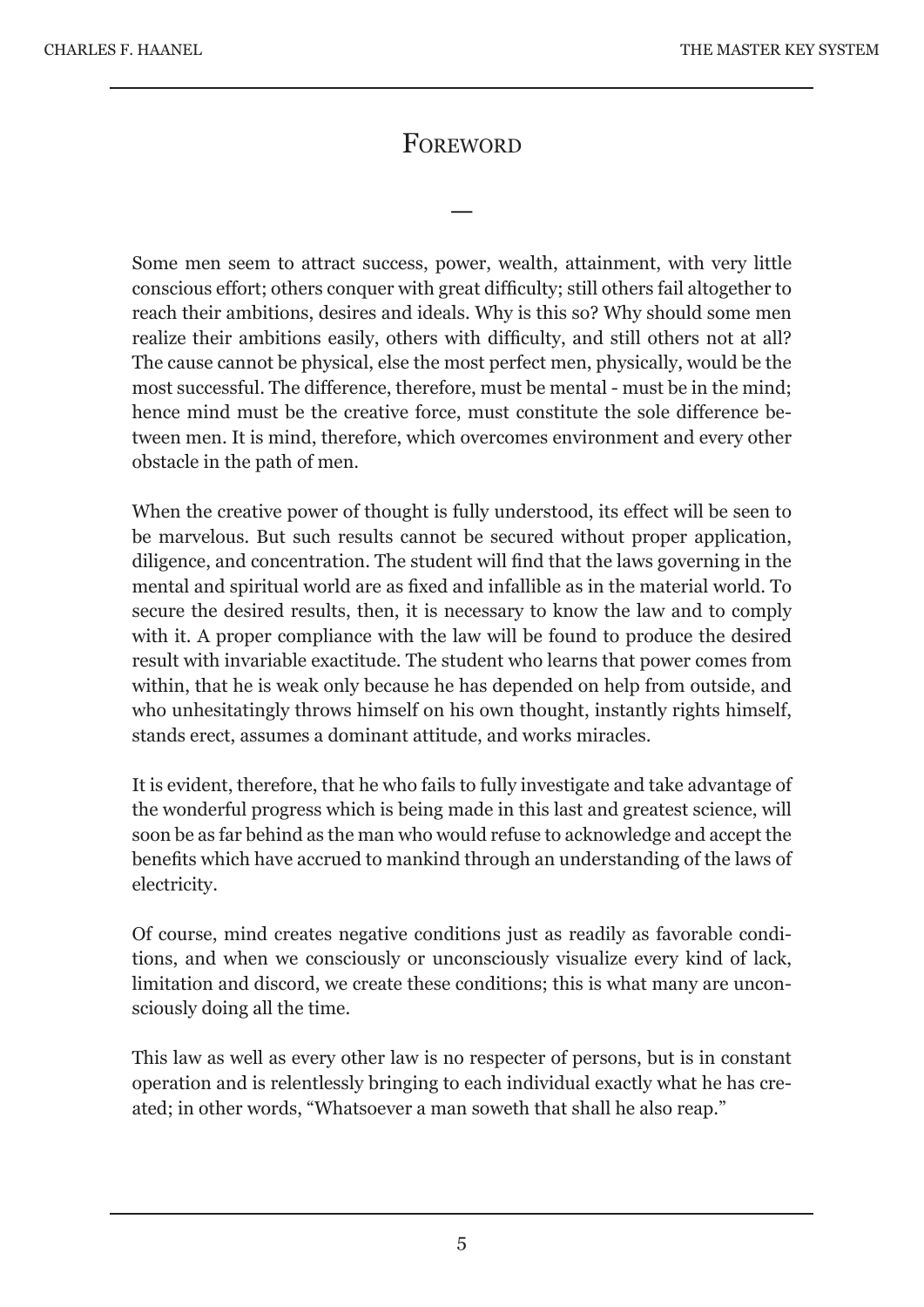Abundance, therefore, depends upon a recognition of the laws of Abundance, and the fact that Mind is not only the creator, but the only creator of all there is. Certainly nothing can be created, before we know that it can be created and then make the proper effort. There is no more Electricity in the world today than there was fifty years ago, but until someone recognized the law by which it could be made of service, we received no benefit; now that the law is understood, practically the whole world is lit by it. So with the law of Abundance; it is only those who recognize the law and place themselves in harmony with it, who share in its benefits.

The scientific spirit now dominates every field of effort, relations of cause and effect are no longer ignored.

The discovery of a region of law marked an epoch in human progress. It eliminated the element of uncertainty and caprice in men's lives, and substituted law, reason and certitude.

Men now understand that for every result there is an adequate and definite cause, so that when a given result is desired, they seek the condition by which alone this result may be attained.

The basis upon which all law rests was discovered by inductive reasoning which consists of comparing a number of separate instances with one another until the common factor which gives rise to them all is seen.

It is this method of study to which the civilized nations owe the greater part of their prosperity and the more valuable part of their knowledge; it has lengthened life, it has mitigated pain, it has spanned rivers, it has brightened the night with the splendor of day, extended the range of vision, accelerated motion, annihilated distance, facilitated intercourse, and enabled men to descend into the sea, and into the air. What wonder then that men soon endeavored to extend the blessings of this system of study to their method of thinking, so that when it became plainly evident that certain results followed a particular method of thinking it only remained to classify these results.

This method is scientific, and it is the only method by which we shall be permitted retain that degree of liberty and freedom which we have been accustomed to look upon as an inalienable right, because a people is safe at home and in the world only if national preparedness mean such things as growing surplus of health, accumulated efficiency in public and private business of whatever sort, continuous advance in the science and art of acting together, and the increasingly dominant endeavor to make all of these and all other aspects of national development center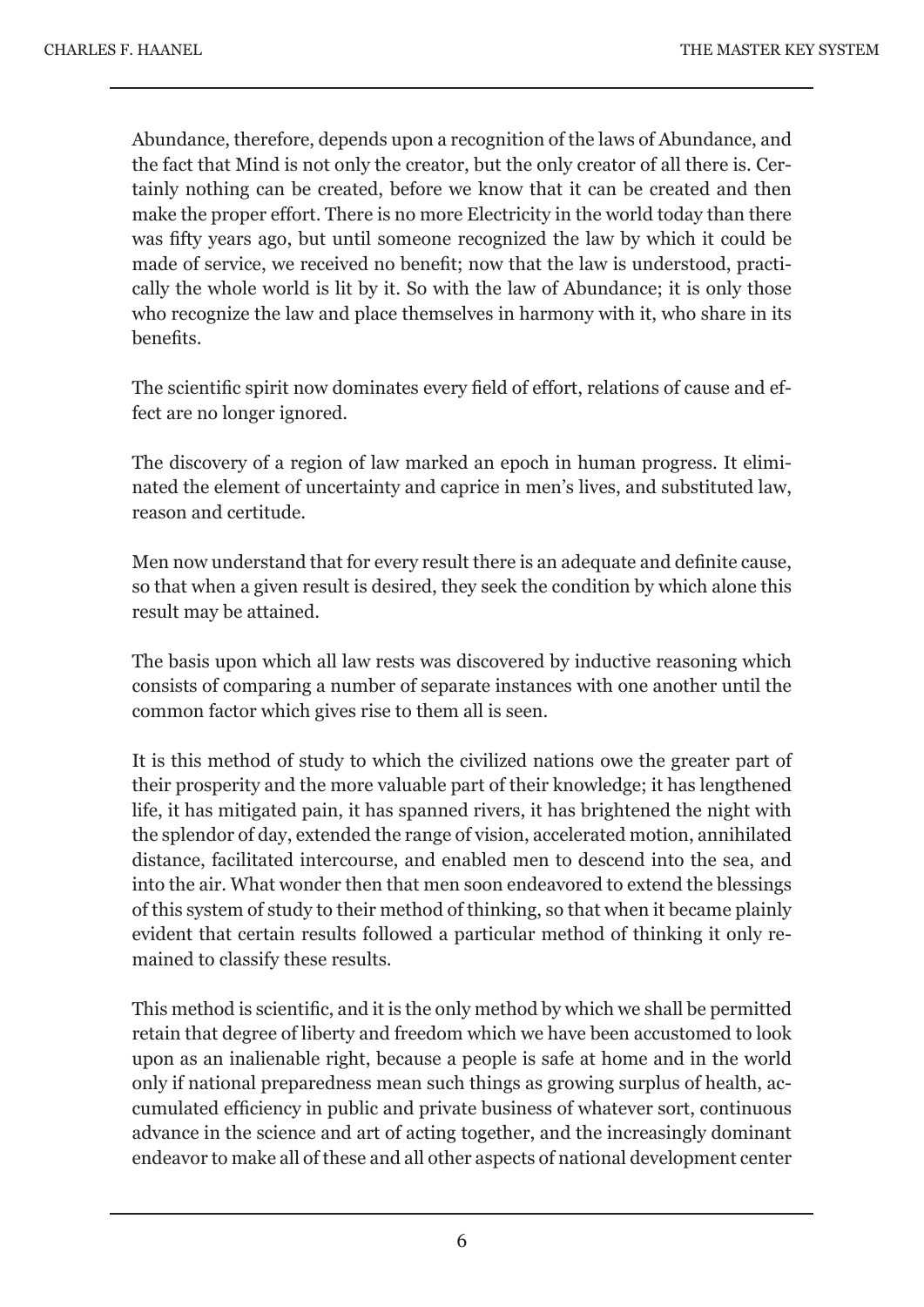and revolve about ascending life, single and collective, for which science, art and ethics furnish guidance and controlling motives.

The Master Key is based on absolute scientific truth and will unfold the possibilities that lie dormant in the individual, and teach how they may be brought into powerful action, to increase the person's effective capacity, bringing added energy, discernment, vigor and mental elasticity. The student who gains an understanding of the mental laws which are unfolded will come into the possession of an ability to secure results hitherto undreamed of, and which has rewards hardly to be expressed in words.

It explains the correct use of both the receptive and active elements of the mental nature, and instructs the student in the recognition of opportunity; it strengthens the will and reasoning powers, and teaches the cultivation and best uses of imagination, desire, the emotions and the intuitional faculty. It gives initiative, tenacity of purpose, wisdom of choice, intelligent sympathy and a thorough enjoyment of life on its higher planes.

The Master Key teaches the use of Mind Power, true Mind Power, not any of the substitutes and perversions; it has nothing to do with Hypnotism, Magic or any of the more or less fascinating deceptions by which many are led to think that something can be had for nothing.

The Master Key cultivates and develops the understanding which will enable you to control the body and thereby the health. It improves and strengthens the Memory. It develops Insight, the kind of Insight which is so rare, the kind which is the distinguishing characteristic of every successful business man, the kind which enables men to see the possibilities as well as the difficulties in every situation, the kind which enables men to discern opportunity close at hand, for thousands fail to see opportunities almost within their grasp while they are industriously working with situations which under no possibility can be made to realize any substantial return.

The Master Key develops Mental Power which means that others instinctively recognize that you are a person of force, of character - that they want to do what you want them to do; it means that you attract men and things to you; that you are what some people call "lucky", that "things" come you way' that you have come into an understanding of the fundamental laws of Nature, and have put yourself in harmony with them; that you are in tune with Infinite; that you understand the law of attraction, the Natural laws of growth, and the Psychological laws on which all advantages in the social and business world rest.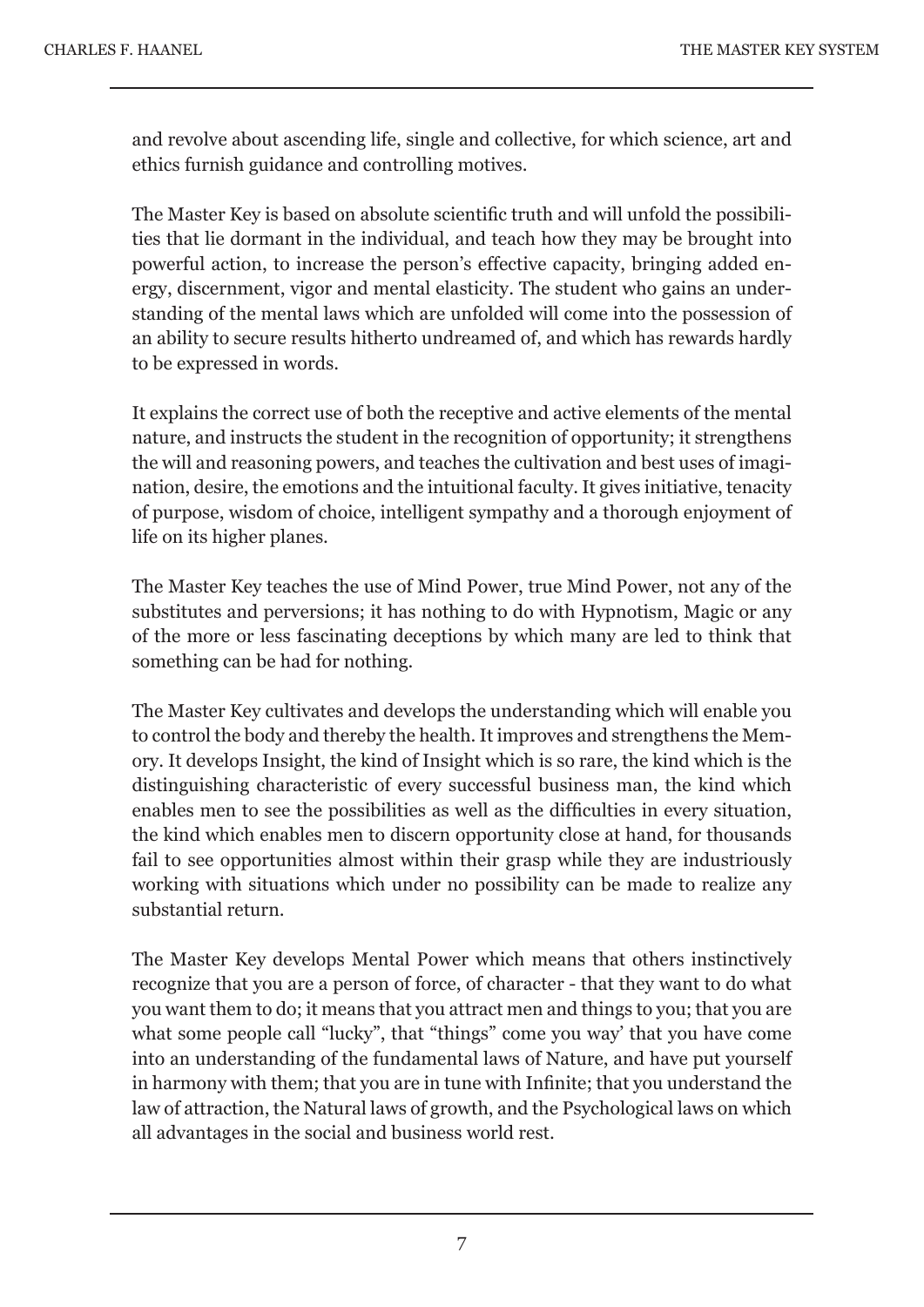Mental Power is creative power, it gives you the ability to create for yourself; it does not mean the ability to take something away from someone else. Nature never does things that way. Nature makes two blades for grass grow where one grew before, and Mind Power enables men to do the same thing.

The Master Key develops insight and sagacity, increased independence, the ability and disposition to be helpful. It destroys distrust, depression, fear, melancholia, and every form of lack limitation and weakness, including pain and disease; it awakens buried talents, supplies initiative, force, energy, vitality - it awakens an appreciation of the beautiful in Art, Literature and Science.

It has changed the lives of thousands of men and women, by substituting definite principles for uncertain and hazy methods - and principles for the foundation upon which every system of efficiency must rest.

Elbert Gary, the chairman of the United States Steel Corporation, said "The services of advisors, instructors, efficiency experts in successful management are indispensable to most business enterprises of magnitude, but I deem the recognition and adoption of right principles vastly more importance."

The Master Key teaches right principles, and suggests methods for making a practical application of the principles; in that it differs from every other course of study. It teaches that the only possible value which can attach to any principle is in its application. Many read books, take home study courses, attend lectures all their lives without ever making any progress in demonstrating the value of the principles involved. The Master Key suggests methods by which the value of the principles taught may be demonstrated and put in actual practice in the daily experience.

There is a change in the thought of the world. This change is silently transpiring in our midst, and is more important than any which the world has undergone since the downfall of Paganism.

The present revolution in the opinions of all classes of men, the highest and most cultured of men as well as those of the laboring class, stands unparalleled in the history of the world.

Science has of late made such vast discoveries, has revealed such an infinity of resources, has unveiled such enormous possibilities and such unsuspected forces, that scientific men more and more hesitate to affirm certain theories as established and indubitable or to deny certain other theories as absurd or impossible, and so a new civilization is being born; customs, creeds, and cruelty are passing;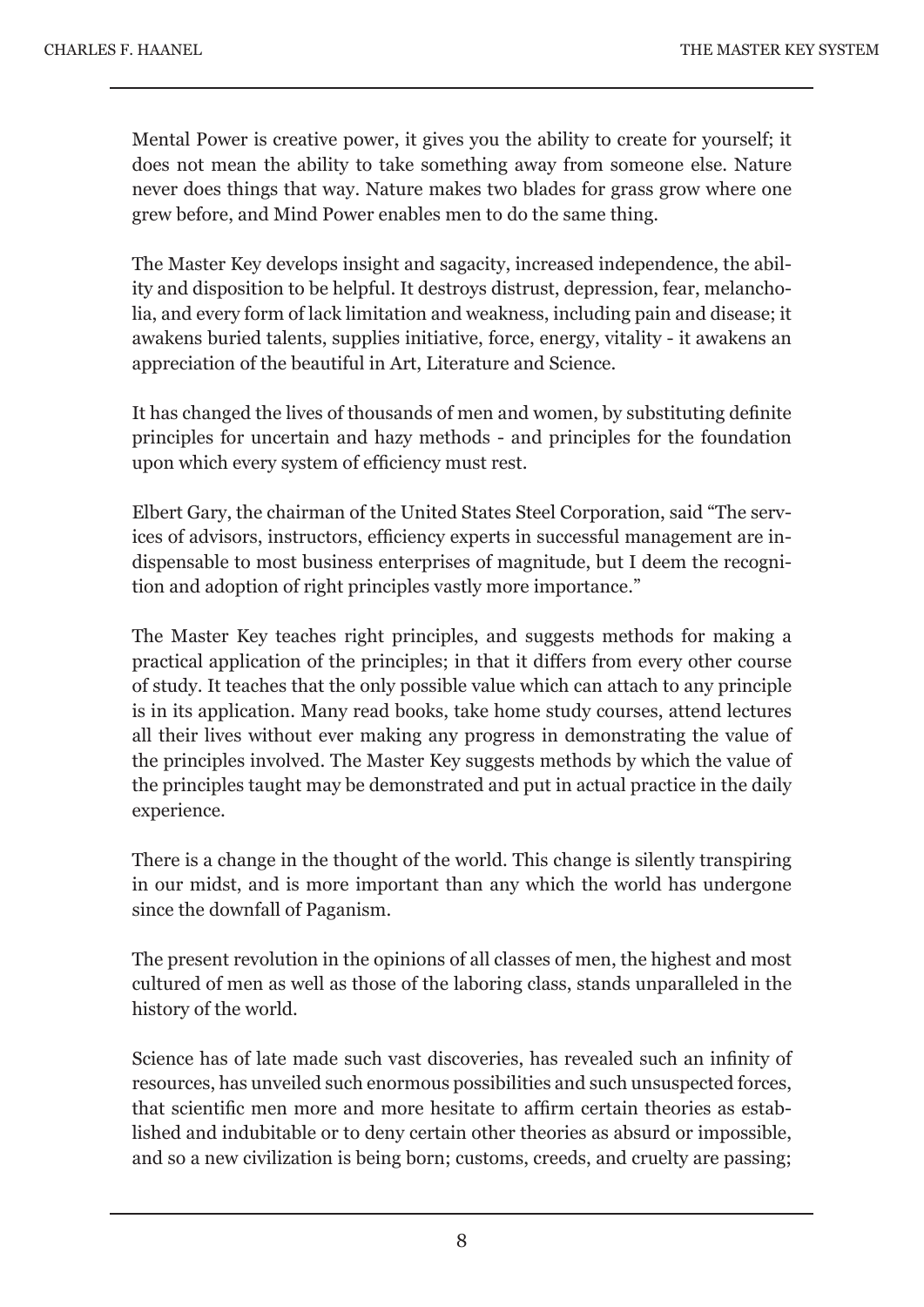vision, faith and service are taking their place. The fetters of tradition are being melted off from humanity, and as the dross of materialism is being consumed, thought is being liberated and truth is rising full orbed before an astonished multitude.

The whole world is on the eve of a new consciousness, a new power and a new consciousness, a new power and a new realization of the resources within the self. The last century saw the most magnificent material progress in history. The present century will produce the greatest progress in mental and spiritual power.

Physical Science has resolved matter into molecules, molecules into atoms, atoms into energy, and it has remained for Sir Ambrose Fleming, in an address before the Royal Institution, to resolve this energy into mind. He says: "In its ultimate essence, energy may be incomprehensible by us except as an exhibition of the direct operation of that which we call Mind or Will."

Let us see what are the most powerful forces in Nature. In the mineral world everything is solid and fixed. In the animal and vegetable kingdom it is in a state of flux, forever changing, always being created and recreated. In the atmosphere we find heat, light and energy. Each realm becomes finer and more spiritual as we pass from the visible to the invisible, from the coarse to the fine, from the low potentiality to high potentiality. When we reach the invisible we find energy in its purest and most volatile state.

And as the most powerful forces of Nature are the invisible forces, so we find that the most powerful forces of man are his invisible forces, his spiritual force, and the only way in which the spiritual force can manifest is through the process of thinking. Thinking is the only activity which the spirit possesses, and thought is the only product of thinking.

Addition and subtraction are therefore spiritual transactions; reasoning is a spiritual process; ideas are spiritual conceptions; questions are spiritual searchlights and logic, argument and philosophy is spiritual machinery.

Every thought brings into action certain physical tissue, parts of the brain, nerve or muscle. This produces an actual physical change in the construction of the tissue. Therefore it is only necessary to have a certain number of thoughts on a given subject in order to bring about a complete change in the physical organization of a man.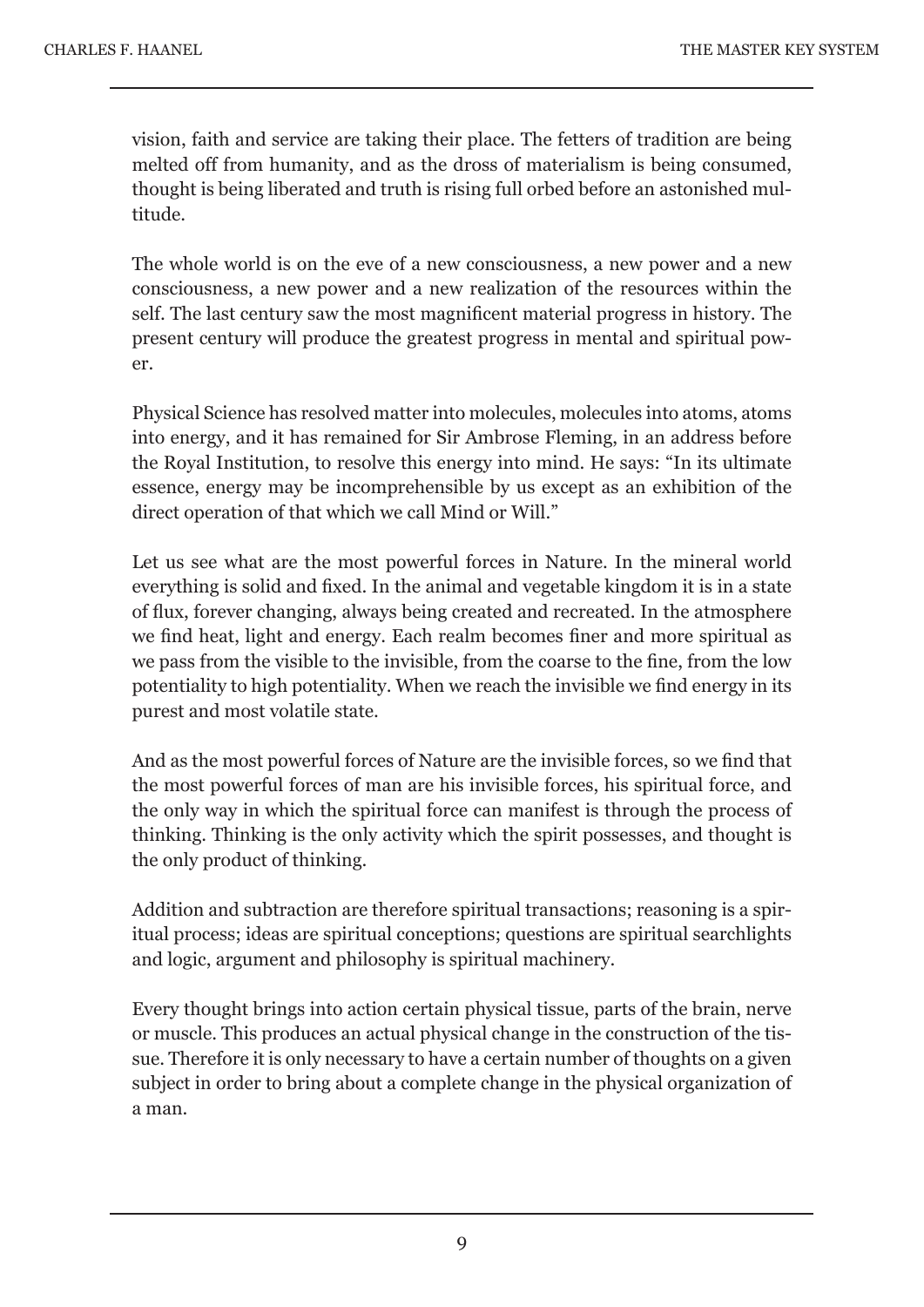This is the process by which failure is changed to success. Thoughts of courage, power, inspiration, harmony, are substituted for thoughts of failure, despair, lack, limitation and discord, and as these thoughts take root, the physical tissue is changed and the individual sees life in a new light, old things have actually passed away, all things have become new, he is born again, this time born of the spirit, life has a new meaning for him, he is reconstructed and is filled with joy, confidence, hope, energy. He sees opportunities for success to which he was heretofore blind. He recognizes possibilities which before had no meaning for him. The thoughts of success with which he has been impregnated are radiated to those around him, and they in turn help him onward and upward; he attract to him new and successful associates, and this in turn changes his environment; so that by this simple exercise of thought, a man changes not only himself, but his environment, circumstances and conditions.

You will see, you must see, that we are at the dawn of a new day; that the possibilities are so wonderful, so fascinating, so limitless as to be almost bewildering. A century ago any man with a Gatling Gun could have annihilated a whole army equipped with the implements of warfare then in use. So it is at present. Any man with a knowledge of the possibilities contained in the Master Key has an inconceivable advantage over the multitude.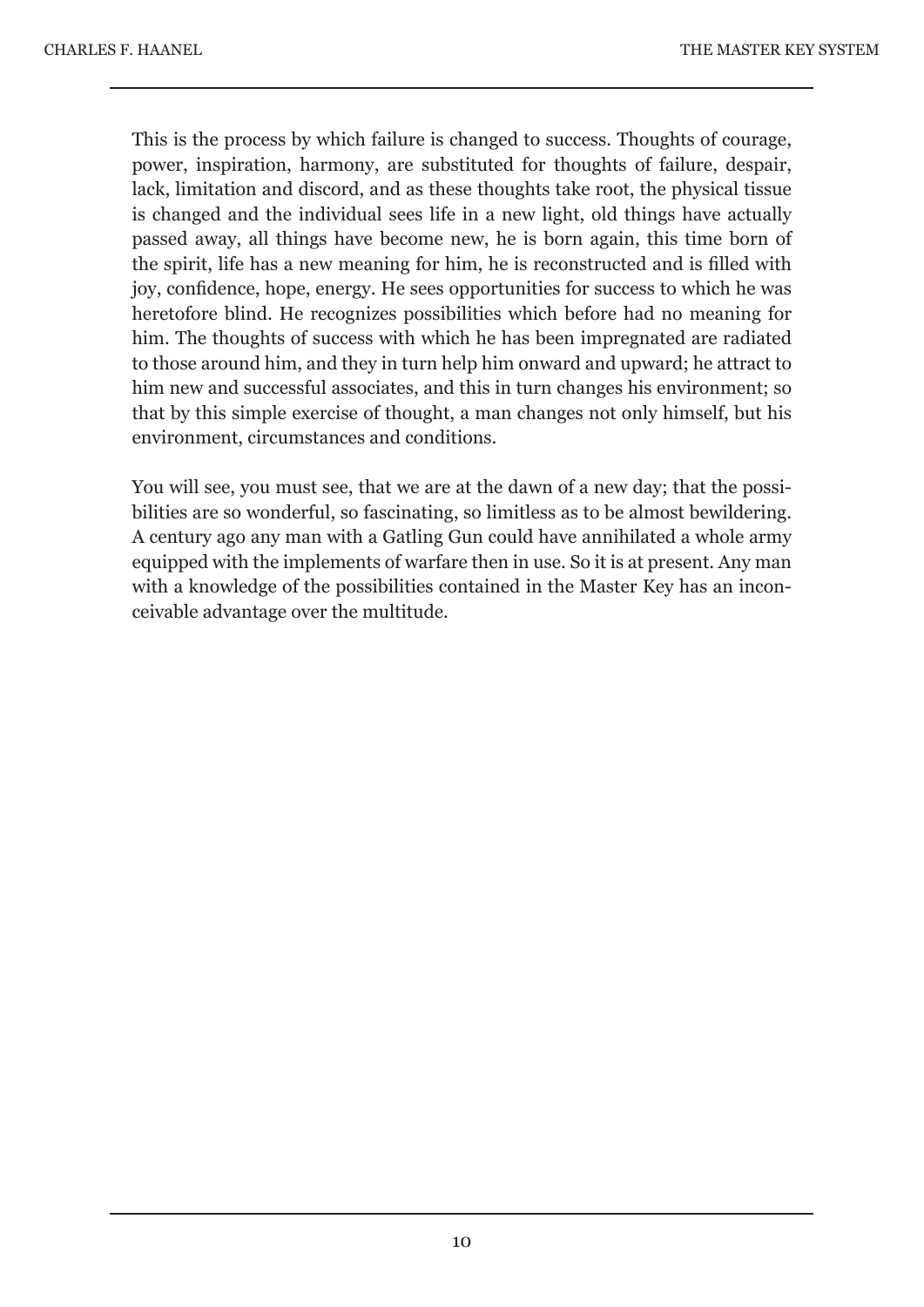### **PART ONE**

*—*

*It is my privilege to enclose herewith Part One of The Master Key System. Would you bring into your life more power? Get the power consciousness. More health? Get the health consciousness. More happiness? Get the happiness consciousness. Live the spirit of these things until they become yours by right. It will then become impossible to keep them from you. The things of the world are fluid to a power within man by which he rules them.* 

*You need not acquire this power. You already have it. But you want to understand it; you want to use it; you want to control it; you want to impregnate yourself with it, so that you can go forward and carry the world before you.* 

*Day by day as you go on and on, as you gain momentum, as your inspiration deepens, as your plans crystallize, as you gain understanding, you will come to realize that this world is no dead pile of stones and timber, but that it is a living thing! It is made up of the beating hearts of humanity. It is a thing of life and beauty.* 

*It is evident that it requires understanding to work with material of this description, but those who come into this understanding, are inspired by a new light, a new force, they gain confidence and greater power each day, they realize their hopes and their dreams come true, life has a deeper, fuller, clearer meaning than before.* 

*And, now, Part One.*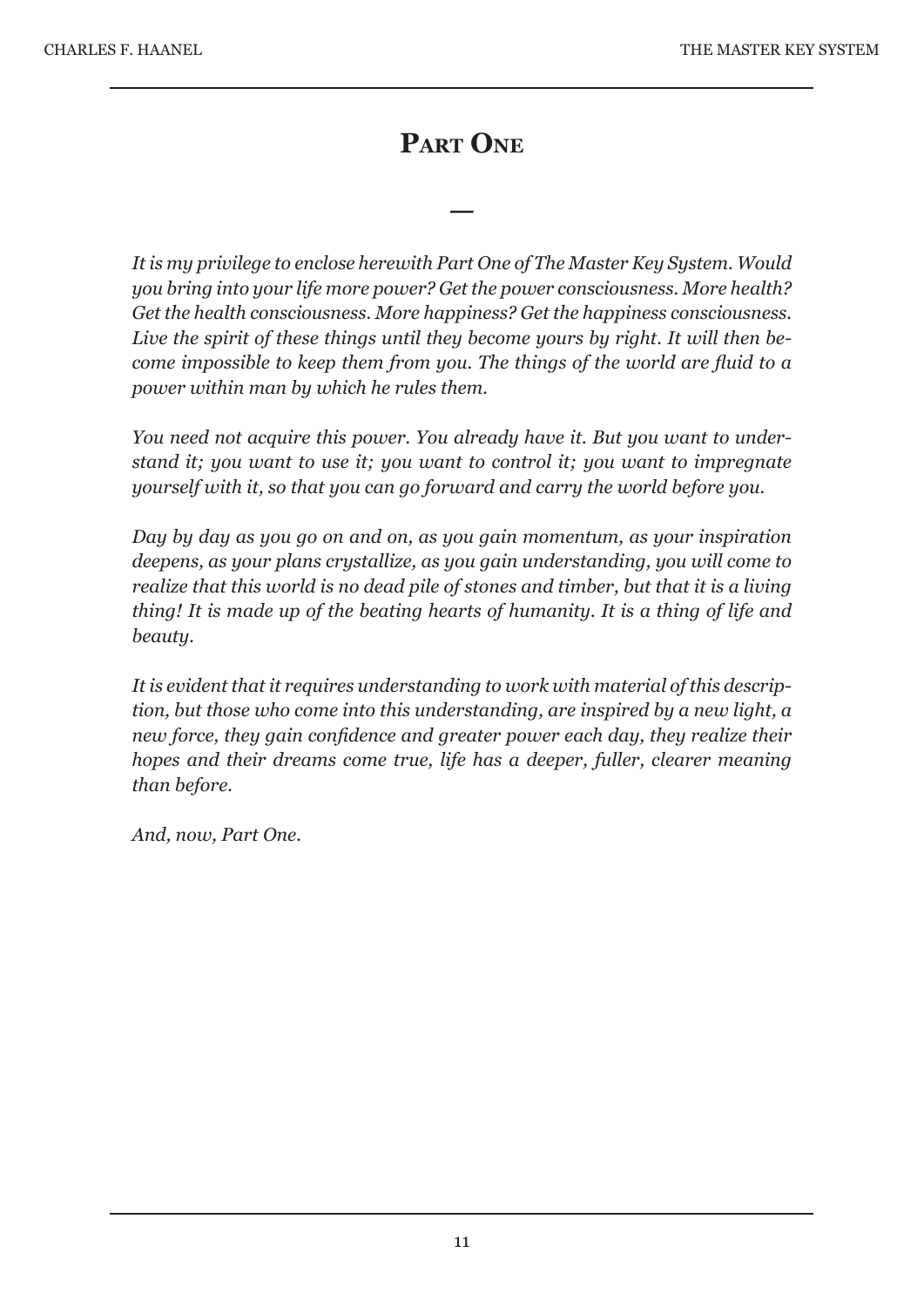#### *PART ONE*

—

1. That much gathers more is true on every plane of existence and that loss leads to greater loss is equally true.

2. Mind is creative, and conditions, environment and all experiences in life are the result of our habitual or predominant mental attitude.

3. The attitude of mind necessarily depends upon what we think. Therefore, the secret of all power, all achievement and all possession depends upon our method of thinking.

4. This is true because we must "be" before we can "do," and we can "do" only to the extent which we "are," and what we "are" depends upon what we "think."

5. We cannot express powers that we do not possess. The only way by which we may secure possession of power is to become conscious of power, and we can never become conscious of power until we learn that all power is from within.

6. There is a world within – a world of thought and feeling and power; of light and life and beauty and, although invisible, its forces are mighty.

7. The world within is governed by mind. When we discover this world we shall find the solution for every problem, the cause for every effect; and since the world within is subject to our control, all laws of power and possession are also within our control.

8. The world without is a reflection of the world within. What appears without is what has been found within. In the world within may be found infinite Wisdom, infinite Power, infinite Supply of all that is necessary, waiting for unfoldment, development and expression. If we recognize these potentialities in the world within they will take form in the world without.

9. Harmony in the world within will be reflected in the world without by harmonious conditions, agreeable surroundings, the best of everything. It is the foundation of health and a necessary essential to all greatness, all power, all attainment, all achievement and all success.

10. Harmony in the world within means the ability to control our thoughts, and to determine for ourselves how any experience is to affect us.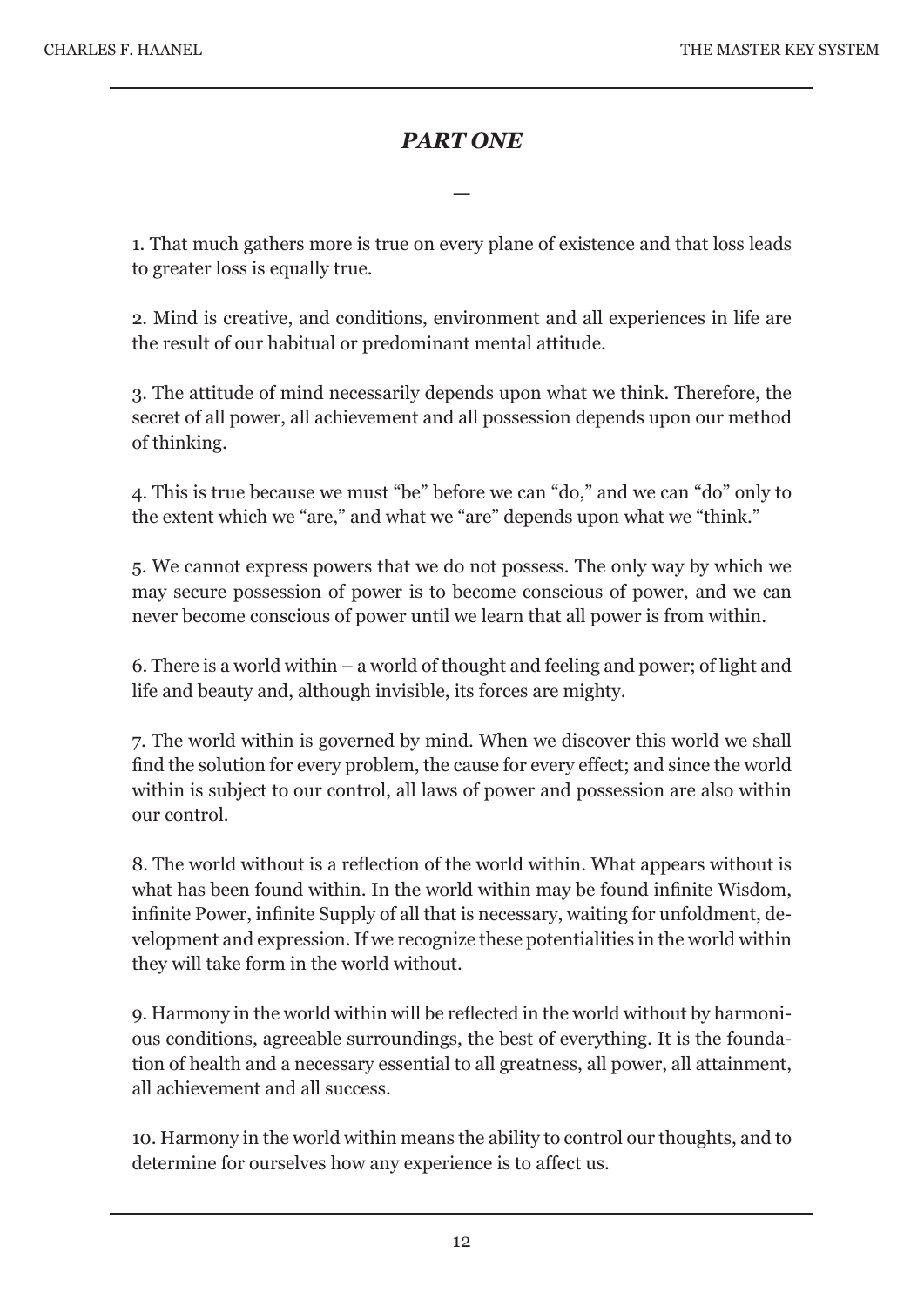11. Harmony in the world within results in optimism and affluence; affluence within results in affluence without.

12. The world without reflects the circumstances and the conditions of the consciousness within.

13. If we find wisdom in the world within, we shall have the understanding to discern the marvelous possibilities that are latent in this world within, and we shall be given the power to make these possibilities manifest in the world without.

14. As we become conscious of the wisdom in the world within, we mentally take possession of this wisdom, and by taking mental possession we come into actual possession of the power and wisdom necessary to bring into manifestation the essentials necessary for our most complete and harmonious development.

15. The world within is the practical world in which the men and women of power generate courage, hope, enthusiasm, confidence, trust and faith, by which they are given the fine intelligence to see the vision and the practical skill to make the vision real.

16. Life is an unfoldment, not accretion. What comes to us in the world without is what we already possess in the world within.

17. All possession is based on consciousness. All gain is the result of an accumulative consciousness. All loss is the result of a scattering consciousness.

18. Mental efficiency is contingent upon harmony; discord means confusion; therefore, he who would acquire power must be in harmony with Natural Law.

19. We are related to the world without by the objective mind. The brain is the organ of this mind and the cerebro-spinal system of nerves puts us in conscious communication with every part of the body. This system of nerves responds to every sensation of light, heat, odor, sound and taste.

20. When this mind thinks correctly, when it understands the truth, when the thoughts sent through the cerebro-spinal nervous system to the body are constructive, these sensations are pleasant, harmonious.

21. The result is that we build strength, vitality and all constructive forces into our body, but it is through this same objective mind that all distress, sickness, lack, limitation and every form of discord and inharmony is admitted to our lives. It is therefore through the objective mind, by wrong thinking, that we are related to all destructive forces.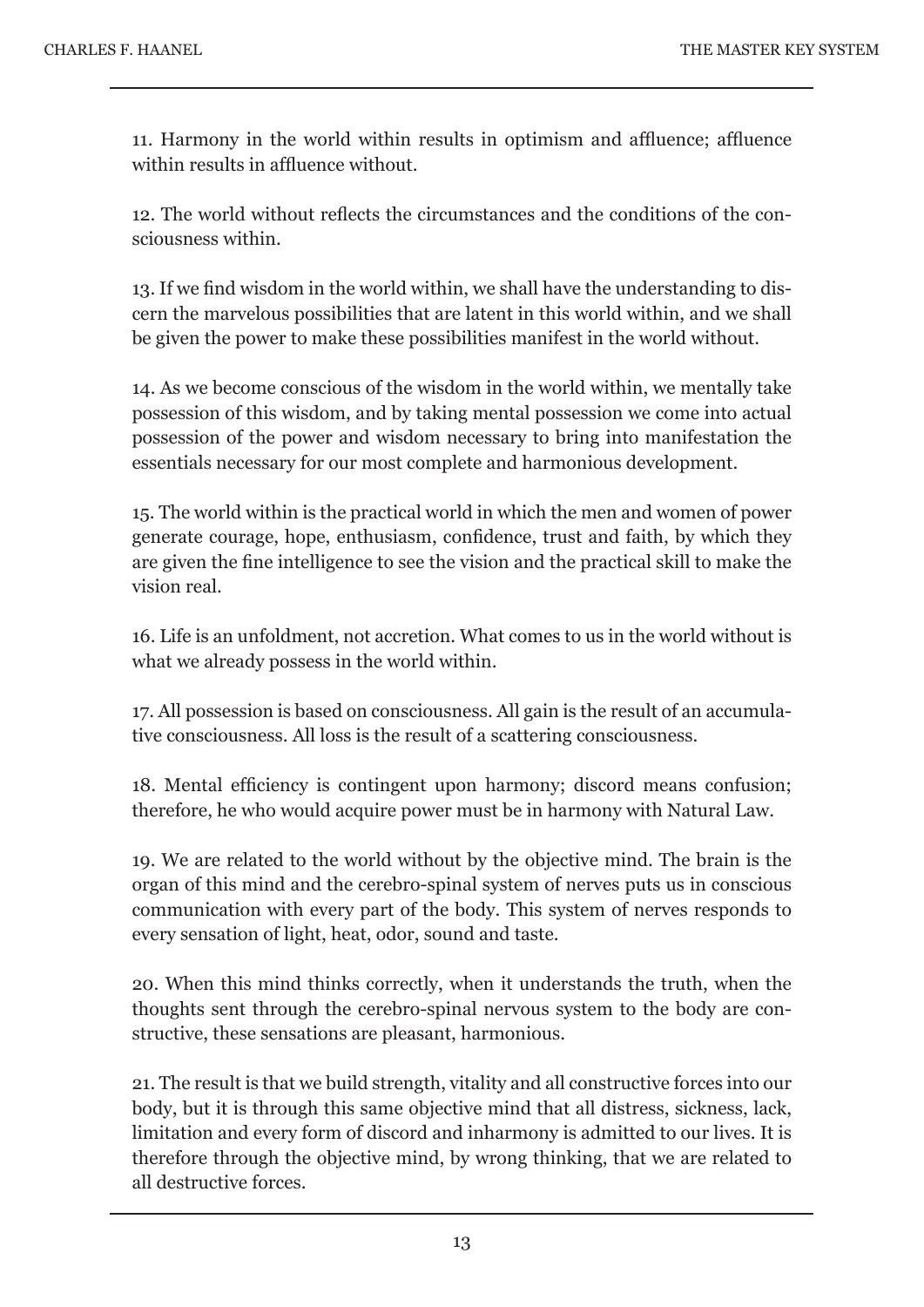22. We are related to the world within by the subconscious mind. The solar plexus is the organ of this mind; the sympathetic system of nerves presides over all subjective sensations, such as joy, fear, love, emotion, respiration, imagination and all other subconscious phenomena. It is through the subconscious that we are connected with the Universal Mind and brought into relation with the Infinite constructive forces of the Universe.

23. It is the coordination of these two centers of our being, and the understanding of their functions, which is the great secret of life. With this knowledge we can bring the objective and subjective minds into conscious cooperation and thus coordinate the finite and the infinite. Our future is entirely within our own control. It is not at the mercy of any capricious or uncertain external power.

24. All agree that there is but one Principle or Consciousness pervading the entire Universe, occupying all space, and being essentially the same in kind at every point of its presence. It is all powerful, all wisdom and always present. All thoughts and things are within Itself. It is all in all.

25. There is but one consciousness in the universe able to think; and when it thinks, its thoughts become objective things to it. As this Consciousness is omnipresent, it must be present within every individual; each individual must be a manifestation of that Omnipotent, Omniscient and Omnipresent Consciousness.

26. As there is only one Consciousness in the Universe that is able to think it necessarily follows that your consciousness is identical with the Universal Consciousness, or, in other words, all mind is one mind. There is no dodging this conclusion.

27. The consciousness that focuses in your brain cells is the same consciousness which focuses in the brain cells of every other individual. Each individual is but the individualization of the Universal, the Cosmic Mind.

28. The Universal Mind is static or potential energy; it simply is; it can manifest only through the individual, and the individual can manifest only through the Universal. They are one.

29. The ability of the individual to think is his ability to act on the Universal and bring it into manifestation. Human consciousness consists only in the ability of man to think. Mind in itself is believed to be a subtle form of static energy, from which arises the activities called 'thought,' which is the dynamic phase of mind. Mind is static energy, thought is dynamic energy - the two phases of the same thing. Thought is therefore the vibratory force formed by converting static mind into dynamic mind.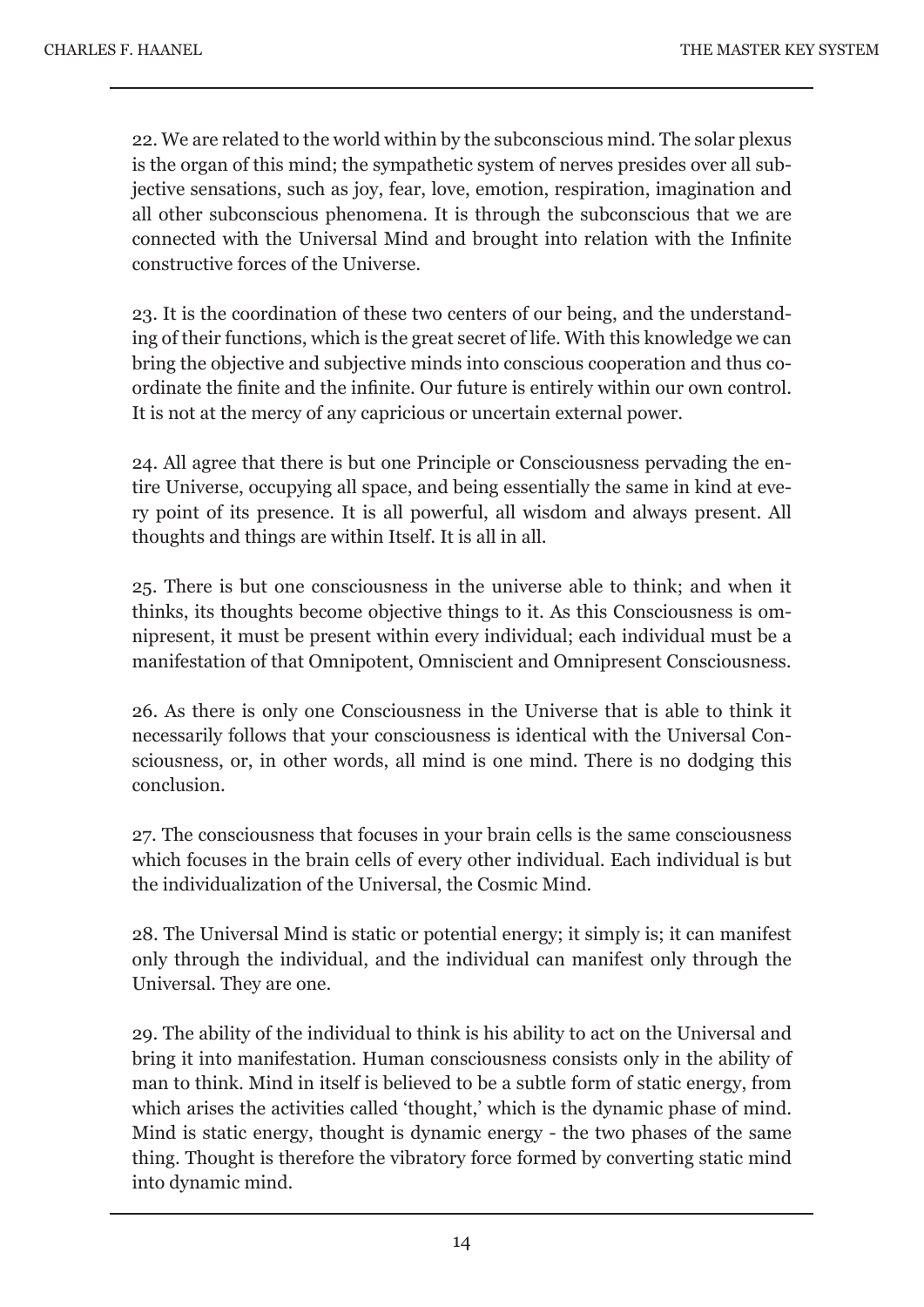30. As the sum of all attributes are contained in the Universal Mind, which is Omnipotent, Omniscient and Omnipresent, these attributes must be present at all times in their potential form in every individual. Therefore, when the individual thinks, the thought is compelled by its nature to embody itself in an objectivity or condition which will correspond with its origin.

31. Every thought therefore is a cause and every condition an effect; for this reason it is absolutely essential that you control your thoughts so as to bring forth only desirable conditions.

32. All power is from within, and is absolutely under your control; it comes through exact knowledge and by the voluntary exercises of exact principles.

33. It should be plain that when you acquire a thorough understanding of this law, and are able to control your thought processes, you can apply it to any condition; in other words, you will have come into conscious cooperation with Omnipotent law which is the fundamental basis of all things.

34. The Universal Mind is the life principle of every atom which is in existence; every atom is continually striving to manifest more life; all are intelligent, and all are seeking to carry out the purpose for which they were created.

35. A majority of mankind lives in the world without; few have found the world within, and yet it is the world within that makes the world without; it is therefore creative and everything which you find in your world without has been created by you in the world within.

36. This system will bring you into a realization of power which will be yours when you understand this relation between the world without and the world within. The world within is the cause, the world without the effect; to change the effect you must change the cause.

37. You will at once see that this is a radically new and different idea; most men try to change effects by working with effects. They fail to see that this is simply changing one form of distress for another. To remove discord, we must remove the cause, and this cause can be found only in the world within.

38. All growth is from within. This is evident in all nature. Every plant, every animal, every human is a living testimony to this great law, and the error of the ages is in looking for strength or power from without.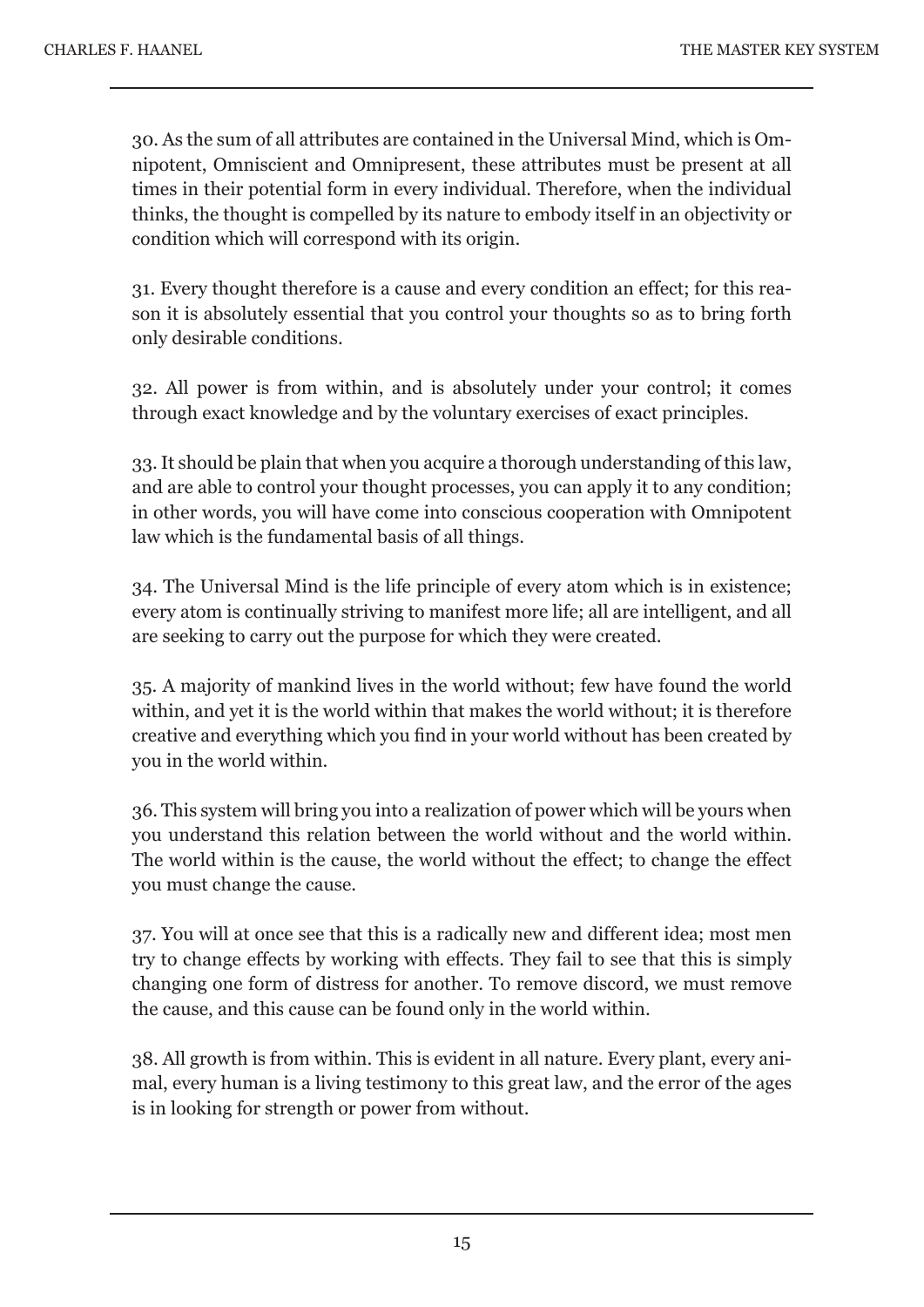39. The world within is the Universal fountain of supply, and the world without is the outlet to the stream. Our ability to receive depends upon our recognition of this Universal Fountain, this Infinite Energy of which each individual is an outlet, and so is one with every other individual.

40. Recognition is a mental process, mental action is therefore the interaction of the individual upon the Universal Mind, and as the Universal Mind is the intelligence which pervades all space and animates all living things, this mental action and reaction is the law of causation, but the principle of causation does not obtain in the individual but in the Universal Mind. It is not an objective faculty but a subjective process, and the results are seen in an infinite variety of conditions and experiences.

41. In order to express life there must be mind; nothing can exist without mind. Everything which exists is some manifestation of this one basic substance from which and by which all things have been created and are continually being recreated.

42. We live in a fathomless sea of plastic mind substance. This substance is ever alive and active. It is sensitive to the highest degree. It takes form according to the mental demand. Thought forms the mold or matrix from which the substance expresses.

43. Remember that it is in the application alone that the value consists, and that a practical understanding of this law will substitute abundance for poverty, wisdom for ignorance, harmony for discord and freedom for tyranny, and certainly there can be no greater blessing than these from a material and social standpoint.

44. Now make the application: Select a room where you can be alone and undisturbed; sit erect, comfortably, but do not lounge; let your thoughts roam where they will but be perfectly still for from fifteen minutes to half an hour; continue this for three or four days or for a week until you secure full control of your physical being.

45. Many will find this extremely difficult; others will conquer with ease, but it is absolutely essential to secure complete control of the body before you are ready to progress. Next week you will receive instructions for the next step; in the meantime you must have mastered this one.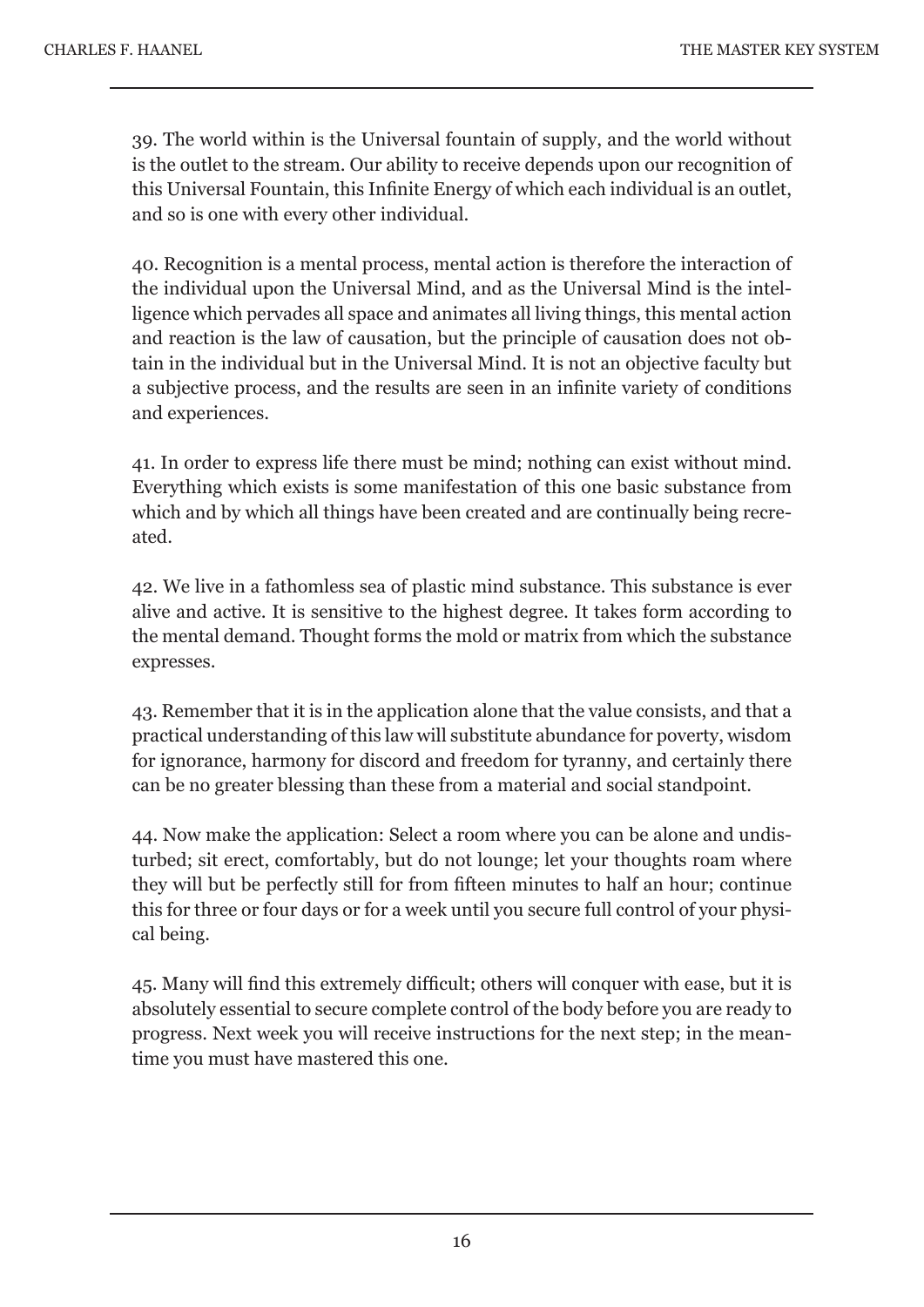#### *Study Questions with Answers*

*—*

1.What is the world without in its relation to the world within? — *The world without is a reflection of the world within.*

2. Upon what does all possession depend?

— *All possession is based on consciousness.*

3. How is the individual related to the objective world?

— *The individual is related to the objective world by the objective mind; the brain is the organ of this mind.*

4. How is he related to the Universal Mind?

— *He is related to the Universal Mind by the subconscious mind; the Solar Plexus is the organ of this mind.* 

5. What is the Universal Mind?

— *Universal Mind is the life principle of every atom which is in existence.*

6. How can the Individual act on the Universal?

— *The ability of the individual to think is his ability to act upon the Universal and bring it into manifestation.*

7. What is the result of this action and interaction?

— *The result of this action and interaction is cause and effect; every thought is a cause and every condition an effect.* 

8. How are harmonious and desirable conditions secured?

— *Harmonious and desirable conditions are obtained by right thinking.*

9. What is the cause of all discord, inharmony, lack and limitation?

— *Discord, inharmony, lack and limitation are the result of wrong thinking.*

10. What is the source of all power?

— *The source of all power is the world within, the Universal Fountain of Supply, the Infinite Energy of which each individual is an outlet.*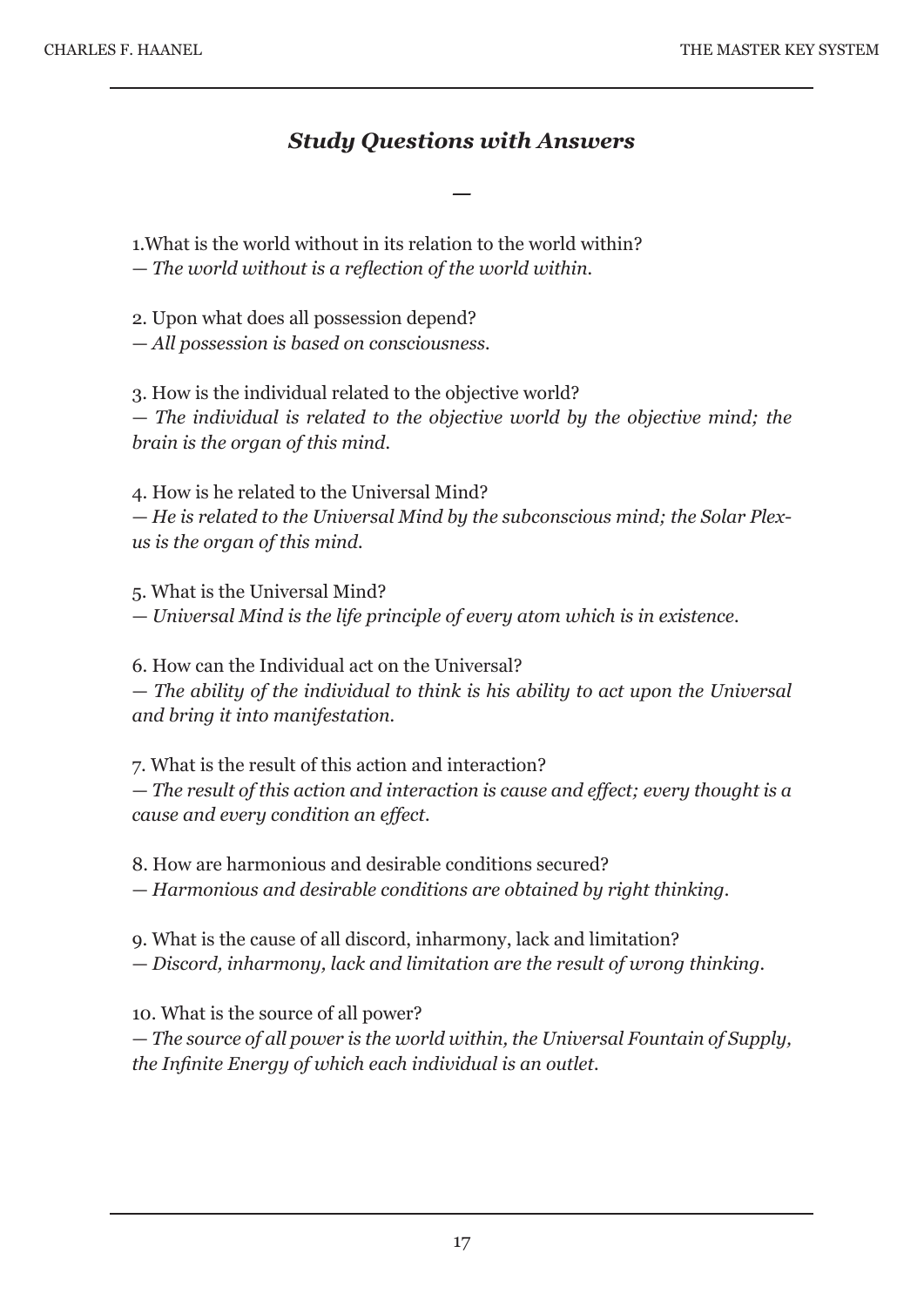## **PART TWO**

**—**

*Our difficulties are largely due to confused ideas and ignorance of our true interests. The great task is to discover the laws of nature to which we are to adjust ourselves. Clear thinking and moral insight are, therefore, of incalculable value. All processes, even those of thought, rest on solid foundations.* 

*The keener the sensibilities, the more acute the judgment, the more delicate the*  taste, the more refined the moral feelings, the more subtle the intelligence, the *loftier the aspiration -- the purer and more intense are the gratifications which existence yields. Hence it is that the study of the best that has been thought in the world gives supreme pleasure.* 

*The powers, uses and possibilities of the mind under the new interpretations are incomparably more wonderful that the most extravagant accomplishment, or even dreams of material progress.* 

*Thought is energy. Active thought is active energy; concentrated thought is a concentrated energy. Thought concentrated on a definite purpose becomes power. This is the power which is being used by those who do not believe in the virtue of poverty, or the beauty of self-denial. They perceive that this is the talk of weaklings.* 

*The ability to receive and manifest this power depends upon the ability to recognize the Infinite Energy ever dwelling in man, constantly creating and recreating his body and mind, and ready at any moment to manifest through him in any needful manner. In exact proportion to the recognition of this truth will be the manifestation in the outer life of the individual.* 

*Part Two explains the method by which this is accomplished.*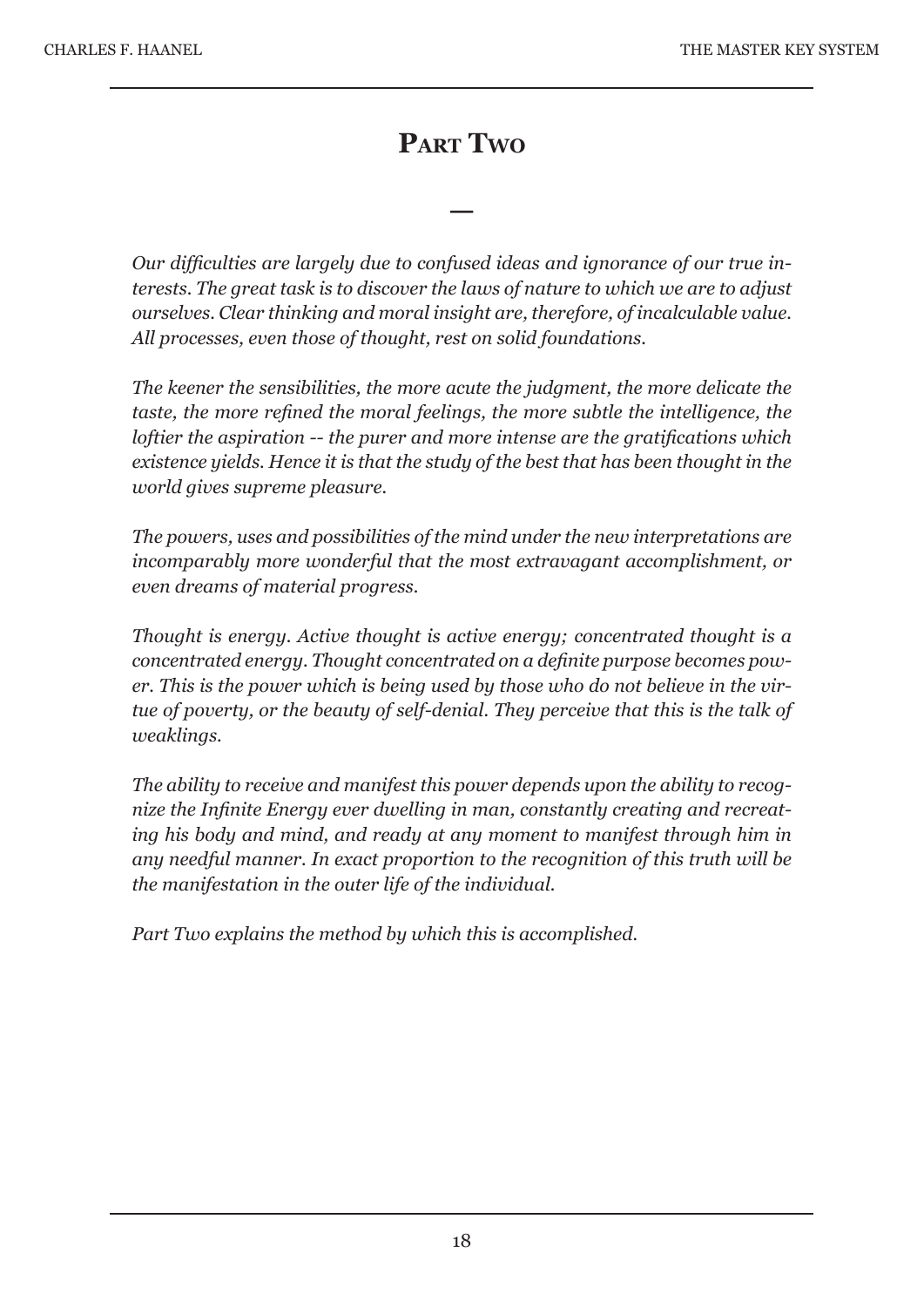#### *PART TWO*

*—*

1. The operations of the mind are produced by two parallel modes of activity, the one conscious, and the other subconscious. Professor Davidson says: "He who thinks to illuminate the whole range of mental action by the light of his own consciousness is not unlike the one who should go about to illuminate the universe with a rushlight."

2. The subconscious' logical processes are carried on with a certainty and regularity which would be impossible if there existed the possibility of error. Our mind is so designed that it prepares for us the most important foundations of cognition, whilst we have not the slightest apprehension of the modus operandi.

3. The subconscious soul, like a benevolent stranger, works and makes provision for our benefit, pouring only the mature fruit into our lap; thus ultimate analysis of thought processes shows that the subconscious is the theatre of the most important mental phenomena.

4. It is through the subconscious that Shakespeare must have perceived, without effort, great truths which are hidden from the conscious mind of the student; that Phidias fashioned marble and bronze; that Raphael painted Madonnas and Beethoven composed symphonies.

5. Ease and perfection depend entirely upon the degree in which we cease to depend upon the consciousness; playing the piano, skating, operating the typewriter, the skilled trades, depend for their perfect execution on the process of the sub-conscious mind. The marvel of playing a brilliant piece on the piano, while at the same time conducting a vigorous conversation, shows the greatness of our subconscious powers.

6. We are all aware how dependent we are upon the subconscious, and the greater, the nobler, the more brilliant our thoughts are, the more it is obvious to ourselves that the origin lies beyond our ken. We find ourselves endowed with tact, instinct, sense of the beautiful in art, music, etc., or whose origin or dwelling place we are wholly unconscious.

7. The value of the subconscious is enormous; it inspires us; it warns us; it furnishes us with names, facts and scenes from the storehouse of memory. It directs our thoughts, tastes, and accomplishes tasks so intricate that no conscious mind, even if it had the power, has the capacity for.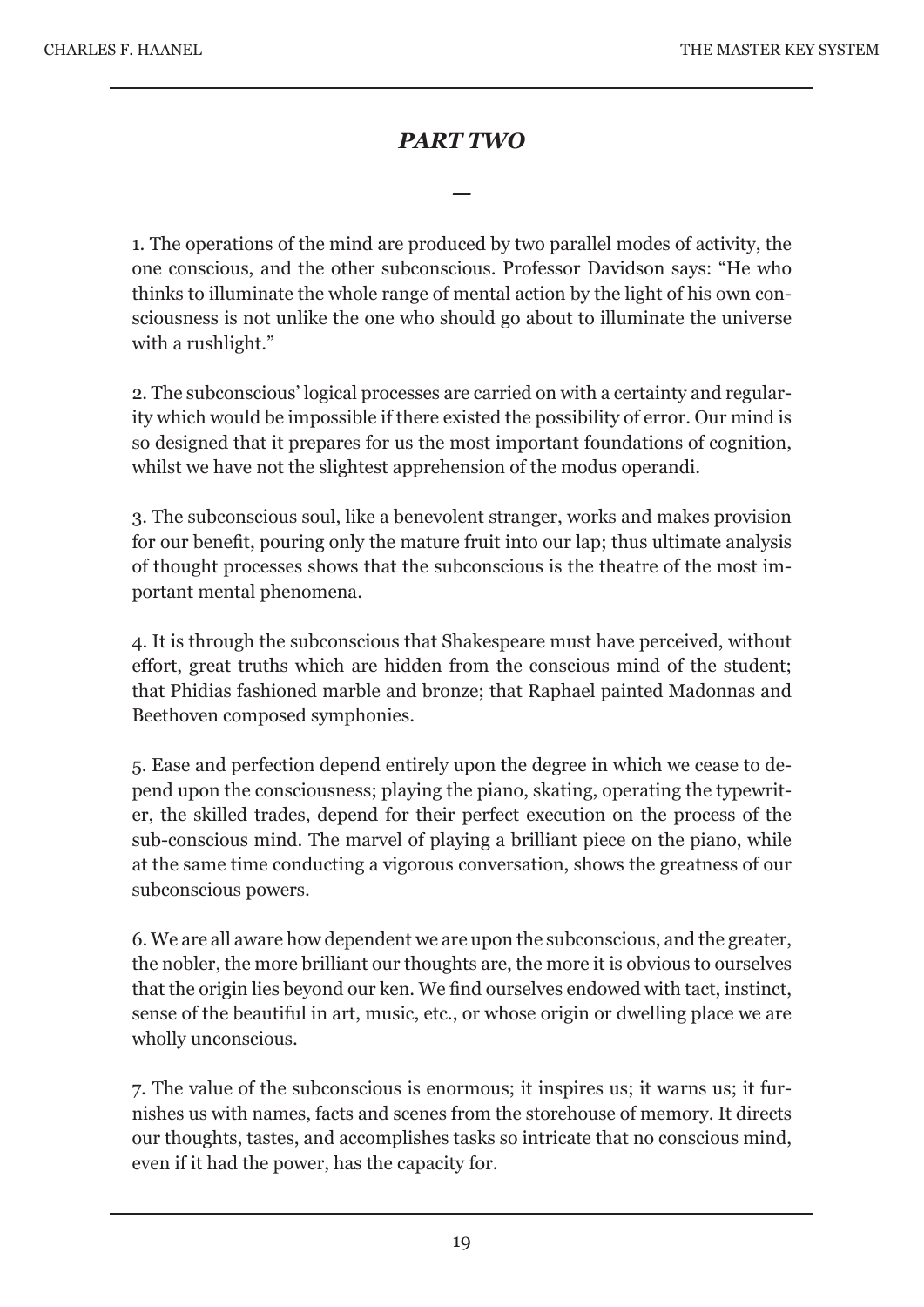8. We can walk at will; we can raise the arm whenever we choose to do so; we can give our attention through eye or ear to any subject at pleasure. On the other hand, we cannot stop our heartbeats nor the circulation of the blood, nor the growth of stature, nor the formation of nerve and muscle tissue, nor the building of the bones, nor many other important vital processes.

9. If we compare these two sets of action, the one decreed by the will of the moment, and the other proceeding in majestic, rhythmic course, subject to no vascillation, but constant at every moment, we stand in awe of the latter, and ask to have the mystery explained. We see at once that these are the vital processes of our physical life, and we can not avoid the inference that these all-important functions are designedly withdrawn from the domain of our outward will with its variations and transitions, and placed under the direction of a permanent and dependable power within us.

10. Of these two powers, the outward and changeable has been termed the "Conscious Mind," or the "Objective Mind" (dealing with outward objects). The interior power is called the "Subconscious Mind," or the "Subjective Mind," and besides its work on the mental plane it controls the regular functions which make physical life possible.

11. It is necessary to have a clear understanding of their respective functions on the mental plane, as well as of certain other basic principles. Perceiving and operating through the five physical senses, the conscious mind deals with the impressions and objects of the outward life.

12. It has the faculty of discrimination, carrying with it the responsibility of choice. It has the power of reasoning - whether inductive, deductive, analytical or syllogistic - and this power may be developed to a high degree. It is the seat of the will with all the energies that flow therefrom.

13. Not only can it impress other minds, but it can direct the subconscious mind. In this way the conscious mind becomes the responsible ruler and guardian of the subconscious mind. It is this high function which can completely reverse conditions in your life.

14. It is often true that conditions of fear, worry, poverty, disease, inharmony and evils of all kinds dominate us by reason of false suggestions accepted by the unguarded subconscious mind. All this the trained conscious mind can entirely prevent by its vigilant protective action. It may properly be called "the watchman at the gate" of the great subconscious domain.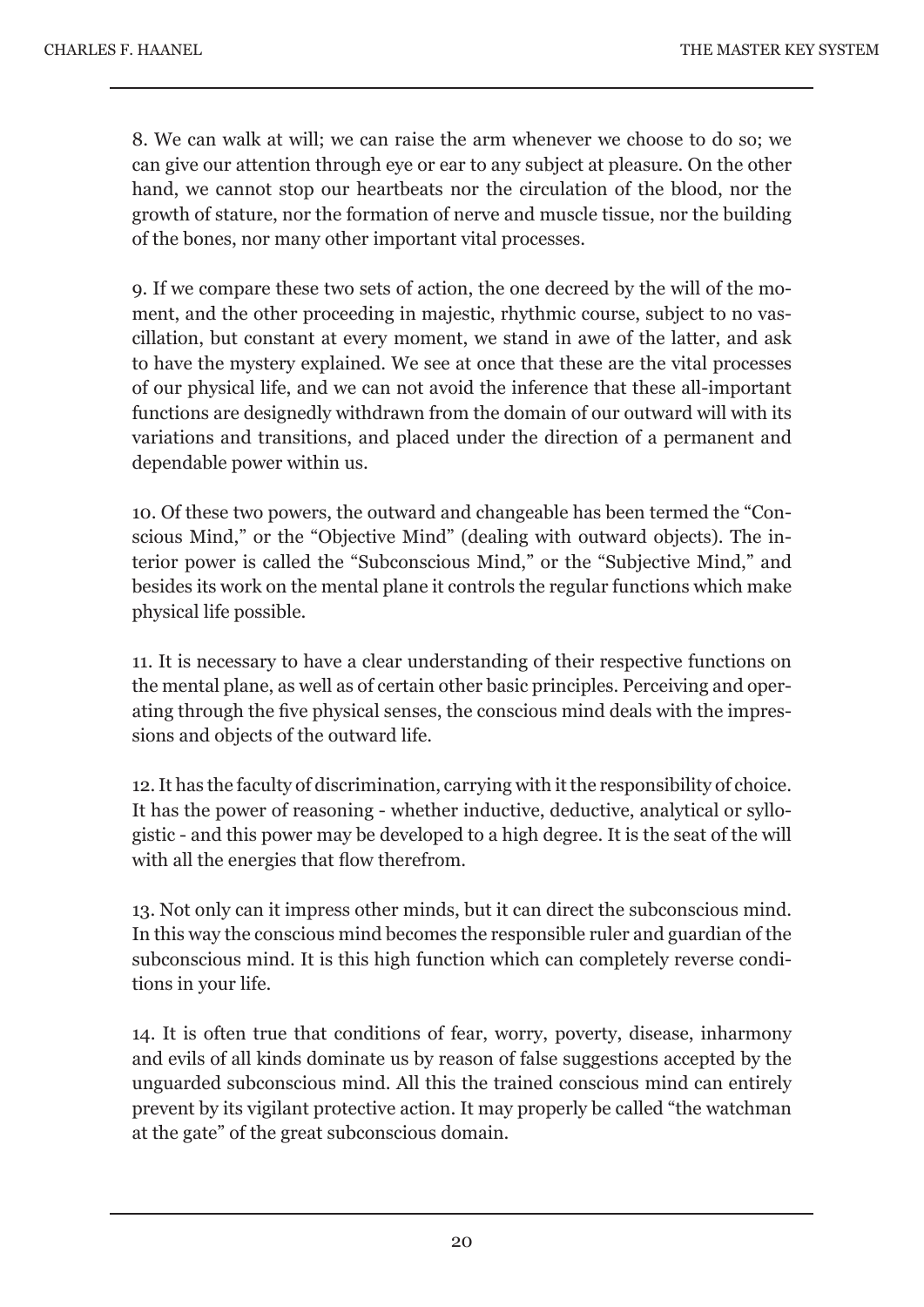15. One writer has expressed the chief distinction between the two phases of mind thus: "Conscious mind is reasoning will. Subconscious mind is instinctive desire, the result of past reasoning will."

16. The subconscious mind draws just and accurate inferences from premises furnished from outside sources. Where the premise is true, the subconscious mind reaches a faultless conclusion, but, where the premise or suggestion is an error, the whole structure falls. The subconscious mind does not engage in the process of proving. It relies upon the conscious mind, "the watchman at the gate," to guard it from mistaken impressions.

17. Receiving any suggestions as true, the subconscious mind at once proceeds to act thereon in the whole domain of its tremendous field of work. The conscious mind can suggest either truth or error. If the latter, it is at the cost of wide-reaching peril to the whole being.

18. The conscious mind ought to be on duty during every waking hour. When the "watchman" is "off guard," or when its calm judgment is suspended, under a variety of circumstances, then the subconscious mind is unguarded and left open to suggestion from all sources. During the wild excitement of panic, or during the height of anger, or the impulses of the irresponsible mob, or at any other time of unrestrained passion, the conditions are most dangerous. The subconscious mind is then open to the suggestion of fear, hatred, selfishness, greed, self-depreciation and other negative forces, derived from surrounding persons or circumstances. The result is usually unwholesome in the extreme, with effects that may endure to distress it for a long time. Hence, the great importance of guarding the subconscious mind from false impressions.

19. The subconscious mind perceives by intuition. Hence, its processes are rapid. It does not wait for the slow methods of conscious reasoning. In fact, it can not employ them.

20. The subconscious mind never sleeps, never rests, any more than does your heart, or your blood. It has been found that by plainly stating to the subconscious mind certain specific things to be accomplished, forces are set in operation that lead to the result desired. Here, then, is a source of power which places us in touch with Omnipotence. Here in is a deep principle which is well worth our most earnest study.

21. The operation of this law is interesting. Those who put it into operation find that when they go out to meet the person with whom they anticipate a difficult interview, something has been there before them and dissolved the supposed dif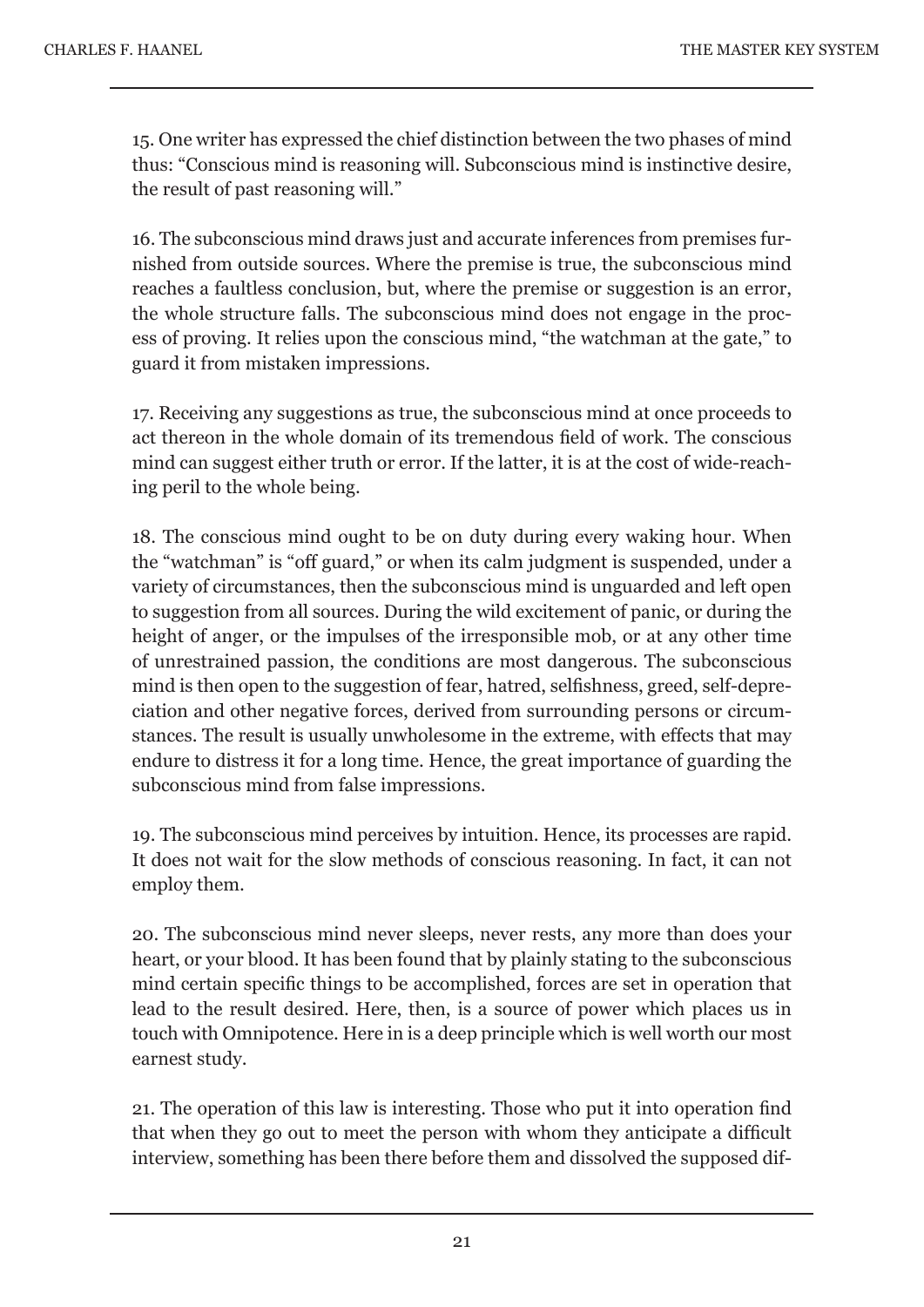ferences; everything is changed; all is harmonious; they find that when some difficult business problem presents itself they can afford to make delay and something suggests the proper solution; everything is properly arranged; in fact, those who have learned to trust the subconscious find that they have infinite resources at their command.

22. The subconscious mind is the seat of our principles and our aspirations. It is the fount of our artistic and altruistic ideals. These instincts can only be overthrown by an elaborate and gradual process of undermining the innate principles.

23. The subconscious mind cannot argue controversially. Hence, if it has accepted wrong suggestions, the sure method of overcoming them is by the use of a strong counter suggestion, frequently repeated, which the mind must accept, thus eventually forming new and healthy habits of thought and life, for the subconscious mind is the seat of Habit. That which we do over and over becomes mechanical; it is no longer an act of judgment, but has worn its deep grooves in the subconscious mind. This is favorable for us if the habit be wholesome and right. If it be harmful, and wrong, the remedy is to recognize the omnipotence of the subconscious mind and suggest present actual freedom. The subconscious being creative and one with our divine source will at once create the freedom suggested.

24. To sum up: The normal functions of the subconscious on the physical side have to do with the regular and vital processes, with the preservation of life and the restoration of health; with the care of offspring, which includes an instinctive desire to preserve all life and improve conditions generally.

25. On the mental side, it is the storehouse of memory; it harbors the wonderful thought messengers, who work, unhampered by time or space; it is the fountain of the practical initiative and constructive forces of life: It is the seat of habit.

26. On the spiritual side, it is the source of ideals, of aspiration, of the imagination, and is the channel through which we recognize our Divine Source, and in proportion as we recognize this divinity do we come into an understanding of the source of power.

27. Some one may ask: "How can the subconscious change conditions?" The reply is, because the subconscious is a part of the Universal Mind and a part must be the same in kind and quality as the whole; the only difference is one of degree. The whole, as we know, is creative, in fact, it is the only creator there is, consequently, we find that mind is creative, and as thought is the only activity which the mind possesses, thought must necessarily be creative also.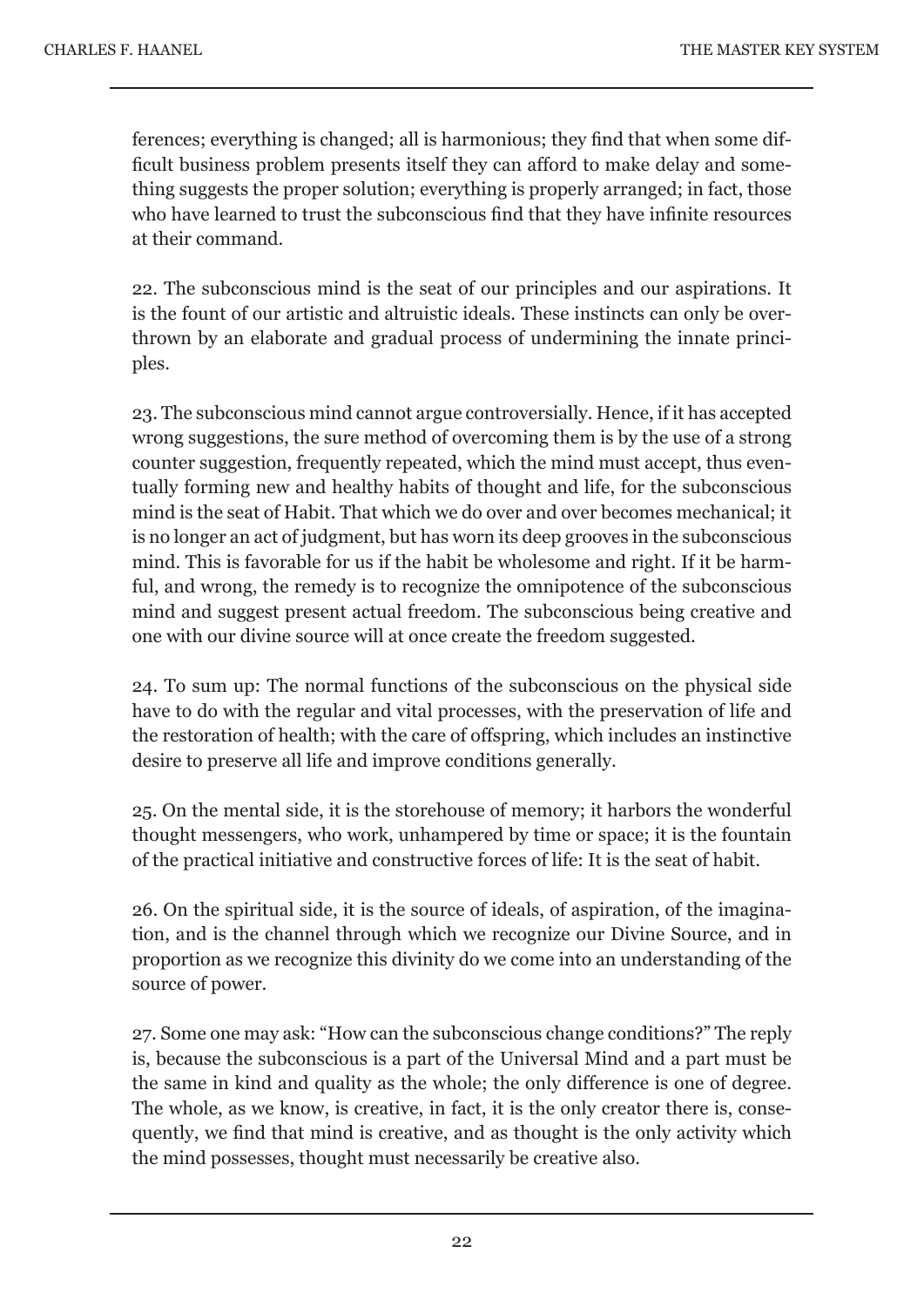28. But we shall find that there is a vast difference between simply thinking, and directing our thought consciously, systematically and constructively; when we do this we place our mind in harmony with the Universal Mind, we come in tune with the Infinite, we set in operation the mightiest force in existence, the creative power of the Universal Mind. This, as everything else, is governed by natural law, and this law is the "Law of Attraction," which is that Mind is creative, and will automatically correlate with its object and bring it into manifestation.

29. Last week I gave you an exercise for the purpose of securing control of the physical body; if you have accomplished this you are ready to advance. This time you will begin to control your thought. Always take the same room, the same chair, and the same position, if possible. In some cases it is not convenient to take the same room, in this case simply make the best use of such conditions as may be available. Now be perfectly still as before, but inhibit all thought; this will give you control over all thoughts of care, worry and fear, and will enable you to entertain only the kind of thoughts you desire. Continue this exercise until you gain complete mastery.

30. You will not be able to do this for more that a few moments at a time, but the exercise is valuable, because it will be a very practical demonstration of the great number of thoughts which are constantly trying to gain access to your mental world.

31. Next week you will receive instructions for an exercise which may be a little more interesting, but it is necessary that you master this one first.

*Cause and effect is as absolute and undeviating in the hidden realm of thought as in the world of visible and material things. Mind is the master weaver, both of the interior garment of character and the outer garment of circumstance*

*- James Allen*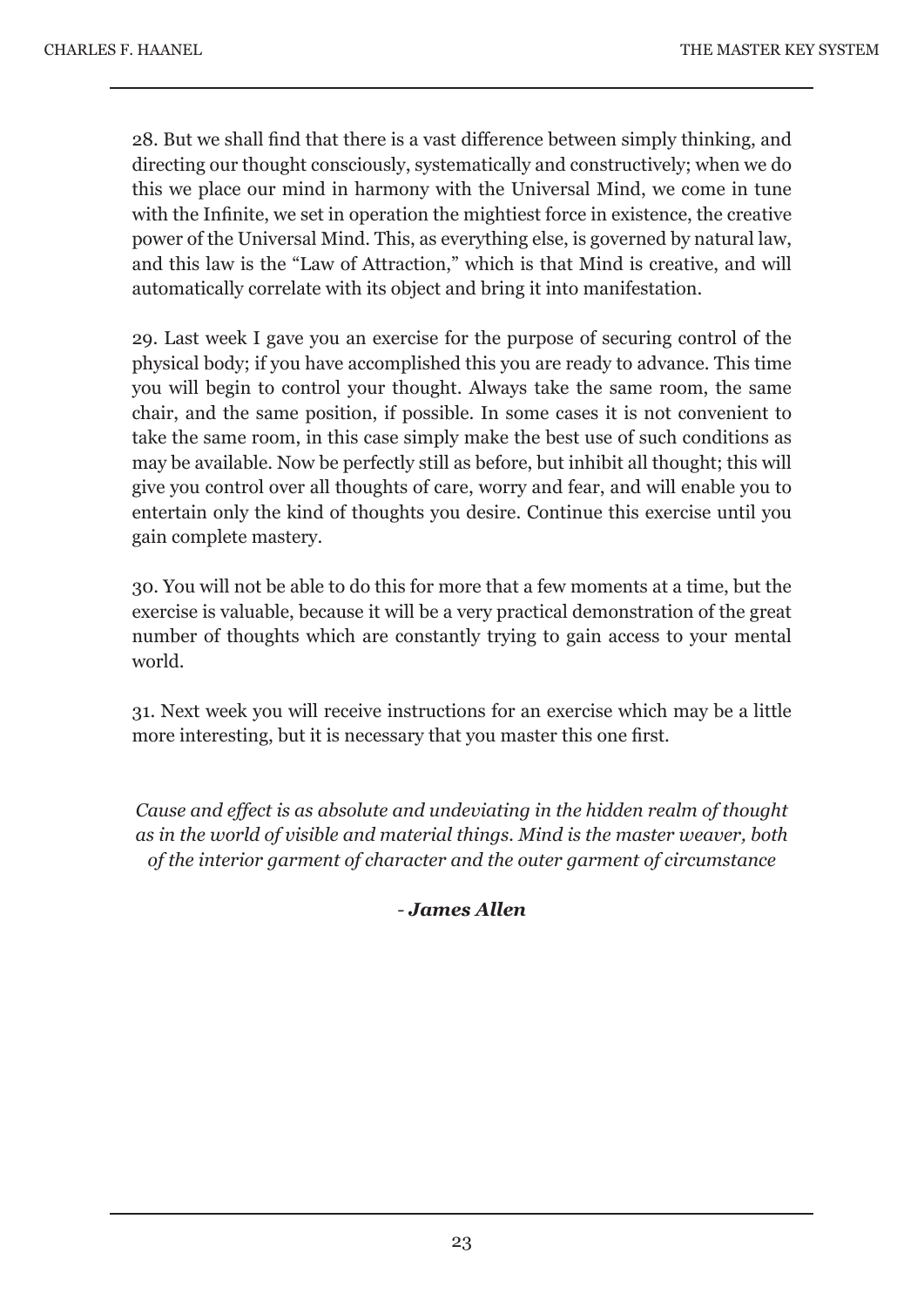#### *Study Questions with Answers*

*—*

11. What are the two modes of mental activity?

*— Conscious and subconscious.*

12. Upon what do ease and perfection depend? *— Ease and perfection depend entirely upon the degree in which we cease to depend upon the conscious mind.*

13. What is the value of the subconscious? *— It is enormous; it guides us, warns us, it controls the vital processes and is the seat of memory.*

14. What are some of the functions of the conscious mind? *— It has the faculty of discrimination; it has the power of reasoning; it is the seat of the will and may impress the subconscious.*

15. How has the distinction between the conscious and subconscious been expressed? *— "Conscious mind is reasoning will. Subconscious mind is instinctive desire, the result of past reasoning will."*

16. What method is necessary in order to impress the subconscious? *— Mentally state what is wanted.* 

17. What will be the result?

*— If the desire is in harmony with the forward movement of the great Whole, forces will be set in motion which will bring about the result.* 

18. What is the result of the operation of this law? *— Our environment reflects conditions corresponding to the predominant mental attitude which we entertain.* 

19. What name has been given to this law? *— The Law of Attraction.*

20. How is the law stated?

*— Thought is a creative energy, and will automatically correlate with is object and bring it into manifestation.*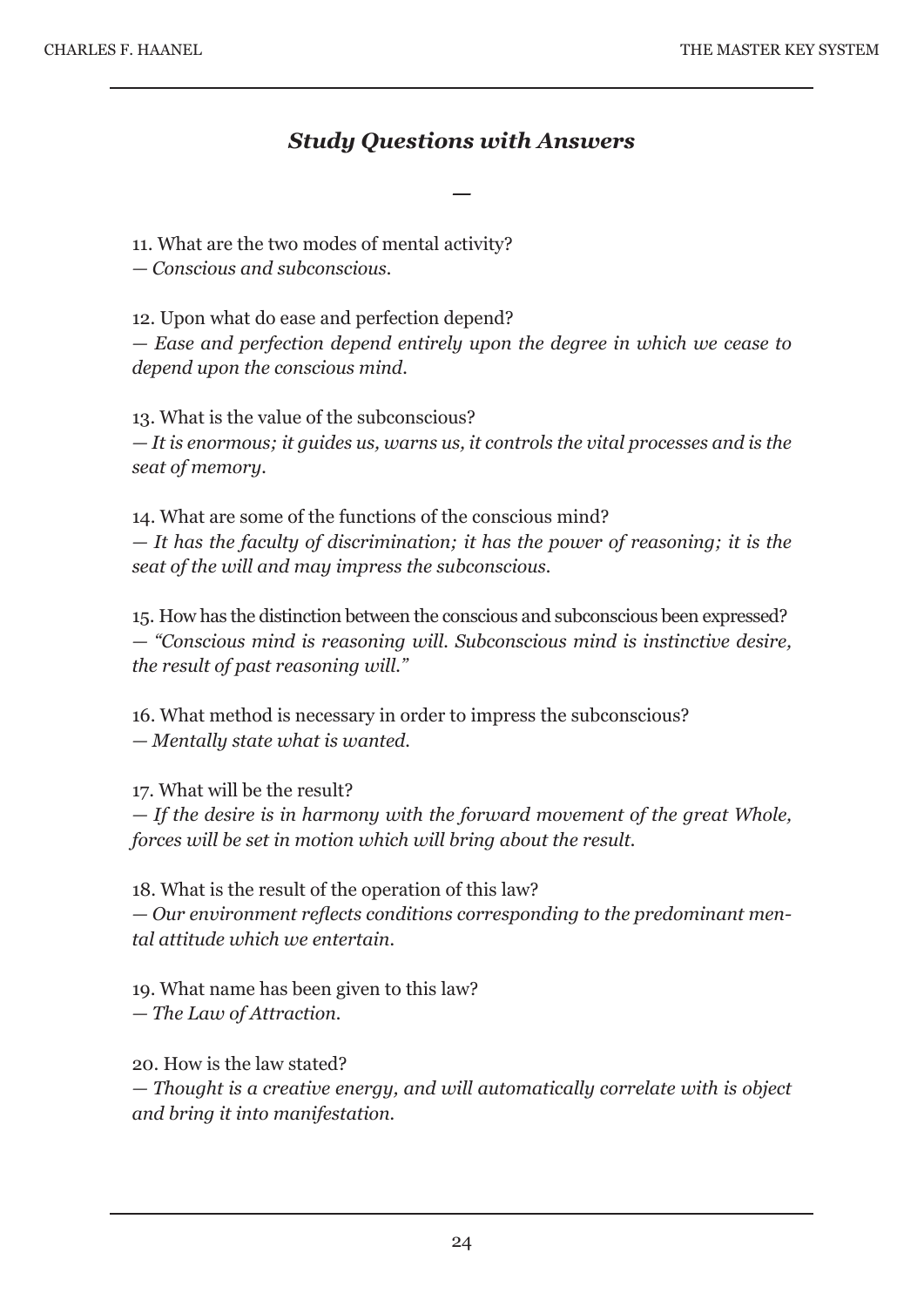# **PART THREE**

**—**

*You have found that the Individual may act on the Universal, and that the result of this action and interaction is cause and effect. Thought, therefore, is the cause, and the experiences with which you meet in life are the effect.* 

*Eliminate, therefore, any possible tendency to complain of conditions as they have been, or as they are, because it rests with you to change them and make them what you would like them to be.* 

*Direct your effort to a realization of the mental resources, always at your command, from which all real and lasting power comes.* 

*Persist in this practice until you come to a realization of the fact that there can be no failure in the accomplishment of any proper object in life if you but understand your power and persist in your object, because the mind-forces are ever ready to lend themselves to a purposeful will, in the effort to crystallize thought and desire into actions, events and conditions.* 

*Whereas in the beginning of each function of life and each action is the result of conscious thought, the habitual actions become automatic and the thought that controls them passes into the realm of the subconscious; yet it is just as intelligent as before. It is necessary that it become automatic, or subconscious, in order that the self-conscious mind may attend to other things. The new actions will, however, in their turn, be come habitual, then automatic, then subconscious in order that the mind again may be freed from this detail and advanced to still other activities.* 

*When you realize this, you will have found a source of power which will enable you to take care of any situation in life which may develop.*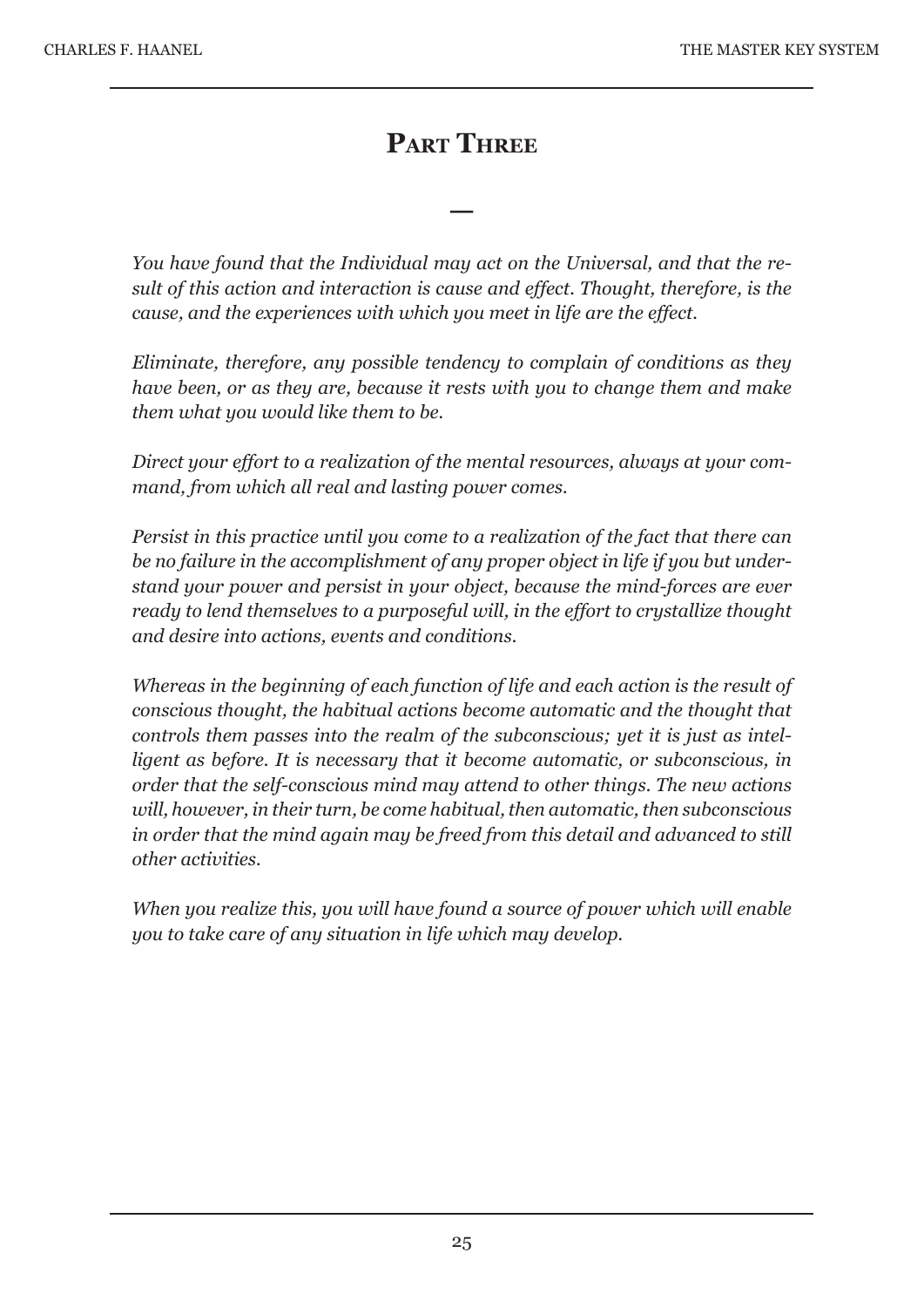#### *PART THREE*

*—*

1. The necessary interaction of the conscious and subconscious mind requires a similar interaction between the corresponding systems of nerves. Judge Troward indicates the very beautiful method in which this interaction is effected. He says: The cerebro-spinal system is the organ of the conscious mind and the sympathetic is the organ of the subconscious. The cerebro-spinal is the channel through which we receive conscious perception from the physical senses and exercise control over the movements of the body. This system of nerves has its centre in the brain.

2. The Sympathetic System has its centre in a ganglionic mass at the back of the stomach known as the Solar Plexus, and is the channel of that mental action which unconsciously supports the vital functions of the body.

3. The connection between the two systems is made by the vagus nerve which passes out of the cerebral region as a portion of the voluntary system to the thorax, sending out branches to the heart and lungs, and finally passing through the diaphragm, it loses its outer coating and becomes identified with the nerves of the Sympathetic System, so forming a connecting link between the two and making man physically a "single entity".

4. We have seen that every thought is received by the brain, which is the organ of the conscious; it is here subjected to our power of reasoning. When the objective mind has been satisfied that the thought is true it is sent to the Solar Plexus, or the brain of the subjective mind, to be made into our flesh, to be brought forth into the world as reality. It is then no longer susceptible to any argument whatever. The subconscious mind cannot argue; it only acts. It accepts the conclusions of the objective mind as final.

5. The Solar Plexus has been likened to the sum of the body, because it is a central point of distribution for the energy which the body is constantly generating. This energy is very real energy, and this sun is a very real sun, and the energy is being distributed by very real nerves to all parts of the body, and is thrown off in an atmosphere which envelopes the body.

6. If this radiation is sufficiently strong the person is called magnetic; he is said to be filled with personal magnetism. Such a person may wield an immense power for good. His presence alone will often bring comfort to the troubled minds with which he comes in contact.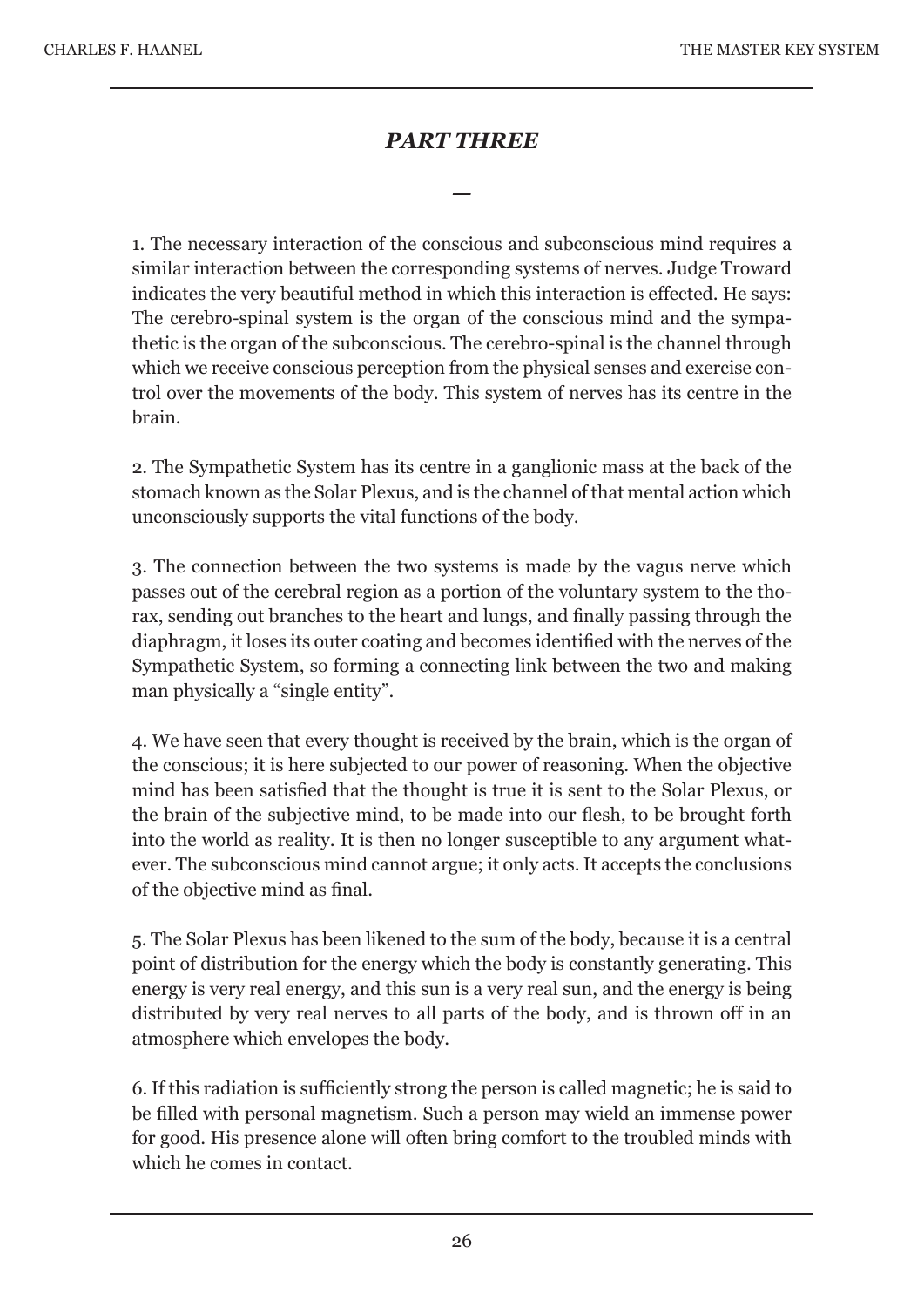7. When the Solar Plexus is in active operation and is radiating life, energy and vitality to every part of the body, and to every one whom he meets, the sensations are pleasant, the body is filled with health and all with whom he comes in contact experience a pleasant sensation.

8. If there is any interruption of this radiation the sensations are unpleasant, the flow of life and energy to some part of the body is stopped, and this is the cause of every ill to the human race, physical, mental or environmental.

9. Physical because the sun of the body is no longer generating sufficient energy to vitalize some part of the body; mental because the conscious mind is dependent upon the subconscious mind for the vitality necessary to support its thought, and environmental, because the connection between the subconscious mind and the Universal mind, is being interrupted.

10. The Solar Plexus is the point at which the part meets with the whole, where the finite becomes Infinite, where the Uncreate becomes create, the Universal becomes individualized, the Invisible becomes visible. It is the point at which life appears and there is no limit to the amount of life an individual may generate from this Solar centre.

11. This centre of energy is Omnipotent because it is the point of contact with all life and all intelligence. It can therefore accomplish whatever it is directed to accomplish, and herein lies the power of the conscious mind; the subconscious can and will carry out such plans and ideas as may be suggested to it by the conscious mind.

12. Conscious thought, then, is master of this sun centre from which the life and energy of the entire body flows and the quality of the thought which we entertain determines the quality of the thought which this sun will radiate, and the character of the thought which our conscious mind entertains will determine the character of the thought which this sun will radiate, and the nature of the thought which our conscious mind entertains will determine the nature of thought which this sun will radiate, and consequently will determine the nature of the experience which will result.

13. It is evident, therefore, that all we have to do is let our light shine; the more energy we can radiate, the more rapidly shall we be enabled to transmute undesirable conditions into sources of pleasure and profit. The important question, then, is how to let this light shine; how to generate this energy.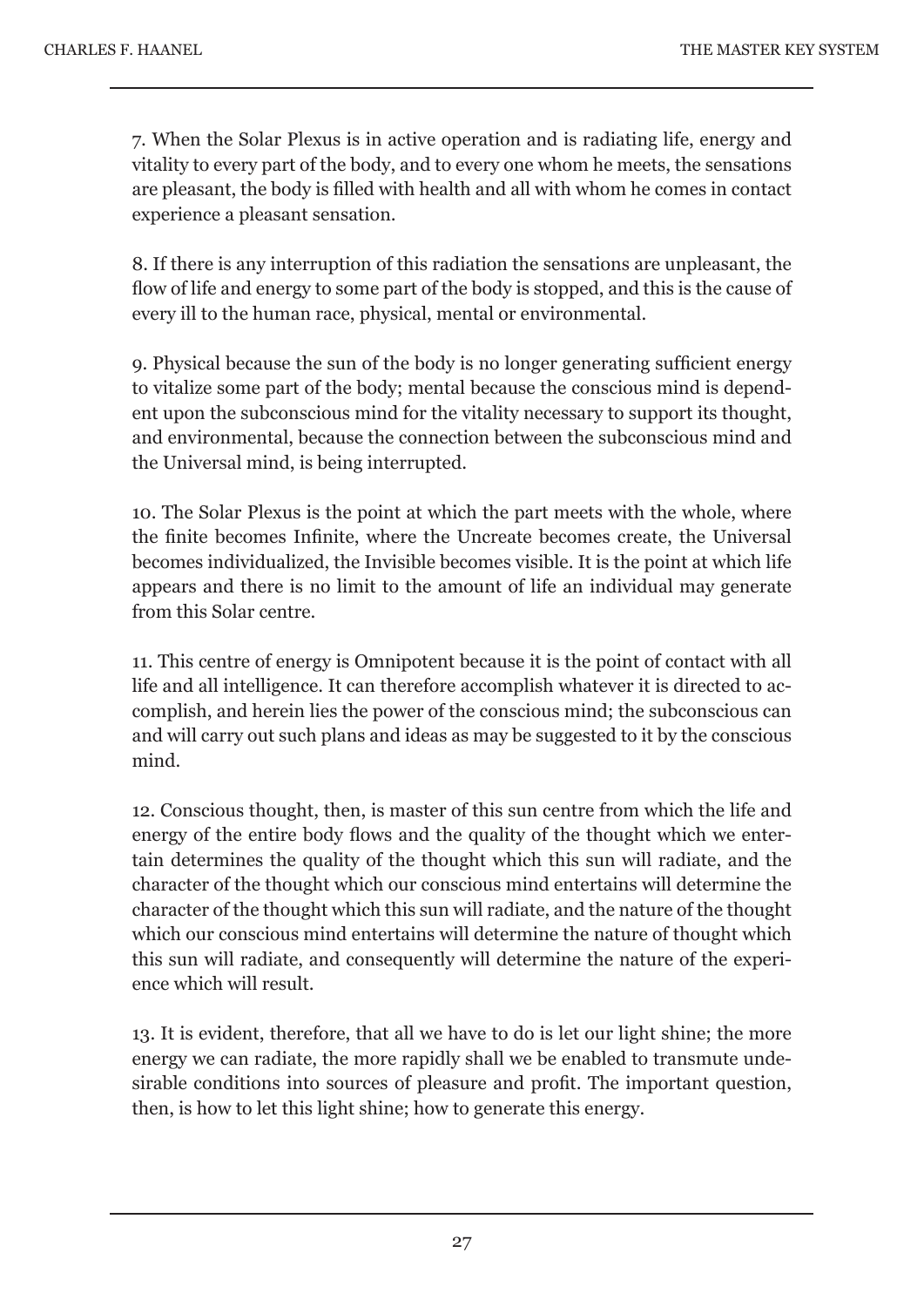14. Non-resistant thought expands the Solar Plexus; resistant thought contracts it. Pleasant thought expands it; unpleasant thought contracts it. Thoughts of courage, power, confidence and hope all produce a corresponding state, but the one arch enemy of the Solar Plexus which must be absolutely destroyed before there is any possibility of letting any light shine is fear. This enemy must be completely destroyed; he must be eliminated; he must be expelled forever; he is the cloud which hides the sun; which causes a perpetual gloom.

15. It is this personal devil which makes men fear the past, the present and the future; fear themselves, their friends and their enemies; fear everything and everybody. When fear is effectually and completely destroyed, your light will shine, the clouds will disperse and you will have found the source of power, energy and life.

16. When you find that you are really one with the Infinite power, and when you can consciously realize this power by a practical demonstration of your ability to overcome any adverse condition by the power of your thought, you will have nothing to fear; fear will have been destroyed and you will have come into possession of your birthright.

17. It is our attitude of mind toward life which determines the experiences with which we are to meet; if we expect nothing, we shall have nothing; if we demand much, we shall receive the greater portion. The world is harsh only as we fail to assert ourselves. The criticism of the world is bitter only to those who cannot compel room for their ideas. It is fear of this criticism that causes many ideas to fail to see the light of day.

18. But the man who knows that he has a Solar Plexus will not fear criticism or anything else; he will be too busy radiating courage, confidence, and power; he will anticipate success by his mental attitude; he will pound barriers to pieces, and leap over the chasm of doubt and hesitation which fear places in his path.

19. A knowledge of our ability to consciously radiate health, strength and harmony will bring us into a realization that there is nothing to fear because we are in touch with Infinite Strength.

20. This knowledge can be gained only by making practical application of this information. We learn by doing; through practice the athlete comes powerful.

21. As the following statement is of considerable importance, I will put it in several ways, so that you cannot fail to get the full significance of it. If you are religiously inclined, I would say, you can let your light shine. If your mind has a bias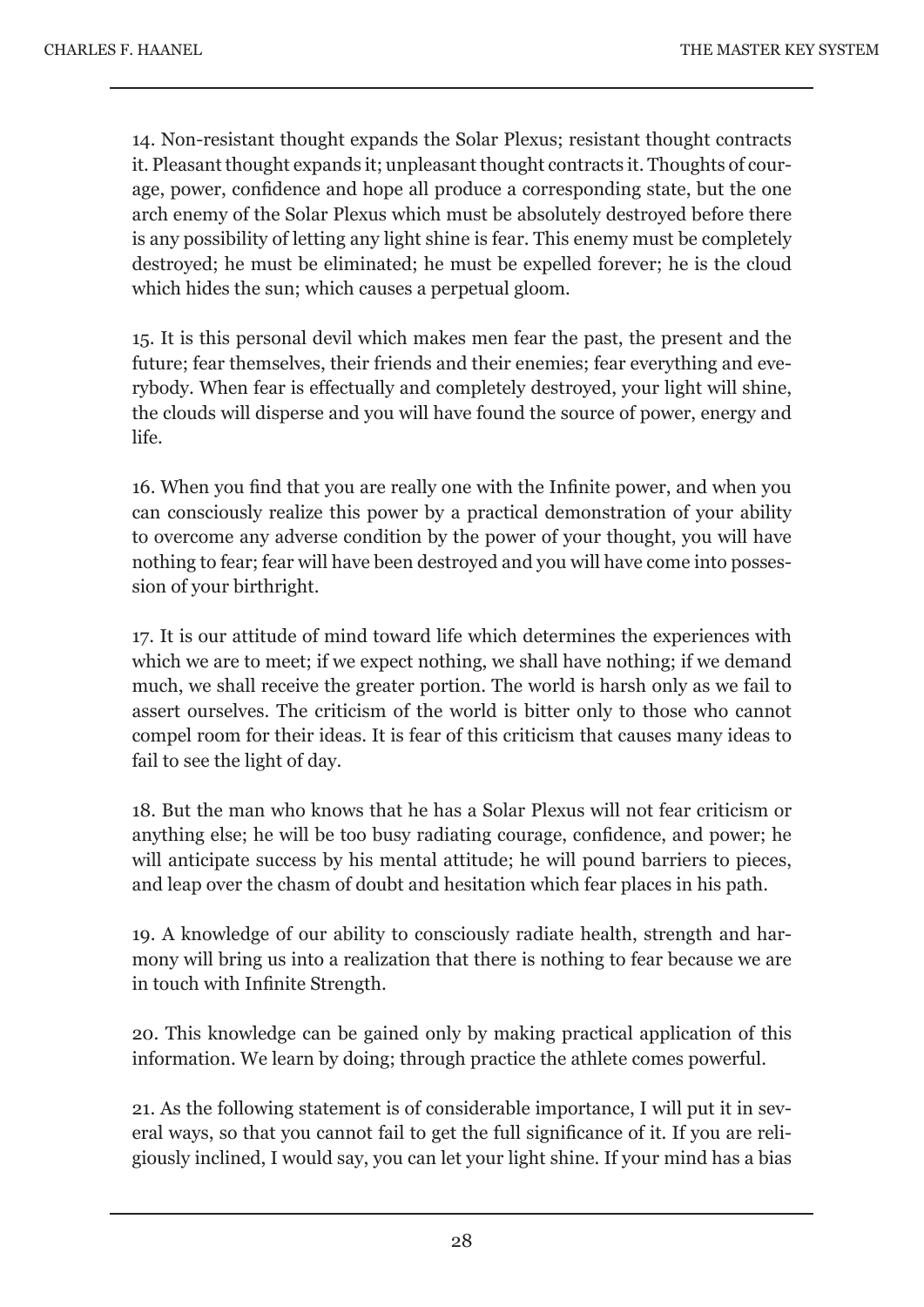toward physical science, I would say you can wake the Solar Plexus; or, if you prefer the strictly scientific interpretation, I will say that you can impress your subconscious mind.

22. I have already told you what the result of this impression will be. It is the method in which you are now interested. You have already learned that the subconscious is intelligent and that it is creative, and responsive to the will of the conscious mind. What, then, is the most natural way of making the desired impression? Mentally concentrate on the object of your desire; when you are concentrating you are impressing the subconscious.

23. This is not the only way, but it is a simple and effective way, and the most direct way, and consequently the way in which the best results are secured. It is the method which is producing such extraordinary results that many think that miracles are being accomplished.

24. It is the method by which every great inventor, every great financier, every great statesman has been enabled to convert the subtle and invisible force of desire, faith and confidence into actual, tangible, concrete facts in the objective world.

25. The subconscious mind is a part of the Universal mind. The Universal is the creative principle of the Universe, a part must be the same in kind and quality as the whole. This means that this creative power is absolutely unlimited; it is not bound by precedent of any kind, and consequently has no prior existing pattern by which to apply its constructive principle.

26. We have found that the subconscious mind is responsive to our conscious will, which means that the unlimited creative power of the Universal Mind is within control of the conscious mind of the individual.

27. When making a practical application of this principle, in accordance with the exercises given in the subsequent lessons, it is well to remember that it is not necessary to outline the method by which the subconscious will produce the results you desire. The finite cannot inform the Infinite. You are simply to say what you desire, not how you are to obtain it.

28. You are the channel by which the undifferentiated is being differentiated, and this differentiation is being accomplished by appropriation. It only requires recognition to set causes in motion which will bring about results in accordance with your desire, and this is accomplished because the Universal can act only through the individual, and the individual can act only through the Universal; they are one.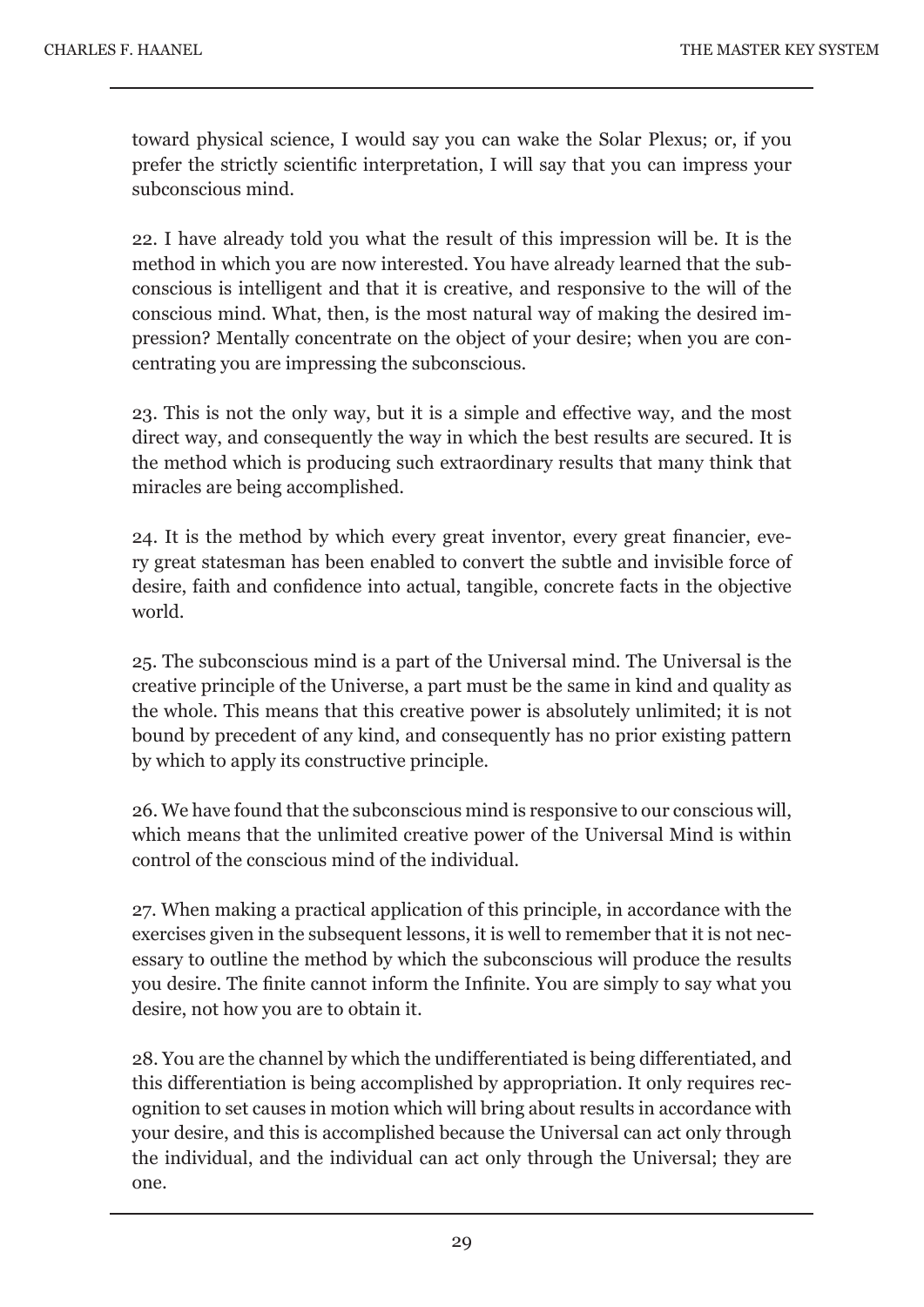29. For your exercise this week, I will ask you to go one step further. I want you to not only be perfectly still, and inhibit all thought as far as possible, but relax, let go, let the muscles take their normal condition; this will remove all pressure from the nerves, and eliminate that tension which so frequently produces physical exhaustion.

30. Physical relaxation is a voluntary exercise of the will and the exercise will be found to be of great value, as it enables the blood to circulate freely to and from the brain and body.

31. Tensions leads to mental unrest and abnormal mental activity of the mind; it produces worry, care, fear and anxiety. Relaxation is therefore an absolute necessity in order to allow the mental faculties to exercise the greatest freedom.

32. Make this exercise as thorough and complete as possible, mentally determine that you will relax every muscle and nerve, until you feel quiet and restful and at peace with yourself and the world.

33. The Solar Plexus will then be ready to function and you will be surprised at the result.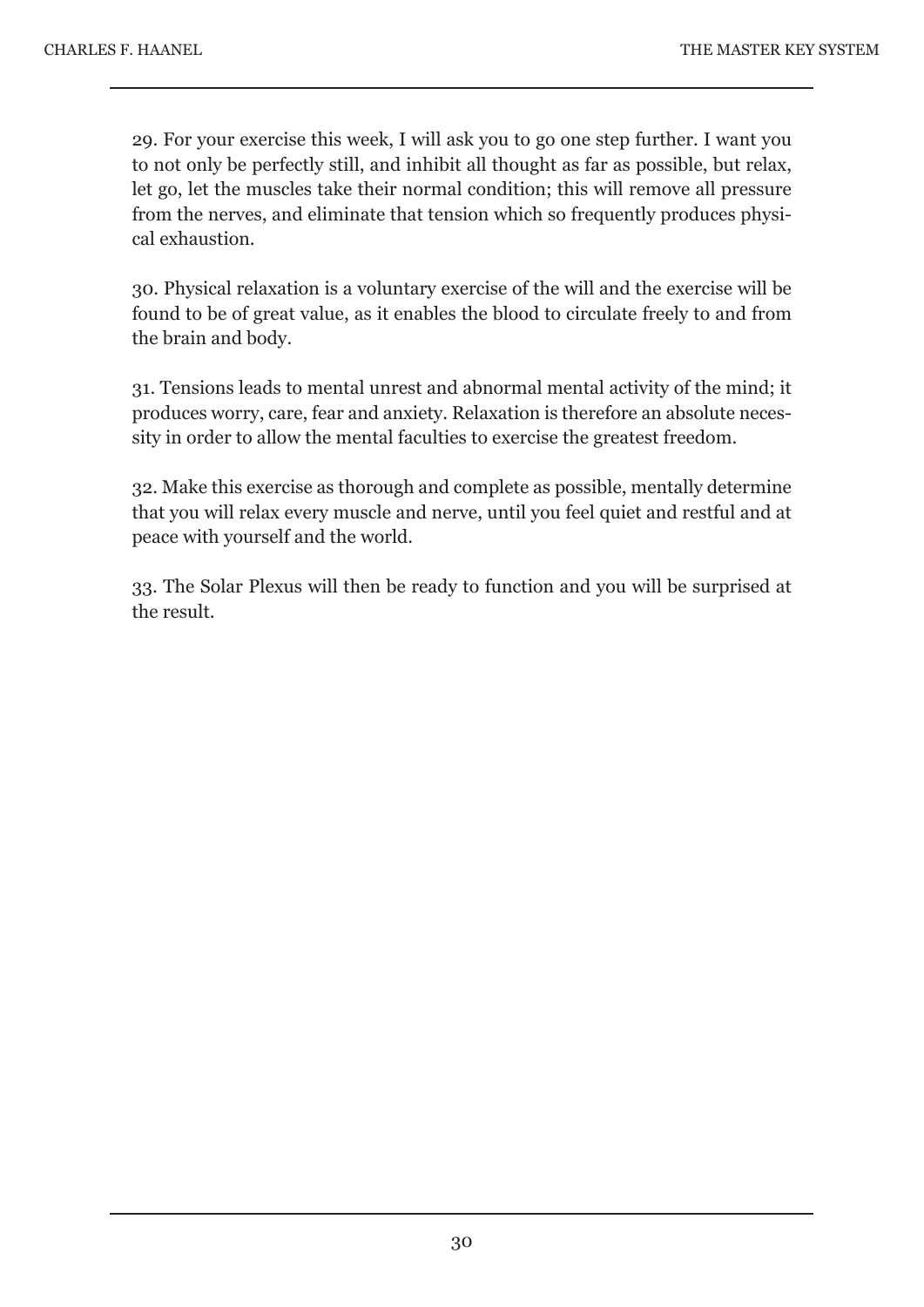#### *Study Questions with Answers*

*—*

21. What system of nerves is the organ of the Conscious Mind? *— The Cerebro-spinal.*

22. What system of nerves is the organ of the subconscious mind? *— The sympathetic.*

23. What is the central point of distribution for energy which the body is constantly generating?

*— The solar plexus.*

24. How may this distribution be interrupted? *— By resistant, critical, discordant thoughts, but especially fear.*

25. What is the result of such interruption? *— Every ill with which the human race is afflicted.*

26. How may this energy be controlled and directed? *— By conscious thought.*

27. How may fear be completely eliminated? *— By an understanding and recognition of the true source of all power.*

28. What determines the experiences with which we meet in life? *— Our predominant mental attitude.*

29. How may we awake the solar plexus? *— Mentally concentrate upon the condition which we desire to see manifested in our lives.* 

30. What is the creative principle of the Universe? *— The Universal Mind.*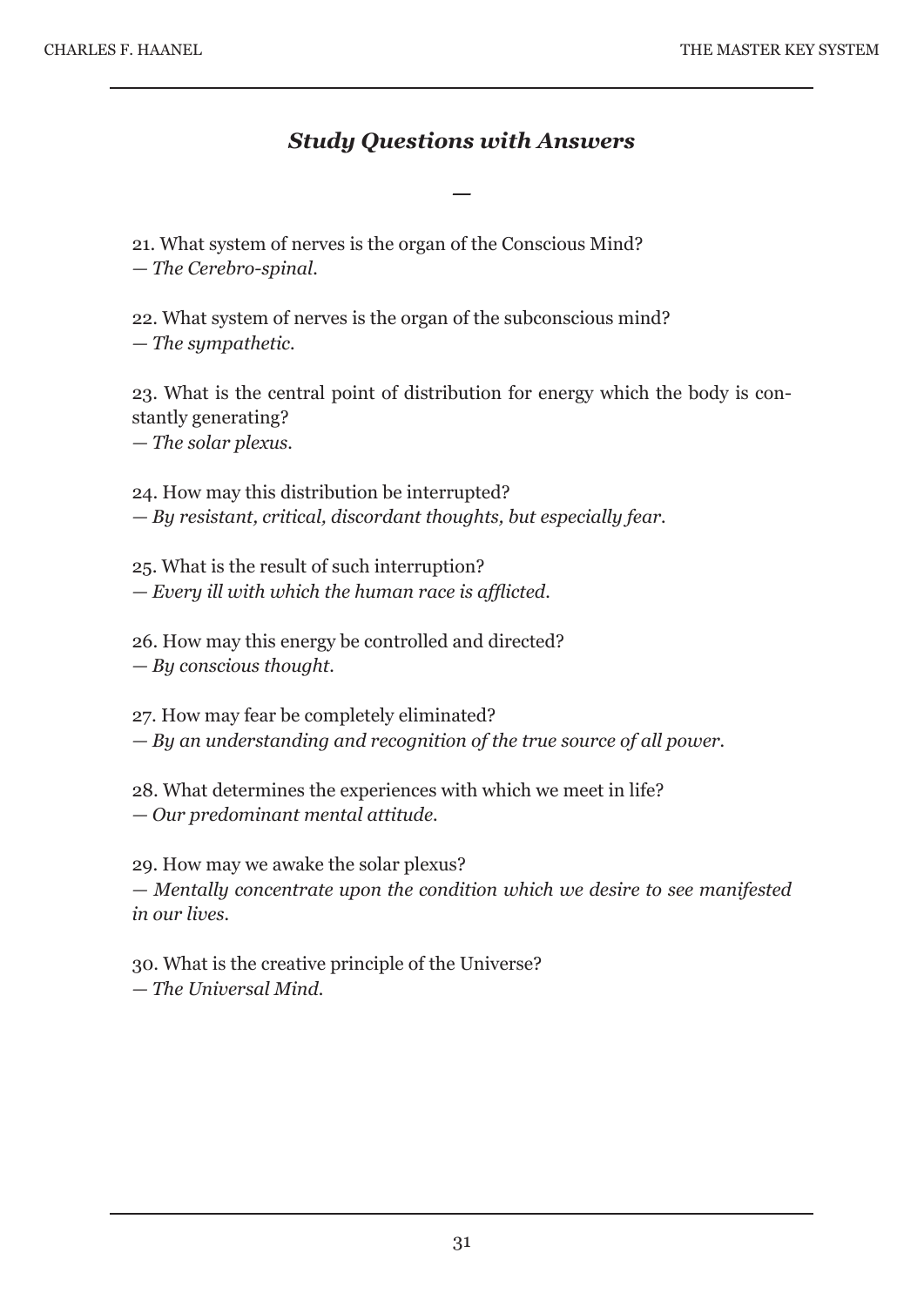## **PART FOUR**

*Enclosed herewith I hand you Part Four. This part will show you why what you think, or do, or feel, is an indication of what you are.* 

**—**

*Thought is energy and energy is power, and it is because all the religions, sciences and philosophies with which the world has heretofore been familiar have*  been based upon the manifestation of this energy instead of the energy itself, *that the world has been limited to effects, while causes have been ignored or misunderstood.* 

*For this reason we have God and the Devil in religion, positive and negative in science, and good and bad in philosophy.* 

*The Master Key reverses the process; it is interested only in cause, and the letters received from students tell a marvelous story; they indicate conclusively that students are finding the cause whereby they may secure for themselves health, harmony, abundance, and whatever else may be necessary for their welfare and happiness.* 

*Life is expressive and it is our business to express ourselves harmoniously and constructively. Sorrow, misery, unhappiness, disease and poverty are not necessities and we are constantly eliminating them.* 

*But this process of eliminating consists in rising above and beyond limitation of any kind. He who has strengthened and purified his thought need not concern himself about microbes, and he who has come into an understanding of the law of abundance will go at once to the source of supply.* 

*It is thus that fate, fortune, and destiny will be controlled as readily as a captain controls his ship, or an engineer, his train.*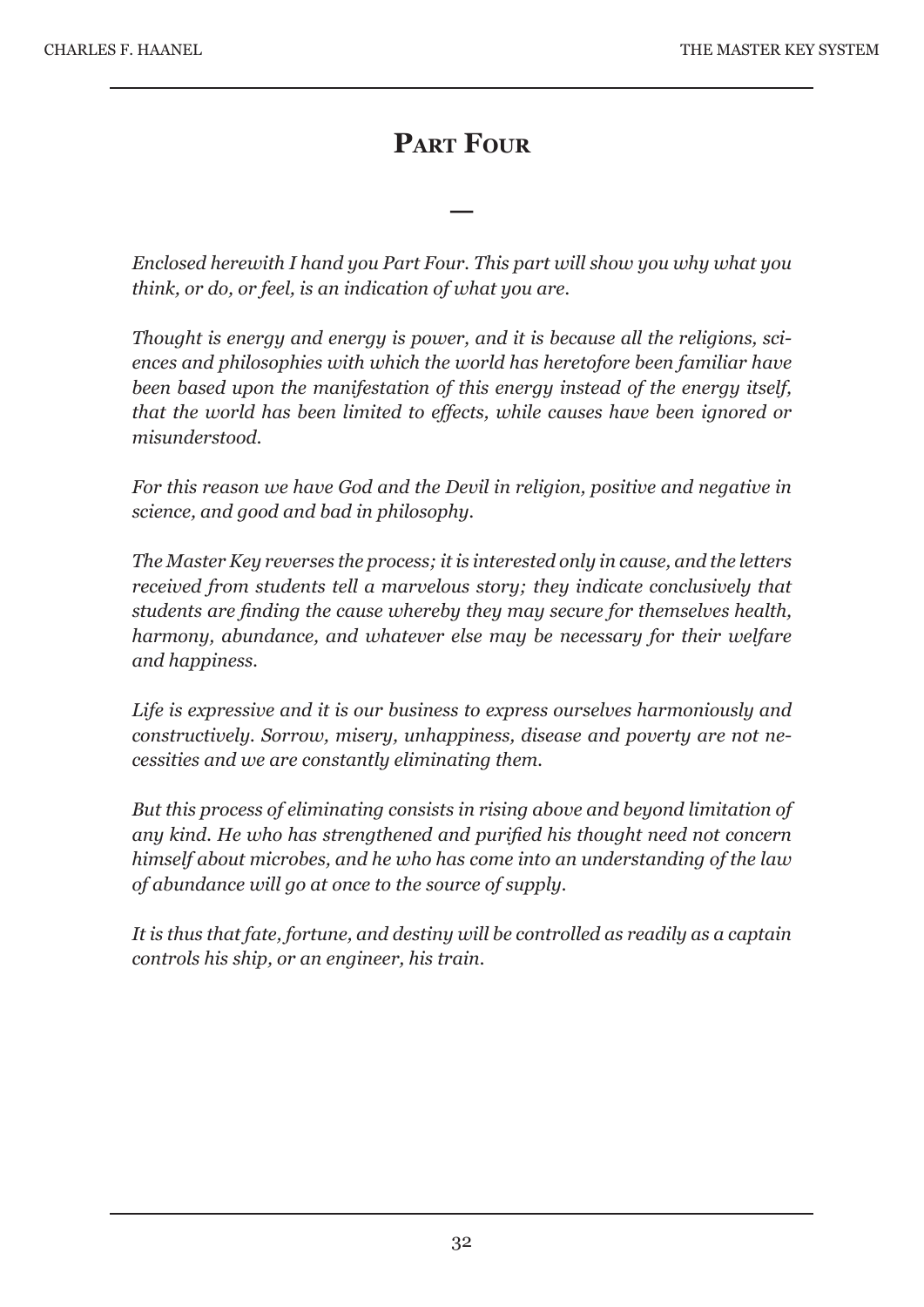#### *PART FOUR*

*—*

1. The "I" of you is not the physical body; that is simply an instrument which the "I" uses to carry out its purposes; the "I" cannot be the Mind, for the mind is simply another instrument which the "I" uses with which to think, reason, and plan.

2. The "I" must be something which controls and directs both the body and the mind; something which determines what they shall do and how they shall act. When you come into a realization of the true nature of this "I", you will enjoy a sense of power which you have never before known.

3. Your personality is made up of countless individual characteristics, peculiarities, habits, and traits of character; these are the result of your former method of thinking, but they have nothing to do with the real "I."

4. When you say "I think" the "I" tells the mind what it shall think; when you say "I go" the "I" tells the physical body where it shall go; the real nature of this "I" is spiritual, and is the source of the real power which comes to men and women when they come into a realization of their true nature.

5. The greatest and most marvelous power which this "I" has been given is the power to think, but few people know how to think constructively, or correctly, consequently they achieve only indifferent results. Most people allow their thoughts to dwell on selfish purposes, the inevitable result of an infantile mind. When a mind becomes mature, it understands that the germ of defeat is in every selfish thought.

6. The trained mind knows that every transaction must benefit every person who is in any way connected with the transaction, and any attempt to profit by the weakness, ignorance or necessity of another will inevitably operate to his disadvantage.

7. This is because the individual is a part of the Universal. A part cannot antagonize any other part, but, on the contrary, the welfare of each part depends upon a recognition of the interest of the whole.

8. Those who recognize this principle have a great advantage in the affairs of life. They do not wear themselves out. They can eliminate vagrant thoughts with facility. They can readily concentrate to the highest possible degree on any subject. They do not waste time or money upon objects which can be of no possible benefit to them.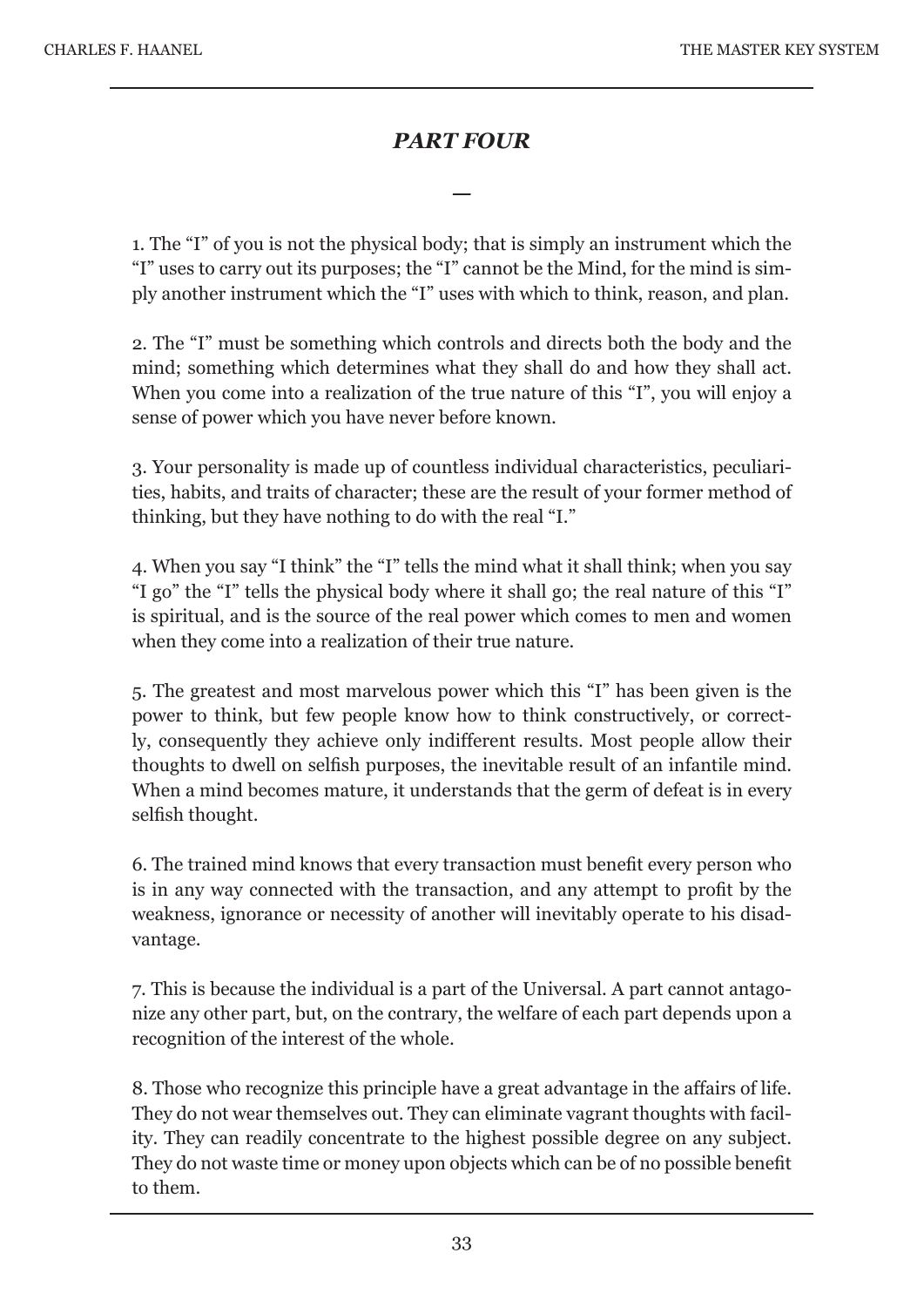9. If you cannot do these things it is because you have thus far not made the necessary effort. Now is the time to make the effort. The result will be exactly in proportion to the effort expended. One of the strongest affirmations which you can use for the purpose of strengthening the will and realizing your power to accomplish, is, "I can be what I will to be."

10. Every time you repeat it realize who and what this "I" is; try to come into a thorough understanding of the true nature of the "I"; if you do, you will become invincible; that is, provided that your objects and purposes are constructive and are therefore in harmony with the creative principle of the Universe.

11. If you make use of this affirmation, use it continuously, night and morning, and as often during the day as you think of it, and continue to do so until it becomes a part of you; form the habit.

12. Unless you do this, you had better not start at all, because modern psychology tells us that when we start something and do not complete it, or make a resolution and do not keep it, we are forming the habit of failure; absolute, ignominious failure. If you do not intend to do a thing, do not start; if you do start, see it through even if the heavens fall; if you make up your mind to do something, do it; let nothing, no one, interfere; the "I" in you has determined, the thing is settled; the die is cast, there is no longer any argument.

13. If you carry out this idea, beginning with small things which you know you can control and gradually increase the effort, but never under any circumstances allowing your "I" to be overruled, you will find that you can eventually control yourself, and many men and women have found to their sorrow that it is easier to control a kingdom that to control themselves.

14. But when you have learned to control yourself you will have found the "World Within" which controls the world without; you will have become irresistible; men and things will respond to your every wish without any apparent effort on your part.

15. This is not so strange or impossible as it may appear when you remember that the "World Within" is controlled by the "I" and that this "I" is a part or one with the Infinite "I" which is the Universal Energy or Spirit, usually called God.

16. This is not a mere statement or theory made for the purpose of confirming or establishing an idea, but it is a fact which has been accepted by the best religious thought as well as the best scientific thought.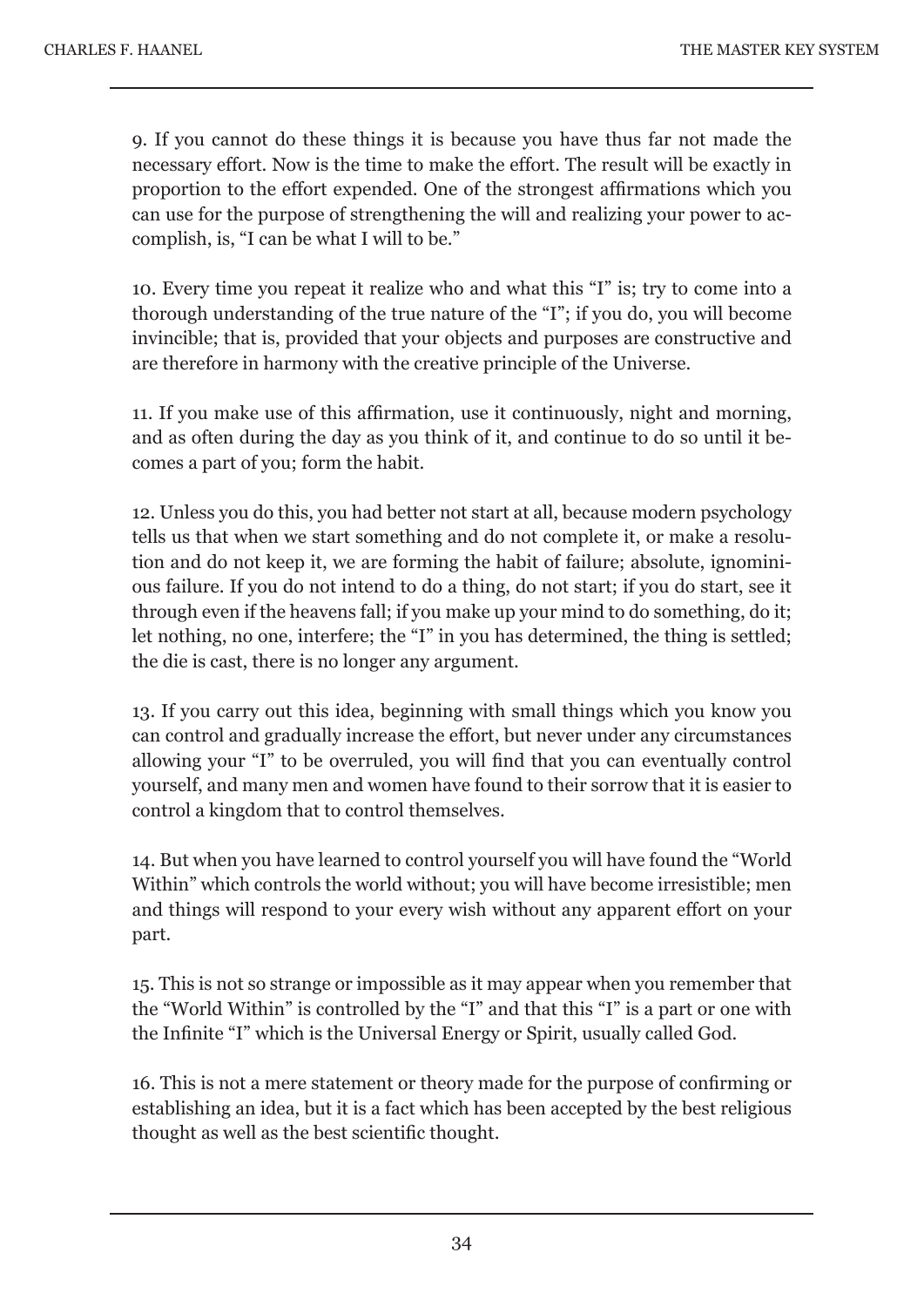17. Herbert Spender said: "Amid all the mysteries by which we are surrounded, nothing is more certain than that we are ever in the presence of an Infinite and Eternal Energy from which all things proceed."

18. Lyman Abbott, in an address delivered before the Alumni of Bangor Theological Seminary, said: "We are coming to think of God as dwelling in man rather than as operating on men from without."

19. Science goes a little way in its search and stops. Science finds the ever-present Eternal Energy, but Religion finds the Power behind this energy and locates it within man. But this is by no means a new discovery; the Bible says exactly the same thing, and the language is just as plain and convincing: "Know ye not that ye are the temple of the living God?" Here, then, is the secret of the wonderful creative power of the "World Within."

20. Here is the secret of power, of mastery. To overcome does not mean to go without things. Self-denial is not success. We cannot give unless we get; we cannot be helpful unless we are strong. The Infinite is not a bankrupt and we who are the representatives of Infinite power should not be bankrupts either, and if we wish to be of service to others we must have power and more power, but to get it we must give it; we must be of service.

21. The more we give the more we shall get; we must become a channel whereby the Universal can express activity. The Universal is constantly seeking to express itself, to be of service, and it seeks the channel whereby it can find the greatest activity, where it can do the most good, where it can be of greatest service to mankind.

22. The Universal cannot express through you as long as you are busy with your plans, your own purposes; quiet the senses, seek inspiration, focus the mental activity on the within, dwell in the consciousness of your unity with Omnipotence. "Still water runs deep;" contemplate the multitudinous opportunities to which you have spiritual access by the Omnipresence of power.

23. Visualize the events, circumstances and conditions which these spiritual connections may assist in manifesting. Realize the fact that the essence and soul of all things is spiritual and that the spiritual is the real, because it is the life of all there is; when the spirit is gone, the life is gone; it is dead; it has ceased to exist.

24. These mental activities pertain to the world within, to the world of cause; and conditions and circumstances which result are the effect. It is thus that you become a creator. This is important work, and the higher, loftier, grander and more noble ideals which you can conceive, the more important the work will become.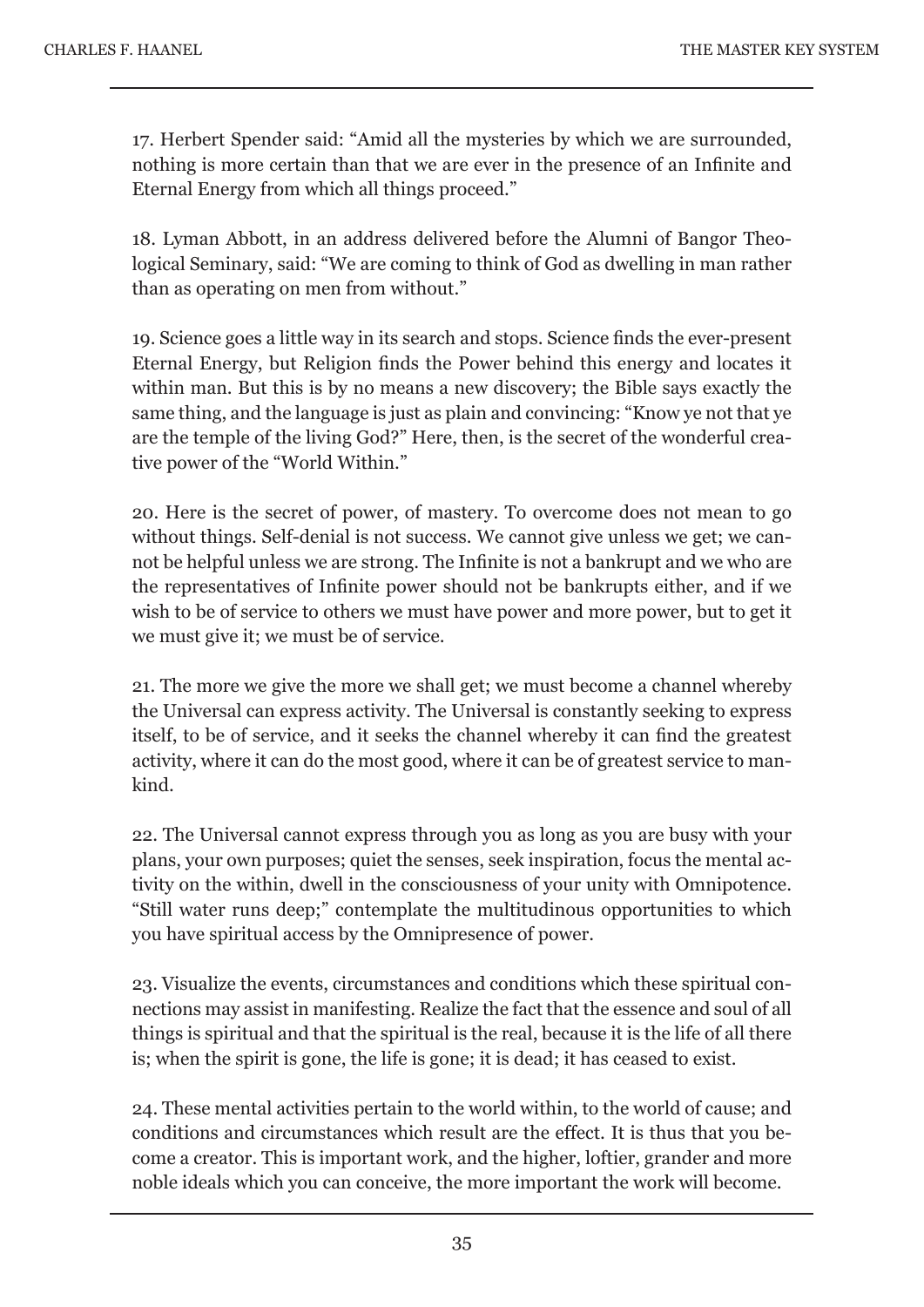25. Over-work or over-play or over-bodily activity of any kind produces conditions of mental apathy and stagnation which makes it impossible to do the more important work which results in a realization of conscious power. We should, therefore, seek the Silence frequently. Power comes through repose; it is in the Silence that we can be still, and when we are still, we can think, and thought is the secret of all attainment.

26. Thought is a mode of motion and is carried by the law of vibration the same as light or electricity. It is given vitality by the emotions through the law of love; it takes form and expression by the law of growth; it is a product of the spiritual "I", hence its Divine, spiritual, and creative nature.

27. From this it is evident that in order to express power, abundance or any other constructive purpose, the emotions must be called upon to give feeling to the thought so that it will take form. How may this purpose be accomplished? This is the vital point; how may we develop the faith, the courage, the feeling, which will result in accomplishment?

28. The reply is, by exercise; mental strength is secured in exactly the same way that physical strength is secured, by exercise. We think something, perhaps with difficulty the first time; we think the same thing again, and it becomes easier this time; we think it again and again; it then becomes a mental habit. We continue to think the same thing; finally it becomes automatic; we can no longer help thinking this thing; we are now positive of what we think; there is no longer any doubt about it. We are sure; we know.

29. Last week I asked you to relax, to let go physically. This week, I am going to ask you to let go mentally. If you practiced the exercise given you last week fifteen or twenty minutes a day in accordance with the instructions, you can no doubt relax physically; and anyone who cannot consciously do this quickly and completely is not a master of himself. He has not obtained freedom; he is still a slave to conditions. But I shall assume that you have mastered the exercise and are ready to take the next step, which is mental freedom.

30. This week, after taking your usual position, remove all tension by completely relaxing, then mentally let go of all adverse conditions, such as hatred, anger, worry, jealousy, envy, sorrow, trouble or disappointment of any kind.

31. You may say that you cannot "let go" of these things, but you can; you can do so by mentally determining to do so, by voluntary intention and persistence.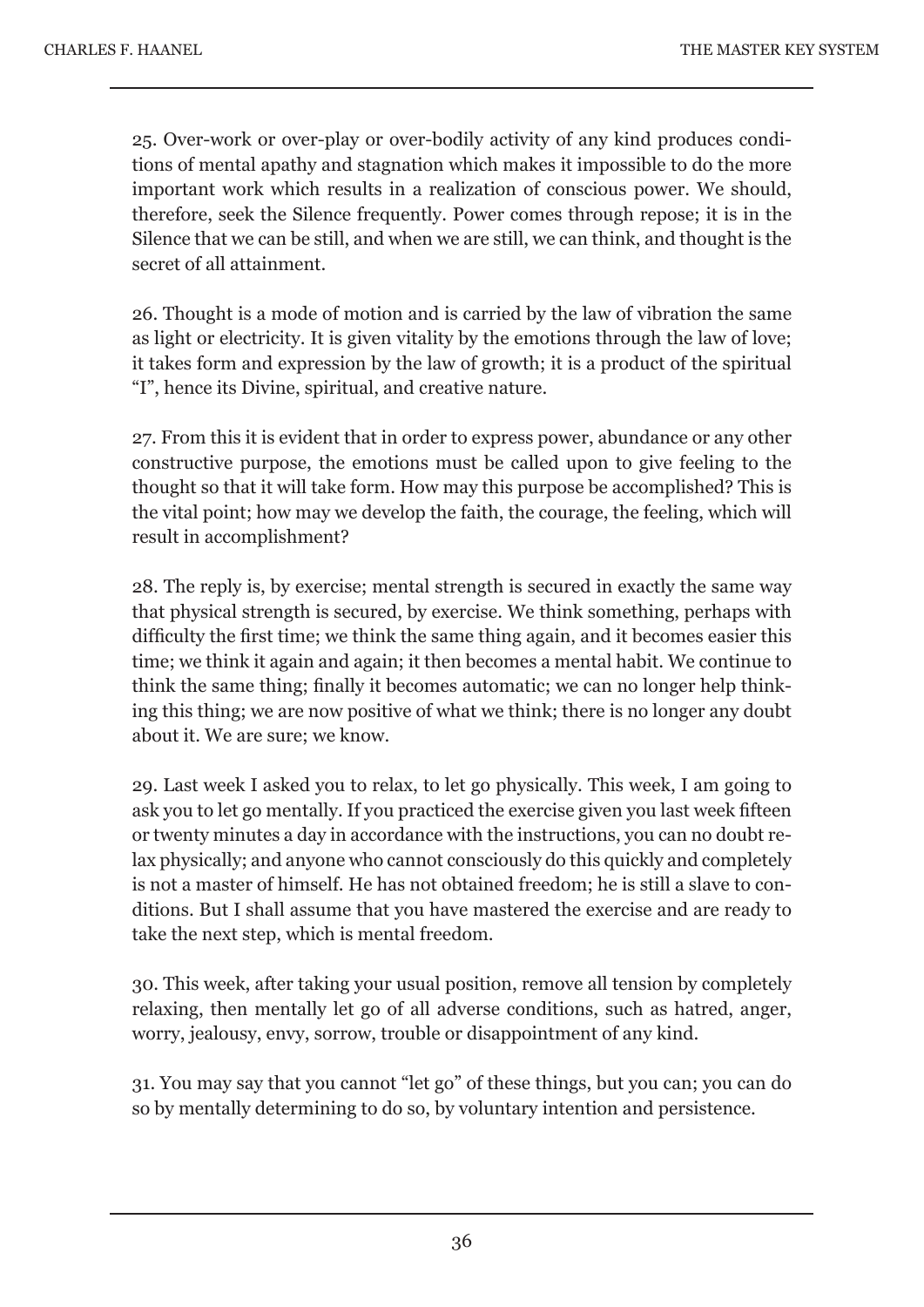32. The reason that some cannot do this is because they allow themselves to be controlled by the emotions instead of by their intellect. But those who will be guided by the intellect will gain the victory. You will not succeed the first time you try, but practice makes perfect, in this as in everything else, and you must succeed in dismissing, eliminating and completely destroying these negative and destructive thoughts; because they are the seed which is constantly germinating into discordant conditions of every conceivable kind and description.

*There is nothing truer than that the quality of thought which we entertain correlates certain externals in the outside world. This is the Law from which there is no escape. And it is this Law, this correlative of the thought with its object, that from time immemorial has led the people to believe in special providence.*

*- Wilmans*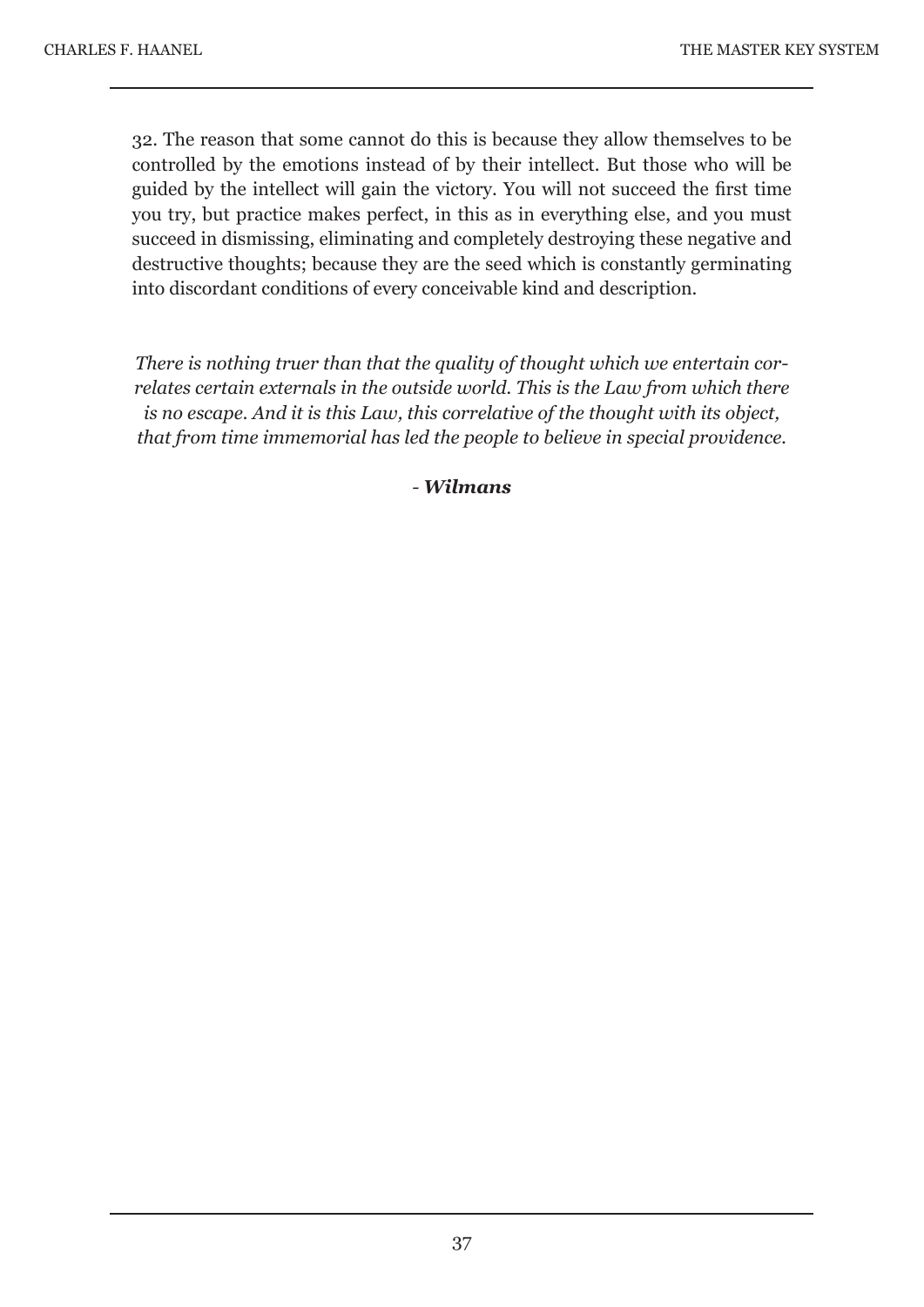### *Study Questions with Answers*

*—*

31. What is thought? *— Thought is spiritual energy.*

32. How is it carried? *— By the law of vibration.* 

33. How is it given vitality? *— By the law of love.*

34. How does it take form? *— By the law of growth.*

35. What is the secret of its creative power? *— It is a spiritual activity.*

36. How may we develop the faith, courage, and enthusiasm which will result in accomplishment?

*— By a recognition of our spiritual nature.* 

37. What is the secret of Power? *— Service.*

38. Why is this so? *— Because we get what we give.* 

39. What is the Silence? *— A physical stillness.*

40. Of what value is it? *— It is the first step to self-control, self-mastery.*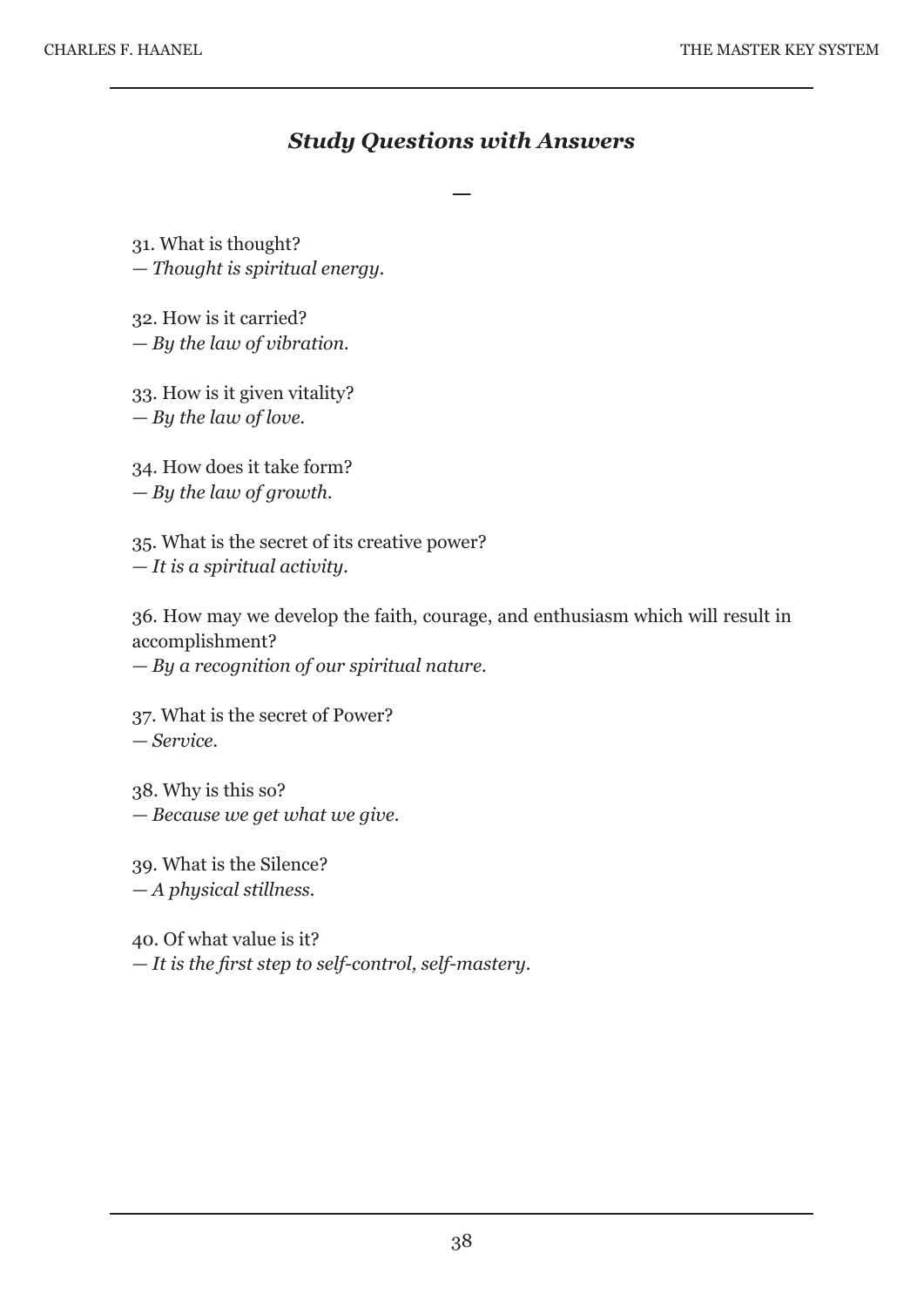## **PART FIVE**

*Enclosed herewith you will find Part Five. After studying this part carefully, you will see that every conceivable force or object or fact is the result of mind in action.* 

**—**

*Mind in action is thought, and thought is creative. Men are thinking now as they never thought before.* 

*Therefore, this is a creative age, and the world is awarding its richest prizes to the thinkers. Matter is powerless, passive, inert. Mind is force, energy, power. Mind shapes and controls matter. Every form which matter takes is but the expression of some pre-existing thought.* 

*But thought works no magic transformations; it obeys natural laws; it sets in motion natural forces; it releases natural energies; it manifests in your conduct and actions, and these in turn react upon your friends and acquaintances, and eventually upon the whole of your environment. You can originate thought, and, since thoughts are creative, you can create for yourself the things you desire.*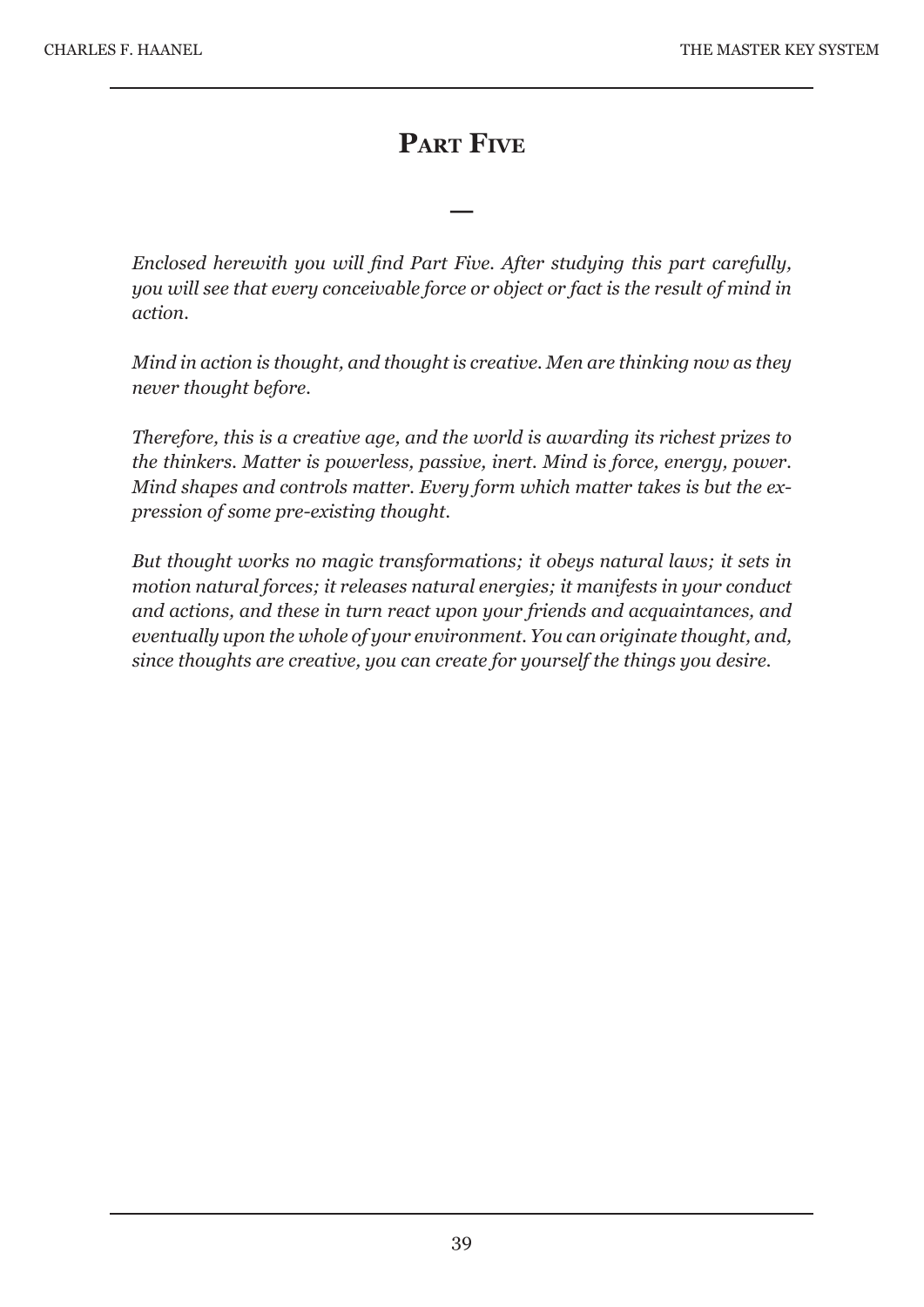#### *PART FIVE*

*—*

1. At least ninety per cent of our mental life is subconscious, so that those who fail to make use of this mental power live within very narrow limits.

2. The subconscious can and will solve any problem for us if we know how to direct it. The subconscious processes are always at work; the only question is, are we to be simply passive recipients of this activity, or are we to consciously direct the work? Shall we have a vision of the destination to be reached, the dangers to be avoided, or shall we simply drift?

3. We have found that mind pervades every part of the physical body and is always capable of being directed or impressed by authority coming from the objective or the more dominant portion of the mind.

4. The mind, which pervades the body, is largely the result of heredity, which, in turn, is simply the result of all the environments of all past generations on the responsive and ever-moving life forces. An understanding of this fact will enable us to use our authority when we find some undesirable trait of character manifesting.

5. We can consciously use all the desirable characteristics with which we have been provided and we can repress and refuse to allow the undesirable ones to manifest.

6. Again, this mind which pervades our physical body is not only the result of hereditary tendencies, but is the result of home, business and social environment, where countless thousands of impressions, ideas, prejudices and similar thoughts have been received. Much of this has been received from others, the result of opinions, suggestions or statements; much of it is the result of our own thinking, but nearly all of it has been accepted with little or no examination or consideration.

7. The idea seemed plausible, the conscious received it, passed it on to the subconscious, where it was taken up by the Sympathetic System and passed on to be built into our physical body. "The word has become flesh."

8. This, then, is the way we are consistently creating and recreating ourselves; we are today the result of our past thinking, and we shall be what we are thinking today, the Law of Attraction is bringing to us, not the things we should like,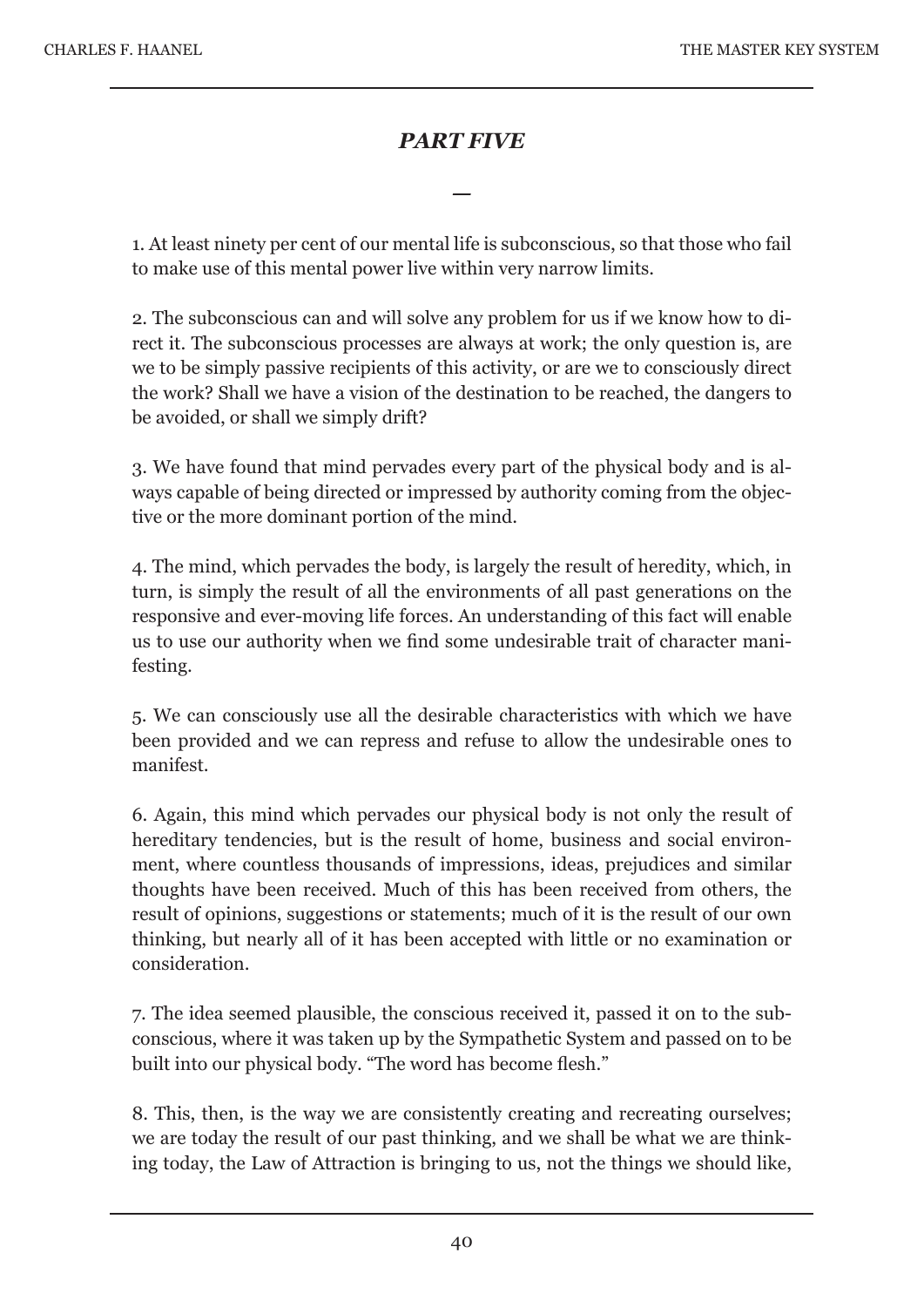or the things we wish for, or the things some one else has, but it brings us "our own," the things which we have created by our thought processes, whether consciously or unconsciously. Unfortunately, many of us are creating these things unconsciously.

9. If either of us were building a home for ourselves, how careful we would be in regard to the plans; how we should study every detail; how we should watch the material and select only the best of everything; and yet how careless we are when it comes to building our Mental Home, which is infinitely more important than any physical home, as everything which can possibly enter into our lives depends upon the character of the material which enters into the construction of our Mental Home.

10. What is the character of this material? We have seen that it is the result of the impressions which we have accumulated in the past and stored away in our subconscious Mentality. If these impressions have been of fear, of worry, of care, of anxiety; if they have been despondent, negative, doubtful, then the texture of the material which we are weaving today will be of the same negative material. Instead of being of any value, it will be mildewed and rotten and will bring us only more toil and care and anxiety. We shall be forever busy trying to patch it up and make it appear at least genteel.

11. But if we have stored away nothing but courageous thought, if we have been optimistic, positive, and have immediately thrown any kind of negative thought on the scrap pile, have refused to have anything to do with it, have refused to associate with it or become identified with it in any way, what then is the result? Our mental material is now of the best kind; we can weave any kind of material we want; we can use any color we wish; we know that the texture is firm, that the material is solid, that it will not fade, and we have no fear, no anxiety concerning the future; there is nothing to cover, there are no patches to hide.

12. These are psychological facts; there is no theory or guesswork about these thinking processes; there is nothing secret about them; in fact, they are so plain that every one can understand them. The thing to do is to have a mental housecleaning, and to have this house-cleaning every day, and keep the house clean. Mental, moral and physical cleanliness are absolutely indispensable if we are to make progress of any kind.

13. When this mental house-cleaning process has been completed, the material which is left will be suitable for the making of the kind of ideals or mental images which we desire to realize.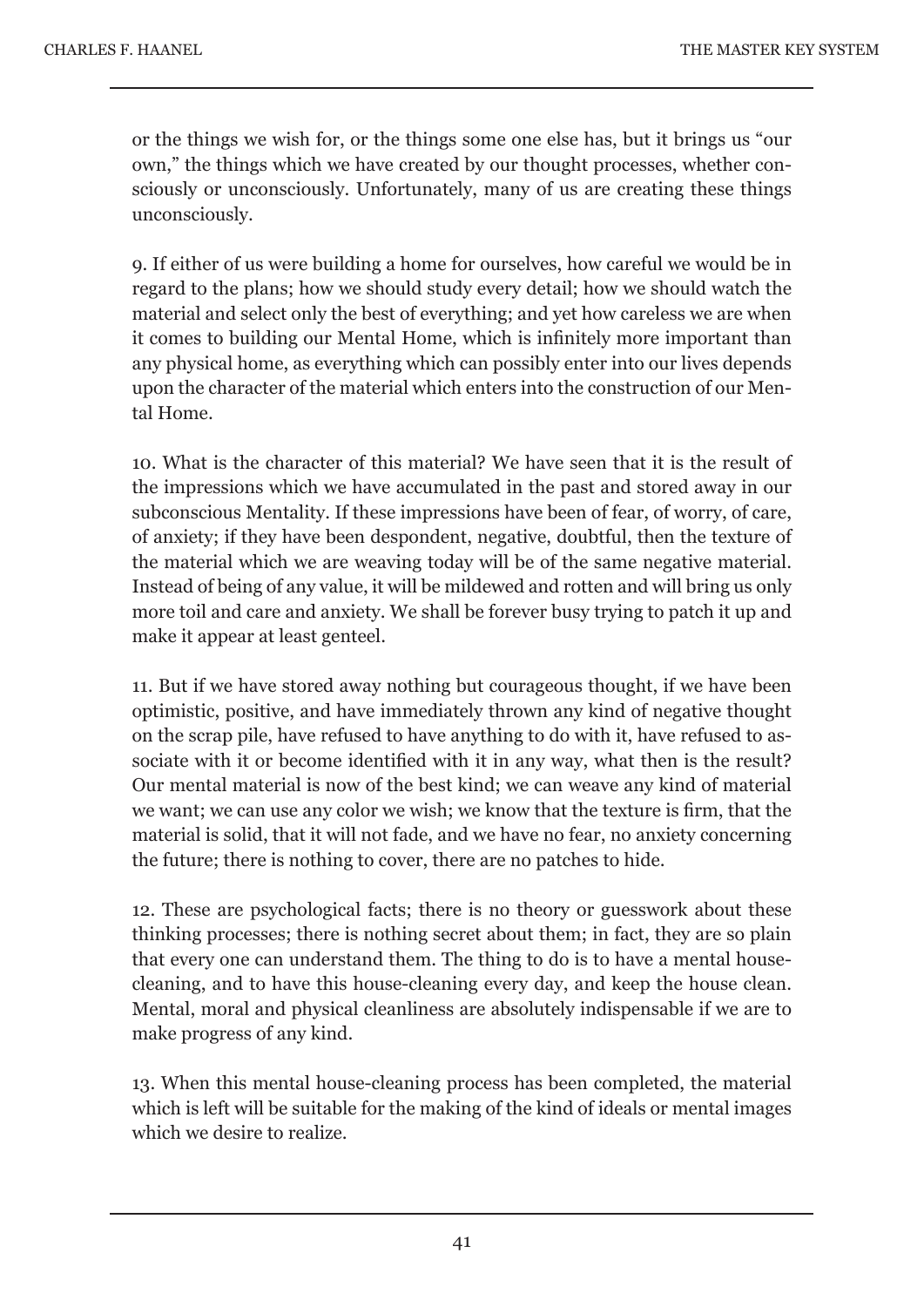14. There is a fine estate awaiting a claimant. Its broad acres, with abundant crops, running water and fine timber, stretch away as far as the eye can see. There is a mansion, spacious and cheerful, with rare pictures, a well-stocked library, rich hangings, and every comfort and luxury. All the heir has to do is to assert his heirship, take possession, and use the property. He must use it; he must not let it decay; for use is the condition on which he holds it. To neglect it is to lose possession.

15. In the domain of mind and spirit, in the domain of practical power, such an estate is yours. You are the heir! You can assert your heirship and possess, and use this rich inheritance. Power over circumstances is one of its fruits, health, harmony and prosperity are assets upon its balance sheet. It offers you poise and peace. It costs you only the labor of studying and harvesting its great resources. It demands no sacrifice, except the loss of your limitations, your servitudes, your weakness. It clothes you with self-honor, and puts a scepter in your hands.

16. To gain this estate, three processes are necessary: You must earnestly desire it. You must assert your claim. You must take possession.

17. You admit that those are not burdensome conditions.

18. You are familiar with the subject of heredity. Darwin, Huxley, Haeckel, and other physical scientists have piled evidence mountain high that heredity is a law attending progressive creation. It is progressive heredity which gives man his erect attitude, his power of motion, the organs of digestions, blood circulation, nerve force, muscular force, bone structure and a host of other faculties on the physical side. There are even more impressive facts concerning heredity of mind force. All these constitute what may be called your human heredity.

19. But there is a heredity which the physical scientists have not compassed. It lies beneath and antecedent to all their researches. At a point where they throw up their hands in despair, saying they cannot account for what they see, this divine heredity is found in full sway.

20. It is the benignant force which decrees primal creation. It thrills down from the Divine, direct into every created being. It originates life, which the physical scientist has not done, nor ever can do. It stands out among all forces supreme, unapproachable. No human heredity can approach it. No human heredity measures up to it.

21. This Infinite Life flows through you; is you. Its doorways are but the faculties which comprise your consciousness. To keep open these doors is the Secret of Power. Is it not worthwhile to make the effort?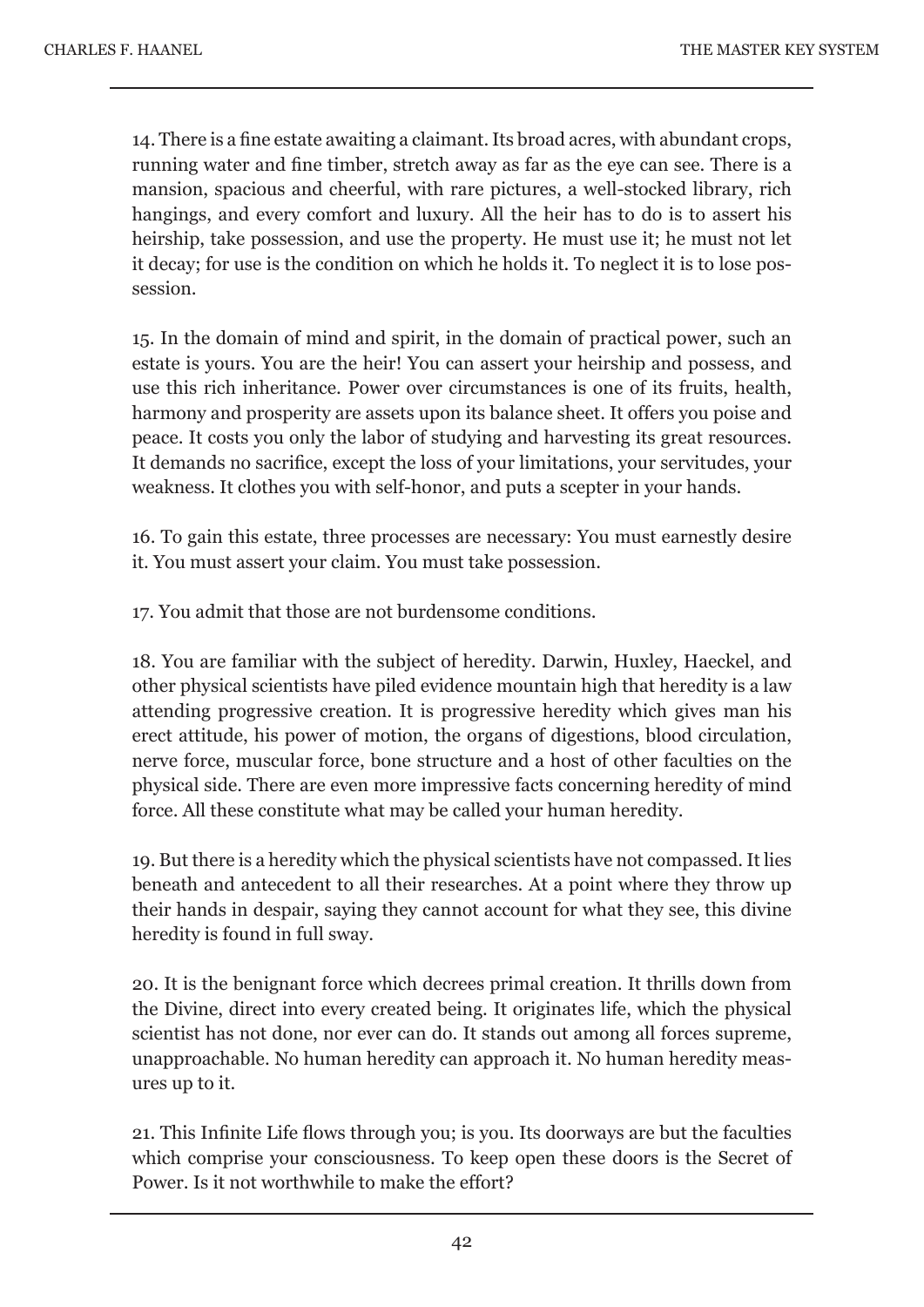22. The great fact is, that the source of all life and all power is from within. Persons, circumstances and events may suggest need and opportunities, but the insight, strength and power to answer these needs will be found within.

23. Avoid counterfeits. Build firm foundations for your consciousness upon forces which flow direct from the Infinite source, the Universal Mind of which you are the image and likeness.

24. Those we have come into possession of this inheritance are never quite the same again. They have come into possession of a sense of power hitherto undreamed of. They can never again be timid, weak, vacillating, or fearful. They are indissolubly connected with Omnipotence. Something in them has been aroused; they have suddenly discovered that they possess a tremendous latent ability of which they were heretofore entirely unconscious.

25. This power is from within, but we cannot receive it unless we give it. Use is the condition upon which we hold this inheritance. We are each of us but the channel through which the Omnipotent power is being differentiated into form; unless we give, the channel is obstructed and we can receive no more. This is true on every plane of existence and in every field of endeavor and all walks of life. The more we give, the more we get. The athlete who wishes to get strong must make use of the strength he has, and the more he gives the more he will get. The financier who wishes to make money must make use of the money he has, for only by using it can he get more.

26. The merchant who does not keep his goods going out will soon have none coming in; the corporation which fails to give efficient service will soon lack customers; the attorney who fails to get results will soon lack clients, and so it goes everywhere; power is contingent upon a proper use of the power already in our possession; what is true in every field of endeavor, every experience in life, is true of the power from which every other power known among men is begotten -- spiritual power. Take away the spirit and what is left? Nothing.

27. If then the spirit is all there is, upon the recognition of this fact must depend the ability to demonstrate all power, whether physical, mental or spiritual.

28. All possession is the result of the accumulative attitude of mind, or the money consciousness; this is the magic wand which will enable you to receive the idea, and it will formulate plans for you to execute, and you will find as much pleasure in the execution as in the satisfaction of attainment and achievement.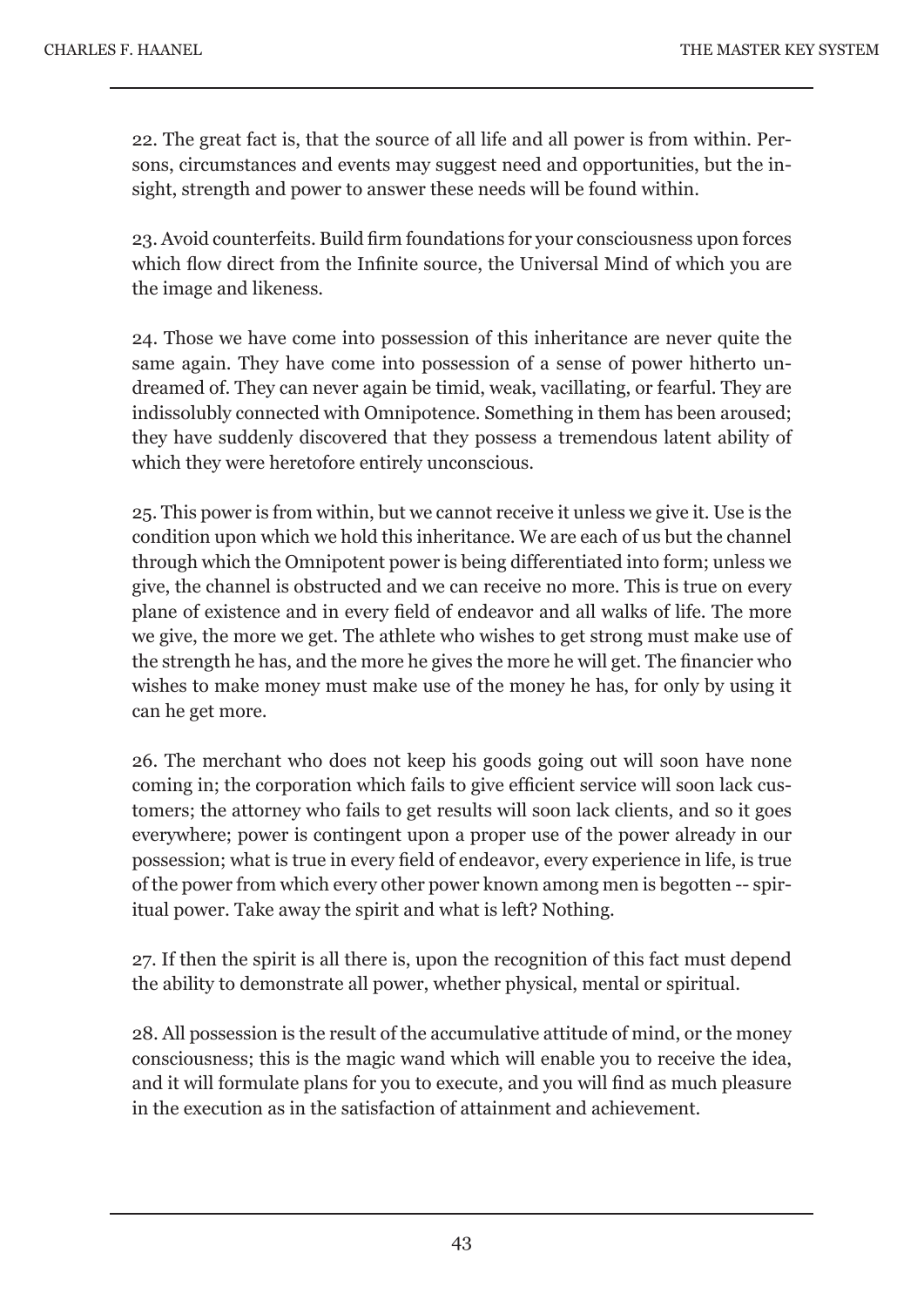29. Now, go to your room, take the same seat, the same position as heretofore, and mentally select a place which has pleasant associations. Make a complete mental picture of it, see the buildings, the grounds, the trees, friends, associations, everything complete. At first, you will find yourself thinking of everything under the sun, except the ideal upon which you desire to concentrate. But do not let that discourage you. Persistence will win, but persistence requires that you practice these exercises every day without fail.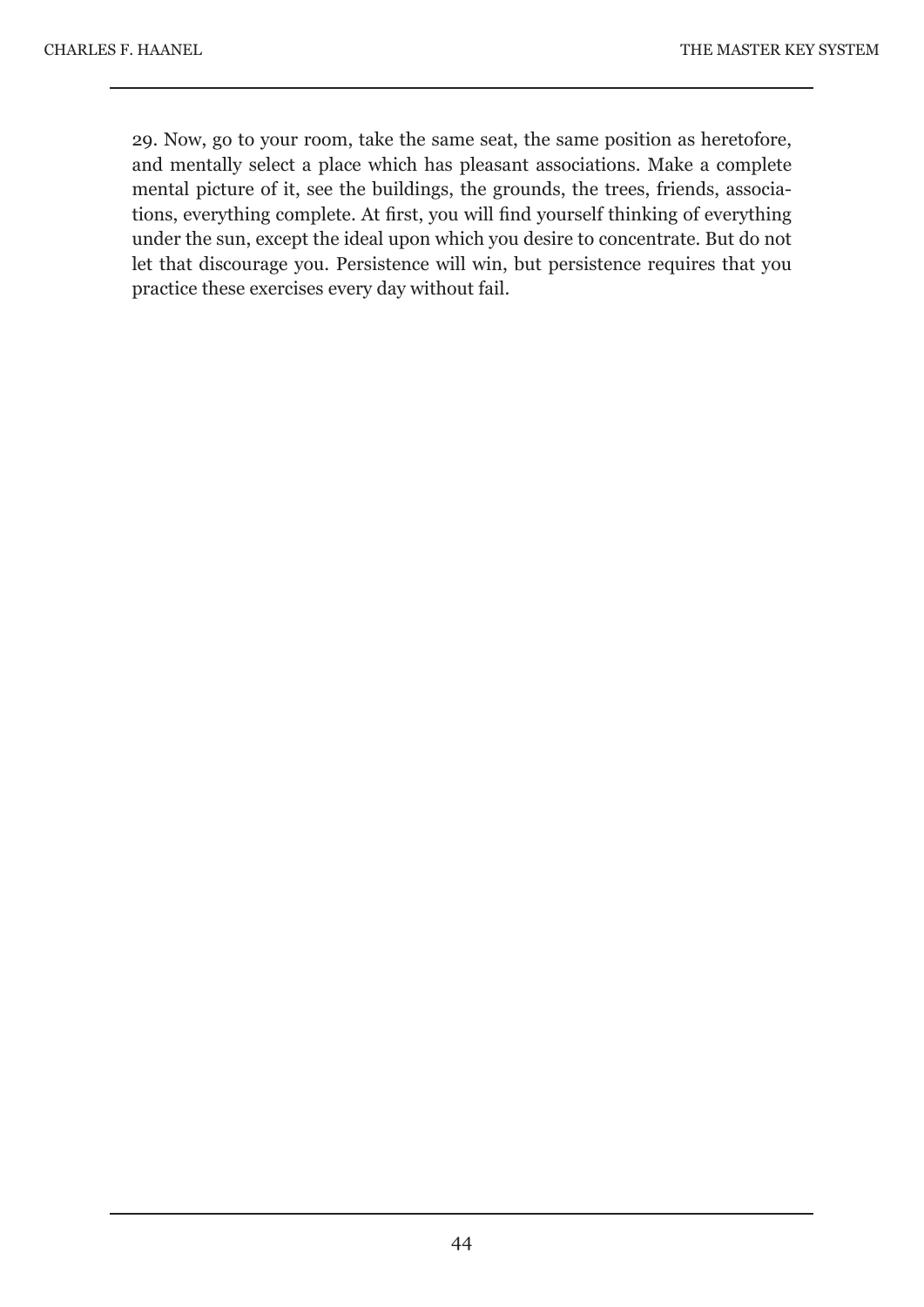### *Study Questions with Answers*

*—*

41. What proportion of our mental life is subconscious? *— At least ninety per cent.*

42. Is this vast mental storehouse generally utilized? *— No.*

43. Why not?

— Few understand or appreciate the fact that it is an activity which they may con*sciously direct.*

44. Where has the conscious mind received its governing tendencies? *— From heredity -- which means that it is the result of all the environments of all past generations.*

45. What is the law of attraction bringing to us? *— Our "Own."*

46. What is our "Own"? *— What we inherently are, and is the result of our past thinking, both conscious and subconscious.*

47. Of what is the material with which we construct our mental home composed? *— The thoughts which we entertain.*

48. What is the Secret of Power? *— A recognition of the omnipresence of omnipotence.* 

49. Where does it originate? *— All life and all power is from within.*

50. Upon what is the possession of power contingent? *— Upon a proper use of the power already in our possession.*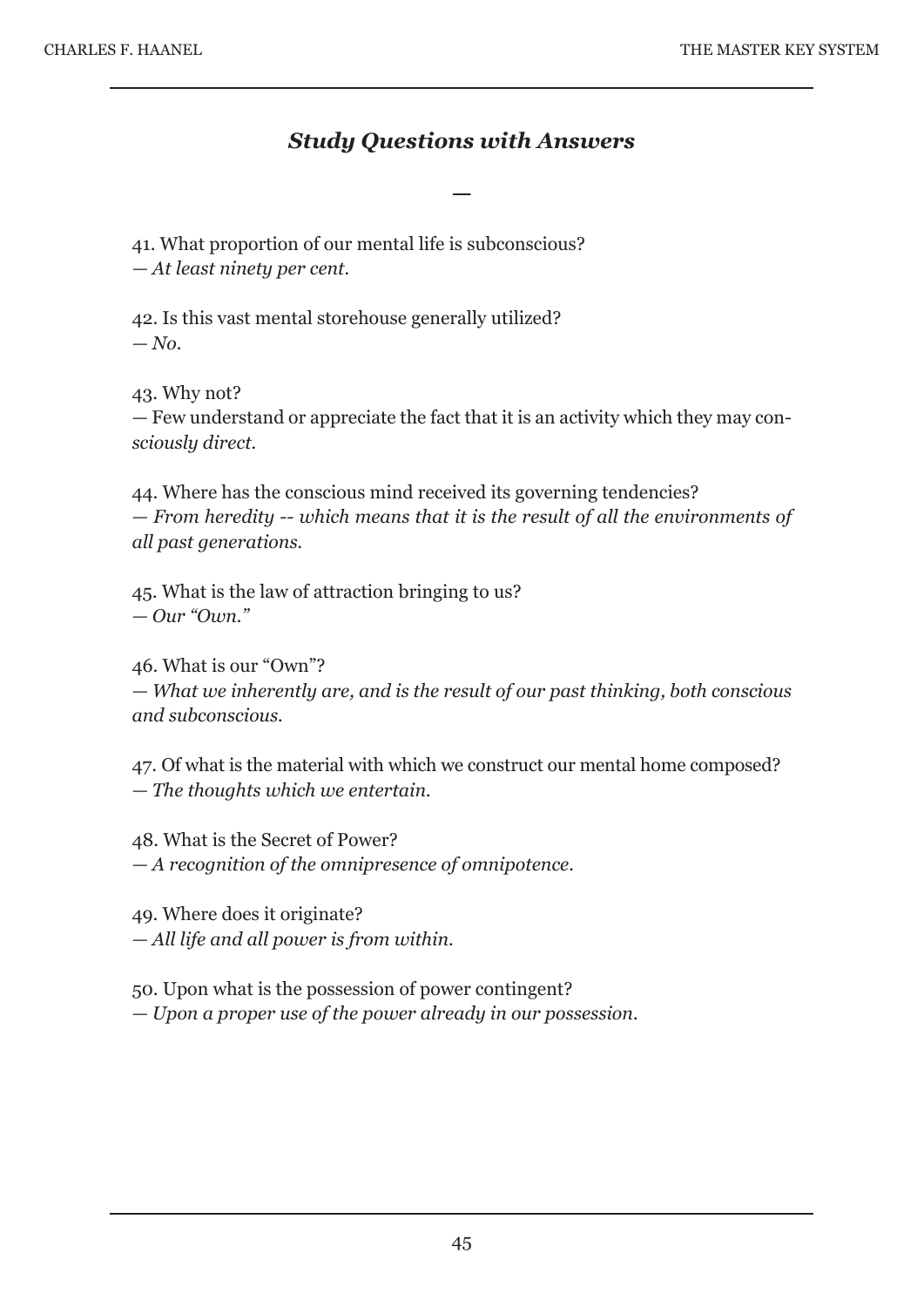## **PART SIX**

**—**

*It is my privilege to enclose Part Six. This part will give you an excellent understanding of the most wonderful piece of mechanism which has ever been created. A mechanism whereby you may create for yourself Health, Strength, Success, Prosperity or any other condition which you desire.* 

*Necessities are demands, and demands create action, and actions bring about results. The process of evolution is constantly building our tomorrows out of our todays. Individual development, like Universal development, must be gradual with an ever-increasing capacity and volume.* 

*The knowledge that if we infringe upon the rights of others, we become moral thorns and find ourselves entangled at every turn of the road, should be an indication that success is contingent upon the highest moral ideal, which is "The greatest good to the greatest number." Aspiration, desire and harmonious relations constantly and persistently maintained will accomplish results. The greatest hindrance is erroneous and fixed ideas.* 

*To be in tune with eternal truth we must possess poise and harmony within. In order to receive intelligence the receiver must be in tune with the transmitter.* 

*Thought is a product of Mind and Mind is creative, but this does not mean that the Universal will change its modus operandi to suit us or our ideas, but it does mean that we can come into harmonious relationship with the Universal, and when we have accomplished this we may ask anything to which we are entitled, and the way will be made plain.*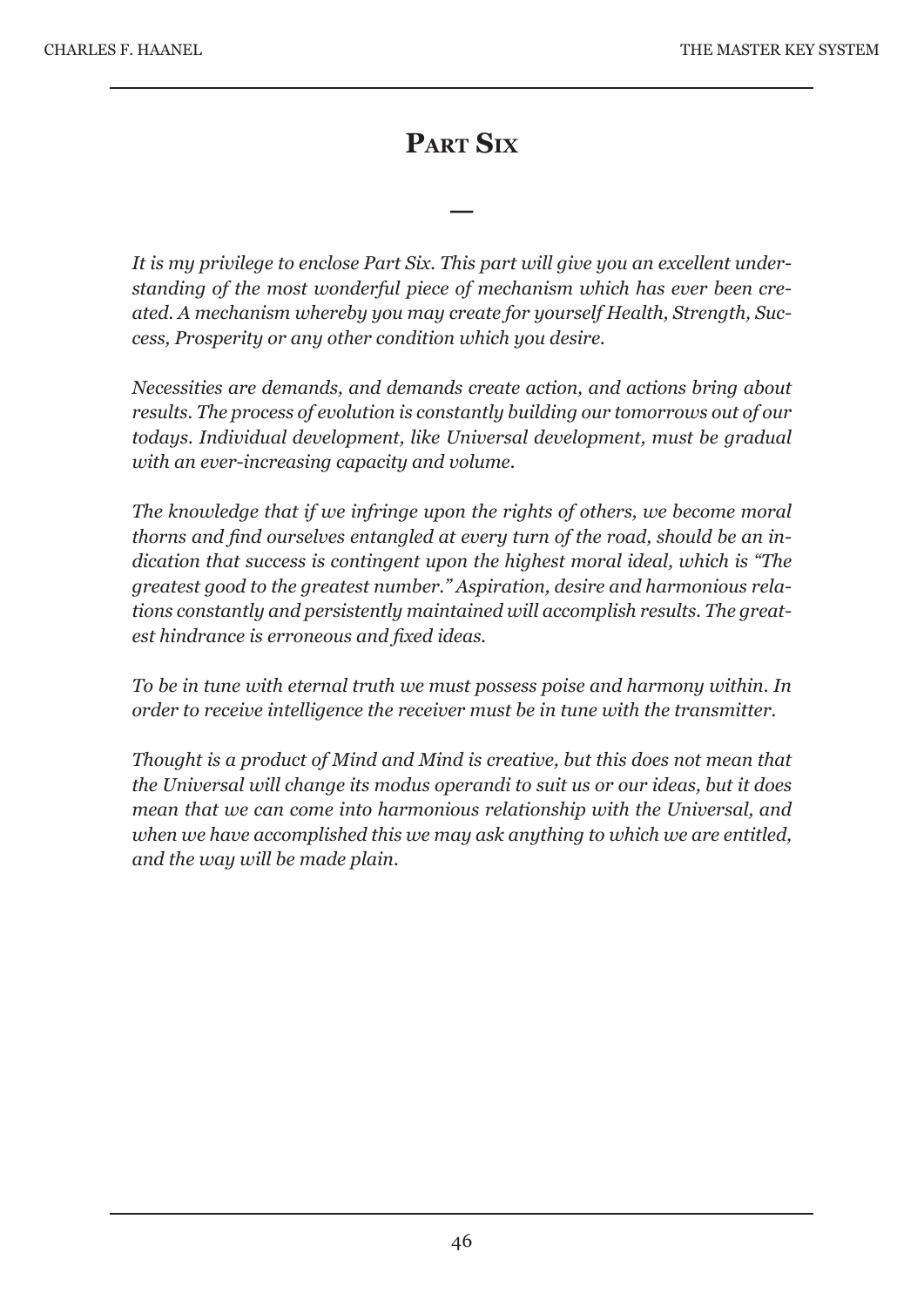#### *PART SIX*

*—*

1. The Universal Mind is so wonderful that it is difficult to understand its utilitarian powers and possibilities and its unlimited producing effects.

2. We have found that this Mind is not only all intelligence but all substance. How, then, is it to be differentiated in form? How are we to secure the effect which we desire?

3. Ask any electrician what the effect of electricity will be and he will reply that "Electricity is a form of motion and its effect will depend upon the mechanism to which it is attached." Upon this mechanism will depend whether we shall have heat, light, power, music or any of the other marvelous demonstration of power to which this vital energy has been harnessed.

4. What effect can be produced by thought? The reply is that thought is mind in motion (just as wind is air in motion), and its effect will depend entirely on the "mechanism to which it is attached."

5. Here, then, is the secret of all mental power; it depends entirely on the mechanism which we attach.

6. What is this mechanism? You know something of the mechanism which has been invented by Edison, Bell, Marconi and other electrical wizards, by which place and space and time have become only figures of speech, but did you ever stop to think that the mechanism which has been given you for transforming the Universal, Omnipresent Potential Power was invented by a greater inventor than Edison?

7. We are accustomed to examining the mechanism of the implements which we use for tilling the soil, and we try to get an understanding of the mechanism of the automobile which we drive, but most of us are content to remain in absolute ignorance of the greatest piece of mechanism which as ever come into existence, the brain of man.

8. Let us examine the wonders of this mechanism; perhaps we shall thereby get a better understanding of the various effects of which it is the cause.

9. In the first place, there is the great mental world in which we live and move and have our being; this world is omnipotent, omniscient and omnipresent; it will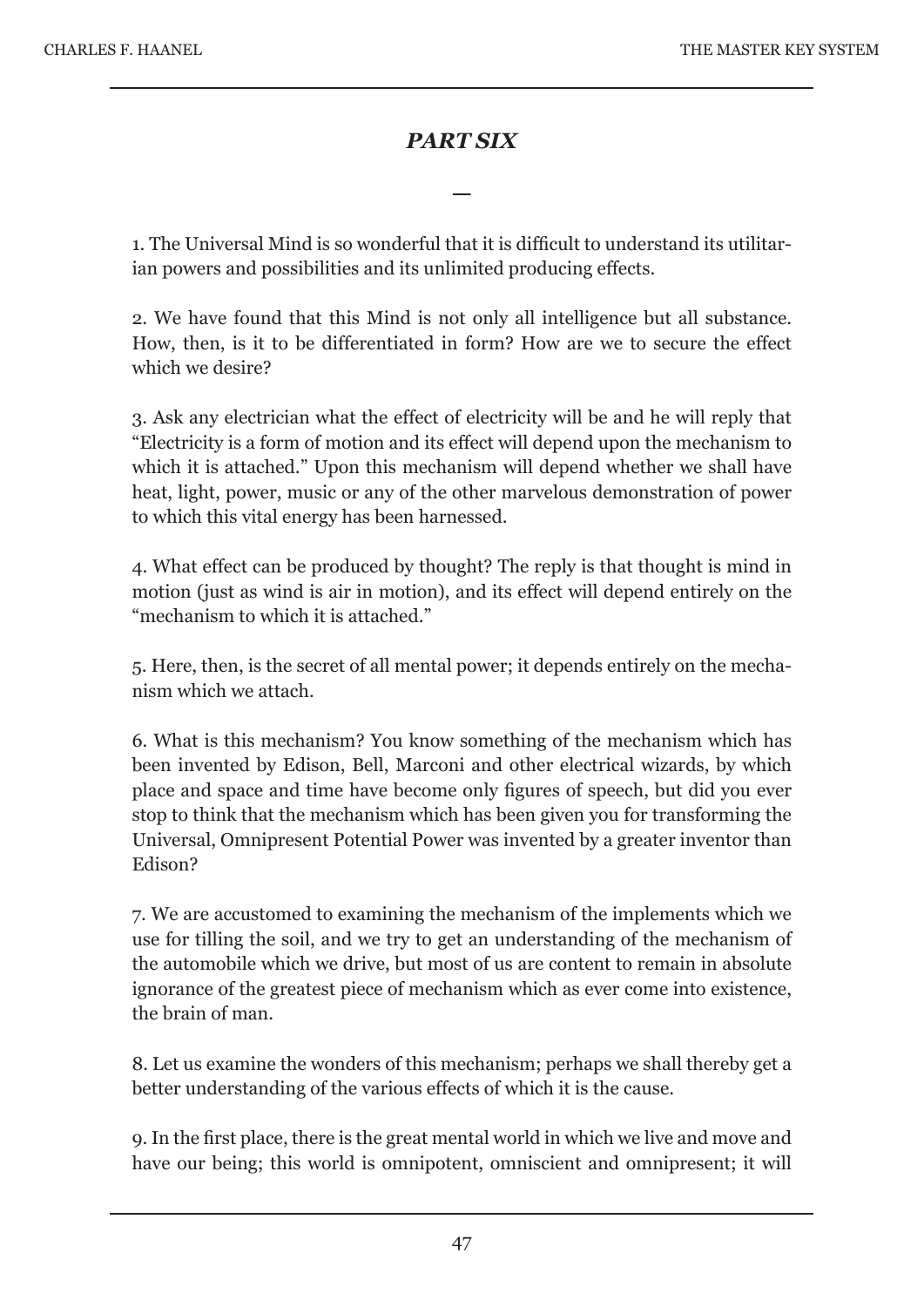respond to our desire in direct ratio to our purpose and faith; the purpose must be in accordance with the law of our being, that is, it must be creative or constructive; our faith must be strong enough to generate a current of sufficient strength to bring our purpose into manifestation. "As thy faith is, so be it unto thee," bears the stamp of scientific test.

10. The effects which are produced in the world without are the result of the action and reaction of the individual upon the universal; that is the process which we call thinking; the brain is the organ through which this process is accomplished; think of the wonder of it all! Do you love music, flowers, literature, or are you inspired by the thought of ancient or modern genius? Remember, every beauty to which you respond must have its corresponding outline in your brain before you can appreciate it.

11. There is not a single virtue or principle in the storehouse of nature which the brain cannot express. The brain is an embryonic world, ready to develop at any time as necessity may arise. If you can comprehend that this is a scientific truth and one of the wonderful laws of nature, it will be easier for you to get an understanding of the mechanism by which these extraordinary results are being accomplished.

12. The nervous system has been compared to an electric circuit with its battery of cells in which force is originated, and its white matter to insulated wires by which the current is conveyed; it is through these channels that every impulse or desire is carried through the mechanism.

13. The spinal cord is the great motor and sensory pathway by which messages are conveyed to and from the brain; then, there is the blood supply plunging through the veins and arteries, renewing our energy and strength, the perfectly arranged structure upon which the entire physical body rests, and, finally, the delicate and beautiful skin, clothing the entire mechanism is a mantle of beauty.

14. This then is the "Temple of the living God" and the individual "I" is given control and upon his understanding of the mechanism which is within his control will the result depend.

15. Every thought sets the brain cells in action; at first the substance upon which the thought is directed fails to respond, but if the thought is sufficiently refined and concentrated, the substance finally yields and expresses perfectly.

16. This influence of the mind can be exerted upon any part of the body, causing the elimination of any undesirable effect.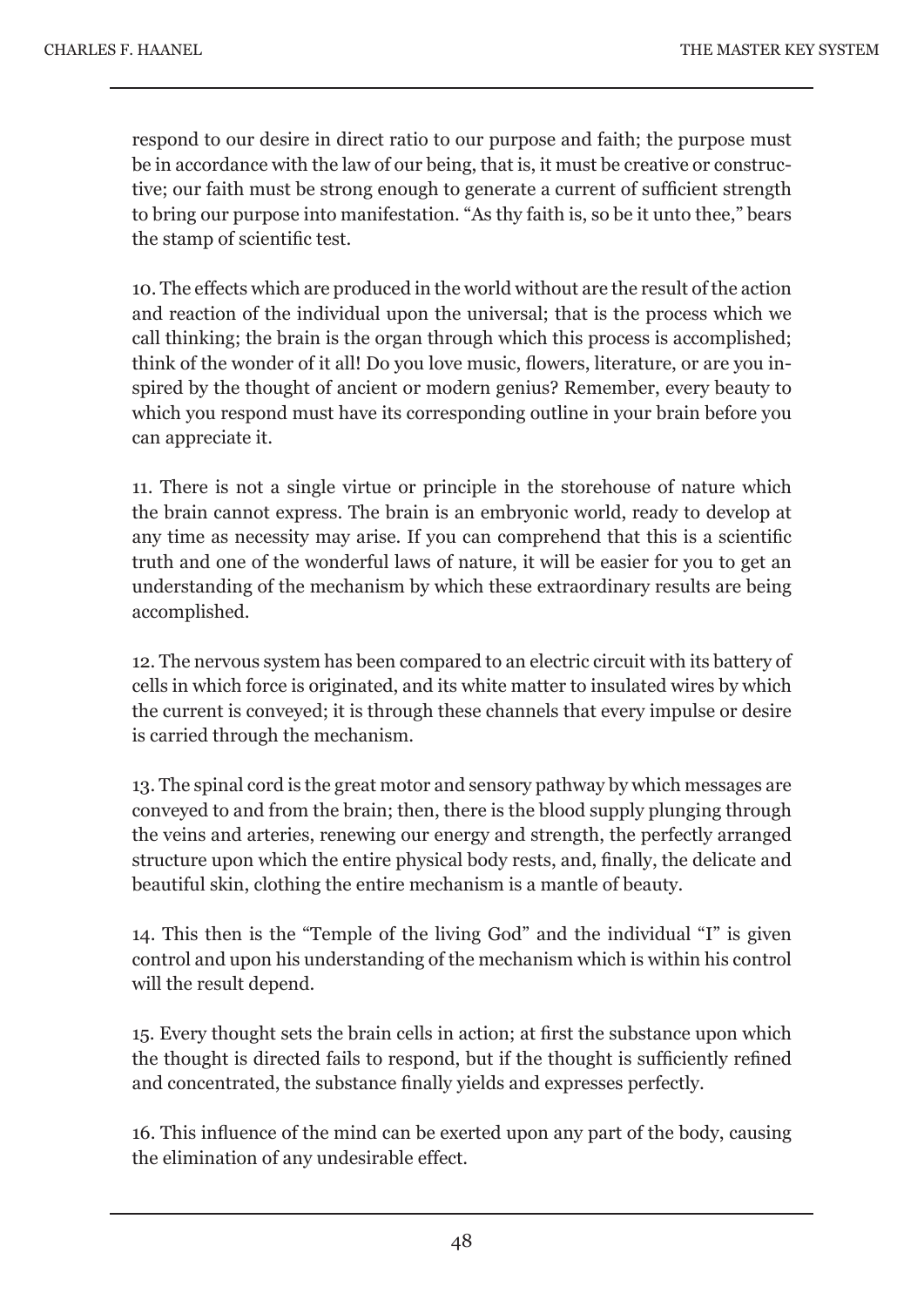17. A perfect conception and understanding of the laws governing in the mental world cannot fail to be of inestimable value in the transaction of business, as it develops the power of discernment and gives a clearer understanding and appreciation of facts.

18. The man who looks within instead of without cannot fail to make use of the mighty forces which will eventually determine his course in life and so bring him into vibration with all that is best, strongest and most desirable.

19. Attention or concentration is probably; the most important essential in the development of mind culture. The possibilities of attention when properly directed are so startling that they would hardly appear credible to the uninitiated. The cultivation of attention is the distinguishing characteristic of every successful man or woman, and is the very highest personal accomplishment which can be acquired.

20. The power of attention can be more readily understood by comparing it with a magnifying glass in which the rays of sunlight are focused; they possess no particular strength as long as the glass is moved about and the rays directed from one place to another; but let the glass be held perfectly still and let the rays be focused on one spot for any length of time, the effect will become immediately apparent.

21. So with the power of thought; let power be dissipated by scattering the thought from one object to another, and no result is apparent; but focus this power through attention or concentration on any single purpose for any length of time and nothing becomes impossible.

22. A very simple remedy for a very complex situation, some will say. All right, try it, you who have had no experience in concentrating the thought on a definite purpose or object. Choose any single object and concentrate your attention on it for a definite purpose for even ten minutes; you cannot do it; the mind will wander a dozen times and it will be necessary to bring it back to the original purpose, and each time the effect will have been lost and at the end of the ten minutes nothing will have been gained, because you have not been able to hold your thought steadily to the purpose.

23. It is, however, through attention that you will finally be able to overcome obstacles of any kind that appear in your path onward and upward, and the only way to acquire this wonderful power is by practice -- practice makes perfect, in this as in anything else.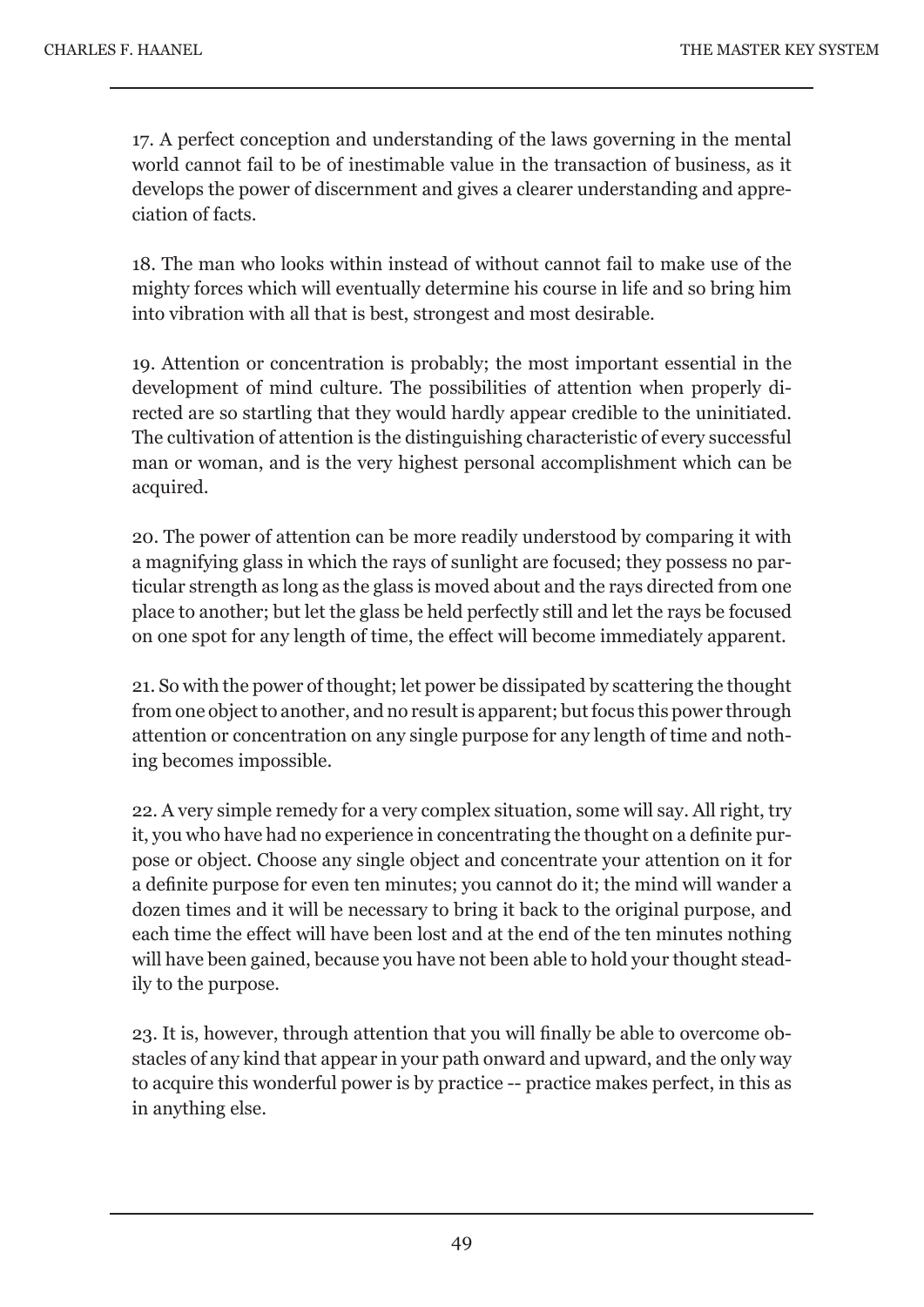24. In order to cultivate the power of attention, bring a photograph with you to the same seat in the same room in the same position as heretofore. Examine it closely at least ten minutes, note the expression of the eyes, the form of the features, the clothing, the way the hair is arranged; in fact, note every detail shown on the photograph carefully. Now cover it and close your eyes and try to see it mentally; if you can see every detail perfectly and can form a good mental image of the photograph, you are to be congratulated; if not, repeat the process until you can.

25. This step is simply for the purpose of preparing the soil; next week we shall be ready to sow the seed.

26. It is by such exercises as these that you will finally be able to control your mental moods, your attitude, your consciousness.

27. Great financiers are learning to withdraw from the multitude more and more, that they may have more time for planning, thinking and generating the right mental moods.

28. Successful businessmen are constantly demonstrating the fact that it pays to keep in touch with the thought of other successful businessmen.

29. A single idea may be worth millions of dollars, and these ideas can only come to those who are receptive, who are prepared to receive them, who are in successful frame of mind.

30. Men are learning to place themselves in harmony with the Universal Mind; they are learning the unity of all things; they are learning the basic methods and principles of thinking, and this is changing conditions and multiplying results.

31. They are finding that circumstances and environment follow the trend of mental and spiritual progress; they find that growth follows knowledge; action follows inspiration; opportunity follows perception; always the spiritual first, then the transformation into the infinite and illimitable possibilities of achievement.

32. As the individual is but the channel for the differentiation of the Universal, these possibilities are necessarily inexhaustible.

33. Thought is the process by which we may absorb the Spirit of Power, and hold the result in our inner consciousness until it becomes a part of our ordinary consciousness. The method of accomplishing this result by the persistent practice of a few fundamental principles, as explained in this System, is the master key which unlocks the storehouse of Universal Truth.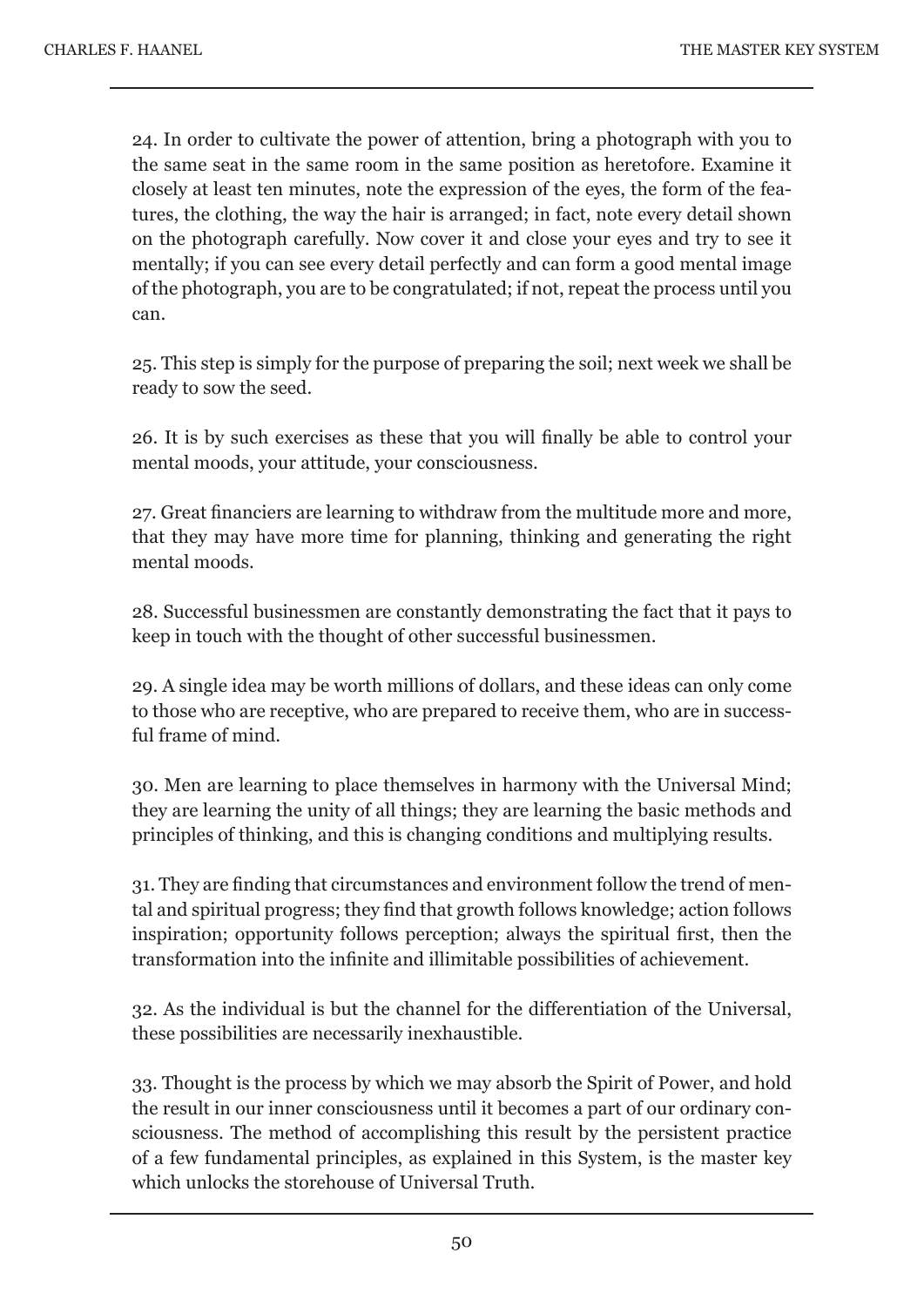34. The two great sources of human suffering at present are bodily disease and mental anxiety. These may be readily traced to the infringement of some Natural Law. This is, no doubt, owing to the fact that so far knowledge has largely remained partial, but the clouds of darkness which have accumulated through long ages are beginning to roll away and with them many of the miseries that attend imperfect information.

*That a man can change himself, improve himself, re-create himself, control his environment, and master his own destiny is the conclusion of every mind who is wide-awake to the power of right thought in constructive action*

*- Larsen*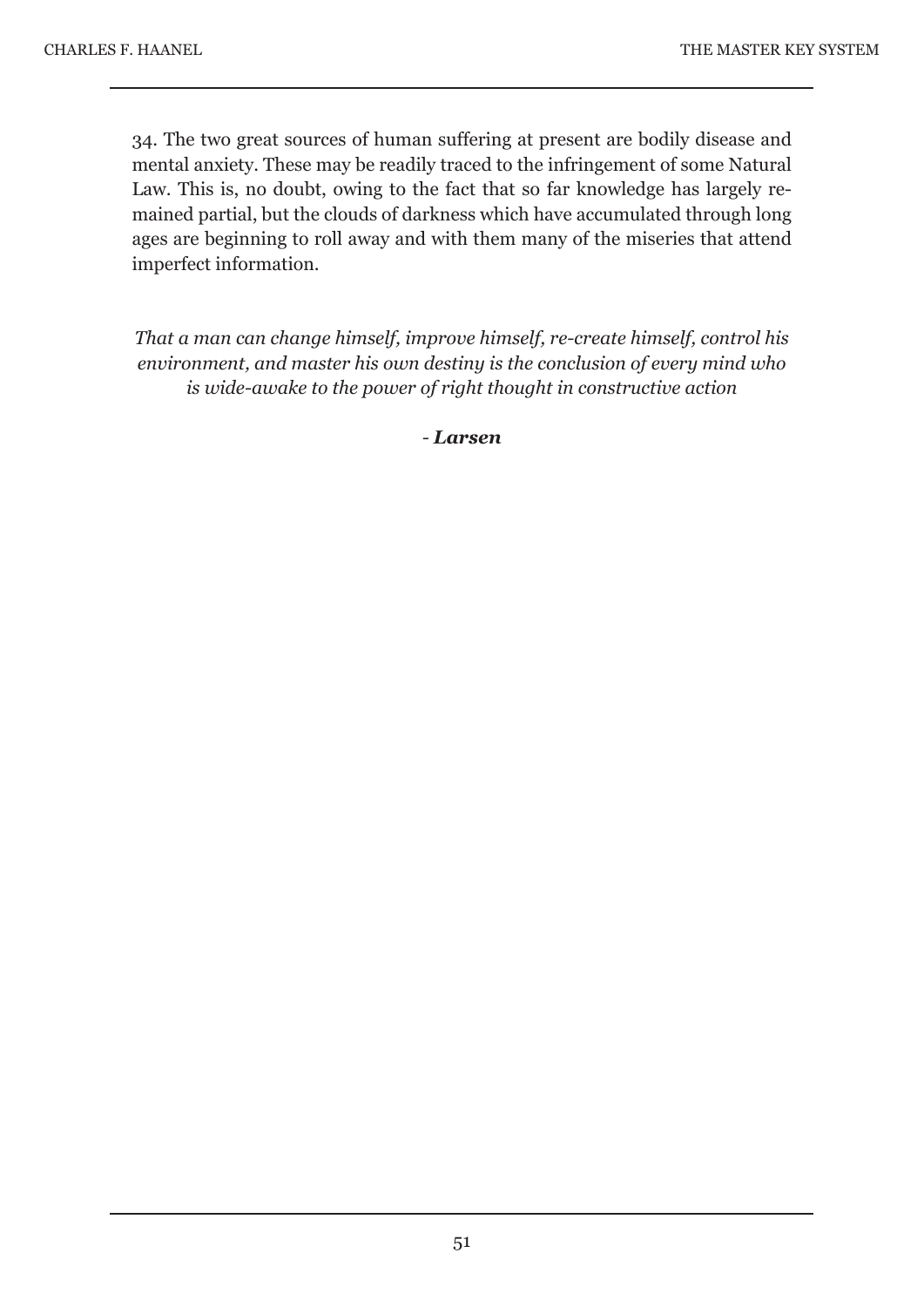### *Study Questions with Answers*

*—*

51. What are some of the effects which can be produced by electricity? *— Heat, light, power, music.*

52. Upon what do these various effects depend? *— Upon the mechanism to which electricity is attached.*

53. What is the result of the action and interaction of the individual mind upon the Universal?

*— The conditions and experiences with which we meet.*

54. How may these conditions be changed?

*— By changing the mechanism by which the Universal is differentiated in form.*

55. What is this mechanism? *— The brain.*

56. How may it be changed?

*— By the process we call thinking. Thoughts produce brain cells, and these cells respond to the corresponding thought in the Universal.*

57. Of what value is the power of concentration?

*— It is the very highest personal accomplishment which can be acquired, and the distinguishing characteristic of every successful man or woman.*

58. How may it be acquired? *— By faithfully practicing the exercises in this System.*

59. Why is this so important?

*— Because it will enable us to control our thoughts, and since thoughts are causes conditions must be effects; if we can control the cause we can also control the effect.*

60. What is changing conditions and multiplying results in the objective world? *— Men are learning the basic methods of constructive thinking.*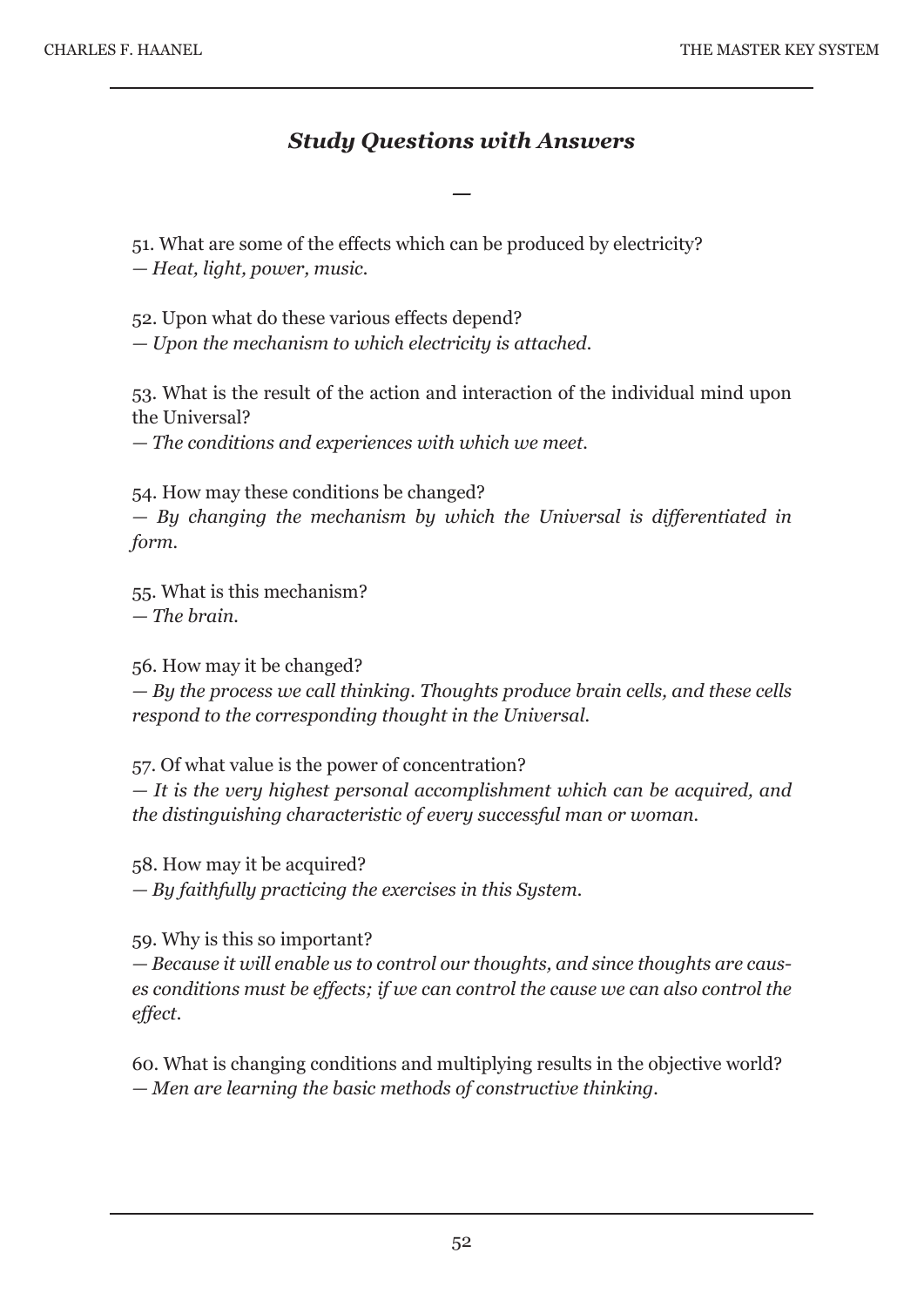## **PART SEVEN**

**—**

*Through all the ages man has believed in an invisible power, through which and by which all things have been created and are continually being re-created. We may personalize this power and call it God, or we may think of it as the essence or spirit, which permeates all things, but in either case the effect is the same.* 

*So far as the individual is concerned, the objective, the physical, the visible, is the personal, that which can be cognized by the senses. It consists of body, brain and nerves. The subjective is the spiritual, the invisible, the impersonal.* 

*The personal is conscious because it is a personal entity. The impersonal, being the same in kind and quality as all other Being, is not conscious of itself and has therefore been termed the subconscious.* 

*The personal, or conscious, has the power of will and choice, and can therefore exercise discrimination in the selection of methods whereby to bring about the solution of difficulties.* 

*The impersonal, or spiritual, being a part or one with the source, and origin of all power, can necessarily exercise no such choice, but, on the contrary, it has Infinite resources at its command. It can and does bring about results by methods concerning which the human or individual mind can have no possible conception.* 

*You will therefore see that it is your privilege to depend upon the human will with all its limitations and misconceptions, or you may utilize the potentialities of Infinity by making use of the subconscious mind. Here, then, is the scientific explanation of the wonderful power which has been put within your control, if you but understand, appreciate and recognize it.* 

*One method of consciously utilizing this omnipotent power is outlined in Part Seven.*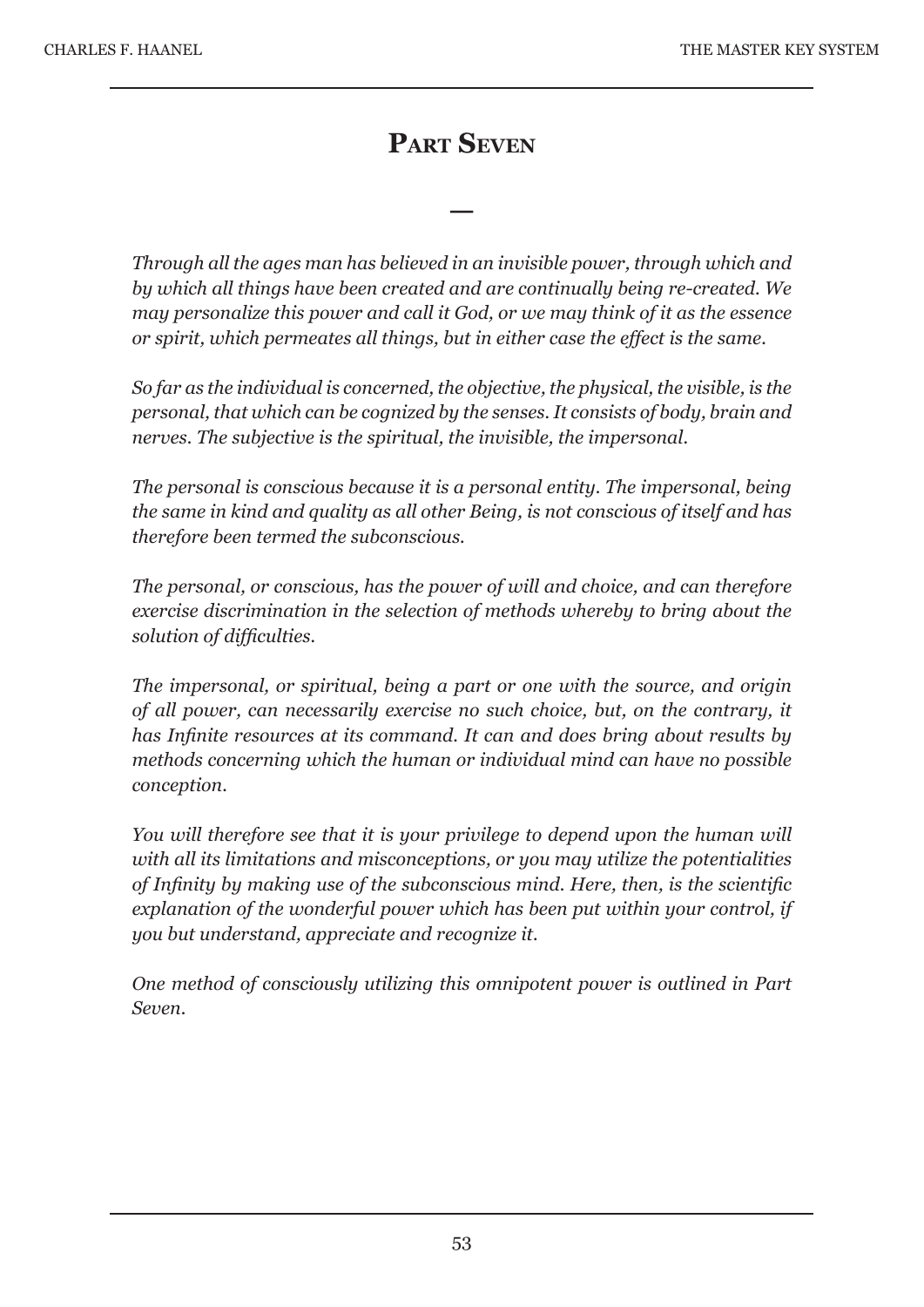#### *PART SEVEN*

*—*

1. Visualization is the process of making mental images, and the image is the mold or model which will serve as a pattern from which your future will emerge.

2. Make the pattern clear and make it beautiful; do not be afraid; make it grand; remember that no limitation can be placed upon you by any one but yourself; you are not limited as to cost or material; draw on the Infinite for your supply, construct it in your imagination; it will have to be there before it will ever appear anywhere else.

3. Make the image clear and clean-cut, hold it firmly in the mind and you will gradually and constantly bring the thing nearer to you. You can be what "you will to be."

4. This is another psychological fact which is well known, but unfortunately, reading about it will not bring about any result which you may have in mind; it will not even help you to form the mental image, much less bring it into manifestation. Work is necessary - labor, hard mental labor, the kind of effort which so few are willing to put forth.

5. The first step is idealization. It is likewise the most important step, because it is the plan on which you are going to build. It must be solid; it must be permanent. The architect, when he plans a 30-storey building, has every line and detail pictured in advance. The engineer, when he spans a chasm, first ascertains the strength requirements of a million separate parts.

6. They see the end before a single step is taken; so you are to picture in your mind what you want; you are sowing the seed, but before sowing any seed you want to know what the harvest is to be. This is Idealization. If you are not sure, return to the chair daily until the picture becomes plain; it will gradually unfold; first the general plan will be dim, but it will take shape, the outline will take form, then the details, and you will gradually develop the power by which you will be enabled to formulate plans which will eventually materialize in the objective world. You will come to know what the future holds for you.

7. Then comes the process of visualization. You must see the picture more and more complete, see the detail, and, as the details begin to unfold the ways and means for bringing it into manifestation will develop. One thing will lead to another. Thought will lead to action, action will develop methods, methods will de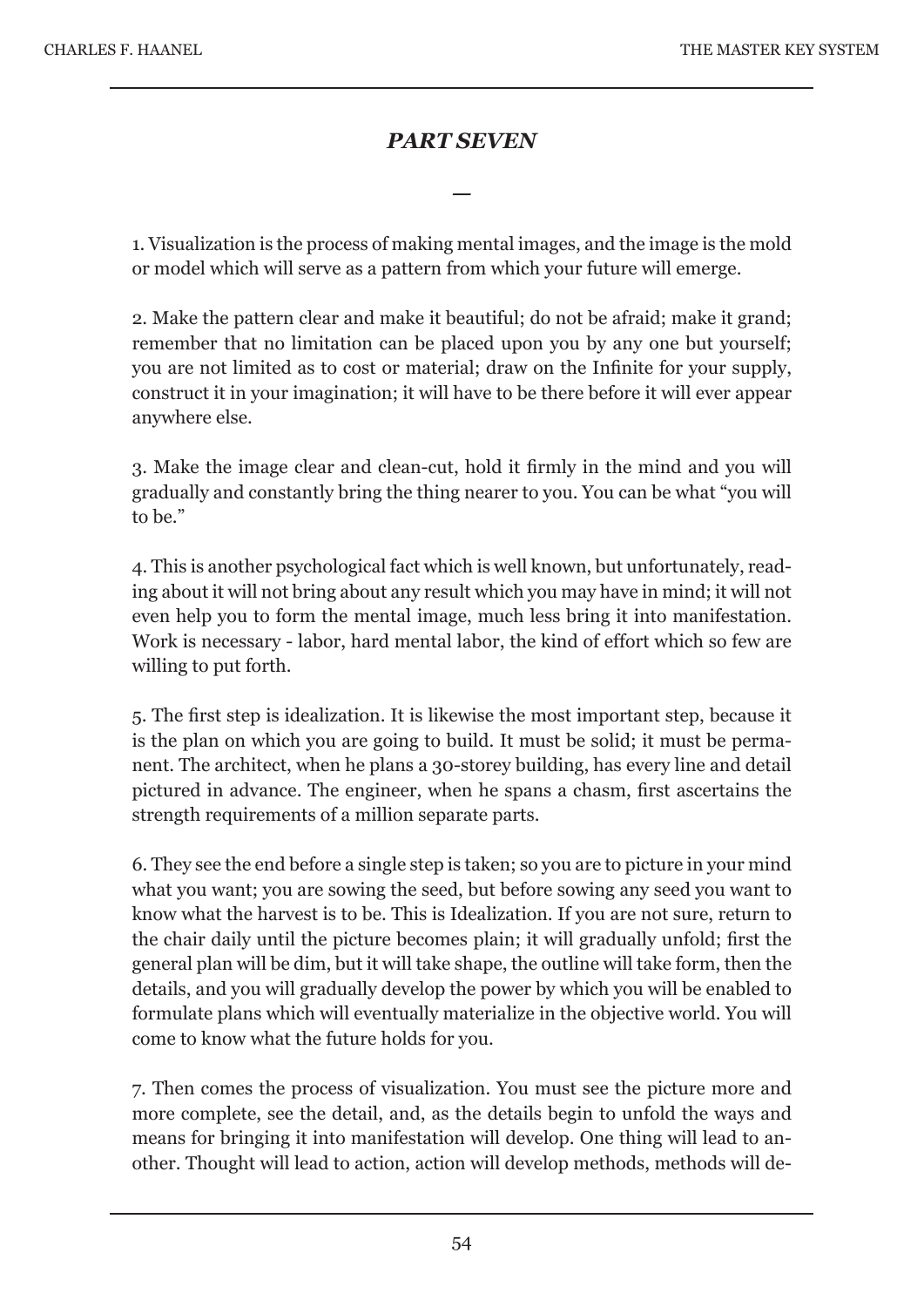velop friends, and friends will bring about circumstances, and, finally, the third step, or Materialization, will have been accomplished.

8. We all recognize the Universe must have been thought into shape before it ever could have become a material fact. And if we are willing to follow along the lines of the Great Architect of the Universe, we shall find our thoughts taking form, just as the universe took concrete form. It is the same mind operating through the individual. There is no difference in kind or quality, the only difference is one of degree.

9. The architect visualizes his building, he sees it as he wishes it to be. His thought becomes a plastic mold from which the building will eventually emerge, a high one or a low one, a beautiful one or a plain one, his vision takes form on paper and eventually the necessary material is utilized and the building stands complete.

10. The inventor visualizes his idea in exactly the same manner, for instance, Nikola Tesla, he with the giant intellect, one of the greatest inventors of all ages, the man who has brought forth the most amazing realities, always visualizes his inventions before attempting to work them out. He did not rush to embody them in form and then spend his time in correcting defects. Having first built up the idea in his imagination, he held it there as a mental picture, to be reconstructed and improved by his thought. "In this way," he writes in the Electrical Experimenter. "I am enabled to rapidly develop and perfect a conception without touching anything. When I have gone so far as to embody in the invention every possible improvement I can think of, and see no fault anywhere, I put into concrete, the product of my brain. Invariably my devise works as I conceived it should; in twenty years there has not been a single exception."

11. If you can conscientiously follow these directions, you will develop Faith, the kind of Faith that is the "Substance of things hoped for, the evidence of things not seen"; you will develop confidence, the kind of confidence that leads to endurance and courage; you will develop the power of concentration which will enable you to exclude all thoughts except the ones which are associated with your purpose.

12. The law is that thought will manifest in form, and only one who knows how to be the divine thinker of his own thoughts can ever take a Master's place and speak with authority.

13. Clearness and accuracy are obtained only by repeatedly having the image in mind. Each repeated action renders the image more clear and accurate than the preceding, and in proportion to the clearness and accuracy of the image will the outward manifestation be. You must build it firmly and securely in your mental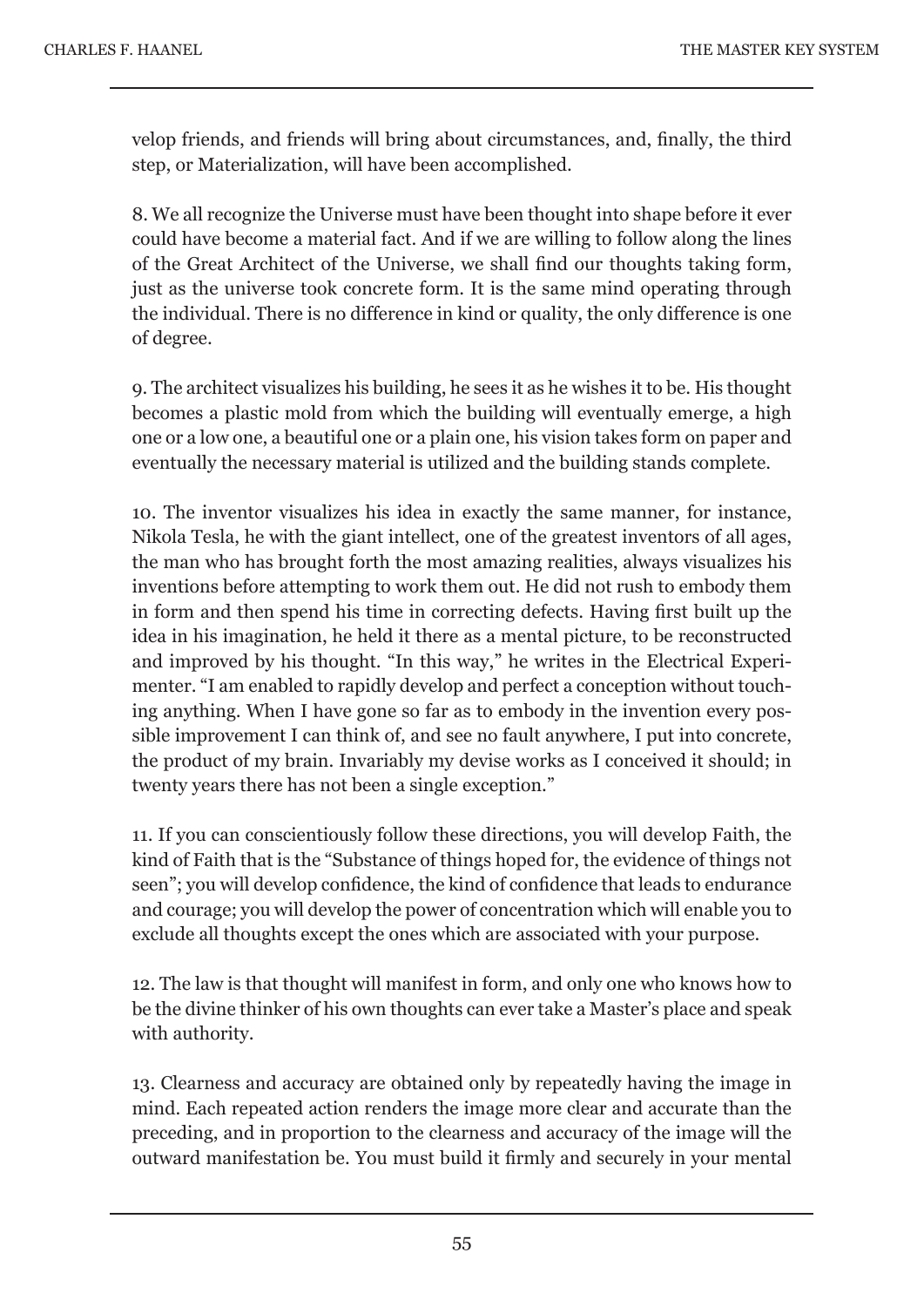world, the world within, before it can take form in the world without, and you can build nothing of value, even in the mental world unless you have the proper material. When you have the material you can build anything you wish, but make sure of your material. You cannot make broadcloth from shoddy.

14. This material will be brought out by millions of silent mental workers and fashioned into the form of the image which you have in mind.

15. Think of it! You have over five million of these mental workers, ready and in active use; brain cells they are called. Besides this, there is another reserve force of at least an equal number, ready to be called into action at the slightest need. Your power to think, then, is almost unlimited, and this means that your power to create the kind of material which is necessary to build for yourself any kind of environment which you desire is practically unlimited.

16. In addition to these millions of mental workers, you have billions of mental workers in the body, every one of which is endowed with sufficient intelligence to understand and act upon any message or suggestion given. These cells are all busy creating and recreating the body, but, in addition to this, they are endowed with psychic activity whereby they can attract to themselves the substance necessary for perfect development.

17. They do this by the same law and in the same manner that every form of life attracts to itself the necessary material for growth. The oak, the rose, the lily, all require certain material for their most perfect expression and they secure it by silent demand, the Law of Attraction, the most certain way for you to secure what you require for your most complete development.

18. Make the Mental Image; make it clear, distinct, perfect; hold it firmly; the ways and means will develop; supply will follow the demand; you will be led to do the right thing at the right time and in the right way. Earnest Desire will bring about Confident Expectation, and this in turn must be reinforced by Firm Demand. These three cannot fail to bring about Attainment, because the Earnest Desire is the feeling, the Confident Expectation is the thought, and the Firm Demand is the will, and, as we have seen, feeling gives vitality to thought and the will holds it steadily until the law of Growth brings it into manifestation.

19. Is it not wonderful that man has such tremendous power within himself, such transcendental faculties concerning which he had no conception? Is it not strange that we have always been taught to look for strength and power "without?" We have been taught to look everywhere but "within" and whenever this power manifested in our lives we were told that it was something supernatural.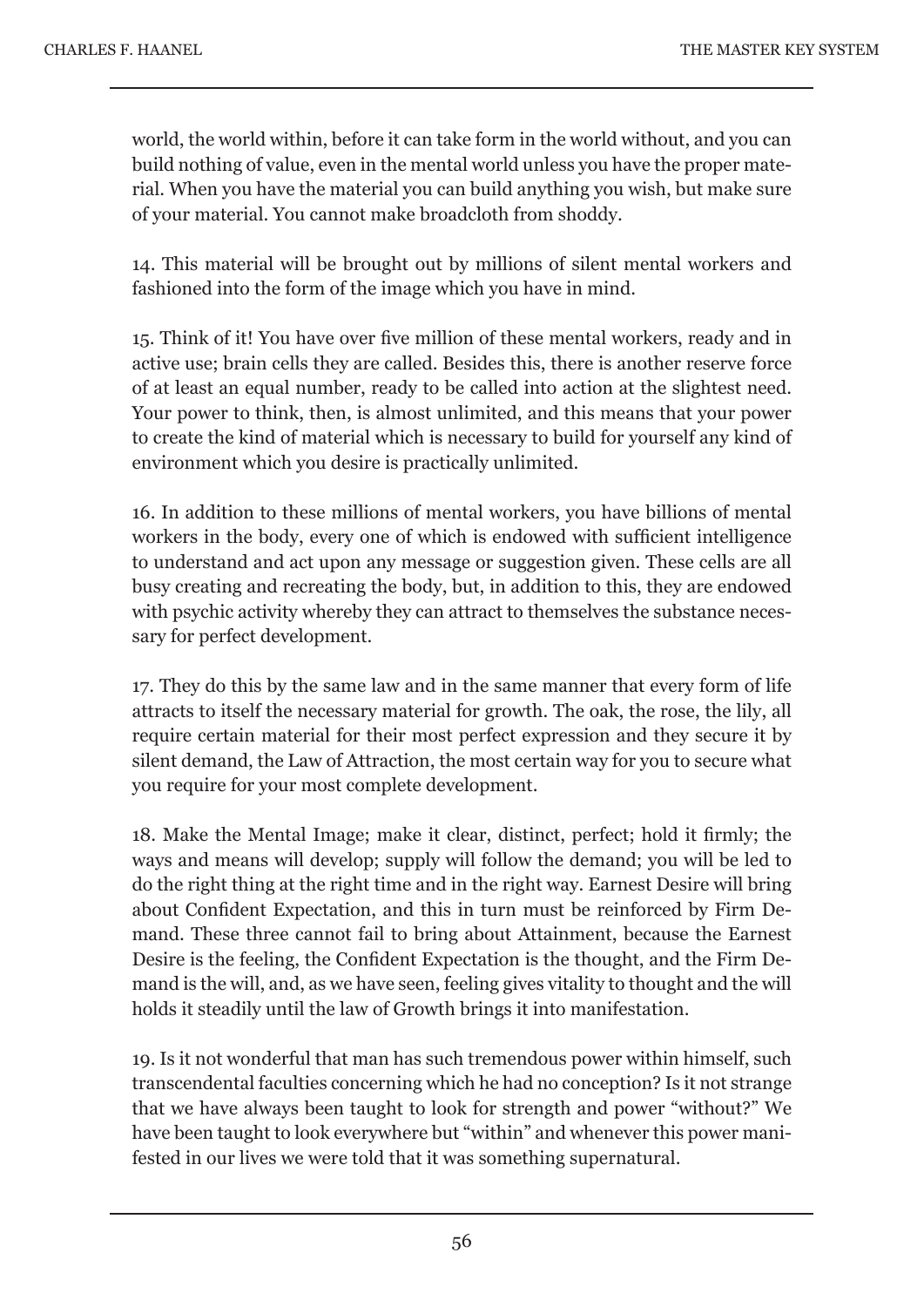20. There are many who have come to an understanding of this wonderful power, and who make serious and conscientious efforts to realize health, power and other conditions, and seem to fail. They do not seem able to bring the Law into operation. The difficulty in nearly every case is that they are dealing with externals. They want money, power, health and abundance, but they fail to realize that these are effects and can come only when the cause is found.

21. Those who will give no attention to the world without will seek only to ascertain the truth, will look only for wisdom, will find that this wisdom will unfold and disclose the source of all power, that it will manifest in thought and purpose which will create the external conditions desired. This truth will find expression in noble purpose and courageous action.

22. Create ideals only, give no thought to external conditions, make the world within beautiful and opulent and the world without will express and manifest the condition which you have within. You will come into a realization of your power to create ideals and these ideals will be projected into the world of effect.

23. For instance, a man is in debt. He will be continually thinking about the debt, concentrating on it, and as thoughts are causes the result is that he not only fastens the debt closer to him, but actually creates more debt. He is putting the great law of Attraction into operation with the usual and inevitable result -- Loss leads to greater "Loss."

24. What, then, is the correct principle? Concentrate on the things you want, not on the things you do not want. Think of abundance; idealize the methods and plans for putting the Law of Abundance into operation. Visualize the condition which the Law of Abundance creates; this will result in manifestation.

25. If the law operates perfectly to bring about poverty, lack and every form of limitation for those who are continually entertaining thoughts of lack and fear, it will operate with the same certainty to bring about conditions of abundance and opulence for those who entertain thoughts of courage and power.

26. This is a difficult problem for many; we are too anxious; we manifest anxiety, fear, distress; we want to do something; we want to help; we are like a child who has just planted a seed and every fifteen minutes goes and stirs up the earth to see if it is growing. Of course, under such circumstances, the seed will never germinate, and yet this is exactly what many of us do in the mental world.

27. We must plant the seed and leave it undisturbed. This does not mean that we are to sit down and do nothing, by no means; we will do more and better work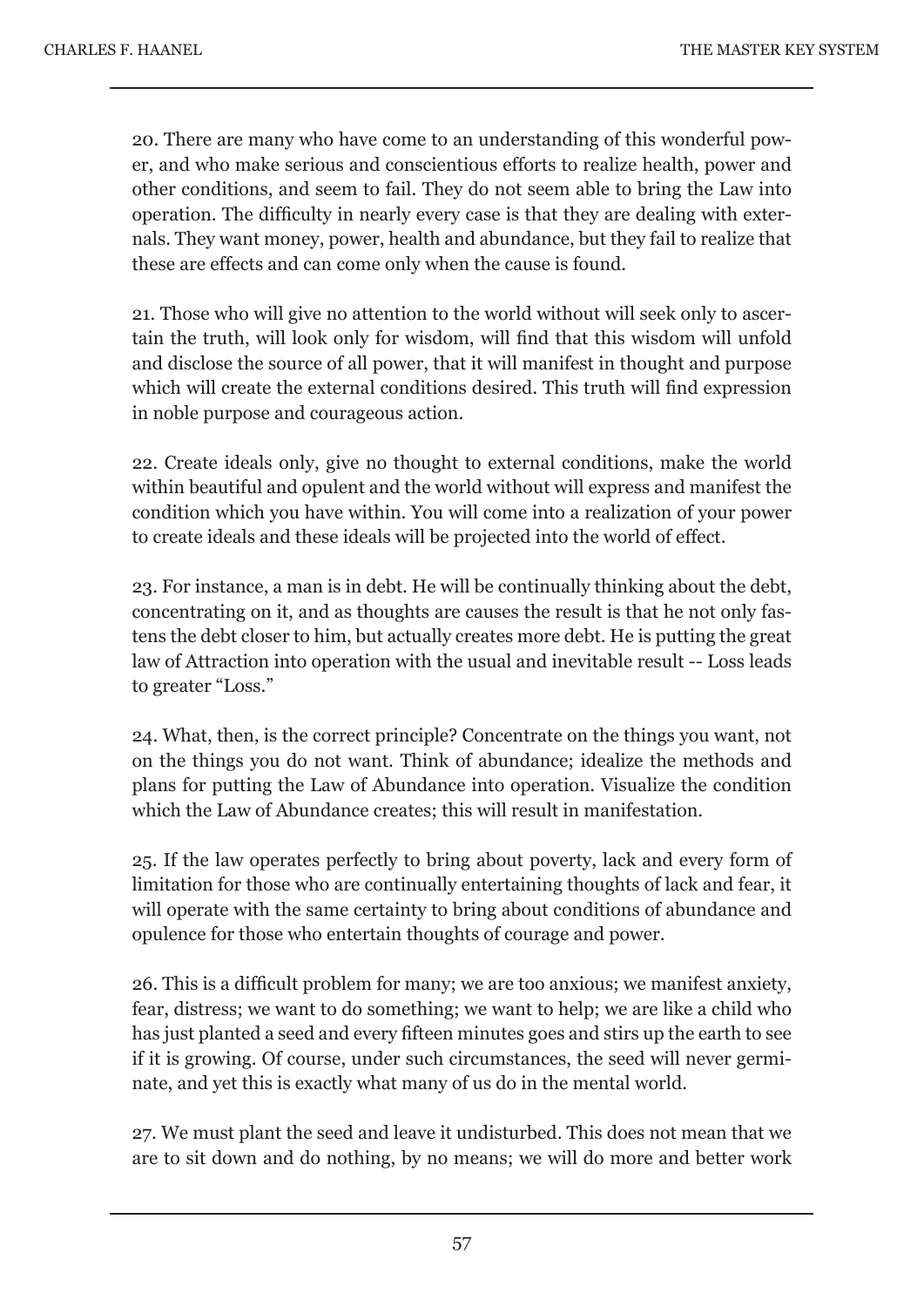then we have ever done before, new channels will constantly be provided, new doors will open; all that is necessary is to have an open mind, be ready to act when the time comes.

28. Thought force is the most powerful means of obtaining knowledge, and if concentrated on any subject will solve the problem. Nothing is beyond the power of human comprehension, but in order to harness thought force and make it do your bidding, work is required.

29. Remember that thought is the fire that creates the steam that turns the wheel of fortune, upon which your experiences depend.

30. Ask yourself a few questions and then reverently await the response; do you not now and then feel the self with you? Do you assert this self or do you follow the majority? Remember that majorities are always led, they never lead. It was the majority that fought, tooth and nail, against the steam engine, the power loom and every other advance or improvement ever suggested.

31. For your exercise this week, visualize your friend, see him exactly as you last saw him, see the room, the furniture, recall the conversation, now see his face, see it distinctly, now talk to him about some subject of mutual interest; see his expression change, watch him smile. Can you do this? All right, you can; then arouse his interest, tell him a story of adventure, see his eyes light up with the spirit of fun or excitement. Can you do all of this? If so, your imagination is good, you are making excellent progress.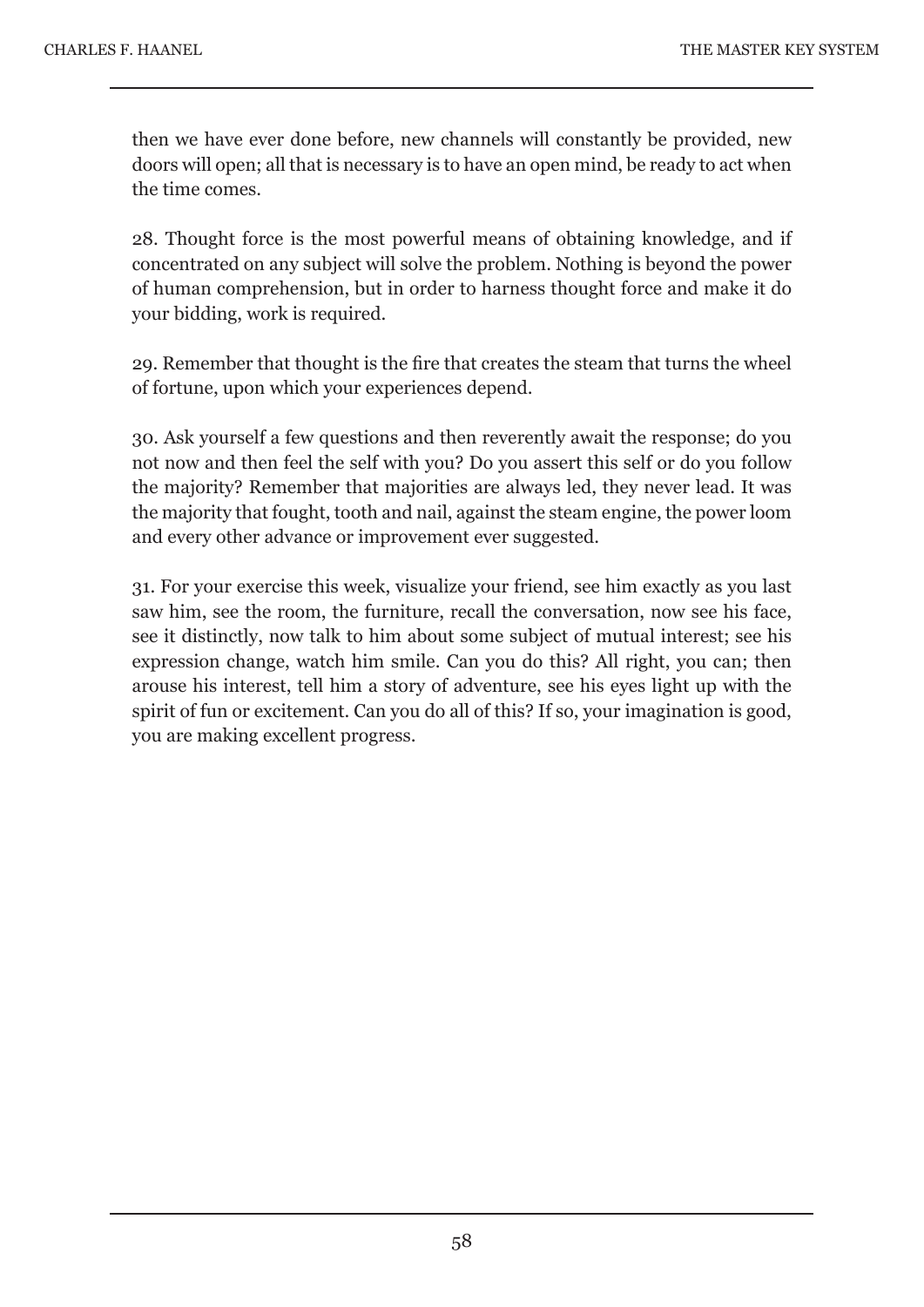## *Study Questions with Answers*

*—*

61. What is visualization? *— The process of making mental pictures.*

62. What is the result of this method of thought?

*— By holding the image or picture in mind, we can gradually but surely bring the thing nearer to us. We can be what we will to be.*

63. What is Idealization?

*— It is a process of visualizing or idealizing the plans which will eventually materialize in our objective world.*

64. Why are clearness and accuracy necessary? *— Because "seeing" creates "feeling" and "feeling" creates "being." First the mental, then the emotional, then the illimitable possibilities of achievement.*

65. How are they obtained? *— Each repeated action renders the image more accurate than the former one.* 

66. How is the material for the construction of your mental image secured? *— By millions of mental workers. Brain cells they are called.*

67. How are the necessary conditions for bringing about the materialization of your ideal in the objective world secured?

*— By the Law of Attraction. The natural law by which all conditions and experiences are brought about.*

68. What three steps are necessary in order to bring this law into operation? *— Earnest Desire, Confident Expectation, Firm Demand.*

69. Why do many fail?

*— Because they concentrate on loss, disease and disaster. The law is operating perfectly; the things they fear are coming upon them.*

70. What is the alternative?

*— Concentrate on the ideals which you desire to see manifested in your life.*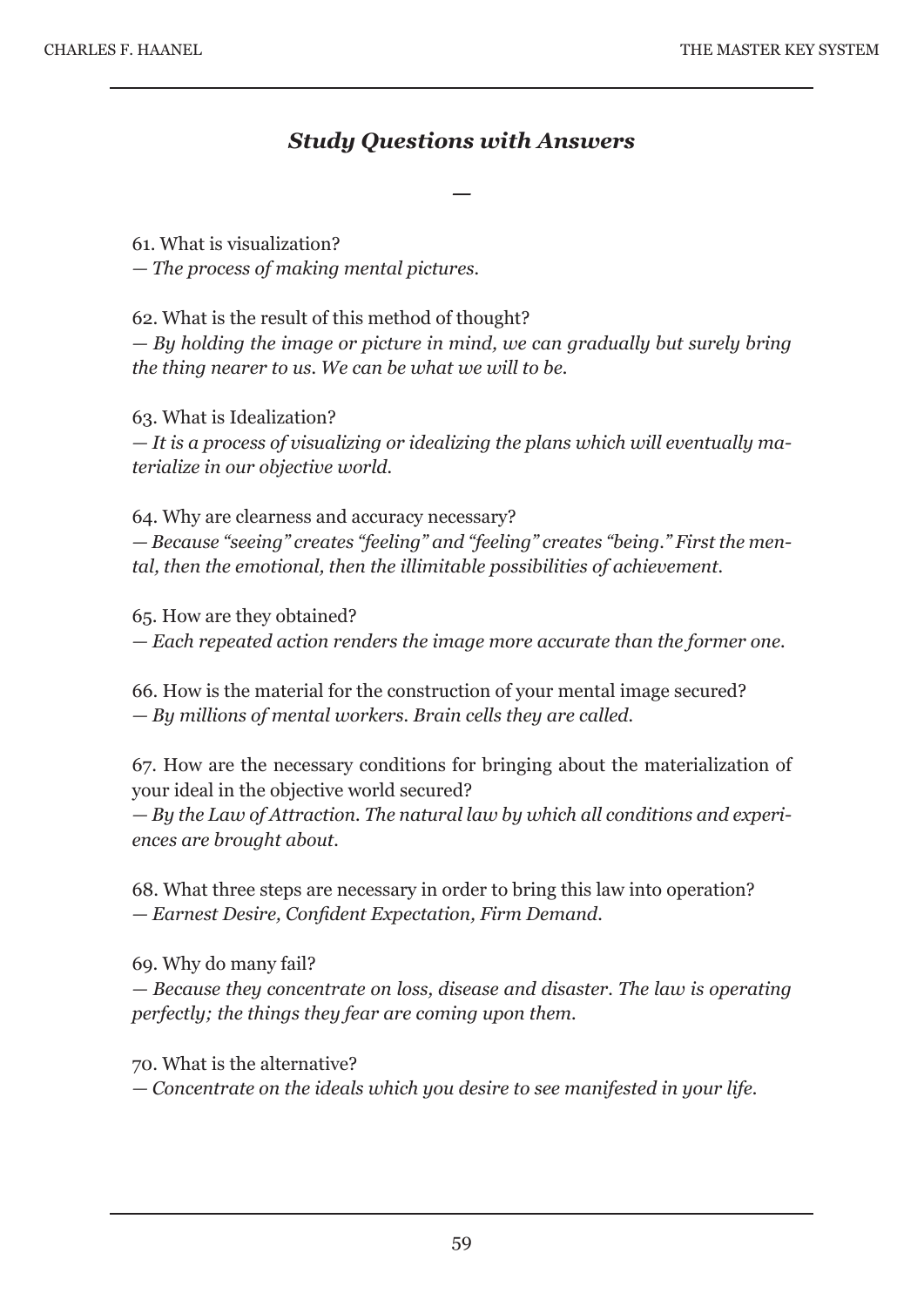# **PART EIGHT**

**—**

*In this Part you will find that you may freely choose what you think but the result of your thought is governed by an immutable law! Is not this a wonderful thought? Is it not wonderful to know that our lives are not subject to caprice or variability of any kind? That they are governed by law. This stability is our opportunity, because by complying with the law we can secure the desired effect with invariable precision.* 

*It is the Law which makes the Universe one grand paean of Harmony. If it were not for law, the Universe would be a Chaos instead of a Cosmos.* 

*Here, then, is the secret of the origin of both good and evil, this is all the good and evil there ever was or ever will be.* 

*Let me illustrate. Thought results in action, if your thought is constructive and harmonious, the result will be good; if your thought is destructive or in harmonious, the result will be evil.* 

*There is therefore but one law, one principle, on cause, one Source of Power, and good and evil are simply words which have been coined to indicate the result of our action, or our compliance or non-compliance with this law.* 

*The importance of this is well illustrated in the lives of Emerson and Carlyle. Emerson loved the good and his life was a symphony of peace and harmony, Carlyle hated the bad, and his life was a record of perpetual discord and inharmony.* 

*Here we have two grand men, each intent upon achieving the same ideal, but one makes use of constructive thought and is therefore in harmony with Natural Law, the other makes use of destructive thought and therefore brings upon himself discord of every kind and character.* 

*It is evident therefore that we are to hate nothing, not even the "bad," because hatred is destructive, and we shall soon find that by entertaining destructive thought we are sowing the "wind" and in turn shall reap the "whirlwind."*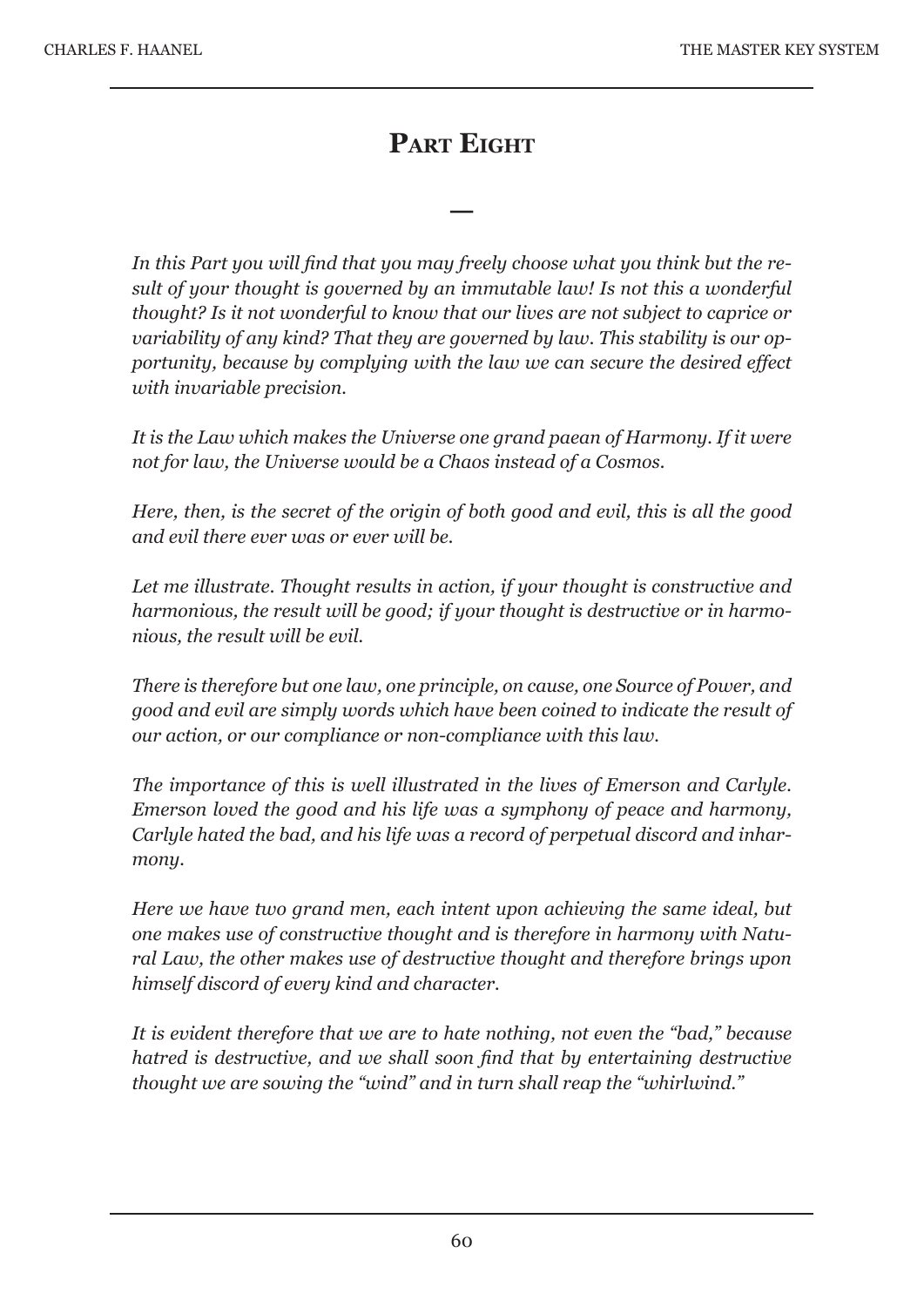### *PART EIGHT*

*—*

1. Thought contains a vital principle, because it is the creative principle of the Universe and by its nature will combine with other similar thoughts.

2. As the one purpose of life is growth, all principles underlying existence must contribute to give it effect. Thought, therefore, takes form and the law of growth eventually brings it into manifestation.

3. You may freely choose what you think, but the result of your thought is governed by an immutable law. Any line of thought persisted in cannot fail to produce its result in the character, health and circumstances of the individual. Methods whereby we can substitute habits of constructive thinking for those which we have found produce only undesirable effects are therefore of primary importance.

4. We all know that this is by no means easy. Mental habits are difficult to control, but it can be done and the way to do it is to begin at once to substitute constructive thought for destructive thought. Form the habit of analyzing every thought. If it is necessary, if its manifestation in the objective will be a benefit, not only to yourself, but to all whom it may affect in any way, keep it; treasure it; it is of value; it is in tune with the Infinite; it will grow and develop and produce fruit an hundred fold. On the other hand, it will be well for you to keep this quotation from George Matthews Adams, in mind, "Learn to keep the door shut, keep out of your mind, out of your office, and out of your world, every element that seeks admittance with no definite helpful end in view."

5. If your thought has been critical or destructive, and has resulted in any condition of discord or inharmony in your environment, it may be necessary for you to cultivate a mental attitude which will be conducive to constructive thought.

6. The imagination will be found to be a great assistance in this direction; the cultivation of the imagination leads to the development of the ideal out of which your future will emerge.

7. The imagination gathers up the material by which the Mind weaves the fabric in which your future is to be clothed.

8. Imagination is the light by which we can penetrate new worlds of thought and experience.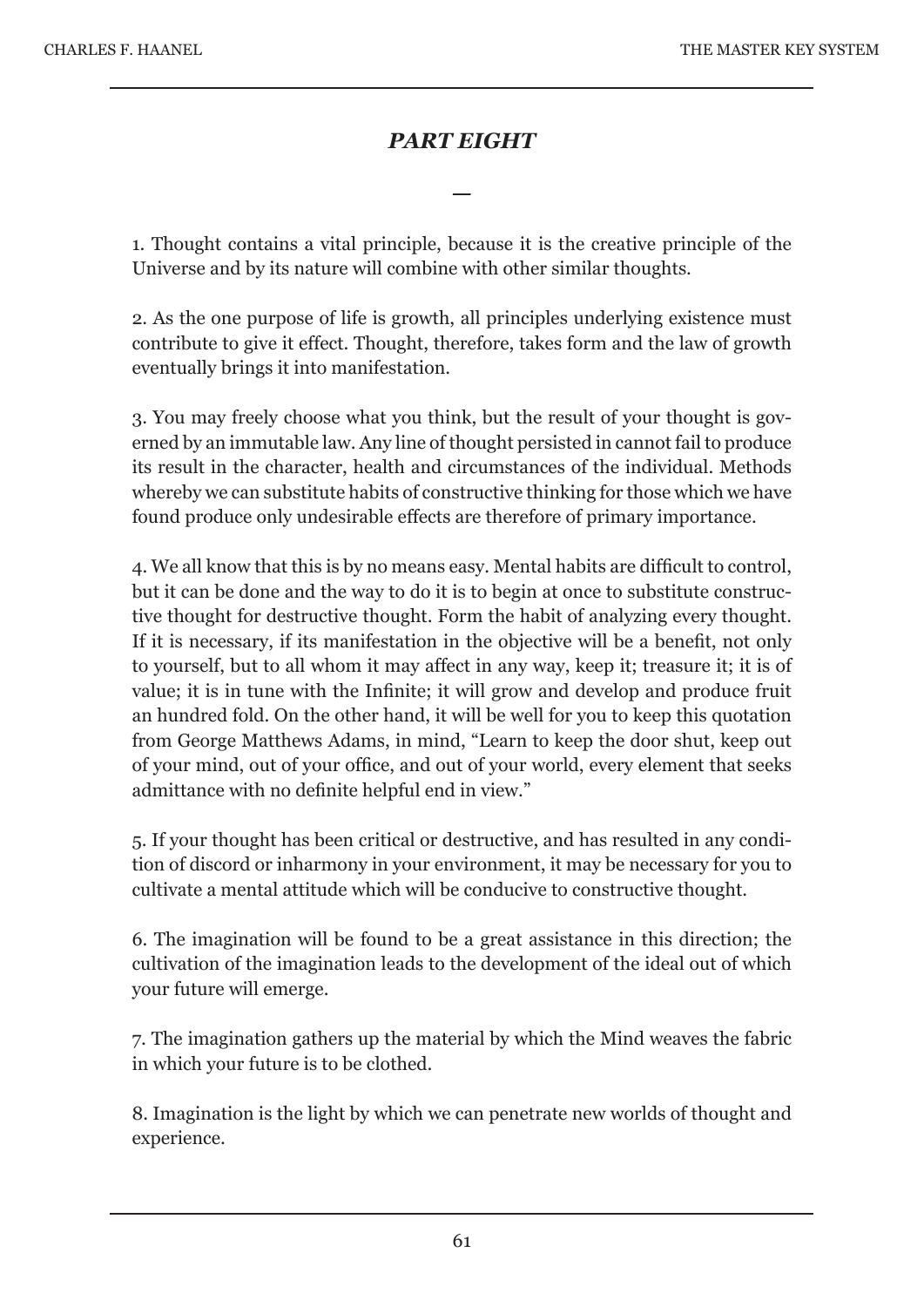9. Imagination is the mighty instrument by which every discoverer, every inventor, opened the way from precedent to experience. Precedent said, "It cannot be done;" experience said, "It is done."

10. Imagination is a plastic power, molding the things of sense into new forms and ideals.

11. Imagination is the constructive form of thought which must precede every constructive form of action.

12. A builder cannot build a structure of any kind until he has first received the plans from the architect, and the architect must get them from his imagination.

13. The Captain of Industry cannot build a giant corporation which may coordinate hundreds of smaller corporations and thousands of employees, and utilize millions of dollars of capital until he has first created the entire work in his imagination. Objects in the material world are as clay in the potter's hand; it is in the Master Mind that the real things are created, and it is by the use of the imagination that the work is done. In order to cultivate the imagination it must be exercised. Exercise is necessary to cultivate mental muscle as well as physical muscle. It must be supplied with nourishment or it cannot grow.

14. Do not confuse Imagination with Fancy, or that form of daydreaming in which some people like to indulge. Daydreaming is a form of mental dissipation which may lead to mental disaster.

15. Constructive imagination means mental labor, by some considered to be the hardest kind of labor, but, if so, it yields the greatest returns, for all the great things in life have come to men and women who had the capacity to think, to imagine, and to make their dreams come true.

16. When you have become thoroughly conscious of the fact that Mind is the only creative principle, that it is Omnipotent, Omniscient and Omnipresent, and that you can consciously come into harmony with this Omnipotence through your power of thought, you will have taken a long step in the right direction.

17. The next step is to place yourself in position to receive this power. As it is Omnipresent, it must be within you. We know that this is so because we know that all power is from within, but it must be developed, unfolded, cultivated; in order to do this we must be receptive, and this receptivity is acquired just as physical strength is gained, by exercise.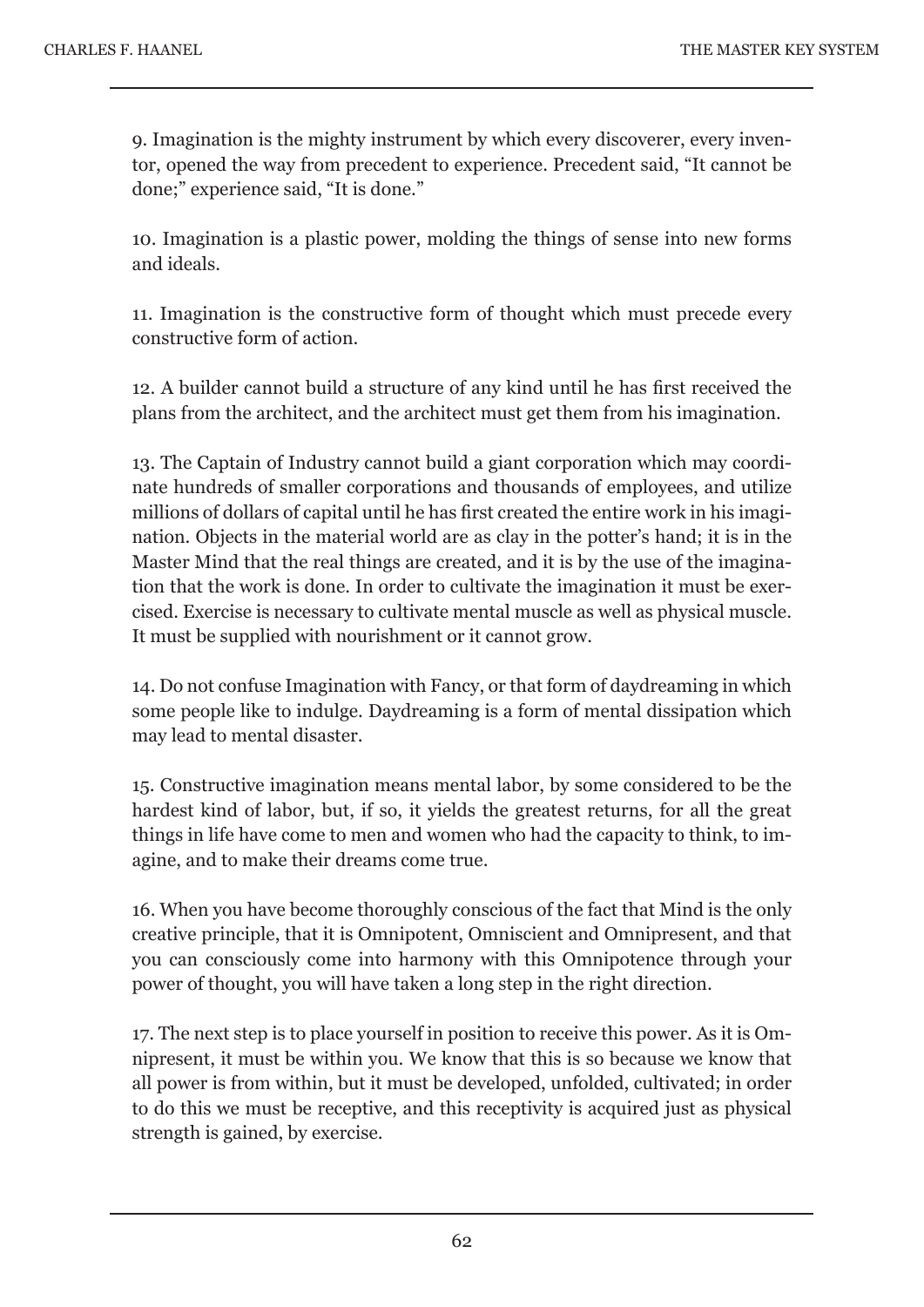18. The law of attraction will certainly and unerringly bring to you the conditions, environment, and experiences in life, corresponding with your habitual, characteristic, predominant mental attitude. Not what you think once in a while when you are in church, or have just read a good book, BUT your predominant mental attitude is what counts.

19. You can not entertain weak, harmful, negative thoughts ten hours a day and expect to bring about beautiful, strong and harmonious conditions by ten minutes of strong, positive, creative thought.

20. Real power comes from within. All power that anybody can possibly use is within man, only waiting to be brought into visibility by his first recognizing it, and then affirming it as his, working it into his consciousness until he becomes one with it.

21. People say that they desire abundant life, and so they do, but so many interpret this to mean that if they will exercise their muscles or breathe scientifically, eat certain foods in certain ways, drink so many glasses of water every day of just a certain temperature, keep out of drafts, they will attain the abundant life they seek. The result of such methods is but indifferent. However, when man awakens to the truth, and affirms his oneness with all Life, he finds that he takes on the clear eye, the elastic step, the vigor of youth; he finds that he has discovered the source of all power.

22. All mistakes are but the mistakes of ignorance. Knowledge gaining and consequent power is what determines growth and evolution. The recognition and demonstration of knowledge is what constitutes power, and this power is spiritual power, and this spiritual power is the power which lies at the heart of all things; it is the soul of the universe.

23. This knowledge is the result of man's ability to think; thought is therefore the germ of man's conscious evolution. When man ceases to advance in his thoughts and ideals, his forces immediately begin to disintegrate and his countenance gradually registers these changing conditions.

24. Successful men make it their business to hold ideals of the conditions which they wish to realize. They constantly hold in mind the next step necessary to the ideal for which they are striving. Thoughts are the materials with which they build, and the imagination is their mental workshop. Mind is the ever-moving force with which they secure the persons and circumstance necessary to build their success structure, and imagination is the matrix in which all great things are fashioned.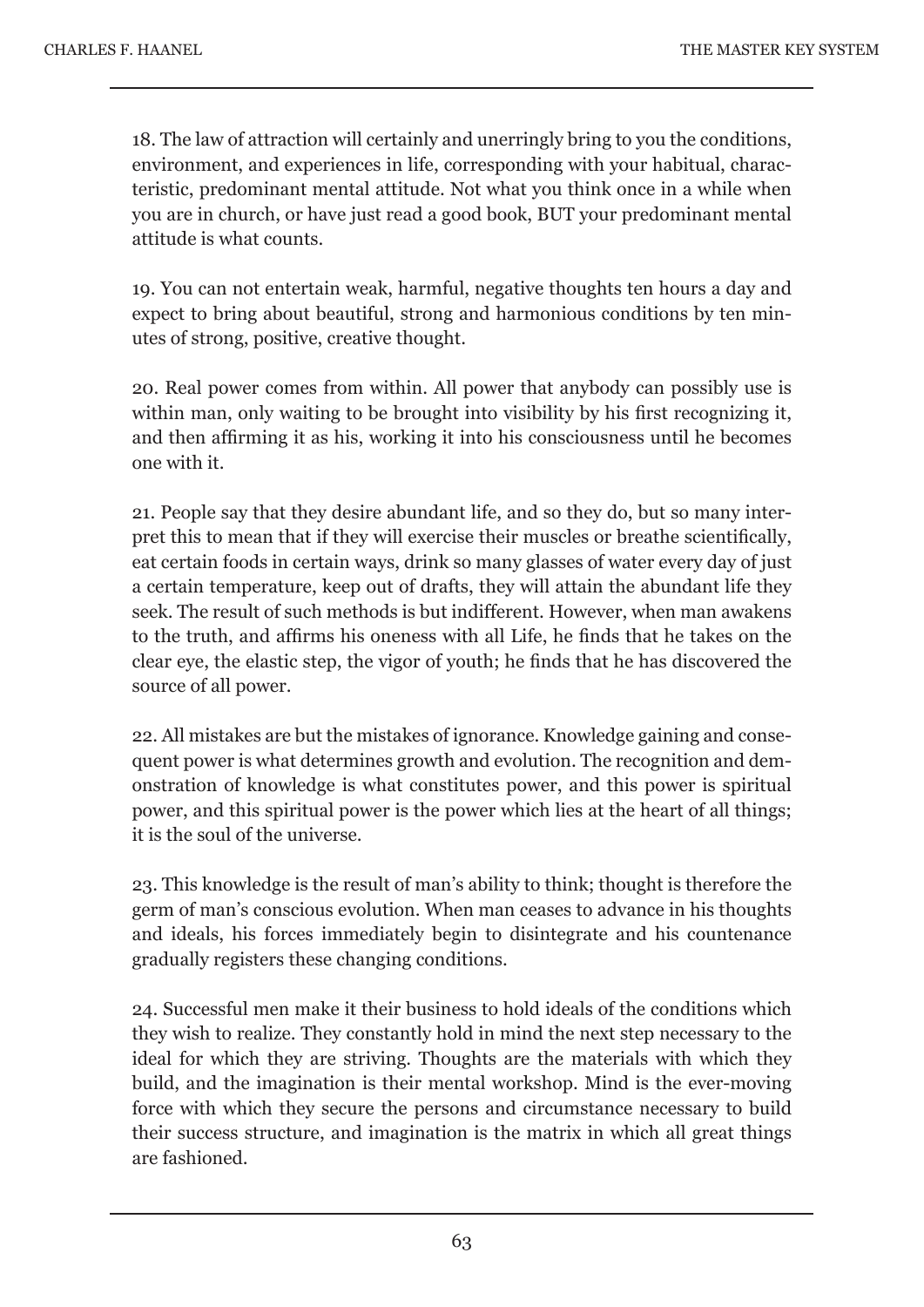25. If you have been faithful to your ideal, you will hear the call when circumstances are ready to materialize your plans and results will correspond in the exact ratio of your fidelity to your ideal. The ideal steadily held is what pre-determines and attracts the necessary conditions for its fulfillment.

26. It is thus that you may weave a garment of spirit and power into the web of your entire existence; it is thus that you may lead a charmed life and be forever protected from all harm; it is thus that you may become a positive force whereby conditions of opulence and harmony may be attracted to you.

27. This is the leaven which is gradually permeating the general consciousness and is largely responsible for the conditions of unrest which are everywhere evident.

28. In the last Part you created a mental image, you brought it from the invisible into the visible; this week I want you to take an object and follow it back to its origination, see of what it really consists. If you do this you will develop imagination, insight, perception, and sagacity. These come not by the superficial observation of the multitude, but by a keen analytical observation which sees below the surface.

29. It is the few who know that the things which they see are only effects, and understand the causes by which these effects were brought into existence.

30. Take the same position as heretofore and visualize a Battleship; see the grim monster floating on the surface of the water; there appears to be no life anywhere about; all is silence; you know that by far the largest part of the vessel is under water; out of sight; you know that the ship is as large and as heavy as a twenty-story skyscraper; you know that there are hundreds of men ready to spring to their appointed task instantly; you know that every department is in charge of able, trained, skilled officials who have proven themselves competent to take charge of this marvelous piece of mechanism; you know that although it lies apparently oblivious to everything else, it has eyes which see everything for miles around, and nothing is permitted to escape its watchful vision; you know that while it appears quiet, submissive and innocent, it is prepared to hurl a steel projectile weighing thousands of pounds at an enemy many miles away; this and much more you can bring to mind with comparatively no effort whatever. But how did the battleship come to be where it is; how did it come into existence in the first place? All of this you want to know if you are a careful observer.

31. Follow the great steel plates through the foundries, see the thousands of men employed in their production; go still further back, and see the ore as it comes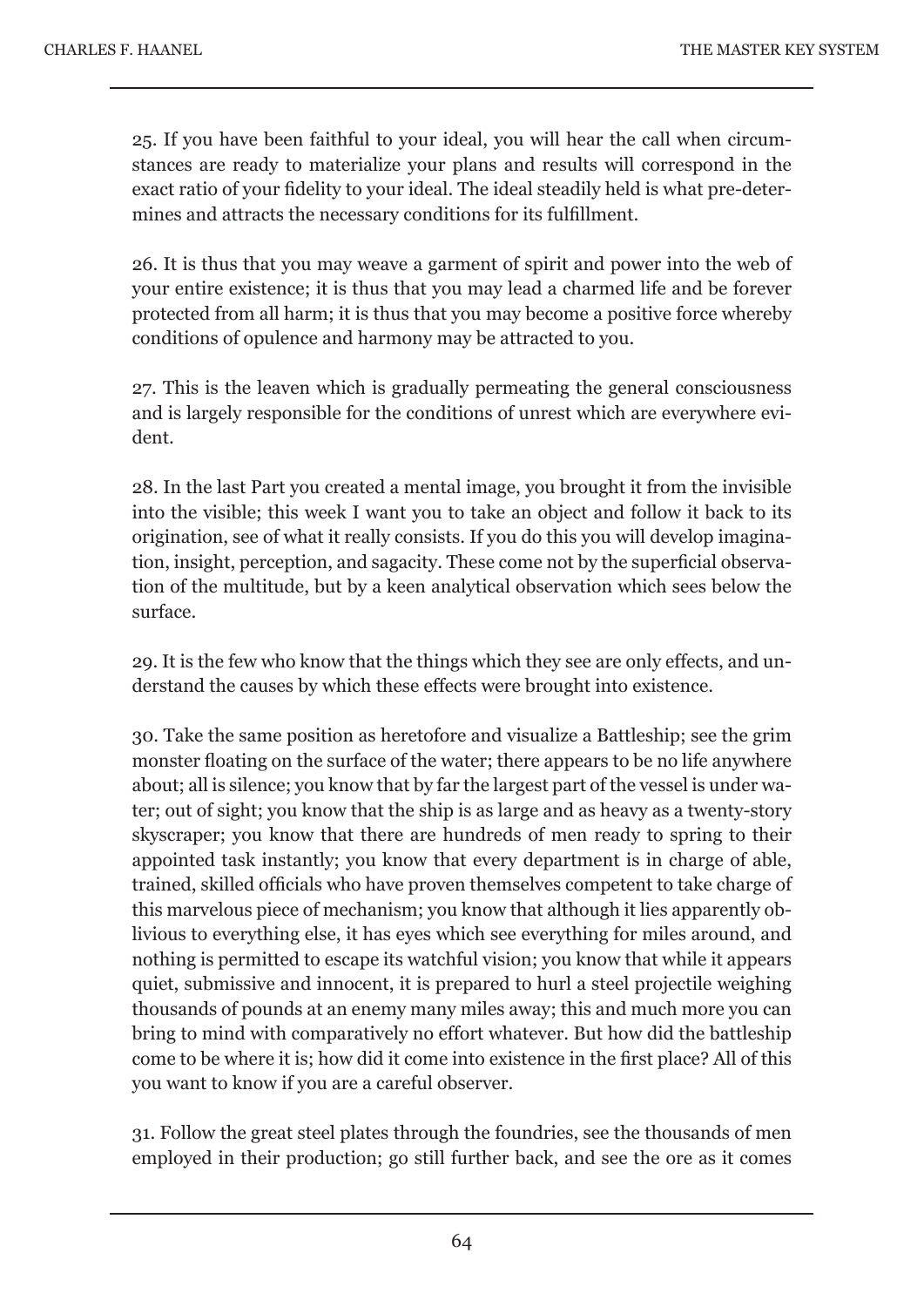from the mine, see it loaded on barges or cars, see it melted and properly treated; go back still further and see the architect and engineers who planned the vessel; let the thought carry you back still further in order to determine why they planned the vessel; you will see that you are now so far back that the vessel is something intangible, it no longer exists, it is now only a thought existing in the brain of the architect; but from where did the order come to plan the vessel? Probably from the Secretary of Defense; but probably this vessel was planned long before the war was thought of, and that Congress had to pass a bill appropriating the money; possibly there was opposition, and speeches for or against the bill. Whom do these Congressmen represent? They represent you and me, so that our line of thought begins with the Battleship and ends with ourselves, and we find in the last analysis that our own thought is responsible for this and many other things, of which we seldom think, and a little further reflection will develop the most important fact of all and that is, if someone had not discovered the law by which this tremendous mass of steel and iron could be made to float upon the water, instead of immediately going to the bottom, the battleship could not have come into existence at all.

32. This law is that, "the specific gravity of any substance is the weight of any volume of it, compared with an equal volume of water." The discovery of this law revolutionized every kind of ocean travel, commerce and warfare, and made the existence of the battleship, aircraft carriers, and cruise ships possible.

33. You will find exercises of this kind invaluable. When the thought has been trained to look below the surface everything takes on a different appearance, the insignificant becomes significant, the uninteresting interesting; the things which we supposed to be of no importance are seen to be the only really vital things in existence.

*Look To This Day For it is Life, the very Life of Life. In Its brief course lie all the Verities and Realities of your existence; The Bliss of Growth; The Glory of Action; The Splendor of Beauty; For Yesterday is but a Dream, And tomorrow is only a Vision: But Today well lived makes every Yesterday a Dream of Happiness, and Every Tomorrow a Vision of Hope. Look well, therefore, to This Day!* 

#### *- From the Sanskrit*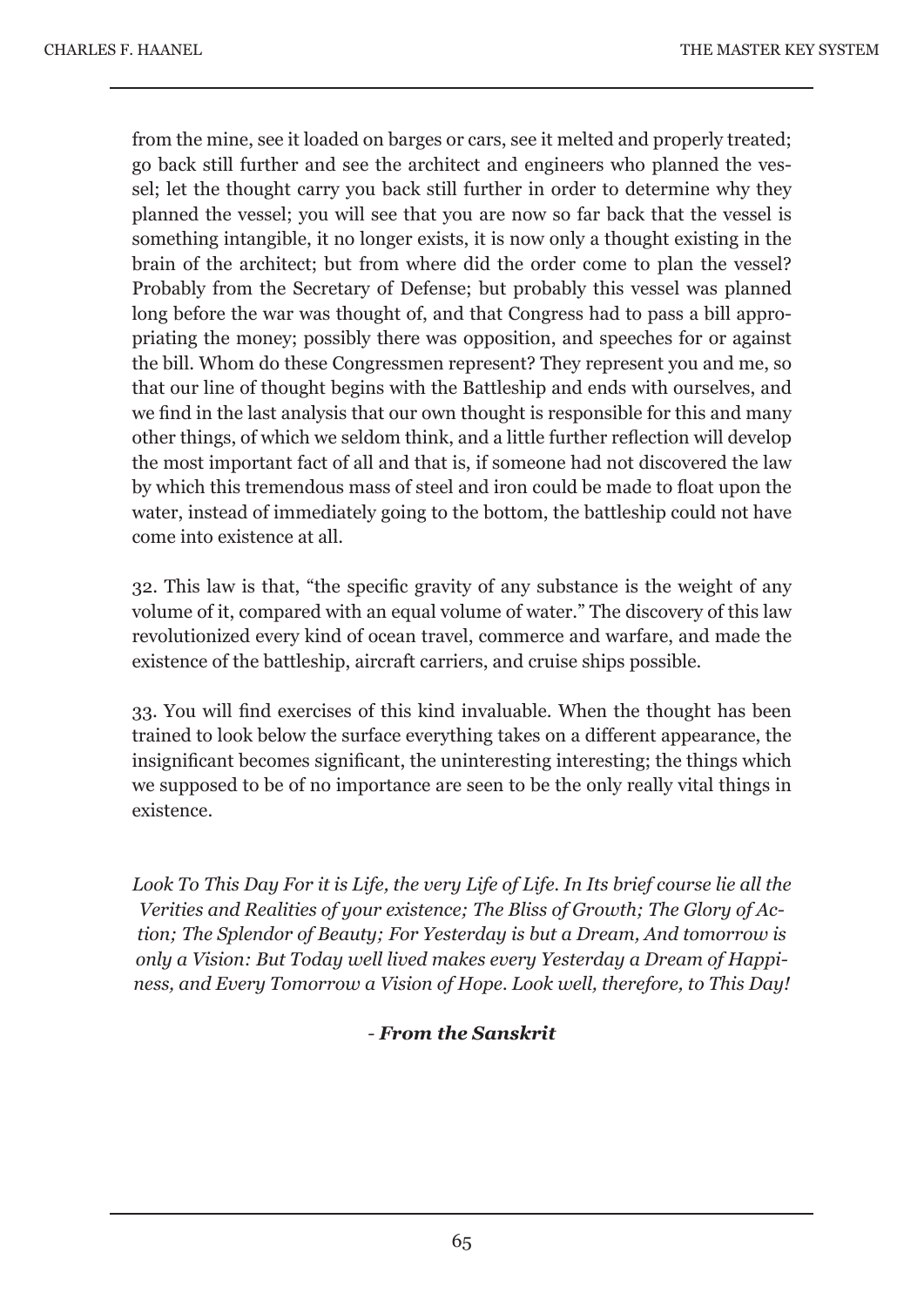## *Study Questions with Answers*

—

71. What is the imagination?

*— A form of constructive thought. The light by which we penetrate new worlds of thought and experience. The mighty instrument by which every inventor or discoverer opened the way from precedent to experience.*

72. What is the result of imagination?

*— The cultivation of the imagination leads to the development of the ideal out of which your future will emerge.*

73. How may it be cultivated? *— By exercise; it must be supplied with nourishment or it cannot live.*

74. How does imagination differ from daydreaming? *— Day dreaming is a form of mental dissipation, while imagination is a form of constructive thought which must precede every constructive action.*

75. What are mistakes? *— The result of ignorance.* 

76. What is knowledge? *— The result of man's ability to think.* 

77. What is the power with which successful men build? *— Mind is the very moving force with which they secure the persons and circumstances necessary to complete their plans.*

78. What pre-determines the result?

*— The ideal held steadily in mind attracts the necessary conditions for its fulfillment.*

79. What is the result of a keen analytical observation? *— The development of imagination, insight, perception and sagacity.*

80. To what do these lead?

*— Opulence and harmony.*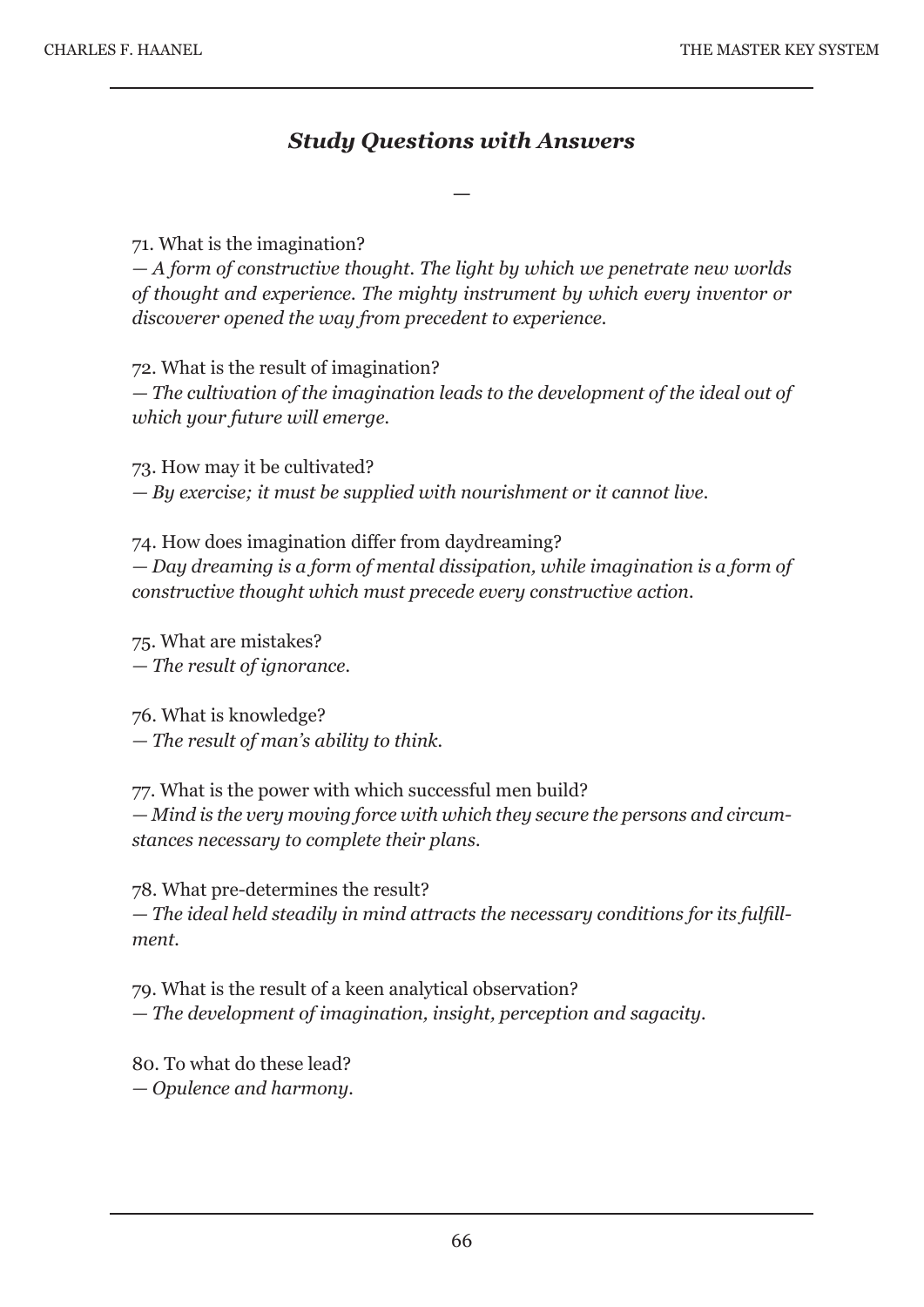## **PART NINE**

**—**

*In this Part you may learn to fashion the tools by which you may build for yourself any condition you desire. If you wish to change conditions you must change yourself. Your whims, your wishes, your fancies, your ambitions may be thwarted at every step, but your inmost thoughts will find expression just as certainly as the plant springs from the seed.* 

*Suppose, then, we desire to change conditions, how are we to bring this about? The reply is simple: By the law of growth. Cause and effect are as absolute and undeviating in the hidden realm of thought as in the world of material things.* 

*Hold in mind the condition desired; affirm it as an already existing fact. This indicates the value of a powerful affirmation. By constant repetition it becomes a part of ourselves. We are actually changing ourselves; are making ourselves what we want to be.* 

*Character is not a thing of chance, but it is the result of continued effort. If you are timid, vacillating, self-conscious, or if you are over-anxious or harassed by thoughts of fear or impending danger, remember that is axiomatic that "two things cannot exist in the same place at the same time."* 

*Exactly the same thing is true in the mental and spiritual world; so that your remedy is plainly to substitute thoughts of courage, power, self-reliance and confidence, for those of fear, lack and limitation.* 

*The easiest and most natural way to do this is to select an affirmation which seems to fit your particular case.* 

*The positive thought will destroy the negative as certainly as light destroys darkness, and the results will be just as effectual.* 

*Act is the blossom of thought, and conditions are the result of action, so that you constantly have in your possession the tools by which you will certainly and inevitably make or unmake yourself, and joy or suffering will be the reward.*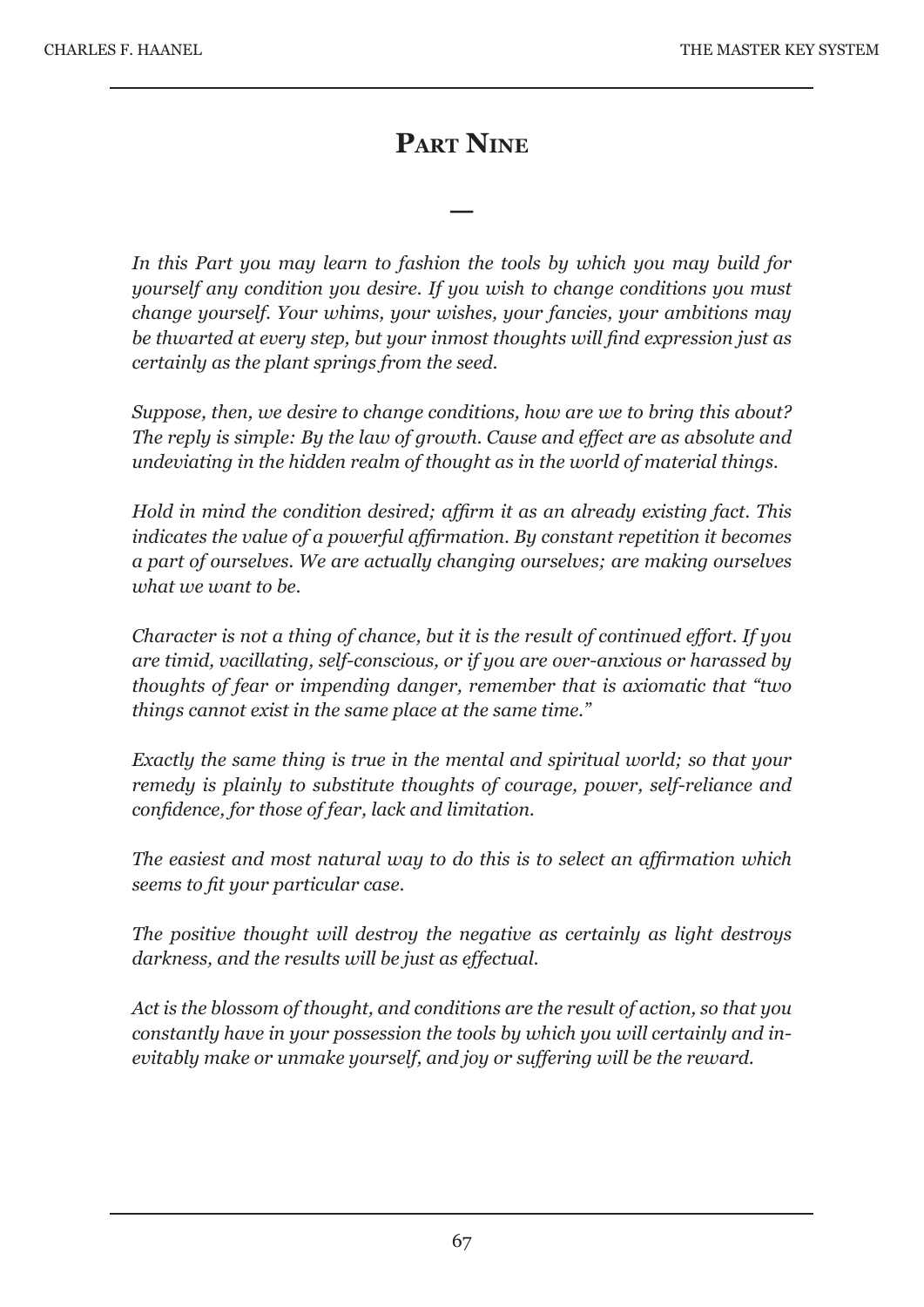### *PART NINE*

*—*

1. There are only three things which can possibly be desired in the "world without" and each of them can be found in the "world within." The secret of finding them is simply to apply the proper "mechanism" of attachment to the omnipotent power to which each individual has access.

2. The three things which all mankind desires and which are necessary for his highest expression and complete development are Health, Wealth and Love. All will admit that Health is absolutely essential; no one can be happy if the physical body is in pain. All will not so readily admit that Wealth is necessary, but all must admit that a sufficient supply at least is necessary, and what would be considered sufficient for one, would be considered absolute and painful lack for another; and as Nature provides not only enough but abundantly, wastefully, lavishly, we realize that any lack or limitation is only the limitation which has been made by an artificial method of distribution.

3. All will probably admit that Love is the third, or maybe some will say the first essential necessary to the happiness of mankind; at any rate, those who possess all three, Health, Wealth, and Love, find nothing else which can be added to their cup of happiness.

4. We have found that the Universal substance is "All Health," "All Substance" and "All Love" and that the mechanism of attachment whereby we can consciously connect with this Infinite supply is in our method of thinking. To think correctly is therefore to enter into the "Secret Place of the Most High."

5. What shall we think? If we know this we shall have found the proper mechanism of attachment which will relate us to "Whatsoever things we desire." This mechanism may seem very simple when I give it to you, but read on; you will find that it is in reality the "Master Key," the "Aladdin's lamp," if you please; you will find that it is the foundation, the imperative condition, the absolute law of welldoing, which means, well-being.

6. To think correctly, accurately, we must know the "Truth." The truth then is the underlying principle in every business or social relation. It is a condition precedent to every right action. To know the truth, to be sure, to be confident, affords a satisfaction beside which no other is at all comparable; it is the only solid ground in a world of doubt, conflict and danger.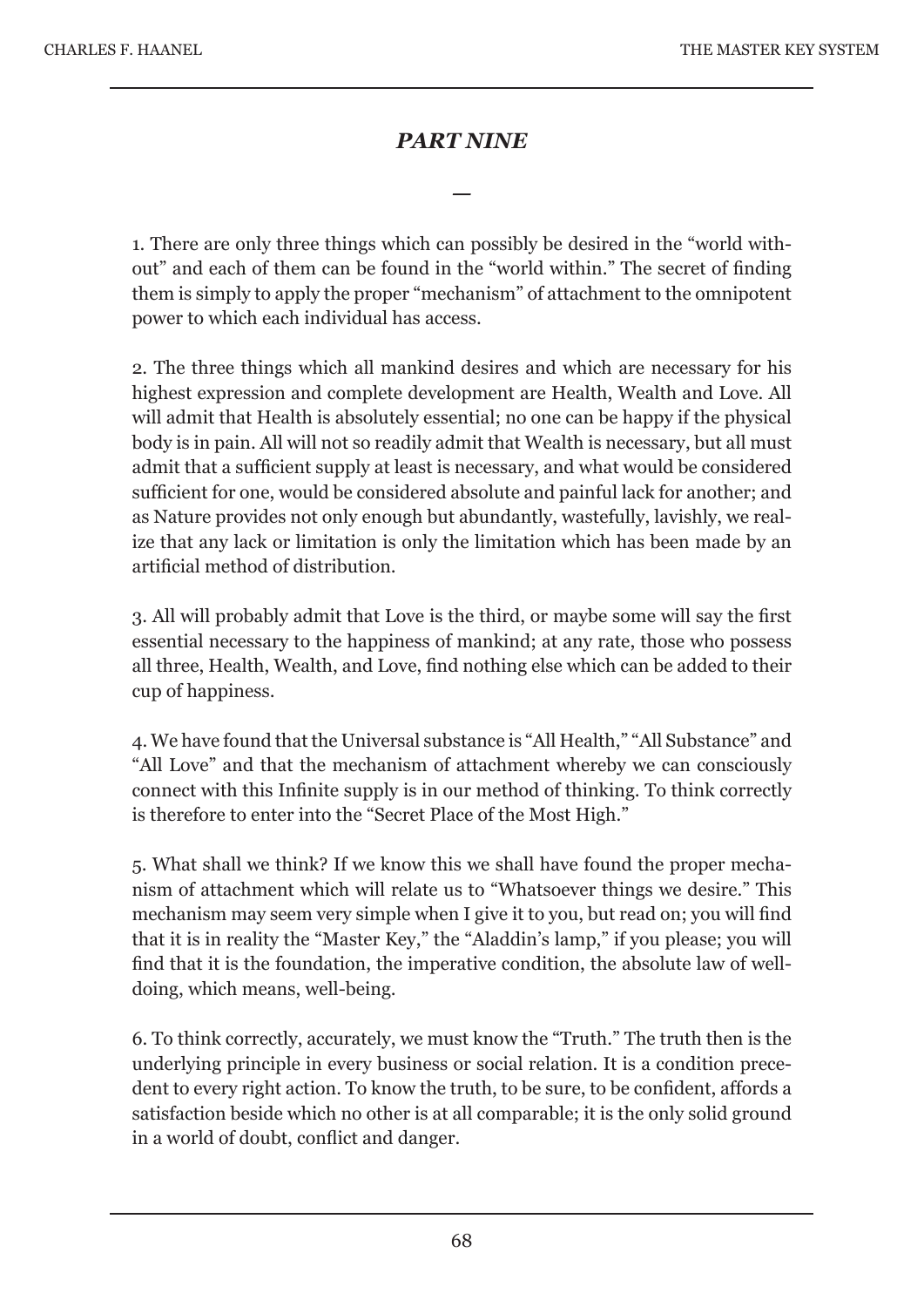7. To know the Truth is to be in harmony with the Infinite and Omnipotent power. To know the truth is, therefore, to connect yourself with a power which is irresistible and which will sweep away every kind of discord, inharmony, doubt or error of any kind, because the "Truth is mighty and will prevail."

8. The humblest intellect can readily foretell the result of any action when he knows that it is based on truth, but the mightiest intellect, the most profound and penetrating mind loses its way hopelessly and can form no conception of the results which may ensue when his hopes are based on a premise which he knows to be false.

9. Every action which is not in harmony with Truth, whether through ignorance or design, will result in discord, and eventual loss in proportion to its extent and character.

10. How then are we to know the truth in order to attach this mechanism which will relate us to the Infinite?

11. We can make no mistake about this if we realize that truth is the vital principle of the Universal Mind and is Omnipresent. For instance, if you require health, a realization of the fact that the "I" in you is spiritual and that all spirit is one; that wherever a part is the whole must be, will bring about a condition of health, because every cell in the body must manifest the truth as you see it. If you see sickness; they will manifest sickness; if you see perfection they must manifest perfection. The affirmation, "I am whole, perfect, strong, powerful, loving, harmonious and happy", will bring about harmonious conditions. The reason for this is because the affirmation is in strict accordance with the Truth, and when truth appears every form of error or discord must necessarily disappear.

12. You have found that the "I" is spiritual, it must necessarily then always be no less than perfect, the affirmation. "I am whole, perfect, strong, powerful, loving, harmonious and happy" is therefore an exact scientific statement.

13. Thought is a spiritual activity and spirit is creative, therefore the result of holding this thought in mind, must necessarily bring about conditions in harmony with the thought.

14. If you require Wealth a realization of the fact that the "I" in you is one with the Universal mind which is all substance, and is Omnipotent, will assist you in bringing into operation the law of attraction which will bring you into vibration with those forces which make for success and bring about conditions of power and affluence in direct proportion with the character and purpose of your affirmation.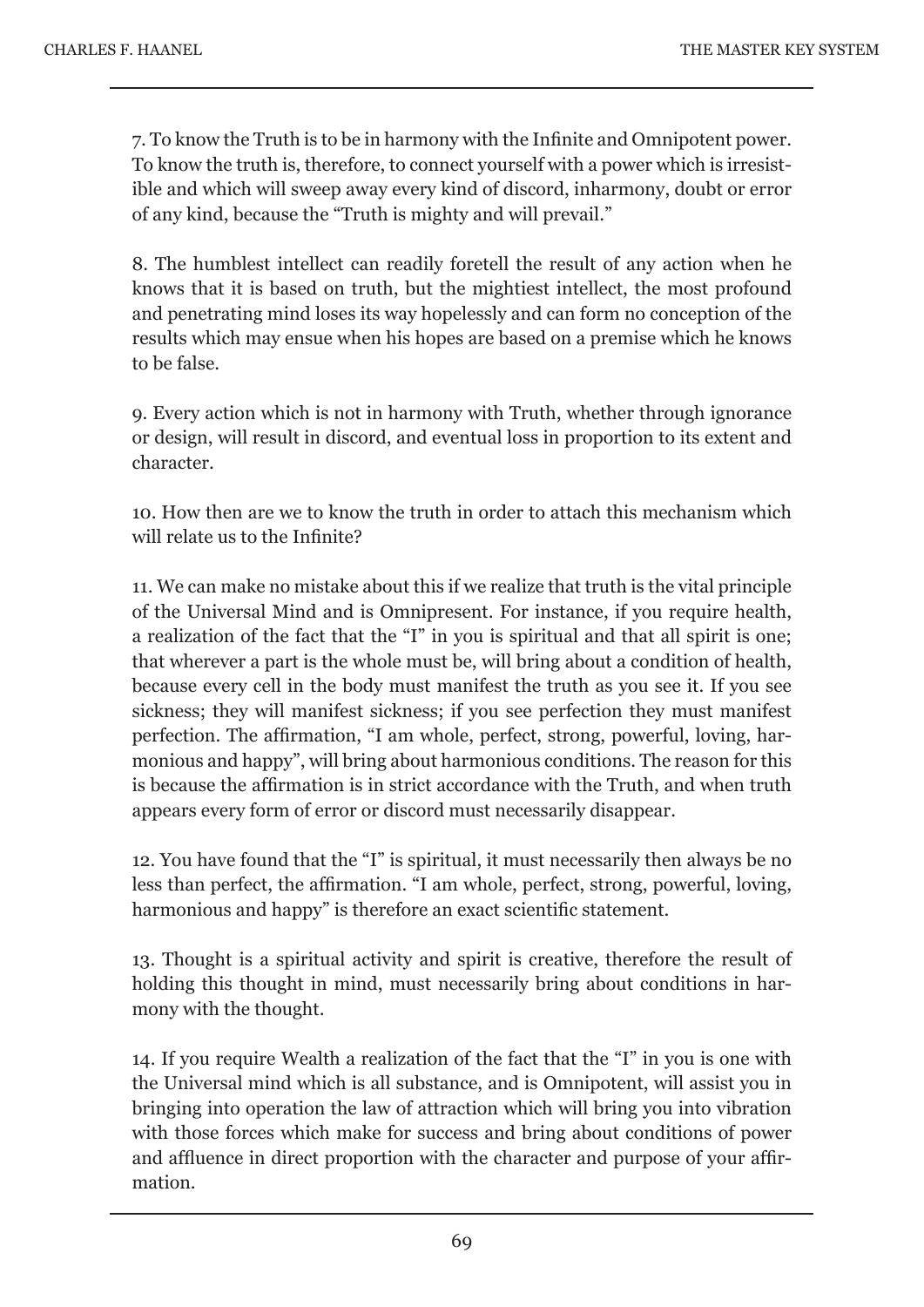15. Visualization is the mechanism of the attachment which you require. Visualization is a very different process from seeing; seeing is physical, and is therefore related to the objective world, the "world without," but Visualization is a product of the imagination, and is therefore a product of the subjective mind, the "world within." It therefore possesses vitality; it will grow. The thing visualized will manifest itself in form. The mechanism is perfect; it was created by the Master Architect who "doeth all things well," but unfortunately sometimes the operator is inexperienced or inefficient, but practice and determination will overcome this defect.

16. If you require Love try to realize that the only way to get love is by giving it, that the more you give the more you will get, and the only way in which you can give it, is to fill yourself with it, until you become a magnet. The method was explained in another lesson.

17. He who has learned to bring the greatest spiritual truths into touch with the so-called lesser things of life has discovered the secret of the solution of his problem. One is always quickened, made more thoughtful, by his nearness of approach to great ideas, great events, great natural objects, and great men. Lincoln is said to have begotten in all who came near him the feeling awakened when one approaches a mountain, and this sense asserts itself most keenly when one comes to realize that he has laid hold upon things that are eternal, the power of Truth.

18. It is sometimes an inspiration to hear from someone who has actually put these principles to the test, someone who has demonstrated them in their own life. A letter from Frederick Andrews offers the following insight:

19. I was about thirteen years old when Dr. T. W. Marsee, since passed over, said to my mother: "There is no possible chance, Mrs. Andrews. I lost my little boy the same way, after doing everything for him that it was possible to do. I have made a special study of these cases, and I know there is no possible chance for him to get well."

20. She turned to him and said: "Doctor, what would you do if he were your boy?" and he answered, "I would fight, fight, as long as there is a breath of life to fight for."

21. That was the beginning of a long drawn-out battle, with many ups and downs, the doctors all agreeing that there was no chance for a cure, though they encouraged and cheered us the best they could.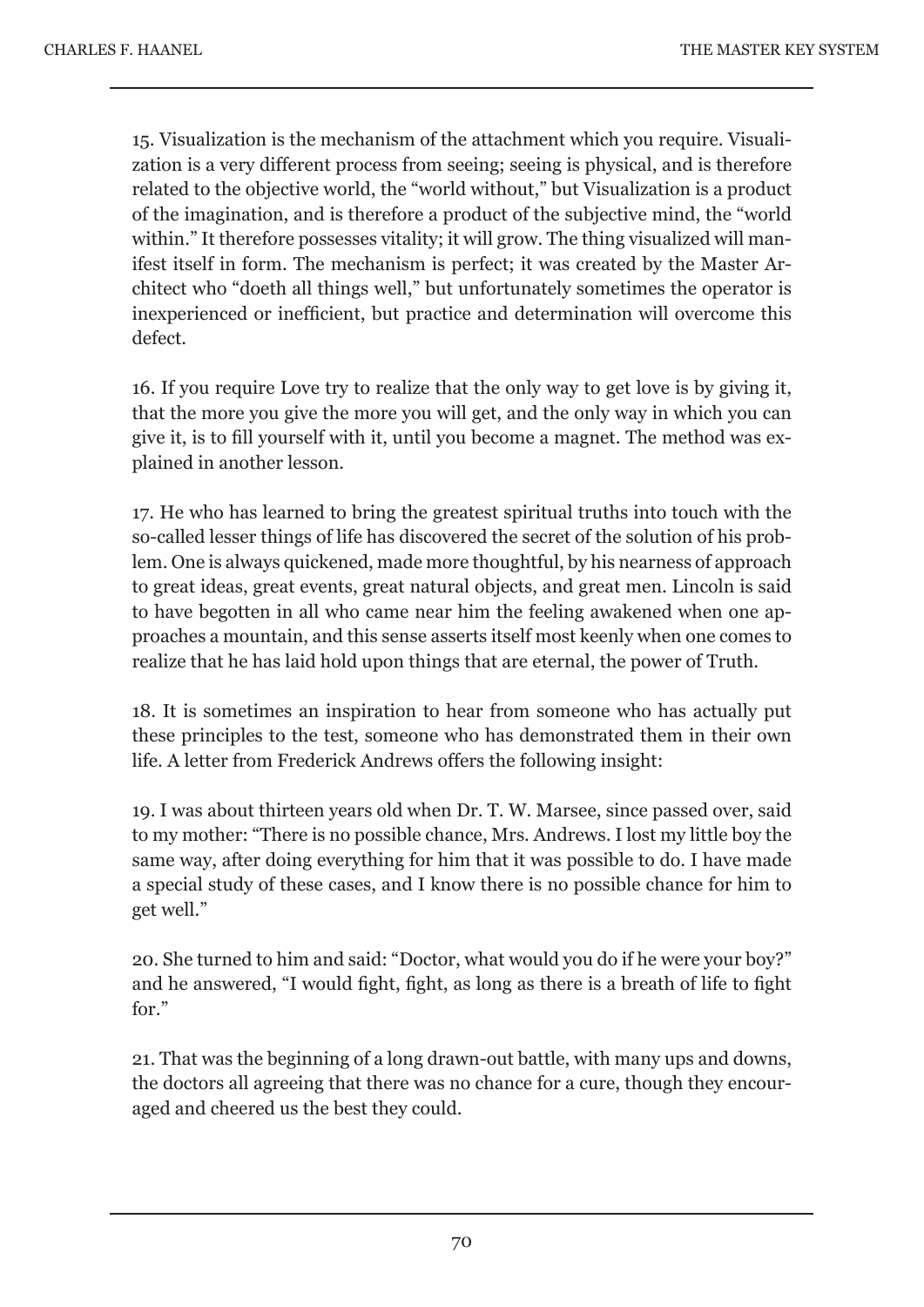22. But at last the victory came, and I have grown from a little, crooked, twisted, cripple, going about on my hands and knees, to a strong, straight, well formed man.

23. Now, I know you want the formula, and I will give it to you as briefly and quickly as I can.

24. I built up an affirmation for myself, taking the qualities I most needed, and affirming for myself over and over again, "I am whole, perfect, strong, powerful, loving, harmonious and happy." I kept up this affirmation, always the same, never varying, till I could wake up in the night and find myself repeating, "I am whole, perfect, strong, powerful, loving, harmonious and happy." It was the last thing on my lips at night and the first thing in the morning.

25. Not only did I affirm it for myself, but for others that I knew needed it. I want to emphasize this point. Whatever you desire for yourself, affirm it for others, and it will help you both. We reap what we sow. If we send out thoughts of love and health, they return to us like bread cast upon the waters; but if we send out thoughts of fear, worry, jealousy, anger, hate, etc., we will reap the results in our own lives.

26. It used to be said that man is completely built over every seven years, but some scientists now declare that we build ourselves over entirely every eleven months; so we are really only eleven months old. If we build the defects back into our bodies year after year, we have no one to blame but ourselves.

27. Man is the sum total of his own thoughts; so the question is, how are we going to entertain only the good thoughts and reject the evil ones? At first we can't keep the evil thoughts from coming, but we can keep from entertaining them. The only way to do this is to forget them -- which means, get something for them. This is where the ready-made affirmation comes into play.

28. When a thought of anger, jealousy, fear or worry creeps in, just start your affirmation going. The way to fight darkness is with light -- the way to fight cold is with heat -- the way to overcome evils is with good. For myself, I never could find any help in denials. Affirm the good, and the bad will vanish. - Frederick Elias Andrews

29. If there is anything you require, it will be well for you to make use of this affirmation; it cannot be improved upon. Use it just as it is; take it into the silence with you, until it sinks into your subconsciousness, so that you can use it anywhere, in your car, in the office, at home; this is the advantage of spiritual methods; they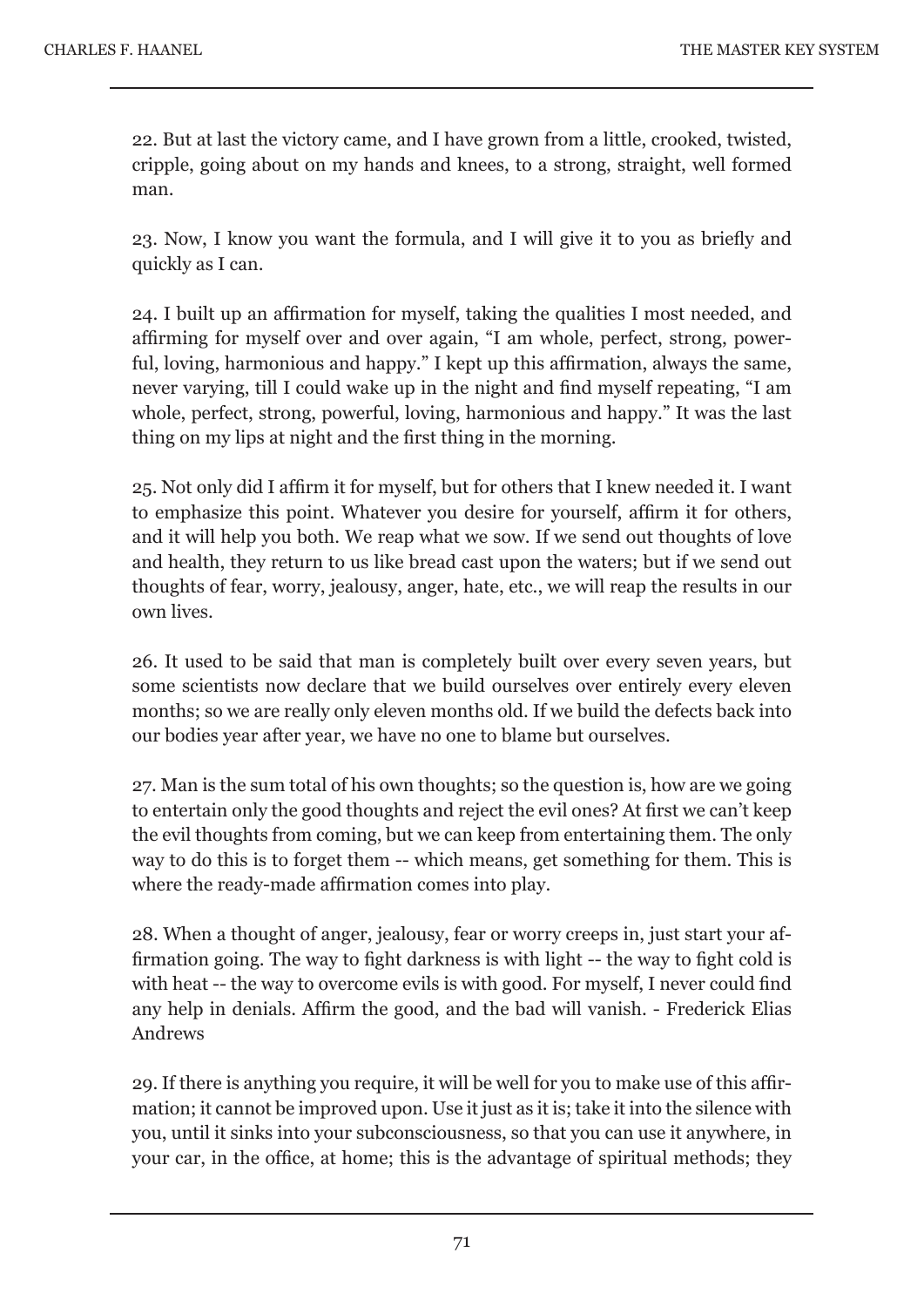are always available. Spirit is omnipresent, every ready; all that is required is a proper recognition of its omnipotence, and a willingness or desire to become the recipient of its beneficent effects.

30. If our predominant mental attitude is one of power, courage, kindliness and sympathy, we shall find that our environment will reject conditions in correspondence with these thoughts; if it is weak, critical, envious and destructive, we shall find our environment reflecting conditions corresponding to these thoughts.

31. Thoughts are causes and conditions are effects. Herein is the explanation of the origin of both good and evil. Thought is creative and will automatically correlate with its object. This is a Cosmological law (a universal law), the law of Attraction, the law of Cause and Effect; the recognition and application of this law will determine both beginning and end; it is the law by which in all ages and in all times the people were led to believe in the power of prayer. "As thy faith is, so be it unto thee," is simply another, shorter and a better way of stating it.

32. This week visualize a plant; take a flower, the one you most admire, bring it from the unseen into the seen, plant the tiny seed, water it, care for it, place it where it will get the direct rays of the morning sun, see the seed burst; it is now a living thing, something which is alive and beginning to search for the means of subsistence. See the roots penetrating the earth, watch them shoot out in all directions and remember that they are living cells dividing and subdividing, and that they will soon number millions, that each cell is intelligent, that it knows what is wants and knows how to get it. See the stem shoot forward and upward, watch it burst through the surface of the earth, see it divide and form branches, see how perfect and symmetrical each branch is formed, see the leaves begin to form, and then the tiny stems, each one holding aloft a bud, and as you watch you see the bud begin to unfold and your favorite flower comes to view; and now if you will concentrate intently you will become conscious of a fragrance; it is the fragrance of the flower as the breeze gently sways the beautiful creation which you have visualized.

33. When you are enabled to make your vision clear and complete you will be enabled to enter into the spirit of a thing; it will become very real to you; you will be learning to concentrate and the process is the same, whether you are concentrating on health, a favorite flower, an ideal, a complicated business proposition or any other problem of life.

34. Every success has been accomplished by persistent concentration upon the object in view.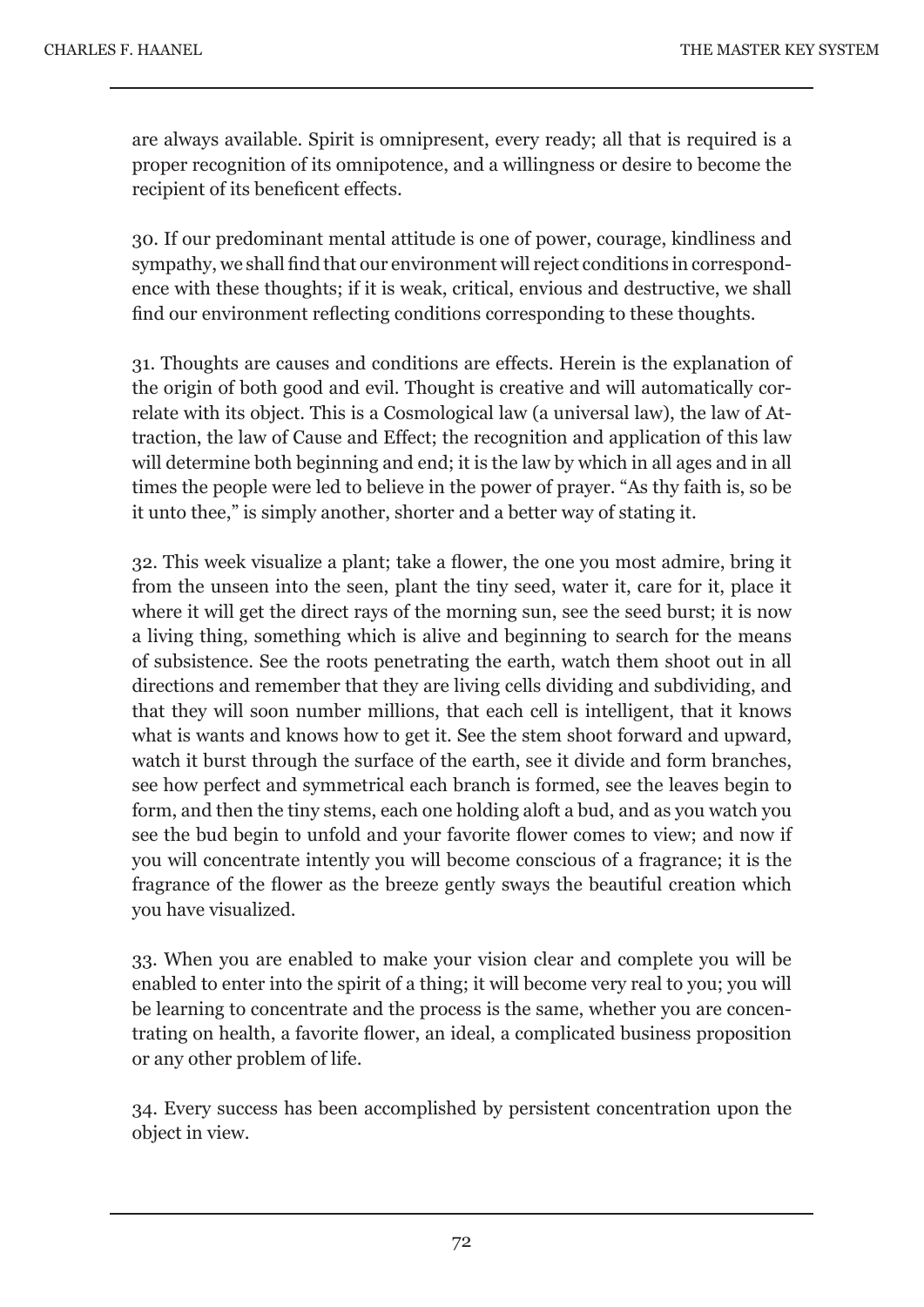## *Study Questions with Answers*

*—*

81. What is the imperative condition of all well-being? *— Well doing.*

82. What is the condition precedent to every right action? *— Right thinking.*

83. What is the underlying condition necessary in every business transaction or social relation?

*— To know the Truth.*

84. What is the result of a knowledge of the Truth? *— We can readily predict the result of any action that is based upon a true premise.*

85. What is the result of any action based upon a false premise? *— We can form no conception of the results which may ensue.*

86. How may we know the Truth? *— By a realization of the fact that Truth is the vital principle of the Universe and is therefore omnipresent.*

87. What is the nature of Truth? *— It is spiritual.*

88. What is the secret of the solution to every problem? *— To apply spiritual Truth.*

89. What is the advantage of spiritual methods? *— They are always available.*

90. What are the necessary requirements? *— A recognition of the omnipotence of spiritual power and a desire to become the recipient of its beneficent effects.*

*Thought means life, since those who do not think do not live in any high or real sense. Thinking makes the man.*

\*\*\*

#### *- A. B. Alcott*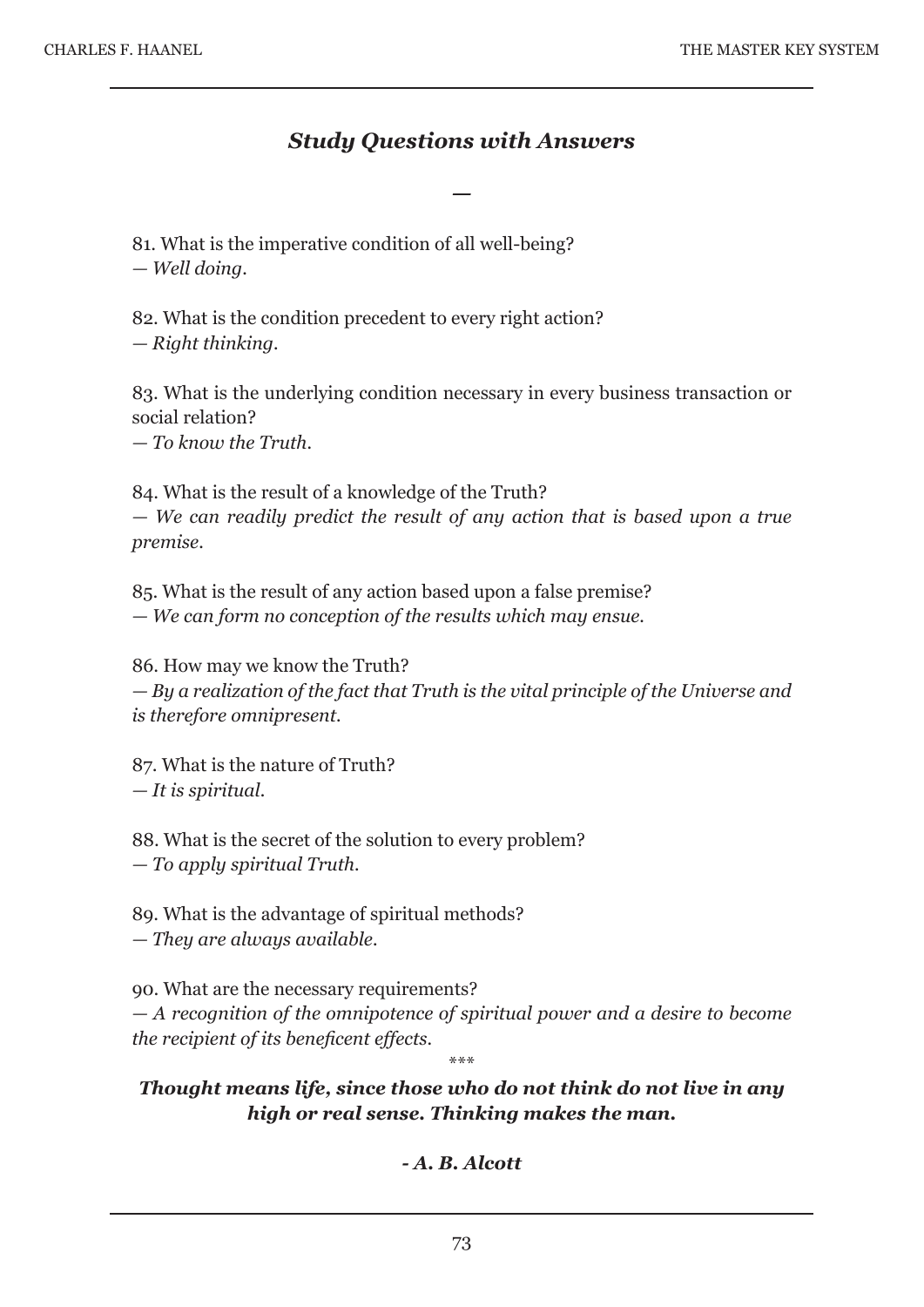# **PART TEN**

**—** 

*If you get a thorough understanding of the thought contained in Part Ten, you will have learned that nothing happens without a definite cause. You will be enabled to formulate your plans in accordance with exact knowledge. You will know how to control any situation by bringing adequate causes into play. When you win, as you will, you will know exactly why.* 

*The ordinary man, who has no definite knowledge of cause and effect, is governed by his feelings or emotions.* 

*He thinks chiefly to justify his action. If he fails as a businessman, he says that luck is against him. If he dislikes music, he says that music is an expensive luxury. If he is a poor office man, he says that he could succeed better at some outdoor work. If he lacks friends, he says his individuality is too fine to be appreciated.* 

*He never thinks his problem through to the end. In short, he does not know that every effect is the result of a certain definite cause, but he seeks to console himself with explanations and excuses. He thinks only in self-defence.* 

*On the contrary, the man who understands that there is no effect without an adequate cause thinks impersonally. He gets down to bedrock facts regardless of consequences. He is free to follow the trail of truth wherever it may lead. He sees the issue clear to the end, and he meets the requirements fully and fairly, and the result is that the world gives him all that it has to give, in friendship, honor, love and approval.*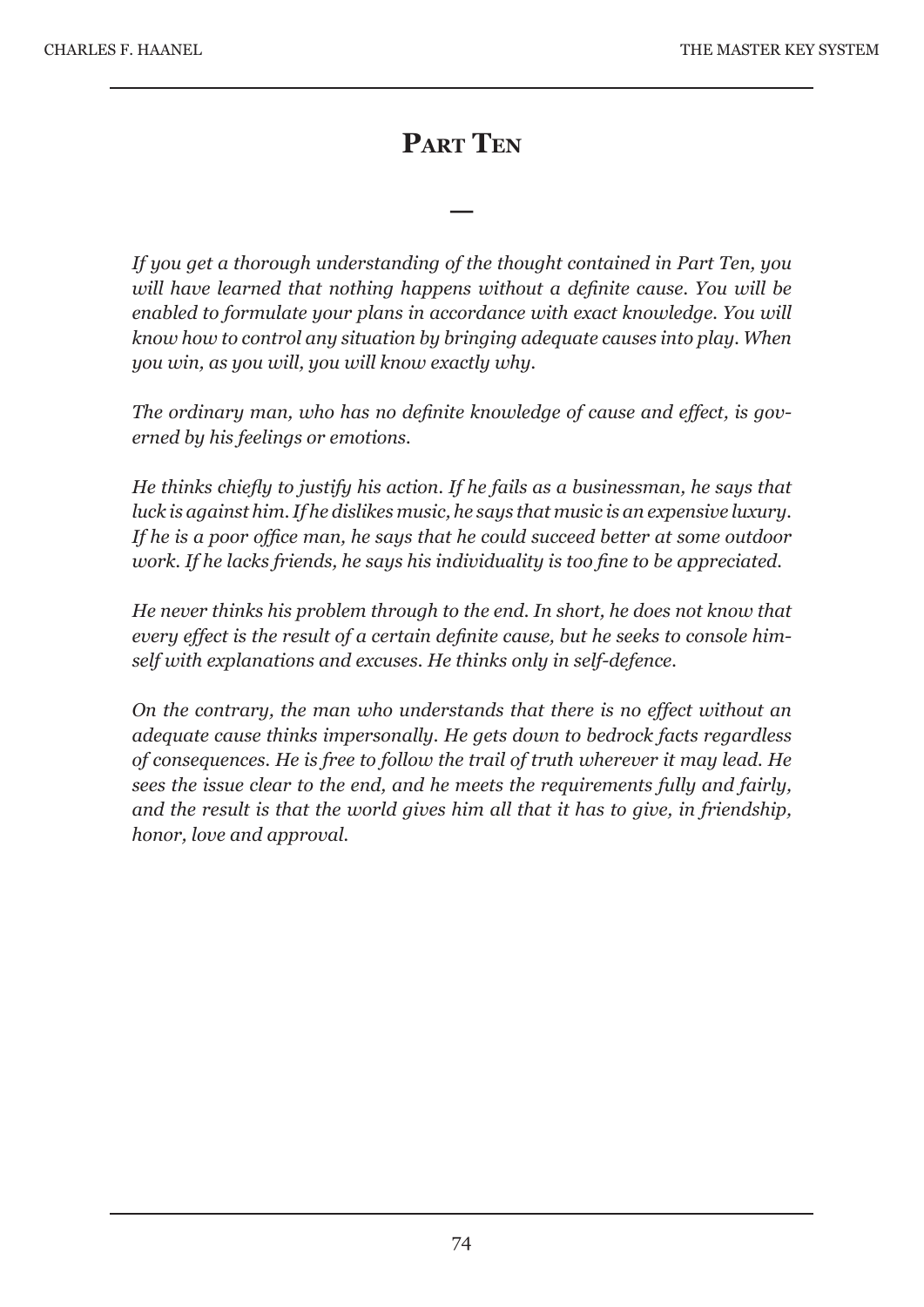#### *PART TEN*

*—*

1. Abundance is a natural law of the Universe. The evidence of this law is conclusive; we see it on every hand. Everywhere Nature is lavish, wasteful, extravagant. Nowhere is economy observed in any created thing. Profusion is manifested in everything. The millions and millions of trees and flowers and plants and animals and the vast scheme of reproduction where the process of creating and recreating is forever going on, all indicates the lavishness with which Nature has made provision for man. That there is an abundance for everyone is evident, but that many fail to participate in this abundance is also evident; they have not yet come into a realization of the Universality of all substance, and that mind is the active principle whereby we are related to the things we desire.

2. All wealth is the offspring of power; possessions are of value only as they confer power. Events are significant only as they affect power; all things represent certain forms and degrees of power.

3. Knowledge of cause and effect as shown by the laws governing electricity, chemical affinity and gravitation, enables man to plan courageously and execute fearlessly. These laws are called Natural Laws, because they govern in the physical world, but all power is not physical power; there is also mental power, and there is moral and spiritual power.

4. Spiritual power is superior because it exists on a higher plane. It has enabled man to discover the law by which these wonderful forces of Nature could be harnessed and made to do the work of hundreds and thousands of men. It has enabled man to discover laws whereby time and space have been annihilated and the law of gravitation to be overcome. The operation of this law is dependent upon spiritual contact, as Henry Drummond well says:

5. "In the physical world as we know it, there exists the organic and the inorganic. The inorganic of the mineral world is absolutely cut off from the plant or animal world; the passage is hermetically sealed. These barriers have never yet been crossed. No change of substance, no modification of environment, no chemistry, no electricity, no form of energy, no evolution of any kind can ever endow a single atom of the mineral world with the attribute of Life."

6. "Only by the bending down into this dead world of some living form can those dead atoms be gifted with the properties of vitality; without this contact with life they remain fixed in the inorganic sphere forever. Huxley says that the doctrine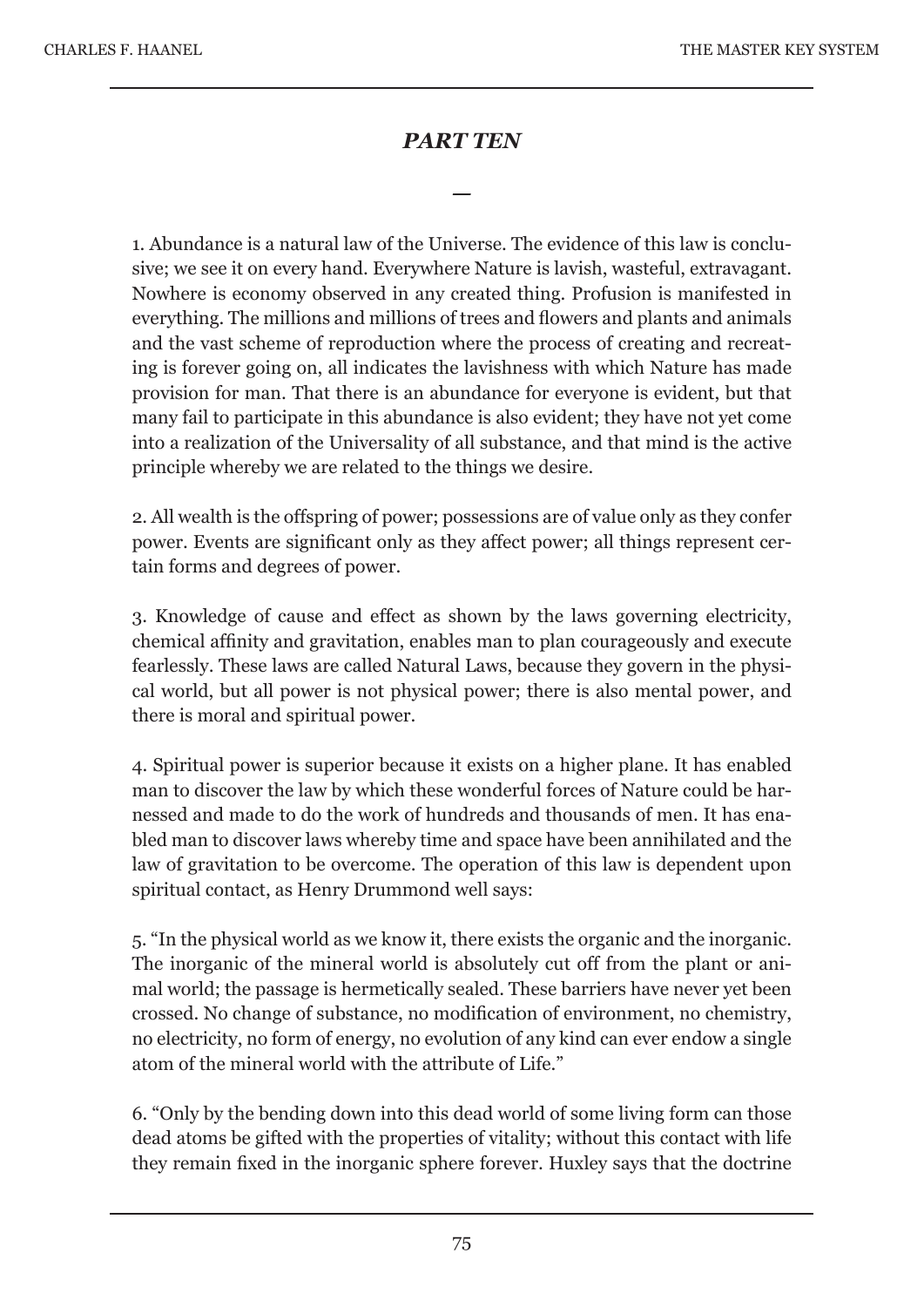of Biogenesis (or life only from life) is victorious all along the line, and Tyndall is compelled to say: 'I affirm that no shred of trustworthy evidence exists to prove that life in our day has ever appeared independent of antecedent life.'

7. "Physical laws may explain the inorganic, Biology explains and accounts for the development of the organic, but of the point of contact Science is silent. A similar passage exists between the Natural world and the Spiritual world; this passage is hermetically sealed on the natural side. The door is closed; no man can open it, no organic change, no mental energy, no moral effort, no progress of any kind can enable any human being to enter the spiritual world."

8. But as the plant reaches down into the mineral world and touches it with the mystery of Life, so the Universal Mind reaches down into the human mind and endows it with new, strange, wonderful and even marvelous qualities. All men or women who have every accomplished anything in the world of industry, commerce or art have accomplished because of this process.

9. Thought is the connecting link between the Infinite and the finite, between the Universal and the individual. We have seen that there is an impassable barrier between the organic and the inorganic, and that the only way that matter can unfold is to be impregnated with life; as a seed reaches down into the mineral world and begins to unfold and reach out, the dead matter begins to live, a thousand invisible fingers begin to weave a suitable environment for the new arrival, and as the law of growth begins to take effect, we see the process continue until the Lily finally appears, and even "Solomon in all his glory was not arrayed like one of these".

10. Even so, a thought is dropped into the invisible substance of the Universal Mind, that substance from which all things are created, and as it takes root, the law of growth begins to take effect and we find that conditions and environment are but the objective form of our thought.

11. The law is that Thought is an active vital form of dynamic energy which has the power to correlate with its object and bring it out of the invisible substance from which all things are created into the visible or objective world. This is the law by which, and through which all things come into manifestation; it is the Master Key by which you are admitted into the Secret Place of the Most High and are "given dominion over all things." With an understanding of this law you may "decree a thing and it shall be established unto thee."

12. It could not be otherwise; if the soul of the Universe as we know it is the Universal Spirit, then the Universe is simply the condition which the Universal Spirit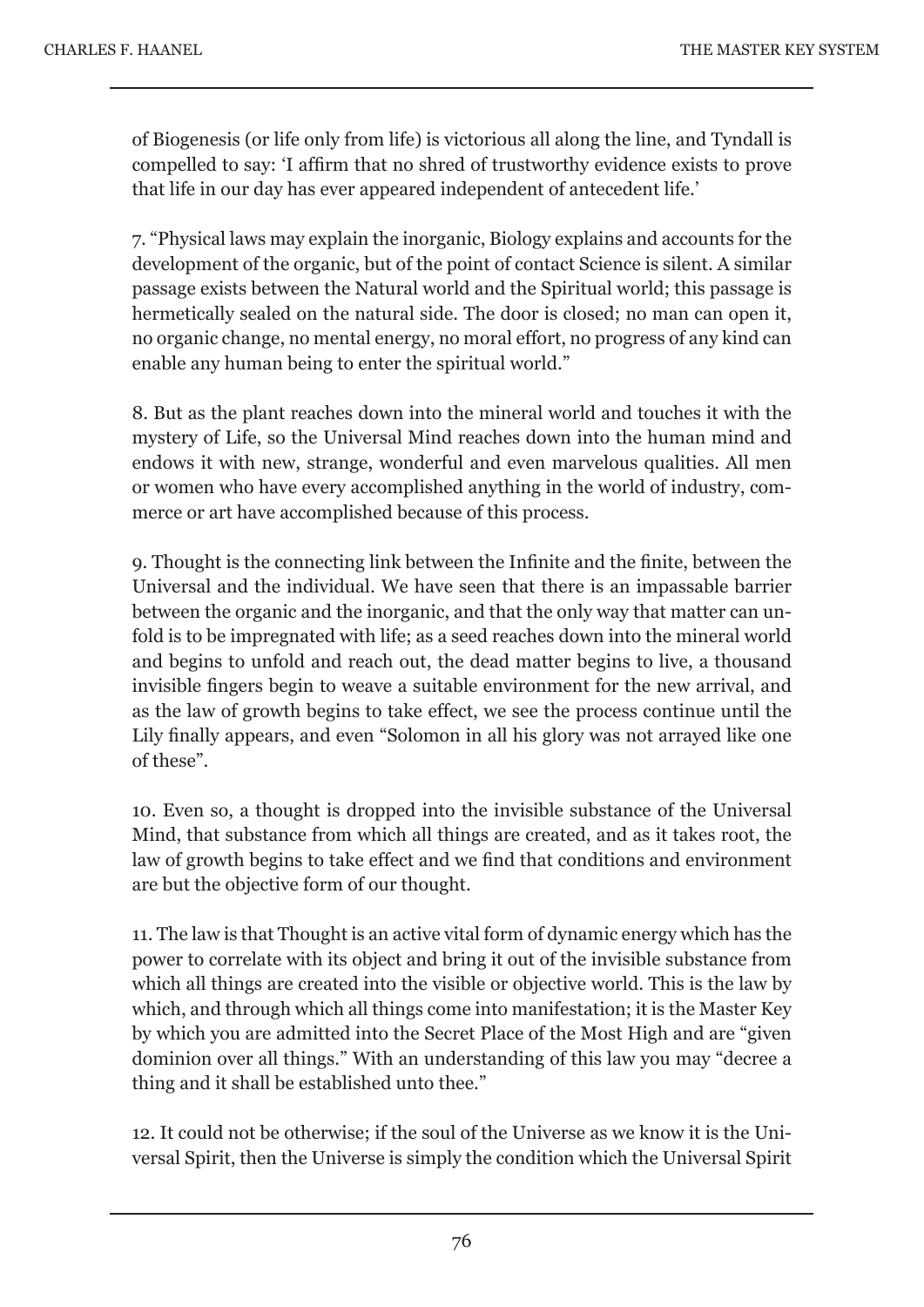has made for itself. We are simply individualized spirit and are creating the conditions for our growth in exactly the same way.

13. This creative power depends upon our recognition of the potential power of spirit or mind and must not be confused with Evolution. Creation is the calling into existence of that which does not exist in the objective world. Evolution is simply the unfolding of potentialities involved in things which already exist.

14. In taking advantage of the wonderful possibilities opened up to us through the operation of this law, we must remember that we ourselves contribute nothing to its efficacy as the Great Teacher said: "It is not I that doeth the works, but the Father that dwelleth in me, He doeth the work". We must take exactly the same position; we can do nothing to assist in the manifestation, we simply comply with the law, and the All-originating Mind will bring about the result.

15. The great error of the present day is the idea that Man has to originate the intelligence whereby the Infinite can proceed to bring about a specific purpose or result. Nothing of this kind is necessary; the Universal Mind can be depended upon to find the ways and means for bringing about any necessary manifestation. We must, however, create the ideal, and this ideal should be perfect.

16. We know that the laws governing Electricity have been formulated in such a way that this invisible power can be controlled and used for our benefit and comfort in thousands of ways. We know that messages are carried around the world, that ponderous machinery does its bidding, that it now illuminates practically the whole world, but we know too that if we consciously or ignorantly violate its law by touching a live wire, when it is not properly insulated, the result will be unpleasant and possibly disastrous. A lack of understanding of the laws governing in the invisible world has the same result, and many are suffering the consequences all the time.

17. It has been explained that the law of causation depends upon polarity, a circuit must be formed; this circuit cannot be formed unless we operate in harmony with the law. How shall we operate in harmony with the law unless we know what the law is? How shall we know what the Law is? By study, by observation.

18. We see the law in operation everywhere; all nature testifies to the operation of the law by silently, constantly expressing itself in the law of growth. Where there is growth, there must be life; where there is life there must be harmony, so that everything that has life is constantly attracting to itself the conditions and the supply which is necessary for its most complete expression.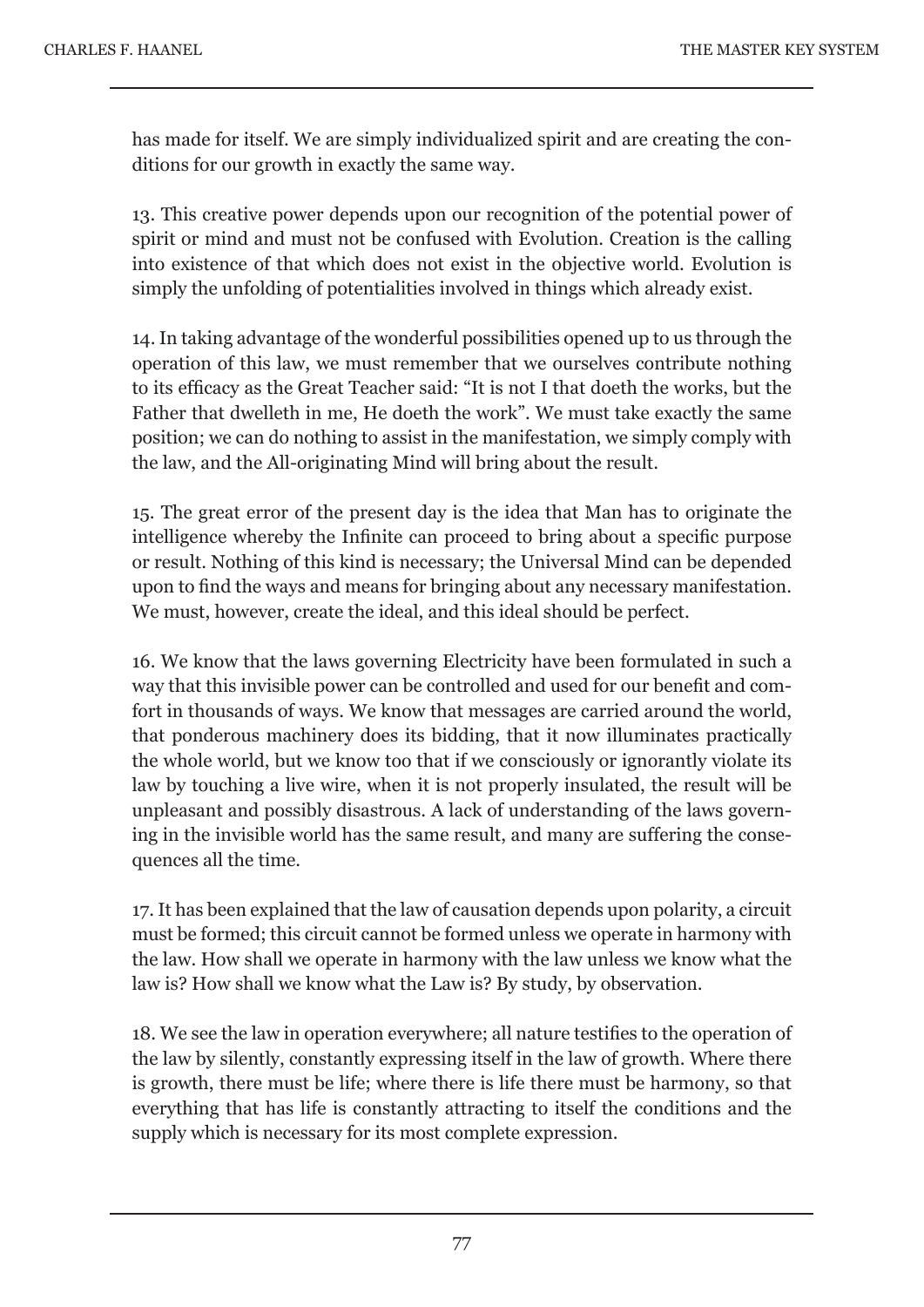19. If your thought is in harmony with the creative Principle of Nature, it is in tune with the Infinite Mind, and it will form the circuit, it will not return to you void; but it is possible for you to think thoughts that are not in tune with the Infinite, and when there is no polarity, the circuit is not formed. What, then, is the result? What is the result when a dynamo is generating electricity, the circuit is cut off and there is no outlet? The dynamo stops.

20. It will be exactly the same with you, if you entertain thoughts which are not in accordance with the Infinite and cannot therefore be polarized; there is no circuit, you are isolated, the thoughts cling to you, harass you, worry you, and finally bring about disease and possibly death; the physician may not diagnose the case exactly in this way, he may give it some fancy name which has been manufactured for the various ills which are the result of wrong thinking, but the cause is the same nevertheless.

21. Constructive thought must necessarily be creative, but creative thought must be harmonious, and this eliminates all destructive or competitive thought.

22. Wisdom, strength, courage and all harmonious conditions are the result of power and we have seen that all power is from within; likewise, every lack, limitation or adverse circumstance is the result of weakness, and weakness is simply absence of power; it comes from nowhere, it is nothing -- the remedy then is simply to develop power, and this is accomplished in exactly the same manner that all power is developed, by exercise.

23. This exercise consists in making an application of your knowledge. Knowledge will not apply itself. You must make the application. Abundance will not come to you out of the sky, neither will it drop into your lap, but a conscious realization of the law of attraction and the intention to bring it into operation for a certain, definite and specific purpose, and the will to carry out this purpose will bring about the materialization of your desire by a natural law of transference. If you are in business, it will increase and develop along regular channels, possibly new or unusual channels of distribution will be opened and when the law becomes fully operative, you will find that the things you seek are seeking you.

24. This week select a blank space on the wall, or any other convenient spot, from where you usually sit, mentally draw a black horizontal line about six inches long, try to see the line as plainly as though it were painted on the wall; now mentally draw two vertical lines connecting with this horizontal line at either end; now draw another horizontal line connecting with the two vertical lines; now you have a square. Try to see the square perfectly; when you can do so draw a circle within the square; now place a point in the center of the circle; now draw the point to-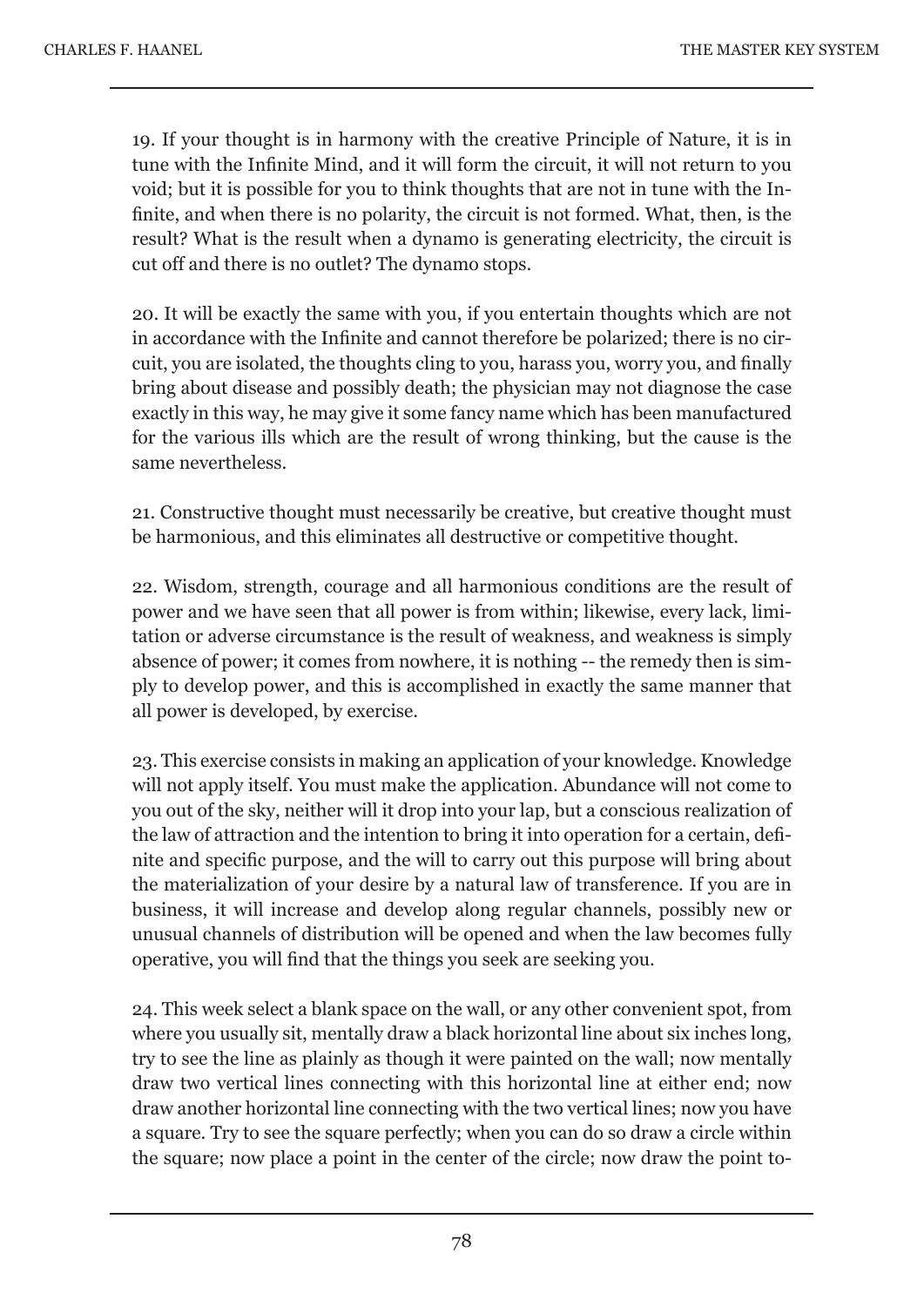ward you about 10 inches; now you have a cone on a square base; you will remember that your work was all in black; change it to white, to red, to yellow.

25. If you can do this, you are making excellent progress and will soon be enabled to concentrate on any problem you may have in mind.

*When any object or purpose is clearly held in thought, its precipitation, in tangible and visible form, is merely a question of time. The vision always precedes and itself determines the realization.*

*- Lillian Whiting*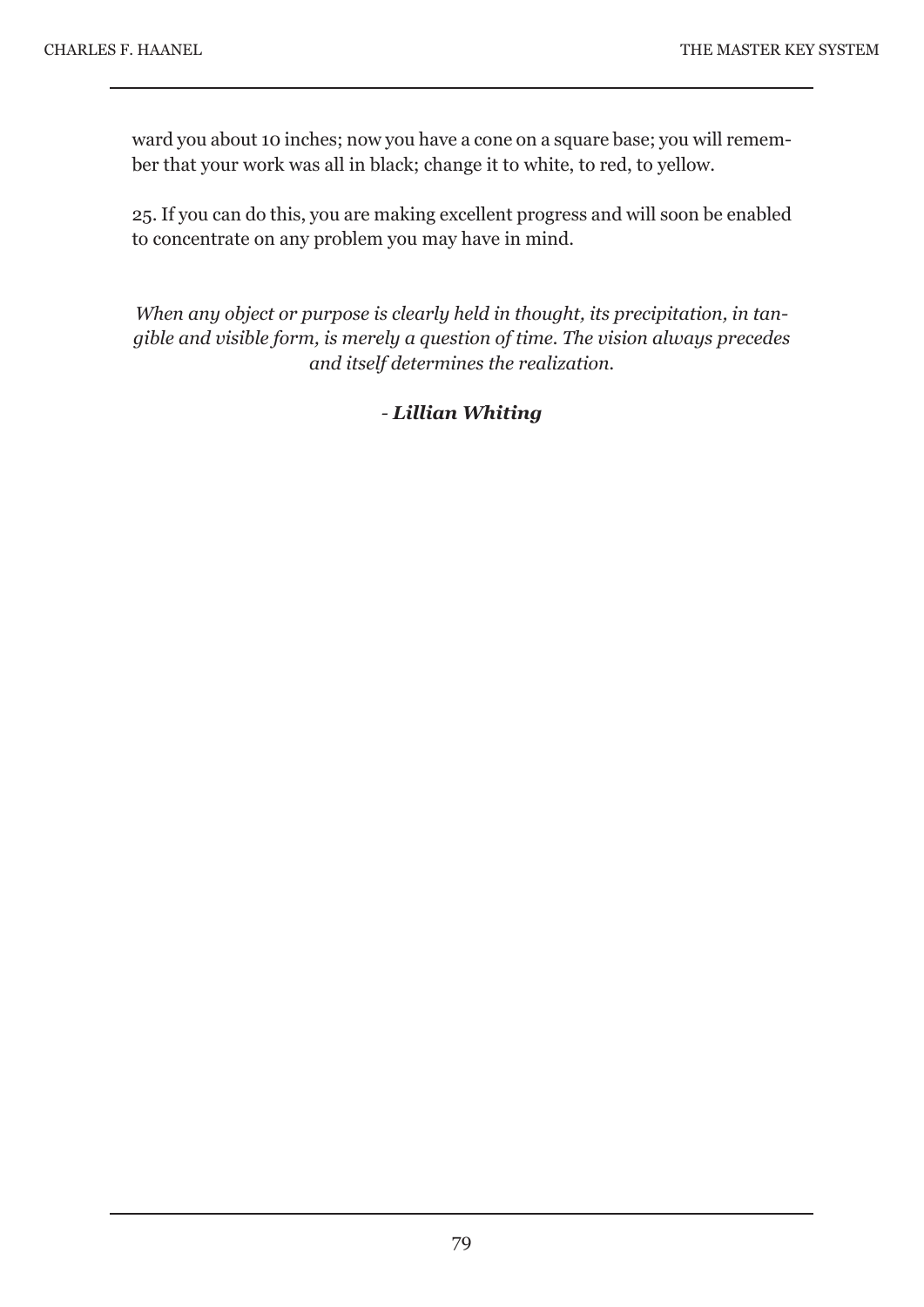## *Study Questions with Answers*

*—*

91. What is Wealth? *— Wealth is the offspring of power.*

92. Of what value are possessions? *— Possessions are of value only as they confer power.*

93. Of what value is a knowledge of cause and effect? *— It enables men to plan courageously and execute fearlessly.*

94. How does life originate in the inorganic world? *— Only by the introduction of some living form. There is no other way.*

95. What is the connecting link between the finite and the Infinite? *— Thought is the connecting link.* 

96. Why is that so?

*— Because the Universal can manifest only through the individual.*

97. Upon what does causation depend? *— Upon polarity; a circuit must be formed; the Universal is the positive side of the battery of life, the individual is the negative, and thought forms the circuit.* 

98. Why do many fail to secure harmonious conditions? *— They do not understand the law; there is no polarity; they have not formed the circuit.* 

99. What is the remedy?

*— A conscious recognition of the law of attraction with the intention of bring it into existence for a definite purpose.*

100. What will be the result?

*— Thought will correlate with its object and bring it into manifestation, because thought is a product of the spiritual man, and spirit is the creative Principle of the Universe.*

\*\*\*

*A vivid thought brings the power to paint it; and in proportion to the depth of its source is the force of its projection. - Emerson*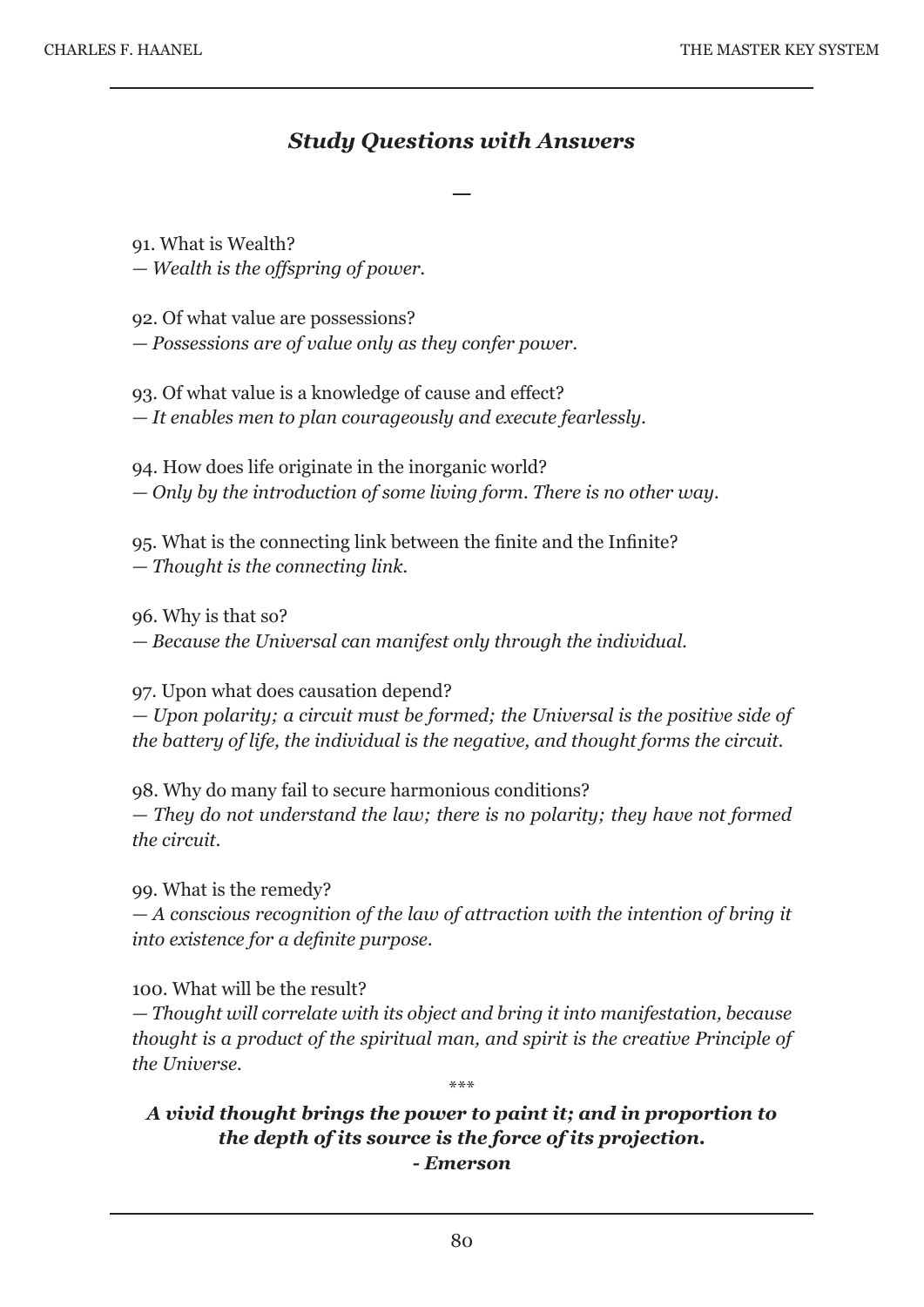## **PART ELEVEN**

**—**

*Your life is governed by law - by actual, immutable principles that never vary.*  Law is in operation at all times; in all places. Fixed laws underlie all human *actions. For this reason, men who control giant industries are enabled to determine with absolute precision just what percentage of every hundred thousand people will respond to any given set of conditions.* 

*It is well, however, to remember that while every effect is the result of a cause, the effect in turn becomes a cause, which creates other effects, which in turn create still other causes; so that when you put the law of attraction into operation you must remember that you are starting a train of causation for good or otherwise which may have endless possibilities.* 

*We frequently hear it said, "A very distressing situation came into my life, which could not have been the result of my thought, as I certainly never entertained any thought which could have such a result." We fail to remember that like attracts like in the mental world, and that the thought which we entertain brings to us certain friendships, companionships of a particular kind, and these in turn bring about conditions and environment, which in turn are responsible for the conditions of which we complain.*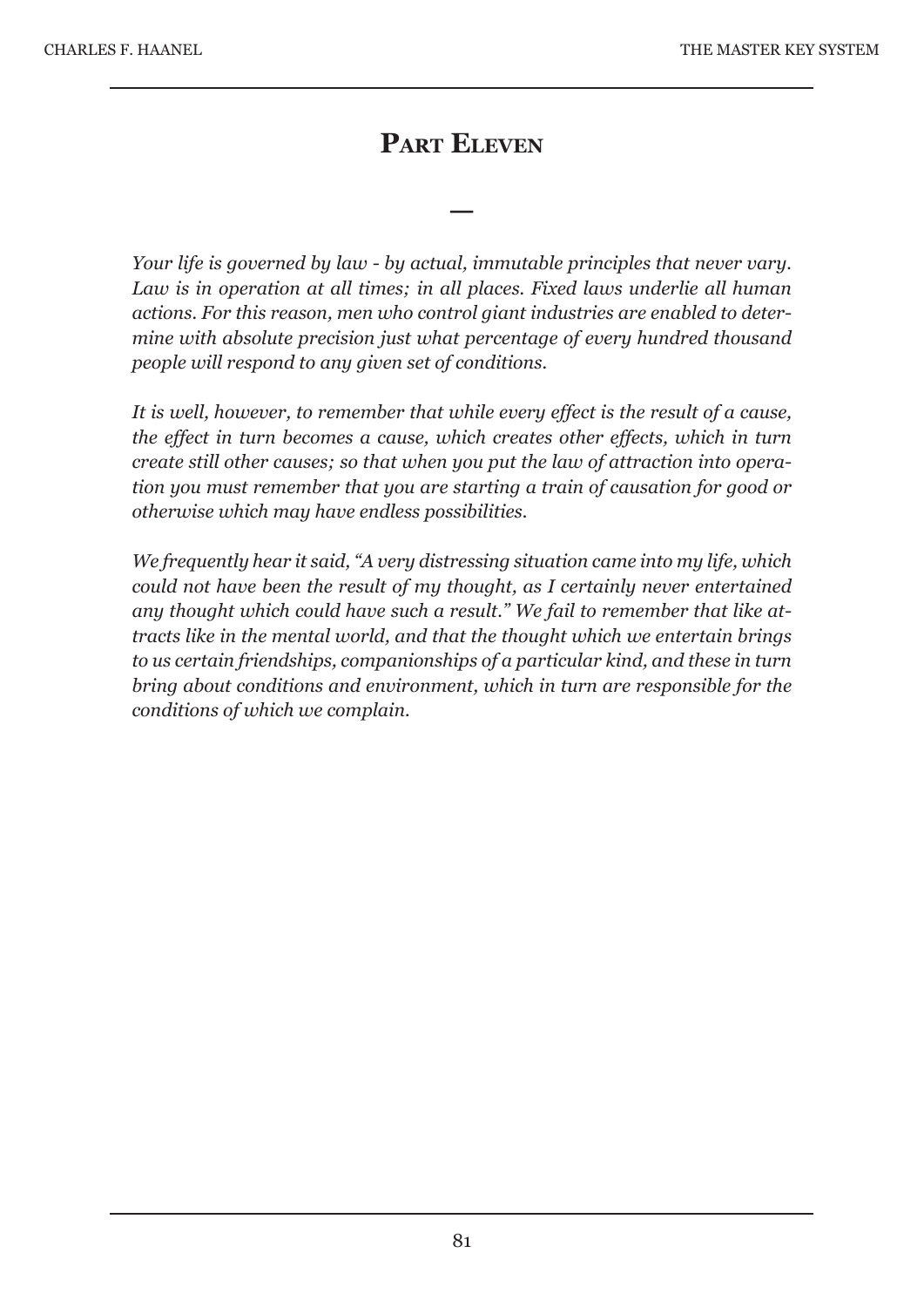### *PART ELEVEN*

*—*

1. Inductive reasoning is the process of the objective mind by which we compare a number of separate instances with one another until we see the common factor that gives rise to them all.

2. Induction proceeds by comparison of facts; it is this method of studying nature which has resulted in the discovery of a reign of law which has marked an epoch in human progress.

3. It is the dividing line between superstition and intelligence; it has eliminated the elements of uncertainty and caprice from men's lives and substituted law, reason, and certitude.

4. It is the "Watchman at the Gate" mentioned in a former lesson.

5. When, by virtue of this principle, the world to which the senses were accustomed had been revolutionized; when the sun had been arrested in his course, the apparently flat earth had been shaped into a ball and set whirling around him; when the inert matter had been resolved into active elements, and the universe presented itself wherever we directed the telescope and microscope, full of force, motion and life; we are constrained to ask by what possible means the delicate forms of organization in the midst of it are kept in order and repair.

6. Like poles and like forces repel themselves or remain impenetrable to each other, and this cause seems in general sufficient to assign a proper place and distance to stars, men and forces. As men of different virtues enter into partnership, so do opposite poles attract each other, elements that have no property in common like acids and gases cling to each other in preference and a general exchange is kept up between the surplus and the demand.

7. As the eye seeks and receives satisfaction from colors complementary to those which are given, so does need, want and desire, in the largest sense, induce, guide and determine action.

8. It is our privilege to become conscious of the principle and act in accordance with it. Cuvier sees a tooth belonging to an extinct race of animals. This tooth wants a body for the performance of its function, and it defines the peculiar body it stands in need of with such precision that Cuvier is able to reconstruct the frame of this animal.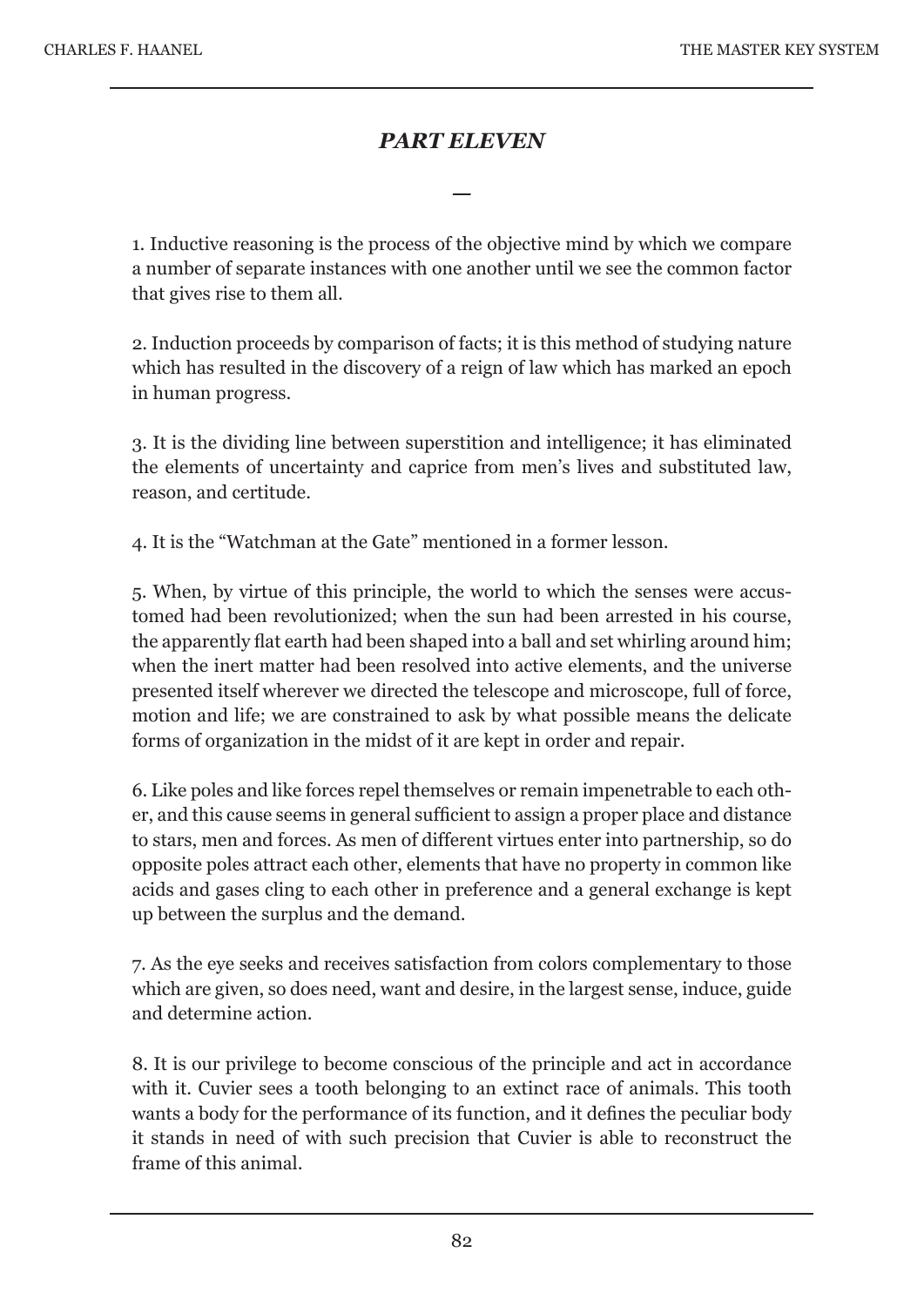9. Perturbations are observed in the motion of Uranus. Leverrier needs another star at a certain place to keep the solar system in order, and Neptune appears in the place and hour appointed.

10. The instinctive wants of the animal and the intellectual wants of Cuvier, the wants of nature and of the mind of Leverrier were alike, and thus the results; here the thoughts of an existence, there an existence. A well-defined lawful want, therefore, furnishes the reason for the more complex operations of nature.

11. Having recorded correctly the answers furnished by nature and stretched our senses with the growing science over her surface; having joined hands with the levers that move the earth; we become conscious of such a close, varied and deep contact with the world without, that our wants and purposes become no less identified with the harmonious operations of this vast organization, than the life, liberty, and happiness of the citizen is identified with the existence of his government.

12. As the interests of the individual are protected by the arms of the country, added to his own; and his needs may depend upon certain supply in the degree that they are felt more universally and steadily; in the same manner does conscious citizenship in the Republic of nature secure us from the annoyances of subordinate agents by alliance with superior powers; and by appeal to the fundamental laws of resistance or inducement offered to mechanical or chemical agents, distribute the labor to be performed between them and man to the best advantage of the inventor.

13. If Plato could have witnessed the pictures executed by the sun with the assistance of the photographer, or a hundred similar illustrations of what man does by induction, he would perhaps have been reminded of the intellectual midwifery of his master and, in his own mind might have arisen the vision of a land where all manual, mechanical labor and repetition is assigned to the power of nature, where our wants are satisfied by purely mental operations set in motion by the will, and where the supply is created by the demand.

14. However distant that land may appear, induction has taught men to make strides toward it and has surrounded him with benefits which are, at the same time, rewards for past fidelity and incentives for more assiduous devotion.

15. It is also an aid in concentrating and strengthening our faculties for the remaining part, giving unerring solution for individual as well as universal problems, by the mere operations of mind in the purest form.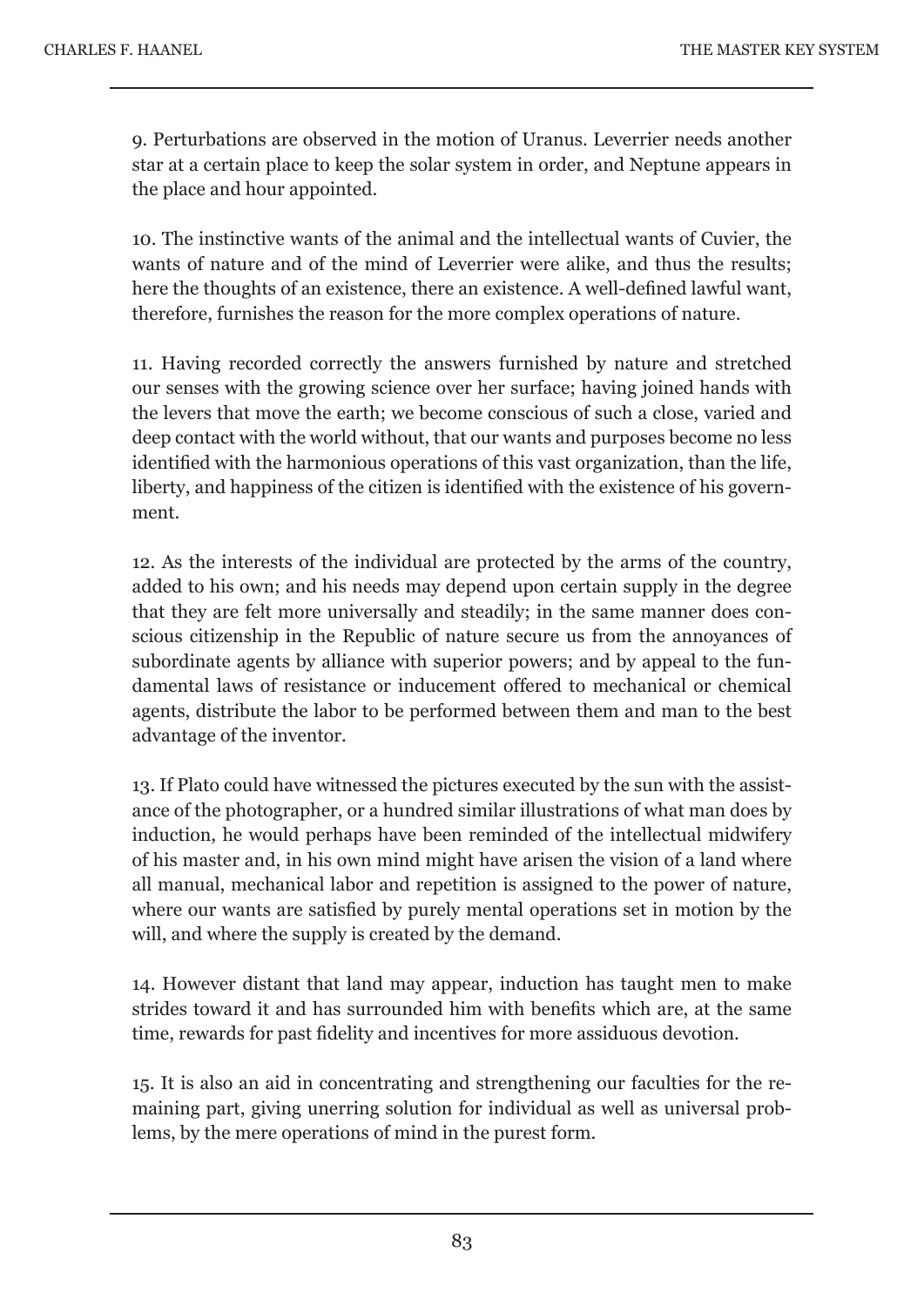16. Here we find a method, the spirit of which is, to believe that what is sought has been accomplished, in order to accomplish it: a method, bequeathed upon us by the same Plato who, outside of this sphere, could never find how the ideas became realities.

17. This conception is also elaborated by Swedenborg in his doctrine of correspondences; and a still greater teacher has said, "What things soever ye desire, when ye pray, believe that ye receive them, and ye shall have them." (Mark 11:24) The difference of the tenses in this passage is remarkable.

18. We are first to believe that our desire has already been fulfilled, its accomplishment will then follow. This is a concise direction for making use of the creative power of thought by impressing on the Universal subjective mind, the particular thing which we desire as an already existing fact.

19. We are thus thinking on the plane of the absolute and eliminating all consideration of conditions or limitation and are planting a seed which, if left undisturbed, will finally germinate into external fruition.

20. To review: Inductive reasoning is the process of the objective mind, by which we compare a number of separate instances with one another until we see the common factor that gives rise to them all. We see people in every civilized country on the globe, securing results by some process which they do not seem to understand themselves, and to which they usually attach more or less mystery. Our reason is given to us for the purpose of ascertaining the law by which these results are accomplished.

21. The operation of this thought process is seen in those fortunate natures that possess everything that others must acquire by toil, who never have a struggle with conscience because they always act correctly, and can never conduct themselves otherwise than with tact, learn everything easily, complete everything they begin with a happy knack, live in eternal harmony with themselves, without ever reflecting much what they do, or ever experiencing difficulty or toil.

22. The fruit of this thought is, as it were, a gift of the gods, but a gift which few as yet realize, appreciate, or understand. The recognition of the marvelous power which is possessed by the mind under proper conditions and the fact that this power can be utilized, directed, and made available for the solution of every human problem is of transcendental importance.

23. All truth is the same, whether stated in modern scientific terms or in the language of apostolic times. There are timid souls who fail to realize that the very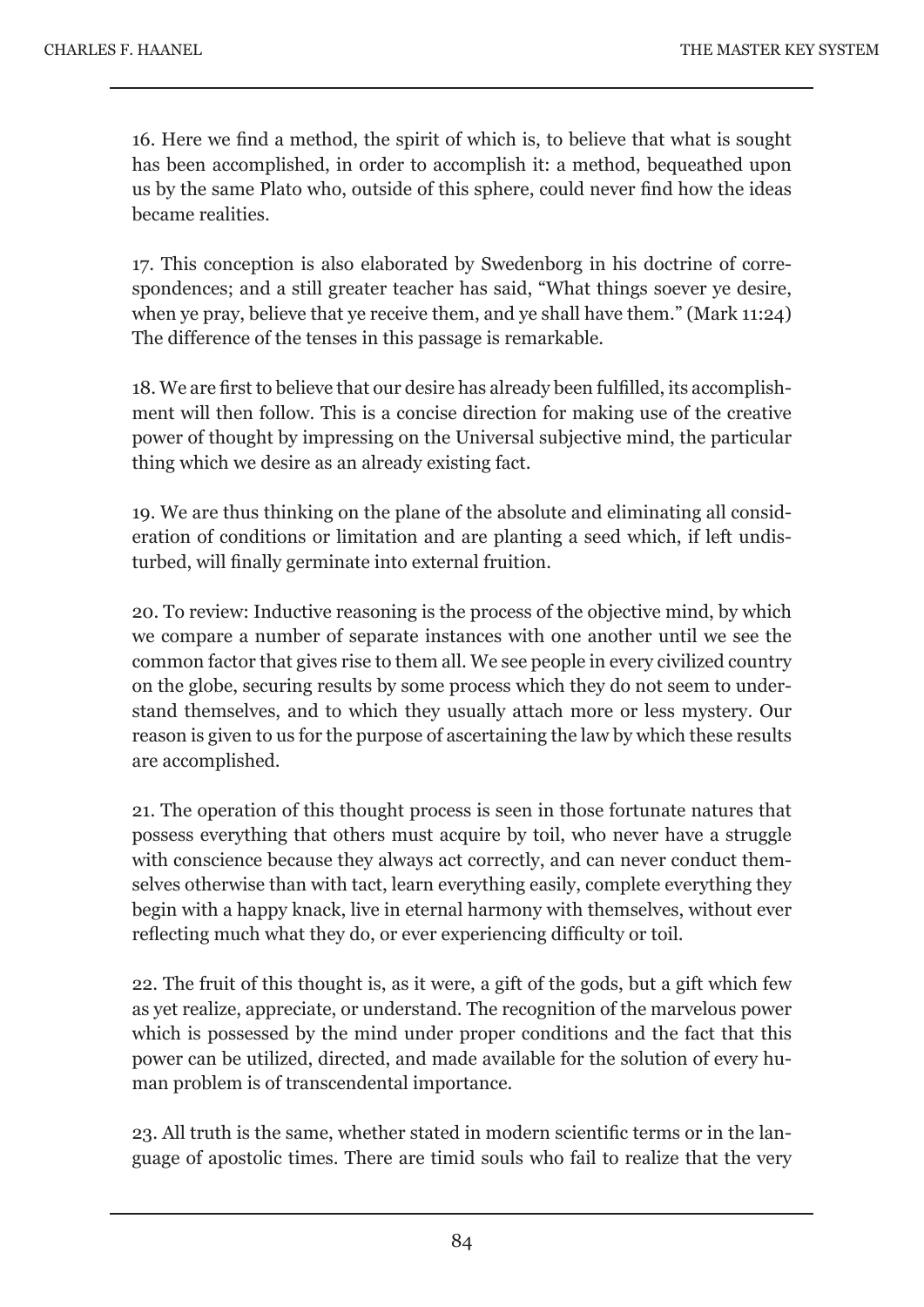completeness of truth requires various statements -- that no one human formula will show every side of it.

24. Changing, emphasis, new language, novel interpretations, unfamiliar perspectives, are not, as some suppose, signs of departure from truth but on the contrary, they are evidence that the truth is being apprehended in new relations to human needs, and is becoming more generally understood.

25. The truth must be told to each generation and to every people in new and different terms, so that when the Great Teacher said -- "Believe that ye receive and ye shall receive" or, when Paul said -- "Faith is the substance of things hoped for, the evidence of things not seen" or, when modern science says -- "The law of attraction is the law by which thought correlates with its object", each statement when subjected to analysis, is found to contain exactly the same truth. The only difference being in the form of presentation.

26. We are standing on the threshold of a new era. The time has arrived when man has learned the secrets of mastery and the way is being prepared for a new social order, more wonderful than anything every heretofore dreamed of. The conflict of modern science with theology, the study of comparative religions, the tremendous power of new social movements, all of these are but clearing the way for the new order. They may have destroyed traditional forms which have become antiquated and impotent, but nothing of value has been lost.

27. A new faith has been born, a faith which demands a new form of expression, and this faith is taking form in a deep consciousness of power which is being manifested, in the present spiritual activity found on every hand.

28. The spirit which sleeps in the mineral, breathes in the vegetable, moves in the animal and reaches its highest development in man is the Universal Mind, and it behooves us to span the gulf between being and doing, theory and practice, by demonstrating our understanding of the dominion which we have been given.

29. By far the greatest discovery of all the centuries is the power of thought. The importance of this discovery has been a little slow in reaching the general consciousness, but it has arrived, and already in every field of research the importance of this greatest of all great discoveries is being demonstrated.

30. You ask in what does the creative power of thought consist? It consists in creating ideas, and these in turn objectify themselves by appropriating, inventing, observing, discerning, discovering, analyzing, ruling, governing, combining, and applying matter and force. It can do this because it is an intelligent creative power.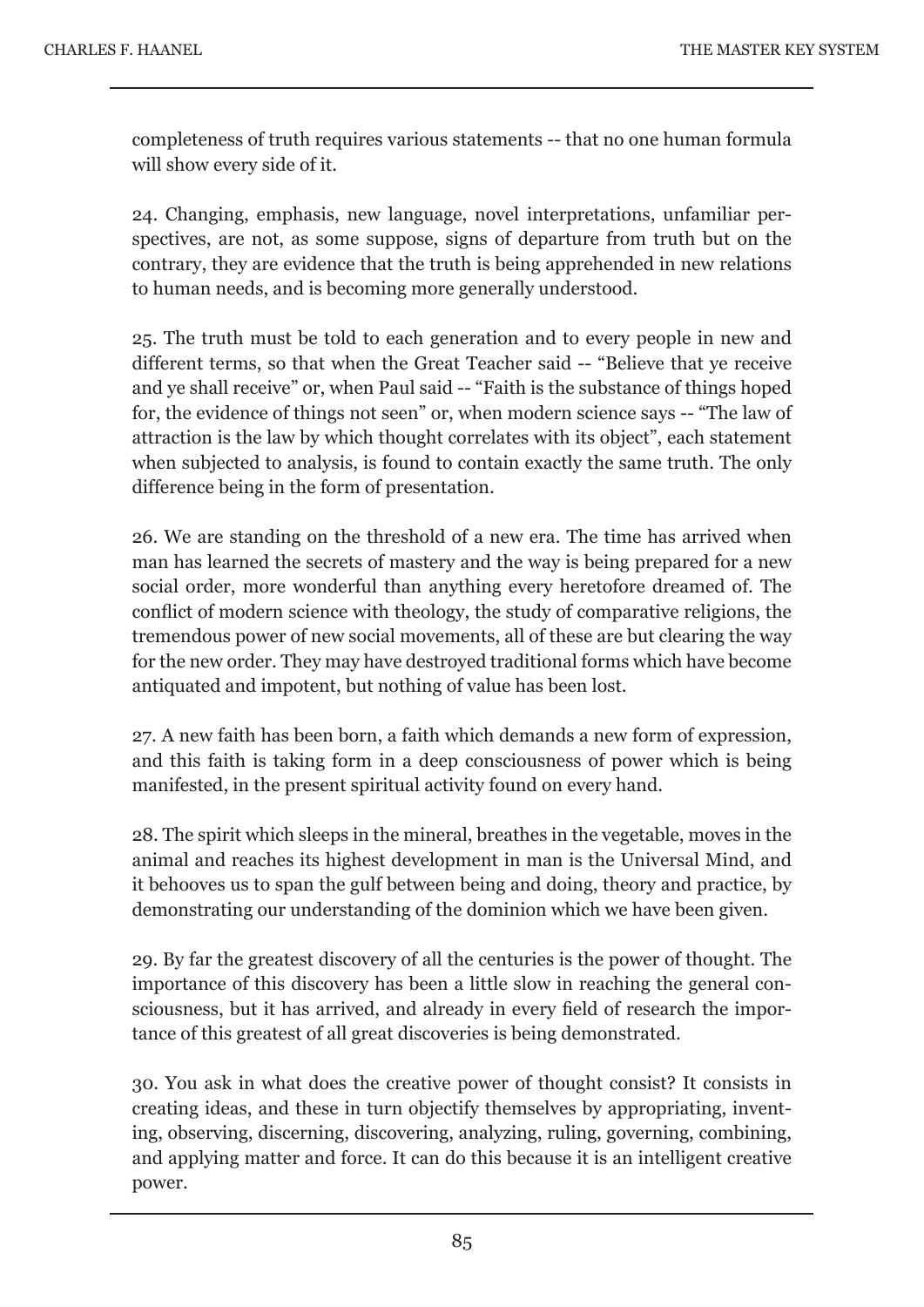31. Thought reaches its loftiest activity when plunged into its own mysterious depth; when it breaks through the narrow compass of self and passes from truth to truth to the region of eternal light, where all which is, was or ever will be, melt into one grand harmony.

32. From this process of self contemplation comes inspiration which is creative intelligence, and which is undeniably superior to every element, force or law of nature, because it can understand, modify, govern and apply them to its own ends and purposes and therefore possess them.

33. Wisdom begins with the dawn of reason, and reason is but an understanding of the knowledge and principles whereby we may know the true meaning of things. Wisdom, then, is illuminated reason, and this wisdom leads to humility, for humility is a large part of Wisdom.

34. We all know many who have achieved the seemingly impossible, who have realized life-long dreams, who have changed everything including themselves. We have sometimes marveled at the demonstration of an apparently irresistible power, which seemed to be ever available just when it was most needed, but it is all clear now. All that is required is an understanding of certain definite fundamental principles and their proper application.

35. For your exercise this week, concentrate on the quotation taken from the Bible, "Whatsoever things ye desire, when ye pray, believe that ye receive them and ye shall have them"; notice that there is no limitation, "Whatsoever things" is very definite and implies that the only limitation which is placed upon us in our ability to think, to be equal to the occasion, to rise to the emergency, to remember that Faith is not a shadow, but a substance, "the substance of things hoped for, the evidence of things not seen."

*Death is but the natural process whereby all material forms are thrown into the crucible for reproduction in fresh diversity.*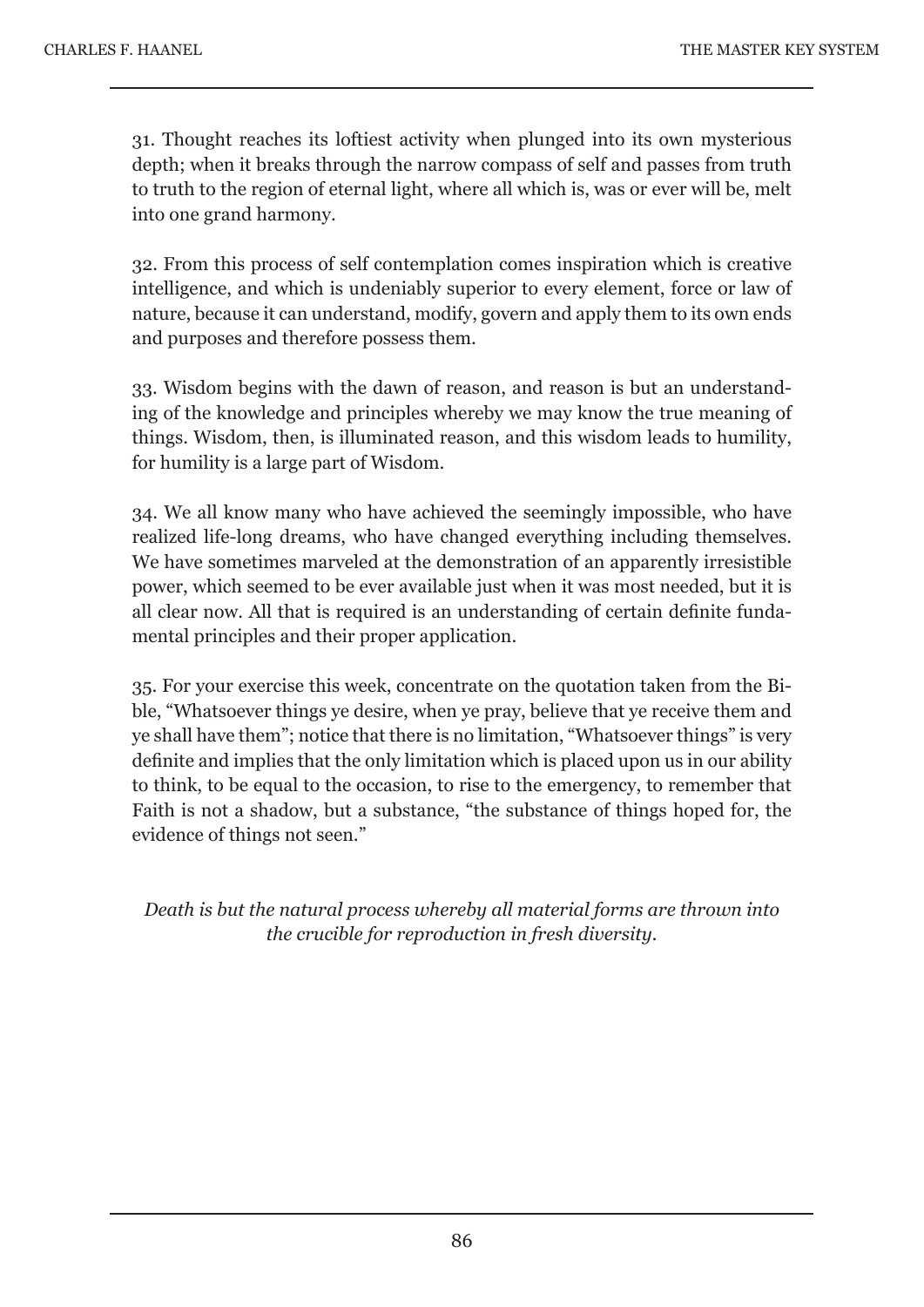## *Study Questions with Answers*

*—*

101. What is inductive reasoning?

*— The process of the objective mind by which we compare a number of separate instances with each other until we see the common factor which gives rise to them all.*

102. What has this method of studying accomplished? *— It has resulted in the discovery of a reign of law which has marked an epoch in human progress*.

103. What is it that guides and determines action? *— It is need, want and desire which in the largest sense induce, guide and determine action.*

104. What is the formula for the unerring solution of every individual problem? *— We are to believe that our desire has already been fulfilled; its accomplishment will then follow.* 

105. What great Teachers advocated it? *— Jesus, Plato, Swedenborg.* 

106. What is the result of this thought process? *— We are thinking on the plane of the absolute and planting a seed, which if left undisturbed will germinate into fruition.*

107. Why is it scientifically exact? *— Because it is Natural Law.*

108. What is Faith?

*— "Faith is the substance of things hoped for, the evidence of things unseen."* 

109. What is the Law of Attraction? *— The Law by which Faith is brought into manifestation.* 

110. What importance do you attach to an understanding of this law? *— It has eliminated the elements of uncertainty and caprice from men's lives and substituted law, reason, and certitude.*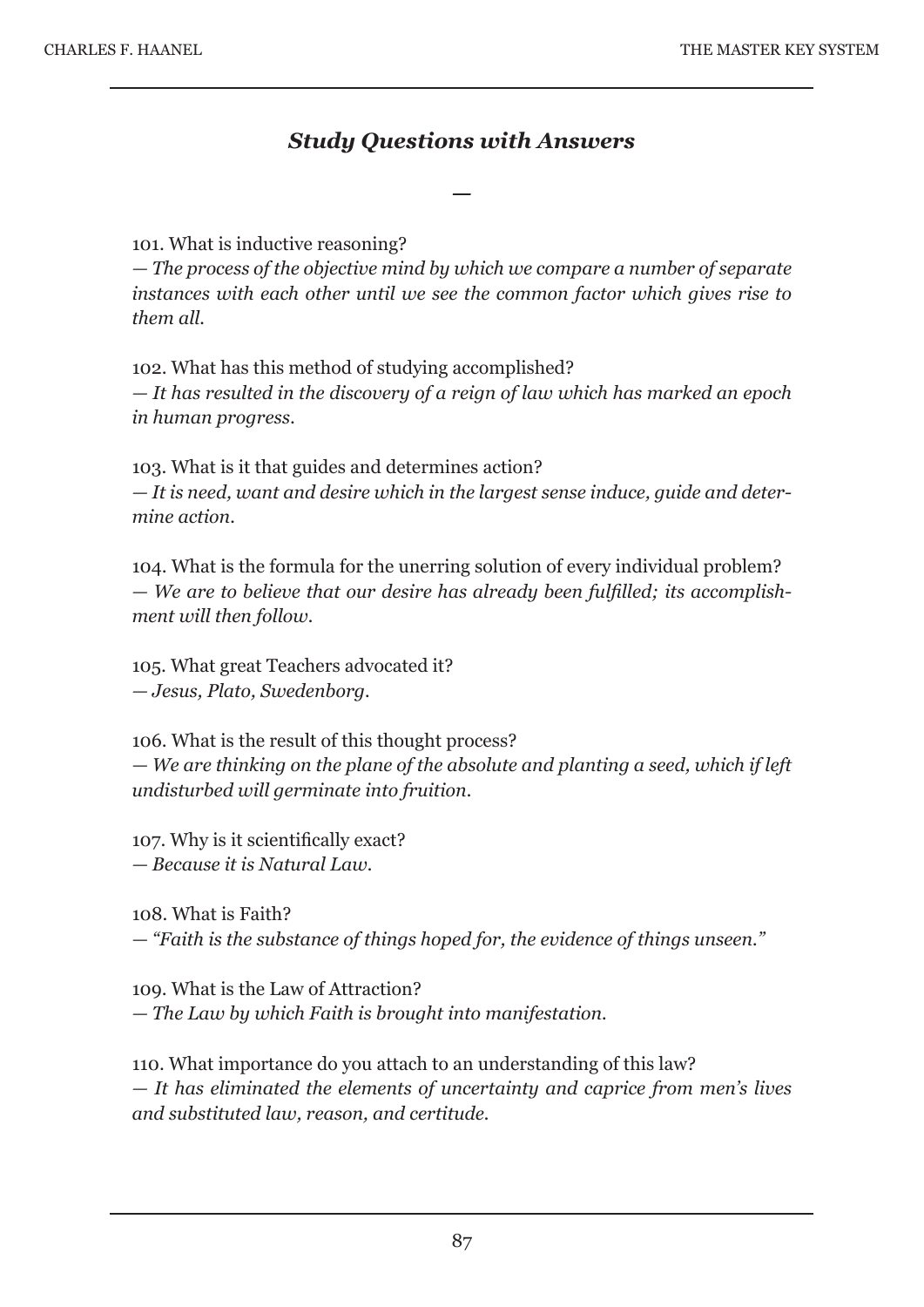# **PART TWELVE**

**—**

*Part Twelve is enclosed herewith. In the fourth paragraph you will find the following statement: "You must first have the knowledge of your power; second, the courage to dare; third, the faith to do." If you concentrate upon the thoughts given, if you give them your entire attention, you will find a world of meaning in each sentence, and will attract to yourself other thoughts in harmony with them, and you will soon grasp the full significance of the vital knowledge upon which you are concentrating.* 

*Knowledge does not apply itself; we as individuals must make the application, and the application consists in fertilizing the thought with a living purpose.* 

*The time and thought which most persons waste in aimless effort would accomplish wonders if properly directed with some special object in view. In order to do this, it is necessary to center your mental force upon a specific thought and hold it there, to the exclusion of all other thoughts. If you have ever looked through the viewfinder of a camera, you found that when the object was not in focus, the impression was indistinct and possibly blurred, but when the proper focus was obtained the picture was clear and distinct. This illustrates the power of concentration. Unless you can concentrate upon the object which you have in view, you will have but a hazy, indifferent, vague, indistinct and blurred outline of your ideal and the results will be in accordance with your mental picture.*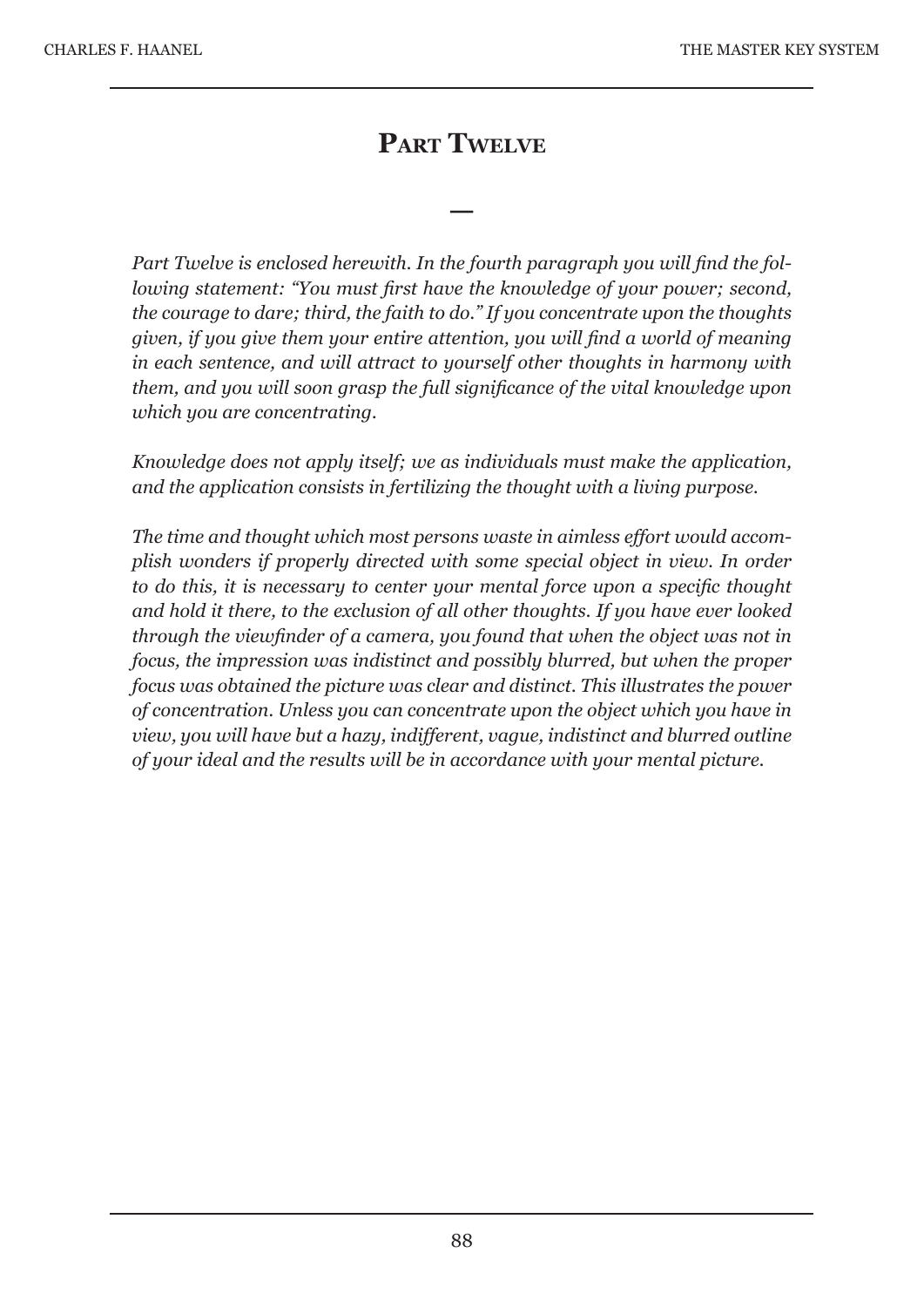#### *PART TWELVE*

*—*

1. There is no purpose in life that cannot be best accomplished through a scientific understanding of the creative power of thought.

2. This power to think is common to all. Man is, because he thinks. Man's power to think is infinite, consequently his creative power is unlimited.

3. We know that thought is building for us the thing we think of and actually bringing it nearer, yet we find it difficult to banish fear, anxiety or discouragement, all of which are powerful thought forces, and which continually send the things we desire further away, so that it is often one step forward and two steps backward.

4. The only way to keep from going backward is to keep going forward. Eternal vigilance is the price of success. There are three steps, and each one is absolutely essential. You must first have the knowledge of your power; second, the courage to dare; third, the faith to do.

5. With this as a basis you can construct an ideal business, an ideal home, ideal friends, and an ideal environment. You are not restricted as to material or cost. Thought is omnipotent and has the power to draw on the Infinite bank of primary substance for all that it requires. Infinite resources are therefore at your command.

6. But your ideal must be sharp, clear-cut, definite; to have one ideal today, another tomorrow, and a third next week, means to scatter your forces and accomplish nothing; your result will be a meaningless and chaotic combination of wasted material.

7. Unfortunately this is the result which many are securing, and the cause is self evident. If a sculptor started out with a piece of marble and a chisel and changed his ideal every fifteen minutes, what result could he expect? And why should you expect any different result in molding the greatest and most plastic of all substances, the only real substance?

8. The result of this indecision and negative thought is often found in the loss of material wealth. Supposed independence which required many years of toil and effort suddenly disappears. It is often found then that money and property are not independence at all. On the contrary, the only independence is found to be a practical working knowledge of the creative power of thought.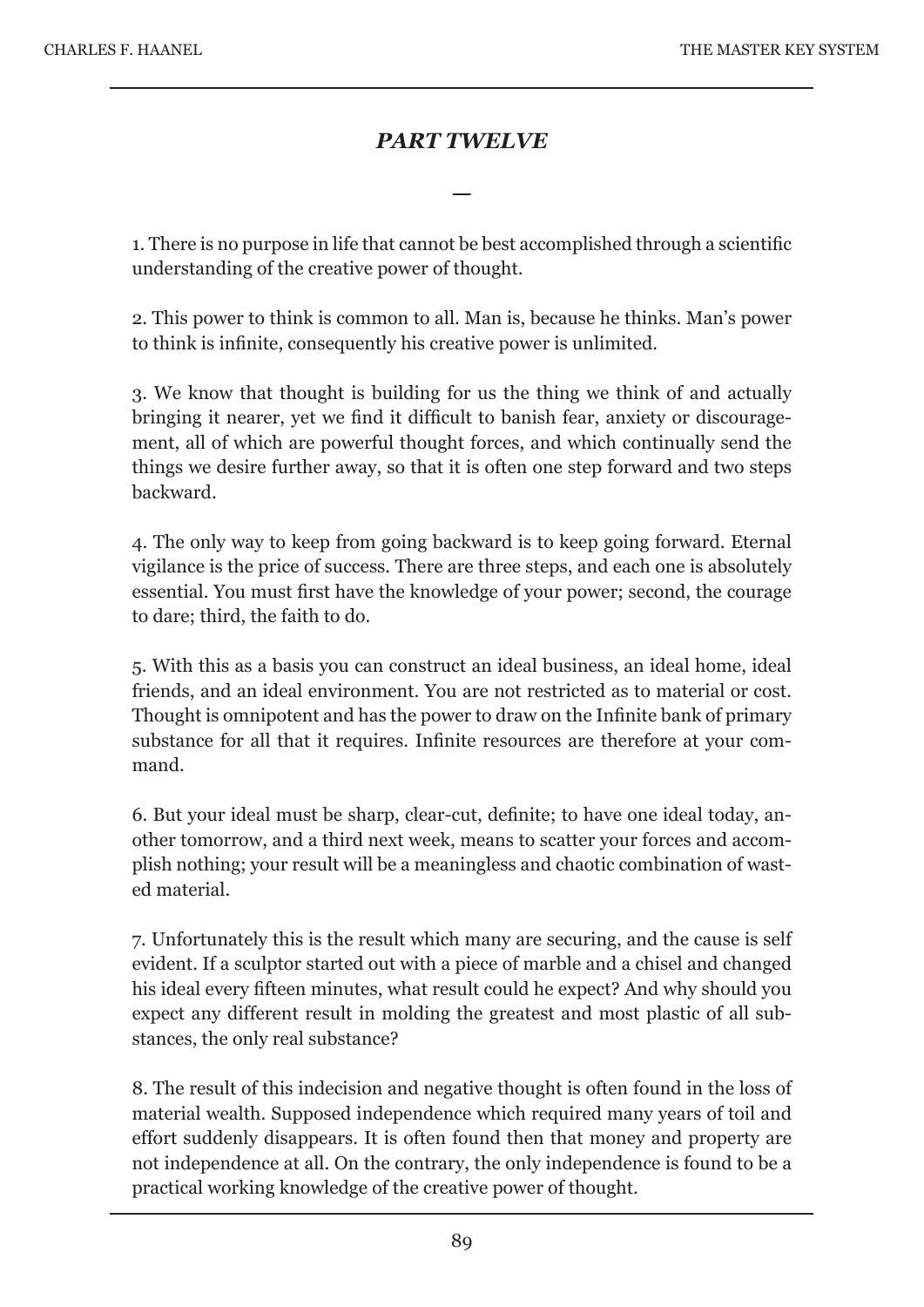9. This practical working method cannot come to you until you learn that the only real power which you can have is the power to adjust yourself to Divine and unchangeable principles. You cannot change the Infinite, but you can come into an understanding of Natural laws. The reward of this understanding is a conscious realization of your ability to adjust your thought faculties with the Universal Thought which is Omnipresent. Your ability to cooperate with this Omnipotence will indicate the degree of success with which you meet.

10. The power of thought has many counterfeits which are more or less fascinating, but the results are harmful instead of helpful.

11. Of course, worry, fear, and all negative thoughts produce a crop after their kind; those who harbor thoughts of this kind must inevitably reap what they have sown.

12. Again, there are the Phenomena seekers who gormandize on the so-called proofs and demonstration obtained at materializing séances. They throw open their mental doors and soak themselves in the most poisonous currents which can be found in the psychic world. They do not seem to understand that it is the ability to become negative, receptive and passive, and thus drain themselves of all their vital force, which enables them to bring about these vibratory thought forms.

13. There are also the Hindu worshippers, who see in the materializing phenomena which are performed by the so-called adepts, a source of power, forgetting, or never seeming to realize that as soon as the will is withdrawn the forms wither, and the vibratory forces of which they are composed vanish.

14. Telepathy, or thought transference, has received considerable attention, but as it requires a negative mental state on the part of the receiver, the practice is harmful. A thought may be sent with the intention of hearing or seeing, but it will bring the penalty attached to the inversion of the principle involved.

15. In many instances, hypnotism is positively dangerous to the subject as well as the operator. No one familiar with the laws governing in the mental world would think of attempting to dominate the will of another, for by so doing, he will gradually (but surely) divest himself of his own power.

16. All of these perversions have their temporary satisfaction and for some a keen fascination, but there is an infinitely greater fascination in a true understanding of the world of power within, a power which increases with use; is permanent instead of fleeing; which not only is potent as a remedial agency to bring about the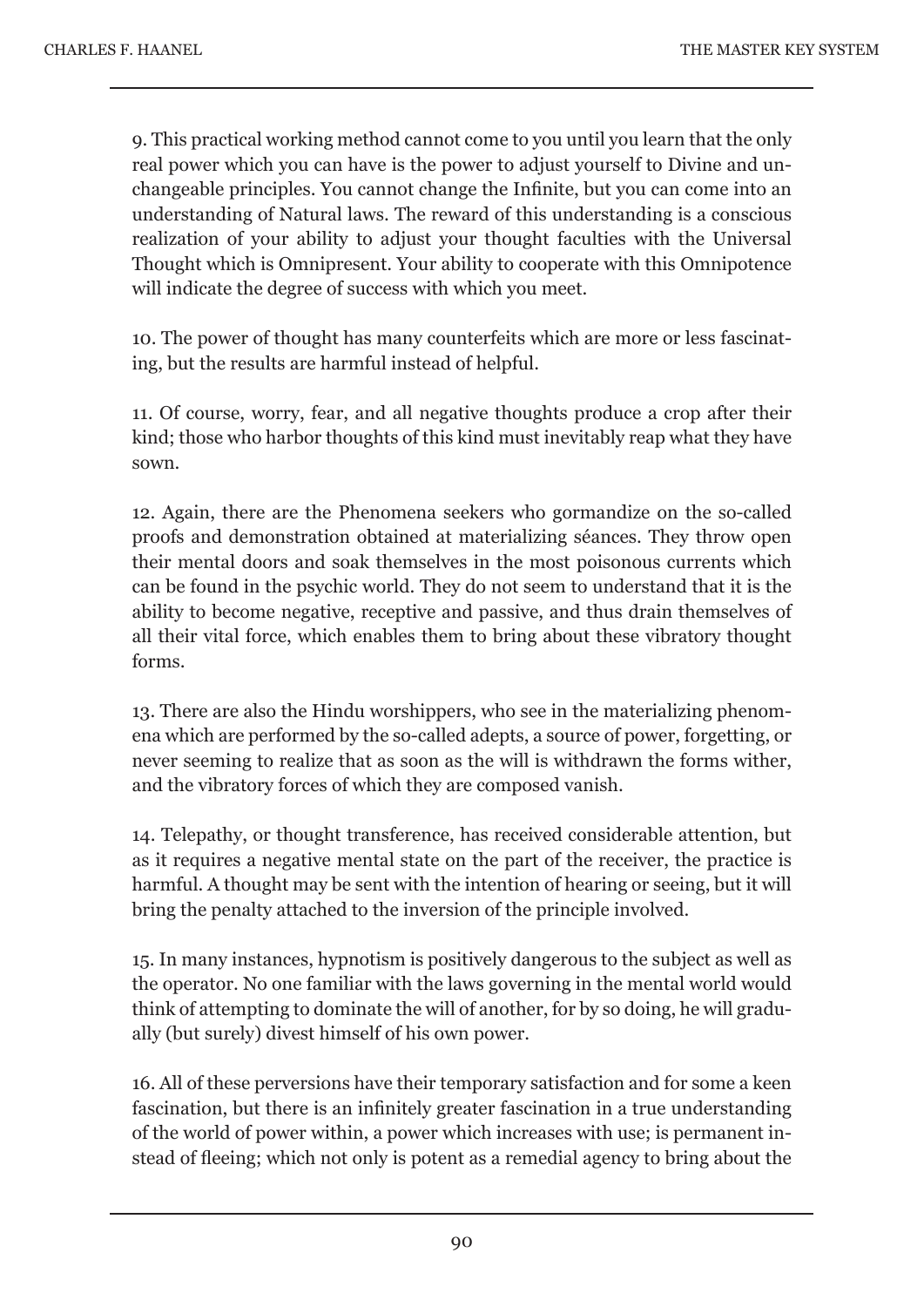remedy for past error or results of wrong thinking, but is a prophylactic agency protecting us from all manner and form of danger, and finally is an actual creative force with which we can build new conditions and new environment.

17. The law is that thought will correlate with its object and bring forth in the material world the correspondence of the thing thought or produced in the mental world. We then discern the absolute necessity of seeing that every thought has the inherent germ of truth in order that the law of growth will bring into manifestation good, for good alone can confer any permanent power.

18. The principle which gives the thought the dynamic power to correlate with its object, and therefore to master every adverse human experience, is the law of attraction, which is another name for love. This is an eternal and fundamental principle, inherent in all things, in every system of Philosophy, in every Religion, and in every Science. There is no getting away from the law of love. It is feeling that imparts vitality to thought. Feeling is desire, and desire is love. Thought impregnated with love becomes invincible.

19. We find this truth emphasized wherever the power of thought is understood, The Universal Mind is not only Intelligence, but it is substance, and this substance is the attractive force which brings electrons together by the law of attraction so that they form atoms; the atoms in turn are brought together by the same law and form molecules; molecules take objective forms; and so we find that the law of love is the creative force behind every manifestation, not only of atoms, but of worlds, of the Universe, of everything of which the imagination can form any conception.

20. It is the operation of this marvelous law of attraction which has caused men in all ages and all times to believe that there must be some personal being who responded to their petitions and desires, and manipulated events in order to comply with their requirements.

21. It is the combination of Thought and Love which forms the irresistible force, called the law of attraction. All natural laws are irresistible, the law of Gravitation, or Electricity, or any other law operates with mathematical exactitude. There is no variation; it is only the channel of distribution which may be imperfect. If a bridge falls, we do not attribute the collapse to any variation of the law of gravitation. If a light fails us, we do not conclude that the laws governing electricity cannot be depended upon, and if the law of attraction seems to be imperfectly demonstrated by an inexperienced or uninformed person, we are not to conclude that the greatest and most infallible law upon which the entire system of creation depends has been suspended. We should rather conclude that a little more un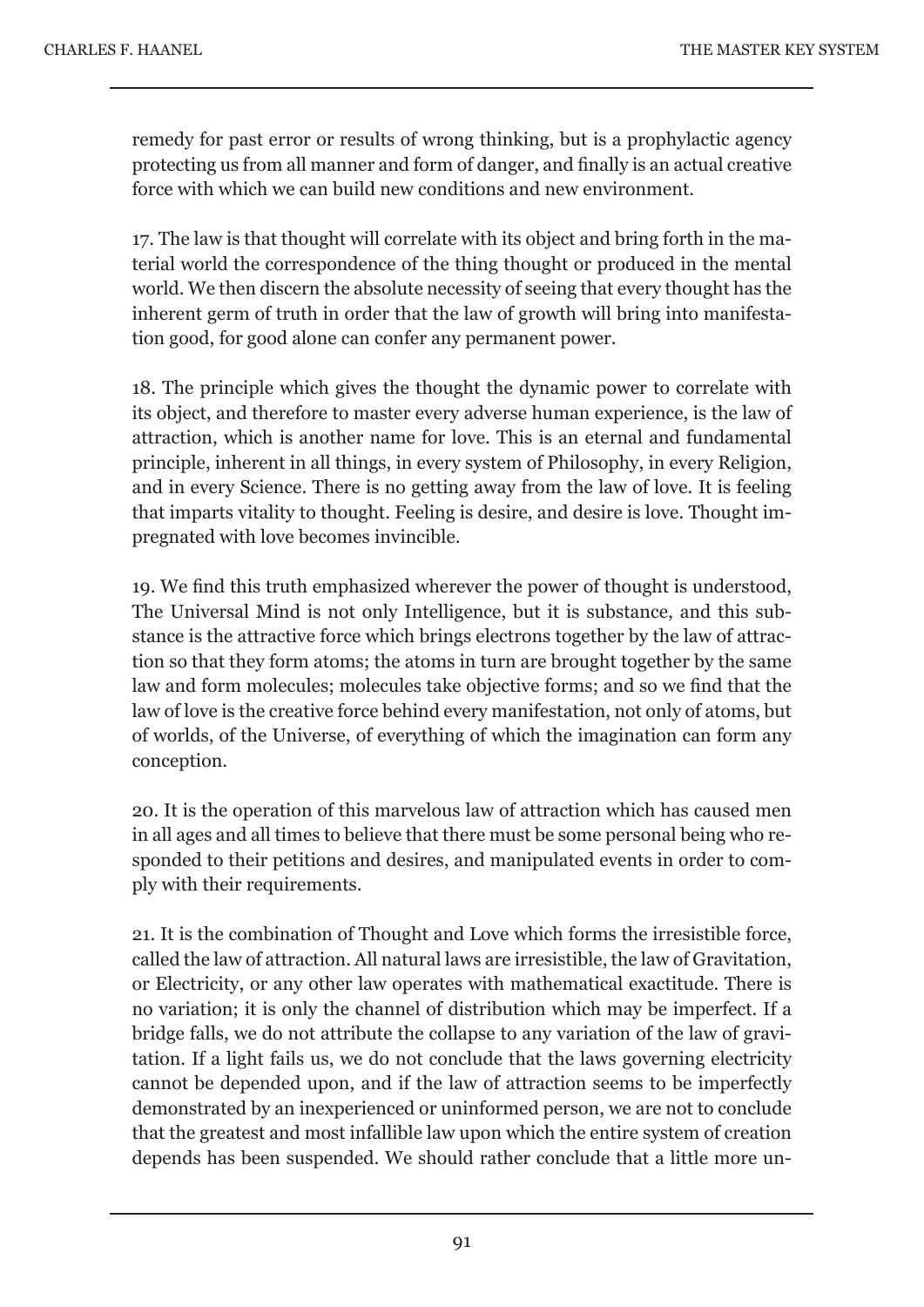derstanding of the law is required, for the same reason that a correct solution of a difficult problem in Mathematics is not always readily and easily obtained.

22. Things are created in the mental or spiritual world be fore they appear in the outward act or event. by the simple process of governing our thought forces today, we help create the events which will come into our lives in the future, perhaps even tomorrow. Educated desire is the most potent means of bringing into action the law of attraction.

23. Man is so constituted that he must first create the tools, or implements by which he gains the power to think. The mind cannot comprehend an entirely new idea until a corresponding vibratory brain cell has been prepared to receive it. This explains why it is so difficult for us to receive or appreciate an entirely new idea; we have no brain cell capable of receiving it; we are therefore incredulous; we do not believe it.

24. If, therefore, you have not been familiar with the Omnipotence of the law of attraction, and the scientific method by which it can be put into operation, or if you have not been familiar with the unlimited possibilities which it opens to those who are enabled to take advantage of the resources it offers, begin now and create the necessary brain cells which will enable you to comprehend the unlimited powers which may be yours by cooperating with Natural Law. This is done by concentration or attention.

25. The intention governs the attention. Power comes through repose. It is by concentration that deep thoughts, wise speech, and all forces of high potentiality are accomplished.

26. It is in the Silence that you get into touch with the Omnipotent power of the subconscious mind from which all power is evolved.

27. He who desires wisdom, power, or permanent success of any kind will find it only within; it is an unfoldment. The unthinking may conclude that the silence is very simple and easily attained, but it should be remembered that only in absolute silence may one come into contact with Divinity itself; may learn of the unchangeable law and open for himself the channels by which persistent practice and concentration lead to perfection.

28. This week go to the same room, take the same chair, the same position as previously; be sure to relax, let go, both mentally and physically; always do this; never try to do any mental work under pressure; see that there are no tense muscles or nerves, that you are entirely comfortable. Now realize your unity with omnipo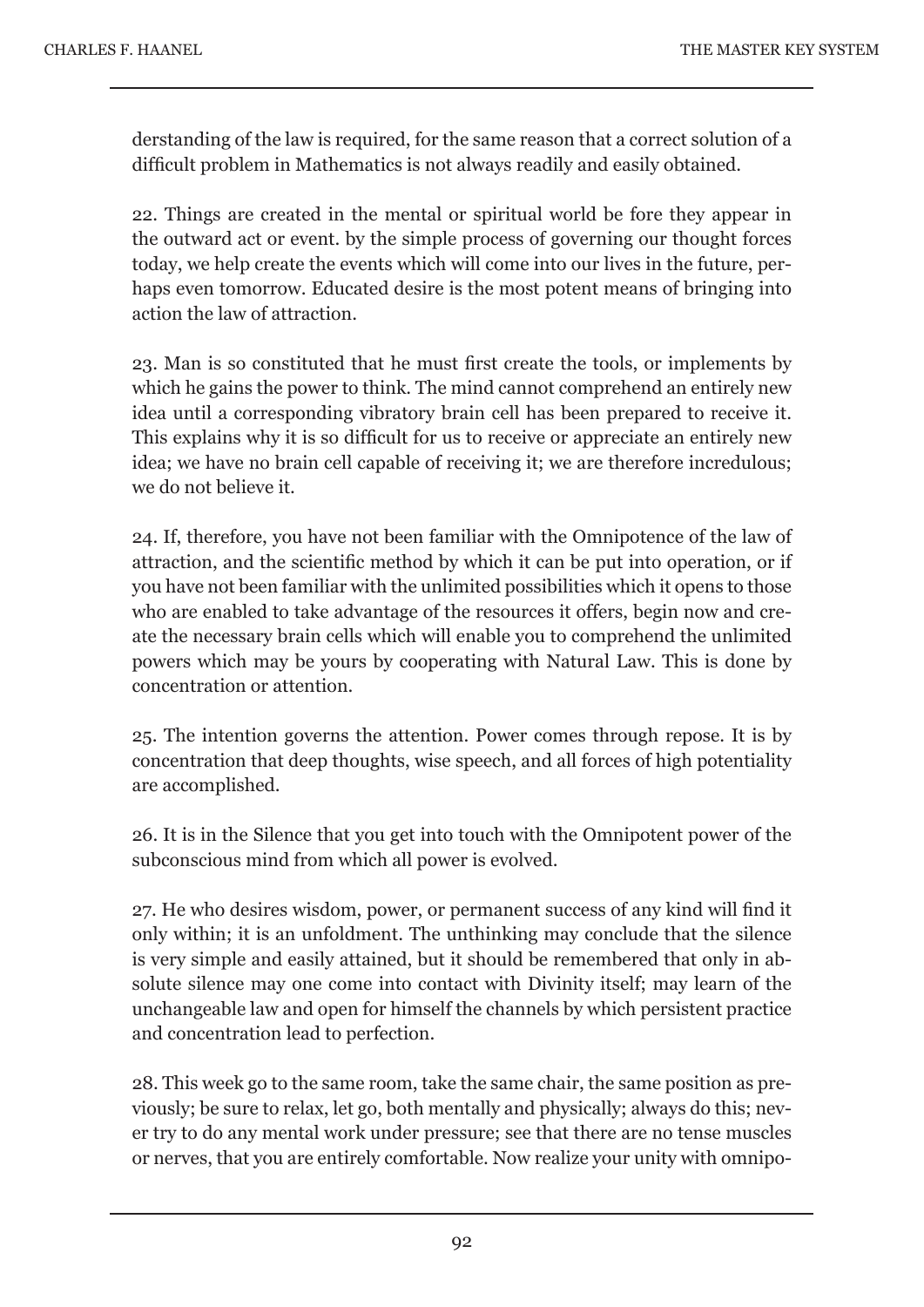tence; get into touch with this power, come into a deep and vital understanding, appreciation, and realization of the fact that your ability to think is your ability to act upon the Universal Mind, and bring it into manifestation, realize that it will meet any and every requirement; that you have exactly the same potential ability which any individual ever did have or ever will have, because each is but an expression or manifestation of the One, all are parts of the whole, there is no difference in kind or quality, the only difference being one of degree.

*Thought cannot conceive of anything that may not be brought to expression. He who first uttered it may be only the suggester, but the doer will appear.*

*- Wilson*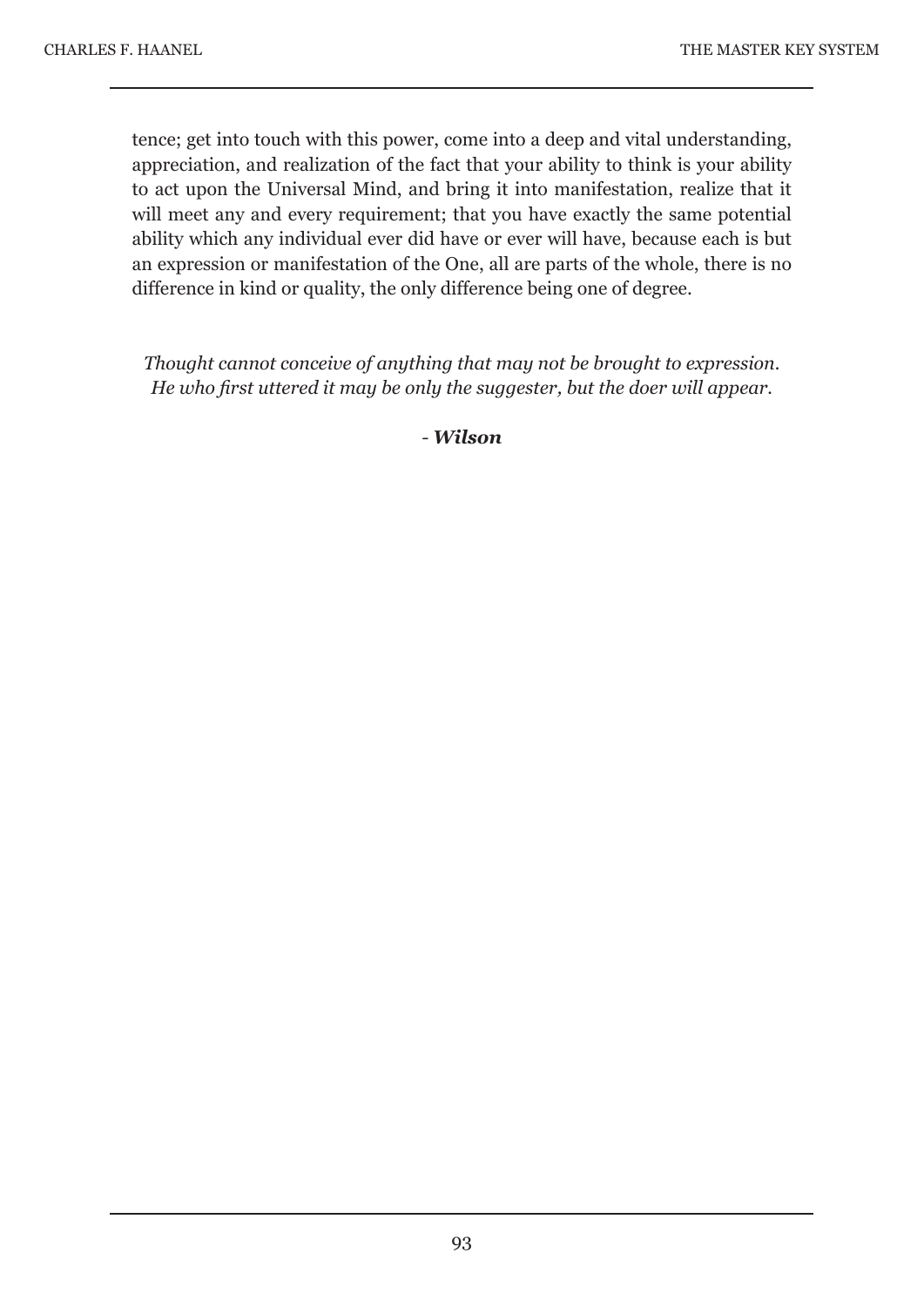#### *Study Questions with Answers*

*—*

111. How may any purpose in life be best accomplished? *— Through a scientific understanding of the spiritual nature of thought.*

112. What three steps are absolutely essential? *— The knowledge of our power, the courage to dare, the faith to do.*

113. How is the practical working knowledge secured? *— By an understanding of Natural laws.* 

114. What is the reward of an understanding of these laws? *— A conscious realization of our ability to adjust ourselves to Divine and unchanging principle.*

115. What will indicate the degree of success with which we meet? *— The degree in which we realize that we cannot change the Infinite but must cooperate with it.* 

116. What is the principle which gives thought its dynamic power? *— The Law of Attraction which rests on vibration, which in turn rests upon the law of love. Thought impregnated with love becomes invincible.* 

117. Why is this law irresistible?

*— Because it is a Natural law. All Natural laws are irresistible and unchangeable and act with mathematical exactitude. There is no deviation or variation.* 

118. Why then does it sometimes seem to be difficult to find the solution to our problems in life?

*— For the same reason that it is sometimes difficult to find the correct solution to a difficult mathematical problem. The operator is uninformed or inexperienced.* 

119. Why is it impossible for the mind to grasp an entirely new idea? *— We have no corresponding vibratory brain cell capable of receiving the idea.*

120. How is wisdom secured?

*— By concentration; it is an unfoldment; it comes from within.*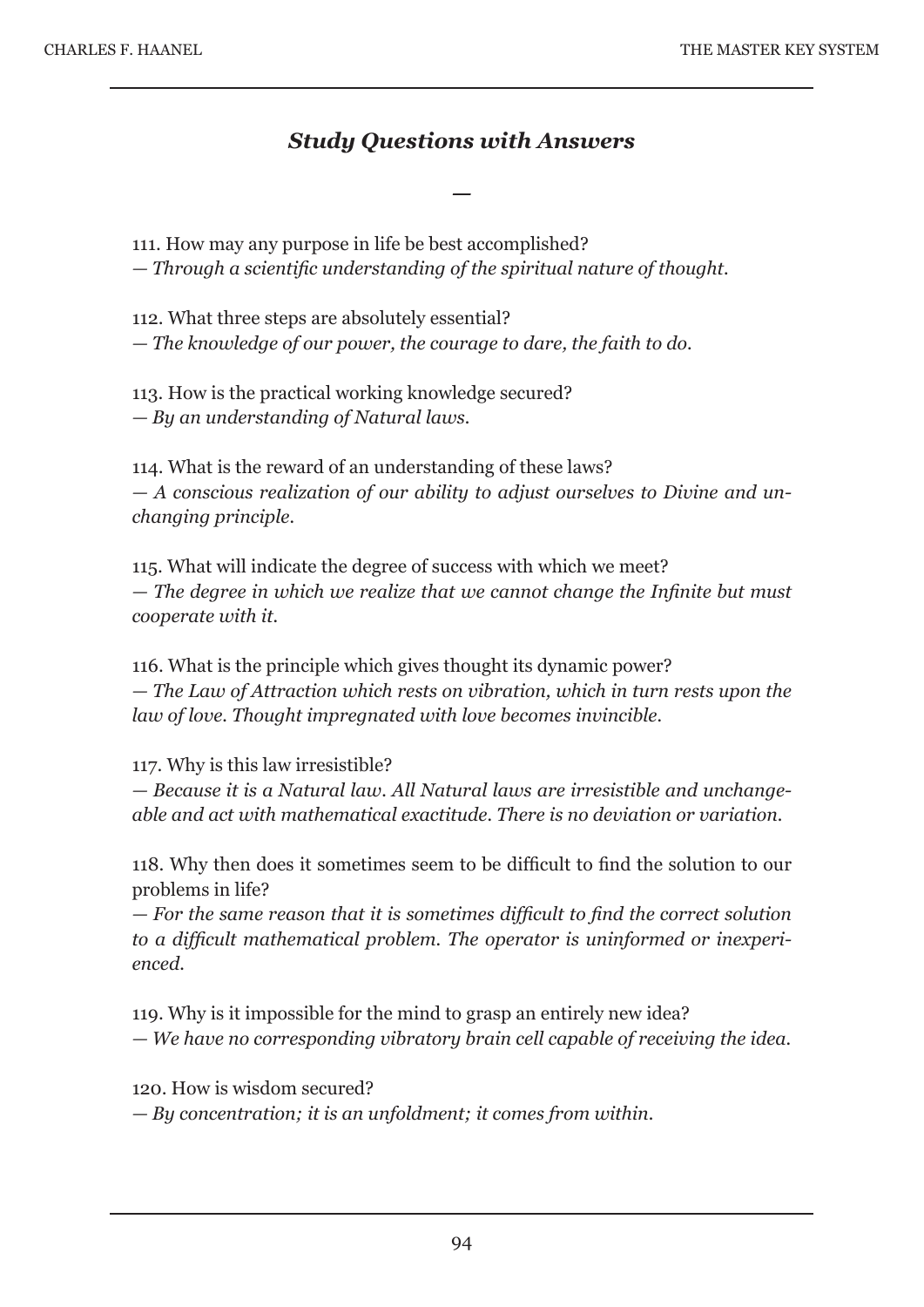# **PART THIRTEEN**

**—**

*Physical science is responsible for the marvelous age of invention in which we are now living, but spiritual science is now setting out on a career whose possibilities no one can foretell.* 

*Spiritual science has previously been the football of the uneducated, the superstitious, the mystical, but men are now interested in definite methods and demonstrated facts only.* 

*We have come to know that thinking is a spiritual process, that vision and imagination preceded action and event, that the day of the dreamer has come.* 

*The following lines by Mr. Herbert Kaufman are interesting in this connection.* 

*"They are the architects of greatness, their vision lies within their souls, they peer beyond the veils and mists of doubt and pierce the walls of unborn Time. The belted wheel, the trail of steel, the churning screw, are shuttles in the loom on which they weave their magic tapestries. Makers of Empire, they have fought for bigger things than crowns and higher seats than thrones. Your homes are set upon the land a dreamer found. The pictures on its walls are visions from a dreamer's soul. They are the chose few -- the blazers of the way. Walls crumble and Empires fall, the tidal wave sweeps from the sea and tears a fortress from its rocks. The rotting nations drop off from Time's bough, and only things the dreamer's make live on."* 

*Part Thirteen which follows tells why the dreams of the dreamer come true. It explains the law of causation by which dreamers, inventors, authors, financiers, bring about the realization of their desires. It explains the law by which the thing pictured upon our mind eventually becomes our own.*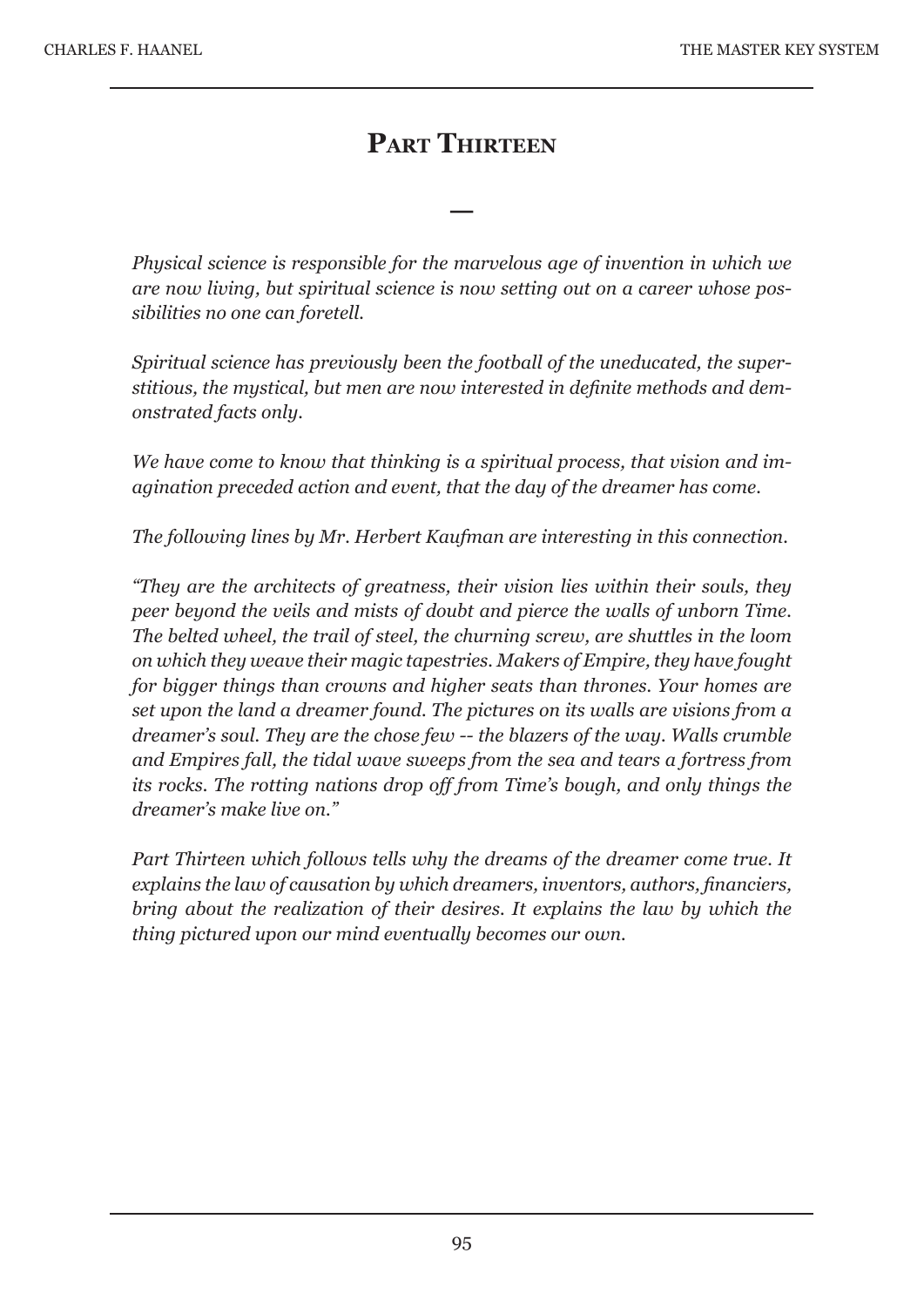### *PART THIRTEEN*

*—*

1. It has been the tendency, and, as might be proved, a necessity for science to seek the explanation of everyday facts by a generalization of those others which are less frequent and form the exception. Thus does the eruption of the volcano manifest the heat which is continually at work in the interior of the earth and to which the latter owes much of her configuration.

2. Thus does the lightning reveal a subtle power constantly busy to produce changes in the inorganic world, and, as dead languages now seldom heard were once ruling among the nations, so does a giant tooth in Siberia, or a fossil in the depth of the earth, not only bear record of the evolution of past ages, but thereby explains to us the origin of the hills and valleys which we inhabit today.

3. In this way a generalization of facts which are rare, strange, or form the exception, has been the magnetic needle guiding to all the discoveries of inductive science.

4. This method is founded upon reason and experience and thereby destroyed superstition, precedent and conventionality.

5. It is almost three-hundred years since Lord Bacon recommended this method of study, to which the civilized nations owe the greater part of their prosperity and the more valuable part of their knowledge; purging the mind from narrow prejudices, denominated theories, more effectually than by the keenest irony; calling the attention of men from heaven to earth more successfully by surprising experiments than by the most forcible demonstration of their ignorance; educating the inventive faculties more powerfully by the near prospect of useful discoveries thrown open to all, than by talk of bringing to light the innate laws of our mind.

6. The method of Bacon has seized the spirit and aim of the great philosophers of Greece and carried them into effect by the new means of observation which another age offered; thus gradually revealing a wondrous field of knowledge in the infinite space of astronomy, in the microscopic egg of embryology, and the dim age of geology; disclosing an order of the pulse which the logic of Aristotle could never have unveiled, and analyzing into formerly unknown elements the material combinations which no dialectic of the scholastics could force apart.

7. It has lengthened life; it has mitigated pain; it has extinguished diseases; it has increased the fertility of the soil; it has given new securities to the mariner; it has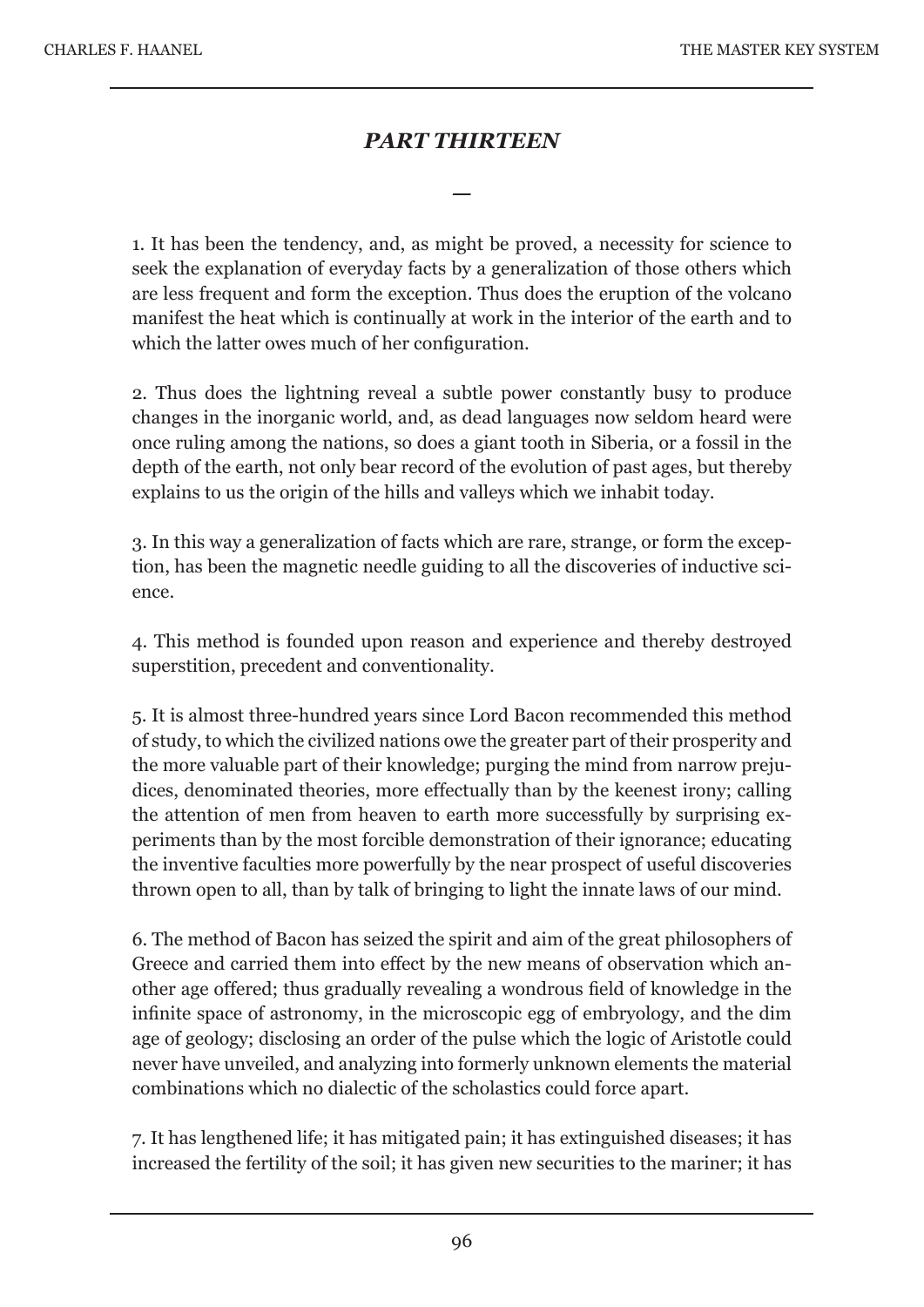spanned great rivers with bridges of form unknown to our fathers; it has guided the thunderbolt from heaven to earth; it has lighted up night with the splendor of day; it has extended the range of human vision; it has multiplied the power of the human muscles; it has accelerated motion; it has annihilated distance; it has facilitated intercourse, correspondence, all friendly offices, all dispatch of business; it has enabled men to descend into the depths of the sea, to soar into the air, to penetrate securely into the noxious recesses of the earth.

8. This then is the true nature and scope of induction. But the greater the success which men have achieved in the inductive science, the more does the whole tenor of their teachings and example impress us with the necessity of observing carefully, patiently, accurately, with all the instruments and resources at our command the individual facts before venturing upon a statement of general laws.

9. To ascertain the bearing of the spark drawn from the electric machine under every variety of circumstances, that we thus may be emboldened with Franklin to address, in the form of a kite, the question to the cloud about the nature of the lightning. To assure ourselves of the manner in which bodies fall with the exactness of a Galileo, that with Newton we may dare to ask the moon about the force that fastens it to the earth.

10. In short, by the value we set upon truth, by our hope in a steady and universal progress, not to permit a tyrannical prejudice to neglect or mutilate unwelcome facts, but to rear the superstructure of science upon the broad and unchangeable basis, of full attention paid to the most isolated as well as the most frequent phenomena.

11. An ever-increasing material may be collected by observation, but the accumulated facts are of very different value for the explanation of nature, and as we esteem most highly those useful qualities of men which are of the rarest occurrence, so does natural philosophy sift the facts and attach a pre-eminent importance to that striking class which cannot be accounted for by the usual and daily observation of life.

12. If then, we find that certain persons seem to possess unusual power, what are we to conclude? First, we may say, it is not so, which is simply an acknowledgment of our lack of information because every honest investigator admits that there are many strange and previously unaccountable phenomena constantly taking place. Those, however, who become acquainted with the creative power of thought, will no longer consider them unaccountable.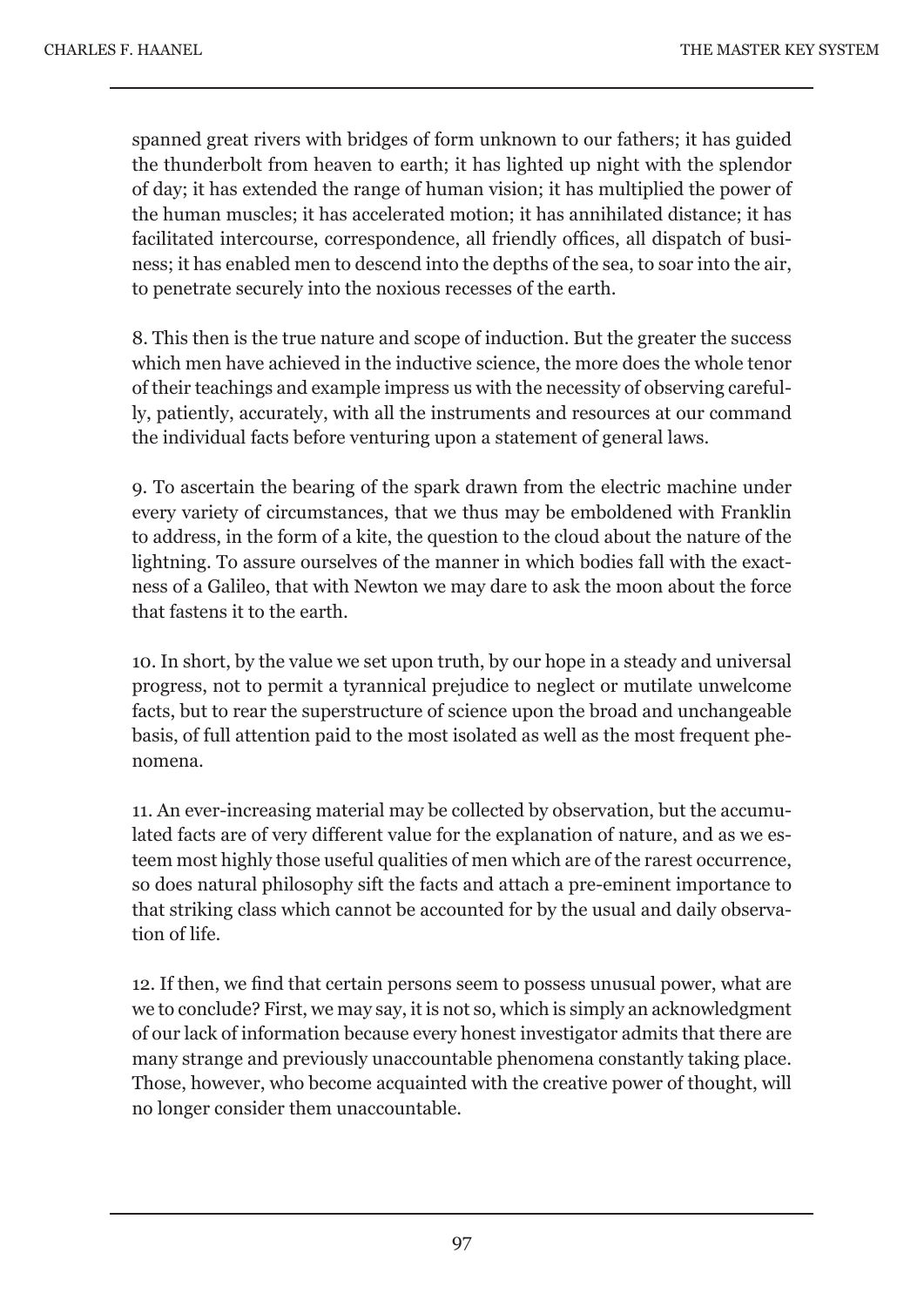13. Second, we may say that they are the result of supernatural interference, but a scientific understanding of Natural Laws will convince us that there is nothing supernatural. Every phenomenon is the result of an accurate definite cause, and the cause is an immutable law or principle, which operates with invariable precision, whether the law is put into operation consciously or unconsciously.

14. Third, we may say that we are on "forbidden ground," that there are some things which we should not know. This objection was used against every advance in human knowledge. Every individual who ever advanced a new idea, whether a Columbus, a Darwin, a Galileo, a Fulton or an Emerson, was subjected to ridicule or persecution; so that this objection should receive no serious consideration; but, on the contrary, we should carefully consider every fact which is brought to our attention; by doing this we will more readily ascertain the law upon which it is based.

15. It will be found that the creative power of thought will explain every possible condition or experience, whether physical, mental or spiritual.

16. Thought will bring about conditions in correspondence with the predominant mental attitude. Therefore, if we fear disaster, as fear is a powerful form of thought, disaster will be the certain result of our thinking. It is this form of thought which frequently sweeps away the result of many years of toil and effort.

17. If we think of some form of material wealth we may secure it. By concentrated thought the required conditions will be brought about, and the proper effort put forth, which will result in bringing about the circumstances necessary to realize our desires; but we often find that when we secure the things we thought we wanted, they do not have the effect we expected. That is, the satisfaction is only temporary, or possibly is the reverse of what we expected.

18. What, then, is the proper method of procedure? What are we to think in order to secure what we really desire? What you and I desire, what we all desire, what every one is seeking, is Happiness and Harmony. If we can be truly happy we shall have everything the world can give. If we are happy ourselves we can make others happy.

19. But we cannot be happy unless we have, health, strength, congenial friends, pleasant environment, sufficient supply, not only to take care of our necessities but to provide for those comforts and luxuries to which we are entitled.

20. The old orthodox way of thinking was to be "a worm," to be satisfied with our portion whatever it is; but the modern idea is to know that we are entitled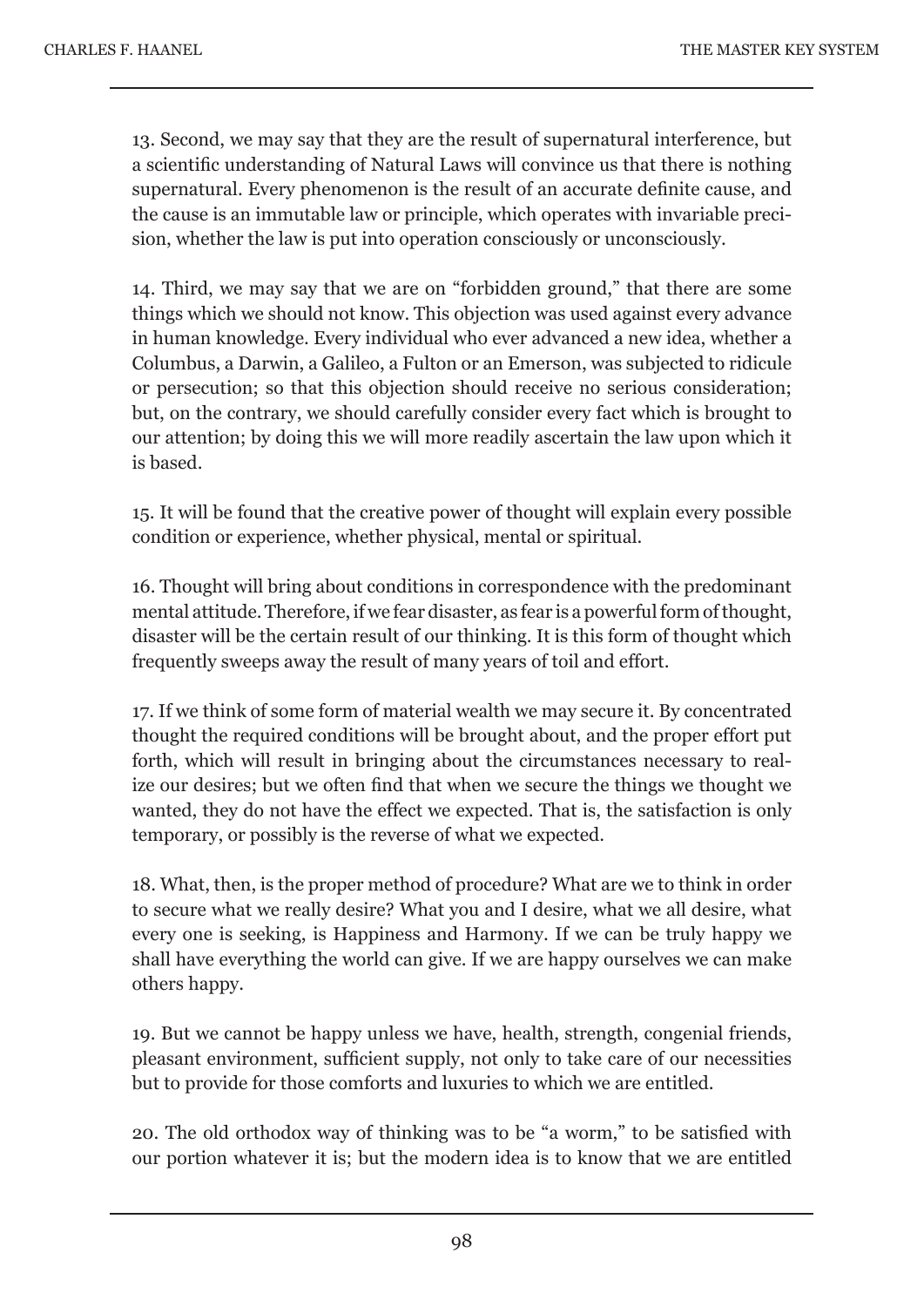to the best of everything, that the "Father and I are one" and that the "Father" is the Universal Mind, the Creator, the Original Substance from which all things proceed.

21. Now admitting that this is all true in theory, and it has been taught for two thousand years, and is the essence of every system of Philosophy or Religion, how are we to make it practical in our lives? How are we to get the actual, tangible results here and now?

22. In the first place, we must put our knowledge into practice. Nothing can be accomplished in any other way. The athlete may read books and lessons on physical training all his life, but unless he begins to give out strength by actual work he will never receive any strength; he will eventually get exactly what he gives; but he will have to give it first. It is exactly the same with us; we will get exactly what we give, but we shall have to give it first. It will then return to us many fold, and the giving is simply a mental process, because thoughts are causes and conditions are effects; therefore in giving thoughts of courage, inspiration, health or help of any kind we are setting causes in motion which will bring about their effect.

23. Thought is a spiritual activity and is therefore creative, but make no mistake, thought will create nothing unless it is consciously, systematically, and constructively directed; and herein is the difference between idle thinking, which is simply a dissipation of effort, and constructive thinking, which means practically unlimited achievement.

24. We have found that everything we get comes to us by the Law of Attraction. A happy thought cannot exist in an unhappy consciousness; therefore the consciousness must change, and, as the consciousness changes, all conditions necessary to meet the changed consciousness must gradually change, in order to meet the requirements of the new situation.

25. In creating a Mental Image or an Ideal, we are projecting a thought into the Universal Substance from which all things are created. This Universal Substance is Omnipresent, Omnipotent and Omniscient. Are we to inform the Omniscient as to the proper channel to be used to materialize our demand? Can the finite advise the Infinite? This is the cause of failure; of every failure. We recognize the Omnipresence of the Universal Substance, but we fail to appreciate the fact that this substance is not only Omnipresent, but is Omnipotent and Omniscient, and consequently will set causes in motion concerning which we may be entirely ignorant.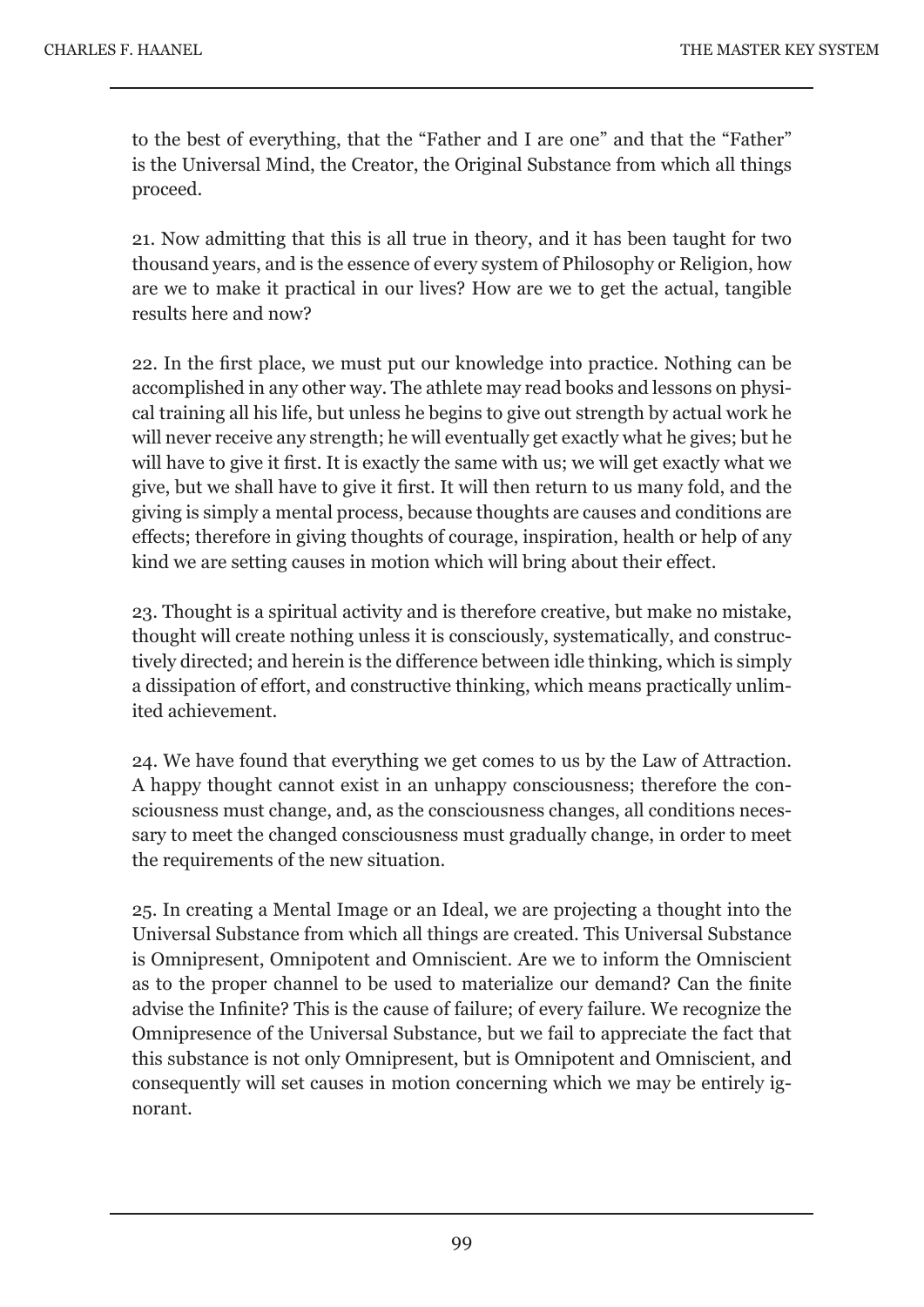26. We can best conserve our interests by recognizing the Infinite Power and Infinite Wisdom of the Universal Mind, and in this way become a channel whereby the Infinite can bring about the realization of our desire. This means that recognition brings about realization, therefore for your exercise this week make use of the principle, recognize the fact that you are a part of the whole, and that a part must be the same in kind and quality as the whole; the only difference there can possibly by, is in degree.

27. When this tremendous fact begins to permeate your consciousness, when you really come into a realization of the fact that you (not your body, but the Ego), the "I," the spirit which thinks is an integral part of the great whole, that it is the same in substance, in quality, in kind, that the Creator could create nothing different from Himself, you will also be able to say, "The Father and I are one" and you will come into an understanding of the beauty, the grandeur, the transcendental opportunities which have been placed at your disposal.

*Increase in me that wisdom Which discovers my truest interest, Strengthen my resolution To perform that which wisdom dictates.*

*- Franklin*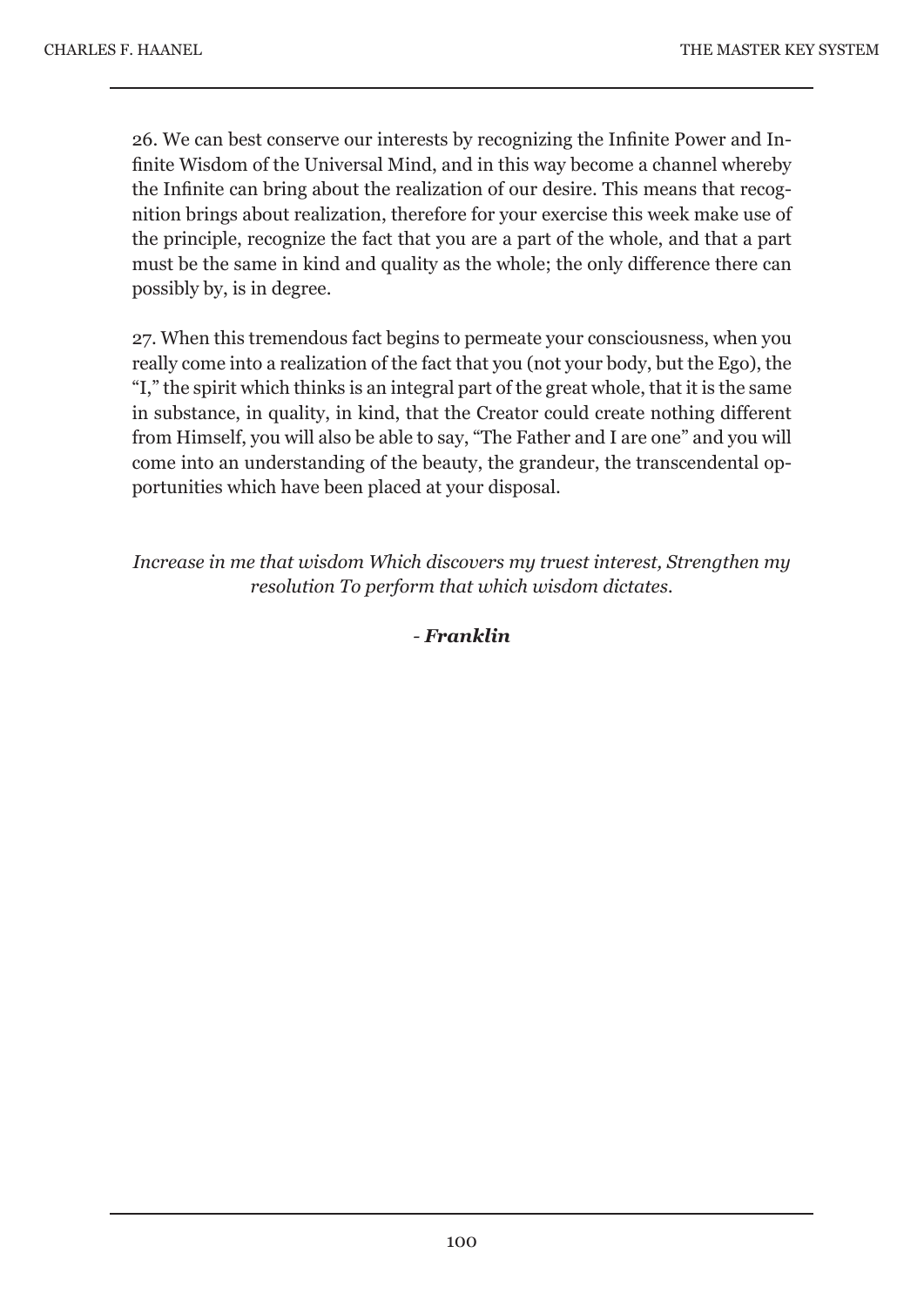### *Study Questions with Answers*

*—*

121. What is the method by which natural philosophers obtain and apply their knowledge?

*— To observe individual facts carefully, patiently, accurately, with all the instruments and resources at their command, before venturing upon a statement of general laws.* 

122. How may we be certain that this method is correct? *— By not permitting a tyrannical prejudice to neglect or mutilate unwelcome facts.*

123. What classes of facts are esteemed most highly? *— Those which cannot be accounted for by the usual daily observation of life.*

124. Upon what is this principle founded? *— Upon reason and experience.*

125. What does it destroy?

*— Superstition, precedent and conventionality.*

126. How have these laws been discovered? *— By a generalization of facts which are uncommon, rare, strange and form the exception.*

27. How may we account for much of the strange and heretofore unexplainable phenomena which is constantly taking place? *— By the creative power of thought.*

128. Why is this so?

*— Because when we learn of a fact we can be sure that it is the result of a certain definite cause and that this cause will operate with invariable precision.*

129. What is the result of this knowledge? *— It will explain the cause of every possible condition, whether physical, mental or spiritual.*

130. How will our best interest be conserved? *— By a recognition of the fact that a knowledge of the creative nature of thought puts us in touch with Infinite power.*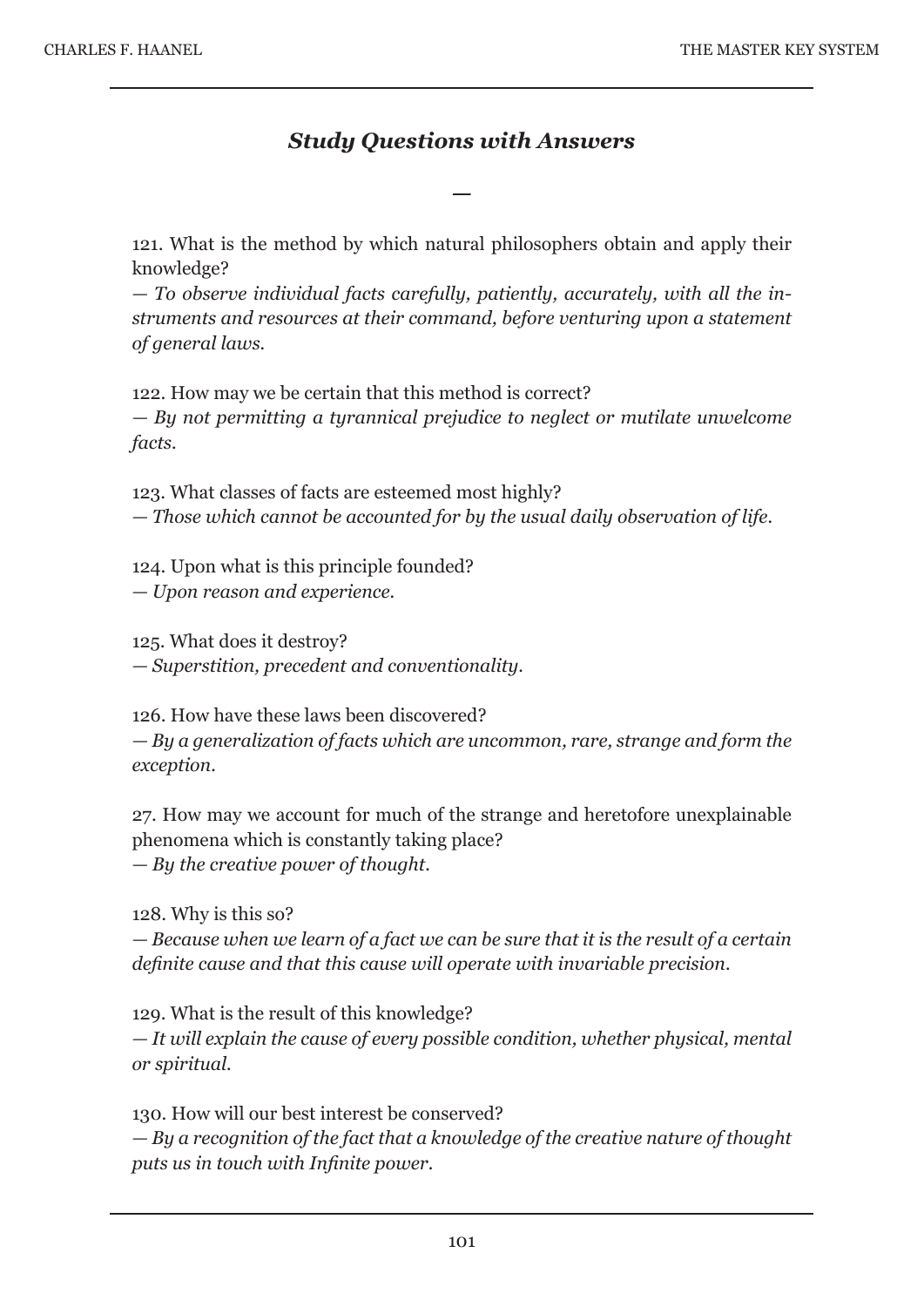# **PART FOURTEEN**

**—**

*You have found from your study thus far that thought is a spiritual activity and is therefore endowed with creative power. This does not mean that some thought is creative, but that all thought is creative. This same principle can be brought into operation in a negative way, through the process of denial.* 

*The conscious and subconscious are but two phases of action in connection with one mind. The relation of the subconscious to the conscious is quite analogous to that existing between a weather vane and the atmosphere.* 

*Just as the least pressure of the atmosphere causes an action on the part of the weather vane, so does the least thought entertained by the conscious mind produce within your subconscious mind action in exact proportion to the depth of feeling characterizing the thought and the intensity with which the thought is indulged.* 

*It follows that if you deny unsatisfactory conditions, you are withdrawing the creative power of your thought from these conditions. You are cutting them away at the root. You are sapping their vitality.* 

*Remember that the law of growth necessarily governs every manifestation in the objective, so that a denial of unsatisfactory conditions will not bring about instant change. A plant will remain visible for some time after its roots have been cut, but it will gradually fade away and eventually disappear, so the withdrawal of your thought from the contemplation of unsatisfactory conditions will gradually, but surely, terminate these conditions.* 

*You will see that this is an exactly opposite course from the one which we would naturally be inclined to adopt.* 

*It will therefore have an exactly opposite effect to the one usually secured. Most persons concentrate intently upon unsatisfactory conditions, thereby giving the condition that measure of energy and vitality which is necessary in order to supply a vigorous growth.*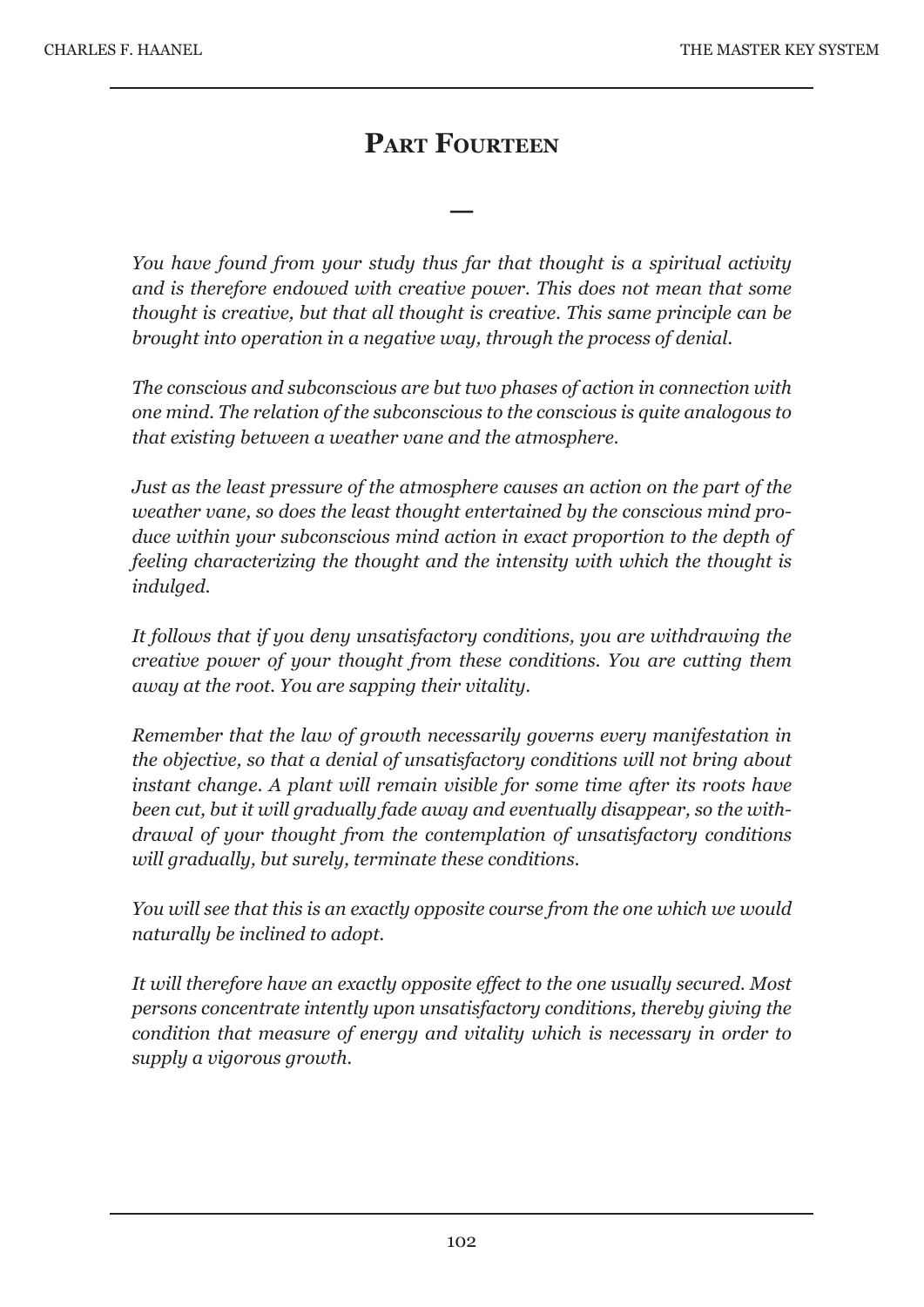### *PART FOURTEEN*

*—*

1. The Universal Energy in which all motion, light, heat, and color have their origin, does not partake of the limitation of the many effects of which it is the cause, but it is supreme over them all. This Universal Substance is the source of all Power, Wisdom and Intelligence.

2. To recognize this Intelligence is to acquaint yourself with the knowing quality of Mind and through it to move upon the Universal Substance, and bring it into harmonious relations in your affairs.

3. This is something that the most learned physical science teacher has not attempted -- a field of discovery upon which he has not yet launched; in fact, but few of the materialistic schools have ever caught the first ray of this light. It does not seem to have dawned upon them that wisdom is just as much present everywhere as are force and substance.

4. Some will say, if these principles are true, why are we not demonstrating them? As the fundamental principle is obviously correct, why do we not get proper results? We do. We get results in exact accordance with our understanding of the law and our ability to make the proper application. We secured no results from the laws governing electricity until someone formulated the law and showed us how to apply it.

5. This puts us in an entirely new relation to our environment, opening up possibilities previously undreamed of, and this by an orderly sequence of law which is naturally involved in our new mental attitude.

6. Mind is creative and the principle upon which this law is based is sound and legitimate and is inherent in the nature of things; but this creative power does not originate in the individual, but in the Universal, which is the source and fountain of all energy and substance, the individual is simply the channel for the distribution of this energy. The individual is the means by which the Universal produces the various combinations which result in the formation of phenomena.

7. We know that scientists have resolved matter into an immense number of molecules; these molecules have been resolved into atoms, and the atoms into electrons. The discovery of electrons in high vacuum glass tubes containing fused terminals of hard metal, indicates conclusively that these electrons fill all space; that they exist everywhere, that they are omnipresent. They fill all material bod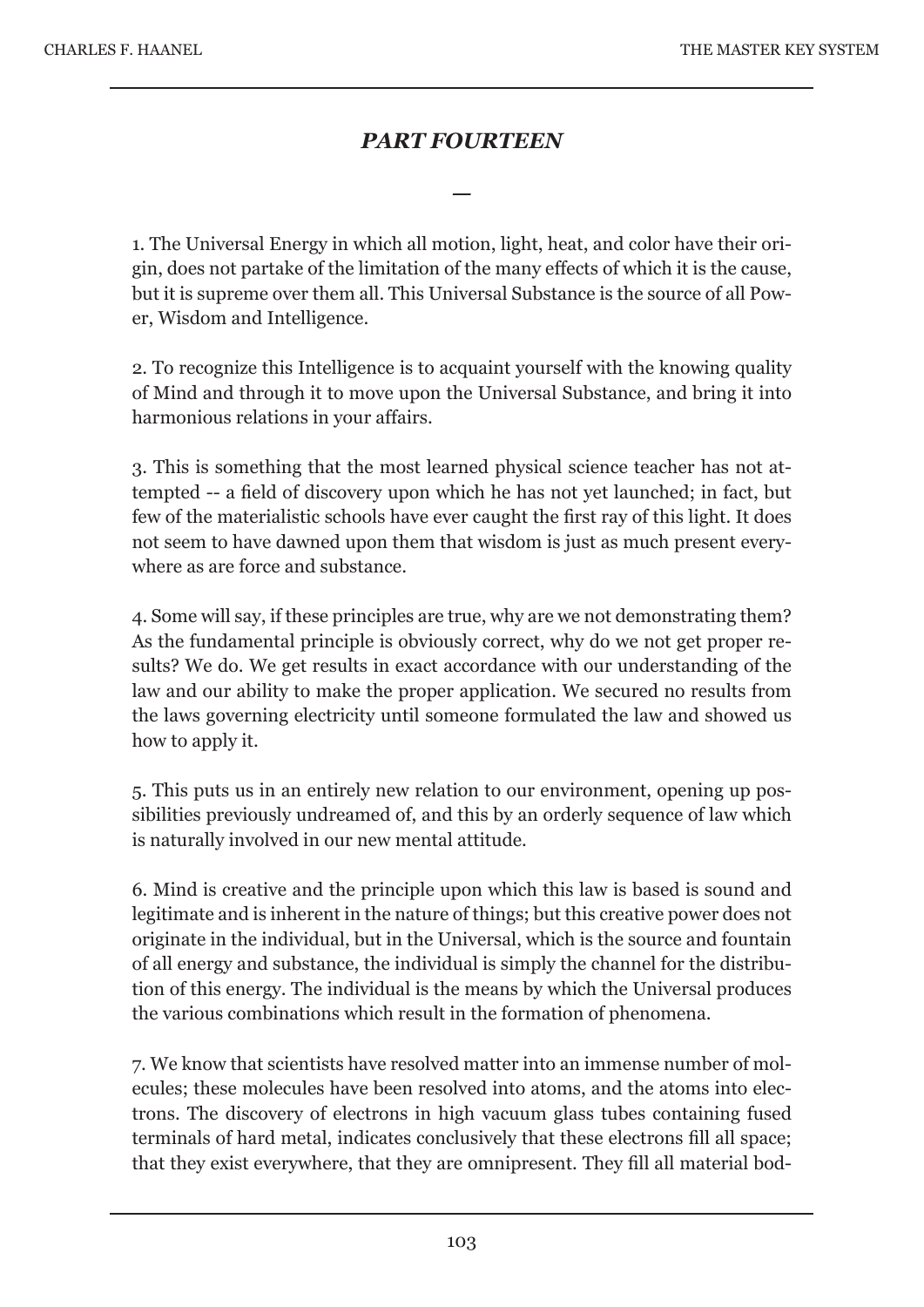ies and occupy the whole of what we call empty space. This, then, is the Universal Substance from which all things proceed.

8. Electrons would forever remain electrons unless directed where to go to be assembled into atoms and molecules, and this director is Mind. A number of electrons revolving around a center of force constitutes an atom; atoms unite in absolutely regular mathematical ratios and form molecules, and these unite with each other to form a multitude of compounds which unite to build the Universe.

9. The lightest known atom is hydrogen and this is 1,700 times heavier than an electron. An atom of mercury is 300,000 times heavier than an electron. Electrons are pure negative electricity, and as they have the same potential velocity as all other cosmic energy, such as heat, light, electricity and thought, neither time nor space require consideration. The manner in which the velocity of light was ascertained is interesting.

10. The velocity of light was obtained by the Danish astronomer Roemer in 1676, by observing the eclipses of Jupiter's moons. When the earth was nearest to Jupiter, the eclipse appeared about eight and one-half minutes too soon for the calculations, and when the earth was most remote from Jupiter, they were about eight and one-half minutes too late. Roemer concluded the reason to be that it required 17 minutes for light from the planet to traverse the diameter of the earth's orbit, which measured the difference of the distances of the earth from Jupiter. This calculation has since been verified, and proves that light travels about 186,000 miles a second.

11. Electrons manifest in the body as cells, and possess mind and intelligence sufficient for them to perform their functions in the human physical anatomy. Every part of the body is composed of cells, some of which operate independently; others in communities. Some are busy building tissue, while others are engaged in forming the various secretions necessary for the body. Some act as carriers of material; others are the surgeons whose work it is to repair damage; others are scavengers, carrying off waste; others are constantly ready to repel invaders or other undesirable intruders of the germ family.

12. All these cells are moving for a common purpose and each one is not only a living organism, but has sufficient intelligence to enable it to perform its necessary duties. It is also endowed with sufficient intelligence to conserve the energies and perpetuate its own life. It must, therefore, secure sufficient nourishment and it has been found that it exercises choice in the selection of such nourishment.

13. Each cell is born, reproduces itself, dies and is absorbed. The maintenance of health and life itself depends upon the constant regeneration of these cells.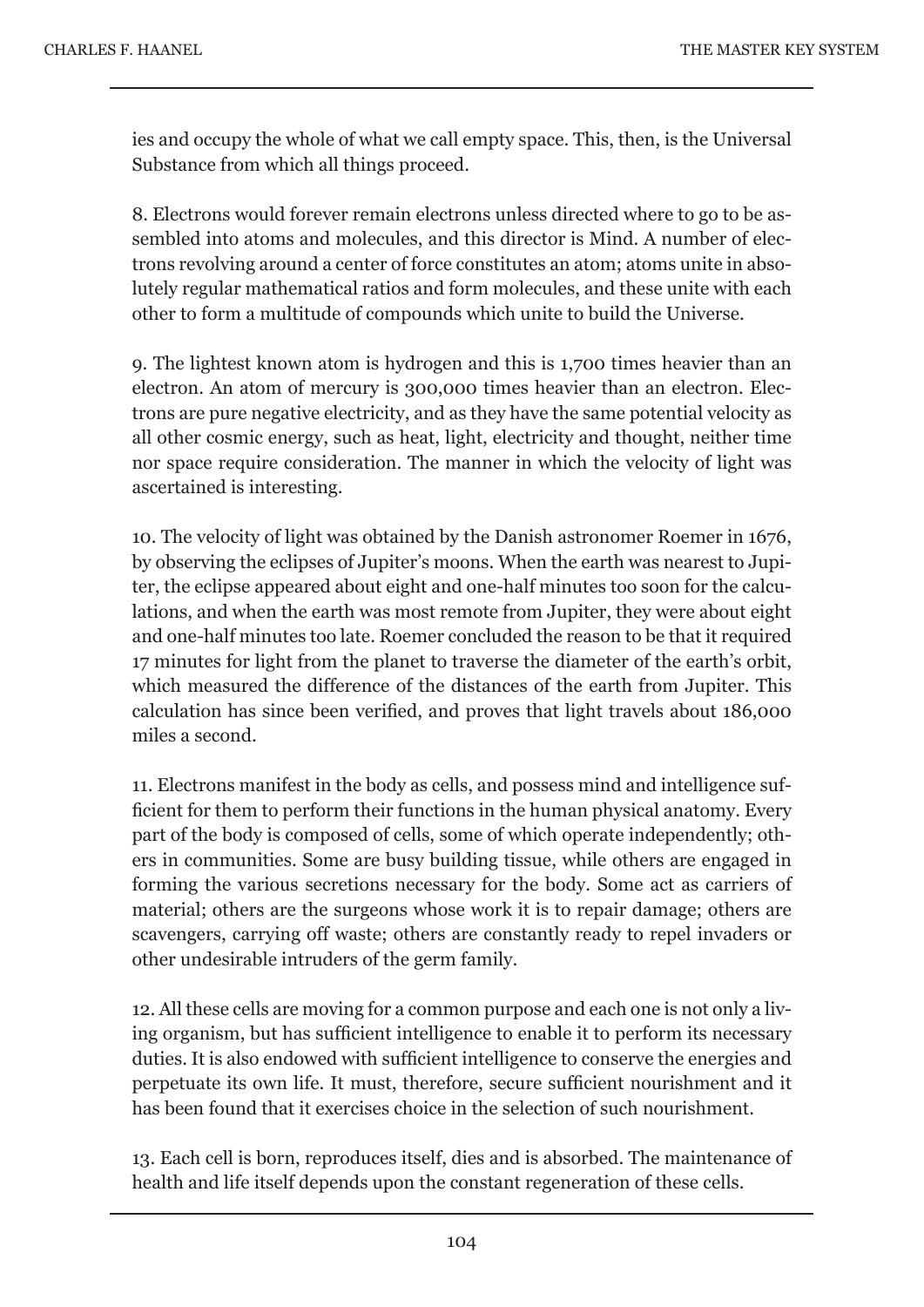14. It is therefore apparent that there is mind in every atom of the body; this mind is negative mind, and the power of the individual to think makes him positive, so that he can control this negative mind. This is the scientific explanation for metaphysical healing, and will enable anyone to understand the principle upon which this remarkable phenomenon rests.

15. This negative mind, which is contained in every cell of the body, has been called the subconscious mind, because it acts without our conscious knowledge. We have found that this subconscious mind is responsive to the will of the conscious mind.

16. All things have their origin in mind, and appearances are the result of thought. So that we see that things in themselves have no origin, permanency, or reality. Since they are produced by thought, they can be erased by thought.

17. In mental, as in natural science, experiments are being made and each discovery lifts man one step higher toward his possible goal. We find that every man is the reflection of the thought he has entertained during his lifetime. This is stamped on his face, his form, his character, his environment.

18. Back of every effect there is a cause, and if we follow the trail to its starting point, we shall find the creative principle out of which it grew. Proofs of this are now so complete that this truth is generally accepted.

19. The objective world is controlled by an unseen and, heretofore, unexplainable power. We have, heretofore, personalized this power and called it God. We have now, however, learned to look upon it as the permeating essence or Principle of all that exists -- the Infinite or Universal Mind.

20. The Universal Mind, being infinite and omnipotent, has unlimited resources at its command, and when we remember that it is also omnipresent, we cannot escape the conclusion that we must be an expression or manifestation of that Mind.

21. A recognition and understanding of the resources of the subconscious mind will indicate that the only difference between the subconscious and the Universal is one of degree. They differ only as a drop of water differs from the ocean. They are the same in kind and quality, the difference is one of degree only.

22. Do you, can you, appreciate the value of this all-important fact; do you realize that a recognition of this tremendous fact places you in touch with Omnipotence? The subconscious mind being the connecting link between the Universal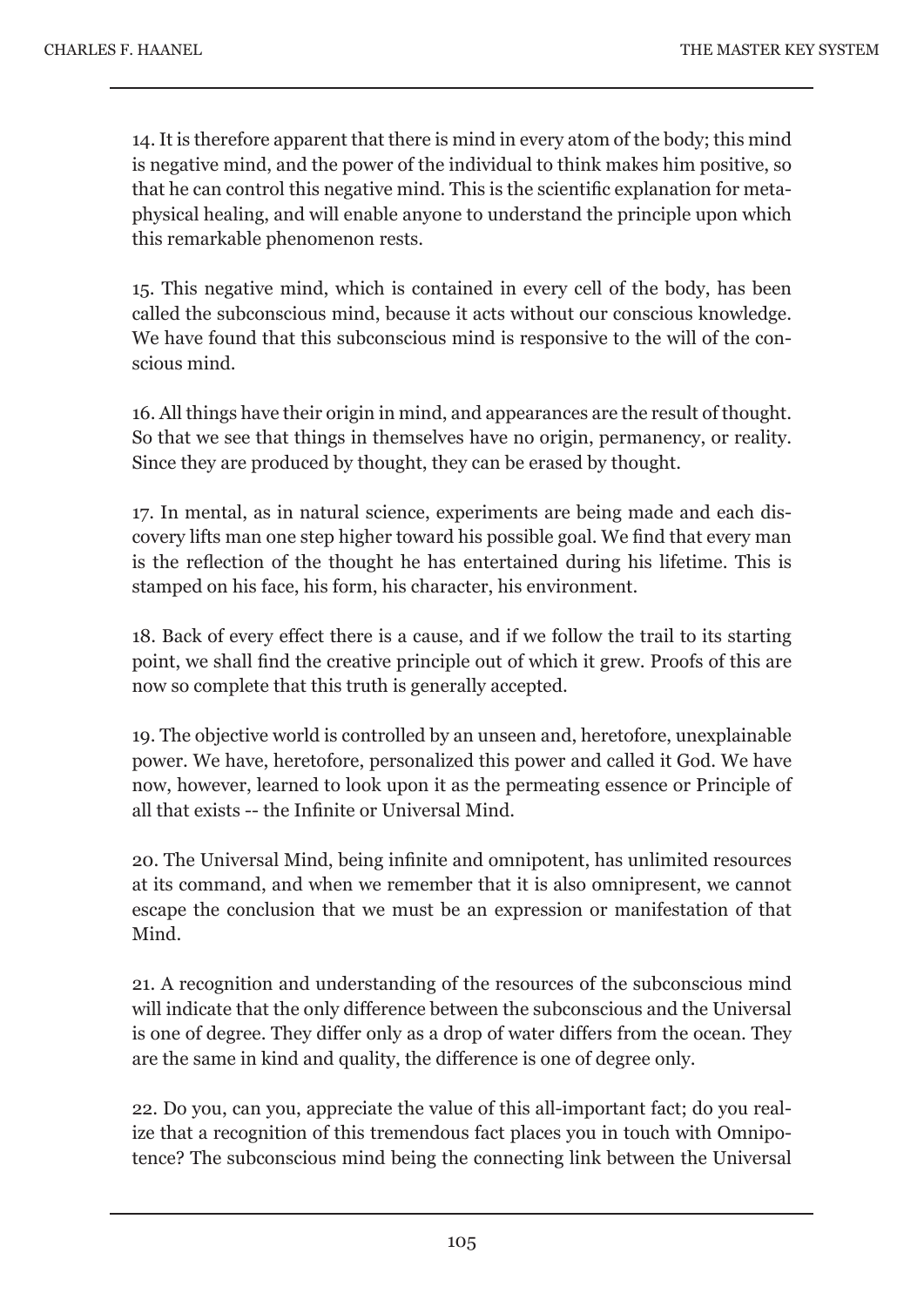Mind and the conscious mind, is it not evident that the conscious mind can consciously suggest thoughts which the subconscious mind will put into action, and as the subconscious is one with the Universal, is it not evident that no limit can be placed upon its activities?

23. A scientific understanding of this principle will explain the wonderful results which are secured through the power of prayer. The results which are secured in this way are not brought about by any special dispensations of providence, but on the contrary, they are the result of the operation of a perfectly natural law. There is, therefore, nothing either religious or mysterious about it.

24. Yet there are many who are not ready to enter into the discipline necessary to think correctly, even though it is evident that wrong thinking has brought failure.

25. Thought is the only reality; conditions are but the outward manifestations; as the thought changes, all outward or material conditions must change in order to be in harmony with their creator, which is thought.

26. But the thought must be clear cut, steady, fixed, definite, unchangeable; you cannot take one step forward and two steps backward, neither can you spend twenty or thirty years of your life building up negative conditions as the result of negative thoughts, and then expect to see them all melt away as the result of fifteen or twenty minutes of right thinking.

27. If you enter into the discipline necessary to bring about a radical change in your life, you must do so deliberately, after giving the matter careful thought and full consideration, and then you must allow nothing to interfere with your decision.

28. This discipline, this change of thought, this mental attitude will not only bring you the material things which are necessary for your highest and best welfare, but will bring health and harmonious conditions generally.

29. If you wish harmonious conditions in your life, you must develop an harmonious mental attitude.

30. Your world without will be a reflection of your world within.

31. For your exercise this week, concentrate on Harmony, and when I say concentrate, I mean all that the word implies; concentrate so deeply, so earnestly, that you will be conscious of nothing but harmony. Remember, we learn by doing.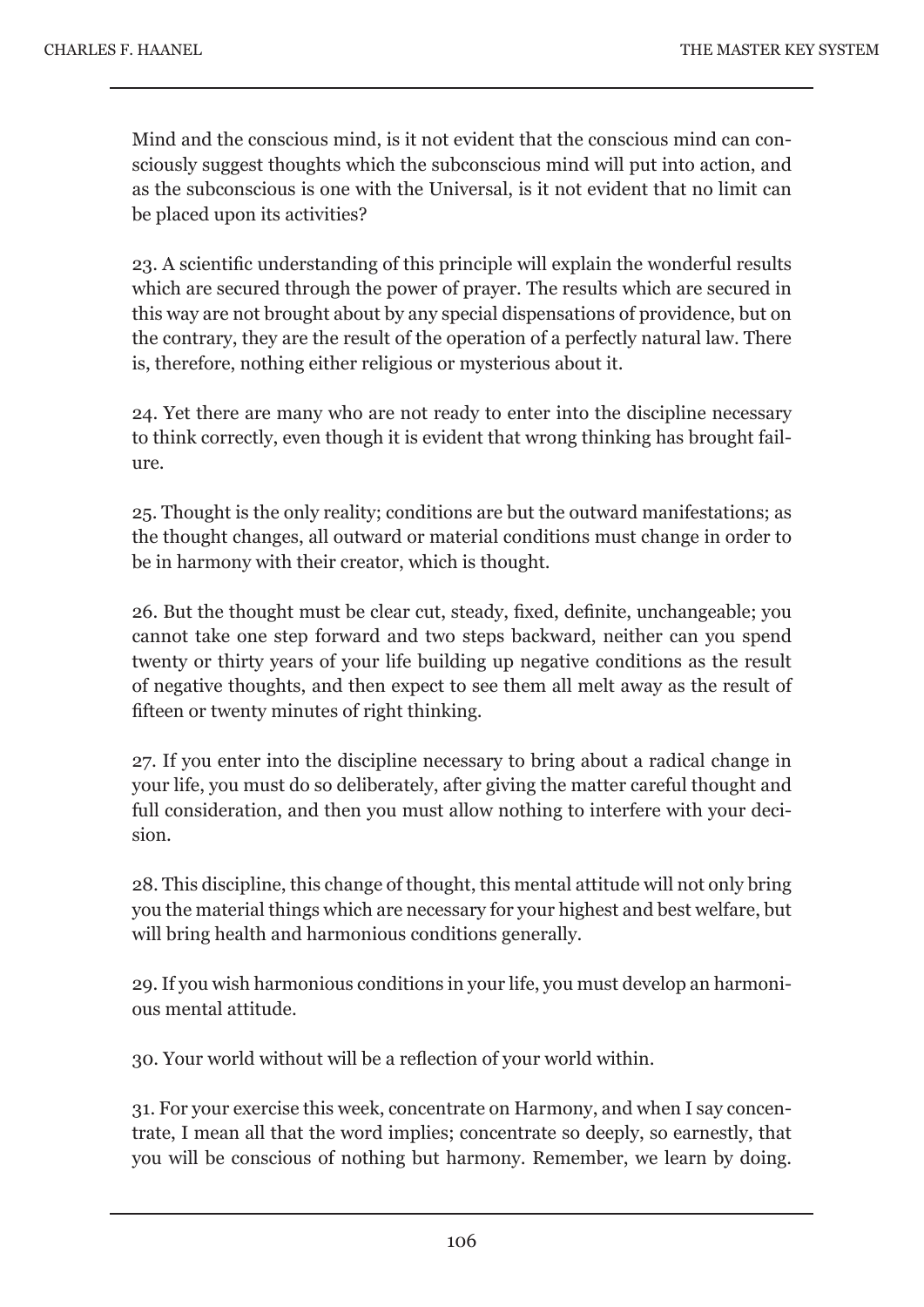Reading these lessons will get you nowhere. It is in the practical application that the value consists.

*Learn to keep the door shut, keep out of your mind and out of your world, every element that seeks admittance with no definite helpful end in view.*

#### *- George Mathew Adams*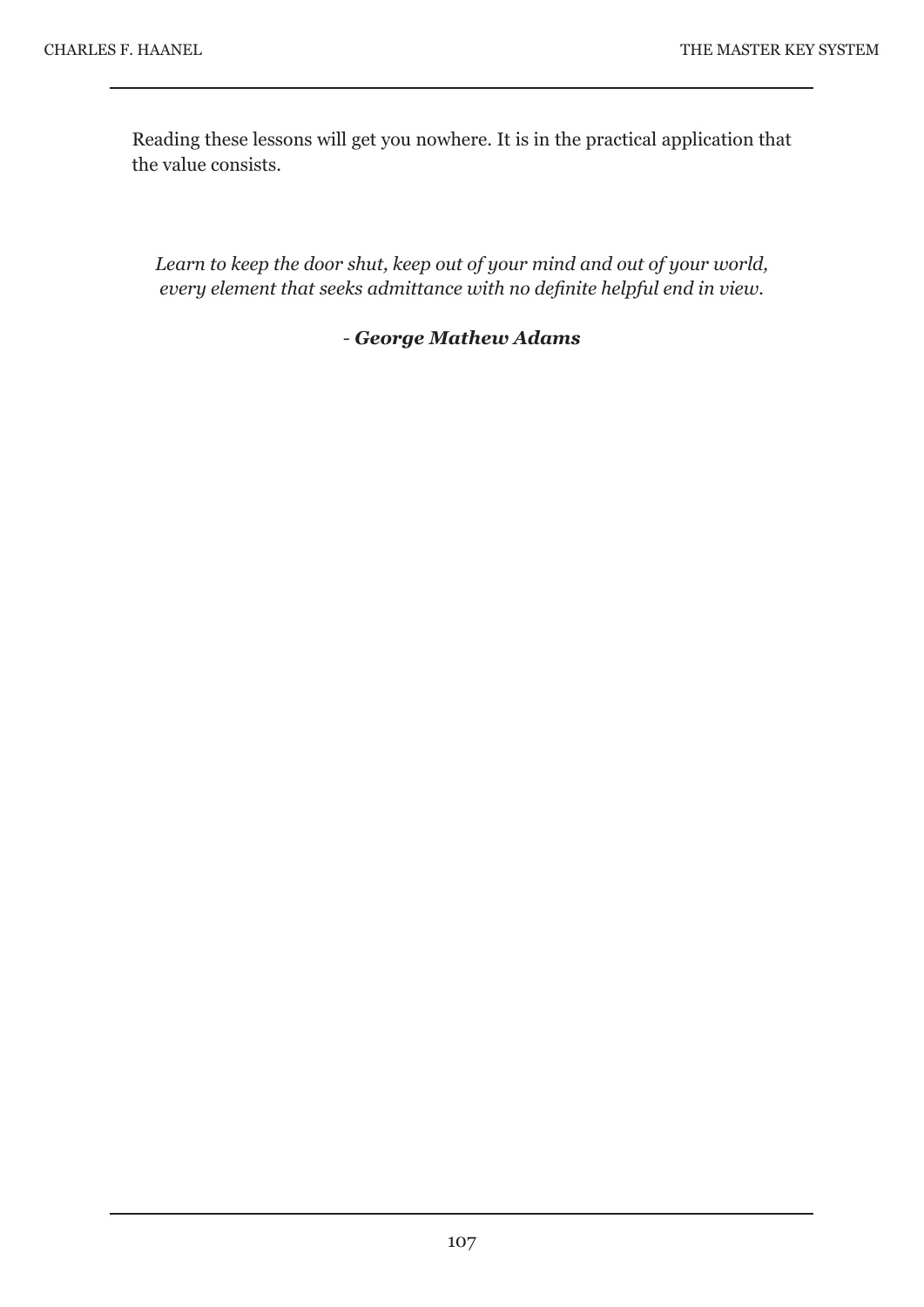### *Study Questions with Answers*

*—*

131. What is the source of all Wisdom, Power and Intelligence? *— The Universal Mind.*

132. Where do all motion, light, heat and color have their origin? *— In the Universal Energy, which is one manifestation of the Universal Mind.*

133. Where does the creative power of thought originate? *— In the Universal Mind.*

134. What is thought? *— Mind in motion.*

135. How is the Universal differentiated in form? *— The individual is the means by which the Universal produces the various combinations which result in formation of phenomena.* 

136. How is this accomplished? *— The power of the individual to think is his ability to act upon the Universal and bring it into manifestation.*

137. What is the first form which the Universal takes so far as we know? *— Electrons, which fill all space.*

138. Where do all things have their origin? *— In mind.* 

139. What is the result of a change of thought? *— A change in conditions.*

140. What is the result of a harmonious mental attitude? *— Harmonious conditions in life.*

\*\*\*

*Thought, immaterial though it may be, is the matrix that shapes the issues of life. The mind has been active in all fields during this fruitful century, but it is to science we must look for the thoughts that have shaped all thinking.*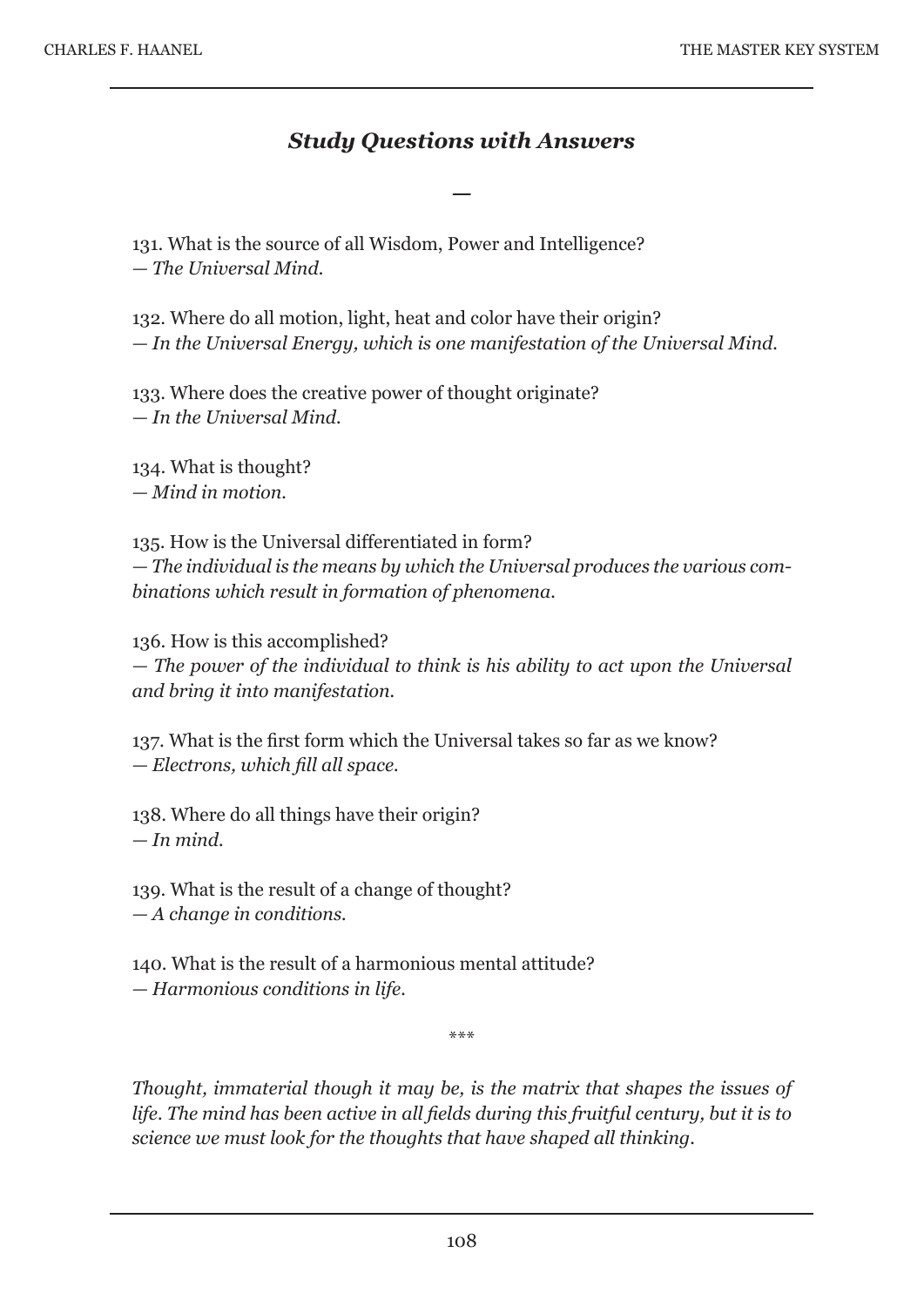## **PART FIFTEEN**

**—**

*Experiments with parasites found on plants indicate that even the lowest order of life is enabled to take advantage of natural law. This experiment was made by Jacques Loch, M.D., Ph. D., a member of the Rockefeller Institute.* 

*"In order to obtain the material, potted rose bushes are brought into a room and placed in front of a closed window. If the plants are allowed to dry out, the aphids (parasites), previously wingless, change to winged insects. After the metamorphosis, the animals leave the plants, fly to the window and then creep upward on the glass."* 

*It is evident that these tiny insects found that the plants on which they had been thriving were dead, and that they could therefore secure nothing more to eat and drink from this source. The only method by which they could save themselves from starvation was to grow temporary wings and fly, which they did.* 

*Experiments such as these indicate that Omniscience as well as Omnipotence is omnipresent and that the tiniest living thing can take advantage of it in an emergency.* 

*Part Fifteen will tell you more about the law under which we live. It will explain that these laws operate to our advantage; that all conditions and experiences that come to us are for our benefit; that we gain strength in proportion to the effort expended, and that our happiness is best attained through a conscious cooperation with natural laws.*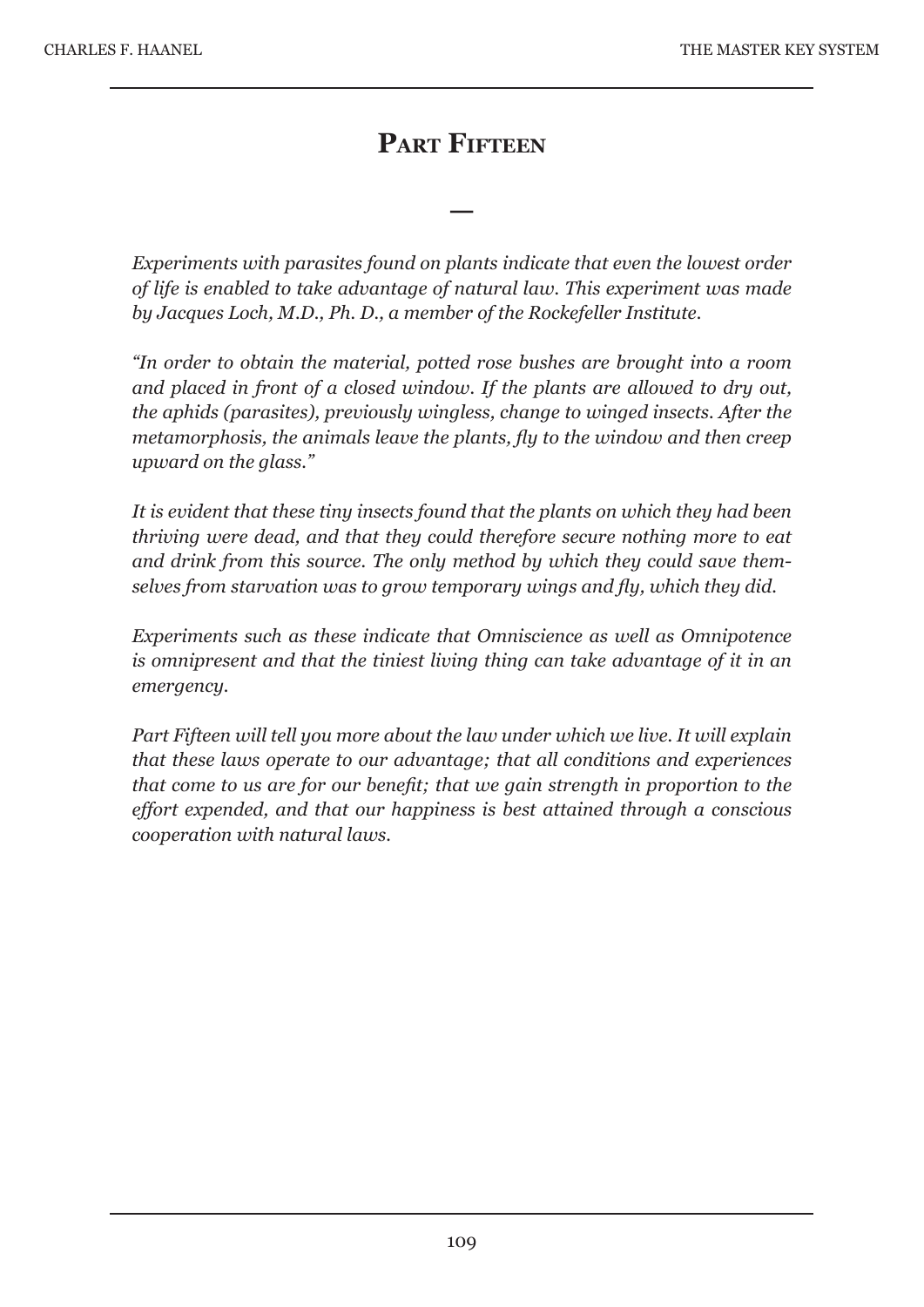### *PART FIFTEEN*

*—*

1. The laws under which we live are designed solely for our advantage. These laws are immutable and we cannot escape from their operation.

2. All the great eternal forces act in solemn silence, but it is in our power to place ourselves in harmony with them and thus express a life of comparative peace and happiness.

3. Difficulties, inharmonies, and obstacles, indicate that we are either refusing to give out what we no longer need, or refusing to accept what we require.

4. Growth is attained through an exchange of the old for the new, of the good for the better; it is a conditional or reciprocal action, for each of us is a complete thought entity and this completeness makes it possible for us to receive only as we give.

5. We cannot obtain what we lack if we tenaciously cling to what we have. We are able to consciously control our conditions as we come to sense the purpose of what we attract, and are able to extract from each experience only what we require for our further growth. Our ability to do this determines the degree of harmony or happiness we attain.

6. The ability to appropriate what we require for our growth, continually increases as we reach higher planes and broader visions, and the greater our abilities to know what we require, the more certain we shall be to discern its presence, to attract it and to absorb it. Nothing may reach us except what is necessary for our growth.

7. All conditions and experiences that come to us do so for our benefit. Difficulties and obstacles will continue to come until we absorb their wisdom and gather from them the essentials of further growth.

8. That we reap what we sow is mathematically exact. We gain permanent strength exactly to the extent of the effort required to overcome difficulties.

9. The inexorable requirements of growth demand that we exert the greatest degree of attraction for what is perfectly in accord with us. Our highest happiness will be best attained through our understanding of, and conscious cooperation with natural laws.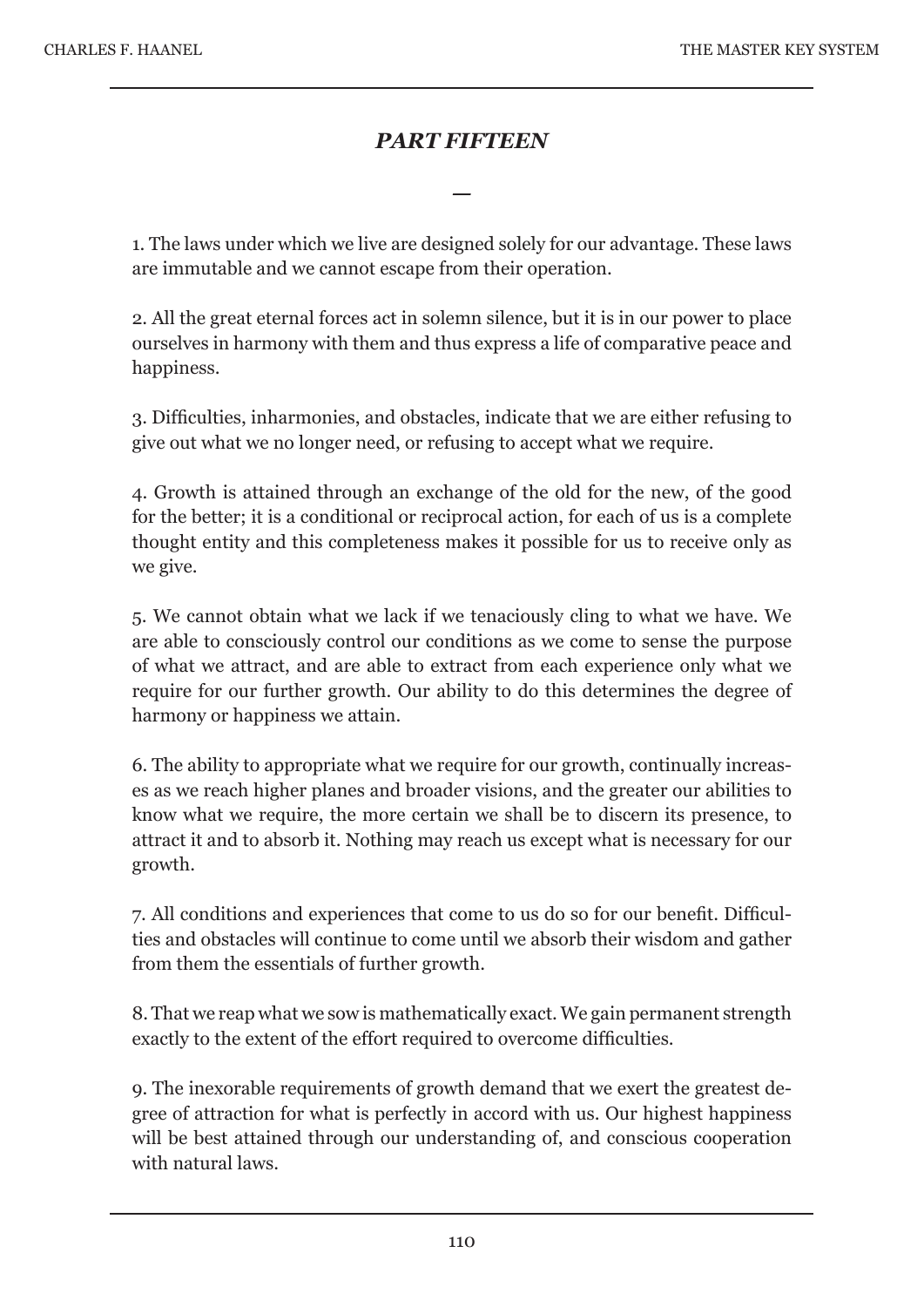10. In order to possess vitality thought must be impregnated with love. Love is a product of the emotions. It is therefore essential that the emotions be controlled and guided by the intellect and reason.

11. It is love which imparts vitality to thought and thus enables it to germinate. The law of attraction, or the law of love, for they are one and the same, will bring to it the necessary material for its growth and maturity.

12. The first form which thought will find is language, or words; this determines the importance of words; they are the first manifestation of thought -- the vessels in which thought is carried. They take hold of the ether and by setting it in motion reproduce the thought to others in the form of sound.

13. Thought may lead to action of any kind, but whatever the action, it is simply the thought attempting to express itself in visible form. It is evident, therefore, that if we wish desirable conditions, we can afford to entertain only desirable thoughts.

14. This leads to the inevitable conclusion that if we wish to express abundance in our lives, we can afford to think abundance only, and as words are only thoughts taking form, we must be especially careful to use nothing but constructive and harmonious language, which when finally crystallized into objective forms, will prove to our advantage.

15. We cannot escape from the pictures we incessantly photograph on the mind, and this photography of erroneous conceptions is exactly what is being done by the use of words, when we use any form of language which is not identified with our welfare.

16. We manifest more and more life as our thought becomes clarified and takes higher planes. This is obtained with greater facility as we use word pictures that are clearly defined, and relieved of the conceptions attached to them on lower planes of thought.

17. It is with words that we must express our thoughts, and if we are to make use of higher forms of truth, we may use only such material as has been carefully and intelligently selected with this purpose in view.

18. This wonderful power of clothing thoughts in the form of words is what differentiates man from the rest of the animal kingdom; by the use of the written word he has been enabled to look back over the centuries and see the stirring scenes by which he has come into his present inheritance.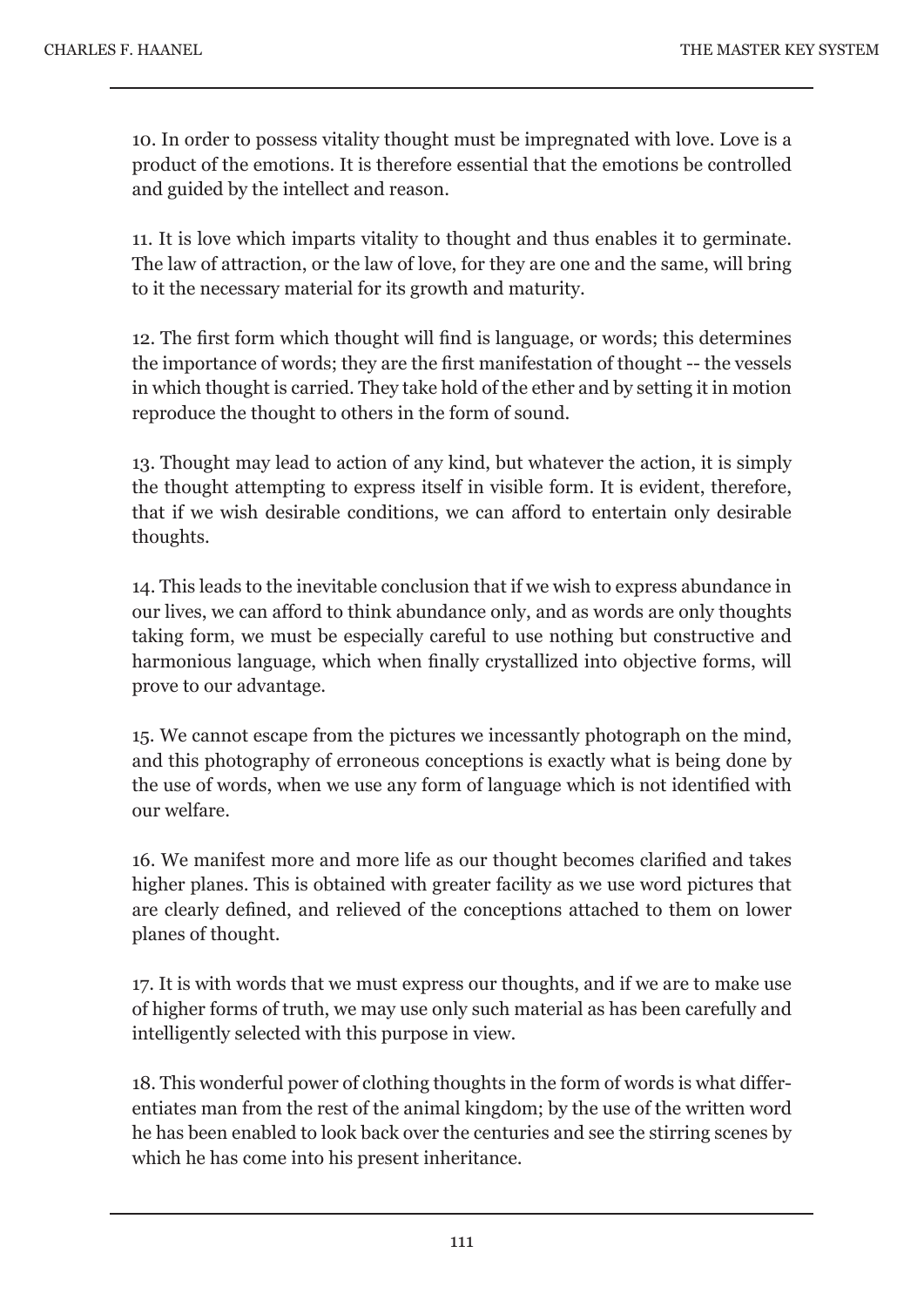19. He has been enabled to come into communion with the greatest writers and thinkers of all time, and the combined record which we possess today is therefore the expression of Universal Thought as it has been seeking to take form in the mind of Man.

20. We know that the Universal Thought has for its goal the creation of form, and we know that the individual thought is likewise forever attempting to express itself in form, and we know that the word is a thought form, and a sentence is a combination of thought forms, therefore, if we wish our ideal to be beautiful or strong, we must see that the words out of which this temple will eventually be created are exact, that they are put together carefully, because accuracy in building words and sentences is the highest form of architecture in civilization and is a passport to success.

21. Words are thoughts and are therefore an invisible and invincible power which will finally objectify themselves in the form they are given.

22. Words may become mental places that will live forever, or they may become shacks which the first breeze will carry away. They may delight the eye as well as the ear; they may contain all knowledge; in them we find the history of the past as well as the hope of the future; they are living messengers from which every human and superhuman activity is born.

23. The beauty of the word consists in the beauty of the thought; the power of the word consists in the power of the thought, and the power of the thought consists in its vitality. How shall we identify a vital thought? What are its distinguishing characteristics? It must have principle. How shall we identify principle?

24. There is a principle of Mathematics, but none of error; there is a principle of health, but none of disease; there is a principle of truth, but none of dishonesty; there is a principle of light, but none of darkness, and there is a principle of abundance, but none of poverty.

25. How shall we know that this is true? Because if we apply the principle of Mathematics correctly we shall be certain of our results. Where there is health there will be no disease. If we know the Truth we cannot be deceived by error. If we let in light there can be no darkness, and where there is abundance there can be no poverty.

26. These are self-evident facts, but the all-important truth that a thought containing principle is vital and therefore contains life and consequently takes root,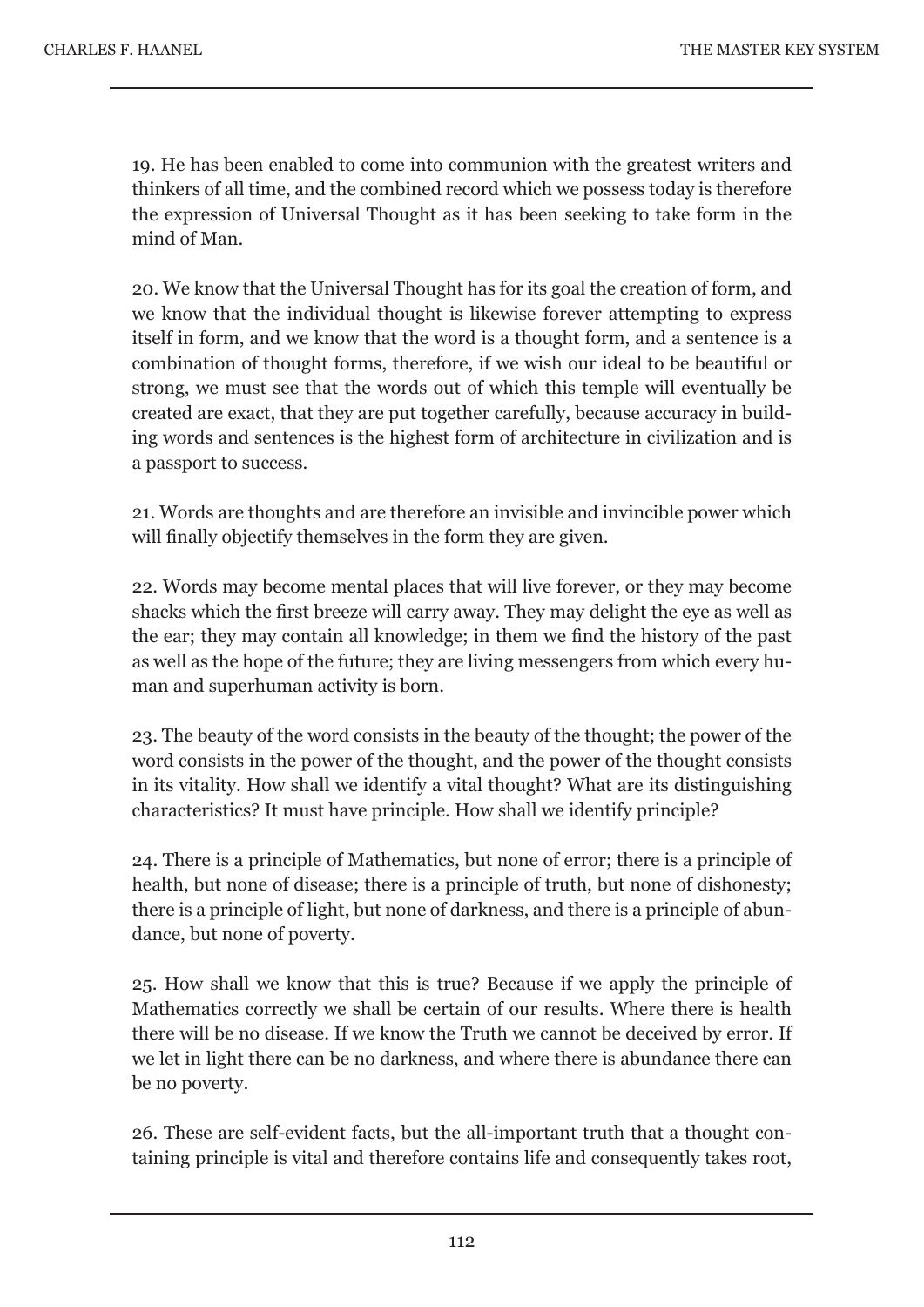and eventually but surely and certainly displaces the negative thoughts, which by their very nature can contain no vitality, is one which seems to have been overlooked.

27. But this is a fact which will enable you to destroy every manner of discord, lack and limitation.

28. There can be no question but that he who "is wise enough to understand" will readily recognize that the creative power of thought places an invincible weapon in his hands and makes him a master of destiny.

29. In the physical world there is a law of compensation which is that "the appearance of a given amount of energy anywhere means the disappearance of the same amount somewhere else," and so we find that we can get only what we give; if we pledge ourselves to a certain action we must be prepared to assume the responsibility for the development of that action. The subconscious cannot reason. It takes us at our word; we have asked for something; we are now to receive it; we have made our bed, we are now to lie in it; the die has been cast; the threads will carry out the pattern we have made.

30. For this reason Insight must be exercised so that the thought which we entertain contains no mental, moral or physical germ which we do not wish objectified in our lives.

31. Insight is a faculty of the mind whereby we are enabled to examine facts and conditions at long range, a kind of human telescope; it enables us to understand the difficulties, as well as the possibilities, in any undertaking.

32. Insight enables us to be prepared for the obstacles which we shall meet; we can therefore overcome them before they have any opportunity of causing difficulty.

33. Insight enables us to plan to advantage and turn our thought and attention in the right direction, instead of into channels which can yield no possible return.

34. Insight is therefore absolutely essential for the development of any great achievement, but with it we may enter, explore and possess any mental field.

35. Insight is a product of the world within and is developed in the Silence, by concentration.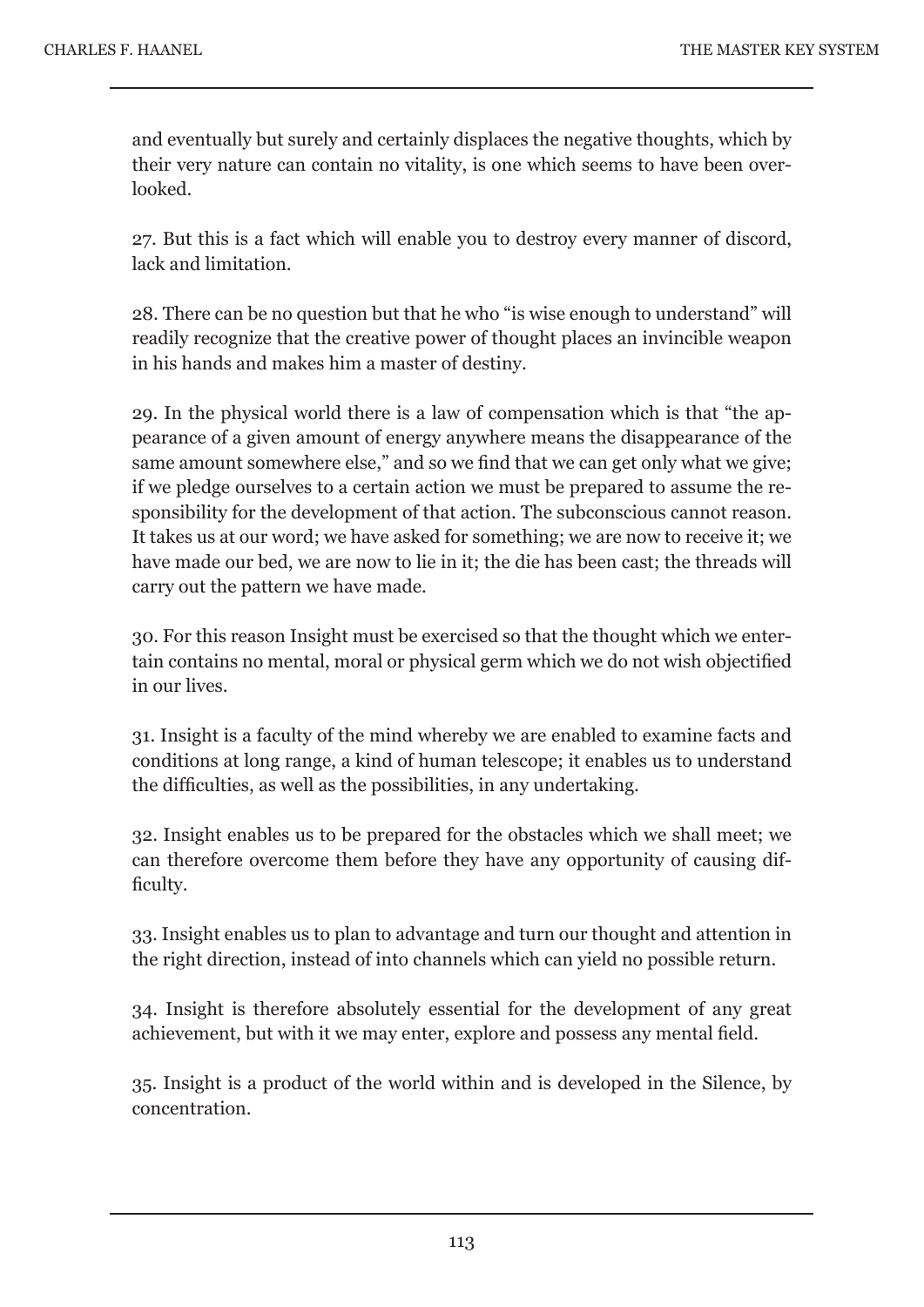36. For your exercise this week, concentrate on Insight; take your accustomed position and focus the thought on the fact that to have a knowledge of the creative power of thought does not mean to possess the art of thinking. Let the thought dwell on the fact that knowledge does not apply itself. That our actions are not governed by knowledge, but by custom, precedent and habit. That the only way we can get ourselves to apply knowledge is by a determined conscious effort. Call to mind the fact that knowledge unused passes from the mind, that the value of the information is in the application of the principle; continue this line of thought until you gain sufficient insight to formulate a definite program for applying this principle to your own particular problem.

*Think truly, and thy thoughts Shall the world's famine feed; Speak truly, and each word of thine Shall be a fruitful seed; Live truly, and thy life shall be A great and noble creed.*

#### *- Horatio Bonar*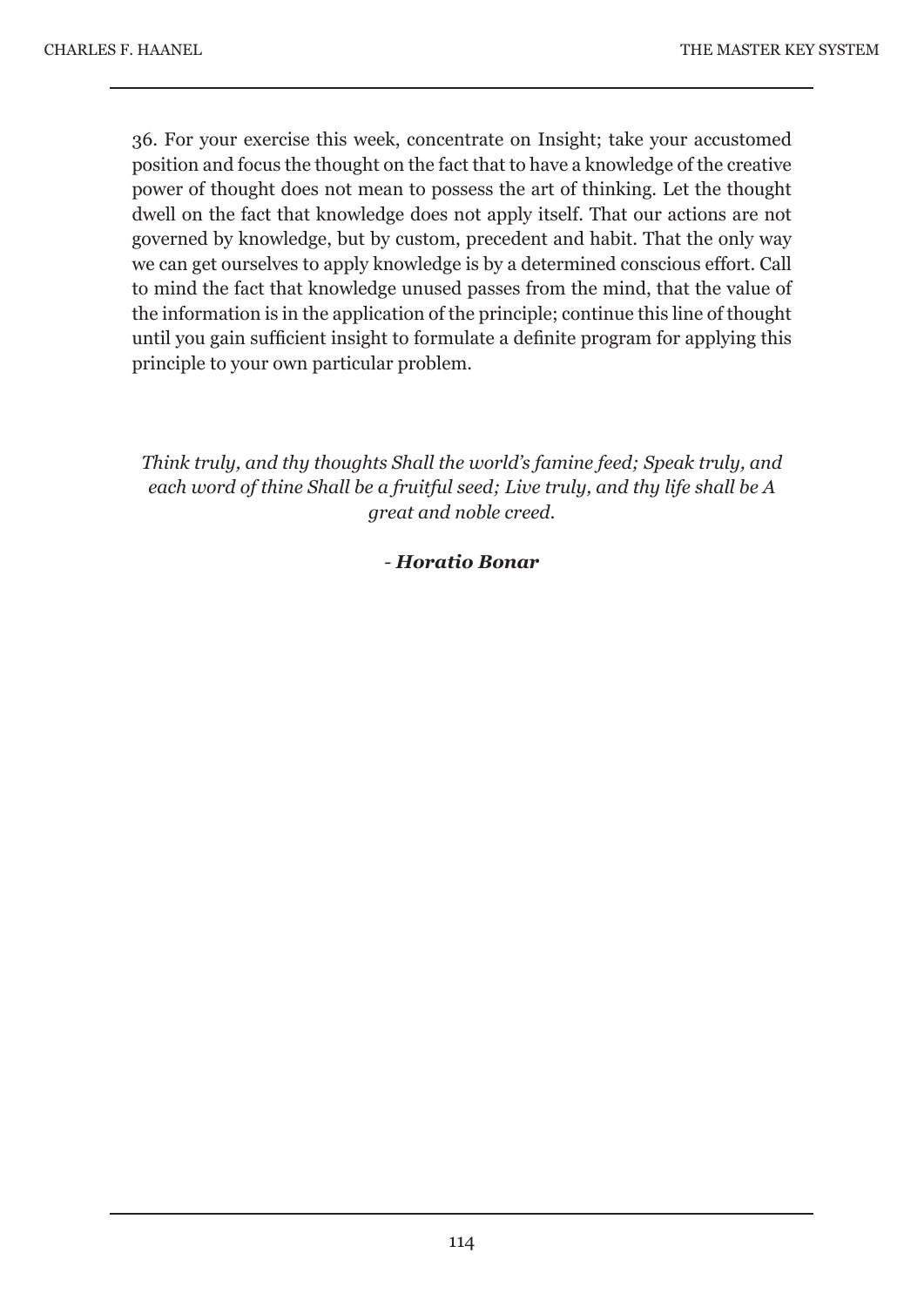### *Study Questions with Answers*

*—*

141. What determines the degree of harmony which we attain? *— Our ability to appropriate what we require for our growth from each experience.* 

142. What do difficulties and obstacles indicate? *— That they are necessary for our wisdom and spiritual growth.*

143. How may these difficulties be avoided? *— By a conscious understanding of and cooperation with Natural laws.*

144. What is the principle by which thought manifests itself in form? *— The Law of Attraction.*

145. How is the necessary material secured by which the growth, development and maturity of the idea take form?

*— The law of love, which is the creative principle of the Universe, imparts vitality to the thought, and the law of attraction brings the necessary substance by the law of growth.* 

146. How are desirable conditions secured? *— By entertaining desirable thoughts only.*

147. How are undesirable conditions brought about?

*— By thinking, discussing and visualizing conditions of lack, limitation, disease, inharmony and discord of every kind. This mental photography of erroneous conceptions is taken up by the subconscious and the law of attraction will inevitable crystallize it into objective form. That we reap what we sow is scientifically exact.* 

148. How can we overcome every kind of fear, lack, limitation, poverty and discord?

*— By substituting principle for error.*

149. How may we recognize principle?

*— By a conscious realization of the fact that Truth invariably destroys error. We do not have to laboriously shovel the darkness out; all that is necessary is to turn on the light. The same principle applies to every form of negative thought.*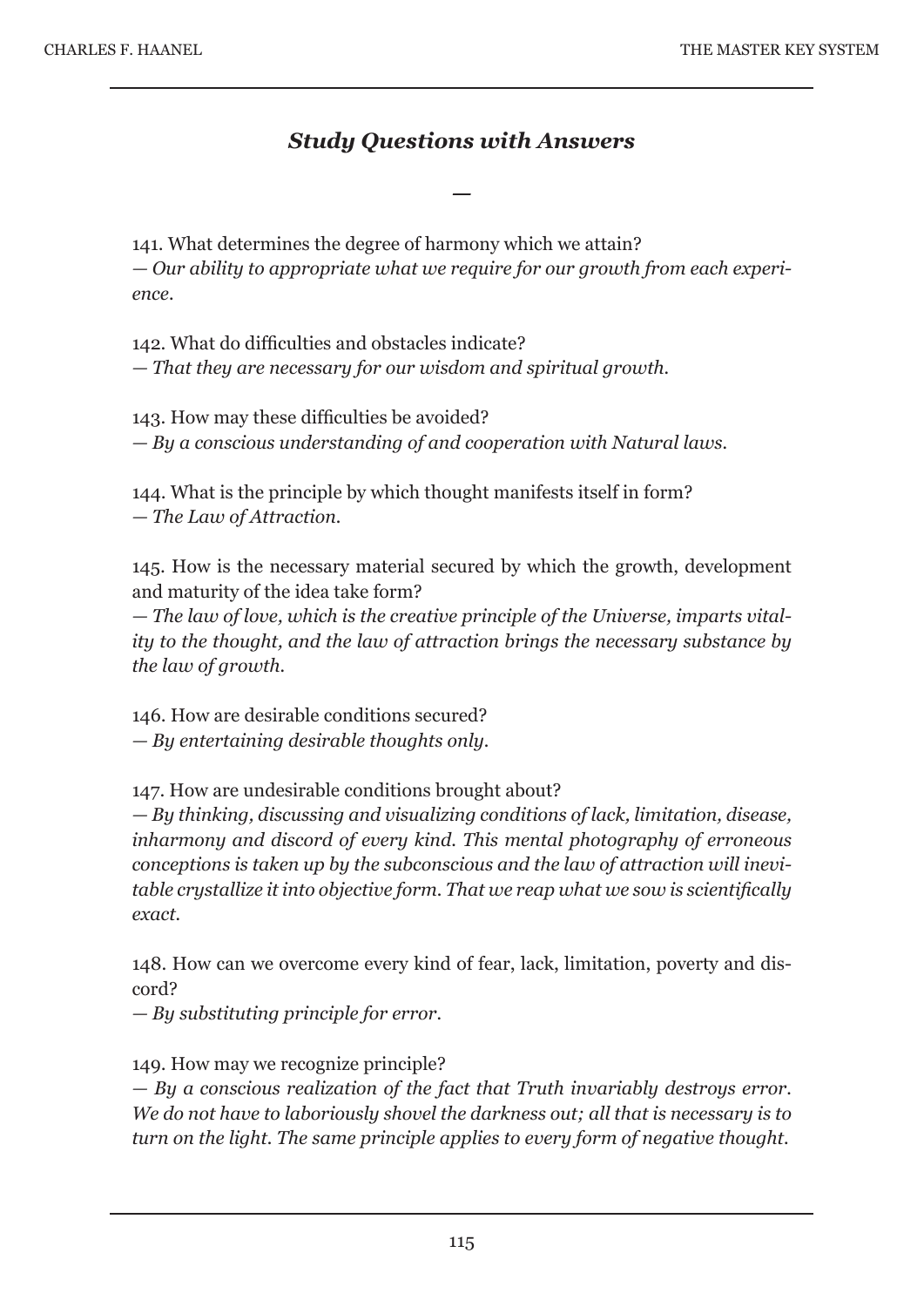150. What is the value of Insight?

*— It enables us to understand the value of making application of the knowledge which we gain. Many seem to think that knowledge will automatically apply itself, which is by no means true.* 

\*\*\*

*To every man there openeth a way, And the high soul climbs the high way, And the low soul gropes the low; And in between on the misty flats, The rest drift to and fro. But to every man there openeth A high way and a low And every man decideth The way his soul shall go.*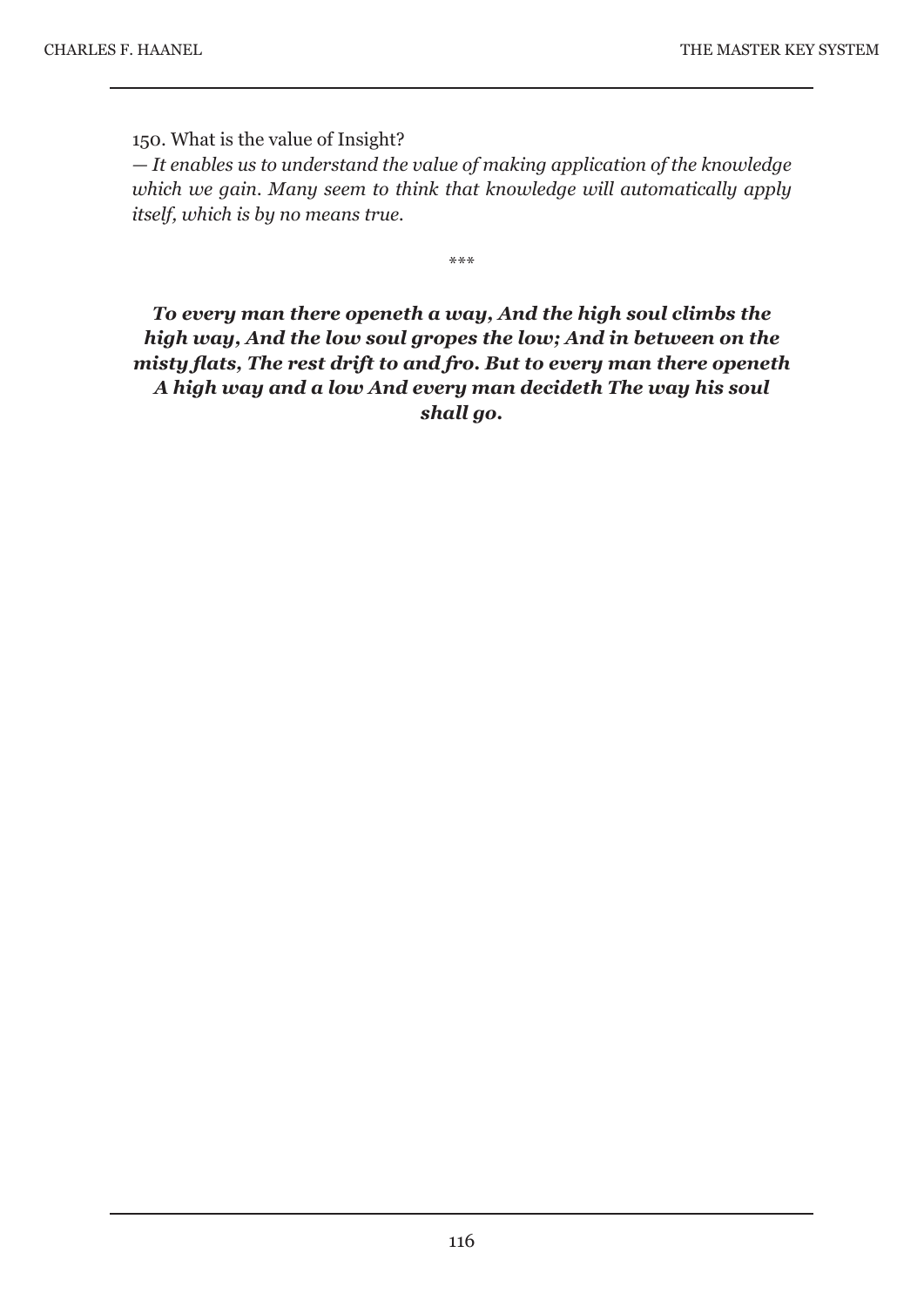# **Part Sixteen**

**—**

*The vibratory activities of the planetary Universe are governed by a law of periodicity. Everything that lives has periods of birth, growth, fruitage, and decline. These periods are governed by the Septimal Law.* 

*The Law of Sevens governs the days of the week, the phases of the moon, the harmonies of sound, light, heat, electricity, magnetism, atomic structure. It governs the life of individuals and of nations, and it dominates the activities of the commercial world.* 

*Life is growth, and growth is change, each seven years period takes us into a new cycle. The first seven years is the period of infancy. The next seven the period of childhood, representing the beginning of individual responsibility. The next seven represents the period of adolescence. The fourth period marks the attainment of full growth. The fifth period is the constructive period, when men begin to acquire property, possessions, a home and family. The next from 35 to 42, is a period of reactions and changes, and this in turn is followed by a period of reconstruction, adjustment and recuperation, so as to be ready for a new cycle of sevens, beginning with the fiftieth year.* 

*There are many who think that the world is just bout to pass out of the sixth period; that it will soon enter into the seventh period, the period of readjustment, reconstruction and harmony; the period which is frequently referred to as the Millennium.* 

*Those familiar with these cycles will not be disturbed when things seem to go wrong, but can apply the principle outlined in these lessons with the full assurance that a higher law will invariably control all other laws, and that through an understanding and conscious operation of spiritual laws, we can convert every seeming difficulty into a blessing.*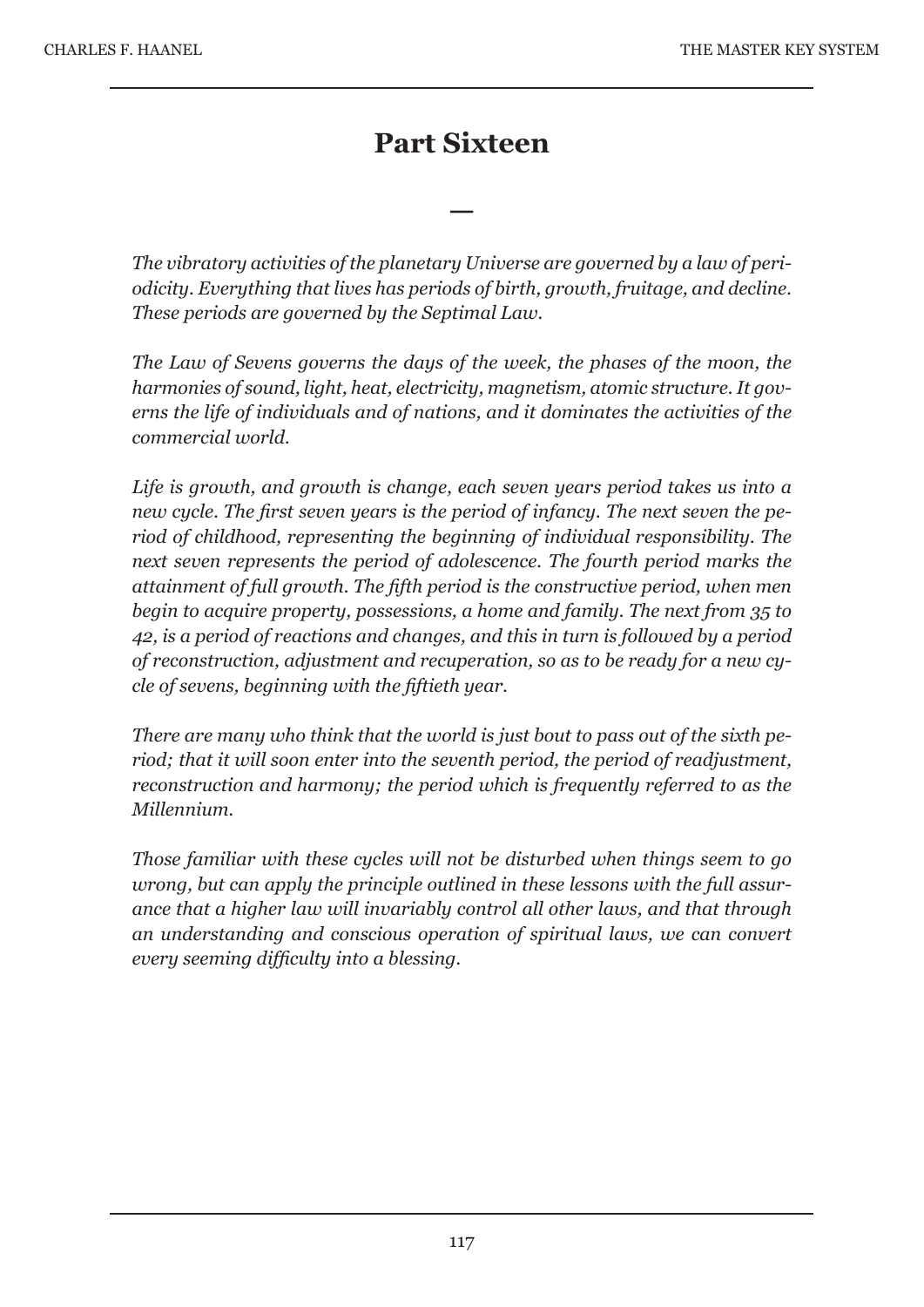### *PART SIXTEEN*

*—*

1. Wealth is a product of labor. Capital is an effect, not a cause; a servant, not a master; a means, not an end.

2. The most commonly accepted definition of wealth is that it consists of all useful and agreeable things which possess exchange value. It is this exchange value which is the predominant characteristic of wealth.

3. When we consider the small addition made by wealth to the happiness of the possessor, we find that the true value consists not in its utility but in its exchange.

4. This exchange value makes it a medium for securing the things of real value whereby our ideals may be realized.

5. Wealth should then never be desired as an end, but simply as a means of accomplishing an end. Success is contingent upon a higher ideal than the mere accumulation of riches, and he who aspires to such success must formulate an ideal for which he is willing to strive.

6. With such an ideal in mind, the ways and means can and will be provided, but the mistake must not be made of substituting the means for the end. There must be a definite fixed purpose, an ideal.

7. Prentice Mulford said: "The man of success is the man possessed of the greatest spiritual understanding and every great fortune comes of superior and truly spiritual power." Unfortunately, there are those who fail to recognize this power; they forget that Andrew Carnegie's mother had to help support the family when they came to America, that Harriman's father was a poor clergyman with a salary of only \$200 a year, that Sir Thomas Lipton started with only 25 cents. These men had no other power to depend upon, but it did not fail them.

8. The power to create depends entirely upon spiritual power; there are three steps, idealization, visualization and materialization. Every captain of industry depends upon this power exclusively. In an article in Everybody's Magazine, Henry M. Flagler, the Standard Oil multi-millionaire, admitted that the secret of his success was his power to see a thing in its completeness. The following conversation with the reporter shows his power of idealization, concentration and visualization, all spiritual powers: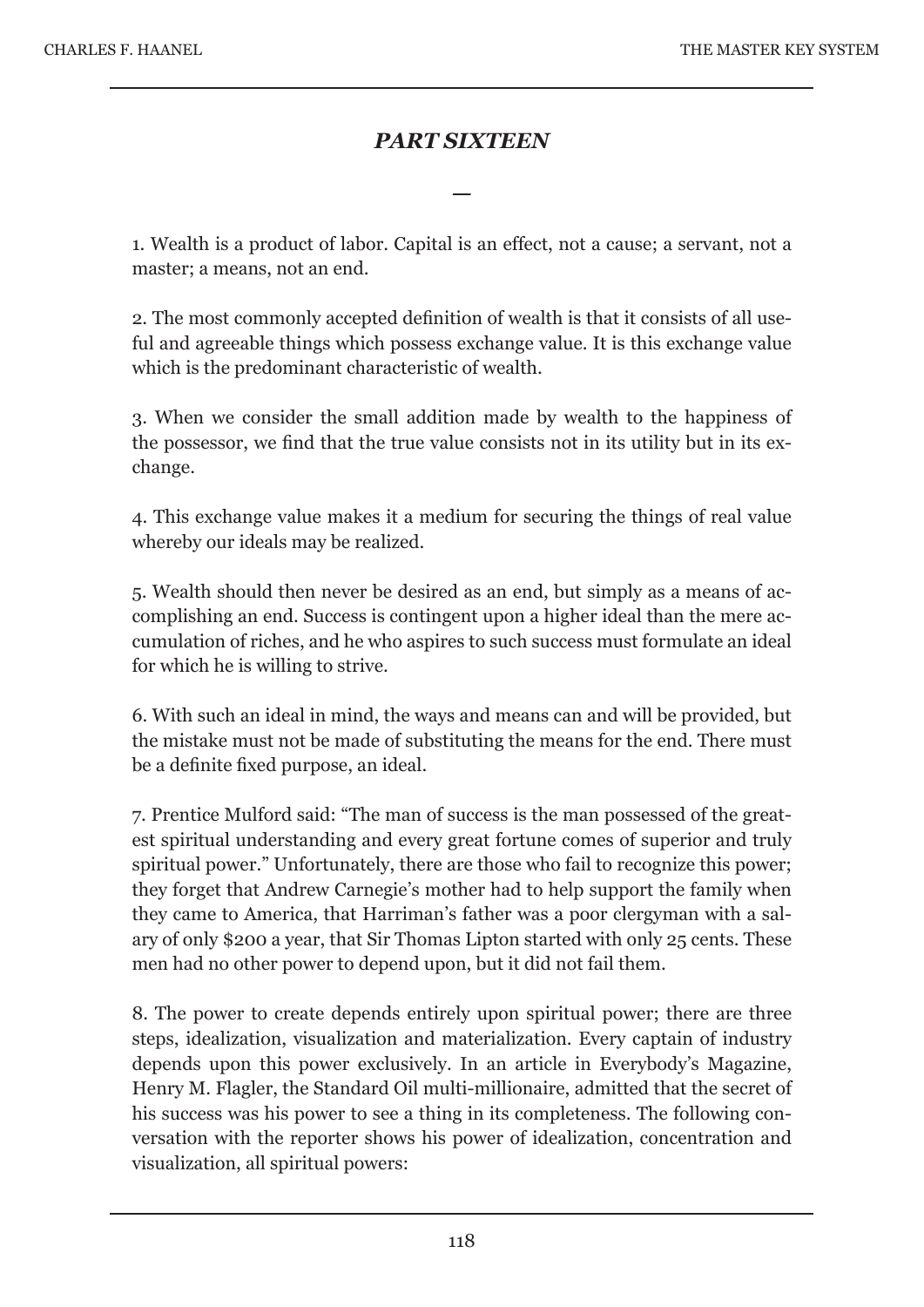9. "Did you actually vision to yourself the whole thing? I mean, did you, or could you, really close your eyes and see the tracks? And the trains running? And hear the whistles blowing? Did you go as far as that?" "Yes." "How clearly?" "Very clearly."

10. Here we have a vision of the law, we see "cause and effect", we see that thought necessarily precedes and determines action. If we are wise, we shall come into a realization of the tremendous fact that no arbitrary condition can exist for a moment, and that human experience is the result of an orderly and harmonious sequence.

11. The successful businessman is more often than not an idealist and is every striving for higher and higher standards. The subtle forces of thought as they crystallize in our daily moods is what constitutes life.

12. Thought is the plastic material with which we build images of our growing conception of life. Use determines its existence. As in all other things our ability to recognize it and use it properly is the necessary condition for attainment.

13. Premature wealth is but the forerunner of humiliation and disaster, because we cannot permanently retain anything which we do not merit or which we have not earned.

14. The conditions with which we meet in the world without, correspond to the conditions which we find in the world within. This is brought about by the law of attraction. How then shall we determine what is to enter into the world within?

15. Whatever enters the mind through the senses or the objective mind will impress the mind and result in a mental image which will become a pattern for the creative energies. These experiences are largely the result of environment, chance, past thinking and other forms of negative thought, and must be subjected to careful analysis before being entertained. On the other hand, we can form our own mental images, through our own interior processes of thought regardless of the thoughts of others, regardless of exterior conditions, regardless of environment of every kind, and it is by the exercise of this power that we can control our own destiny, body, mind and soul.

16. It is by the exercise of this power that we take our fate out of the hands of chance, and consciously make for ourselves the experiences which we desire, because when we consciously realize a condition, that condition will eventually manifest in our lives; it is therefore evident that in the last analysis thinking is the one great cause in life.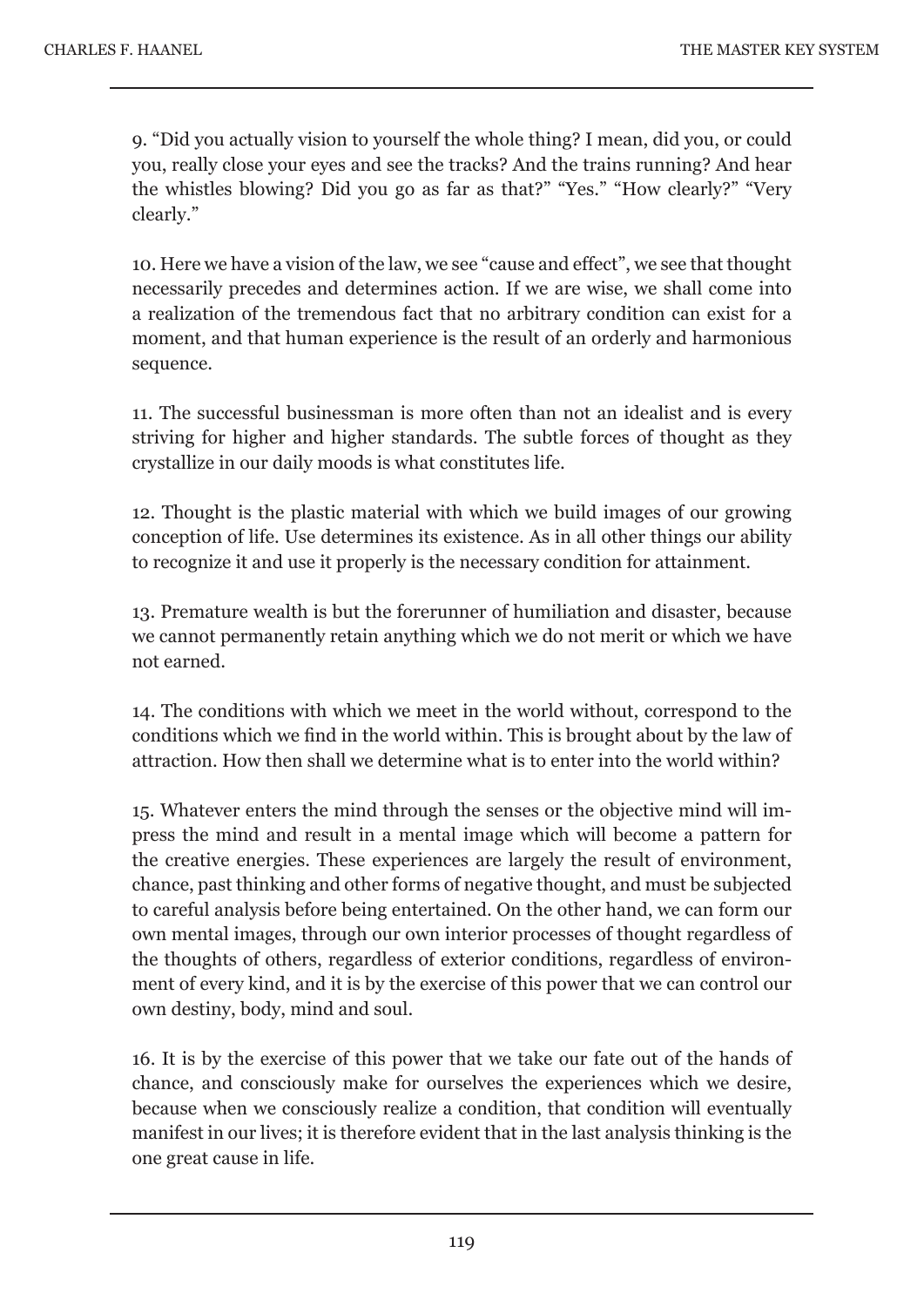17. Therefore, to control thought is to control circumstances, conditions, environment, and destiny.

18. How then are we to control thought; what is the process? To think is to create a thought, but the result of the thought will depend upon its form, its quality and its vitality.

19. The form will depend upon the mental images from which it emanates; this will depend upon the depth of the impression, the predominance of the idea, the clarity of the vision, the boldness of the image.

20. The quality depends upon its substance, and this depends upon the material of which the mind is composed; if this material has been woven from thoughts of vigor, strength, courage, determination, the thought will possess these qualities.

21. And finally, the vitality depends upon the feeling with which the thought is impregnated. If the thought is constructive, it will possess vitality; it will have life, it will grow, develop, expand, it will be creative; it will attract to itself everything necessary for its complete development.

22. If the thought is destructive, it will have within itself the germ of its own dissolution; it will die, but in the process of dying, it will bring sickness, disease, and every other form of discord.

23. This we call evil, and when we bring it upon ourselves, some of us are disposed to attribute our difficulties to a Supreme Being, but this supreme being is simply Mind in equilibrium.

24. It is neither good nor bad, it simply is.

25. Our ability to differentiate it into form is our ability to manifest good or evil.

26. Good and evil therefore are not entities, they are simply words which we use to indicate the result of our actions, and these actions are in turn predetermined by the character of our thought.

27. If our thought is constructive and harmonious we manifest good; if it is destructive and discordant we manifest evil.

28. If you desire to visualize a different environment, the process is simply to hold the ideal in mind, until your vision has been made real; give no thought to persons, places or things; these have no place in the absolute; the environment you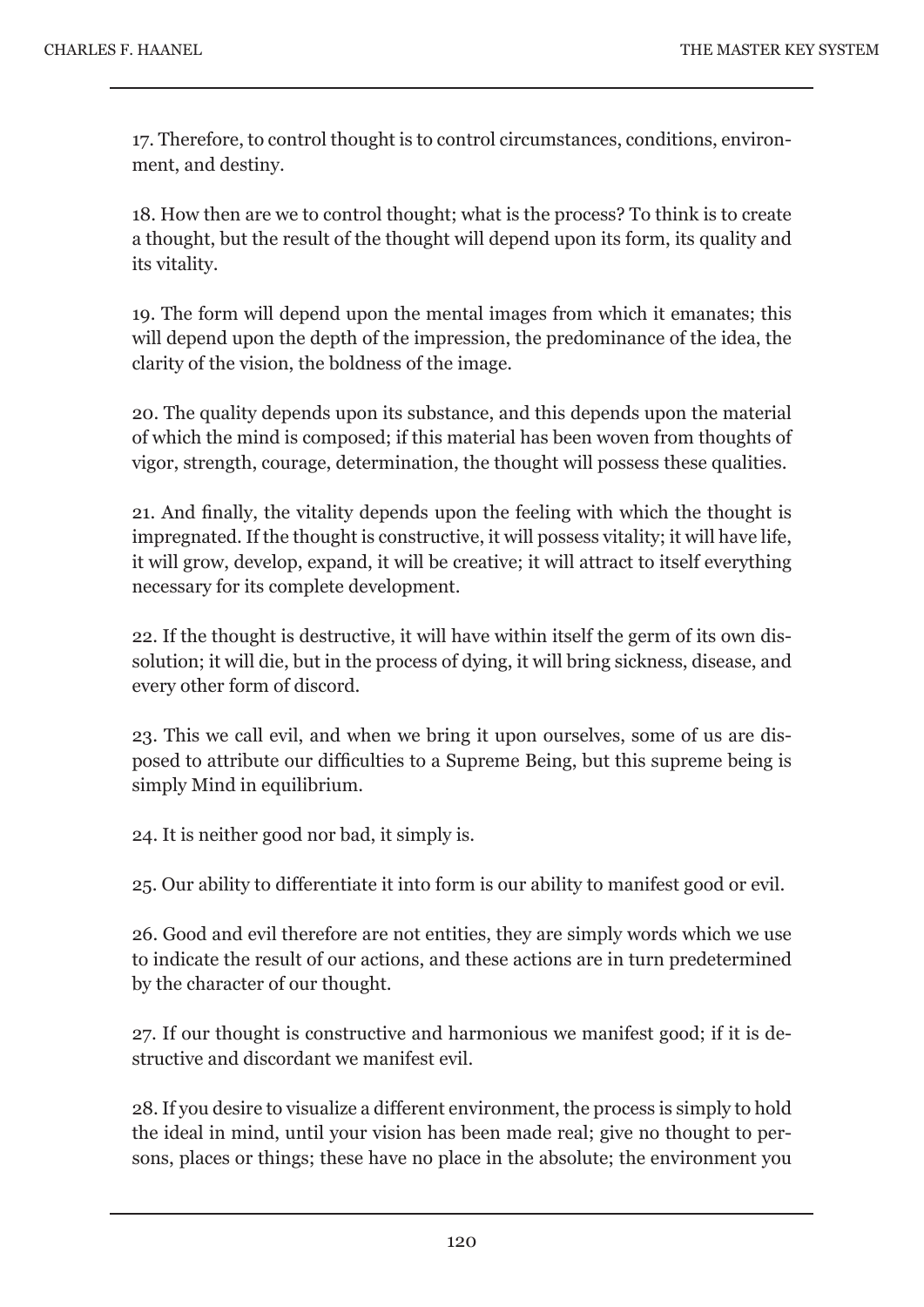desire will contain everything necessary; the right persons, and the right things will come at the right time and in the right place.

29. It is sometimes not plain how character, ability, attainment, achievement, environment and destiny can be controlled through the power of visualization, but this is an exact scientific fact.

30. You will readily see that what we think determines the quality of mind, and that the quality of mind in turn determines our ability and mental capacity, and you can readily understand that the improvement in our ability will naturally be followed by increase in attainment and a greater control of circumstances.

31. It will thus be seen that Natural laws work in a perfectly natural and harmonious manner; everything seems to "just happen." If you want any evidence of this fact simply compare results of your efforts in your own life, when your actions were prompted by high ideals and when you had selfish or ulterior motives in mind. You will need no further evidence.

32. If you wish to bring about the realization of any desire, form a mental picture of success in your mind, by consciously visualizing your desire; in this way you will be compelling success, you will be externalizing it in your life by scientific methods.

33. We can only see what already exists in the objective world, but what we visualize, already exists in the spiritual world, and this visualization is a substantial token of what will one day appear in the objective world, if we are faithful to our ideal. The reason for this is not difficult; visualization is a form of imagination; this process of thinking forms impressions on the mind, and these impressions in turn form concepts and ideals, and they in turn are the plans from which the Master architect will weave the future.

34. The psychologists have come to the conclusion that there is but one sense, the sense of feeling, and that all other senses are but modifications of this one sense; this being true, we know why feeling is the very fountain head of power, why the emotions so easily overcome the intellect, and why we must put feeling into our thought, if we wish results. Thought and feeling is the irresistible combination.

35. Visualization must, of course, be directed by the will; we are to visualize exactly what we want; we must be careful not to let the imagination run riot. Imagination is a good servant but a poor master, and unless it is controlled it may easily lead us into all kinds of speculations and conclusions which have no basis or foundation of fact whatever. Every kind of plausible opinion is liable to be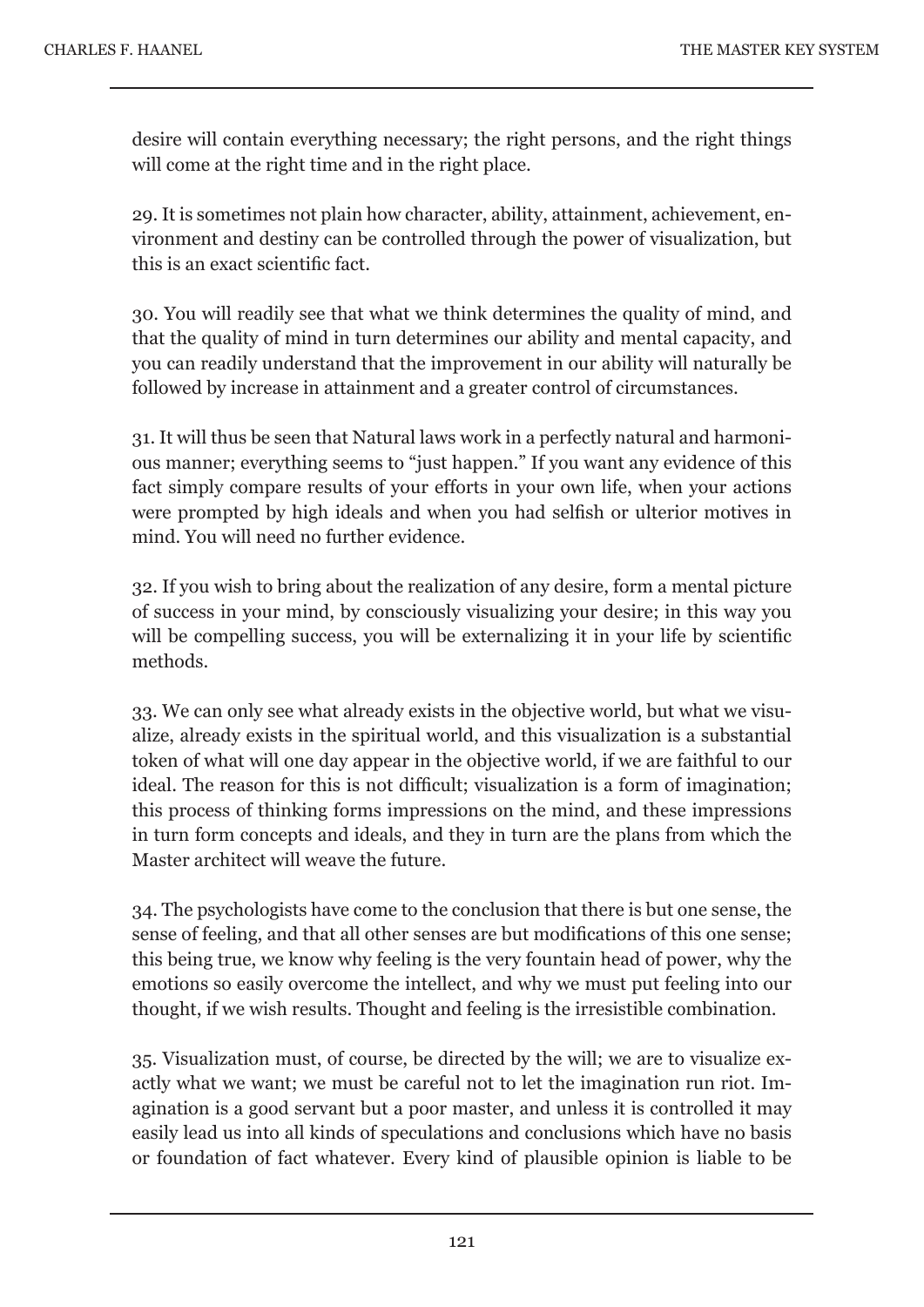accepted without any analytical examination and the inevitable result is mental chaos.

36. We must therefore construct only such mental images as are known to be scientifically true. Subject every idea to a searching analysis and accept nothing which is not scientifically exact. When you do this you will attempt nothing but what you know you can carry out and success will crown your efforts; this is what businessmen call far-sightedness; it is much the same as insight, and is one of the great secrets of success in all important undertakings.

37. For your exercise this week, try to bring yourself to a realization of the important fact that harmony and happiness are states of consciousness and do not depend upon the possession of things. That things are effects and come as a consequence of correct mental states. So that if we desire material possession of any kind our chief concern should be to acquire the mental attitude which will bring about the result desired. This mental attitude is brought about by a realization of our spiritual nature and our unity with the Universal Mind which is the substance of all things. This realization will bring about everything which is necessary for our complete enjoyment. This is scientific or correct thinking. When we succeed in bringing about this mental attitude it is comparatively easy to realize our desire as an already accomplished fact; when we can do this we shall have found the "Truth" which makes us "free" from every lack or limitation of any kind.

*A man might frame and let loose a star, to roll in its orbit, and yet not have done so memorable a thing before God as he who lets a golden-orbed thought to roll through the generations of time.*

*- H. W. Beecher*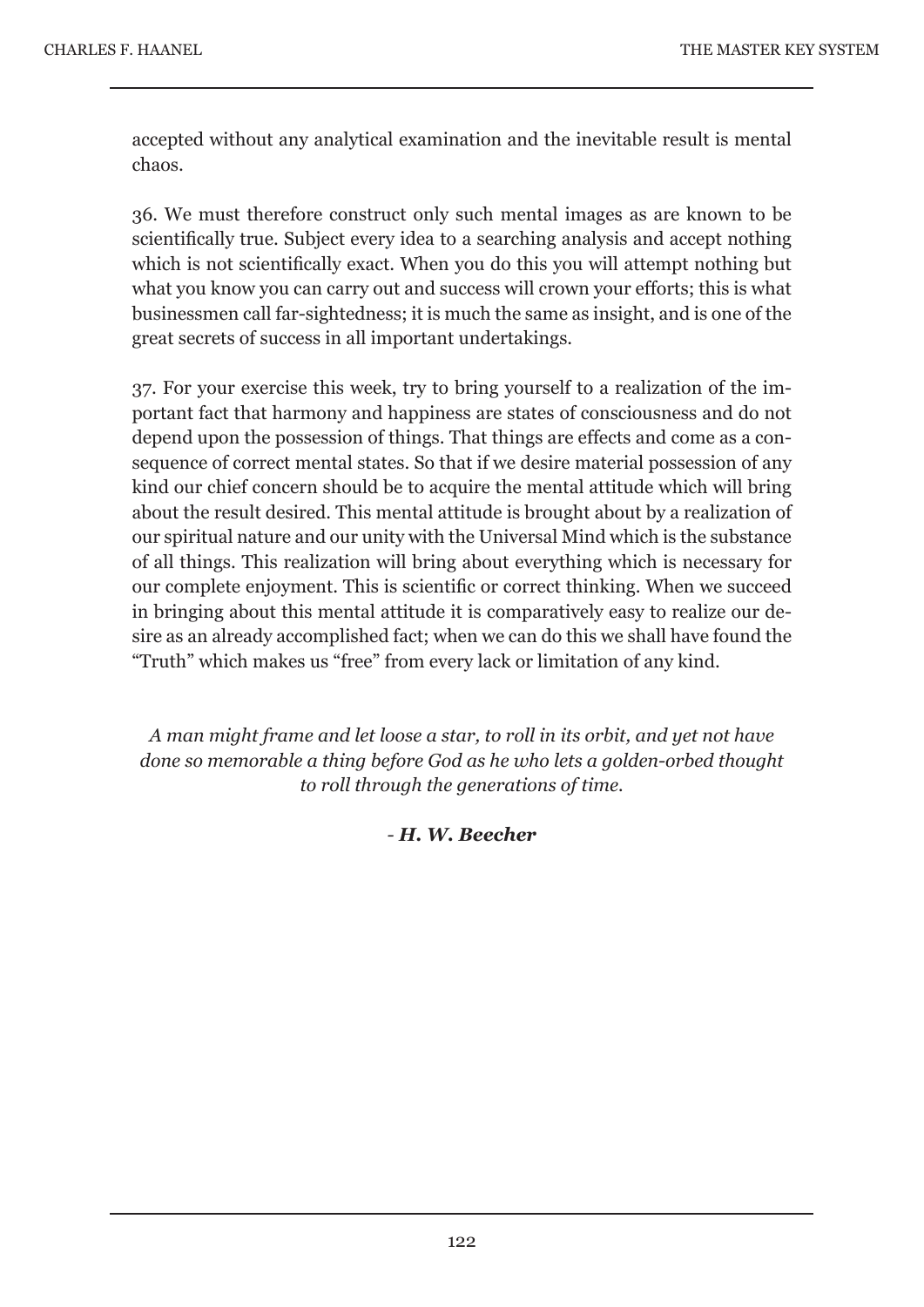### *Study Questions with Answers*

*—*

151. Upon what does wealth depend? *— Upon an understanding of the creative nature of thought.*

152. Upon what does its true value consist? *— Upon its exchange value.*

153. Upon what does success depend? *— Upon spiritual power.* 

154. Upon what does this power depend? *— Upon use; use determines its existence.*

155. How may we take our fate out of the hands of chance? *— By consciously realizing the conditions which we desire to see manifested in our lives.*

156. What then is the great business of life? *— Thinking.*

#### 157. Why is this so?

*— Because thought is spiritual and therefore creative. To consciously control thought is therefore to control circumstances, conditions, environment and destiny.*

158. What is the source of all evil? *— Destructive thinking.*

159. What is the source of all good? *— Scientific correct thinking.*

160. What is scientific thinking?

*— A recognition of the creative nature of spiritual energy and our ability to control it.*

\*\*\*

#### *The greatest events of an age are its best thoughts. It is the nature of thought to find its way into action. - Bovee*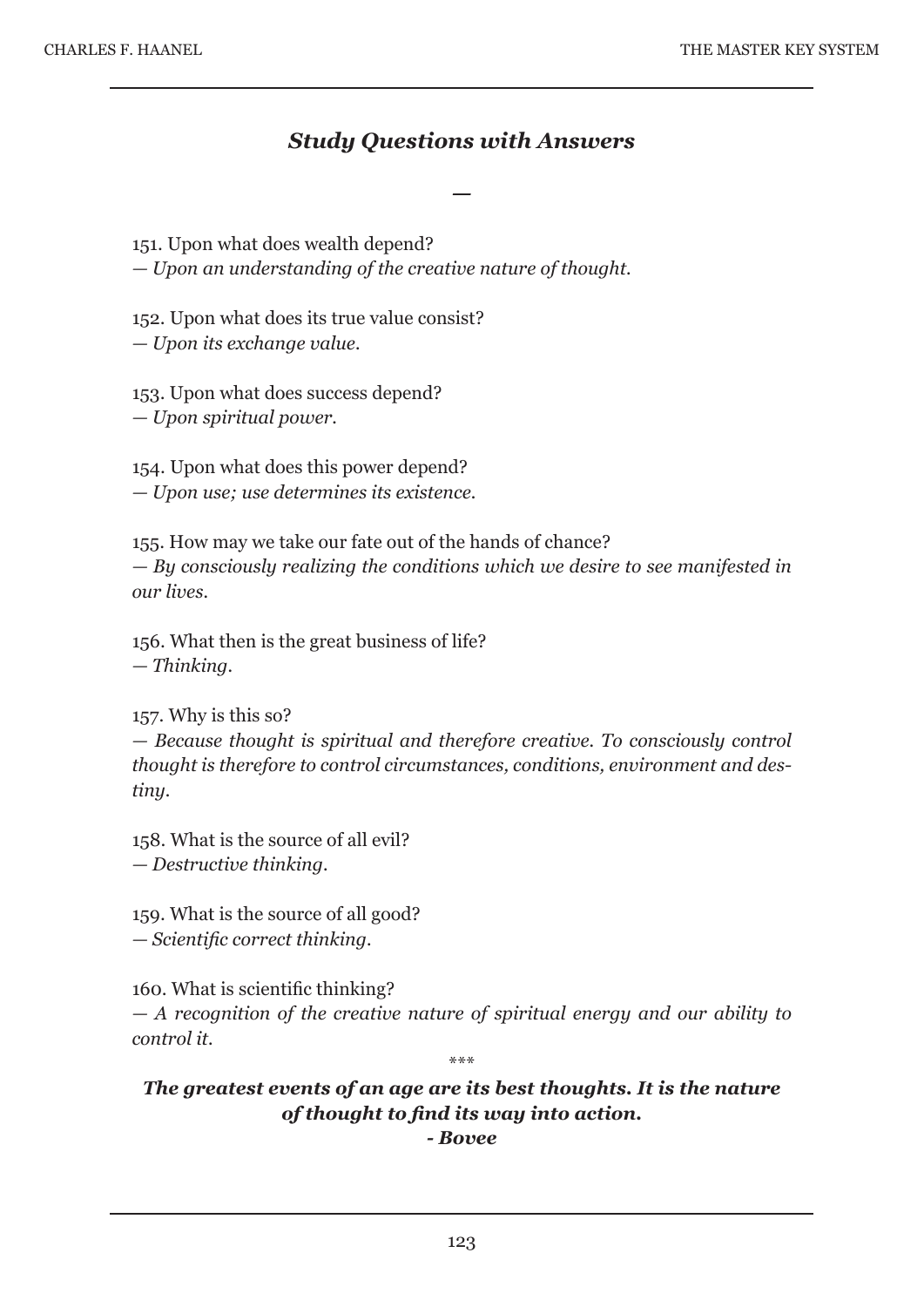## **PART SEVENTEEN**

*The kind of Deity which a man, consciously or unconsciously, worships, indicates the intellectual status of the worshipper.* 

**—**

*Ask the Indian of God, and he will describe to you a powerful chieftain of a glo*rious tribe. Ask the Pagan of God, and he will tell you of a God of fire, a God of *water, a god of this, that, and the other.* 

*Ask the Israelite of God, and he will tell you of the God of Moses, who conceived it expedient to rule by coercive measures; hence, the Ten Commandments. Or of Joshua, who led the Israelites into battle, confiscated property, murdered the prisoners, and laid waste to cities.* 

*The so-called heathen made "graven images" of their Gods, whom they were accustomed to worship, but among the most intelligent, at least, these images were but the visible fulcrums with which they were enabled to mentally concentrate on the qualities which they desired to externalize in their lives.* 

*We of the twentieth century worship a God of Love in theory, but in practice we make for ourselves "graven images" of "Wealth," "Power," "Fashion," "Custom" and "Conventionality." We "fall down" before them and worship them. We concentrate on them and they are thereby externalized in our lives.* 

*The student who masters the contents of Part Seventeen will not mistake the symbols for the reality; he will be interested in causes, rather than effects. He will concentrate on the realities of life, and will then not be disappointed in the results.*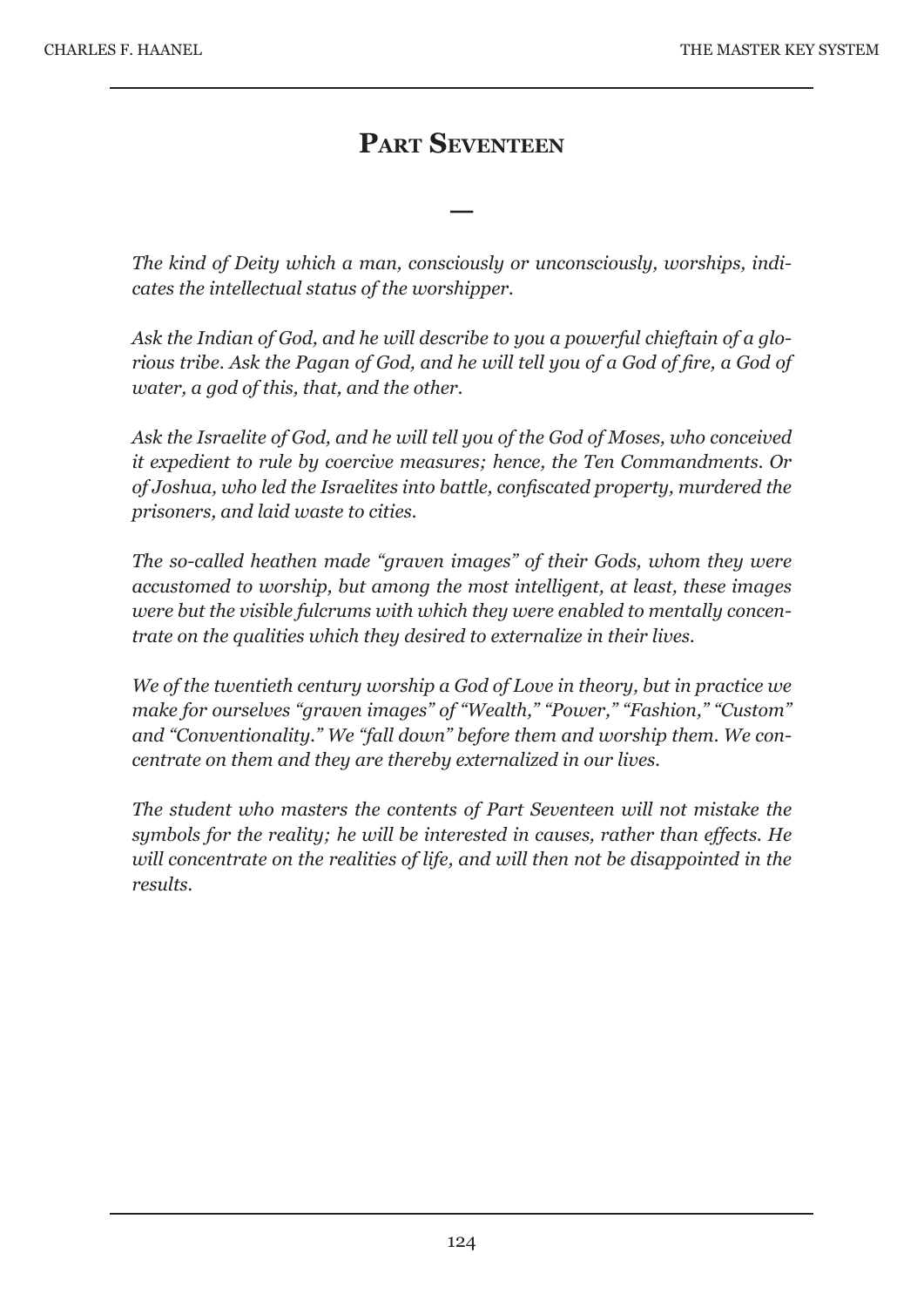### *PART SEVENTEEN*

*—*

1. We are told that Man has "dominion over all things"; this dominion is established through Mind. Thought is the activity which controls every principle beneath it. The highest principle by reason of its superior essence and qualities necessarily determines the circumstances, aspects and relation of everything with which it comes in contact.

2. The vibrations of mental forces are the finest and consequently the most powerful in existence. To those who perceive the nature and transcendency of mental force, all physical power sinks into insignificance.

3. We are accustomed to look upon the Universe with a lens of five senses, and from these experiences our anthropomorphic conceptions originate, but true conceptions are only secured by spiritual insight. This insight requires a quickening of the vibrations of the Mind, and is only secured when the mind is continuously concentrated in a given direction.

4. Continuous concentration means an even, unbroken flow of thought and is the result of patient, persistent, persevering and well-regulated system.

5. Great discoveries are the result of long-continued investigation. The science of mathematics requires years of concentrated effort to master it, and the greatest science -- that of the Mind -- is revealed only through concentrated effort.

6. Concentration is much misunderstood; there seems to be an idea of effort or activity associated with it, when just the contrary is necessary. The greatness of an actor lies in the fact that he forgets himself in the portrayal of his character, becoming so identified with it, that the audience is swayed by the realism of the performance. This will give you a good idea of true concentration; you should be so interested in your thought, so engrossed in your subject, as to be conscious of nothing else. Such concentration leads to intuitive perception and immediate insight into the nature of the object concentrated upon.

7. All knowledge is the result of concentration of this kind; it is thus that the secrets of Heaven and Earth have been wrested; it is thus that the mind becomes a magnet and the desire to know draws the knowledge, irresistibly attracts it, makes it your own.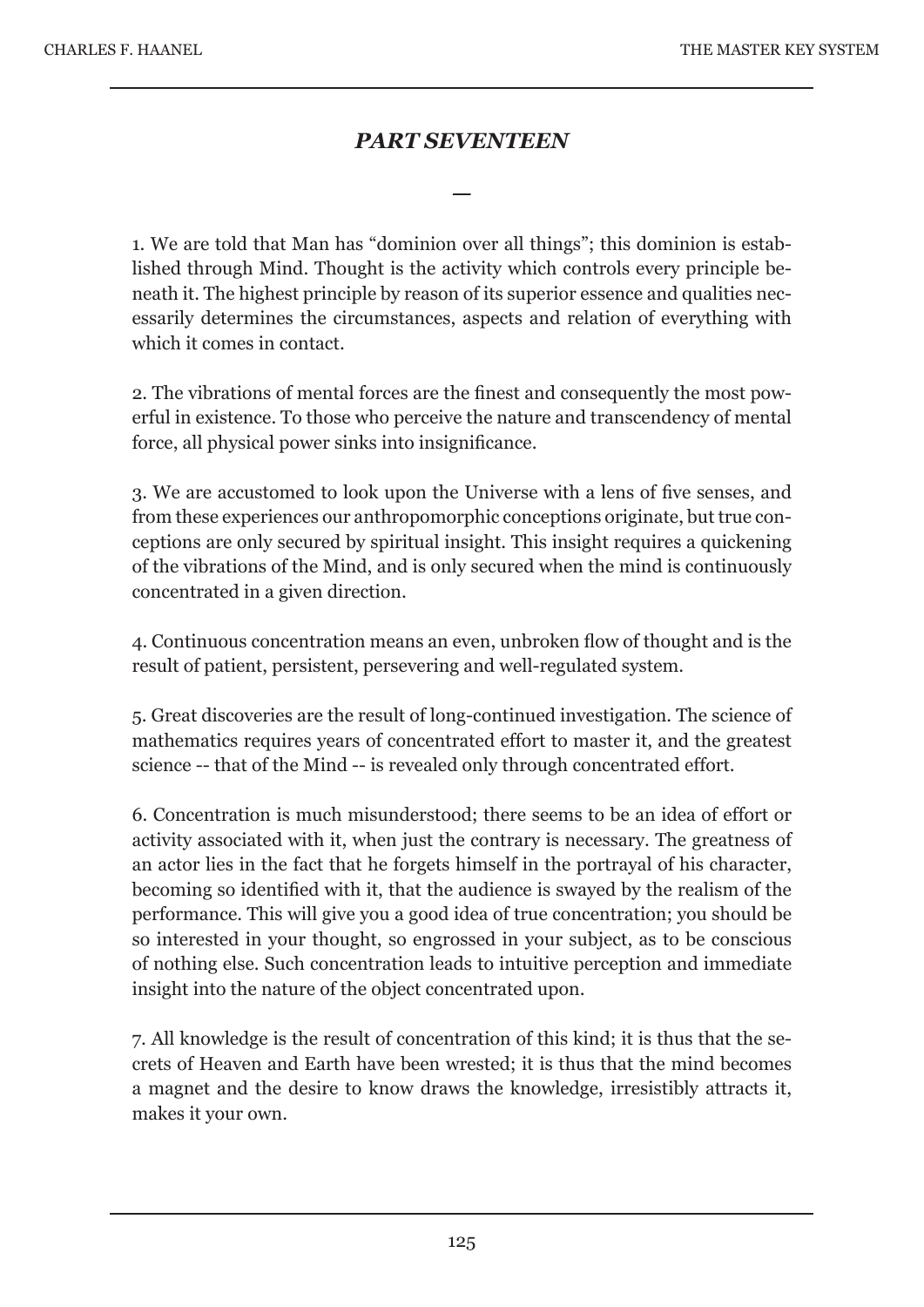8. Desire is largely subconscious; conscious desire rarely realizes its object when the latter is out of immediate reach. Subconscious desire arouses the latent faculties of the mind, and difficult problems seem to solve themselves.

9. The subconscious mind may be aroused and brought into action in any direction and made to serve us for any purpose, by concentration. The practice of concentration requires the control of the physical, mental, and physical being; all modes of consciousness whether physical, mental, or physical, must be under control.

10. Spiritual Truth is therefore the controlling factor; it is this which will enable you to grow out of limited attainment and reach a point where you will be able to translate modes of thought into character and consciousness.

11. Concentration does not mean mere thinking of thoughts, but the transmutation of these thoughts into practical values; the average person has no conception of the meaning of concentration. There is always the cry "to have" but never the cry "to be"; they fail to understand that they cannot have one without the other, that they must first find the "kingdom" before they can have the "things added." Momentary enthusiasm is of no value; it is only with unbounded self-confidence that the goal is reached.

12. The mind may place the ideal a little too high and fall short of the mark; it may attempt to soar on untrained wings and instead of flying, fall to earth; but that is no reason for not making another attempt.

13. Weakness is the only barrier to mental attainment; attribute your weakness to physical limitations or mental uncertainties and try again; ease and perfection are gained by repetition.

14. The astronomer centers his mind on the stars and they give forth their secrets; the geologists centers his mind on the construction of the earth and we have geology; so with all things. Men center their minds on the problems of life, and the result is apparent in the vast and complex social order of the day.

15. All mental discovery and attainment are the result of desire plus concentration; desire is the strongest mode of action; the more persistent the desire, the more authoritative the revelation. Desire added to concentration will wrench any secret from nature.

16. In realizing great thoughts, in experiencing great emotions that correspond with great thoughts, the mind is in a state where it appreciates the value of higher things.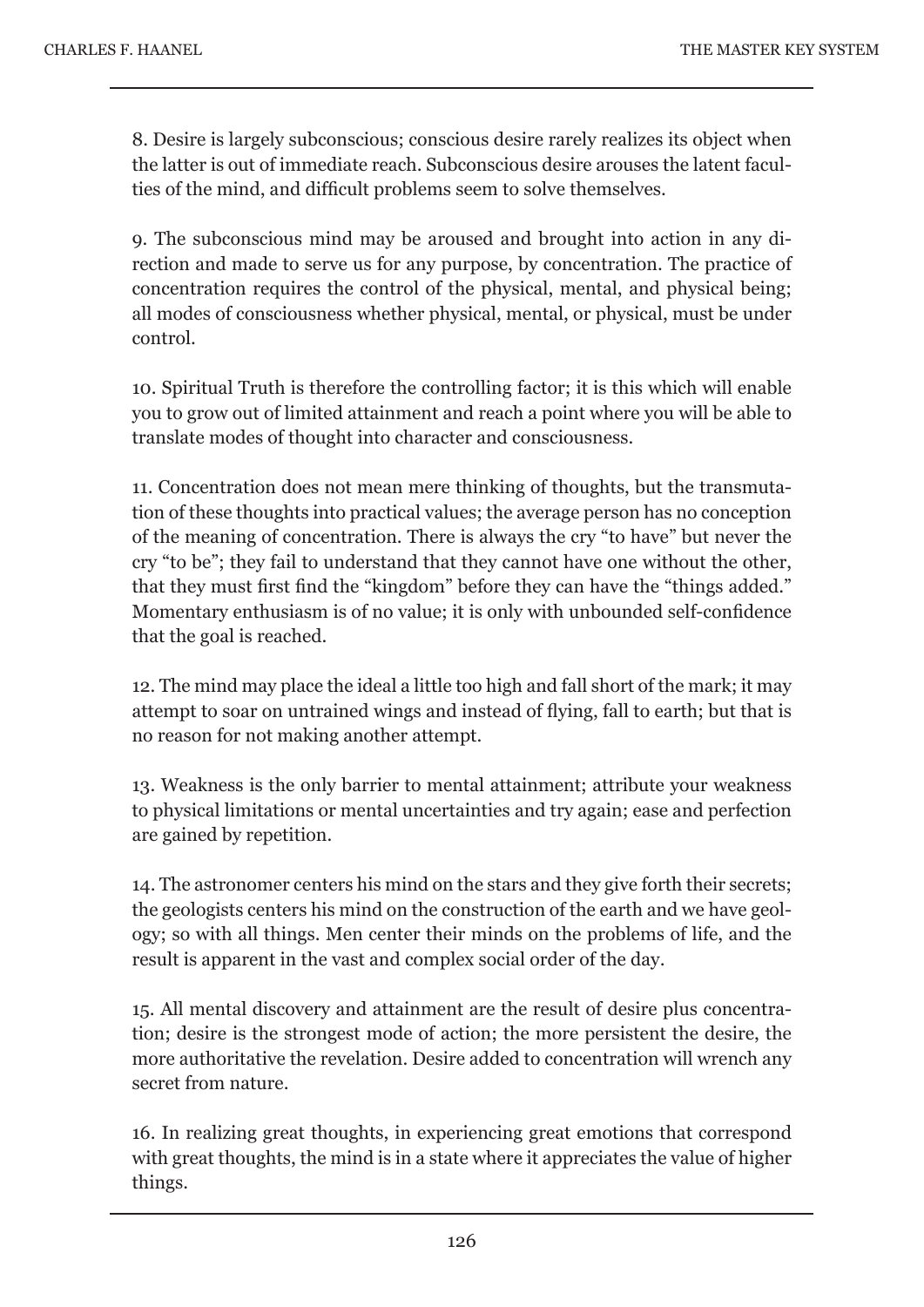17. The intensity of one moment's earnest concentration and the intense longing to become and to attain may take you further than years of slow normal and forced effort; it will unfasten the prison bars of unbelief, weakness, impotence and self-belittlement, and you will come into a realization of the joy of overcoming.

18. The spirit of initiative and originality is developed through persistence and continuity of mental effort. Business teaches the value of concentration and encourages decision of character; it develops practical insight and quickness of conclusion. The mental element in every commercial pursuit is dominant as the controlling factor, and desire is the predominating force; all commercial relations are the externalization of desire.

19. Many of the sturdy and substantial virtues are developed in commercial employment; the mind is steadied and directed; it becomes efficient. The principal necessity is the strengthening of the mind so that it rises superior to the distractions and wayward impulses of instinctive life and thus successfully overcomes in the conflict between the higher and lower self.

20. All of us are dynamos, but the dynamo of itself is nothing; the mind must work the dynamo; then it is useful and its energy can be definitely concentrated. The mind is an engine whose power is undreamed; thought is an omni-working power. It is the ruler and creator of all form and all events occurring in form. Physical energy is nothing in comparison with the omnipotence of thought, because thought enables man to harness all other natural power.

21. Vibration is the action of thought; it is vibration which reaches out and attracts the material necessary to construct and build. There is nothing mysterious concerning the power of thought; concentration simply implies that consciousness can be focalized to the point where it becomes identified with the object of its attention. As food absorbed is the essence of the body, so the mind absorbs the object of its attention, gives it life and being.

22. If you concentrate on some matter of importance, the intuitive power will be set in operation, and help will come in the nature of information which will lead to success.

23. Intuition arrives at conclusions without the aid of experience or memory. Intuition often solves problems that are beyond the grasp of the reasoning power. Intuition often comes with a suddenness that is startling; it reveals the truth for which we are searching, so directly that it seems to come from a higher power. Intuition can be cultivated and developed; in order to do this it must be recog-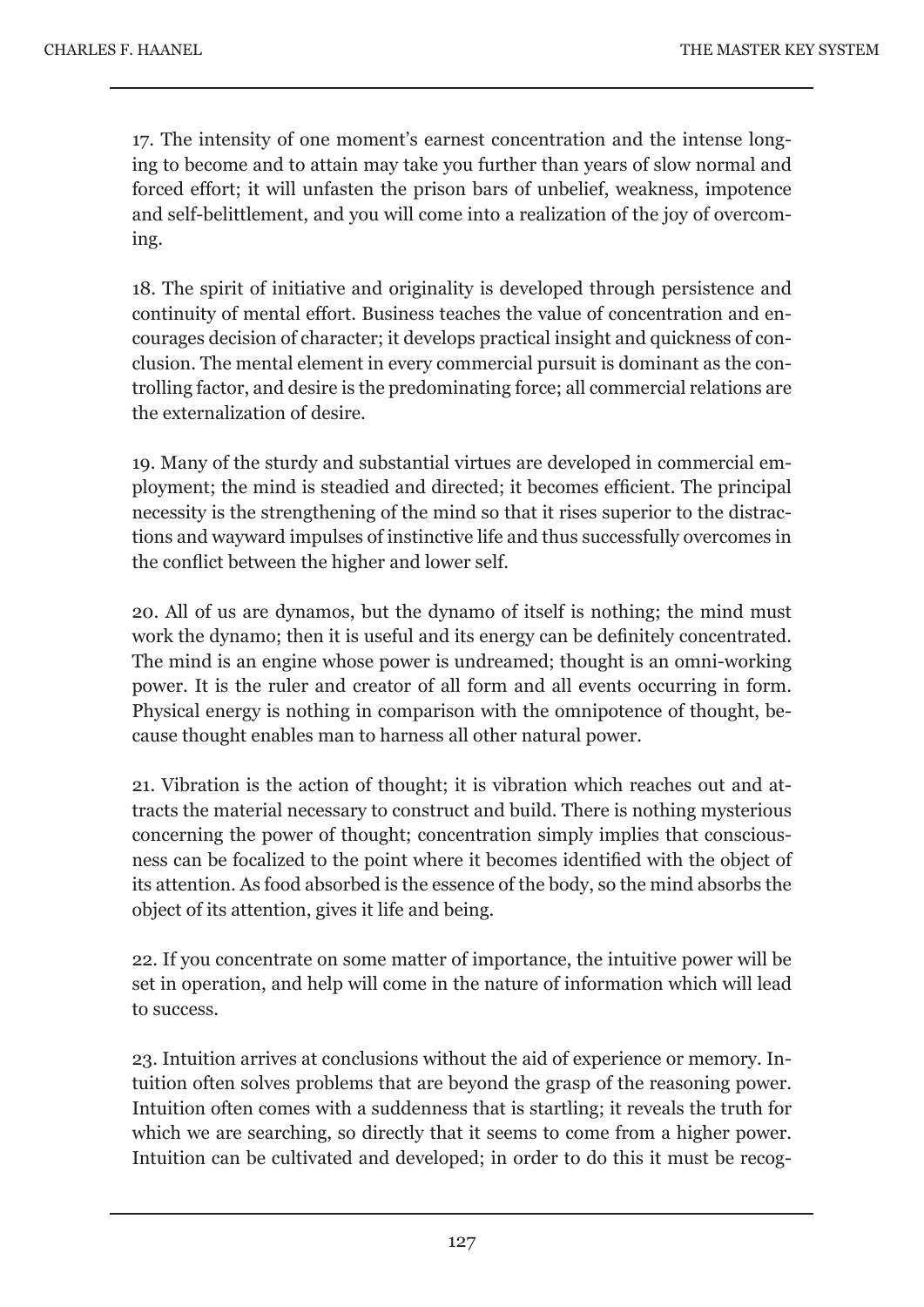nized and appreciated; if the intuitive visitor is given a royal welcome when he comes, he will come again; the more cordial the welcome the more frequent his visits will become, but if he is ignored or neglected he will make his visits few and far apart.

24. Intuition usually comes in the Silence; great minds seek solitude frequently; it is here that all the larger problems of life are worked out. For this reason every businessman who can afford it has a private office, where he will not be disturbed; if you cannot afford a private office you can at least find somewhere, where you can be alone a few minutes each day, to train the thought along lines which will enable you to develop that invincible power which is necessary to achieve.

25. Remember that fundamentally the subconscious is omnipotent; there is no limit to the things that can be done when it is given the power to act. Your degree of success is determined by the nature of your desire. If the nature of your desire is in harmony with Natural Law or the Universal Mind, it will gradually emancipate the mind and give you invincible courage.

26. Every obstacle conquered, every victory gained, will give you more faith in your power, and you will have greater ability to win. Your strength is determined by your mental attitude; if this attitude is one of success, and is permanently held with an unswerving purpose, you will attract to you from the invisible domain the things you silently demand.

27. By keeping the thought in mind, it will gradually take tangible form. A definite purpose sets causes in motion which go out in the invisible world and find the material necessary to serve your purpose.

28. You may be pursuing the symbols of power, instead of power itself. You may be pursuing fame instead of honor, riches instead of wealth, position instead of servitude; in either event you will find that they turn to ashes just as you overtake them.

29. Premature wealth or position cannot be retained because it has not been earned; we get only what we give, and those who try to get without giving always find that the law of compensation is relentlessly bringing about an exact equilibrium.

30. The race has usually been for money and other mere symbols of power, but with an understanding of the true source of power, we can afford to ignore the symbols. The man with a large bank account finds it unnecessary to load his pockets down with gold; so with the man who has found the true source of power; he is no longer interested in its shams or pretensions.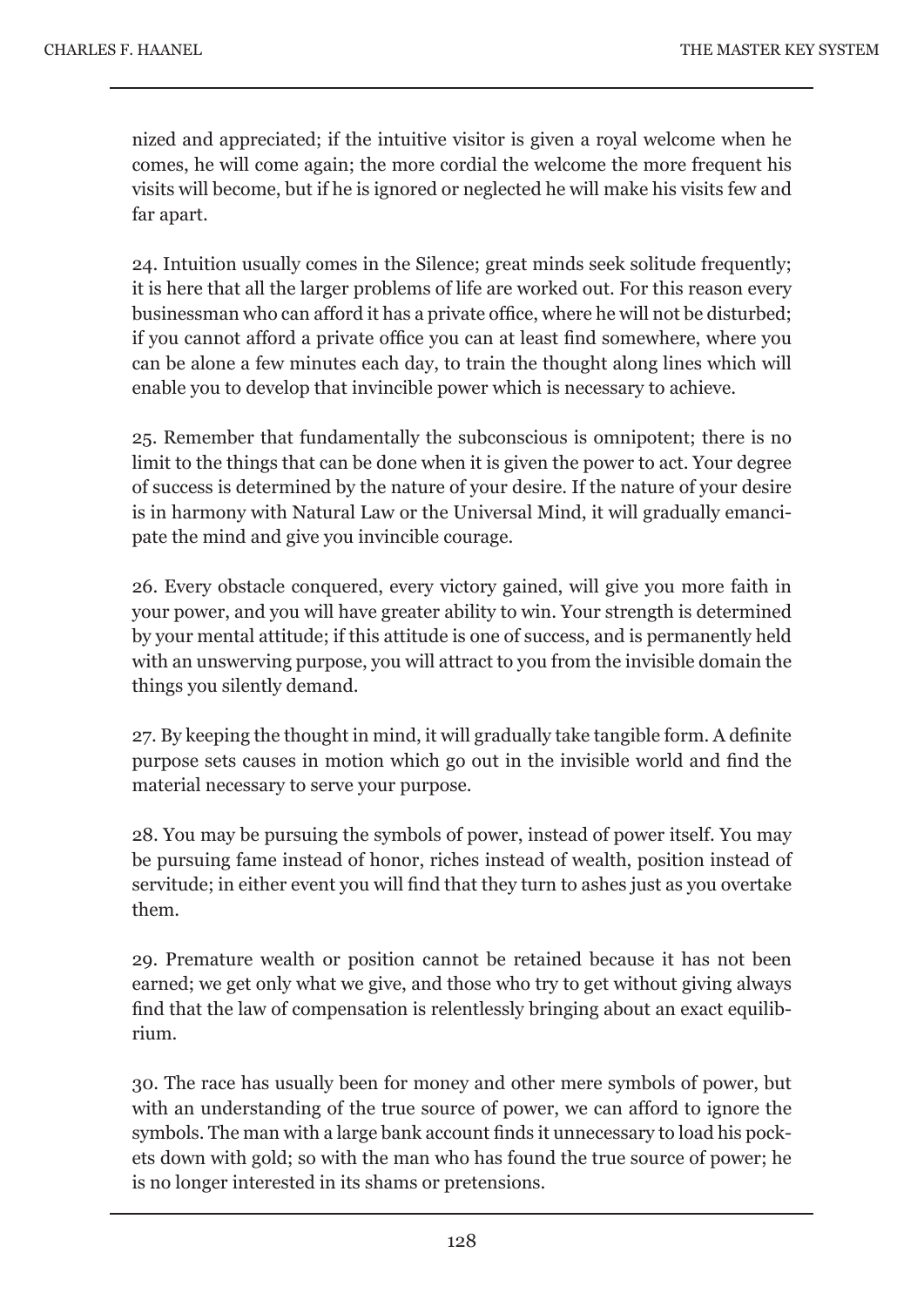31. Thought ordinarily leads outwardly in evolutionary directions, but it can be turned within where it will take hold of the basic principles of things, the heart of things, the spirit of things. When you get to the heart of things it is comparatively easy to understand and command them.

32. This is because the Spirit of a thing is the thing itself, the vital part of it, the real substance. The form is simply the outward manifestation of the spiritual activity within.

33. For your exercise this week concentrate as nearly as possible in accordance with the method outlined in this lesson; let there be no conscious effort or activity associated with your purpose. Relax completely, avoid any thought of anxiety as to results. Remember that power comes through repose. Let the thought dwell upon your object, until it is completely identified with it, until you are conscious of nothing else.

34. If you wish to eliminate fear, concentrate on courage.

35. If you wish to eliminate lack, concentrate on abundance.

36. If you wish to eliminate disease, concentrate on health.

37. Always concentrate on the ideal as an already existing fact; this is the germ cell, the life principle which goes forth and sets in motion those causes which guide, direct and bring about the necessary relation, which eventually manifest in form.

*Thought is the property of those only who can entertain it.*

*- Emerson*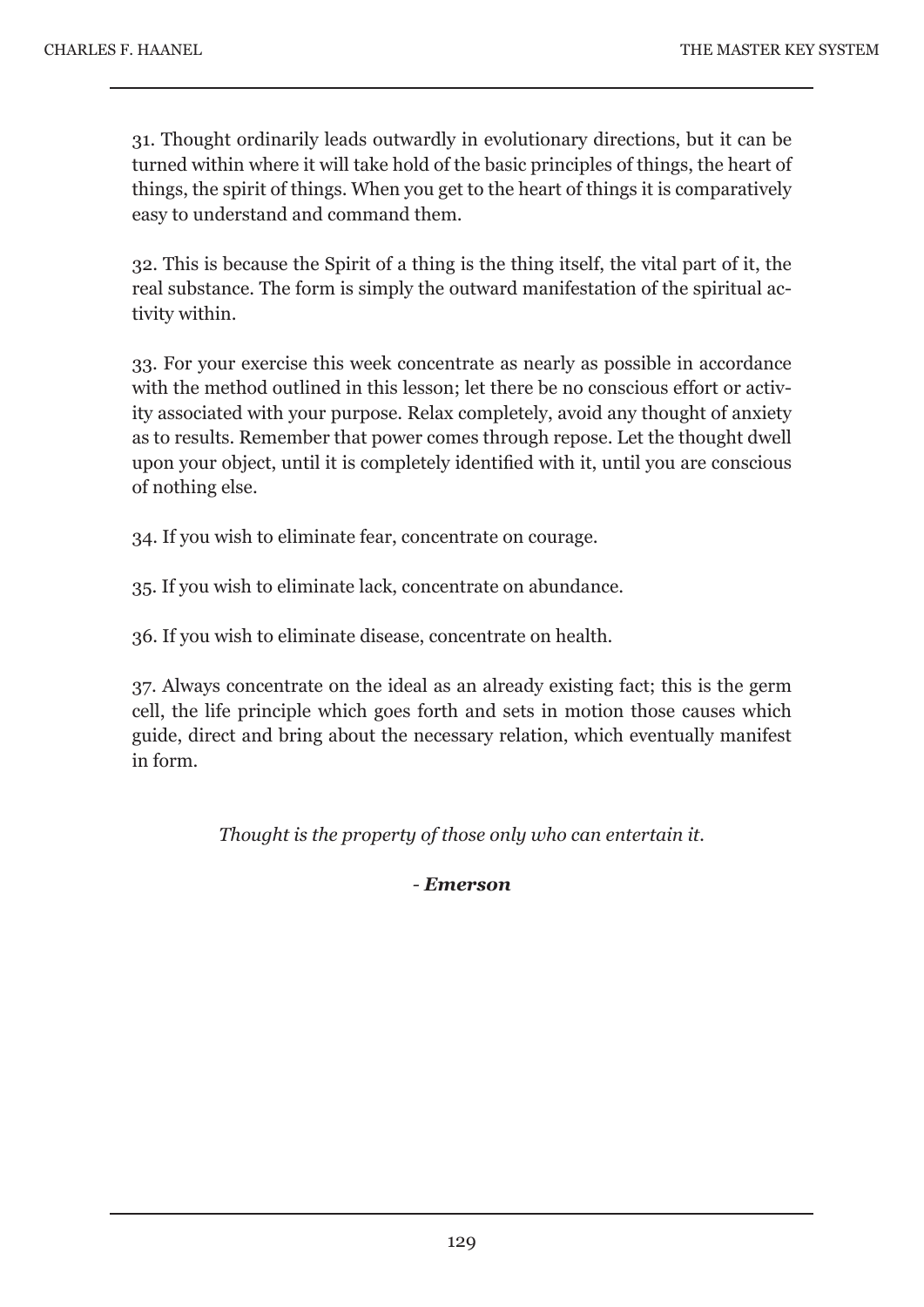### *Study Questions with Answers*

*—*

161. What is the true method of concentration? *— To become so identified with the object of your thought that you are conscious of nothing else.* 

162. What is the result of this method of concentration? *— Invisible forces are set in motion which irresistibly bring about conditions in correspondence with your thought.* 

163. What is the controlling factor in this method of thought? *— Spiritual Truth.*

164. Why is this so? *— Because the nature of our desire must be in harmony with Natural Law.* 

165. What is the practical value of this method of concentration? *— Thought is transmuted into character, and character is the magnet which creates the environment of the individual.* 

166. What is the controlling factor in every commercial pursuit? *— The mental element.* 

167. Why is this so? *— Because Mind is the ruler and creator of all form and all events occurring in form.* 

168. How does concentration operate? *— By the development of the powers of perception, wisdom, intuition, and sagacity.*

169. Why is intuition superior to reason?

*— Because it does not depend upon experience or memory and frequently brings about the solution to our problems by methods concerning which we are in entire ignorance.* 

170. What is the result of pursuing the symbol of the reality? *— They frequently turn to ashes just as we overtake them, because the symbol is only the outward form of the spiritual activity within, therefore unless we can possess the spiritual reality, the form disappears.*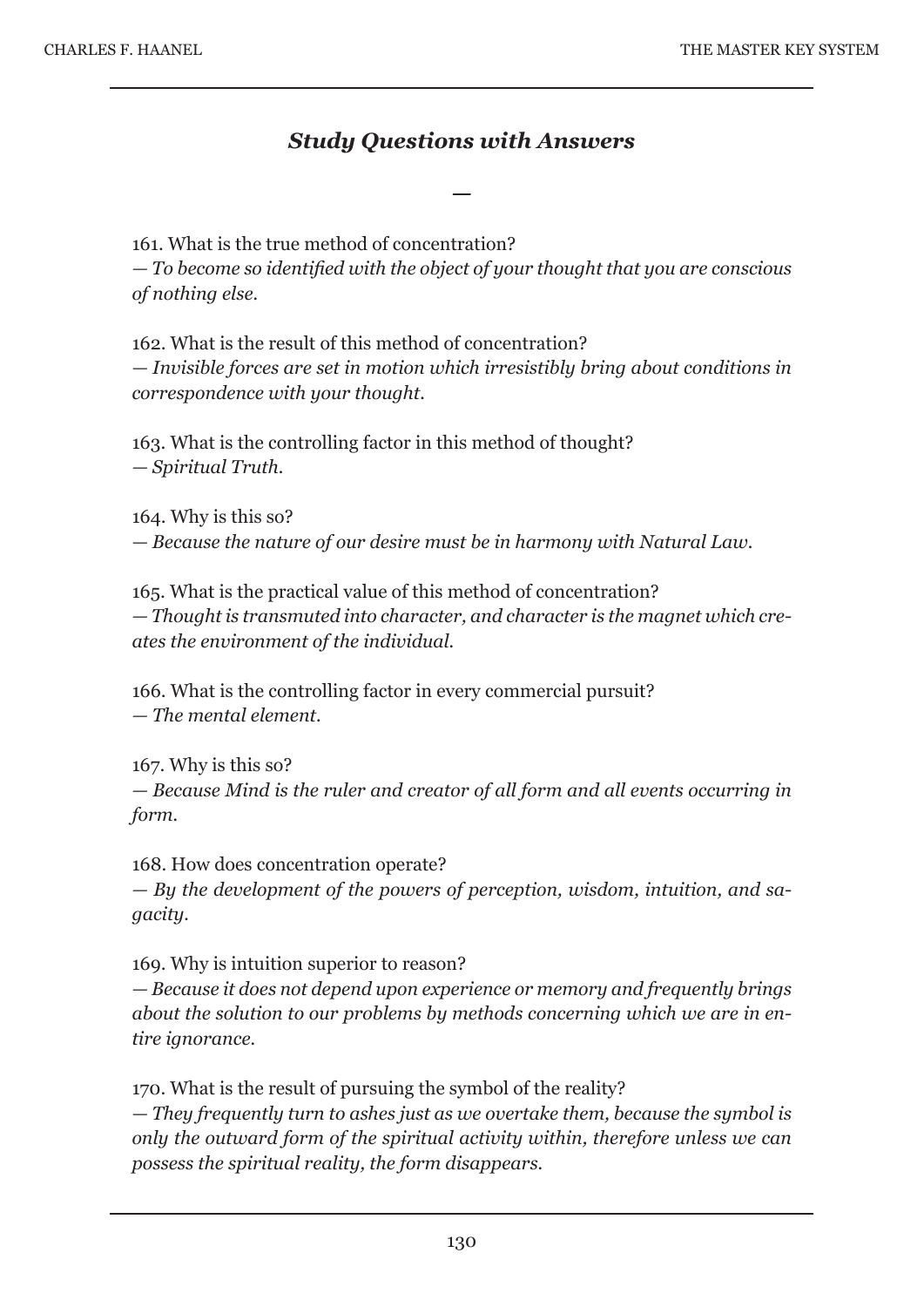## **PART EIGHTEEN**

**—**

In order to grow we must obtain what is necessary for our growth. This is *brought about through the law of attraction. This principle is the sole means by which the individual is differentiated from the Universal.* 

*Think for a moment, what would a man be if he were not a husband, father, or brother, if he were not interested in the social, economical, political or religious world. He would be nothing but an abstract theoretical ego. He exists, therefore, only in his relation to the whole, in his relation to other men, in his relation to society. This relation constitutes his environment and in no other way.* 

*It is evident, therefore, that the individual is simply the differentiation of the one Universal Mind "which lighteth every man that cometh into the world," and his so-called individuality or personality consists of nothing but the manner in which he relates with the whole.* 

*This we call his environment and is brought about by the law of attraction. Part Eighteen, which follows, has something more to say concerning this important law.*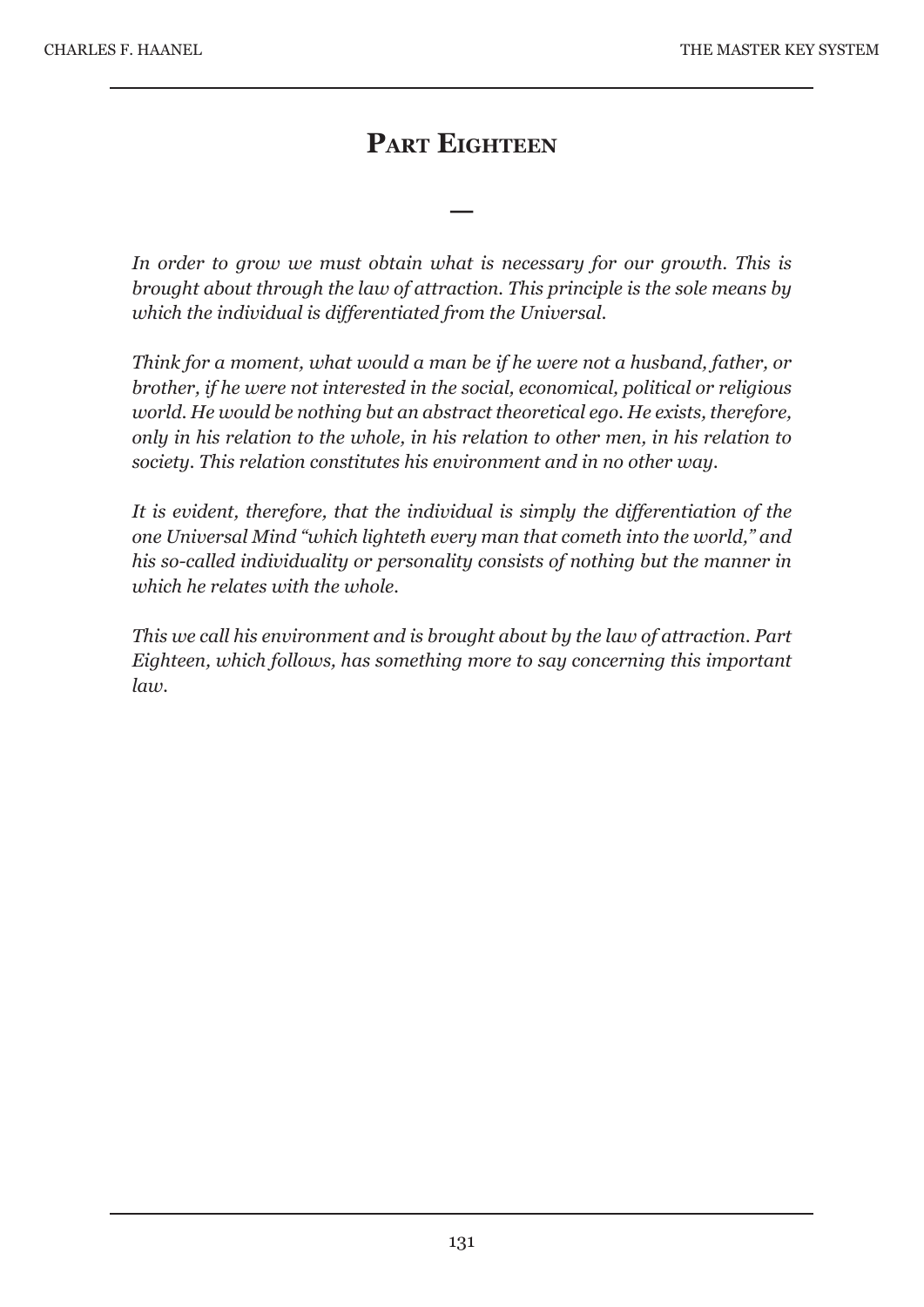### *PART EIGHTEEN*

*—*

1. There is a change in the thought of the world. This change is silently transpiring in our midst, and is more important than any which the world has undergone since the downfall of Paganism.

2. These present revolution in the opinions of all classes of men, the highest and most cultured of men as well as those of the laboring class, stands unparalleled in the history of the world.

3. Science has of late made such vast discoveries, has revealed such an infinity of resources, has unveiled such enormous possibilities and such unsuspected forces, that scientific men more and more hesitate to affirm certain theories as established and beyond doubt or to deny other theories as absurd or impossible.

4. A new civilization is being born; customs, creeds, and precedent are passing; vision, faith and service are taking their place. The fetters of tradition are being melted off from humanity, and as the impurities of materialism are being consumed, thought is being liberated and truth is rising full robed before an astonished multitude.

5. The whole world is on the eve of a new consciousness, a new power, and a new realization within the self.

6. Physical Science has resolved matter into molecules, molecules into atoms, atoms into energy, and it has remained for Mr. J. A. Fleming, in an address before the Royal Institution, to resolve this energy into mind. He says, "In its ultimate essence, energy may be incomprehensible by us except as an exhibition of the direct operation of that which we call Mind or Will."

7. And this mind is the indwelling and ultimate. It is imminent in matter as in spirit. It is the sustaining, energizing, all pervading Spirit of the universe.

8. Every living thing must be sustained by this omnipotent Intelligence, and we find the difference in individual lives to be largely measured by the degree of this intelligence, which they manifest. It is greater intelligence that places the animal in a higher scale of being than the plant, the man higher than the animal, and we find that this increased intelligence is again indicated by the power of the individual to control modes of action and thus to consciously adjust himself to his environment.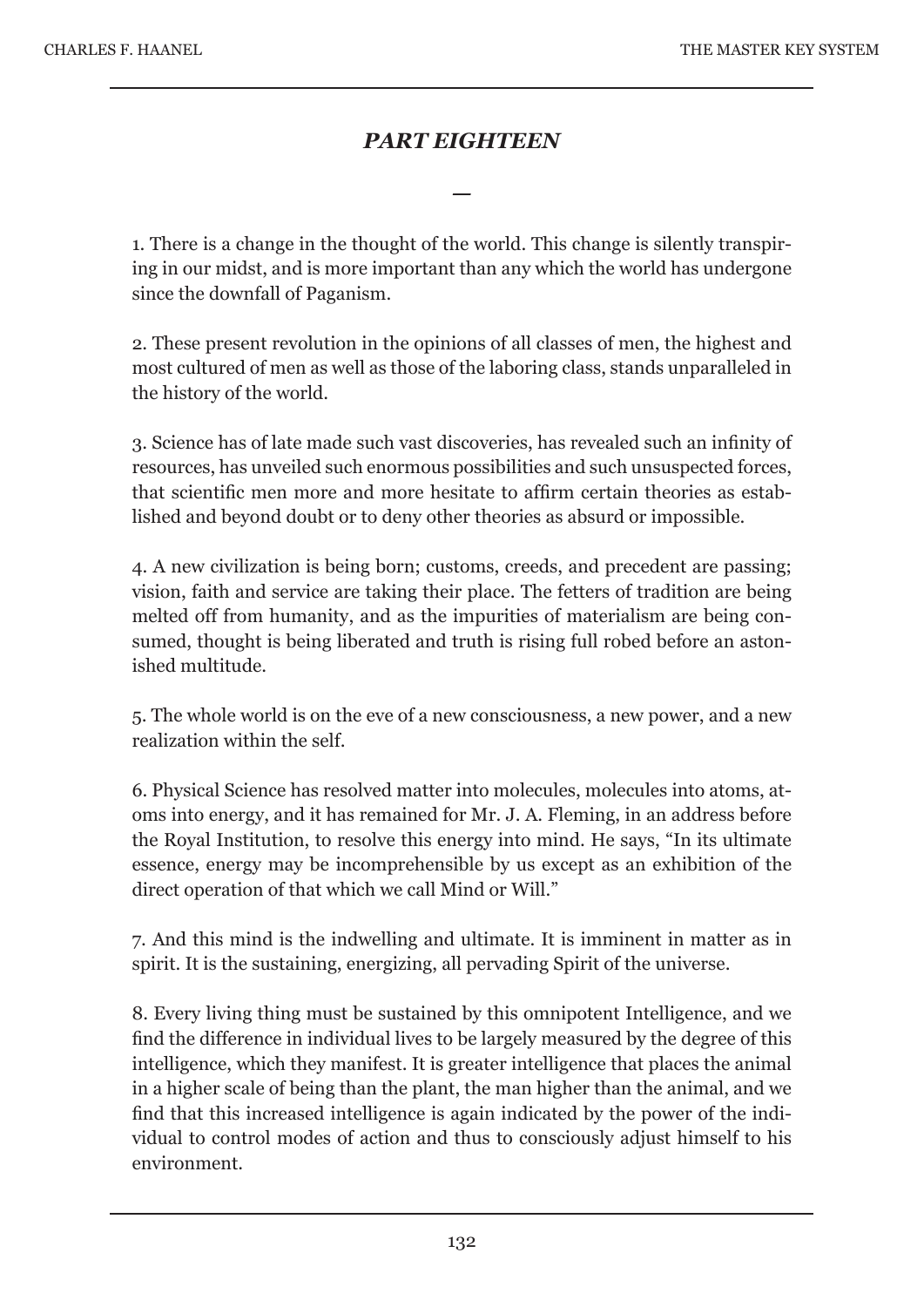9. It is this adjustment that occupies the attention of the greatest minds, and this adjustment consists in nothing else than the recognition of an existing order in the universal mind, for it is well known that this mind will obey us precisely in proportion as we first obey it.

10. It is the recognition of Natural Laws that has enabled us to annihilate time and space, to soar in the air and to make iron float, and the greater the degree of intelligence the greater will be our recognition of these Natural Laws and the greater will be the power we can possess.

11. It is the recognition of the self as an individualization of this Universal Intelligence that enables the individual to control those forms of intelligence which have not yet reached this level of self-recognition; they do not know that this Universal Intelligence permeates all things ready to be called into action; they do not know that it is responsive to every demand, and they are therefore in bondage to the law of their own being.

12. Thought is creative and the principle on which the law is based is sound and legitimate and is inherent in the nature of things; but this creative power does not originate in the individual, but in the universal, which is the source and foundation of all energy and substance; the individual is simply the channel for the distribution of this energy.

13. The individual is simply the means by which the universal produces the various combinations which result in the formation of phenomena, which depends upon the law of vibration, whereby various rates of rapidity of motion in the primary substance form new substances only in certain exact numerical ratios.

14. Thought is the invisible link by which the individual comes into communication with the Universal, the finite with the Infinite, the seen with the Unseen. Thought is the magic by which the human is transformed into a being who thinks and knows and feels and acts.

15. As the proper apparatus has enabled the eye to discover worlds without number millions of miles away, so, with the proper understanding, man has been enabled to communicate with the Universal Mind, the source of all power.

16. The Understanding which is usually developed is about as valuable as a VCR without a videotape; in fact, it is usually nothing more than a "belief", which means nothing at all. The savages of the Cannibal Islands believe something; but that proves nothing.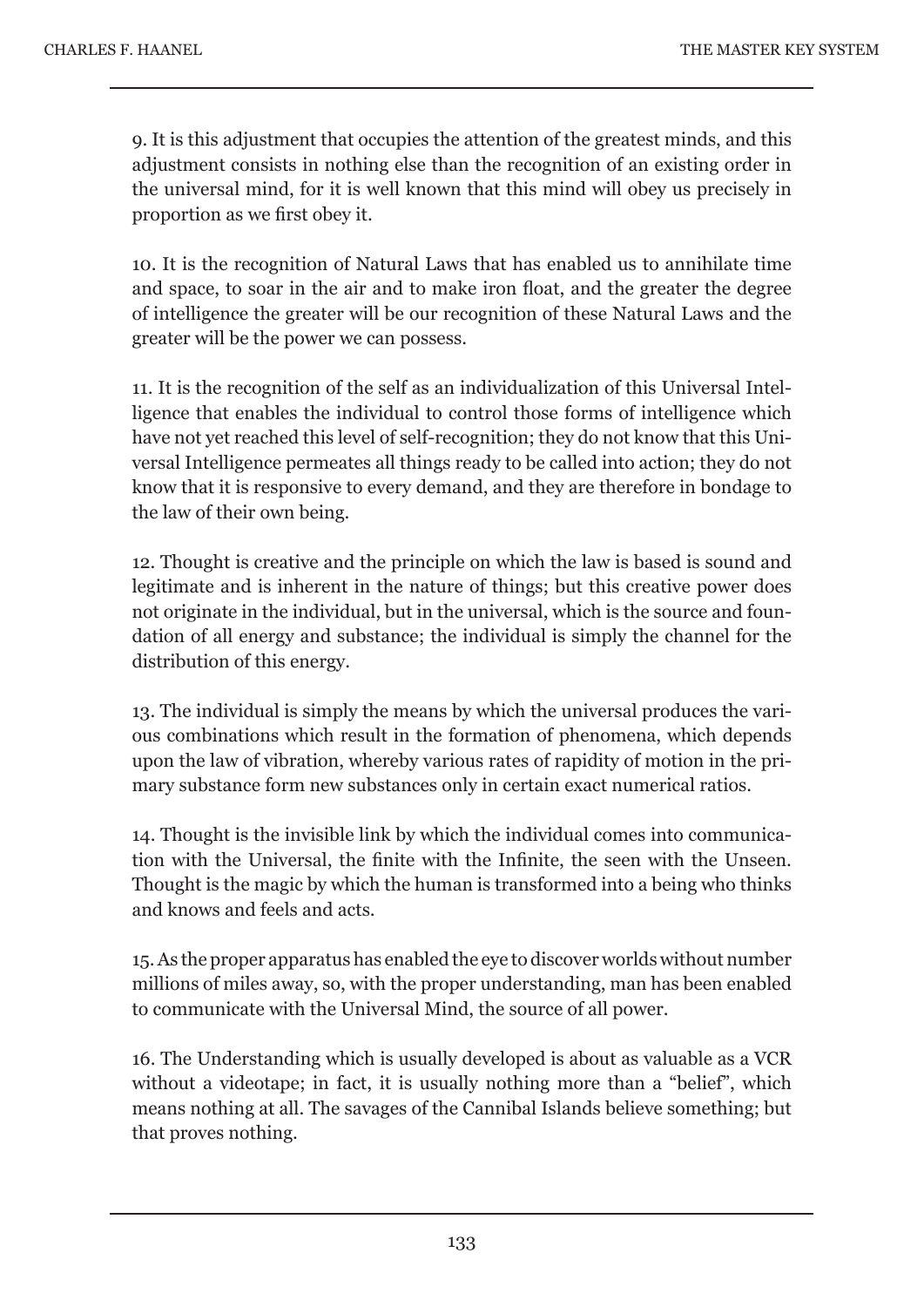17. The only belief which is of any value to anyone is a belief that has been put to a test and demonstrated to be a fact; it is then no longer a belief, but has become a living Faith or Truth.

18. And this Truth has been put to the test by hundreds of thousands of people and has been found to be the Truth exactly in proportion to the usefulness of the apparatus which they used.

19. A man would not expect to locate stars hundreds of millions of miles away without a sufficiently strong telescope, and for this reason Science is continually engaged in building larger and more powerful telescopes and is continually rewarded by additional knowledge of the heavenly bodies.

20. So with understanding; men are continually making progress in the methods which they use to come into communication with the Universal Mind and its infinite possibilities.

21. The Universal Mind manifests itself in the objective, through the principle of attraction that each atom has for every other atom, in infinite degrees of intensity.

22. It is by this principle of combining and attracting that things are brought together. This principle is of universal application and is the sole means whereby the purpose of existence is carried into effect.

23. The expression of growth is met in a most beautiful manner through the instrumentality of this Universal Principle.

24. In order to grow we must obtain what is essential for our growth, but as we are at all times a complete thought entity, this completeness makes it possible for us to receive only as we give; growth is therefore conditioned on reciprocal action, and we find that on the mental plane like attracts like, that mental vibrations respond only to the extent of their vibratory harmony.

25. It is clear, therefore, that thoughts of abundance will respond only to similar thoughts; the wealth of the individual is seen to be what he inherently is. Affluence within is found to be the secret of attraction for affluence without. The ability to produce is found to be the real source of wealth of the individual. It is for this reason that he who has his heart in his work is certain to meet with unbounded success. He will give and continually give; and the more he gives, the more he will receive.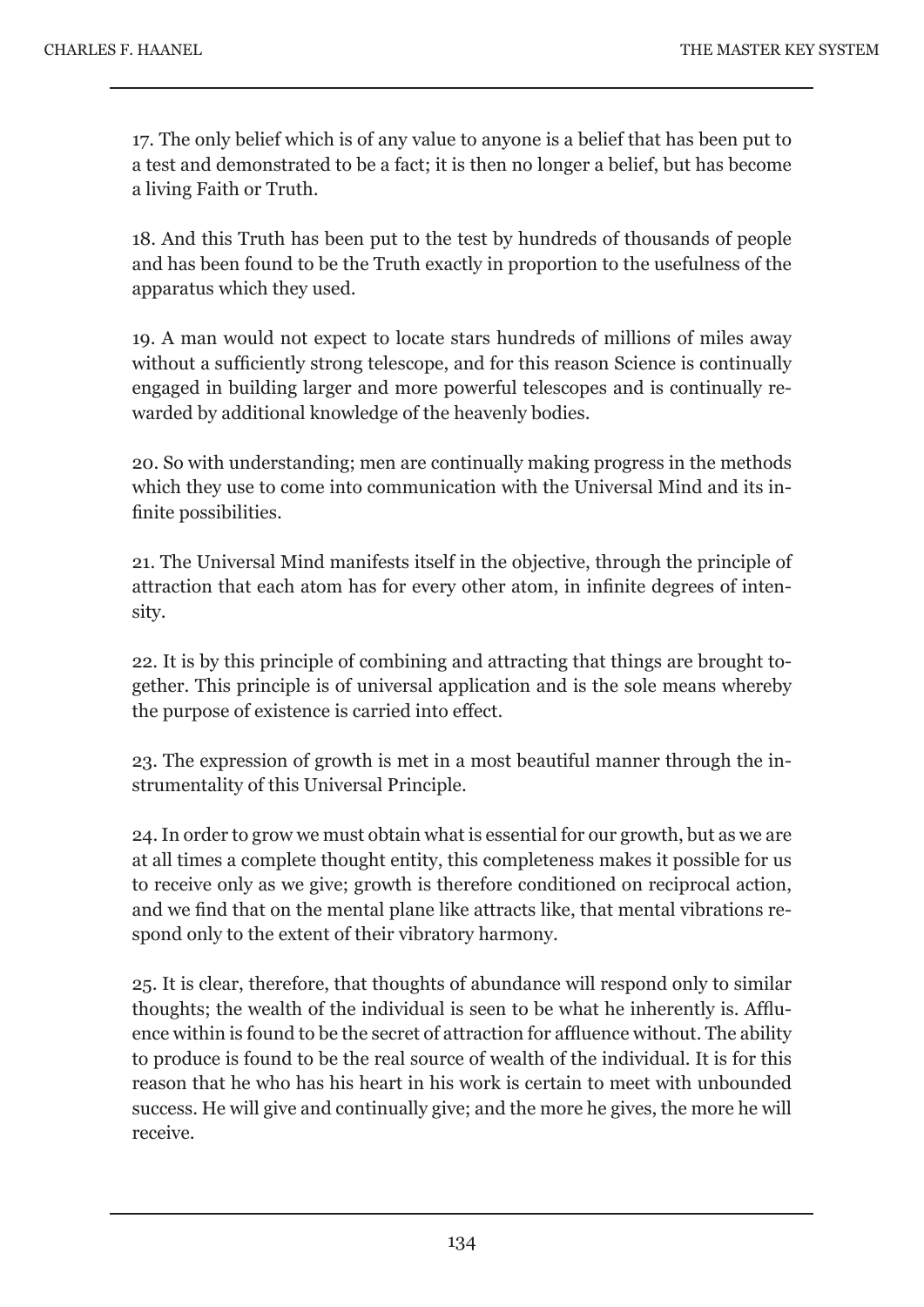26. What do the great financiers of Wall Street, the captains of industry, the statesmen, the great corporation attorneys, the inventors, the physicians, the authors -- what do each of these contribute to the sum of human happiness but the power of their thought?

27. Thought is the energy which the law of attraction is brought into operation, which eventually manifests in abundance.

28. The Universal Mind is static Mind or Substance in equilibrium. It is differentiated into form by our power to think. Thought is the dynamic phase of mind.

29. Power depends upon consciousness of power; unless we use it, we shall lose it, and unless we are conscious of it, we cannot use it.

30. The use of this power depends upon attention; the degree of attention determines our capacity for the acquirement of knowledge which is another name for power.

31. Attention has been held to be the distinguishing mark of genius. The cultivation of attention depends upon practice.

32. The incentive of attention is interest; the greater the interest, the greater the attention; the greater the attention, the greater the interest, action and reaction; begin by paying attention; before long you will have aroused interest; this interest will attract more attention, and this attention will produce more interest, and so on. This practice will enable you to cultivate the power of attention.

33. This week concentrate upon your power to create; seek insight, perception; try to find a logical basis for the faith which is in you. Let the thought dwell on the fact that the physical man lives and moves and has his being in the sustainer of all organic life air, that he must breathe to live. Then let the thought rest on the fact that the spiritual man also lives and moves and has his being in a similar but subtler energy upon which he must depend for life, and that as in the physical world no life assumes form until after a seed is sown, and no higher fruit than that of the parent stock can be produced; so in the spiritual world no effect can be produced until the seed is sown and the fruit will depend upon the nature of the seed, so that the results which you secure depend upon your perception of law in the mighty domain of causation, the highest evolution of human consciousness.

*There is no thought in my mind but it quickly tends to convert itself into a power and organizes a huge instrumentality of means.*

#### *- Emerson*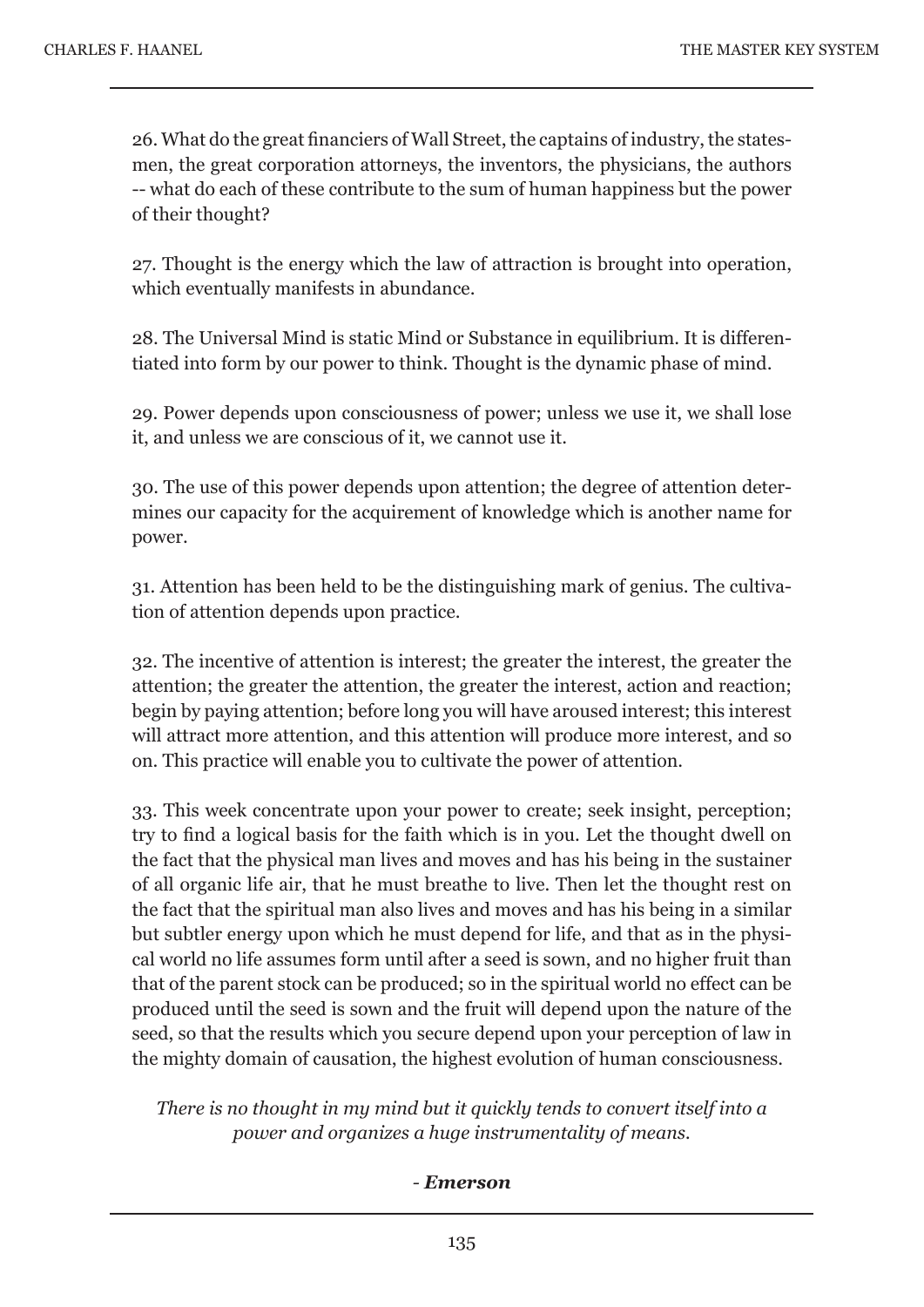### *Study Questions with Answers*

*—*

171. How is the difference in individual lives measured? *— By the degree of intelligence which they manifest.*

172. What is the law by which the individual may control other forms of intelligence?

*— A recognition of the self as an individualization of the Universal Intelligence.*

173. Where does the creative power originate? *— In the Universal.*

174. How does the Universal create form? *— By means of the individual.*

175. What is the connecting link between the individual and the Universal? *— Thought.* 

176. What is the principle by which the means of existence is carried into effect? *— The Law of Love.*

177. How is this principle brought into expression? *— By the law of growth.*

178. Upon what condition does the law of growth depend? *— Upon reciprocal action. The individual is complete at all times and this makes it possible to receive only as we give.* 

179. What is it that we give? *— Thought.*

180. What do we receive?

*— Thought, which is substance in equilibrium and which is constantly being differentiated in form by what we think.*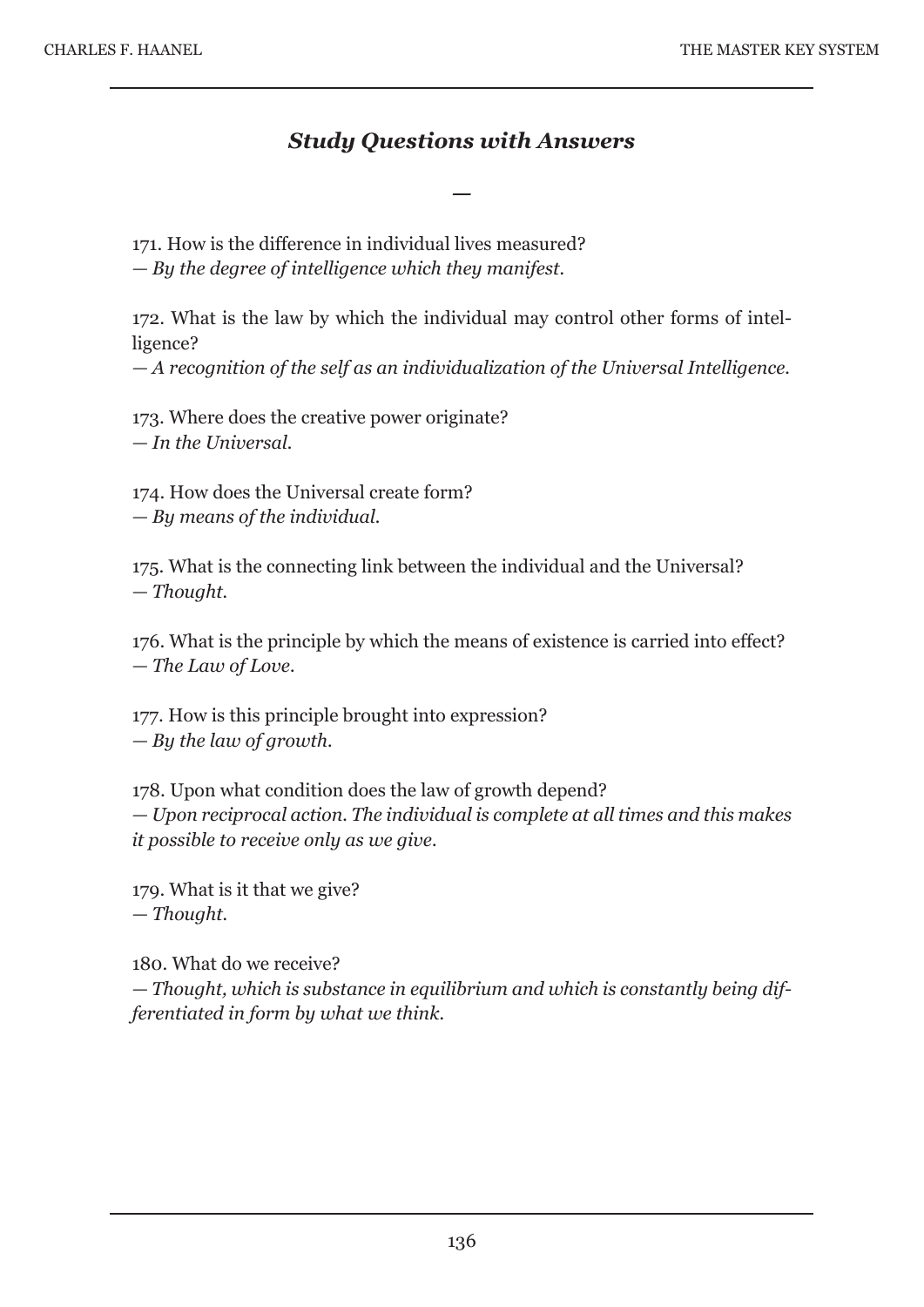## **PART NINETEEN**

*Fear is a powerful form of thought. It paralyzes the nerve centers, thus affecting the circulation of the blood.* 

**—**

*This, in turn, paralyzes the muscular system, so that fear affects the entire being, body, brain and nerve, physical, mental, and muscular.* 

*Of course the way to overcome fear is to become conscious of power. What is this mysterious vital force which we call power? We do not know, but then, neither do we know what electricity is.* 

*But we do know that by conforming to the requirements of the law by which electricity is governed, it will be our obedient servant; that it will light our homes, our cities, run our machinery, and serve us in many useful capacities.* 

*And so it is with vital force. Although we do not know what it is, and possibly may never know, we do know that it is a primary force which manifests through living bodies, and that by complying with the laws and principles by which it is governed, we can open ourselves to a more abundant inflow of this vital energy, and thus express the highest possible degree of mental, moral, and spiritual efficiency.* 

*This part tells of a very simple way of developing this vital force. If you put into practice the information outlined in this lesson you will soon develop the sense of power which has ever been the distinguishing mark of genius.*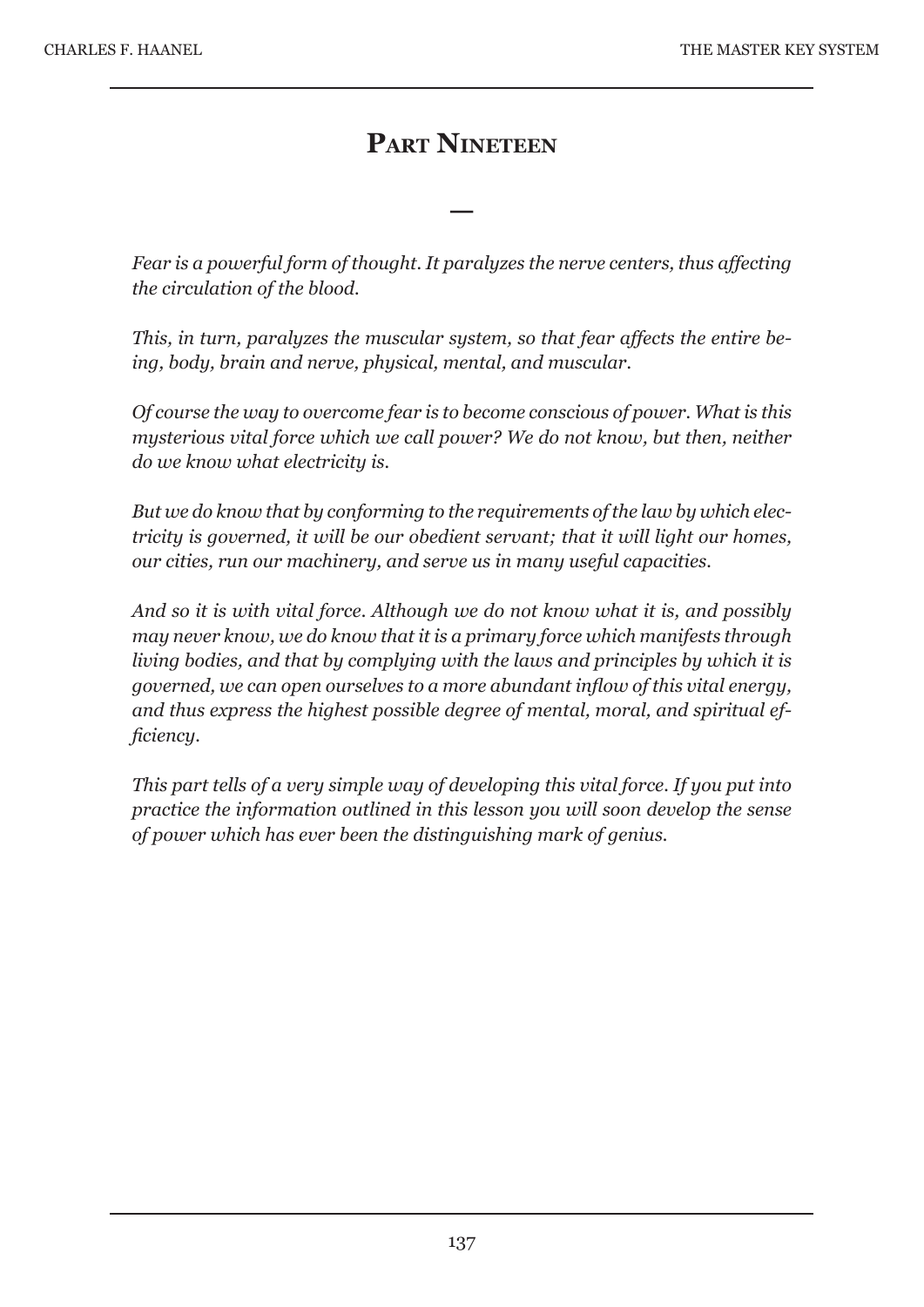### *PART NINETEEN*

*—*

1. The search for truth is no longer a haphazard adventure, but it is a systematic process, and is logical in its operation. Every kind of experience is given a voice in shaping its decision.

2. In seeking the truth we are seeking ultimate cause; we know that every human experience is an effect; then if we may ascertain the cause, and if we shall find that this cause is one which we can consciously control, the effect or the experience will be within our control also.

3. Human experience will then no longer be the football of fate; a man will not be the child of fortune, but destiny. Fate and fortune will be controlled as readily as a captain controls his ship, or an engineer his train.

4. All things are finally resolvable into the same element and as they are thus translatable, one into the other, they must ever be in relation and may never be in opposition to one another.

5. In the physical world there are innumerable contrasts, and these may for convenience sake, be designated by distinctive names. There are sizes, colors, shades or ends to all things. There is a North Pole, and a South Pole, an inside and an outside, a seen and an unseen, but these expressions merely serve to place extremes in contrast.

6. They are names given to two different parts of one quantity. The two extremes are relative; they are not separate entities, but are two parts or aspects of the whole.

7. In the mental world we find the same law; we speak of knowledge and ignorance, but ignorance is but a lack of knowledge and is therefore found to be simply a word to express the absence of knowledge; it has no principle in itself.

8. In the Moral World we again find the same law; we speak of good and evil, but Good is a reality, something tangible, while Evil is found to be simply a negative condition, the absence of Good. Evil is sometimes thought to be a very real condition, but it has no principle, no vitality, no life; we know this because it can always be destroyed by Good; just as Truth destroys Error and light destroys darkness, so Evil vanishes when Good appears; there is therefore but one principle in the Moral World.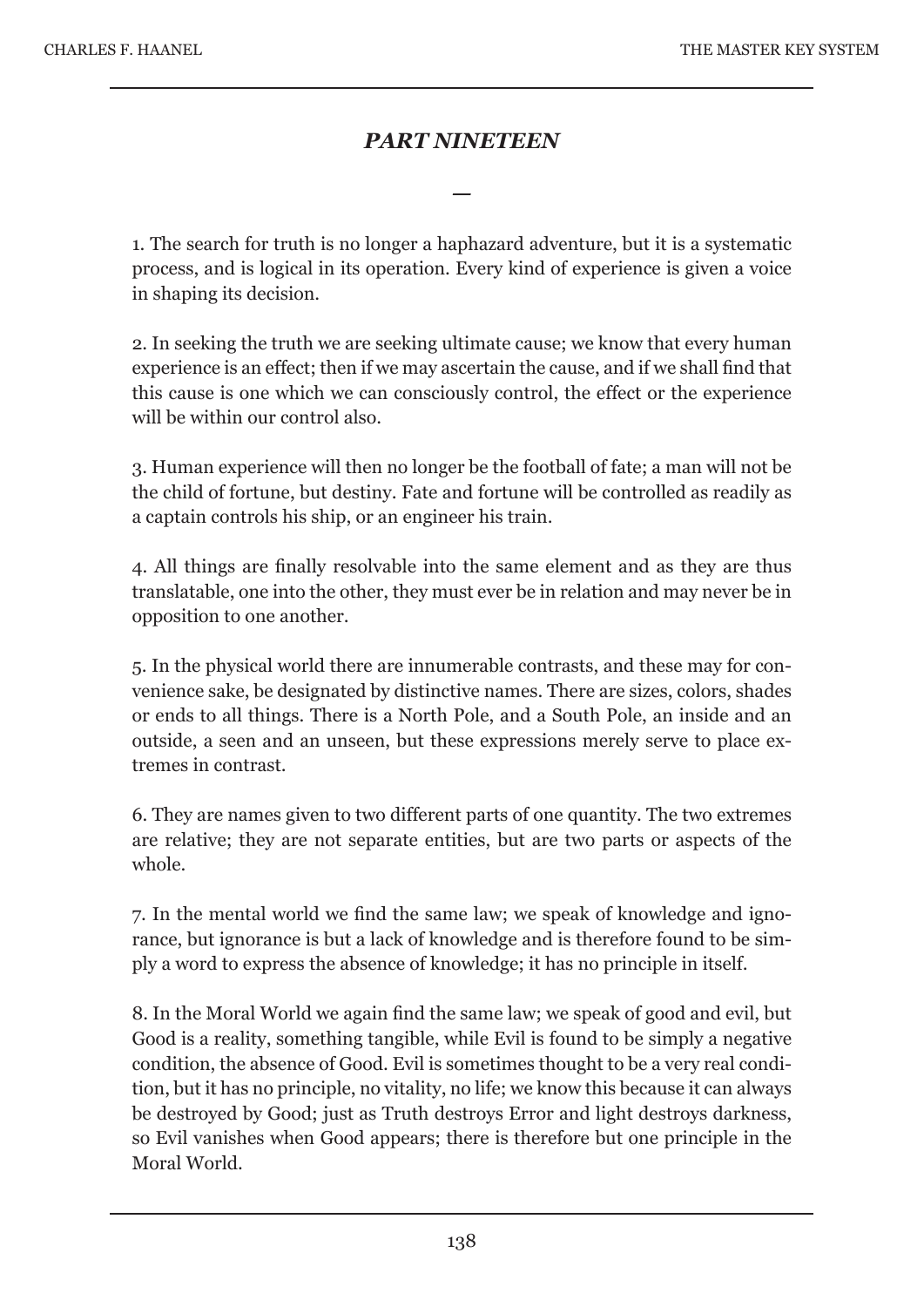9. We find exactly the same law obtaining in the Spiritual world; we speak of Mind and Matter as two separate entities, but clearer insight makes it evident that there is but one operative principle and that is Mind.

10. Mind is the real and the eternal. Matter is forever changing; we know that in the eons of time a hundred years is but as a day. If we stand in any large city and let the eye rest on the innumerable large and magnificent buildings, the vast array of modern automobiles, cellular telephones, the electric lights, and all the other conveniences of modern civilization, we may remember that not one of them was there just over a century ago, and if we could stand on the same spot in a hundred years from now, in all probability we should find that but few of them remained.

11. In the animal kingdom we find the same law of change. The millions and millions of animals come and go, a few years constituting their span of life. In the plant world the change is still more rapid. Many plants and nearly all grasses come and go in a single year. When we pass to the inorganic, we expect to find something more substantial, but as we gaze on the apparently solid continent, we are told that it arose from the ocean; we see the giant mountain and are told that the place where it now stands was once a lake; and as we stand in awe before the great cliffs in the Yosemite Valley we can easily trace the path of the glaciers which carried all before them.

12. We are in the presence of continual change, and we know that this change is but the evolution of the Universal Mind, the grand process whereby all things are continually being created anew, and we come to know that matter is but a form which Mind takes and is therefore simply a condition. Matter has no principle; Mind is the only principle.

13. We have then come to know that Mind is the only principle which is operative in the physical, mental, moral and spiritual world.

14. We also know that this mind is static, mind at rest, we also know that the ability of the individual to think is his ability to act upon the Universal Mind and convert it into dynamic mind, or mind in motion.

15. In order to do this fuel must be applied in the form of food, for man cannot think without eating, and so we find that even a spiritual activity such as thinking cannot be converted into sources of pleasure and profit except by making use of material means.

16. It requires energy of some kind to collect electricity and convert it into a dynamic power, it requires the rays of the sun to give the necessary energy to sustain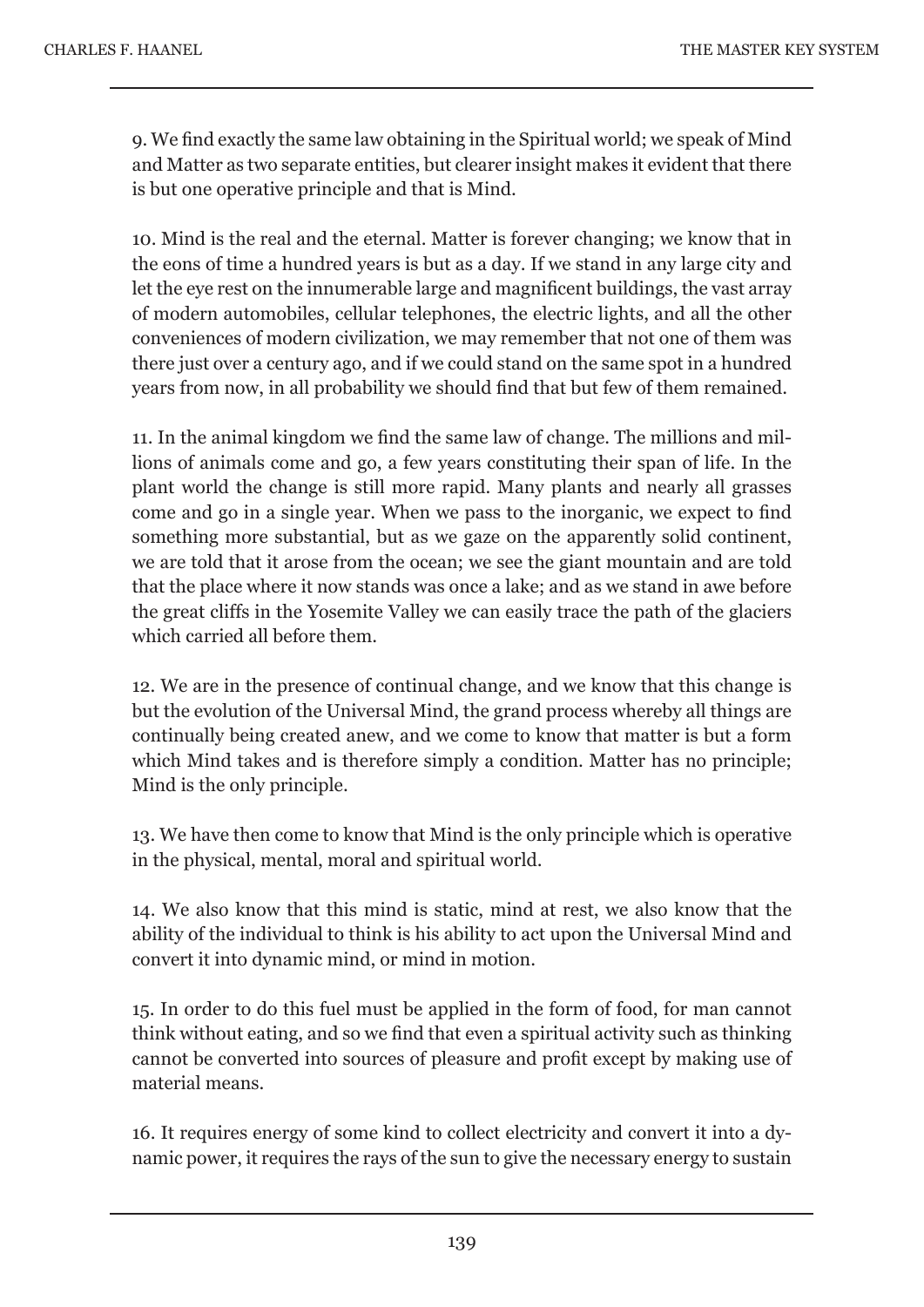plant life, so it also requires energy in the form of food to enable the individual to think and thereby act upon the Universal Mind.

17. You may know that thought constantly, eternally is taking form, is forever seeking expression, or you may not, but the fact remains that if your thought is powerful, constructive, and positive, this will be plainly evident in the state of your health, your business and your environment; if your thought is weak, critical, destructive and negative generally, it will manifest in your body as fear, worry and nervousness, in your finance as lack and limitation, and in discordant conditions in your environment.

18. All wealth is the offspring of power; possessions are of value only as they confer power. Events are significant only as they affect power; all things represent certain forms and degrees of power.

19. A knowledge of cause and effect as shown by the laws governing steam, electricity, chemical affinity and gravitation enables men to plan courageously and to execute fearlessly. These laws are called Natural Laws, because they govern the physical world, but all power is not physical power; there is also mental power, and there is moral and spiritual power.

20. What are our schools, our universities, but mental powerhouses, places where mental power is being developed?

21. As there are many mighty powerhouses for the application of power to ponderous machinery, whereby raw material is collected and converted into the necessities and comforts of life, so the mental powerhouses collect the raw material and cultivate and develop it into a power which is infinitely superior to all the forces of nature, marvelous though they may be.

22. What is this raw material which is being collected in these thousands of mental powerhouses all over the world and developed into a power which is evidently controlling every other power? In its static form it is Mind - in its dynamic form, it is Thought.

23. This power is superior because it exists on a higher plane, because it has enabled man to discover the law by which these wonderful forces of Nature could be harnessed and made to do the work of hundreds and thousands of men. It has enabled man to discover laws whereby time and space have been annihilated, and the law of gravitation overcome.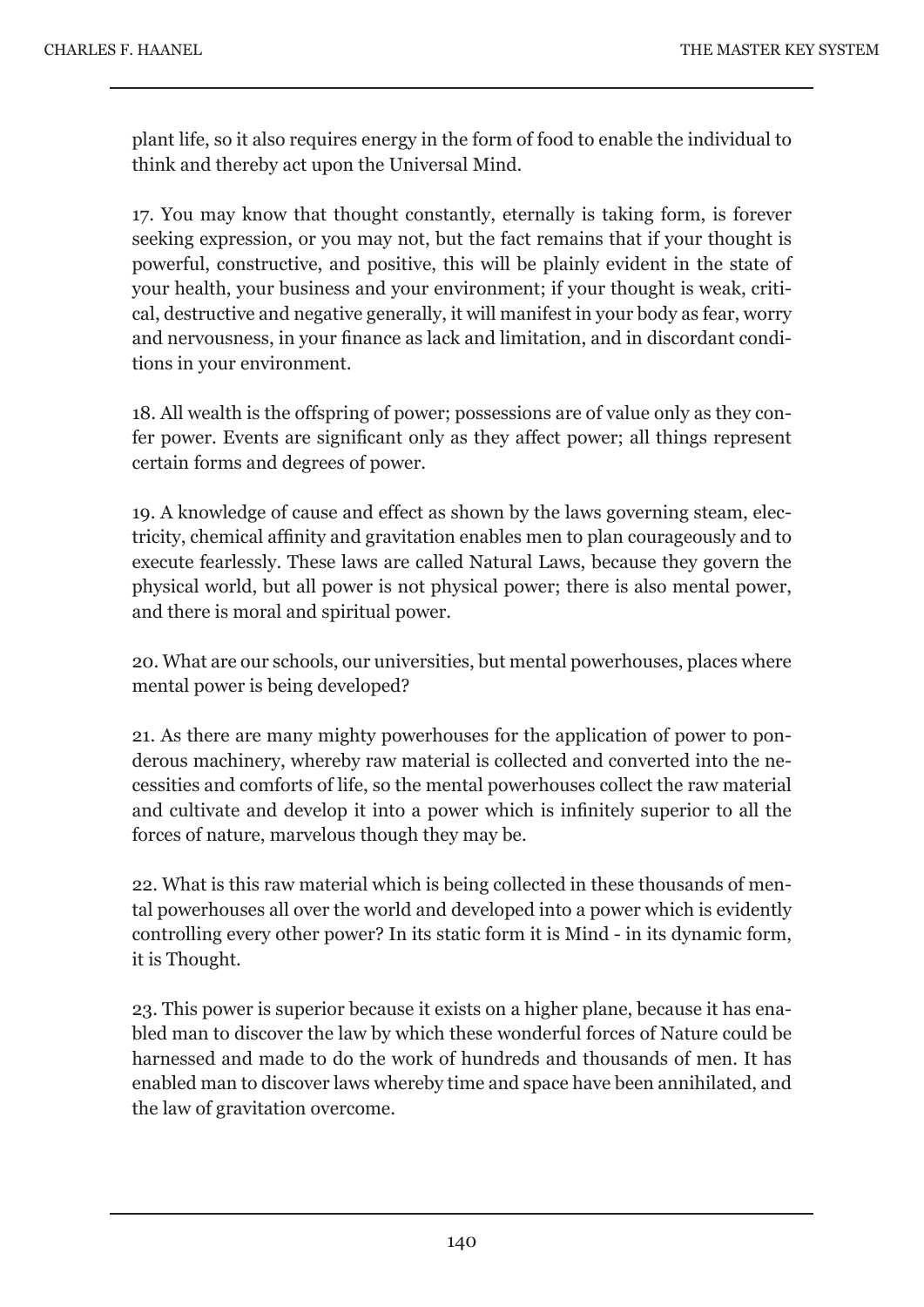24. Thought is the vital force or energy which is being developed and which has produced such startling results in the last half century as to bring about a world which would be absolutely inconceivable to a man existing only 50 or 25 years ago. If such results have been secured by organizing these mental powerhouses in 50 years, what may not be expected in another 50 years?

25. The substance from which all things are created is infinite in quantity; we know that light travels at the rate of 186,000 miles per second, and we know that there are stars so remote that it takes light 2,000 years to reach us, and we know that such starts exist in all parts of the heaven; we know, too, that this light comes in waves, so that if the ether on which these waves travel was not continuous the light would fail to reach us; we can then only come to the conclusion that this substance, or ether, or raw material, is universally present.

26. How, then, does it manifest in form? In electrical science a battery is formed by connecting the opposite poles of zinc and copper, which causes a current to flow from one to the other and so provides energy. This same process is repeated in respect to every polarity, and as all form simply depends upon the rate of vibration and consequent relations of atoms to each other, if we wish to change the form of manifestation we must change the polarity. This is the principle of causation.

27. For your exercise this week, concentrate, and when I use the word concentrate, I mean all that the word implies; become so absorbed in the object of your thought that you are conscious of nothing else, and do this a few minutes every day. You take the necessary time to eat in order that the body may be nourished, why not take the time to assimilate your mental food?

28. Let the thought rest on the fact that appearances are deceptive. The earth is not flat, neither is it stationary; the sky is not a dome, the sun does not move, the stars are not small specks of light, and matter which was once supposed to be fixed has been found to be in a state of perpetual flux.

29. Try to realize that the day is fast approaching -- its dawn is now at hand - when modes of thought and action must be adjusted to rapidly increasing knowledge of the operation of eternal principles.

*Silent thought, is, after all, the mightiest agent in human affairs.*

#### *- Channing*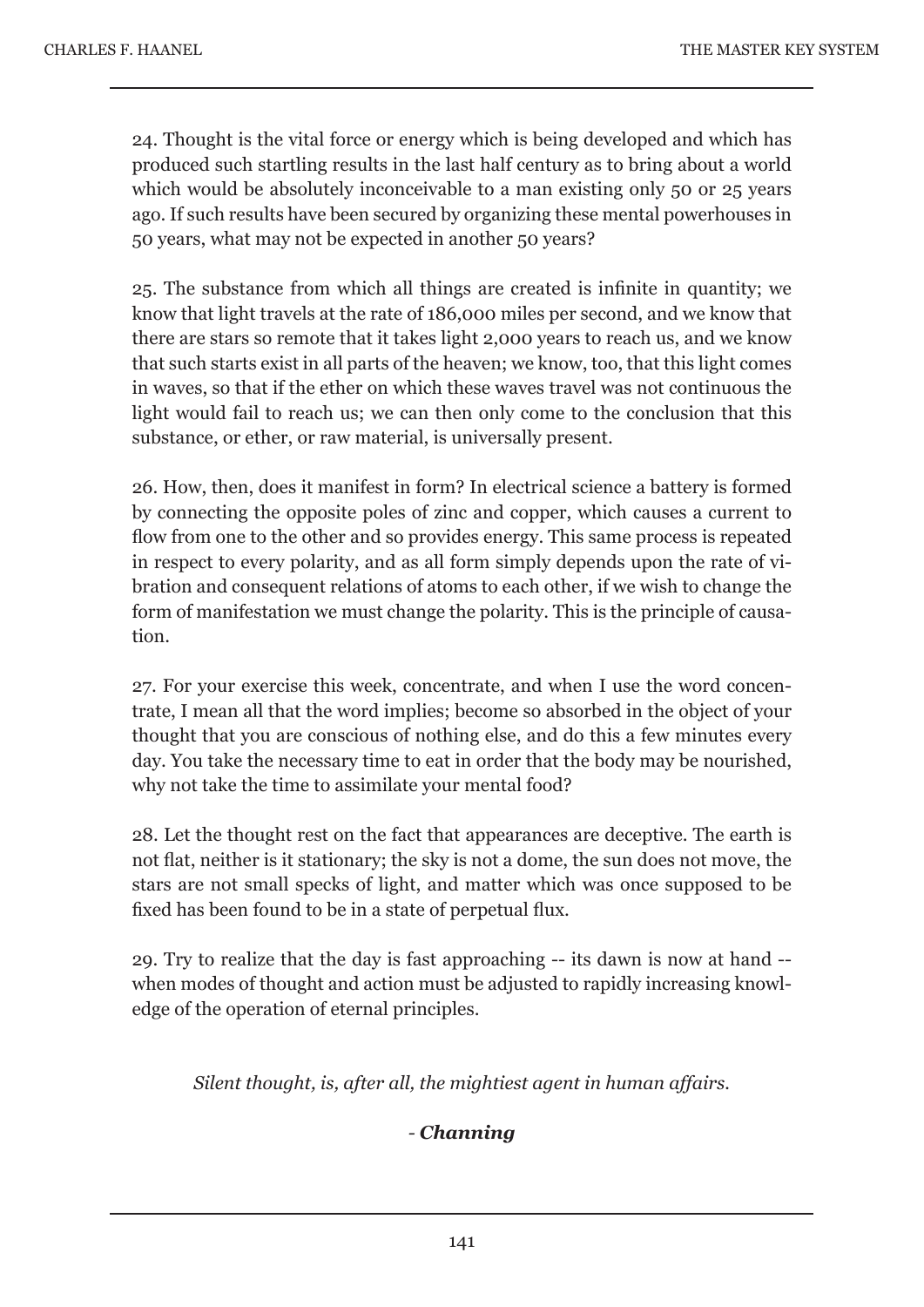### *Study Questions with Answers*

*—*

181. How are extremes placed in contrast?

*— They are designated by distinctive names, such as inside and outside, top and bottom, light and dark, good and bad.*

182. Are these separate entities? *— No, they are parts or aspects of one Whole.* 

183. What is the one creative Principle in the physical, mental and spiritual world?

*— The Universal Mind, or the Eternal Energy from which all things proceed.*

184. How are we related to this creative Principle? *— By our ability to think.*

185. How does this creative Principle become operative? *— Thought is the seed, which results in action and action results in form.*

186. Upon what does form depend? *— Upon the rate of vibration.* 

187. How may the rate of vibration be changed? *— By mental action.*

188. Upon what does mental action depend? *— Upon polarity, action and reaction, between the individual and the Universal.*

189. Does the creative energy originate in the individual or the Universal? *— In the Universal, but the Universal can manifest only through the individual.* 

190. Why is the individual necessary?

*— Because the Universal is static, and requires energy to start it in motion. This is furnished by food which is converted into energy, which in turn enables the individual to think. When the individual stops eating he stops thinking; then he no longer acts upon the Universal; there is consequently no longer any action or reaction; the Universal is then only pure mind in static form -- mind at rest.*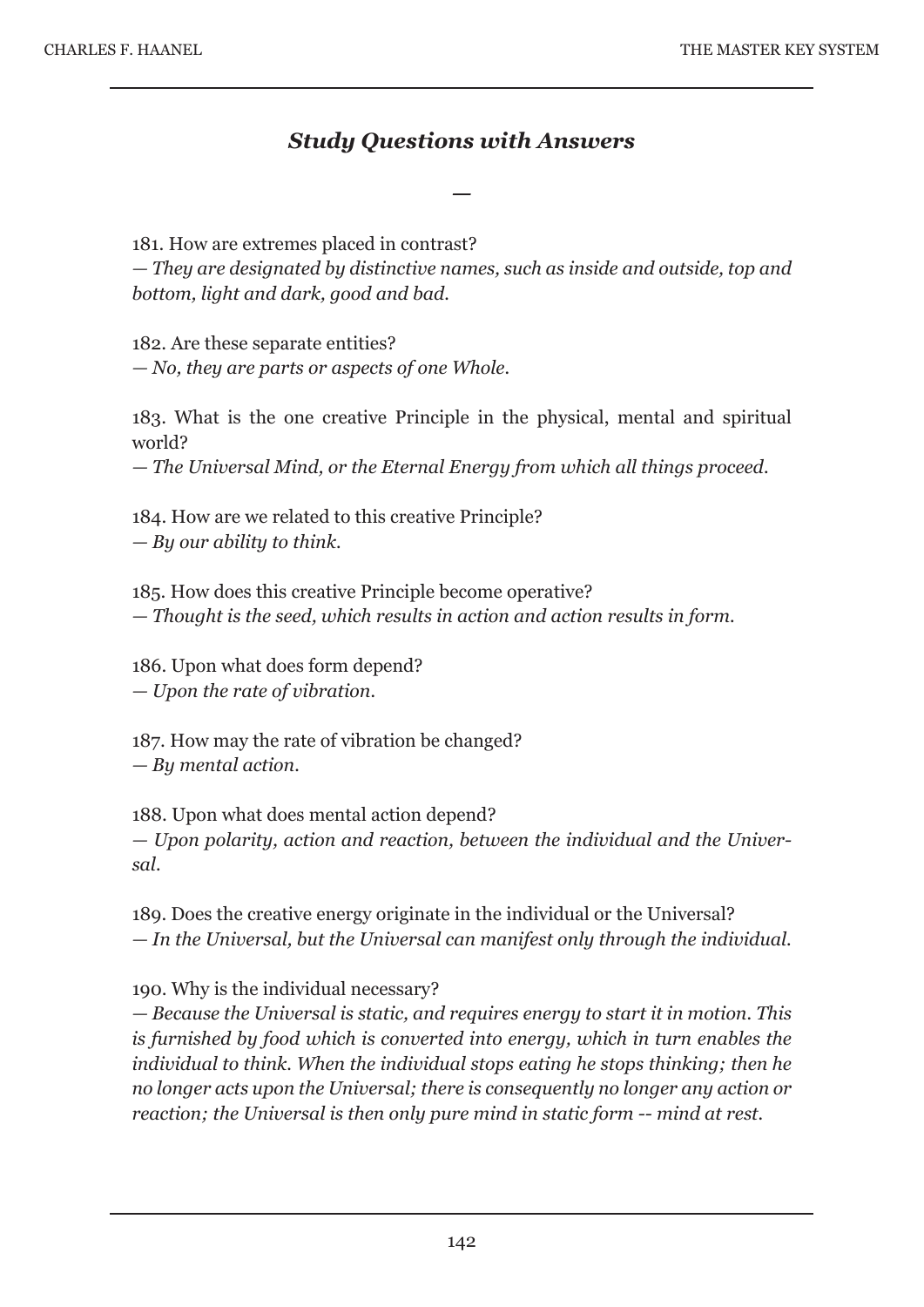## **PART TWENTY**

**—**

*For many years there has been an endless discussion as to the origin of evil. Theologians have told us that God is Love, and that God is Omnipresent. If this be true, there is no place where God is not. Where, then, is Evil, Satan and Hell?* 

*Let us see:* 

*God is Spirit.*

*Spirit is the Creative Principle of the Universe.*

*Man is made in the image and likeness of God.*

*Man is therefore a spiritual being.*

*The only activity which spirit possesses is the power to think.*

*Thinking is therefore a creative process.*

*All form is therefore the result of the thinking process.*

*The destruction of form must also be a result of the thinking process.*

*Fictitious representations of form are the result of the creative power of thought, as in Hypnotism.*

*Apparent representation of form are the result of the creative power of thought, as in Spiritualism.*

*Invention, organization and constructive work of all kinds are the result of the creative power of thought, as in concentration.*

*When the creative power of thought is manifested for the benefit of humanity, we call the result good.* 

*When the creative power of thought is manifested in a destructive or evil manner, we call the result evil.*

*This indicates the origin of both good and evil; they are simply words which have been coined in order to indicate the nature of the result of the thinking or creative process. Thought necessarily precedes and predetermines action; action precedes and predetermines condition.* 

*Part Twenty will throw more light upon this important subject.*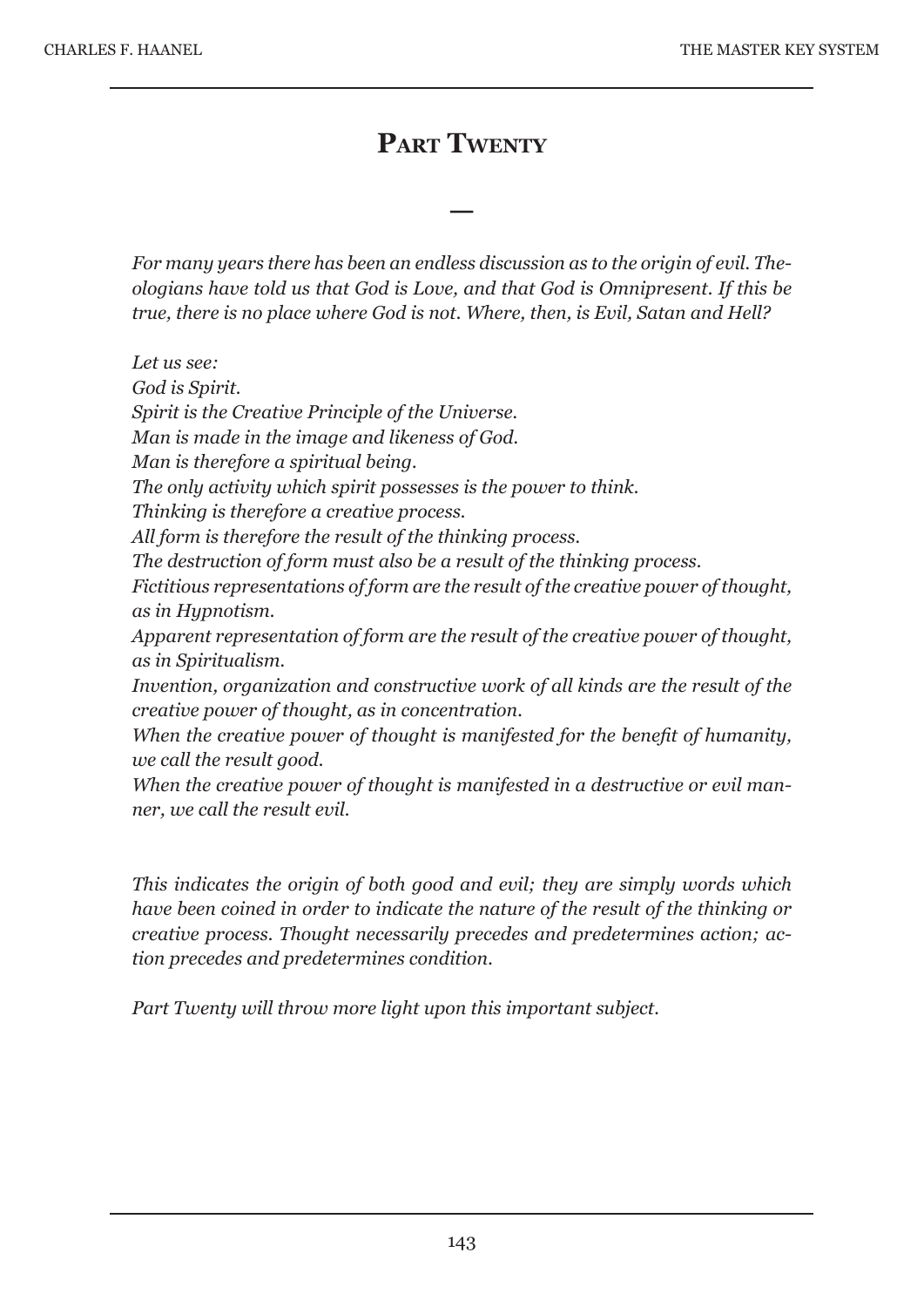### *PART TWENTY*

*—*

1. The spirit of a thing is that thing; it is necessarily fixed, changeless and eternal. The spirit of you is -- you; without the spirit you would be nothing. It becomes active through your recognition of it and its possibilities.

2. You may have all the wealth in Christendom, but unless you recognize it and make use of it, it will have no value; so with your spiritual wealth: unless you recognize it and use it, it will have no value. The one and only condition of spiritual power is use or recognition.

3. All great things come through recognition; the scepter of power is consciousness, and thought is its messenger, and this messenger is constantly molding the realities of the invisible world into the conditions and environments of your objective world.

4. Thinking is the true business of life, power is the result. You are at all times dealing with the magical power of thought and consciousness. What results can you expect so long as you remain oblivious to the power which has been placed within your control?

5. So long as you do this you limit yourself to superficial conditions, and make of yourself a beast of burden for those who think; those who recognize their power; those who know that unless we are willing to think we shall have to work, and the less we think the more we shall have to work, and the less we shall get for our work.

6. The secret of power is a perfect understanding of the principles, forces, methods and combinations of Mind, and a perfect understanding of our relationship to the Universal Mind. It is well to remember that this principle is unchangeable; if this were not so, it would not be reliable; all principles are changeless.

7. This stability is your opportunity; you are its active attribute, the channel for its activity; the Universal can act only through the individual.

8. When you begin to perceive that the essence of the Universal is within yourself -- is you -- you begin to do things; you begin to feel your power; it is the fuel which fires the imagination; which lights the torch of inspiration; which gives vitality to thought; which enables you to connect with all the invisible forces of the Universe. It is this power which will enable you to plan fearlessly, to execute masterfully.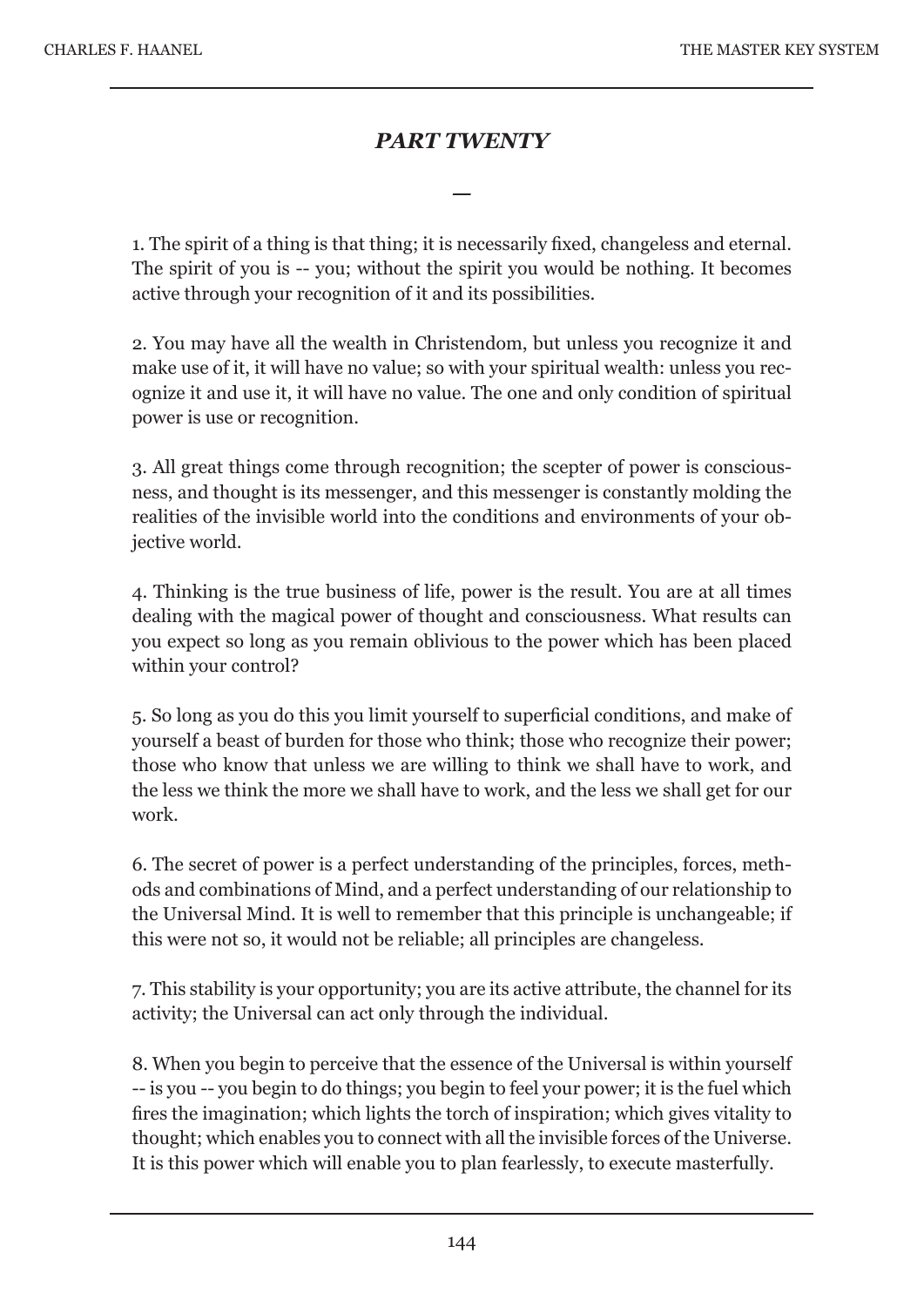9. But perception will come only in the Silence; this seems to be the condition required for all great purposes. You are a visualizing entity. Imagination is your workshop. It is here that your ideal is to be visualized.

10. As a perfect understanding of the nature of this power is a primary condition for its manifestation, visualize the entire method over and over again, so that you may use it whenever occasion requires. The infinity of wisdom is to follow the method whereby we may have the inspiration of the omnipotent Universal Mind on demand at any time.

11. We can fail to recognize this world within, and so exclude it from our consciousness, but it will still be the basic fact of all existence; and when we learn to recognize it, not only in ourselves, but in all persons, events, things and circumstances we shall have found the "Kingdom of heaven" which we are told is "within"  $\frac{1}{18}$ 

12. Our failures are a result of the operation of exactly the same principle; the principle is unchangeable; its operation is exact, there is no deviation; if we think lack, limitation, discord, we shall find their fruits on every hand; if we think poverty, unhappiness or disease, the thought messengers will carry the summons as readily as any other kind of thought and the result will be just as certain. If we fear a coming calamity, we shall be able to say with Job, "the thing I feared has come upon me"; if we think unkindly or ignorantly we shall thus attract to ourselves the results of our ignorance.

13. This power of thought, if understood and correctly used, is the greatest labor-saving device ever dreamed of, but if not understood or improperly used, the result will in all probability be disastrous, as we have already seen; by the help of this power you can confidently undertake things that are seemingly impossible, because this power is the secret of all inspiration, all genius.

14. To become inspired means to get out of the beaten path, out of the rut, because extraordinary results require extraordinary means. When we come into a recognition of the Unity of all things and that the source of all power is within, we tap the source of inspiration.

15. Inspiration is the art of imbibing, the art of self-realization; the art of adjusting the individual mind to that of the Universal Mind; the art of attaching the proper mechanism to the source of all power; the art of differentiating the formless into form; the art of becoming a channel for the flow of Infinite Wisdom; the art of visualizing perfection; the art of realizing the omnipresence of Omnipotence.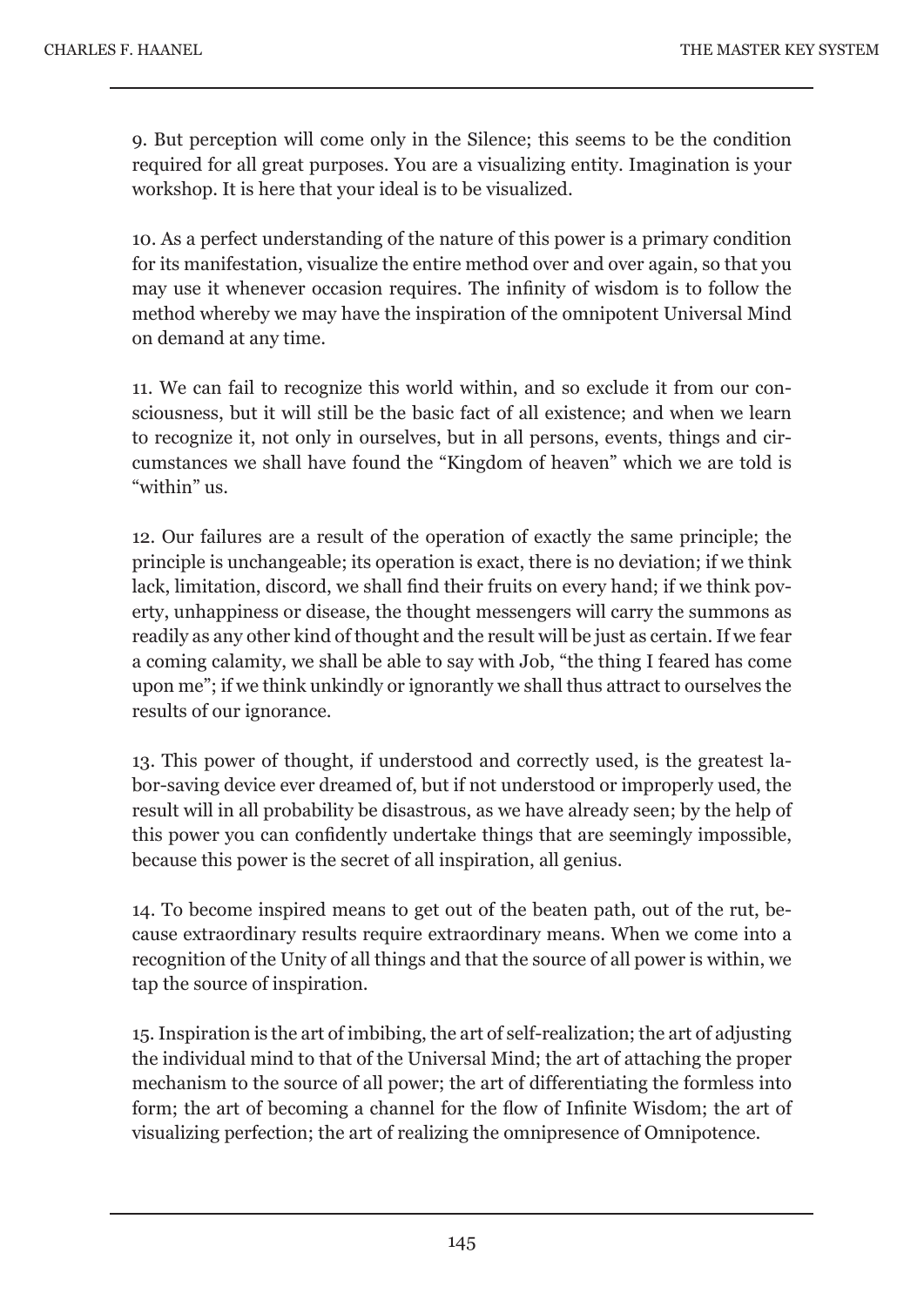16. An understanding and appreciation of the fact that the infinite power is omnipresent and is therefore in the infinitely small as well as the infinitely large will enable us to absorb its essence; a further understanding of the fact that this power is spirit and therefore indivisible will enable us to appreciate its present at all points at the same time.

17. An understanding of these facts, first intellectually and then emotionally, will enable us to drink deeply from this ocean of infinite power. An intellectual understanding will be of no assistance; the emotions must be brought into action; thought without feeling is cold. The required combination is thought and feeling.

18. Inspiration is from within. The Silence is necessary, the senses must be stilled, the muscles relaxed, repose cultivated. When you have thus come into possession of a sense of poise and power you will be ready to receive the information or inspiration or wisdom which may be necessary for the development of your purpose.

19. Do not confuse these methods with those of the clairvoyant; they have nothing in common. Inspiration is the art of receiving and makes for all that is best in life; your business in life is to understand and command these invisible forces instead of letting them command and rule you. Power implies service; inspiration implies power; to understand and apply the method of inspiration is to become a superman.

20. We can live more abundantly every time we breathe, if we consciously breathe with that intention. The IF is a very important condition in this case, as the intention governs the attention, and without the attention you can secure only the results which every one else secures. That is, a supply equal to the demand.

21. In order to secure the larger supply your demand must be increased, and as you consciously increase the demand the supply will follow, you will find yourself coming into a larger and larger supply of life, energy and vitality.

22. The reason for this is not difficult to understand, but it is another of the vital mysteries of life which does not seem to be generally appreciated. If you make it your own, you will find it one of the great realities of life.

23. We are told that "In Him we live and move and have our being," and we are told that "He" is a Spirit, and again that "He" is Love, so that every time we breathe, we breathe this life, love, and spirit. This is Pranic Energy, or Pranic Ether, we could not exist a moment without it. It is the Cosmic Energy; it is the Life of the Solar Plexus.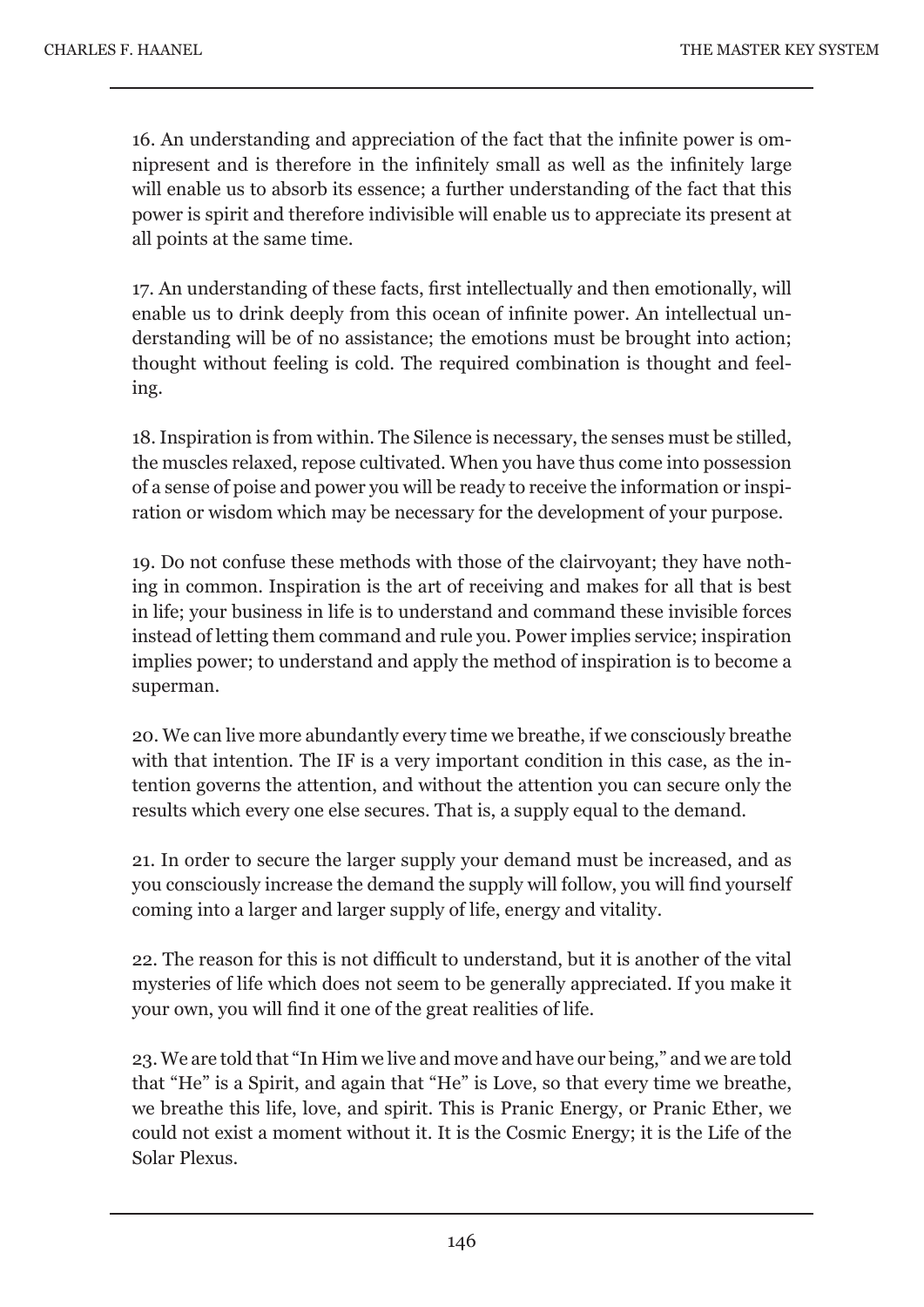24. Every time we breathe we fill our lungs with air and at the same time vitalize our body with this Pranic Ether which is Life itself, so that we have the opportunity of making a conscious connection with All Life, All Intelligence and All Substance.

25. A knowledge of your relation and oneness with this Principle that governs the Universe and the simple method whereby you can consciously identify yourself with it gives you a scientific understanding of a law whereby you may free yourself from disease, from lack or limitation of any kind; in fact, it enables you to breathe the "breath of life" into your own nostrils.

26. This "breath of life" is a superconscious reality. It is the essence of the "I am." It is pure "Being" or Universal Substance, and our conscious unity with it enables us to localize it, and thus exercise the powers of this creative energy.

27. Thought is creative vibration and the quality of the conditions created will depend upon the quality of our thought, because we cannot express powers which we do not possess. We must "be" before we can "do" and we can "do" only to the extent to which we "are," and so what we do will necessarily coincide with what we "are" and what we are depends upon what we "think."

28. Every time you think you start a train of causation which will create a condition in strict accordance with the quality of the thought which originated it. Thought which is in harmony with the Universal Mind will result in corresponding conditions. Thought which is destructive or discordant will produce corresponding results. You may use thought constructively or destructively, but the immutable law will not allow you to plant a thought of one kind and reap the fruit of another. You are free to use this marvelous creative power as you will, but you must take the consequences.

29. This is the danger from what is called Will Power. There are those who seem to think that by force of will they can coerce this law; that they can sow seed of one kind and by "Will Power" make it bear fruit of another, but the fundamental principle of creative power is in the Universal, and therefore the idea of forcing a compliance with our wishes by the power of the individual will is an inverted conception which may appear to succeed for a while but is eventually doomed to failure - because it antagonizes the very power which it is seeking to use.

30. It is the individual attempting to coerce the Universal, the finite in conflict with the Infinite. Our permanent well-being will be best conserved by a conscious cooperation with the continuous forward movement of the Great Whole.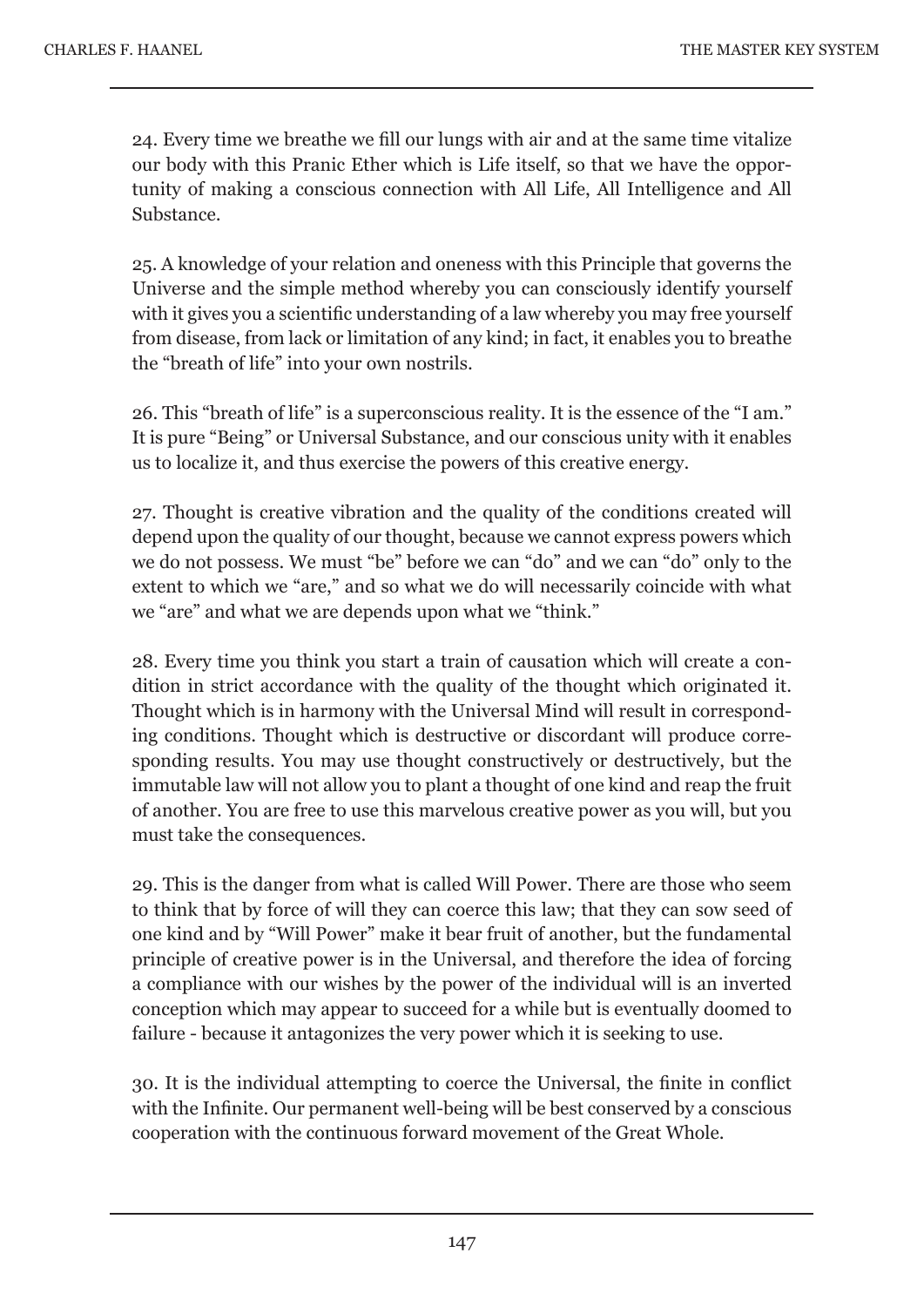31. For your exercise this week, go into the Silence and concentrate on the fact that "In him we live and move and have our being" is literally and scientifically exact! That you ARE because He IS, that if He is Omnipresent He must be in you. That if He is all in all you must be in Him! That He is Spirit and you are made in "His image and likeness" and that the only difference between His spirit and your spirit is one of degree, that a part must be the same in kind and quality as the whole. When you can realize this clearly you will have found the secret of the creative power of thought, you will have found the origin of both good and evil, you will have found the secret of the wonderful power of concentration, you will have found the key to the solution of every problem whether physical, financial, or environmental.

*The power to think consecutively and deeply and clearly, is an avowed and deadly enemy to mistakes and blunders, superstitions, unscientific theories, irrational beliefs, unbridled enthusiasm, fanaticism.*

### *- Haddock*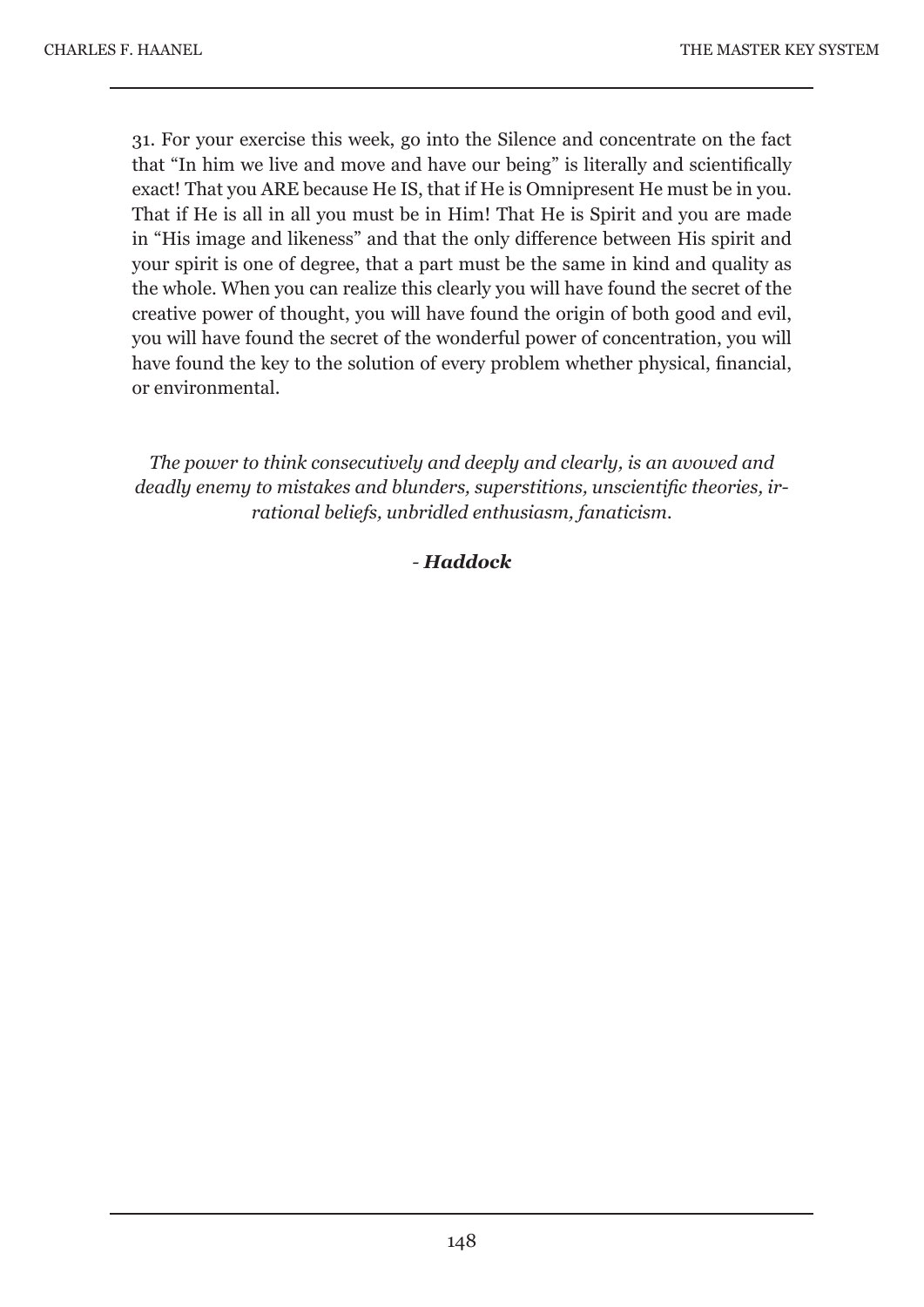## *Study Questions with Answers*

*—*

191. Upon what condition does power depend? *— Upon recognition and use.*

192. What is recognition? *— Consciousness.*

193. How do we become conscious of power? *— By thinking.* 

194. What then is the true business of life? *— Correct scientific thinking.* 

195. What is correct scientific thinking? *— The ability to adjust our thought processes to the will of the Universal. In other words, to cooperate with Natural laws.*

196. How is this accomplished? *— By securing a perfect understanding of the principles, forces, methods and combinations of mind.*

197. What is this Universal Mind? *— The basic fact of all existence.*

198. What is the cause of all lack, limitation, disease and discord? *— It is due to the operation of exactly the same law, the law operates relentlessly and is continually bringing about conditions in correspondence with the thought which originated or created them.* 

199. What is inspiration? *— The art of realizing the omnipresence of Omniscience.*

200. Upon what does the conditions with which we meet depend? *— Upon the quality of our thought. Because what we do depends upon what we are and what we are depends upon what we think.*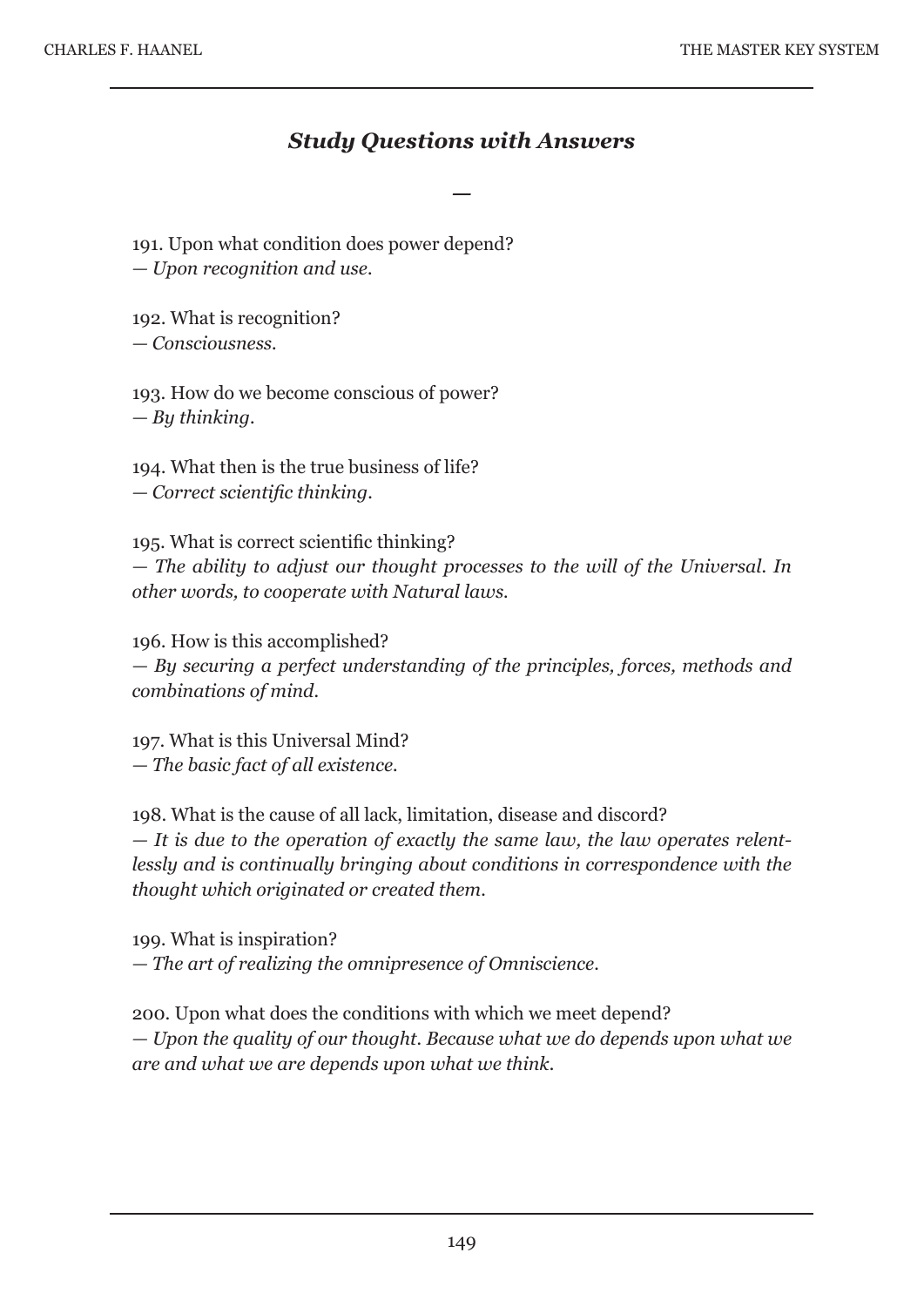# **PART TWENTY-ONE**

**—**

*It is my privilege to enclose Part Twenty-One. In paragraph 7 you will find that one of the secrets of success, one of the methods of organizing victory, one of the accomplishments of the Master Mind is to think big thoughts.* 

*In paragraph 8 you will find that everything which we hold in our consciousness for any length of time becomes impressed upon our subconsciousness and so becomes a pattern which the creative energy will wave into our life and environment. This is the secret of the wonderful power of prayer.* 

*We know that the universe is governed by law; that for every effect there must be a cause, and that the same cause, under the same conditions, will invariably produce the same effect.* 

*Consequently, if prayer has ever been answered, it will always be answered, if the proper conditions are complied with. This must necessarily be true; otherwise the universe would be a chaos instead of a cosmos. The answer to prayer is therefore subject to law, and this law is definite, exact and scientific, just as are the laws governing gravitation and electricity. An understanding of this law takes the foundation of Christianity out of the realm of superstition and credulity and places it upon the firm rock of scientific understanding.* 

*But, unfortunately, there are comparatively few persons who know how to pray.* 

*They understand that there are laws governing electricity, mathematics, and chemistry, but, for some inexplicable reason, it never seems to occur to them that there are also spiritual laws, and that these laws are also definite, scientific, exact, and operate with immutable precision.*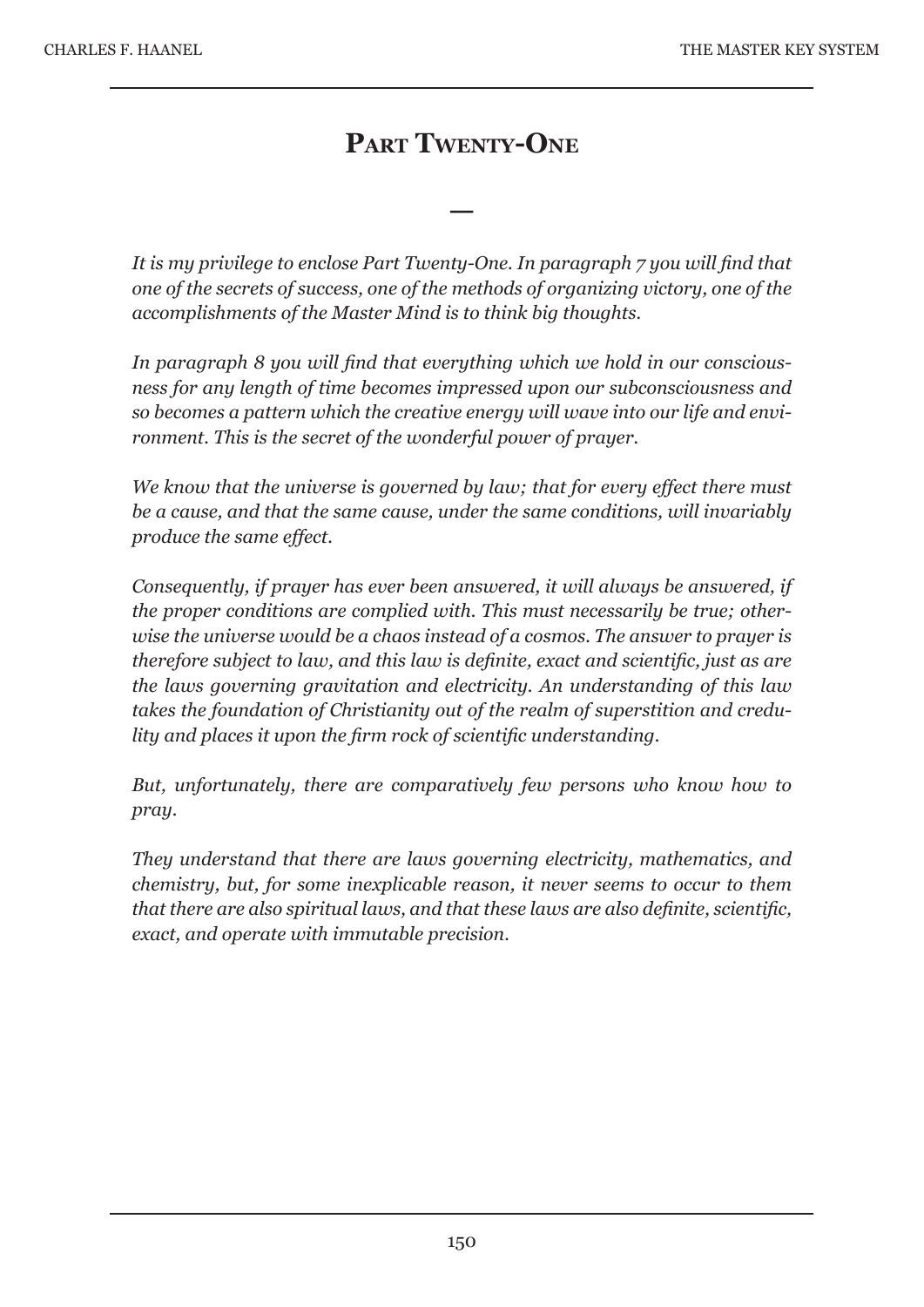## *PART TWENTY-ONE*

*—*

1. The real secret of power is consciousness of power. The Universal Mind is unconditional; therefore, the more conscious we become of our unity with this mind, the less conscious we shall become of conditions and limitations, and as we become emancipated or freed from conditions we come into a realization of the unconditional. We have become free!

2. As soon as we become conscious of the inexhaustible power in the world within, we begin to draw on this power and apply and develop the greater possibilities which this discernment has realized, because whatever we become conscious of, is invariably manifested in the objective world, is brought forth into tangible expression.

3. This is because the Infinite Mind, which is the source from which all things proceed, is one and indivisible, and each individual is a channel whereby this Eternal Energy is being manifested. Our ability to think is our ability to act upon this Universal Substance, and what we think is what is created or produced in the objective world.

4. The result of this discovery is nothing less than marvelous, and means that mind is extraordinary in quality, limitless in quantity, and contains possibilities without number. To become conscious of this power is to become a "live wire"; it has the same effect as placing an ordinary wire in contact with a wire that is charged. The Universal is the live wire. It carries power sufficient to meet every situation which may arise in the life of every individual. When the individual mind touches the Universal Mind it receives all the power it requires. This is the world within. All science recognizes the reality of this world, and all power is contingent upon our recognition of this world.

5. The ability to eliminate imperfect conditions depends upon mental action, and mental action depends upon consciousness of power; therefore, the more conscious we become of our unity with the source of all power, the greater will be our power to control and master every condition.

6. Large ideas have a tendency to eliminate all smaller ideas so that it is well to hold ideas large enough to counteract and destroy all small or undesirable tendencies. This will remove innumerable petty and annoying obstacles from your path. You also become conscious of a larger world of thought, thereby increasing your mental capacity as well as placing yourself in position to accomplish something of value.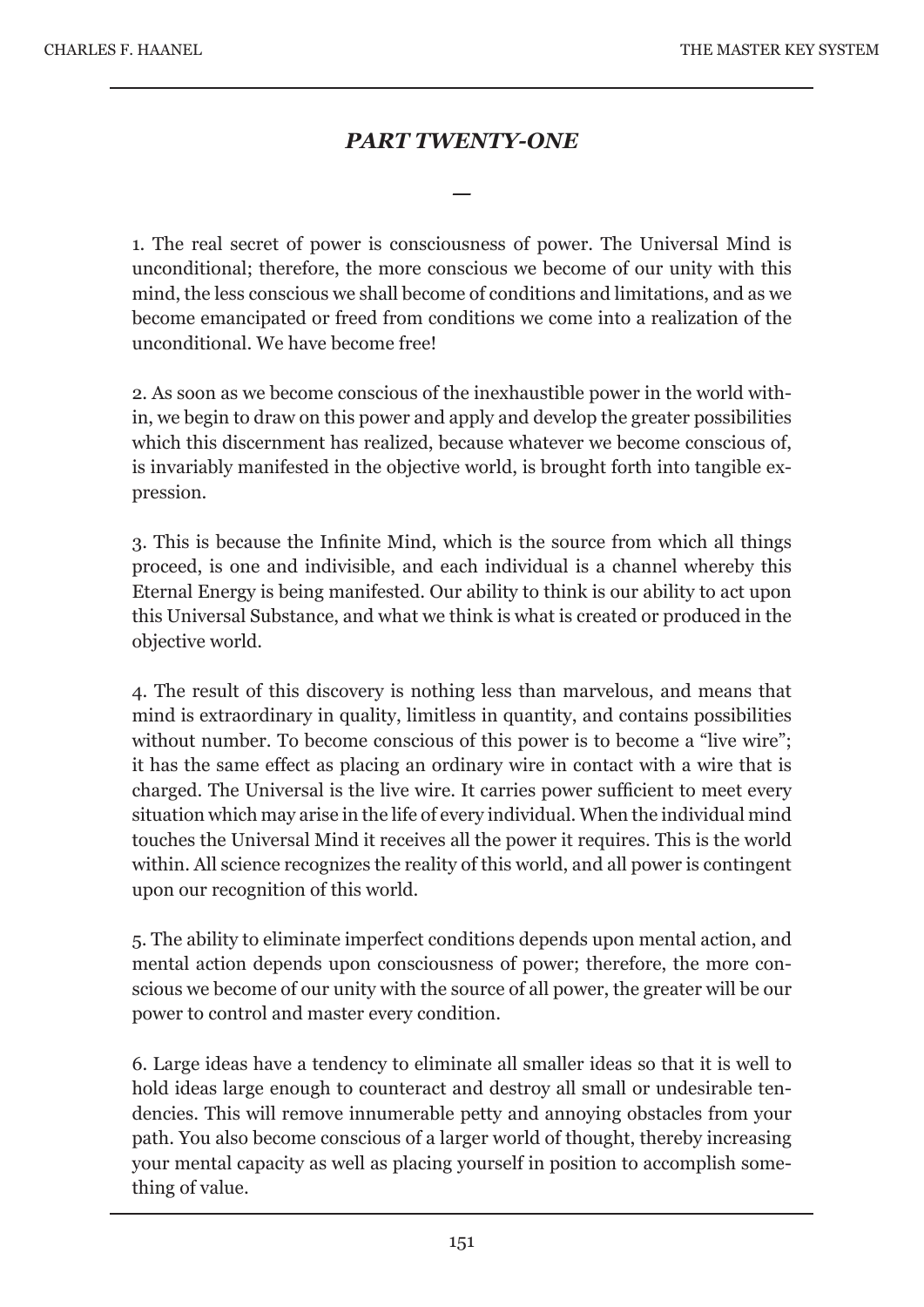7. This is one of the secrets of success, one of the methods of organizing victory, one of the accomplishments of the Master-Mind. He thinks big thoughts. The creative energies of mind find no more difficulty in handling large situations, than small ones. Mind is just as much present in the Infinitely large as in the Infinitely small.

8. When we realize these facts concerning mind we understand how we may bring ourselves any condition by creating the corresponding conditions in our consciousness, because everything which is held for any length of time in the consciousness, eventually becomes impressed upon the subconscious and thus becomes a pattern which the creative energy will wave into the life and environment of the individual.

9. In this way conditions are produced and we find that our lives are simply the reflection of our predominant thoughts, our mental attitude; we see then that the science of correct thinking is the one science, that it includes all other sciences.

10. From this science we learn that every thought creates an impression on the brain, that these impressions create mental tendencies, and these tendencies create character, ability and purpose, and that the combined action of character, ability and purpose determines the experiences with which we shall meet in life.

11. These experiences come to us through the Law of Attraction; through the action of this law we meet in the world without the experiences which correspond to our world within.

12. The predominant thought or the mental attitude is the magnet, and the law is that "like attracts like", consequently the mental attitude will invariably attract such conditions as correspond to its nature.

13. This mental attitude is our personality and is composed of the thoughts which we have been creating in our own mind; therefore, if we wish a change in conditions all that is necessary is to change our thought; this will in turn change our mental attitude, which will in turn change our personality, which will in turn change the persons, things and conditions, or, the experiences with which we meet in life.

14. It is, however, no easy matter to change the mental attitude, but by persistent effort it may be accomplished; the mental attitude is patterned after the mental pictures which have been photographed on the brain; if you do not like the pictures, destroy the negatives and create new pictures; this is the art of visualization.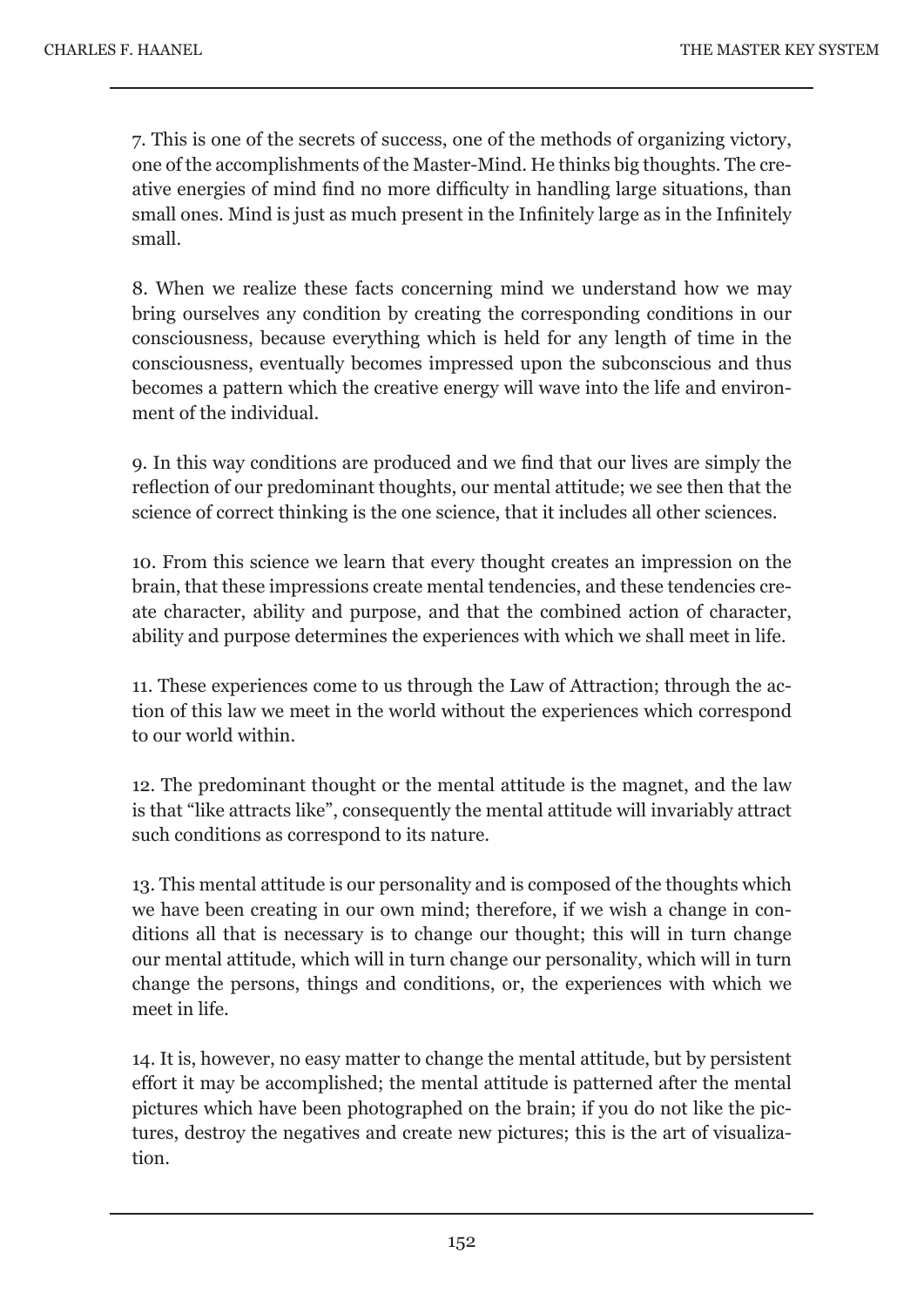15. As soon as you have done this you will begin to attract new things, and the new things will correspond to the new pictures. To do this: impress on the mind a perfect picture of the desire which you wish to have objectified and continue to hold the picture in mind until results are obtained.

16. If the desire is one which requires determination, ability, talent, courage, power or any other spiritual power, these are necessary essentials for your picture; build them in; they are the vital part of the picture; they are the feeling which combines with thought and creates the irresistible magnetic power which draws the things you require to you. They give your picture life, and life means growth, and as soon as it beings to grow, the result is practically assured.

17. Do not hesitate to aspire to the highest possible attainments in anything you may undertake, for the mind forces are ever ready to lend themselves to a purposeful will in the effort to crystallize its highest aspirations into acts, accomplishments, and events.

18. An illustration of how these mind forces operate is suggested by the method in which all our habits are formed. We do a thing, then do it again, and again, and again, until it becomes easy and perhaps almost automatic; and the same rule applies in breaking any and all bad habits; we stop doing a thing, and then avoid it again, and again until we are entirely free from it; and if we do fail now and then, we should by no means lose hope, for the law is absolute and invincible and gives us credit for every effort and every success, even though our efforts and successes are perhaps intermittent.

19. There is no limit to what this law can do for you; dare to believe in your own idea; remember that Nature is plastic to the ideal; think of the ideal as an already accomplished fact.

20. The real battle of life is one of ideas; it is being fought out by the few against the many; on the one side is the constructive and creative thought, on the other side the destructive and negative thought; the creative thought is dominated by an ideal, the passive thought is dominated by appearances. On both sides are men of science, men of letters, and men of affairs.

21. On the creative side are men who spend their time in laboratories, or over microscopes and telescopes, side by side with the men who dominate the commercial, political, and scientific world; on the negative side or men who spend their time investigating law and precedent, men who mistake theology for religion, statesmen who mistake might for right, and all the millions who seem to prefer precedent to progress, who are eternally looking backward instead of forward, who see only the world without, but know nothing of the world within.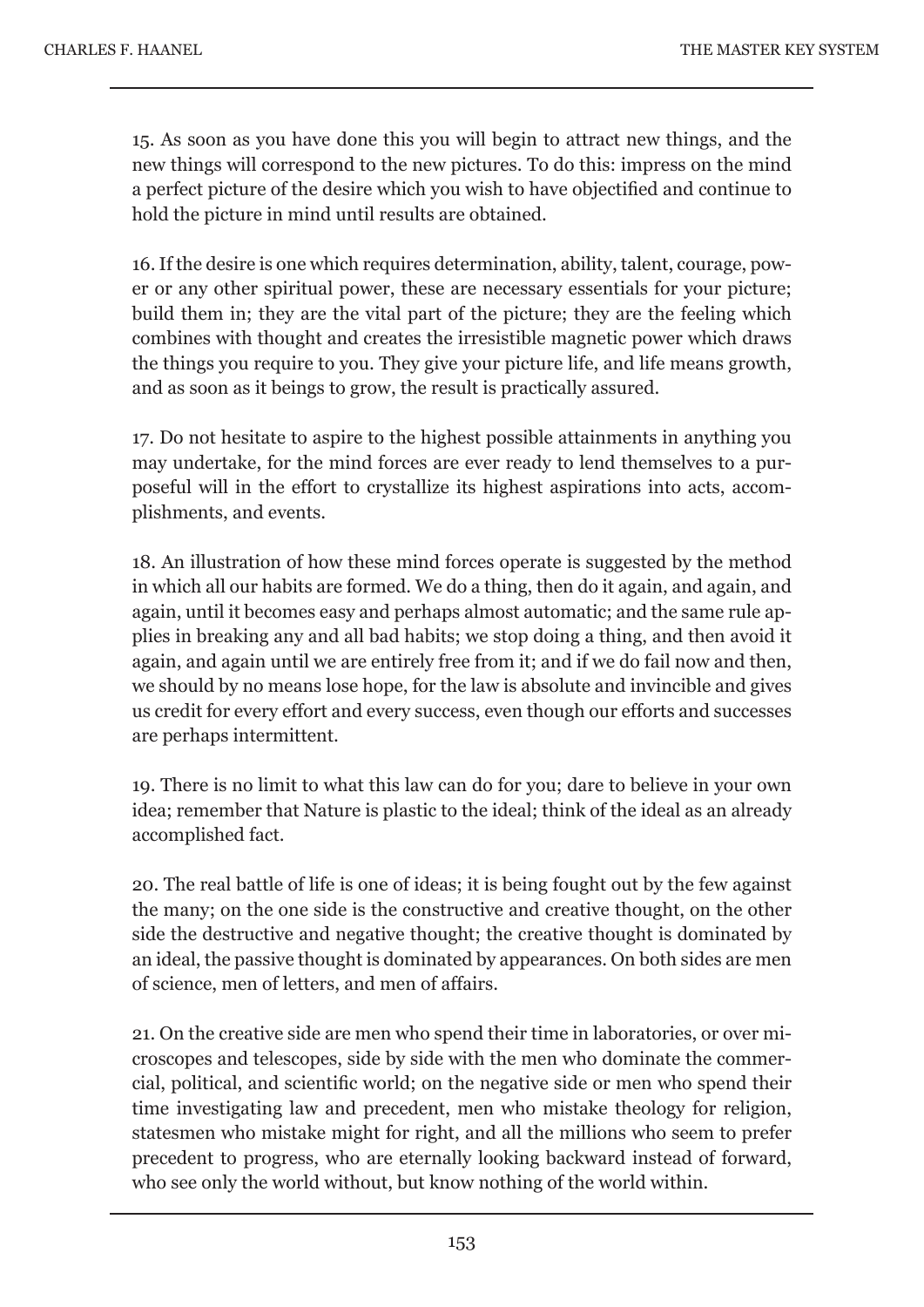22. In the last analysis there are but these two classes; all men will have to take their place on one side or the other; they will have to go forward, or go back; there is no standing still in a world where all is motion; it is this attempt to stand still that gives sanction and force to arbitrary and unequal codes of law.

23. That we are in a period of transition is evidenced by the unrest which is everywhere apparent. The complaint of humanity is as a roll of heaven's artillery, commencing with low and threatening notes and increasing until the sound is sent from cloud to cloud, and the lightning splits the air and earth.

24. The sentries who patrol the most advanced outposts of the Industrial, Political, and Religious world are calling anxiously to each other. What of the night? The danger and insecurity of the position they occupy and attempt to hold is becoming more apparent every hour. The dawn of a new era necessarily declares that the existing order of things cannot much longer be.

25. The issue between the old regime and the new, the crux of the social problem, is entirely a question of conviction in the minds of the people as to the nature of the Universe. When they realize that the transcendent force of spirit or mind of the Cosmos is within each individual, it will be possible to frame laws that shall consider the liberties and rights of the many instead of the privileges of the few.

26. As long as the people regard the Cosmic power as a power non-human and alien to humanity, so long will it be comparatively easy for a supposed privileged class to rule by Divine right in spite of every protest of social sentiment. The real interest of democracy is therefore to exalt, emancipate and recognize the divinity of the human spirit. To recognize that all power is from within. That no human being has any more power than any other human being, except such as may willingly be delegated to him. The old regime would have us believe that the law was superior to the law-makers; herein is the gist of the social crime of every form of privilege and personal inequality, the institutionalizing of the fatalistic doctrine of Divine election.

27. The Divine Mind is the Universal Mind; it makes no exceptions, it plays no favorites; it does not act through sheer caprice or from anger, jealousy or wrath; neither can it be flattered, cajoled or moved by sympathy or petition to supply man with some need which he thinks necessary for his happiness or even his existence. The Divine Mind makes no exceptions to favor any individual; but when the individual understands and realizes his Unity with the Universal principle he will appear to be favored because he will have found the source of all health, all wealth, and all power.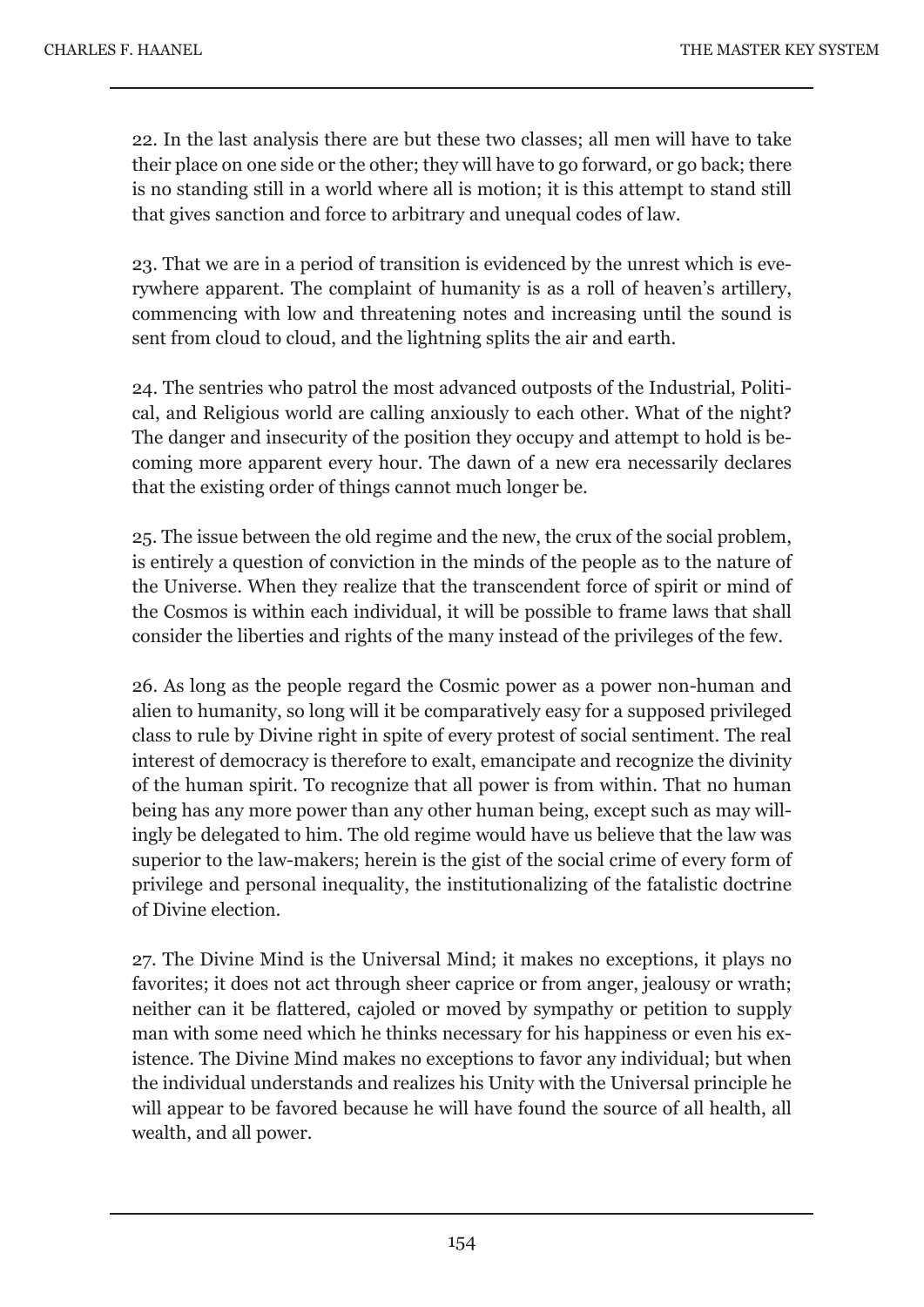28. For your exercise this week, concentrate on the Truth. Try to realize that the Truth shall make you free, that is, nothing can permanently stand in the way of your perfect success when you learn to apply the scientifically correct thought methods and principles. Realize that you are externalizing in your environment your inherent soul potencies. Realize that the Silence offers an ever-available and almost unlimited opportunity for awakening the highest conception of Truth. Try to comprehend that Omnipotence itself is absolute silence, all else is change, activity, limitation. Silent thought concentration is therefore the true method of reaching, awakening, and then expressing the wonderful potential power of the world within.

*The possibilities of thought training are infinite, its consequence eternal, and yet few take the pains to direct their thinking into channels that will do them good, but instead leave all to chance.*

#### *- Marden*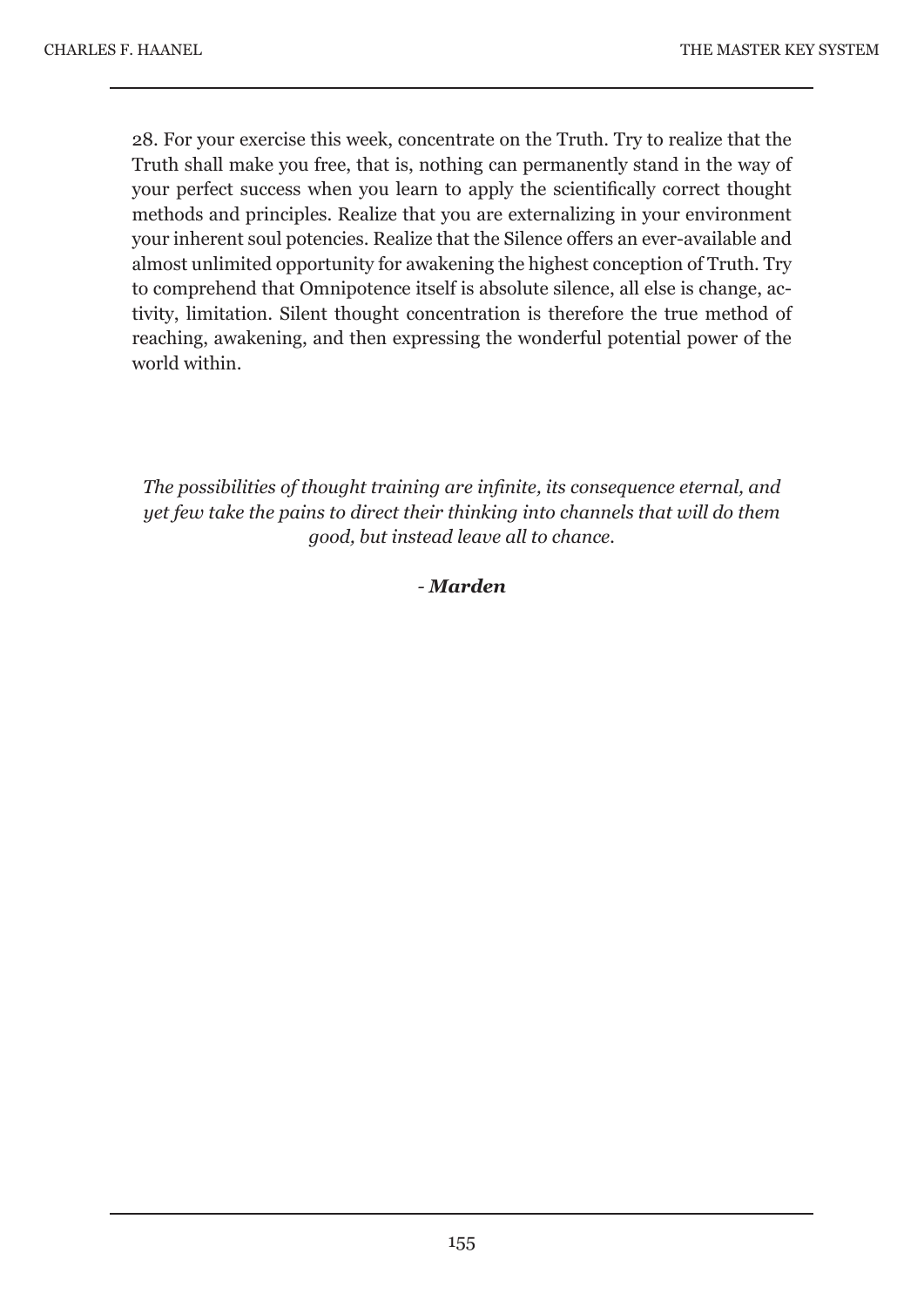## *Study Questions with Answers*

*—*

201. What is the real secret of power?

*— The consciousness of power, because whatever we become conscious of, is invariably manifested in the objective world, is brought forth into tangible expression.*

202. What is the source of this power?

*— The Universal Mind, from which all things proceed, and which is one and indivisible.*

203. How is this power being manifested? *— Through the individual, each individual is a channel whereby this energy is being differentiated in form.*

204. How may we connect with this Omnipotence? *— Our ability to think is our ability to act on this Universal Energy, and what we think is what is produced or created in the objective world.*

205. What is the result of this discovery? *— The result is nothing less than marvelous, it opens unprecedented and limitless opportunity.* 

206. How, then, may we eliminate imperfect conditions? *— By becoming conscious of our Unity with the source of all power.*

207. What is one of the distinctive characteristics of the Master Mind? *— He thinks big thoughts, he holds ideas large enough to counteract and destroy all petty and annoying obstacles.*

208. How do experiences come to us? *— Through the law of attraction.*

209. How is this law brought into operation? *— By our predominant mental attitude.* 

210. What is the issue between the old regime and the new? *— A question of conviction as to the nature of the Universe. The old regime is trying to cling to the fatalistic doctrine of Divine election. The new regime recognizes the divinity of the individual, the democracy of humanity.*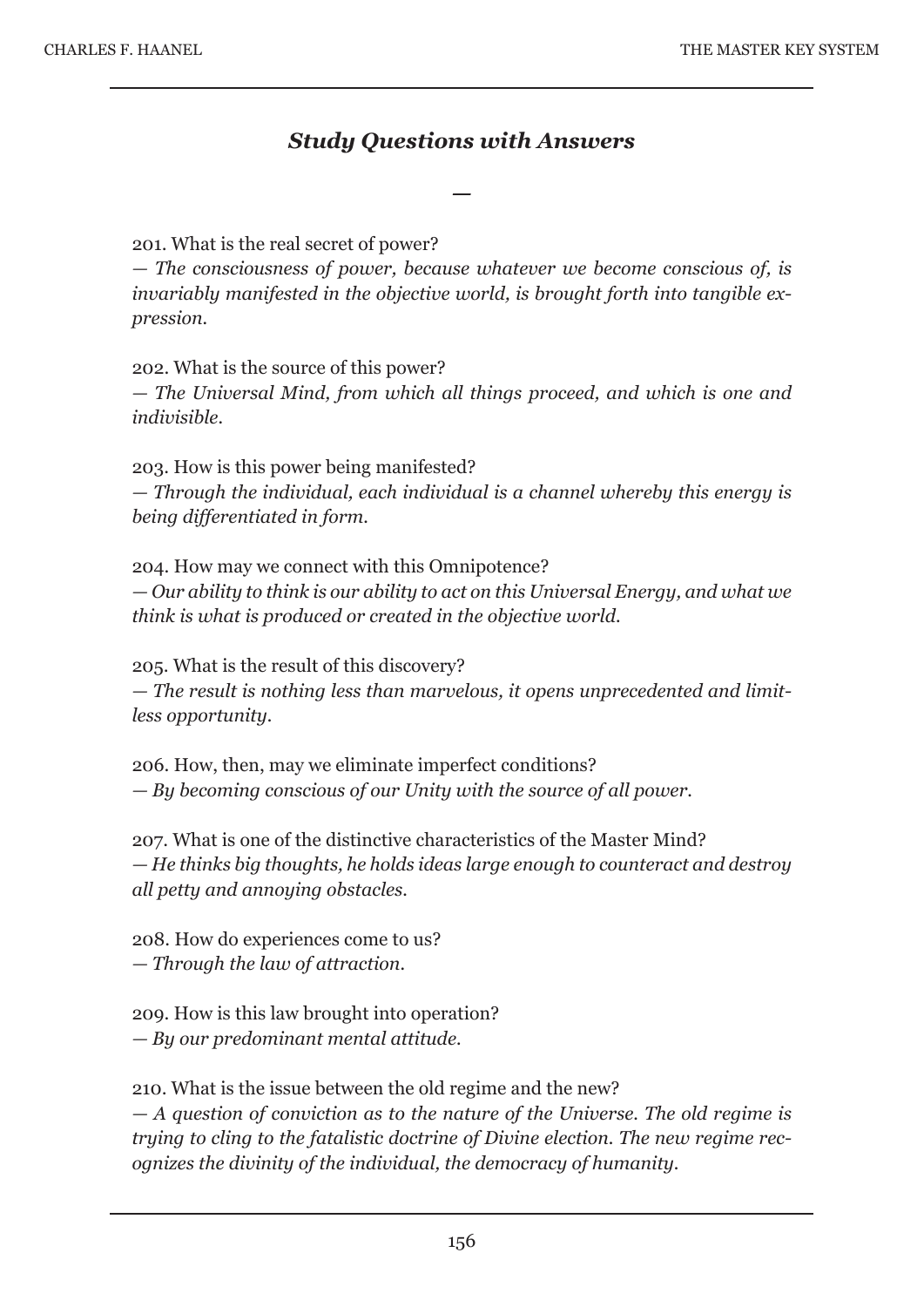# **PART TWENTY-TWO**

**—**

*In Part Twenty-two you will find that thoughts are spiritual seeds, which, when planted in the subconscious mind, have a tendency to sprout and grow, but unfortunately the fruit is frequently not to our liking.* 

*The various forms of inflammation, paralysis, nervousness and diseased conditions generally, are the manifestation of fear, worry, care, anxiety, jealousy, hatred and similar thought.* 

*The life processes are carried on by two distinct methods; first, the taking up and making use of nutritive material necessary for constructing cells; second, breaking down and excreting the waste material.* 

*All life is based upon these constructive and destructive activities, and as food, water and air are the only requisites necessary for the construction of cells, it would seem that the problem of prolonging life indefinitely would not be a very difficult one.* 

*However strange it may seem, it is the second or destructive activity that is, with rare exception, the cause of all disease. The waste material accumulates and saturates the tissues, which causes autointoxication. This may be partial or general. In the first case the disturbance will be local; in the second place it will affect the whole system.* 

*The problem, then, before us in the healing of disease is to increase the inflow and distribution of vital energy throughout the system, and this can only be done by eliminating thoughts of fear, worry, care, anxiety, jealousy, hatred, and every other destructive thought, which tend to tear down and destroy the nerves and glands which control the excretion and elimination of poisonous and waste matter.* 

*"Nourishing foods and strengthening tonics" cannot bestow life, because these are but secondary manifestations to life. The primary manifestation of life and how you may get in touch with it is explained in the Part which I have the privilege of enclosing herewith.*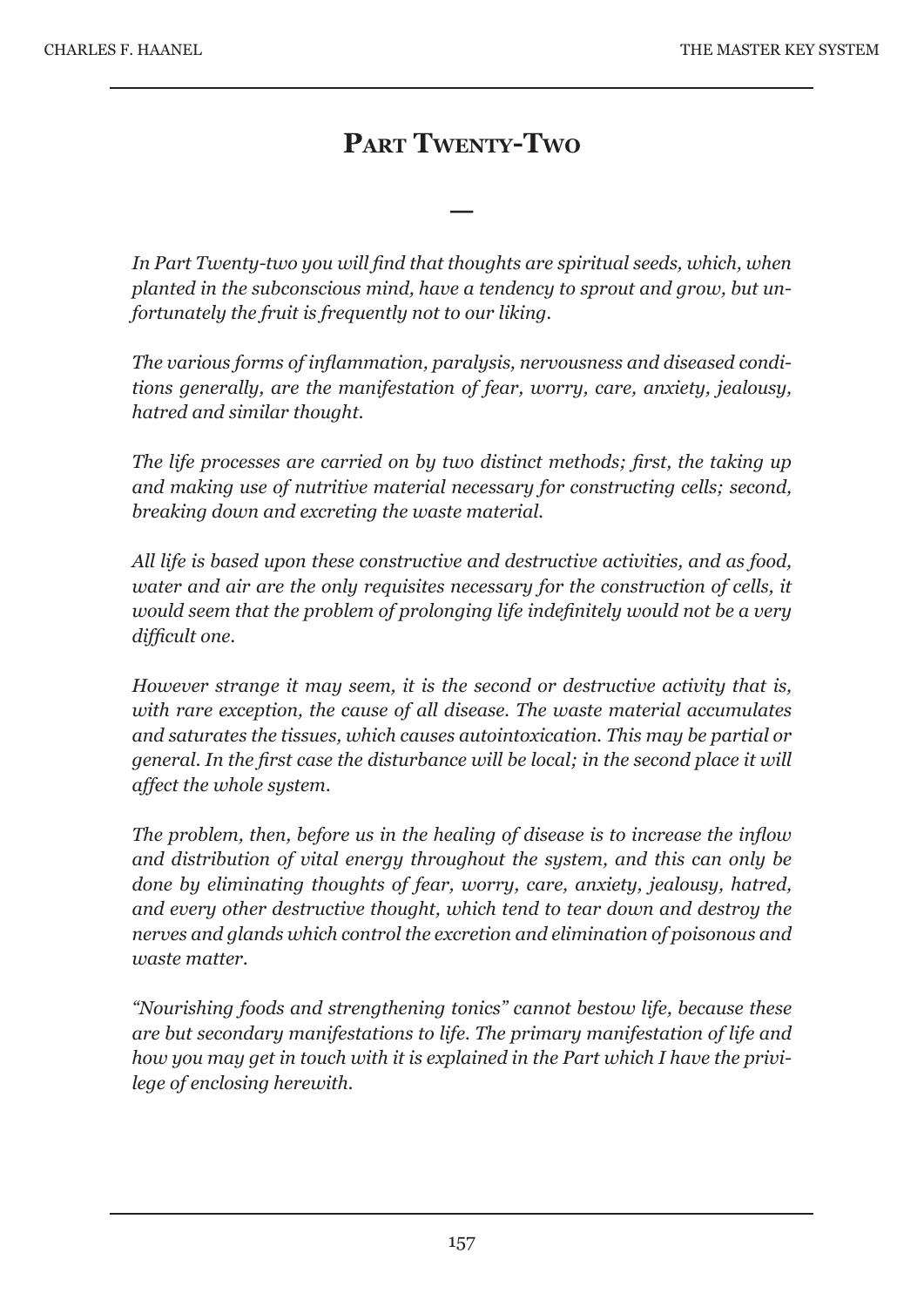## *PART TWENTY-TWO*

*—*

1. Knowledge is of priceless value, because by applying knowledge we can make our future what we wish it to be. When we realize that our present character, our present environment, our present ability, our present physical condition are all the result of past methods of thinking, we shall begin to have some conception of the value of knowledge.

2. If the state of our health is not all that could be desired, let us examine our method of thinking; let us remember that every thought produces an impression on the mind; every impression is a seed which will sink into the subconscious and form a tendency; the tendency will be to attract other similar thoughts and before we know it we shall have a crop which must be harvested.

3. If these thoughts contain disease germs, the harvest will be sickness, decay, weakness, and failure; the question is, what are we thinking, what are we creating, what is the harvest to be?

4. If there is any physical condition which it is necessary to change, the law governing visualization will be found effective. Make a mental image of physical perfection, hold it in the mind until it is absorbed by the consciousness. Many have eliminated chronic ailments in a few weeks by this method, and thousands have overcome and destroyed all manner of ordinary physical disturbances by this method in a few days, sometimes in a few minutes.

5. It is through the law of vibration that the mind exercises this control over the body. We know that every mental action is a vibration, and we know that all form is simply a mode of motion, a rate of vibration. Therefore, any given vibration immediately modifies every atom in the body, every life cell is affected and an entire chemical change is made in every group of life cells.

6. Everything in the Universe is what it is by virtue of its rate of vibration. Change the rate of vibration and you change the nature, quality and form. The vast panorama of nature, both visible and invisible, is being constantly changed by simply changing the rate of vibration, and as thought is a vibration we can also exercise this power. We can change the vibration and thus produce any condition which we desire to manifest in our bodies.

7. We are all using this power every minute. The trouble is most of us are using it unconsciously and thus producing undesirable results. The problem is to use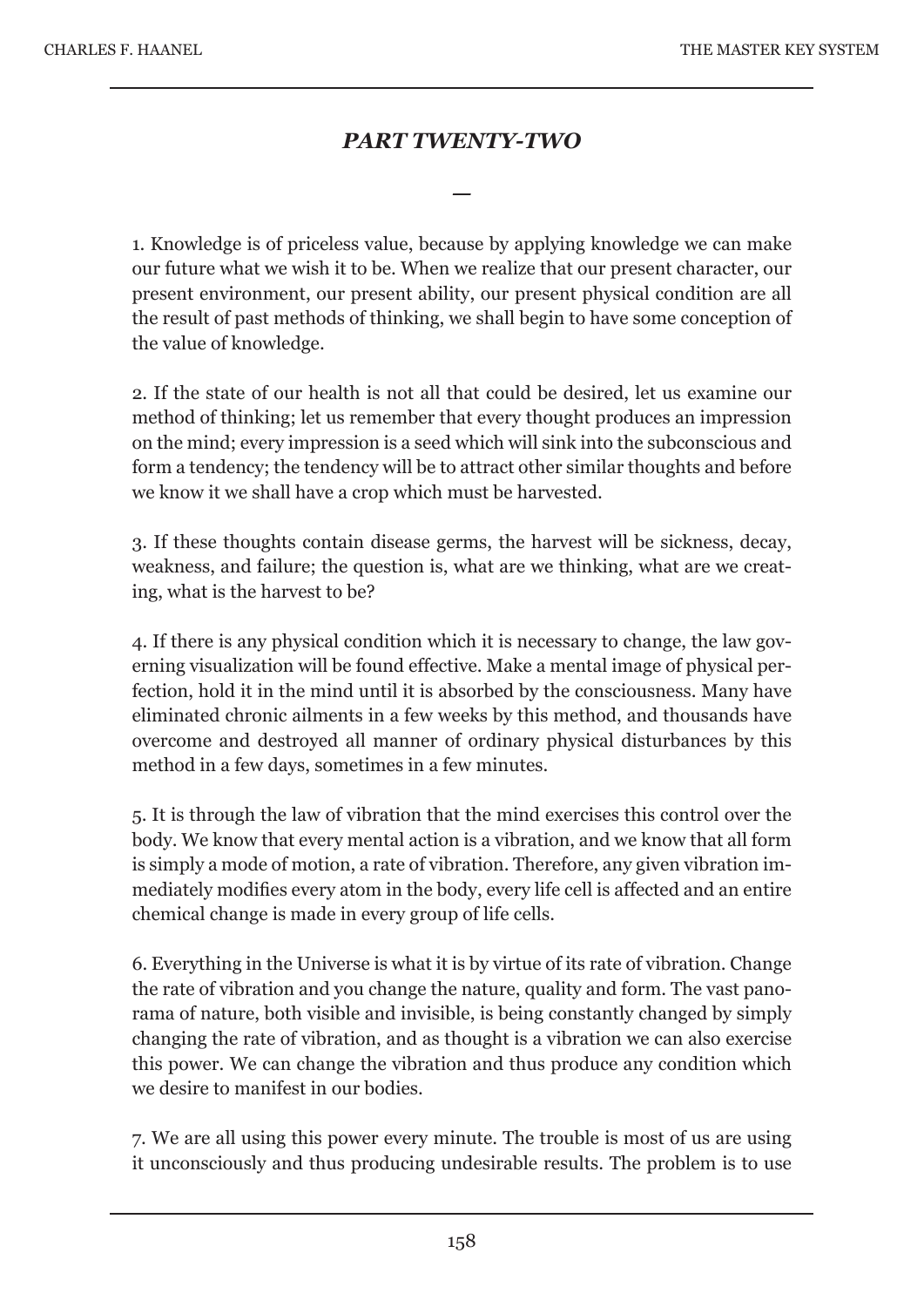it intelligently and produce only desirable results. This should not be difficult, because we all have had sufficient experience to know what produces pleasant vibration in the body, and we also know the causes which produce the unpleasant and disagreeable sensations.

8. All that is necessary is to consult our own experience. When our thought has been uplifted, progressive, constructive, courageous, noble, kind or in any other way desirable, we have set in motion vibrations which brought about certain results. When our thought has been filled with envy, hatred, jealousy, criticism or any of the other thousand and one forms of discord, certain vibrations were set in motion which brought about certain other results of a different nature, and each of these rates of vibration, if kept up, crystallized in form. In the first case the result was mental, moral and physical health, and in the second case discord, inharmony and disease.

9. We can understand, then, something of the power which the mind possesses over the body.

10. The objective mind has certain effects on the body which are readily recognized. Someone says something to you which strikes you as ludicrous and you laugh, possibly until your whole body shakes, which shows that thought has control over the muscles of your body; or someone says something which excites your sympathy and your eyes fill with tears, which shows that thought controls the glands of your body; or someone says something which makes you angry and the blood mounts to your cheek, which shows that thought controls the circulation of your blood. But as these experiences are all the results of the action of your objective mind over the body, the results are of a temporary nature; they soon pass away and leave the situation as it was before.

11. Let us see how the action of the subconscious mind over the body differs. You receive a wound; thousands of cells being the work of healing at once; in a few days or a few weeks the work is complete. You may even break a bone. No surgeon on earth can weld the parts together (I am not referring to the insertion of rods or other devices to strengthen or replace bones). He may set the bone for you, and the subjective mind will immediately begin the process of welding the parts together, and in a short time the bone is as solid as it ever was. You may swallow poison; the subjective mind will immediately discover the danger and make violent efforts to eliminate it. You may become infected with a dangerous germ; the subjective will at once commence to build a wall around the infected area and destroy the infection by absorbing it in the white blood corpuscles which it supplies for the purpose.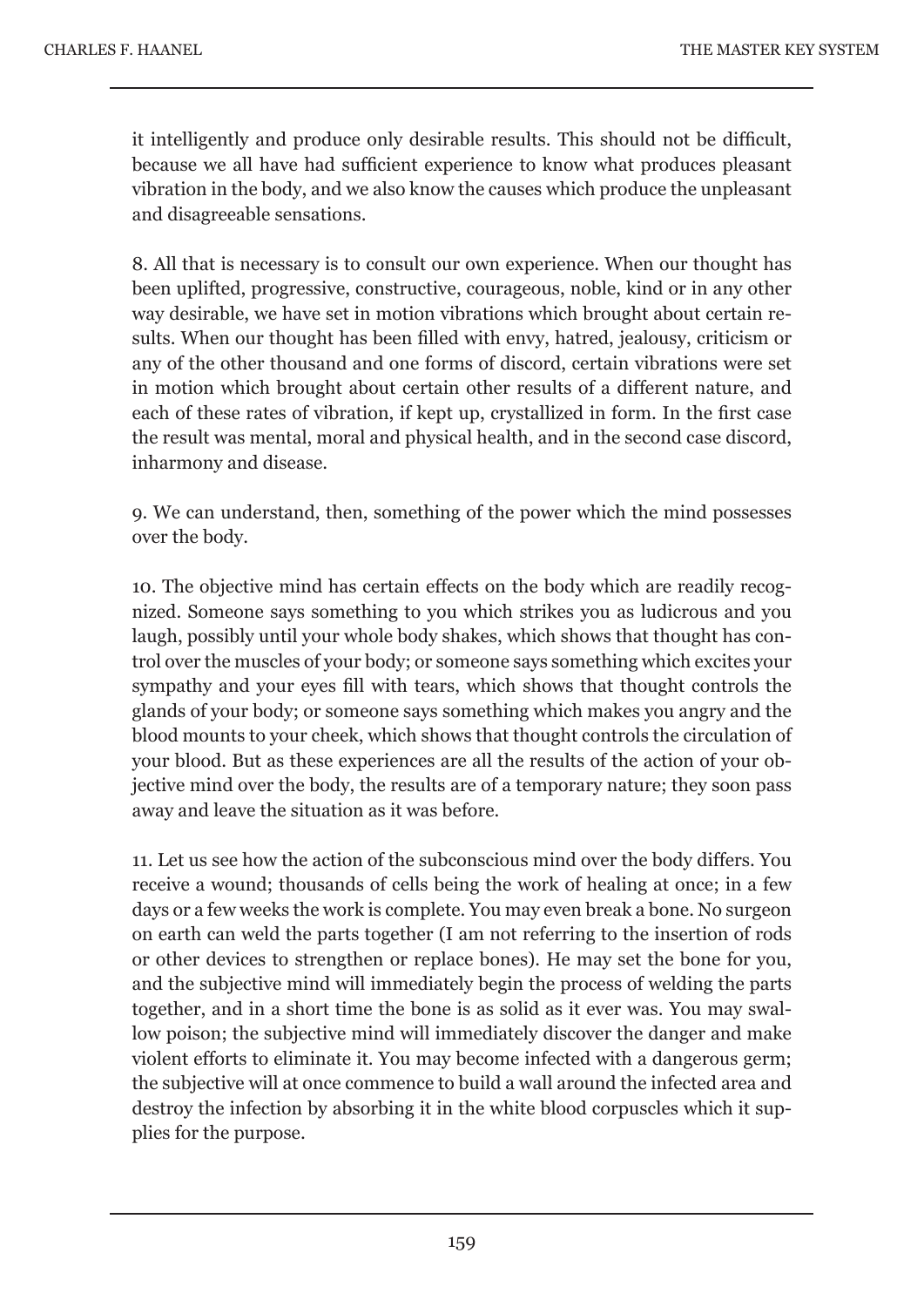12. These processes of the subconscious mind usually proceed without our personal knowledge or direction, and so long as we do not interfere the result is perfect, but, as these millions of repair cells are all intelligent and respond to our thought, they are often paralyzed and rendered impotent by our thoughts of fear, doubt, and anxiety. They are like an army of workmen, ready to start an important piece of work, but every time they get started on the undertaking a strike is called, or plans changed, until they finally get discouraged and give up.

13. The way to health is founded on the law of vibration, which is the basis of all science, and this law is brought into operation by the mind, the "world within." It is a matter of individual effort and practice. Our world of power is within; if we are wise we shall not waste time and effort in trying to deal with effects as we find them in the "world without," which is only an external, a reflection.

14. We shall always find the cause in the "world within"; by changing the cause, we change the effect.

15. Every cell in your body is intelligent and will respond to your direction. The cells are all creators and will create the exact pattern which you give them.

16. Therefore, when perfect images are placed before the subjective, the creative energies will build a perfect body.

17. Brain cells are constructed in the same way. The quality of the brain is governed by the state of mind, or mental attitude, so that if undesirable mental attitudes are conveyed to the subjective they will in turn be transferred to the body; we can therefore readily see that if we wish the body to manifest health, strength and vitality this must be the predominant thought.

18. We know then that every element of the human body is the result of a rate of vibration.

19. We know that mental action is a rate of vibration.

20. We know that a higher rate of vibration governs, modifies, controls, changes, or destroys a lower rate of vibration.

21. We know that the rate of vibration is governed by the character of brain cells, and finally,

22. We know how to create these brain cells; therefore,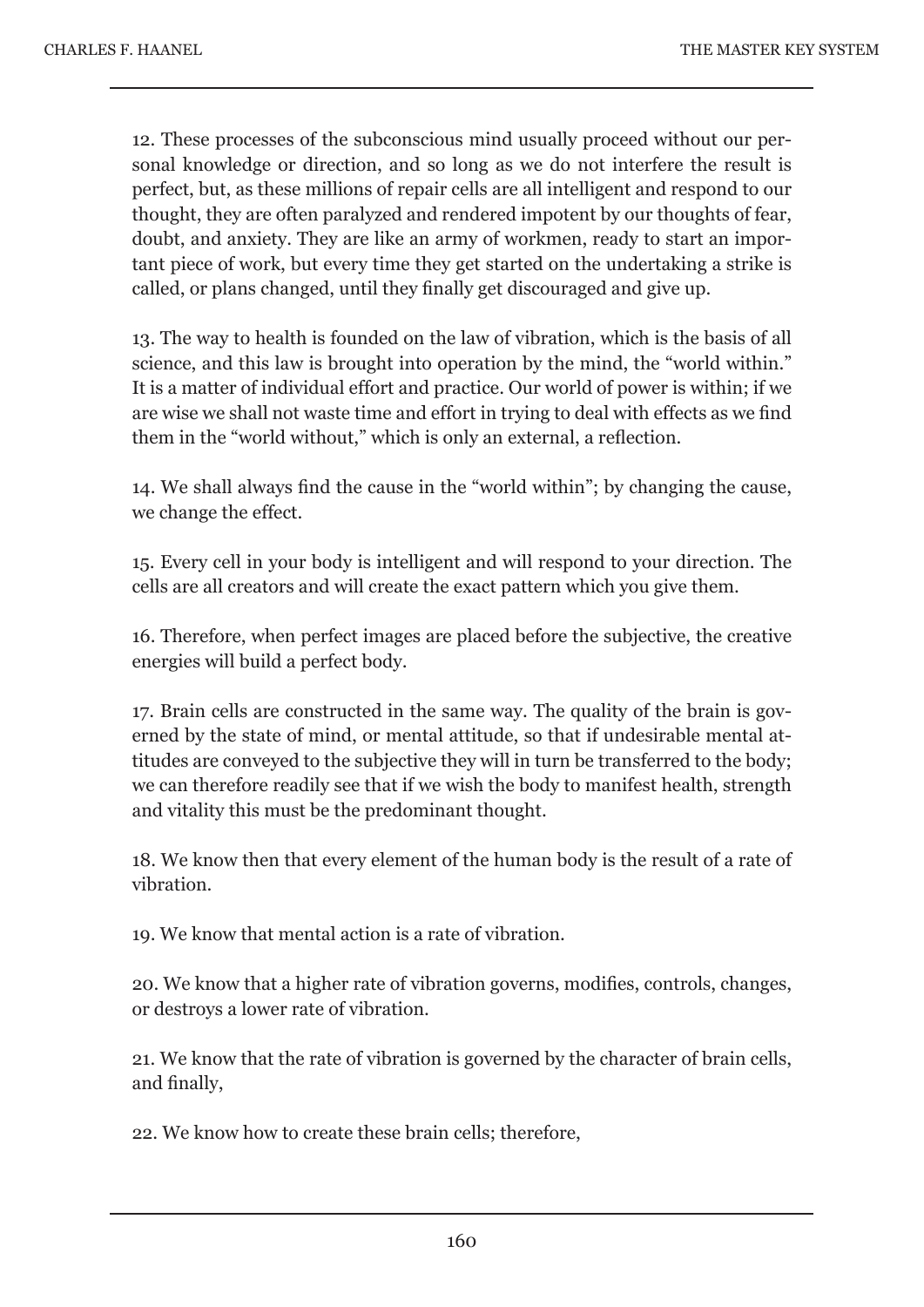23. We know how to make any physical change in the body we desire, and having secured a working knowledge of the power of mind to this extent, we have come to know that there is practically no limitation which can be placed upon our ability to place ourselves in harmony with natural law, which is omnipotent.

24. This influence or control over the body by mind is coming to be more and more generally understood, and many physicians are now giving the matter their earnest attention. Dr. Albert T. Shofield, who has written several important books on the subject, say, "The subject of mental therapeutics is still ignored in medical works generally. In our physiologies no references is made to the central controlling power that rules the body for its good, and the power of the mind over the body is seldom spoken of".

25. No doubt many physicians treat nervous diseases of functional origin wisely and well, but what we contend is that the knowledge they display was taught at no school, was learned from no book, but it is intuitive and empirical.

26. This is not as it should be. The power of mental therapeutics should be the subject of careful, special and scientific teaching in every medical school. We might pursue the subject of maltreatment, or want of treatment, further in detail and describe the disastrous results of neglected cases; but the task is an invidious one.

27. There can be no doubt that few patients are aware how much they can do for themselves. What the patient can do for himself, the forces he can set in motion are as yet unknown. We are inclined to believe that they are far greater than most imagine, and will undoubtedly be used more and more. Mental therapeutics may be directed by the patient himself to calming the mind in excitement, by arousing feelings of joy, hope, faith, and love; by suggesting motives for exertion, by regular mental work, by diverting the thoughts from the malady.

28. For your exercise this week concentrate on Tennyson's beautiful lines "Speak to Him, thou, for He hears, and spirit with spirit can meet, Closer is He than breathing, and nearer than hands and feet." Then try to realize that when you do "Speak to Him" you are in touch with Omnipotence.

29. This realization and recognition of this Omnipresent power will quickly destroy any and every form of sickness or suffering and substitute harmony and perfection. Then remember there are those who seem to think that sickness and suffering are sent by God; if so, every physician, every surgeon and every Red Cross nurse is defying the will of God and hospitals and sanitariums are places of rebellion instead of houses of mercy. Of course, this quickly reasons itself into an absurdity, but there are many; who still cherish the idea.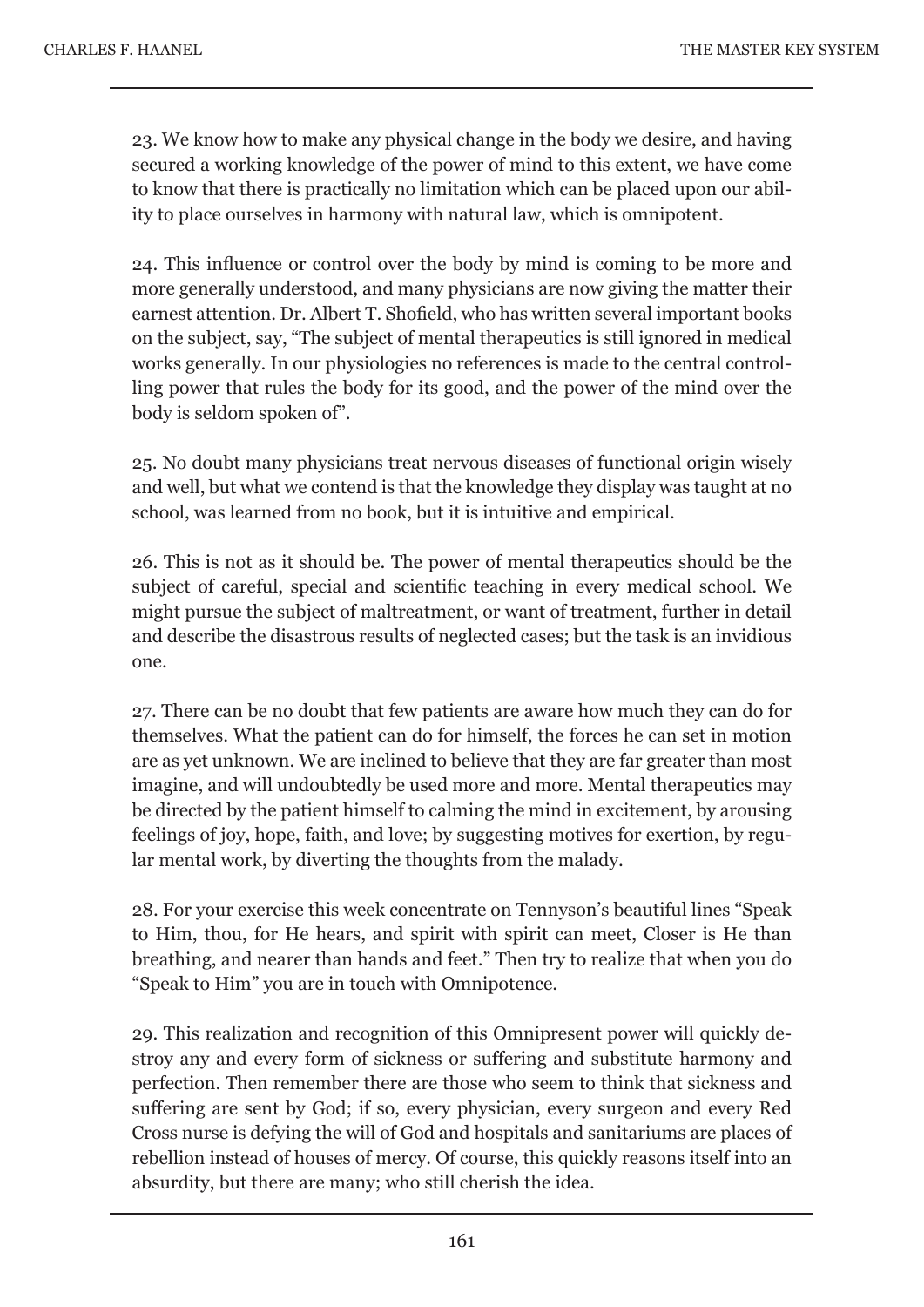30. Then let the thought rest on the fact that until recently theology has been trying to teach an impossible Creator, one who created beings capable of sinning and then allowed them to be eternally punished for such sins. Of course the necessary outcome of such extraordinary ignorance was to create fear instead of love, and so, after two thousand years of this kind of propaganda, Theology is now busily engaged in apologizing for Christendom.

31. You will then more readily appreciate the ideal man, the man made in the image and likeness of God, and you will more readily appreciate the all originating Mind that forms, upholds, sustains, originates, and creates all there is.

*All are but parts of one stupendous whole, Whose body nature is, and God the soul.*

*Opportunity follows perception, action follows inspiration, growth follows knowledge, eminence flows progress. Always the spiritual first, then the transformation into the infinite and illimitable possibilities of achievement.*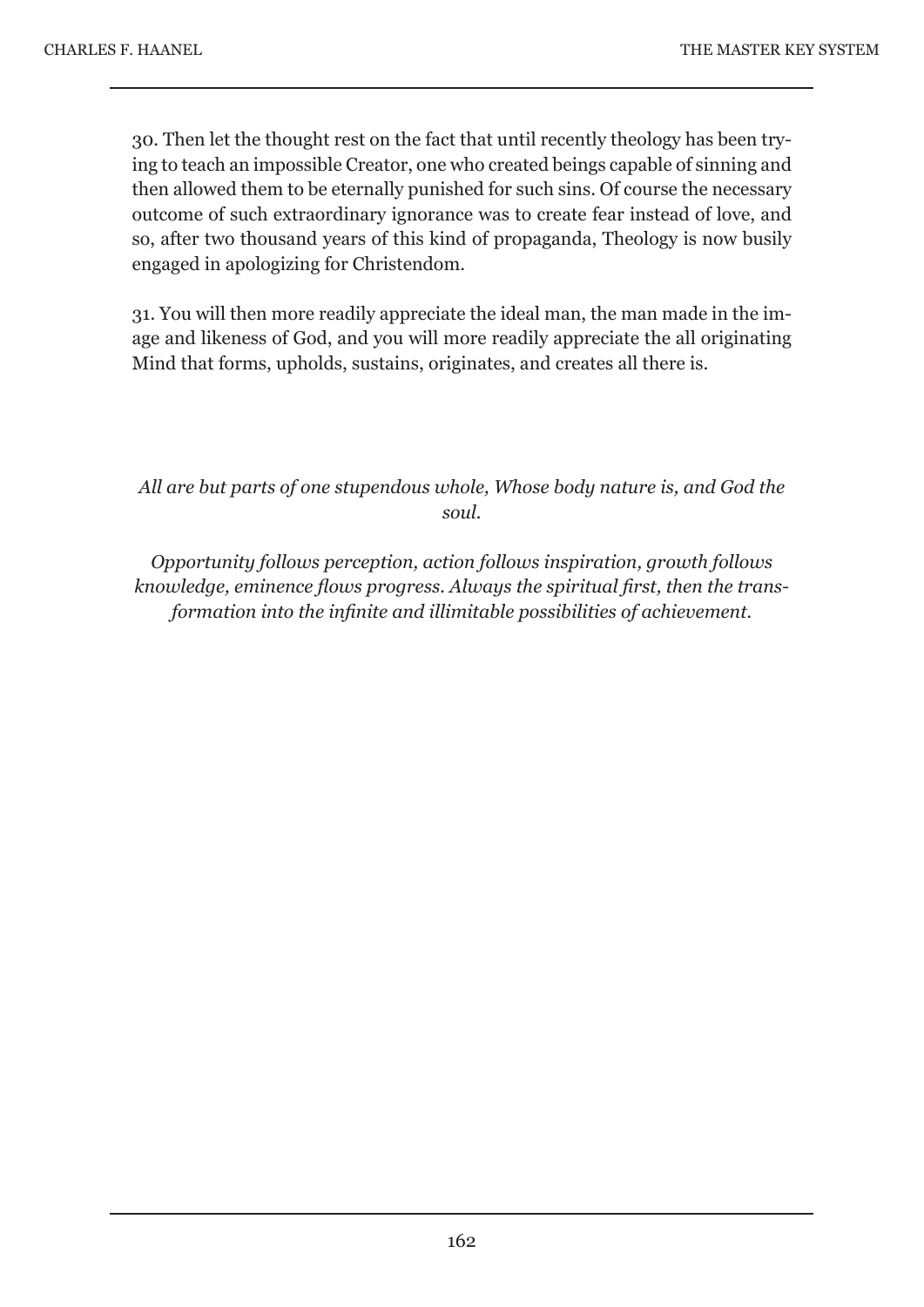## *Study Questions with Answers*

*—*

211. How may sickness be eliminated?

*— By placing ourselves in harmony with Natural Law which is Omnipotent.*

212. What is the process?

*— A realization that man is a spiritual being and that this spirit must necessarily be perfect.*

213. What is the result?

*— A conscious recognition of this perfection - first intellectually, then emotionally - brings about a manifestation of this perfection.*

214. Why is this so?

*— Because thought is spiritual and therefore creative and correlates with its object and brings it into manifestation.* 

215. What Natural Law is brought into operation?

*— The Law of Vibration.*

216. Why does this govern?

*— Because a higher rate of vibration governs, modifies, controls, changes, or destroys a lower rate of vibration.* 

217. Is this system of mental therapeutics generally recognized? *— Yes, there are literally millions of people in this country who make use of it in one form or another (and obviously many more world-wide).*

218. What is the result of this system of thought? *— For the first time in the world's history every man's highest reasoning faculty can be satisfied by a demonstrable truth which is now fast flooding the world.*

219. Is this system applicable to other forms of supply? *— It will meet every human requirement or necessity.*

220. Is this system scientific or religious?

*— Both. True science and true religion are twin sisters, where one goes, the other necessarily follows.*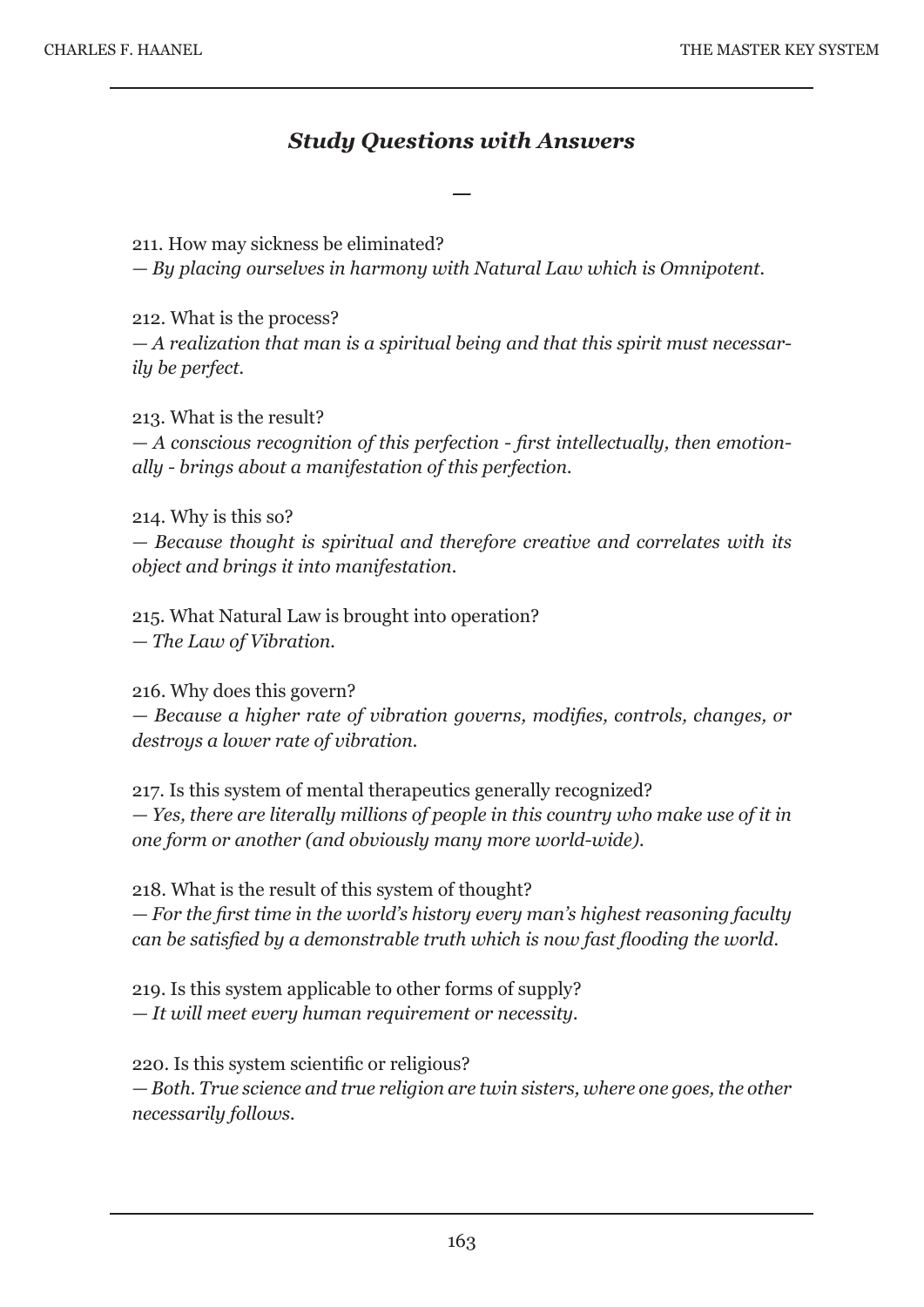# **PART TWENTY-THREE**

**—**

*In the part which I have the honor to transmit herewith you will find that money weaves itself into the entire fabric of our very existence; that the law of success is service; that we get what we give, and for this reason we should consider it a great privilege to be able to give.* 

*We have found that thought is the creative activity behind every constructive enterprise. We can therefore give nothing of more practical value than our thought.* 

*Creative thought requires attention, and the power of attention is, as we have found, the weapon of the Super-man. Attention develops concentration, and concentration develops Spiritual Power, and Spiritual Power is the mightiest force in existence.* 

This is the science which embraces all sciences. It is the art which, above all *arts, is relevant to human life. In the mastery of this science and this art there is opportunity for unending progression. Perfection in this is not acquired in six days, nor in six weeks, nor in six months. It is the labor of life. Not to go forward is to go backward.* 

*It is inevitable that the entertainment of positive, constructive and unselfish thoughts should have a far-reaching effect for good. Compensation is the keynote of the universe. Nature is constantly seeking to strike an equilibrium. Where something is sent out something must be received; else there should be a vacuum formed.* 

*By observance of this rule you cannot fail to profit in such measure as to amply justify your effort along this line.*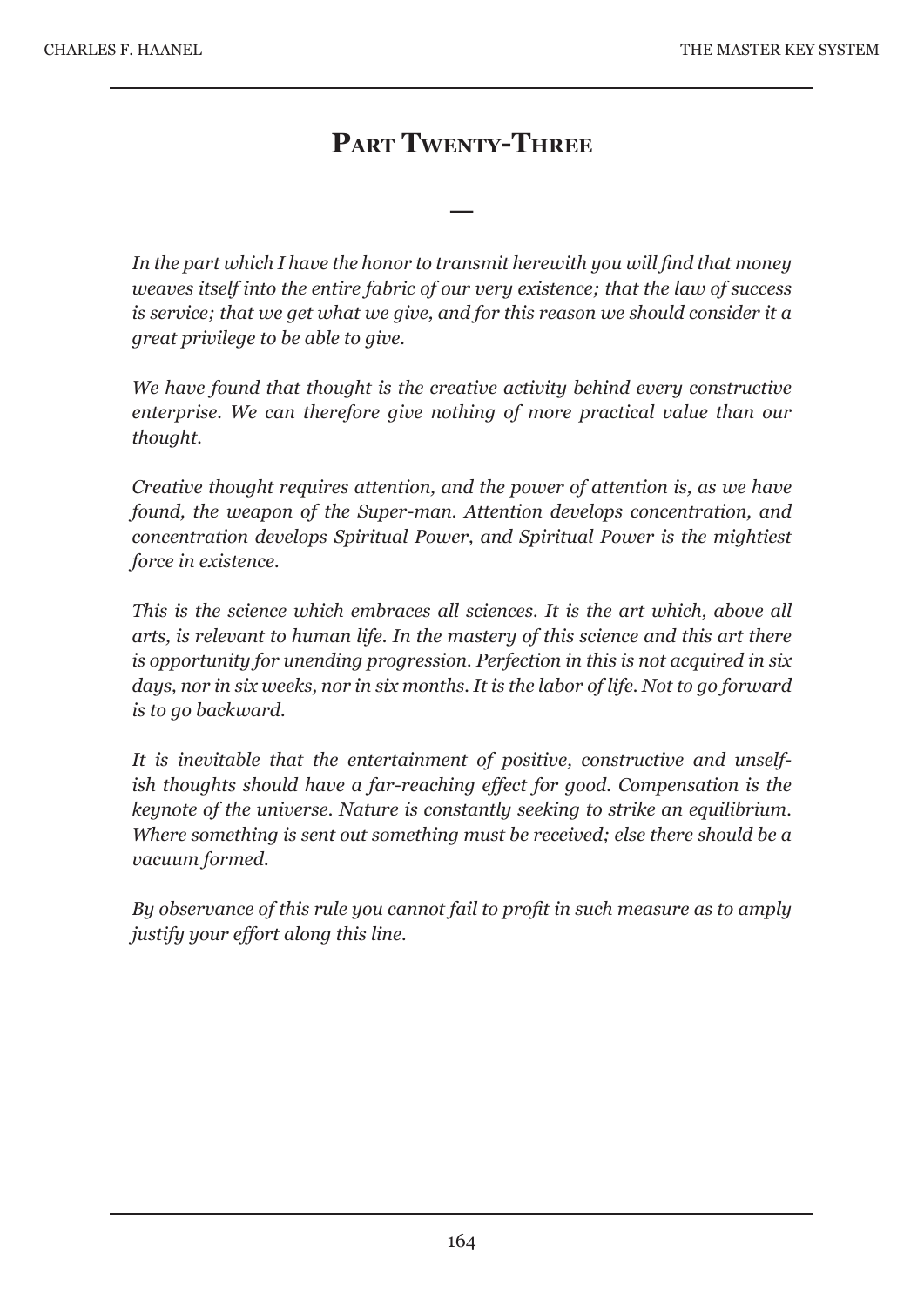## *PART TWENTY-THREE*

*—*

1. The money consciousness is an attitude of mind; it is the open door to the arteries of commerce. It is the receptive attitude. Desire is the attractive force which sets the current in motion and fear is the great obstacle by which the current is stopped or completely reversed, turned away from us.

2. Fear is just the opposite from money consciousness; it is poverty consciousness, and as the law is unchangeable we get exactly what we give; if we fear we get what we feared. Money weaves itself into the entire fabric of our very existence; it engages the best thought of the best minds.

3. We make money by making friends, and we enlarge our circle of friends by making money for them, by helping them, by being of service to them. The first law of success then is service, and this in turn is built on integrity and justice. The man who at least is not fair in his intention is simply ignorant; he has missed the fundamental law of all exchange; he is impossible; he will lose surely and certainly; he may not know it; he may think he is winning, but he is doomed to certain defeat. He cannot cheat the Infinite. The law of compensation will demand of him an eye for an eye and a tooth for a tooth.

4. The forces of life are volatile; they are composed of our thoughts and ideals and these in turn are molded into form; our problem is to keep an open mind, to constantly reach out for the new, to recognize opportunity, to be interested in the race rather than the goal, for the pleasure is in the pursuit rather than the possession.

5. You can make a money magnet of yourself, but to do so you must first consider how you can make money for other people. If you have the necessary insight to perceive and utilize opportunities and favorable conditions and recognize values, you can put yourself in position to take advantage of them, but your greatest success will come as you are enabled to assist others. What benefits one must benefit all.

6. A generous thought is filled with strength and vitality, a selfish thought contains the germs of dissolution; it will disintegrate and pass away. Great financiers are simply channels for the distribution of wealth; enormous amounts come and go, but it would be as dangerous to stop the outgo as the income; both ends must remain open; and so our greatest success will come as we recognize that it is just as essential to give as to get.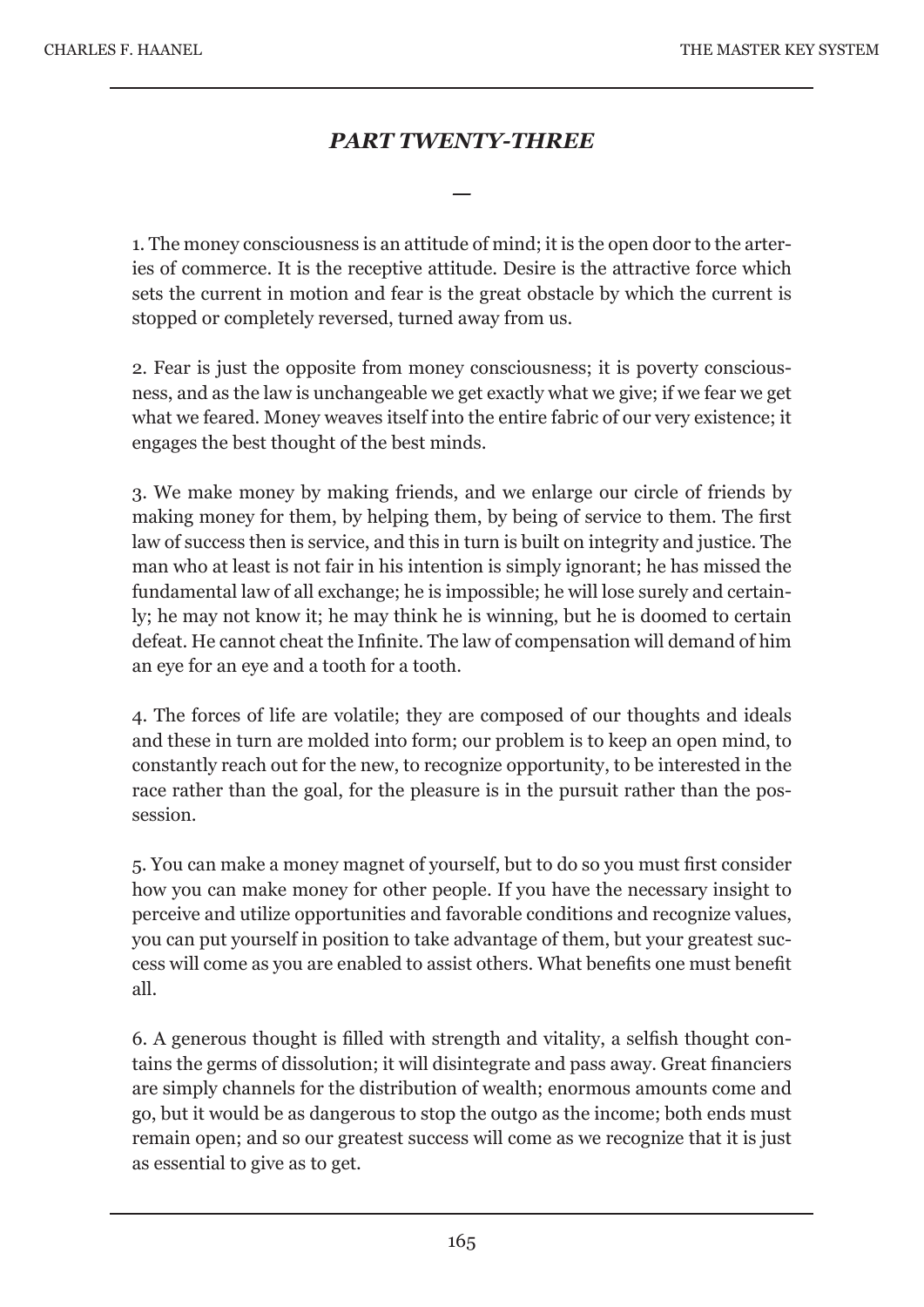7. If we recognize the Omnipotent power that is the source of all supply we will adjust our consciousness to this supply in such a way that it will constantly attract all that is necessary to itself and we shall find that the more we give the more we get. Giving in this sense implies service. The banker gives his money, the merchant gives his goods, the author gives his thought, the workman gives his skill; all have something to give, but the more they can give, the more they get, and the more they get the more they are enabled to give.

8. The financier gets much because he gives much; he thinks; he is seldom a man that lets anyone else do his thinking for him; he wants to know how results are to be secured; you must show him; when you can do this he will furnish the means by which hundreds or thousands may profit, and in proportion as they are successful will he be successful. Morgan, Rockefeller, Carnegie and others did not get rich because they lost money for other people; on the contrary, it is because they made money for other people that they became the wealthiest men in the wealthiest country on the globe.

9. The average person is entirely innocent of any deep thinking; he accepts the ideas of others, and repeats them, in very much the same way as a parrot; this is readily seen when we understand the method which is used to form public opinion, and this docile attitude on the part of a large majority who seem perfectly willing to let a few persons do all their thinking for them is what enables a few men in a great many countries to usurp all the avenues of power and hold the millions in subjection. Creative thinking requires attention.

10. The power of attention is called concentration; this power is directed by the will; for this reason we must refuse to concentrate or think of anything except the things we desire. Many are constantly concentrating upon sorrow, loss and discord of every kind; as thought is creative it necessarily follows that this concentration inevitable leads to more loss, more sorrow and more discord. How could it be otherwise? On the other hand, when we meet with success, gain, or any other desirable condition, we naturally concentrate upon the effects of these things and thereby create more, and so it follows that much leads to more.

11. How an understanding of this principle can be utilized in the business world is well told by an associate of mine:

12. "Spirit, whatever else it may or may not be, must be considered as the Essence of Consciousness, the Substance of Mind, the reality underlying Thought. And as all ideas are phases of the activity of Consciousness, Mind or Thought, it follows that in Spirit, and in it alone, is to be found the Ultimate Fact, the Real Thing, or Idea."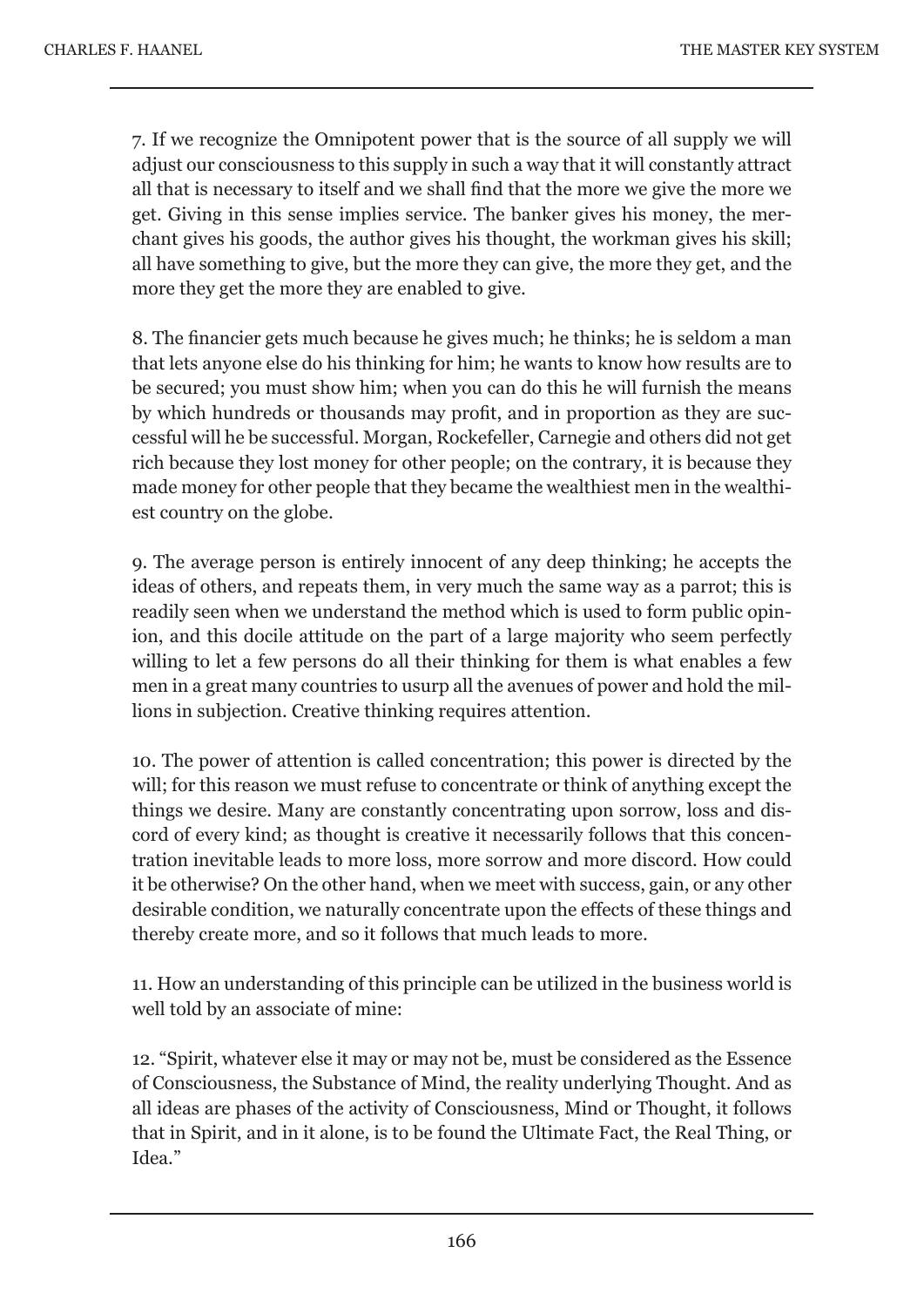13. This being admitted, does it not seem reasonable to hold that a true understanding of Spirit, and its laws of manifestation, would be about the most "practical" thing that a "practical" person can hope to find? Does it not seem certain that if the "practical" men of the world could but realize this fact, they would "fall all over themselves" in getting to the place in which they might obtain such knowledge of spiritual things and laws? These men are not fools; they need only to grasp this fundamental fact in order to move in the direction of that which is the essence of all achievement.

14. Let me give you a concrete example. I know a man in Chicago whom I had always considered to be quite materialistic. He had made several successes in life; and also several failures. The last time I had a talk with him he was practically "down and out," as compared with his former business condition. It looked as if he had indeed reached "the end of his rope," for he was well advanced into the stage of middle-age, and new ideas came more slowly, and less frequently to him than in former years.

15. He said to me, in substance: "I know that all things that "work out" in business are the result of Thought; any fool knows that. Just now, I seem to be short on thoughts and good ideas. But, if this "All-Mind" teaching is correct, it should be possible for the individual to attain a 'direct connection' with Infinite Mind; and in Infinite Mind there must be the possibility of all kinds of good ideas which a man of my courage and experience could put to practical use in the business world, and make a big success thereof. It looks good to me; and I am going to look into it."

16. This was several years ago. The other day I heard of this man again. Talking to a friend, I said: "What has come of our old friend X? Has he ever gotten on his feet again?" The friend looked at me in amazement. "Why," said he, "don't you know about X's great success? He is the Big Man in the '\_\_\_\_\_\_\_\_\_\_\_ Company' (naming a concern which has mad a phenomenal success during the last eighteen months and is now well known, by reason of its advertisements, from one end of the country to another, and also abroad). He is the man who supplied the BIG IDEA for that concern. Why, he is about a half-million to the good and is moving rapidly toward the million mark; all in the space of eighteen months." I had not connected this man with the enterprise mentioned; although I knew of the wonderful success of the company in question. Investigation has shown that the story is true, and that the above stated facts are not exaggerated in the slightest.

17. Now, what do you think of that? To me, it means that this man actually made the "direct connection" with Infinite Mind -- Spirit -- and, having found it, he set it to work for him. He "used it in his business."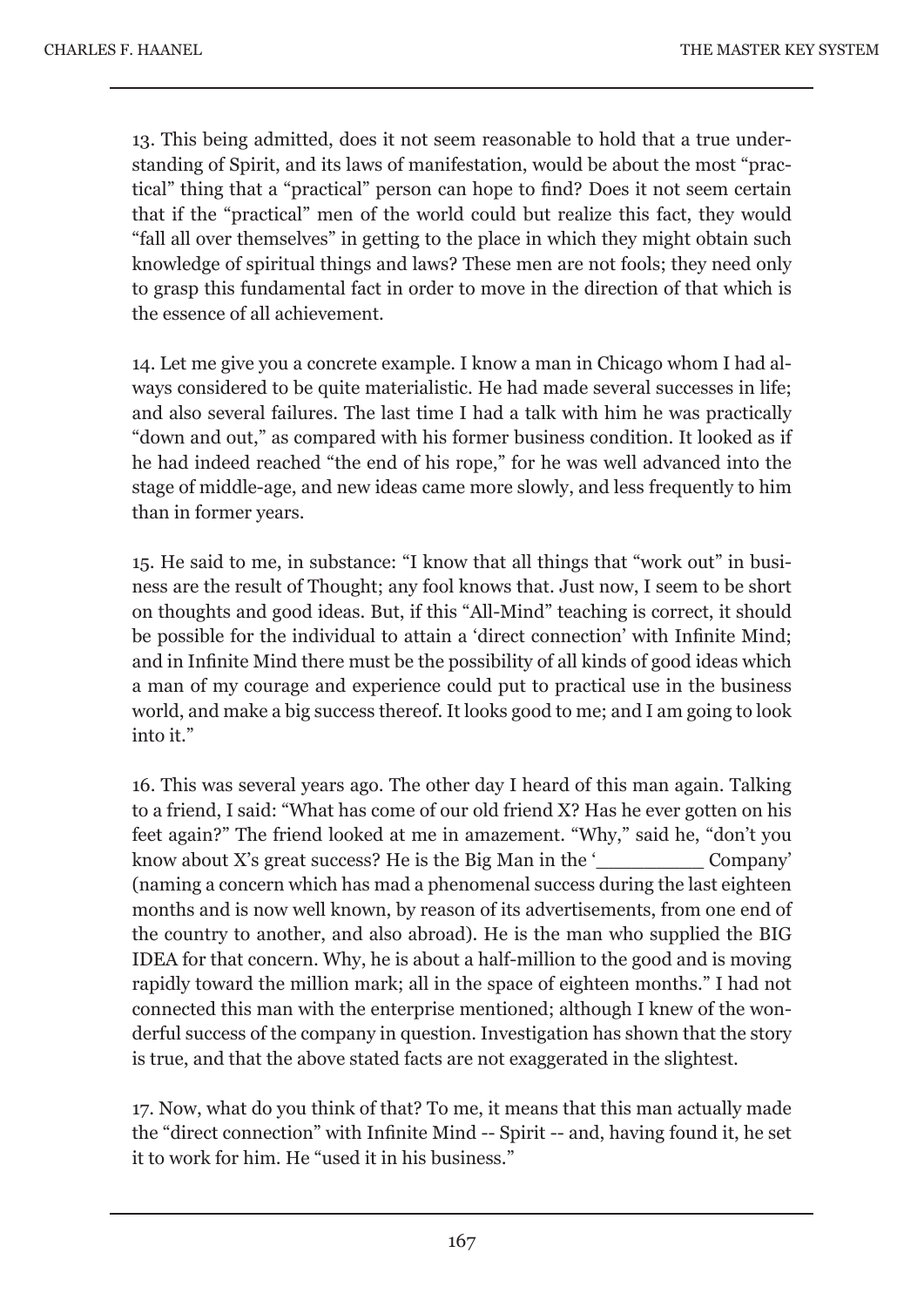18. Does this sound sacrilegious or blasphemous? I hope not; I do not mean it to be so. Take away the implication of Personality, or Magnified Human Nature, from the conception of the "The Infinite," and you have left the conception of an Infinite Presence-Power, the Quintessence of which is Consciousness -- in fact, at the last, Spirit. As this man, also, at the last, must be considered as a manifestation of Spirit; there is nothing sacrilegious in the idea that he, being Spirit, should so harmonize himself with his Origin and Source that he would be able to manifest at least a minor degree of its Power. All of us do this, more or less, when we use our minds in the direction of Creative Thought. This man did more, he went about it in an intensely "practical" manner.

19. I have not consulted him about his method of procedure, though I intend doing so at the first opportunity, but, he not only drew upon the Infinite Supply for the ideas which he needed (and which formed the seed of his success), but that he also used the Creative Power of Thought in building up for himself an Idealistic Pattern of that which he hoped to manifest in material form, adding thereto, changing, improving its detail, from time to time -- proceeding from the general outline to the finished detail. I judge this to be the facts of the case, not alone from my recollection of the conversation a few years ago, but also because I have found the same thing to be true in the cases of other prominent men who have made similar manifestation of Creative Thought.

20. Those who may shrink from this idea of employing the Infinite Power to aid one in his work in the material world, should remember that if the Infinite objected in the least to such a procedure the thing could never happen. The Infinite is quite able to take care of itself.

21. "Spirituality" is quite "practical," very "practical," intensely "practical." It teaches that Spirit is the Real Thing, the Whole Thing, and that Matter is but plastic stuff, which Spirit is able to create, mould, manipulate, and fashion to its will. Spirituality is the most "practical" thing in the world -- the only really and absolutely "practical" thing that there is!

22. This week concentrate on the fact that man is not a body with a spirit, but a spirit with a body, and that it is for this reason that his desires are incapable of any permanent satisfaction in anything not spiritual. Money is therefore of no value except to bring about the conditions which we desire, and these conditions are necessarily harmonious. Harmonious conditions necessitate sufficient supply, so that if there appears to be any lack, we should realize that the idea or soul of money is service, and as this thought takes form, channels of supply will be opened, and you will have the satisfaction of knowing that spiritual methods are entirely practical.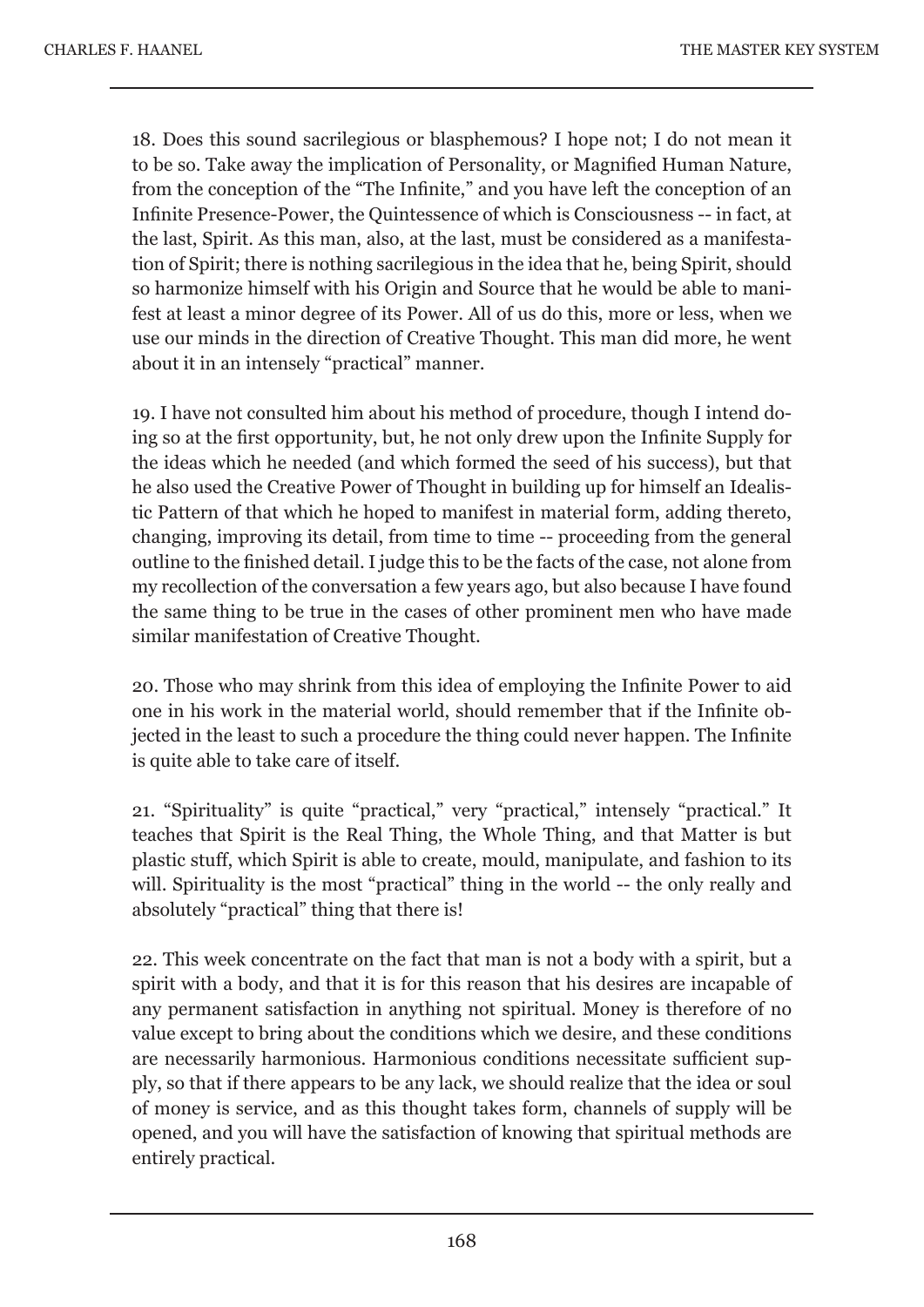*We have discovered that premeditated, orderly thinking for a purpose matures that purpose into fixed form, so that we may be absolutely sure of the result of our dynamic experiment.*

*- Francis Larimer Warner*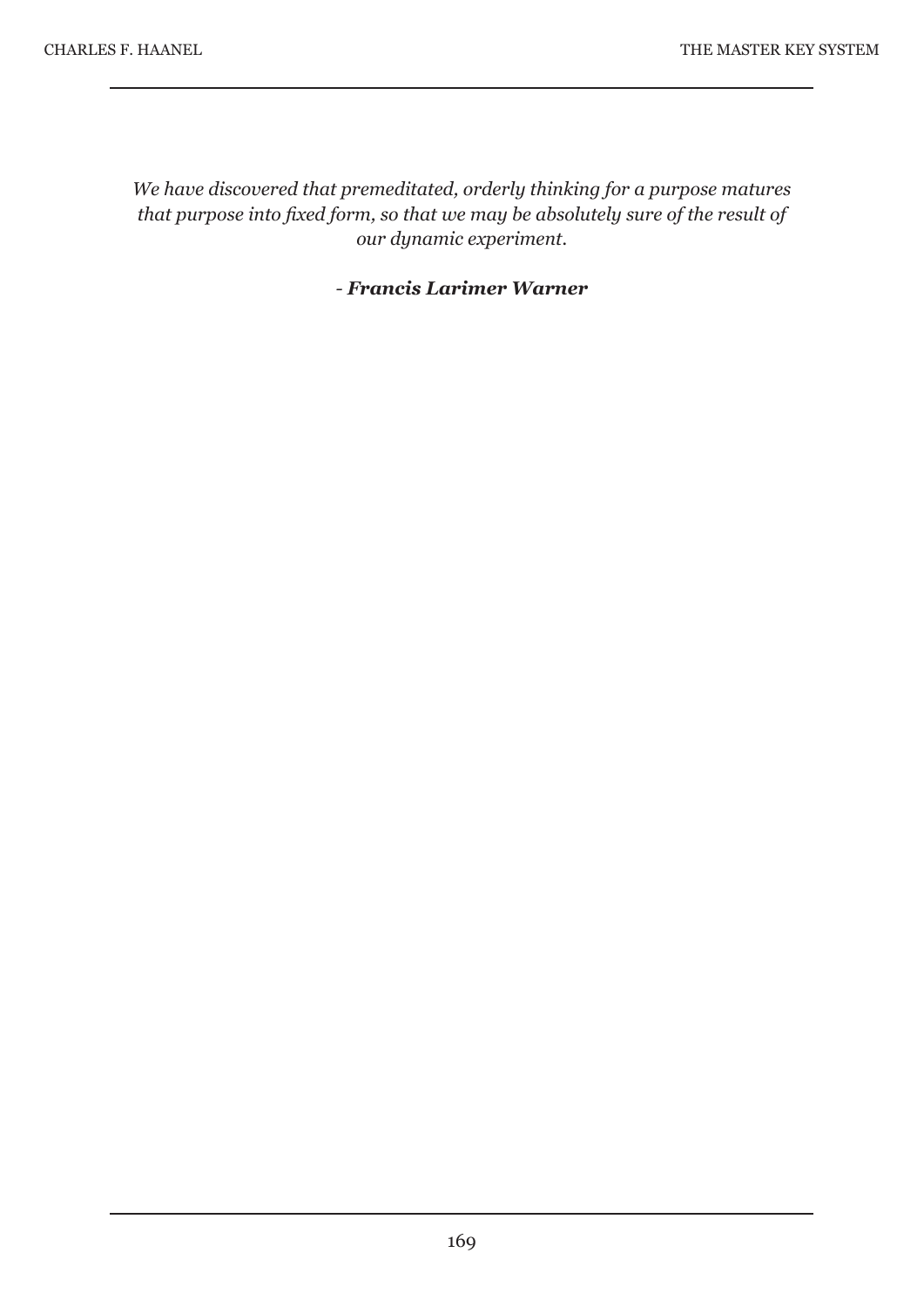## *Study Questions with Answers*

*—*

221. What is the first law of success? *— Service.*

222. How may we be of the most service? *— Have an open mind; be interested in the race rather than the goal, in the pursuit rather than possession.*

223. What is the result of a selfish thought? *— It contains the germs of dissolution.*

224. How will our greatest success be achieved? *— By a recognition of the fact that it is just as essential to give as to receive.*

225. Why do financiers frequently meet with great success? *— Because they do their own thinking.*

226. Why do the great majority in every country remain the docile and apparently willing tools of the few?

*— Because they let the few do all their thinking for them.*

227. What is the effect of concentrating upon sorrow and loss? *— More sorrow and more loss.*

228. What is the effect of concentrating upon gain? *— More gain.* 

229. Is this principle used in the business world?

*— It is the only principle which is ever used, or ever can be used; there is no other principle. The fact that it may be used unconsciously does not alter the situation.* 

230. What is the practical application of this principle?

*— The fact that success is an effect, not a cause, and if we wish to secure the effect we must ascertain the cause, or idea or thought by which the effect is created.* 

#### \*\*\*

### *Nurture your mind with great thoughts; to believe in the heroic makes heroes. - Disraeli*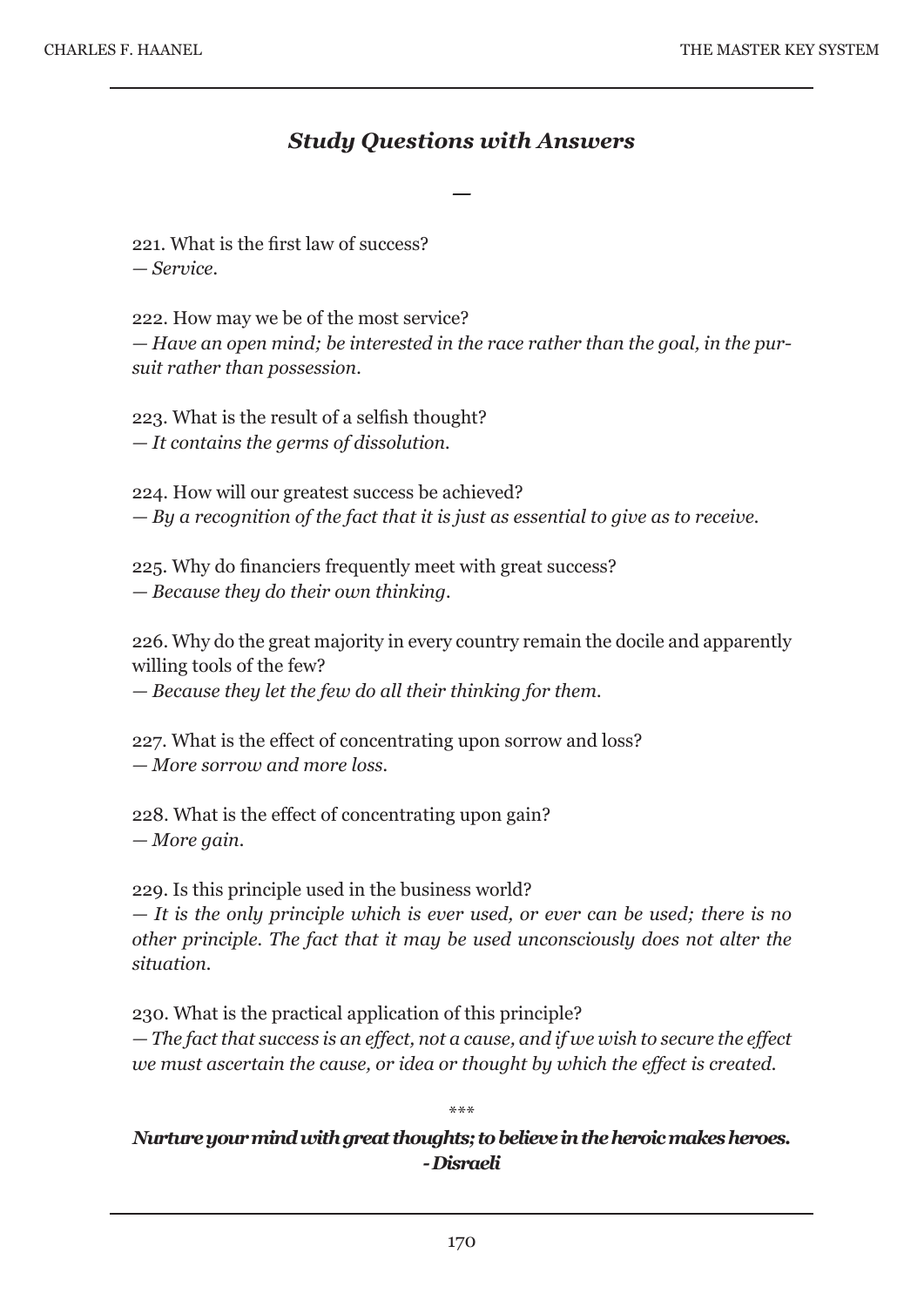# **PART TWENTY-FOUR**

**—**

*Enclosed you will find Part Twenty-four, your final lesson of this course.* 

*If you have practiced each of the exercises a few minutes every day, as suggested, you will have found that you can get out of life exactly what you wish by first putting into life that which you wish, and you will probably agree with the student who said: "The thought is almost overwhelming, so vast, so available, so definite, so reasonable and so usable."* 

*The fruit of this knowledge is, as it were, a gift of the Gods; it is the "truth" that makes men free, not only free from every lack and limitation, but free from sorrow, worry and care, and, is it not wonderful to realize that this law is no respecter of persons, that it makes no difference what your habit of thought may be, the way has been prepared.* 

*If you are inclined to be religious, the greatest religious teacher the world has ever known made the way so plain that all may follow. If your mental bias is toward physical science, the law will operate with mathematical certainty. If you are inclined to be philosophical, Plato or Emerson may be your teacher, but in either case, you may reach degrees of power to which it is impossible to assign any limit.* 

*An understanding of this principle, I believe, is the secret for which the ancient Alchemists vainly sought, because it explains how gold in the mind may be transmuted into gold in the heart and in the hand.*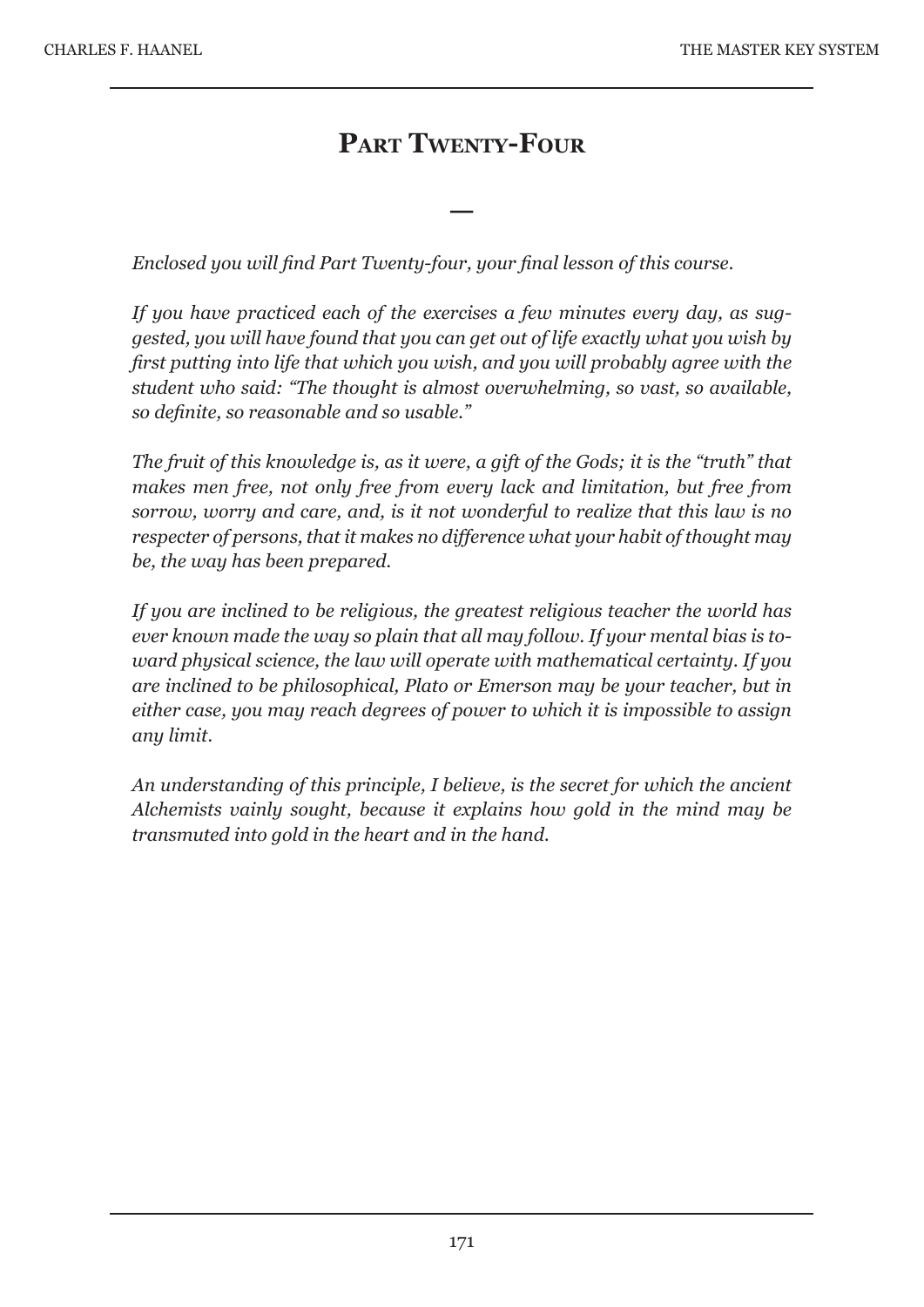## *PART TWENTY-FOUR*

*—*

1. When the scientists first put the Sun in the center of the Solar System and sent the earth spinning around it, there was immense surprise and consternation. The whole idea was self-evidently false; nothing was more certain than the movement of the Sun across the sky, and anyone could see it descend behind the western hills and sink into the sea; scholars raged and scientists rejected the idea as absurd, yet the evidence has finally carried conviction in the minds of all.

2. We speak of a bell as a "sounding body," yet we know that all the bell can do is to produce vibrations in the air. When these vibrations come at the rate of sixteen per second, they cause a sound to be heard in the mind. It is also possible for the mind to hear vibrations up to the rate of 38,000 vibrations per second. When the number increases beyond this, all is silence again; so that we know that the sound is not in the bell, it is in our own mind.

3. We speak and even think of the Sun as "giving light." Yet we know it is simply giving forth energy which produces vibrations in the ether at the rate of four hundred trillion a second, causing what are termed light waves, so that we know that we call light is simply a form of energy and that the only light there is, is the sensation caused in the mind by the motion of the waves. When the number increases, the light changes in color, each change in color being caused by shorter and more rapid vibrations; so that although we speak of the rose as being red, the grass as being green, or the sky as being blue, we know that the colors exist only in our minds, and are the sensations experienced by us as the result of the vibrations of light waves. When the vibrations are reduced below four hundred trillion a second, they no longer affect us as light, but we experience the sensation of heat. It is evident, therefore, that we cannot depend upon the evidence of the senses for our information concerning the realities of things; if we did we should believe that the sun moved, that the world was flat instead of round, that the stars were bits of light instead of vast suns.

4. The whole range then of the theory and practice of any system of metaphysics consists in knowing the Truth concerning yourself and the world in which you live; in knowing that in order to express harmony, you must think harmony; in order to express health you must think health; and in order to express abundance you must think abundance; to do this you must reverse the evidence of the senses.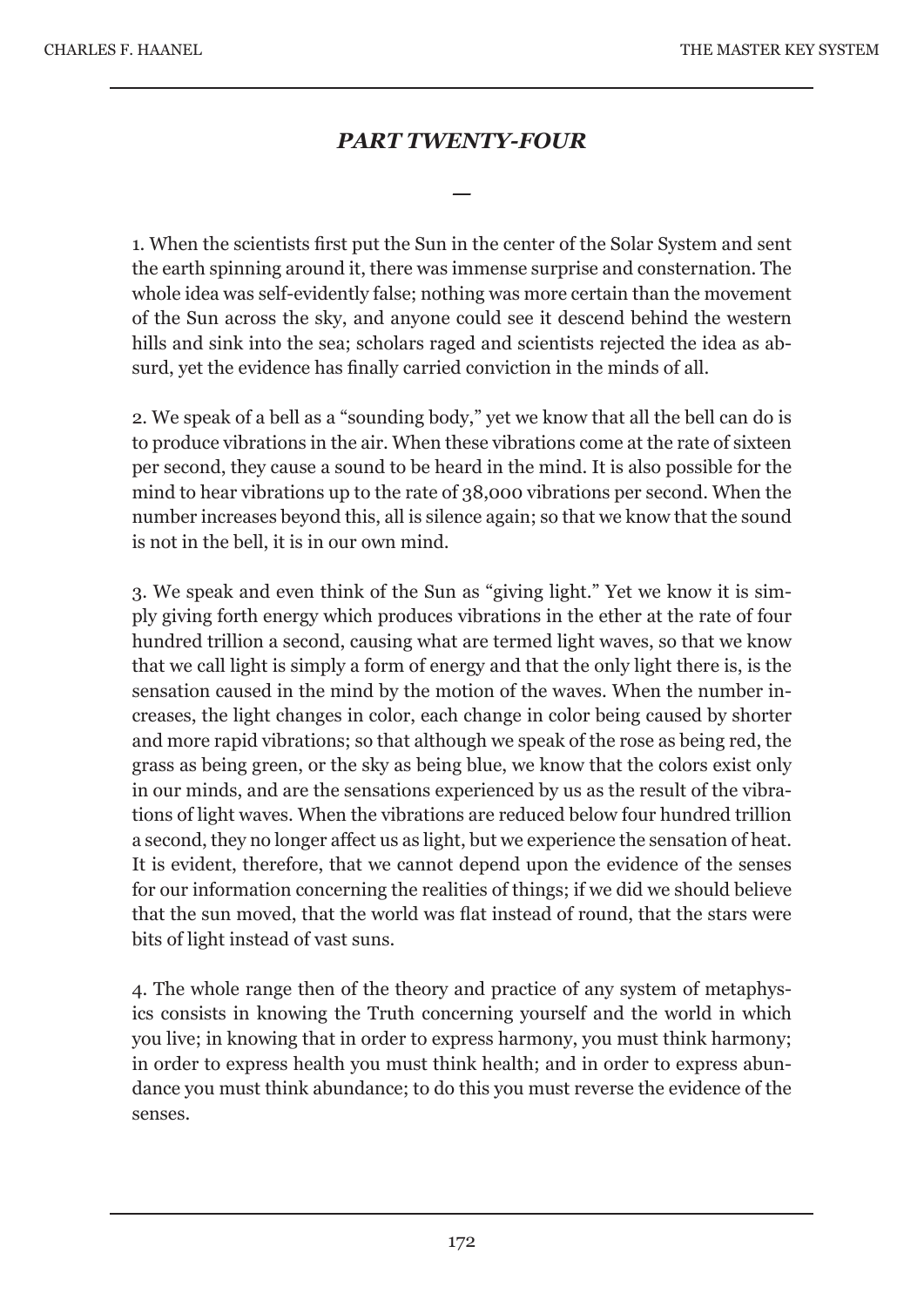5. When you come to know that every form of disease, sickness, lack and limitation are simply the result of wrong thinking, you will have come to know "the Truth which shall make you free." You will see how mountains may be removed. If these mountains consist only of doubt, fear, distrust or other forms of discouragement, they are none the less real, and they need not only to be removed but to be "cast into the sea."

6. Your real work consists in convincing yourself of the truth of these statements. When you have succeeded in doing this you will have no difficulty in thinking the truth, and as has been shown, the truth contains a vital principle and will manifest itself.

7. Those who heal diseases by mental methods have come to know this truth, they demonstrate it in their lives and the lives of others daily. They know that life, health and abundance are Omnipresent, filling all space, and they know that those who allow disease or lack of any kind to manifest, have as yet not come into an understanding of this great law.

8. As all conditions are thought creations and therefore entirely mental, disease and lack are simply mental conditions in which the person fails to perceive the truth; as soon as the error is removed, the condition is removed.

9. The method for removing this error is to go into the Silence and know the Truth; as all mind is one mind, you can do this for yourself or anyone else. If you have learned to form mental images of the conditions desired, this will be the easiest and quickest way to secure results; if not, results can be accomplished by argument, by the process of convincing yourself absolutely of the truth of your statement.

10. Remember, and this is one of the most difficult as well as most wonderful statements to grasp.... remember that no matter what the difficulty is, no matter where it is, no matter who is affected, you have no patient but yourself; you have nothing to do but to convince yourself of the truth which you desire to see manifested.

11. This is an exact scientific statement in accordance with every system of Metaphysics in existence, and no permanent results are ever secured in any other way.

12. Every form of concentration, forming Mental Images, Argument, and Autosuggestion are all simply methods by which you are enabled to realize the Truth.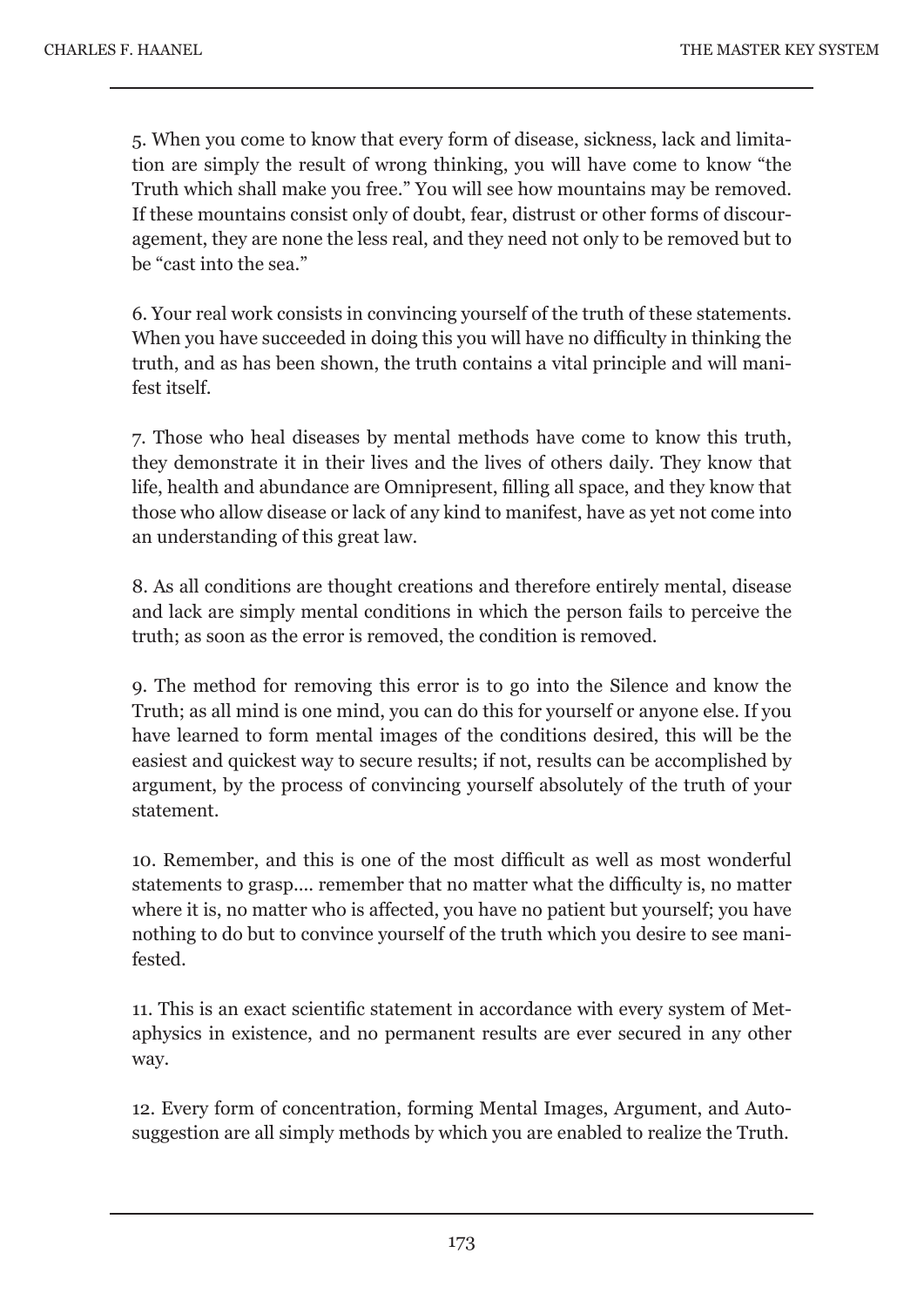13. If you desire to help someone, to destroy some form of lack, limitation or error, the correct method is not to think of the person whom you wish to help; the intention to help them is entirely sufficient, as this puts you in mental touch with the person. Then drive out of your own mind any belief of lack, limitation, disease, danger, difficulty or whatever the trouble might be. As soon as you have succeeded is doing this the result will have been accomplished, and the person will be free.

14. But remember that thought is creative and consequently every time you allow your thought to rest on any inharmonious condition, you must realize that such conditions are apparent only, they have no reality, that spirit is the only reality and it can never be less than perfect.

15. All thought is a form of energy, a rate of vibration, but a thought of the Truth is the highest rate of vibration known and consequently destroys every form of error in exactly the same way that light destroys darkness; no form of error can exist when the "Truth" appears, so that your entire mental work consists in coming into an understanding of the Truth. This will enable you to overcome every form of lack, limitation or disease of any kind.

16. We can get no understanding of the truth from the world without; the world without is relative only; Truth is absolute. We must therefore find it in the "world within."

17. To train the mind to see Truth only is to express true conditions only, our ability to do this will be an indication as to the progress we are making.

18. The absolute truth is that the "I" is perfect and complete; the real "I" is spiritual and can therefore never be less than perfect; it can never have any lack, limitation, or disease. The flash of genius does not have origin in the molecular motion of the brain; it is inspired by the ego, the spiritual "I" which is one with the Universal Mind, and it is our ability to recognize this Unity which is the cause of all inspiration, all genius. These results are far reaching and have effect upon generations yet to come; they are the pillars of fire which mark the path that millions follow.

19. Truth is not the result of logical training or of experimentation, or even of observation; it is the product of a developed consciousness. Truth within a Caesar, manifests in a Caesar's deportment, in his life and his action; his influence upon social forms and progress. Your life and your actions and your influence in the world will depend upon the degree of truth which you are enabled to perceive, for truth will not manifest in creeds, but in conduct.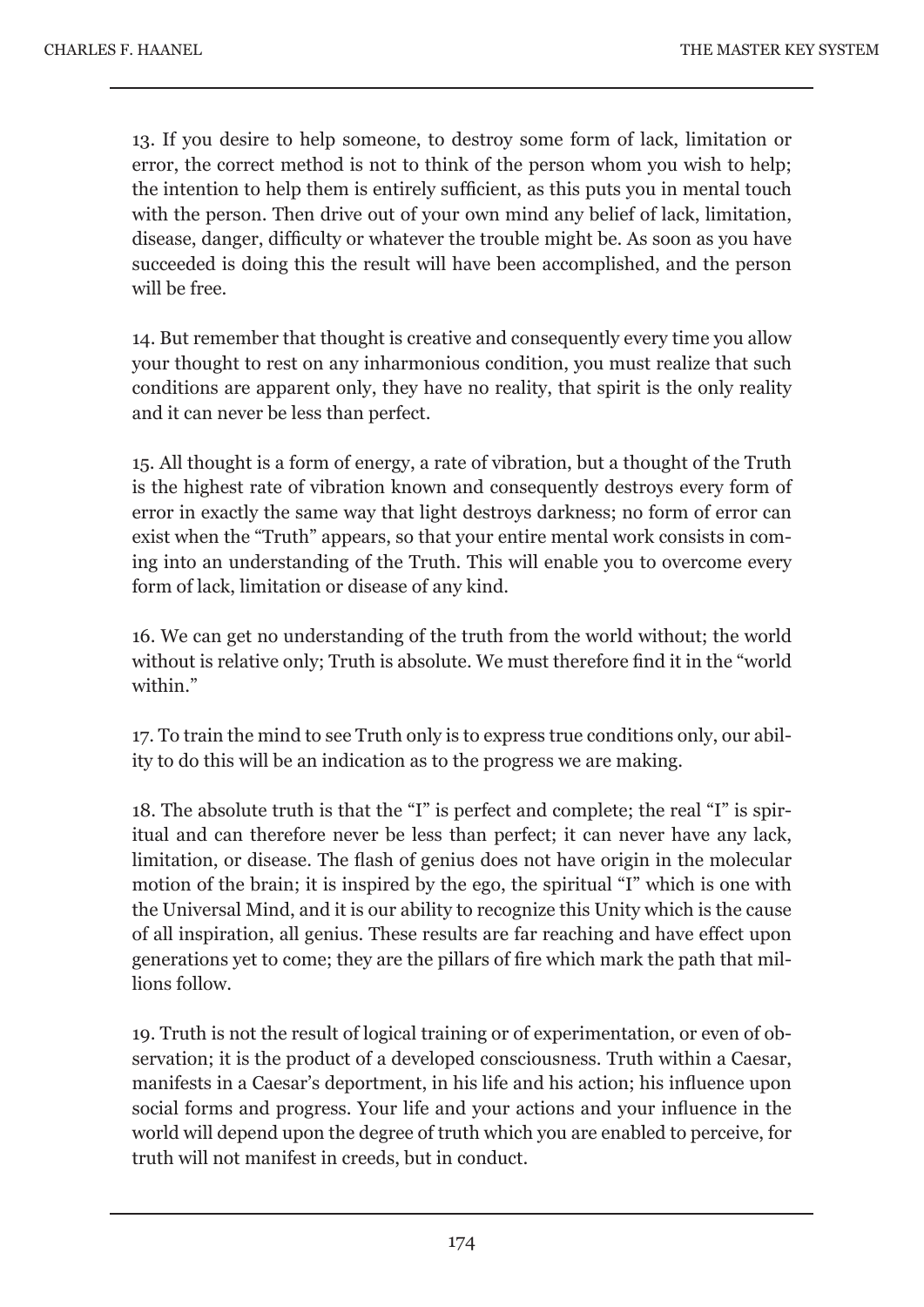20. Truth manifests in character, and the character of a man, should be the interpretation of his religion, or what to him is truth, and this will in turn be evidenced in the character of his possession. If a man complains of the drift of his fortune he is just as unjust to himself as if he should deny rational truth, though it stand patent and irrefutable.

21. Our environment and the innumerable circumstances and accidents of our lives already exist in the subconscious personality which attracts to itself the mental and physical material which is congenial to its nature. Thus our future being determined from our present, and if there should be apparent injustice in any feature or phase of our personal life, we must look within for the cause, try to discover the mental fact which is responsible for the outward manifestation.

22. It is this truth which makes you "free" and it is the conscious knowledge of this truth which will enable you to overcome every difficulty.

23. The conditions with which you meet in the world without are invariably the result of the conditions obtaining in the world within, therefore it follows with scientific accuracy that by holding the perfect ideal in mind you can bring about ideal conditions in your environment.

24. If you see only the incomplete, the imperfect, the relative, the limited, these conditions will manifest in your life; but if you train your mind to see and realize the spiritual ego, the "I" which is forever perfect and complete, harmonious; wholesome, and healthful conditions only will be manifested.

25. As thought is creative, and the truth is the highest and most perfect thought which anyone can think, it is self-evident that to think the truth is to create that which is true and it is again evident that when truth comes into being that which is false must cease to be.

26. The Universal Mind is the totality of all mind which is in existence. Spirit is Mind, because spirit is intelligent. The words are, therefore, synonymous.

27. The difficulty with which you have to contend is to realize that mind is not individual. It is omnipresent. It exists everywhere. In other words, there is no place where it is not. It is, therefore, Universal.

28. Men have, heretofore, generally used the word "God" to indicate this Universal, creative principle; but the word "God" does not convey the right meaning. Most people understand this word to mean something outside of themselves; while exactly the contrary is the fact. It is our very life. Without it we would be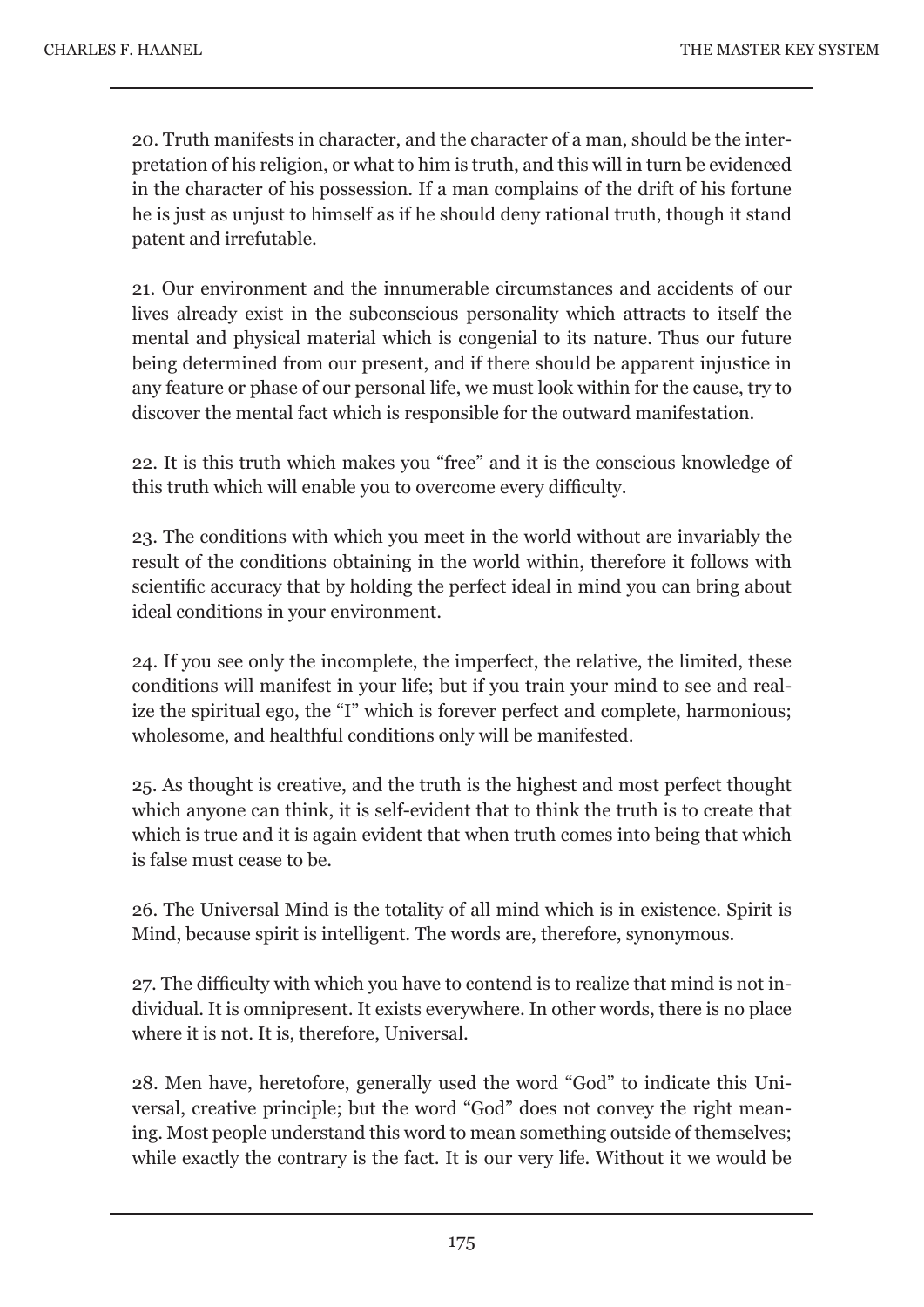dead. We would cease to exist. The minute the spirit leaves the body, we are as nothing. Therefore, spirit is really, all there is of us.

29. Now, the only activity which the spirit possesses is the power to think. Therefore, thought must be creative, because spirit is creative. This creative power is impersonal and your ability to think is your ability to control it and make use of it for the benefit of yourself and others.

30. When the truth of this statement is realized, understood, and appreciated, you will have come into possession of the Master-Key, but remember that only those who are wise enough to understand, broad enough to weigh the evidence, firm enough to follow their own judgment, and strong enough to make the sacrifice exacted, may enter and partake.

31. This week, try to realize that this is truly a wonderful world in which we live, that you are a wonderful being that many are awakening to a knowledge of the Truth, and as fast as they awake and come into a knowledge of the "things which have been prepared for them" they, too, realize that "Eye hath not seen, nor ear heard, neither hath it entered into the heart of man," the splendors which exist for those who find themselves in the Promised Land. They have crossed the river of judgment and have arrived at the point of discrimination between the true and the false, and have found that all they ever willed or dreamed, was but a faint concept of the dazzling reality.

*Though an inheritance of acres may be bequeathed, an inheritance of knowledge and wisdom cannot. The wealthy man may pay others for doing his work for him, but it is impossible to get his thinking done for him by another or to purchase any kind of self-culture.*

*- S. Smiles*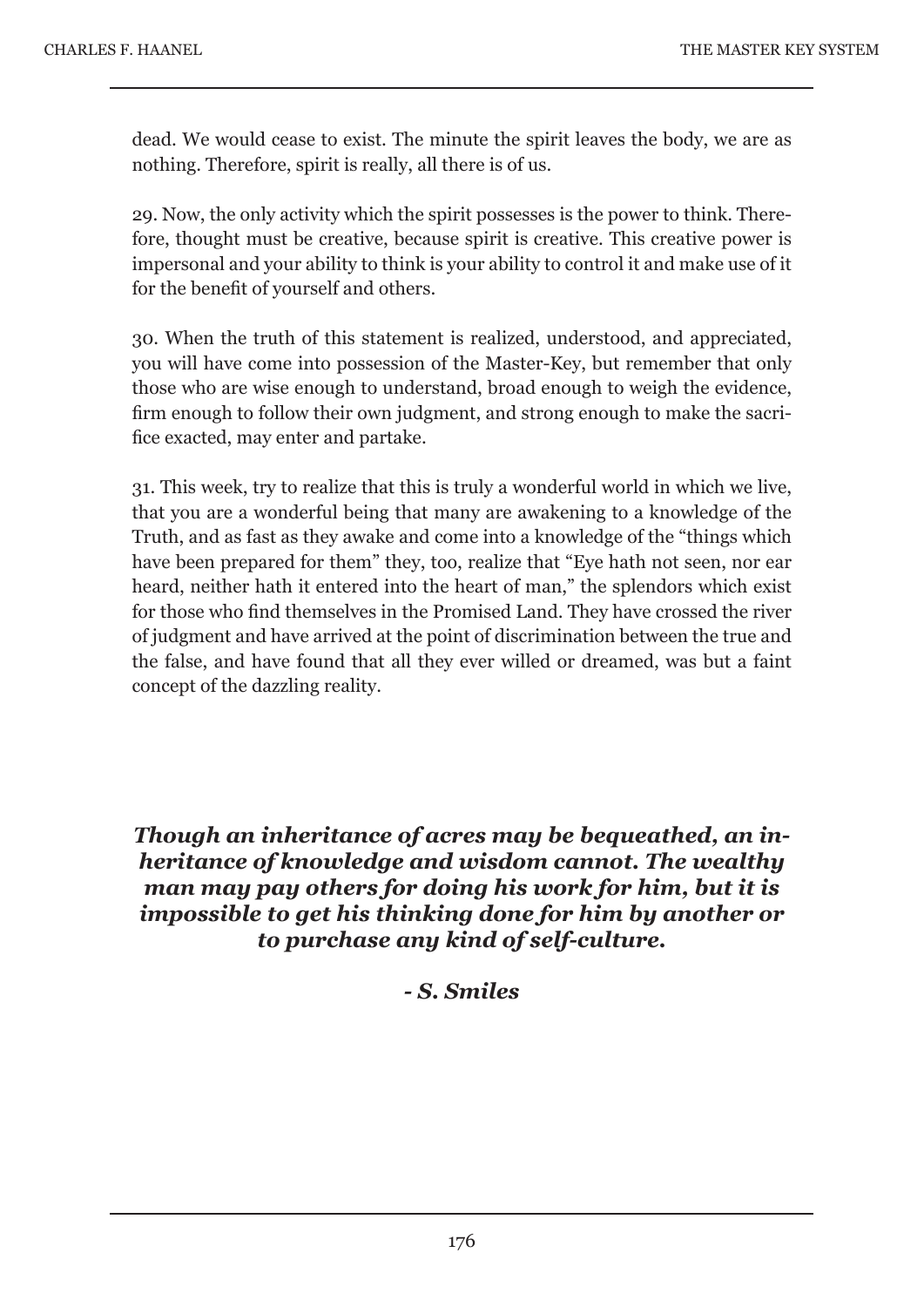## *Study Questions with Answers*

*—*

231. Upon what principle does the theory and practice of every system of Metaphysics in existence depend?

*— Upon a knowledge of the "Truth" concerning yourself and the world in which you life.*

232. What is the "Truth" concerning yourself? *— The real "I" or ego is spiritual and can therefore never be less than perfect.*

233. What is the method of destroying any form of error? *— To absolutely convince yourself of the "Truth" concerning the condition which you wish to see manifested.*

234. Can we do this for others? *— The Universal Mind in which "we live and move and have our being" is one and indivisible, it is therefore just as possible to help others as to help ourselves.*

235. What is the Universal Mind? *— The totality of all mind in existence.*

#### 236. Where is the Universal Mind?

*— The Universal Mind is omnipresent, it exists everywhere. There is no place where it is not. It is therefore within us. It is "The World within." It is our spirit, our life.*

237. What is the nature of the Universal Mind? *— It is spiritual and consequently creative. It seeks to express itself in form.*

238. How may we act on the Universal Mind?

*— Our ability to think is our ability to act on the Universal Mind and bring it into manifestation for the benefit of ourselves or others.*

239. What is meant by thinking?

*— Clear, decisive, calm, deliberate, sustained thought with a definite end in view.*

240. What will be the result? *— You will also be able to say, "It is not I that doeth the works, but the 'Father' that dwelleth within me, He doeth the works." You will come to know that the*